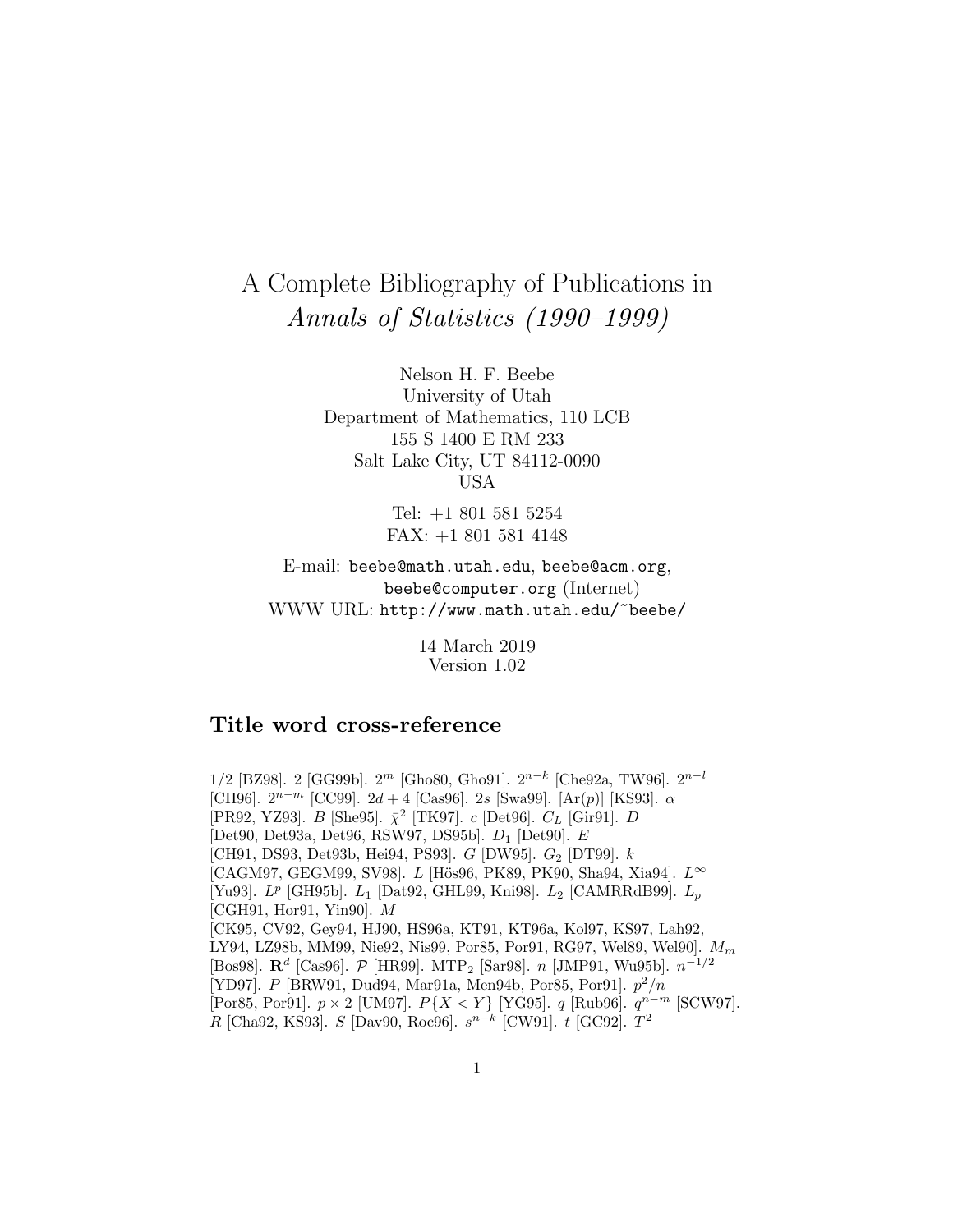[CW99, MP90, Pin94]. U [AG92, ACG94, Arc95, Arc96, Cha92, Hel91, HS96b, HJ93, She94, Stu94]. V [AG92]. ε [HF92].

**-aberration** [DT99]. **-admissibility** [HR99]. **-Ancillarity** [CH91]. **-consistent** [YD97]. **-Dimensional** [DS95b]. **-efficiency** [DW95]. **-Estimates** [CK95, Cha92, KT91]. **-Estimation** [PK90, Wel90, Gey94, HJ90, KS93, PK89, Wel89, KT96a, Kol97, Nis99]. **-Estimators** [CV92, Dav90, Lah92, LY94, Nie92, HS96a, KS97, LZ98b, MM99, RG97, Roc96]. **-means** [CAGM97, GEGM99]. **-Mixing** [PR92]. **-Norms** [Hor91]. **-Optimal** [Det90, Det93b, Hei94, PS93, Det96]. **-Optimality** [Det93a, DS93]. **-optimum** [RSW97]. **-Processes** [Wel90, ACG94, She94, Wel89]. **-Quantile** [YZ93]. **-Quantiles** [Arc95, Arc96]. **-Robust** [She95]. **-sample** [Rub96]. **-spacing** [Swa99]. **-Statistic** [Hel91]. **-Statistics** [Cha92, HJ93, Sha94, Stu94, Xia94, HS96b, Hös96]. **-Values** [Mar91a, Men94b]. **-Variation** [Dud94]. **-Wasserstein** [CAMRRdB99].

**1** [Con99, Pit94]. **1994** [WWG<sup>+</sup>95].

**23** [Ano95]. **25** [Kus98].

**99g** [Kus98].

**A.** [DCLP90]. **Aberration**

[CW91, Che92a, CH96, CM98, DT99, SCW97, TW96]. **Absolute** [FH94]. **Absolutely** [Sal98]. **Abstract** [NW97]. **acceptable** [DL96]. **Accuracy** [Arc95, Hal92a, HCR<sup>+</sup>92, BB96, CL96b, Kol99]. **Accurate** [Loh90]. **ACE** [Buj90, Koy90]. **ACE-Type** [Koy90]. **Achieving** [RB90]. **Acknowledgment** [NT94]. **Action** [HL90b, Wij85, Wij93]. **acyclic** [AMP97]. **adaptation** [LMS97]. **Adapting** [WW94]. **adaption** [MGR98]. **Adaptive** [BX91, Bre91, BDHT91, Cai99, DKW97, EW95, Far92, Fri91a, Fri91b, Gas93, GH91b, GW91, HJ90, Hen97, Jin92, KP90b, KS96b, Low92a, LN99, MPZ98, MP92, O'S91, Owe91a, PV99, PK89, PK90, Ros93, Sch91, Spo96, Sto91b, Wu95b, CHY99, EL96a, EL96b, LS97, MvdG97a, NvS97, Spo98, Tsy98]. **Adaptively** [Fan93a]. **Addendum** [Sch95]. **Additive** [Cuz92, Dha91, DBS94a, DBS94b, Flu94, LY95b, FHM98, Hua99, OR97]. **Additive-Multiplicative** [LY95b]. **Additivity** [Bar93, EHSS95]. **adjustment** [Sta96]. **Admissibility** [AP95a, AP95b, BM92, GSM94, Lel93, Mee92, YG95, BS96, HR99, Maj96a]. **Admissible** [Eat92, KZ92, Maj96b]. **Admit** [BLEL94]. **Affine** [LR91]. **Affinely** [RT92b]. **Against** [HMM92, HKL92, NT94]. **Alarm** [APRY93, Yak95, GP97, Yak96a, Yak96b, Yak98]. **Algebraic** [DS98]. **algebras** [MN98]. **Algorithm** [Men94a, DLM99, Gou96, MLN99].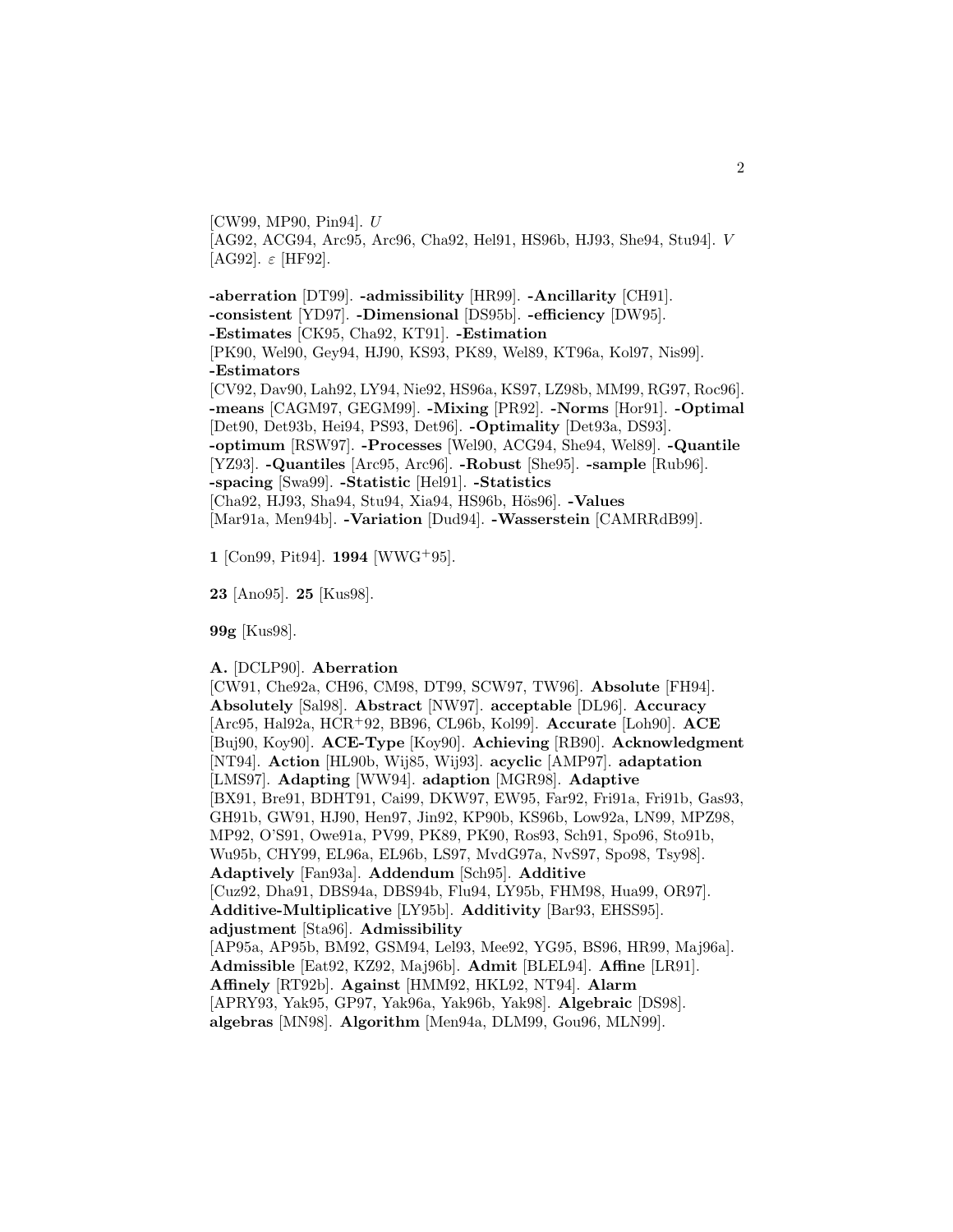**Algorithmic** [GP93a]. **Algorithms** [HM94, MR96, DS98, MT96]. **Alignment** [WG97]. **Allocation** [GW92, Ros93, WH90]. **Almost** [GV91, Stu93, HL93]. **Alternating** [Buj90]. **Alternative** [AP95b, NT94, Str99]. **Alternatives** [CKS94a, GP95, MS83, MS92, CS98, TK97]. **Analysis** [Alb91, AA90, BGL95, CO90, Cox93, DM92, DL93, DL95, DBS94a, DBS94b, Flu94, FZ94, GJ90, HWG65, HWG95, HBT95, JJ90, JC90, Kan91, LY91b, LY94, LY95b, Mul92, OC95, Rob94b, WMC98, ZK90, BB98, Con99, DJ96, DN98, DT98, Gru96b, Koc96, LK99, LPS99, MT99, Sil96]. **Analyze** [KG92]. **Ancillarity** [Ber90, Bro90a, Bro90b, Cas90, CH91, Cop90, Efr90, FR90, Gle90, Hil90, Joh90, Lu90, Mor90, Ste90a, Swe92]. **anisotropic** [NvS97]. **Ann** [Kus98]. **Ann.** [Ano95]. **Annealing** [Eva91]. **ANOCOVA** [Sen96]. **Anomalies** [MS91, MS95]. **ANOVA** [Hua98, Luo98, WWG<sup>+</sup>95]. **Anscombe** [Liu97]. **Appears** [Ber90, Bro90a, Bro90b, Cas90, Cop90, Efr90, FR90, Gle90, Hil90, Joh90, Lu90, Mor90, Ste90a]. **Application** [BL91, DB90, ET91, Fan93a, GK94, GJ90, PR92, Wij85, Wij93, vdG95, Düm98, HS96a, HS96b, Hua98, NvS97, SCW97, WWG+95, Yan97]. **Applications** [ACG94, CD91, CT95, CH94a, DGZ95, DG91, Dat91b, GL91, HWG65, Hal91, HWG95, Kon92, KO94, LD93, She94, TT90, Wor95, Xia94, Yu93, And96, BL96b, CS96, DM98a, KK96, LW99, RT97, Swa99, WS97]. **Approach** [Cha92, Csi91, DF93, FR92, Kub94, LD95, MN92, Myk92, OAT91, Pol95, Ste95a, Vos91, ZK90, Bei96, Cai99, CF97, HK96, Hsi96, Hsi97, LMS97, Li96, MW99a, STZ98, Wan99]. **approaches** [AM97b]. **approximately** [SY98]. **approximating** [Wal97b]. **Approximation** [BS91a, BS91b, HI90, Hel91, Jon92, Kon92, Kon94, Low92b, Mar83, Mar86, Mar91b, Neu94, Por85, Por91, Yin90, DLM99, JT99, Neu98]. **Approximations** [JR94, VMT95, Cs¨o96, HR98, Kol96, RS98]. **Arbitrary** [DGZ95]. **arc** [Wu97]. **ARCH** [DM98a]. **Arcing** [Bre98]. **Area** [DG91]. **AREs** [CL92]. **Argument** [BG90b]. **ARIMA** [KT96b]. **Arising** [BLRS94, Sma97]. **ARL** [Yak96b]. **ARMA** [Bai94, DCG99, MGKA95]. **ARMAX** [HG90]. **Armed** [Cha94, Sar91]. **arms** [BCZ<sup>+</sup>97]. **array** [Loh96a, Muk99]. **Arrays** [Che95f, HPS92a, Owe94, PR92, HSS97b, MW95]. **Aspects** [Dav93, GM93, KM92, Lav92, Lav94]. **Assigned** [Efr95, Pru91]. **Associate** [CB91]. **Association** [BL92, BD93, Jun93, Mag93, CS96]. **Assumptions** [Mam91b, PR94, Bir97]. **Asymmetric** [Tak94]. **Asymmetrical** [HPS92a, MW95]. **Asymptotic** [AA90, And99, AW93, ACG94, Arc95, BH99, BRF97, BRR98, BF90, BL96a, BZ98, BM98, Cha96, CH94a, CH94b, Chi90, CO90, Dat91a, Dum91, ET91, EL92, FR98, GK94, GW98, GV91, Gir91, Gir98, GL92, GH94, GHL99, GZ93, Hal91, Hey92, HC92, Hua97, IL96, JP99, JC90, Kan91, KS97, Lah95, Lai94, Lar90, LY95a, MSY94, Mur95, Myk92, NT94, Nus96, OAT91, Par98, Phe96, Por85, Por91, PH96, Rit90a, Rit96, Ros93, RT92a, RS95, SW92b, Shi91, SM90, SV98, Ste90b, Str96, Swe92, Tak94, TT90, Wu90, Yaj91, Zam91, Zho92, BGY97, CHST99, CCR96, DM98b, Fal98, HH96, Jia96, Koc96, MLN99, RT97, ST96].

3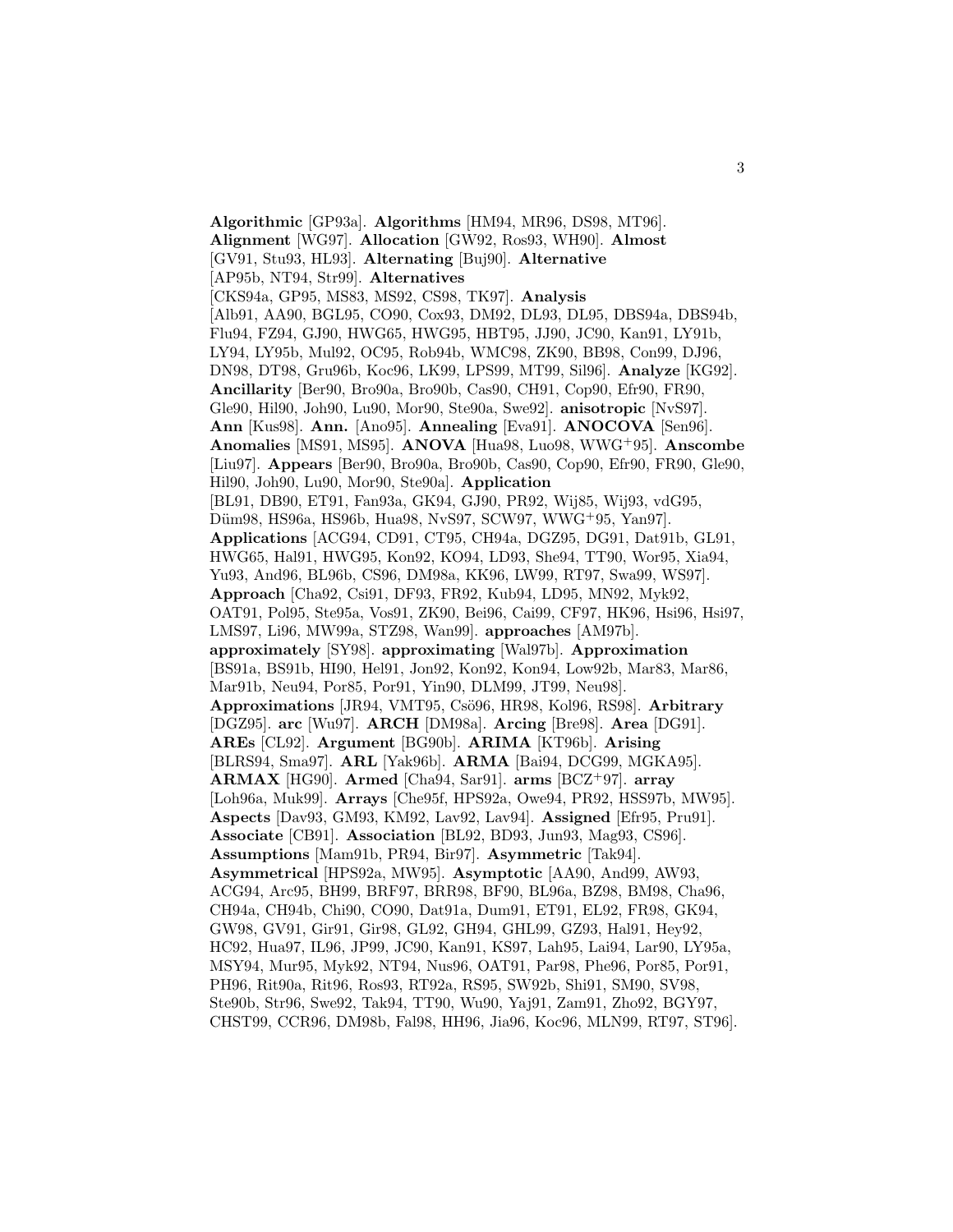**Asymptotical** [MT95a]. **Asymptotically** [BN91, Che95b, CHS96, DW96a, FM93, GG99b, GL98, Huw96, IK91, Maj96b, Ryd94, Tak92, Wei95, Pol99]. **Asymptotics**

[BDJ93, CG91, Dav90, Dav92, Gey94, GG96b, HRC94, HR95, KP90a, Kou96, Lop99, Nie92, PS92, Ric95, SWZ98, SY99, Sto91a, Wan96a, ZF96, vE92, Por97]. **attack** [WS97]. **attempt** [CAGM97]. **author** [Bre98]. **Autocorrelation** [Aba93, Deg90, HMM92, KL91, SS97]. **autocorrelations** [DM98a, Lee96]. **Automatic** [Neu95, CFM97]. **Autoregression**

[Cha90a, KP90b, KO94, KS95, BRF97, HJ99, KN98]. **Autoregressions** [CT95, Kre90, TT90]. **Autoregressive** [BMM<sup>+</sup>91, BP91, Cha93, CL91, DHY95, KS93, Mil92, Cha96, HJ99, KP97, KS96b, LL98, Lin98]. **Average** [AW93, BH90b, GP97, Nyc90, Tra93, CDS97, GW98, LL98, Yak98]. **Averaged** [Zam91]. **averages** [AM97a, HH96]. **axes** [BF98]. **Axiomatic** [Csi91].

#### **Backfitting** [Luo98, MLN99]. **Bahadur**

[Arc96, Bos98, Cha91, Gre93, Hal91, HS96a, Hes90]. **Bahadur-Type** [Hes90]. **Balance** [BSV99]. **Balanced** [AC91, BHW93, CD91, CB91, KG91, SW92b]. **band** [CY96]. **Bandit** [BCZ<sup>+</sup>97, Sar91]. **Bandits** [Cha94, Sam92]. **Bands** [SL94, LHMY96, XM95]. **Bandwidth**

[Chi90, Chi91a, Chi91b, CM91, FM92, FG92, Hal92c, HV90, JMP91, Loa99, Pat93, Che97, HLT95, HLP95, LMS97, Neu95]. **Bandwidths** [vE92]. **Bars** [HM91]. **Bartlett** [BG90b, DHR91, JW96, Myk94, Myk99].

**Bartlett-Correctable** [DHR91]. **barycenters** [HM98]. **Based** [BL92, BH90b, CHP95, DL90, DG92, GZ93, HP95, HV90, Hjo90a, Hjo90b, HG90, Kan92, LvE93, Liu90, MY93, PR94, Roj92, SC91, Tyl94, Was90, XY95, CAMRRdB99, Det99, FR98, GKL98, GKL99, HJ99, Hua97, Kor96, LMS97, LR97, Pe˜n98, Qin99, RSW97]. **Basic** [Kon94]. **basis** [Don97]. **Baye** [WK90]. **Bayes** [Bei96, BR90, BRR91, BG90c, BM98, Das91, Dat91a, DB90, DF90, DL90, FSW98, GK94, Haf91, HK96, HW91, Hjo90b, Kar96, Liu96, MSY94, Phe90, Ruk94, SA96, WH91]. **Bayesian** [BB98, BBW94, BG90b, Bos94, Cho98, Con99, Cox93, DS91, DG91, DW93, Det96, DW96b, DF93, Dos94a, DHL97, EKS91, FS97, GG97, Gas95, GW95b, IR97, Kim99, LH92, Lo93a, Lo93b, SQ96, VW98, Yeh94]. **Behavior** [Dum91, Ioa94, Por85, Por91, SF94, vZ91, BM98, Jia96, Swa99]. **Behaviour** [Lah95]. **Belief** [Gol91, Was90]. **Bell** [CCL95]. **Beneath** [Lal99]. **Bernoulli** [Sam92]. **Bernstein** [Fre99]. **Berry** [HJ95, Seo90, Xia94]. **Best** [FM92, Hey92, YP92, Don97]. **best-ortho-basis** [Don97]. **Beta** [Hjo90b, Uhl94, WM97, DGJ97]. **Beta-Stacy** [WM97]. **Between** [CH95, HWG65, HWG95, RT97]. **Bias** [Hal92a, HS93, Low95, MY93, MZ93a, MZ93b, RC94, YZ93, Zam92, Adr98, CF99]. **Bias-Robust** [MY93, MZ93b, Adr98]. **Bias-Variance** [Low95]. **Biased** [BR91b, BNW92, EW95, Qin93]. **Bibliography** [DCLP90]. **Bickel** [EL96a, GH91a]. **Binary** [DF93, BL97]. **Binomial** [Woo99]. **bioequivalence**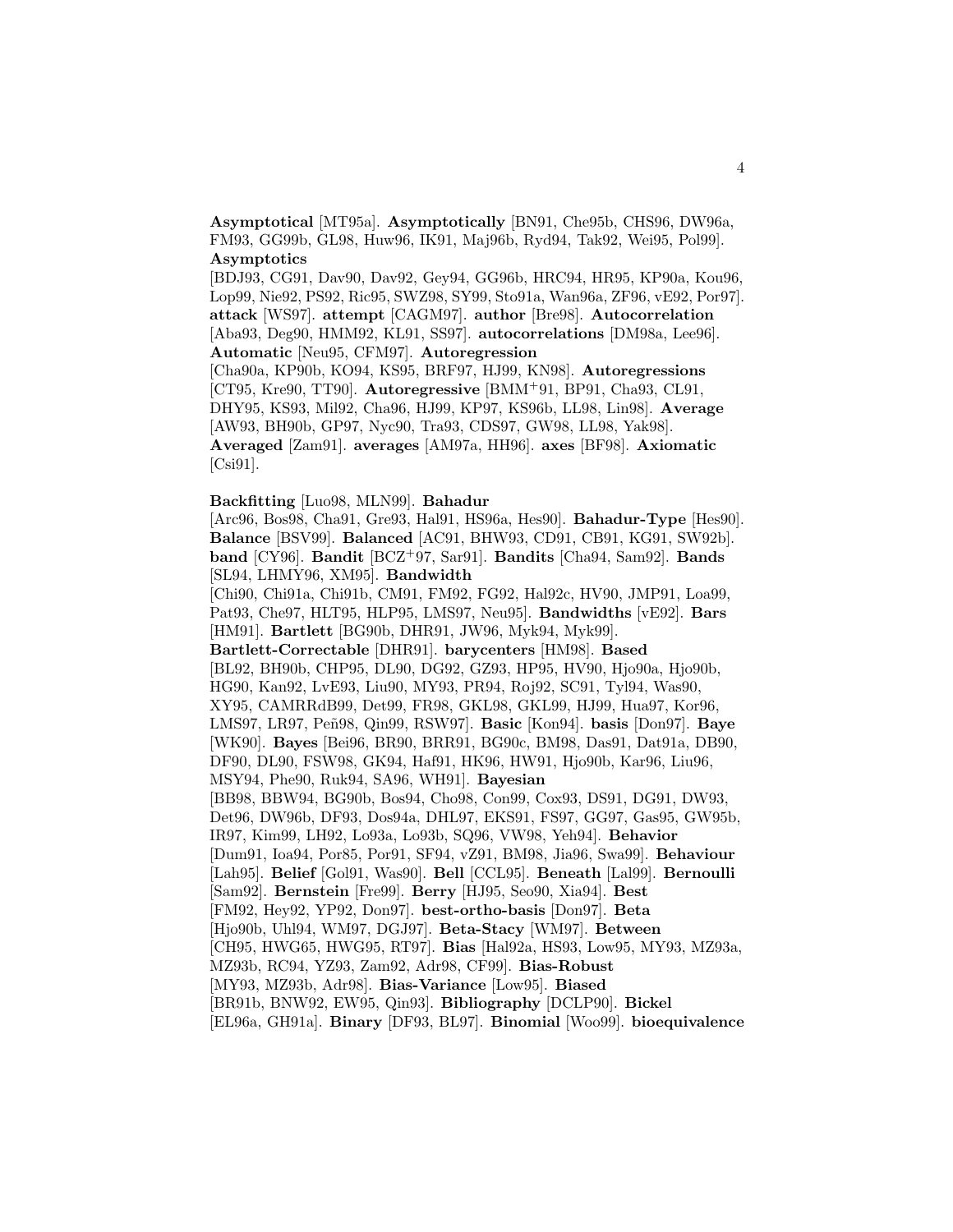[BHM97]. **birth** [Phe96]. **Bits** [Per92]. **Bivariate** [Akr94, BCFS90, CC94, Mag93, Pru91, OR97, vdL96]. **Blackwell** [Pro91]. **Blind** [GG96a, Li95, GG99a]. **Block** [AC91, CM93, CB91, HKP98, Lah95, LD91, Tju91, Cai99, Lah99]. **blocked** [MU96]. **Blocking** [MW99a, CC99]. **blocksize** [UM97]. **Blockwise** [Buh94, NNR94, GK96]. **Body** [CK95]. **Bonferroni** [NW92]. **Boolean** [HP96]. **Boosting** [BFLS98]. **Bootstrap** [AG91, AG92, Arc95, BHW92, BH93a, BHW93, CA91, FK91, Gas95, Hal92b, Hal92a, HM91, Hel91, HJ93, Kon91, Lah95, LY95a, Lo93a, Mam93, MN92, NNR94, Sri94, BPR99, Büh98, CL96b, Cho98, DJ96, GW98, GK96, Lah99, RS98, Sin98, Str99]. **Bootstrap-Confidence** [FK91]. **Bootstrapped** [Buh94]. **Bootstrapping** [BMM<sup>+</sup>91, FH92, Lah92, Myk92]. **bootstraps** [Jam97]. **both** [HLP95]. **Bound** [APRY93, GN90, Mar92, Xia94, KK96, Yak96a, Yak96b, ZBCL97]. **Boundaries** [KST95, MT95a]. **Boundary** [Oeh92, CFM97, HP96]. **bounded** [Sal98]. **Boundedly** [Mat93]. **Bounds** [BH90b, BL91, CL92, Dat92, DB90, Fin94, GK94, HJ95, HS93, Low93, RB90, RS98, Seo90, Ste90c, Tak94, Bro98, GW98, GMW98]. **Box** [CL92]. **Bradley** [CM93, SY99]. **Branching** [SBH91, Sri94, WW90]. **Breakdown** [DG92, LZ98b, LR91, Lop92, MM99, Sin98, Tyl94, Dav98]. **Broad** [Seo90]. **Broadband** [MS99a]. **Brown** [DS97, Wan99]. **Brownian** [SW94b]. **Buckley** [LY91b].

**calculation** [DW95]. **Calibration** [MK94, Gru96b, MZ96, MNS98a]. **can** [DG90]. **Canonical** [Buj90, Deg90, Pos92, DN98]. **Capacities** [Szk92, WK90, KW96]. **capacity** [CM98]. **Capon** [Ioa94]. **Capon-Type** [Ioa94]. **Carlo** [Asm90, CS97, KL95, LL97a, Owe94, Wal97b]. **CART** [Don97]. **Case** [Fos91, GL92, Lin94, Xia94, GG99b, STS96]. **Case-Control** [GL92]. **Cases** [Vos91, vE92, CH99]. **Categorical** [GH95a]. **Cauchy** [McC96]. **causal** [IR97, Kos96]. **CDF** [HK91]. **cell** [DE98, Hug96, Kan92]. **censor** [BM97]. **Censored** [BTZ93, Cha90b, Din93, FR94, GL91, GZ93, HZ94, Jan91, Kim93, LY91a, LY91b, LY91c, LY94, LvE93, Lo93a, Rit90c, Tsi90, Xia95, XY95, Yin92, Yin93a, Zho92, vdV94, CL96b, CLW99, Hsi96, Hsi97, Jam97, LZ98a, MR96, RG97, VA99, WG96, Yan97, ZL96, vdLM98]. **Censoring**

[Akr94, EM90, FZ94, JK95, MBL91, VZ92, Yeh94, GG99b, Hua96, vdL96]. **Censorship** [CGH91, Neu93, SW93c, Stu95, Yan91, Csö96]. **Centered** [Ber93]. **Central**

[CGH91, EW95, HT82, HT93, Stu95, Bis98, GEGM99, Loh96a, ZBCL97]. **Certain** [Haf91, Kha91, Pfa90, vdG93, DGJ97]. **chain** [ADS96, BS98, FS97, HR99]. **Chaining** [Eva91]. **Chains**

[Bes94, CG94, Dos94b, Eat92, GW95a, Rob94a, Tie94a, Tie94b, BW99, LL97a]. **Change** [APRY93, BH92b, DHY95, Dum91, Fer95, FG93, GP94, Har94, HKL92, Loa92, Loa96a, Mul92, PS91, Rit90a, SV95, SW94b, TM93, Yak95,

GP97, KPY99, Rai98, Yak96a, Yak96b, Yak97]. **Change-Point**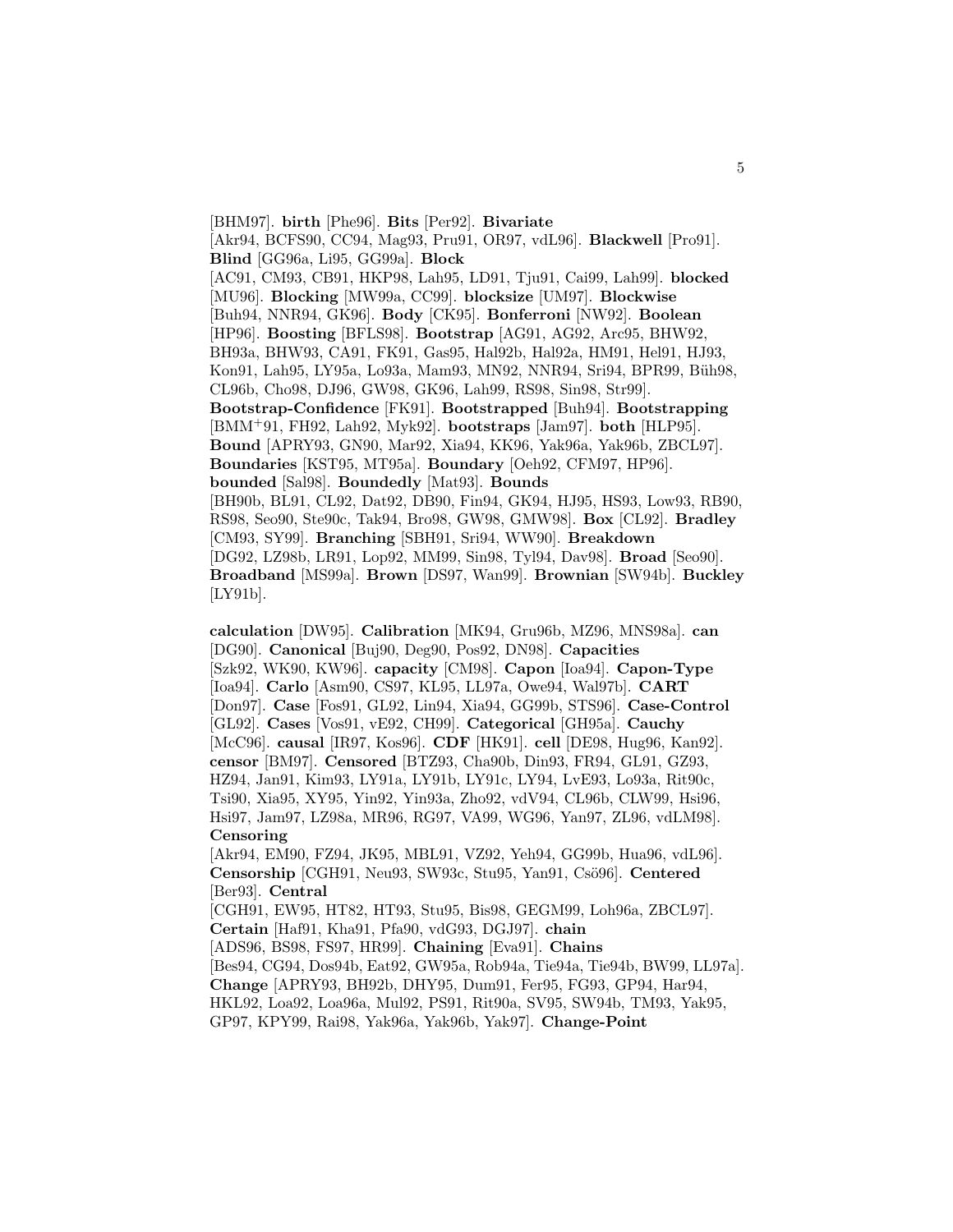[Dum91, Fer95, FG93, SV95, Yak95]. **Change-Points** [Mul92]. **Changes** [Hor93, CW99, CMT98, PM95]. **Channel** [DM92]. **Channels** [DMR90]. **chaos** [Lal99]. **Characteristic** [Wor95, HT96]. **Characteristics** [MZ94, NW92]. **Characterization** [LvE93, TW96, XY95, AMP97, BM97, CL96a, GH97b, JE97, MW99b]. **chart** [SS97]. **Charts** [BH90b]. **checks** [KS99a, Stu97, STZ98]. **Chi** [AA90, DB90, IL90, Kim93, LD93]. **Chi-Square** [AA90, IL90, Kim93, LD93]. **Chi-Squared** [DB90]. **Choice** [BS96, HV90, HLT95, HLP95, Neu95, Sil96, Spo98]. **Choquet** [KW96, WK90]. **Chow** [Liu97]. **chromosomes** [YS97]. **circle** [Wu97]. **Circles** [LS92b]. **circular** [Wu97]. **Citation** [DCLP90]. **Class** [AA90, CB91, Che95e, Com92, Det92, GV91, GN90, Hes90, JC90, Mas94, MG93, Jam97, Lan96, LK99, WG96]. **Classes** [Bos94, AMP97, DL97, NvS97, Tsy98]. **Classical** [Das91, Loa99]. **Classification** [HT98, KZ95, BSV99, LN96, Nob99]. **classifier** [Bre98]. **Clinical** [GL91, Sie93]. **clone** [YS97]. **Closeness** [GSM94]. **clumps** [HP96]. **Clusters** [Pol95, MNS98b]. **Coarse** [HR91]. **Coarsening** [JK95]. **Coefficient** [Aba93, BH92c, BM94, JV93, BFH96, FZ99, KS96b]. **Coefficients** [BP91, HMM92, NT94]. **Coherent** [BRR91, BR94, Bru91, DS99a, DHL97, KW96]. **Cohort** [BGL95]. **Coin** [AGW90, EW95]. **Collapsibility** [Fry90]. **columns** [MU96]. **Combination** [DS95b]. **combinatorial** [Loh96a]. **Common** [Geo91, Kne94a, Loh91b, ST92]. **Compact** [Dat91a, Det94, Ric95, Maj96b]. **Comparing** [HM93, Maj92, Sie93, Bet96]. **Comparison** [CC94, CM91, EL92, Gol91, Gre96, HM90, Mes91, ST92, SW93b, Ste90d, Ste94, BF98, DM98b, FR98, Gir98, Nak97]. **Comparisons** [Neu94, Lah99, MPB96, SY99]. **complementary** [TW96]. **Complete** [Che95e, Mat93, Mat96]. **Completeness** [MS93]. **Complex** [FF91, Sha94]. **complexities** [LN99]. **complexity** [DL97]. **Component** [GW92, Ros95]. **Components** [CD91, DBS94a, DBS94b, FH91, Flu94, KZ92, FHM98, Hug96, KS99b, Sal98, Sil96]. **composite** [IKL97, Peñ98]. **Composition** [Dud94, KDK90]. **Compound** [Dat91a, Mas93, Maj96b]. **Computation** [KMZ98, RS95, HK96]. **computing** [MR96]. **concave** [Bro98]. **Concentration** [Ko92, Pol99, Pol98]. **Concentrations** [Pol95]. **Concepts** [LS92b]. **concerning** [BNO96, CY96]. **Concomitants** [ND94]. **Concurvities** [DBS94a, DBS94b, Flu94]. **Condition** [Lar90, Pin94]. **Conditional** [AP93, Ber92, BBW94, BG90a, BHW92, FR92, FM93, GP93a, Jan91, Jia99, JR94, Jun93, Muk92, Muk93a, Neu93, Stu94, Swe92, AM98, BS98, DS98, HJ96b, Kol96, Kol99, MN98, NO96]. **Conditionally** [FS97, KM92, SW92a]. **Conditions** [RT92a, And99, Kni98, MLN99, MW98, VZ97]. **Cone** [CS96, HW94, MRS92, TK97]. **Cones** [Mas94, CL96a]. **Confidence** [BD95, BH93a, cICM92, CH93, Das91, DGZ95, EM99, FK91, FH91, Fin94,

GC91, GC92, Hal92b, Hal92a, HJ95, HS95, Hey92, HL90c, HB91, HP94,

6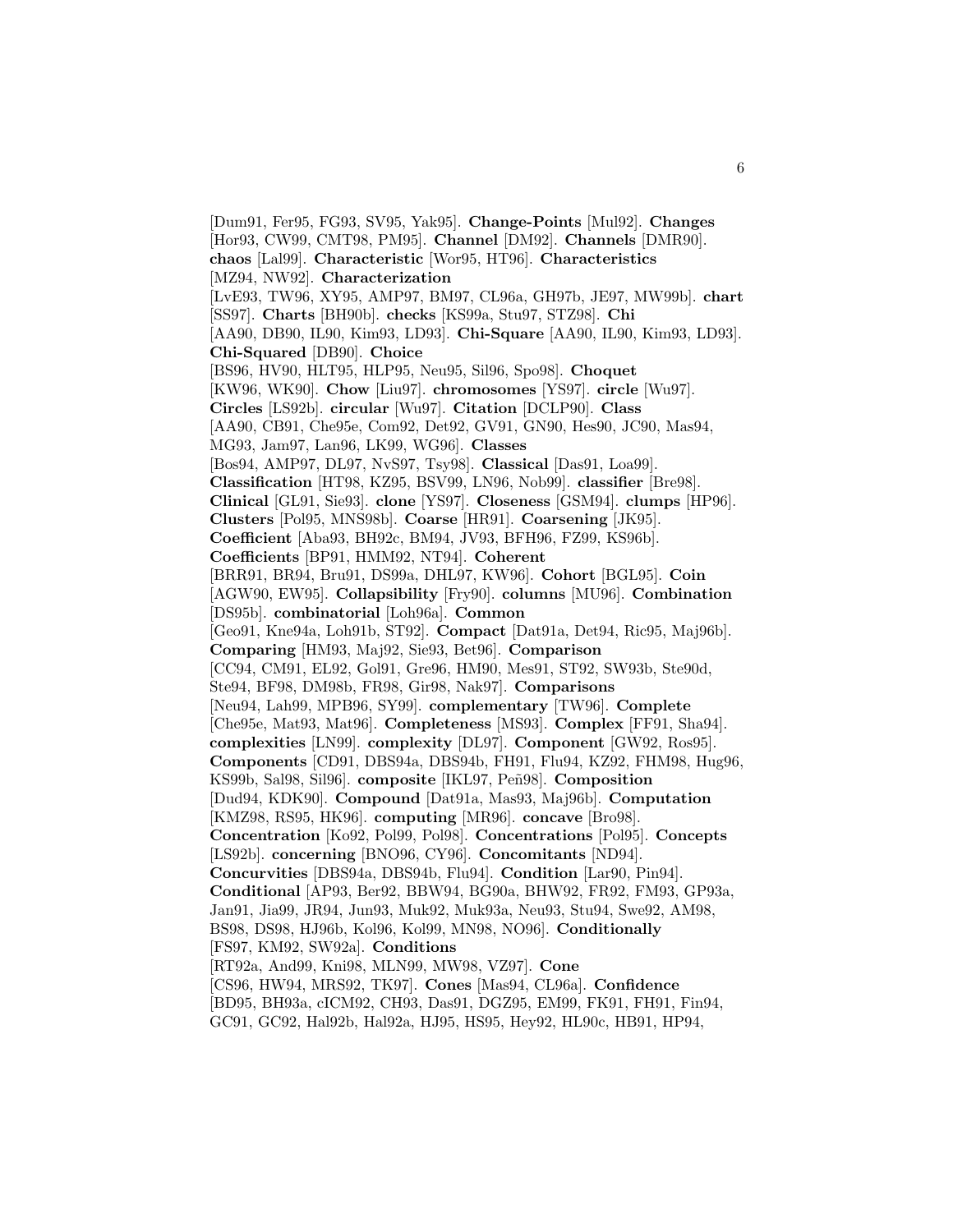Kon91, LY95a, MK94, Owe90, PR94, SWZ98, Sho90, SL94, Zha94, BD98, Düm98, GW98, Huw96, LHMY96, Low97, MZ96, MNS98a, Neu95, Qin99, TB97, Wan99, XM95, ZP96]. **confounding** [Li97]. **conic** [DCG99]. **Conjecture** [CM93, CY96, EL96a, Sar98]. **conjectures** [DGJ97]. **Conjugate** [BLEL94, HR99]. **connection** [Don97]. **Consensus** [GC93]. **Conservative** [LM94, MZ96]. **Considerations** [SM90]. **Consistency** [BL97, Cha93, CH94a, CCL95, Com92, Dat91b, DGKL94, DF90, HJ93, KL95, Koy90, LN96, MN92, Mur94, Ruk94, Sha93, TC85, TC90, WvdG96, vdG93, BSW99, CHY99, Che95d, GGR99, Hes96, Ish98, Jia97, Li96, MW98, PvZ96]. **Consistent** [Cha90b, DL90, GZ93, Ler92, Nyc90, Ryd94, Ste97, Stu94, TLF95, BR96, Det99, MR96, YD97]. **Constancy** [NT94]. **Constant** [BH90a, FM92]. **constants** [CS97]. **Constrained** [Fel91, Gey94, HW94, JM92, KT96a, MZ93b, BL96b, Wan96a]. **Constraint** [HB91, Yak96b]. **Constraints** [BN91, MRS92, DE98]. **construct** [ZP96]. **Constructing** [DGZ95]. **Construction** [HPS92a, Jac94, FSW98, HSS97b]. **Constructions** [HM98]. **Contaminated** [KM92]. **Contamination** [HS93]. **Contents** [Ano95]. **Contingency** [DS95b, RG91, LL97a]. **Continuous** [AG91, HK91, JK95, Zha91, Bos97, Kar96, Nis99, Sal98]. **Contour** [Pol95]. **contoured** [KS99c]. **contours** [HW97b]. **Contrast** [Sko90]. **Contrasts** [KBH93]. **Contributions** [Ruk90]. **Control** [BH90b, GL92, Maj92, Fin99, Maj96a, SS97]. **Controlling** [Ber92]. **Converge** [DG90, HP92]. **Convergence** [Ami96, Bai94, BP91, BG93, Bur91, CA91, Cha90b, Che91b, Che95c, DLM99, DL91a, DL91b, DL92, Fan91b, GJ95, GL91, HW97b, Jon92, Kol99, Koo93, KO94, Men94a, MP92, Ros95, Rus95, SW94a, WS95, ADS96, Bro98, CL97, CG95, Dre98, EL99, GG99a, GGS95, HKT97, Hes96, Kar96, Lin98, MT96, NY97, YB99]. **Convex** [Nie92, And96, DE98, Rie97]. **convexity** [Kol97]. **Correctable** [DHR91, JW96]. **Correction** [BS91b, Bel91, BG90b, CR94, Cuz90, DL95, DR98, Gho91, GKL99, HWG95, HZ92, HT93, Kus98, Mar86, Mar91b, MS92, MS95, PK90, Por91, Sch95, Ste99, TC90, Wel90, Wij93]. **corrections** [CFM97]. **correctness** [BPR99, GK96]. **Correlated** [MU91, Par98, UM97]. **Correlation** [BD93, TM93]. **Correlations** [KBH93]. **Costs** [WH90]. **counterexample** [CY96]. **counterexamples** [BNO96]. **Counting** [CH94b, LY95b, MU90, vdG95, Kim99]. **coupling** [HT98]. **Covariance** [BDJ93, CD91, HFH94, Kur93, LH92, Loh91a, LR91, Ste90c, YB94, KS99c, KK96, MPZ98]. **Covariate** [BD93, MNS95, ZK90, NLB98]. **Covariates** [CKW95, DS95a, Sar91, Zha91]. **Coverage** [Ber92, FK91, Hal92a, HJ95, Lo92]. **Cox** [BGY97, BGL95, CH91, CL92, Dab97, GL92, Hua99, MM97, O'S93, Sas93]. **Cram´er** [EL92, IL90]. **credible** [Cho98]. **Criteria** [CH90a, EH92, MSY94, DS99a]. **Criterion** [DP94, FG94, Kor96]. **Critical** [Sri94]. **Cross** [Pat93, Ste90d, Zha93, vE92, Gir98, KLW97]. **cross-match** [KLW97]. **Cross-Validation** [Pat93, vE92, Gir98]. **Crossing** [HK91, KL91]. **Cube** [KP90a]. **Cubic** [LM90]. **Cumulant** [Che90a, VMT95]. **Cumulative**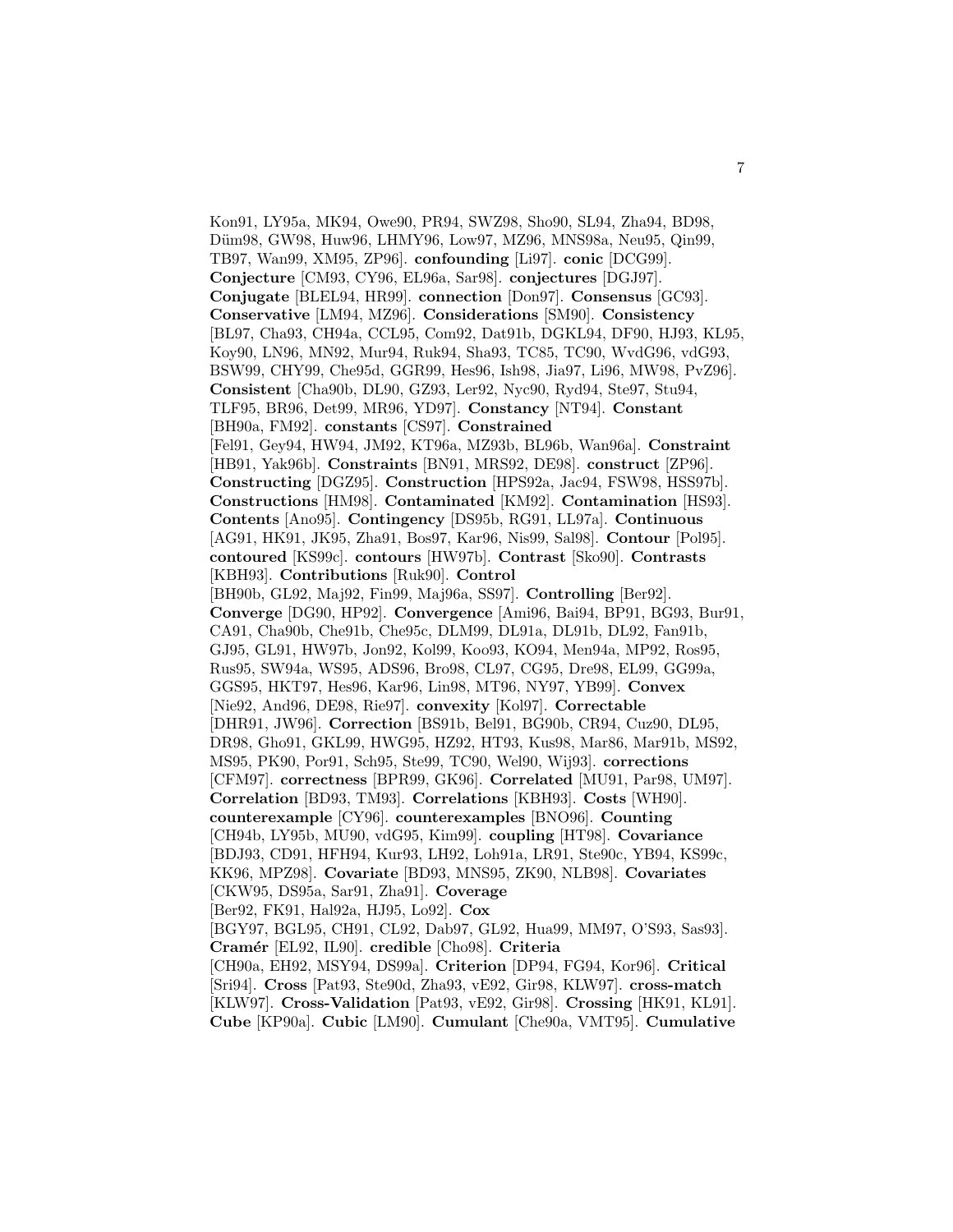[Hjo90a, MZ94, SZ98, HO97]. **Curie** [CG91]. **Curve** [FH94, HMNT97, Kne94a, Mac95, MG93, HKP98, HT96]. **Curves** [BD93, FR92, HM90, KG92, SM90, DS96, GW98, GW99, HR98, PH96, WG97]. **cusum** [Bei96, SW93b, Rit90b].

**Data** [AB90, BGL95, Cha90b, CS94, CCL95, DM92, Din93, Dos94a, Ell91, FR94, GH95a, GZ93, HL93, HV90, HR91, Hjo90a, Hjo90b, Hsi91, IKL97, Jan91, JJ90, KL95, Kim93, KG92, Kne94a, LY91a, LY91b, LY91c, LY94, LD93, LD95, Liu90, LS92b, Lo93a, Rit90c, Stu93, Tho93, TC85, TC90, Tsi90, Xia95, Yin92, Yin93a, Yu93, Zho92, vdV94, BL97, CGWW98, CL96b, CLW99, DS99b, FH96, HLT95, HR98, HK96, Hsi96, Hsi97, Hug96, IL96, Jam97, LHMY96, LZ98a, LPS99, LN96, MPB96, MR96, Niu98, Nob96, PM95, RG97, Res97, SZ98, WG96, Wan96b, ZL96, vdLM98]. **data-dependent** [Nob96]. **Data-Driven** [CS94, HV90, IL96, LN96]. **datasets** [HW97b]. **death** [Phe96]. **Decision** [Mas93, Rit90b, Maj96b]. **Decomposable** [DL93, DL95]. **Decomposition** [BG90b, Mas94]. **Deconvolution** [Che90a, Fan91b, Fan93a, Kim98, Li95, SC91, GG96a, GG99a, JvEvZ98, PV99]. **Deconvolution-Based** [SC91]. **Deficiency** [Xia95]. **Defined** [Nie92]. **Definite** [BLRS94]. **Degenerate** [HJ93, She94]. **Degree** [Det92, Det95]. **Degroot** [GC93]. **delay** [Poo98]. **Deletions** [Neu94]. **demixing** [Hen97]. **Densities** [CGH91, HHM95, HS95, MP92, Roe92, Zha90, Zha95, Bir97, Bro98, Sal98, XM95]. **Density** [BS91a, BS91b, BM95, Chi91a, CM95a, Dat92, Dev92, Dev94, DJKP96, EL95, GQ93, Hal92a, Hal92c, Hal93, HP95, HV90, HI90, Hen90, HG95, Hor91, HR95, HZ94, Ioa94, Low92a, Mar92, PR92, Pol95, RC94, Sko90, TS92a, Was92, Wij85, Wij93, Wu95b, Yu93, Che95d, Che97, DL96, EL96a, ET96, EL99, GGR99, HLT95, HMNT97, HJ96a, KP96, Kim98, KC98, Lau96, Loa96b, LN96, Neu98, Nus96, PV99, Pol98, SW99, Tsy97]. **Departure** [BD95, Tan93, FH99]. **Departures** [BH90a]. **Dependence** [BCFS90, CM95a, HMM92, Rob95a, Rob95b, RT92a, ST92, CCR96, HKT97, Hos97, MS99a, RH97]. **Dependencies** [DBS94a, DBS94b, Flu94]. **Dependent** [CM91, CM95b, Dah95, EM90, HV90, Hsi91, Hsi93, KO94, Myk92, NL95, Sam92, Yu93, ZK90, BM97, FZS96, HLT95, HLP95, Kit97, Neu98, Nob96, Rob97]. **Depth** [DG92, Liu90, LS92b, BH99, HW97b, LPS99]. **Derivative** [EFM95, CDS97, EL96a, KS96a]. **Derivatives** [Dud94, Wu95b, Efr98]. **descent** [DS99b]. **description** [BS98]. **descriptive** [LPS99]. **Design** [AC91, EFM95, FF91, MSY94, MU91, DS99a, HMNT97, HT97, RSW97, TRYV96]. **designed** [ET96, GP97]. **Designing** [SZ93a]. **Designs** [BC92, CM93, CW91, Che92a, CB91, Che95e, Cos93, DS91, Det90, Det92, Det93b, Det94, DHS95, Det95, EW95, EKS91, HZ90, HZ92, Hei94, LD91, Maj92, PT91, PS93, Ros93, Tan93, Tju91, BS99, BSV99, CH96, CHY99, CC99, CM98, CMT98, DT99, Det96, DW96b, DR97, DR98, DH98, DHI99, HS96a, HSS96, Kus97, Kus98, Loh96a, Maj96a, MU96, Rit96, STS96, Ste95b, Ste99, SCW97, TW96, UM97, Wu97]. **Detecting** [APRY93, GP94, KPY99, SW93b, SW94b, Vos91, Yak96a]. **Detection**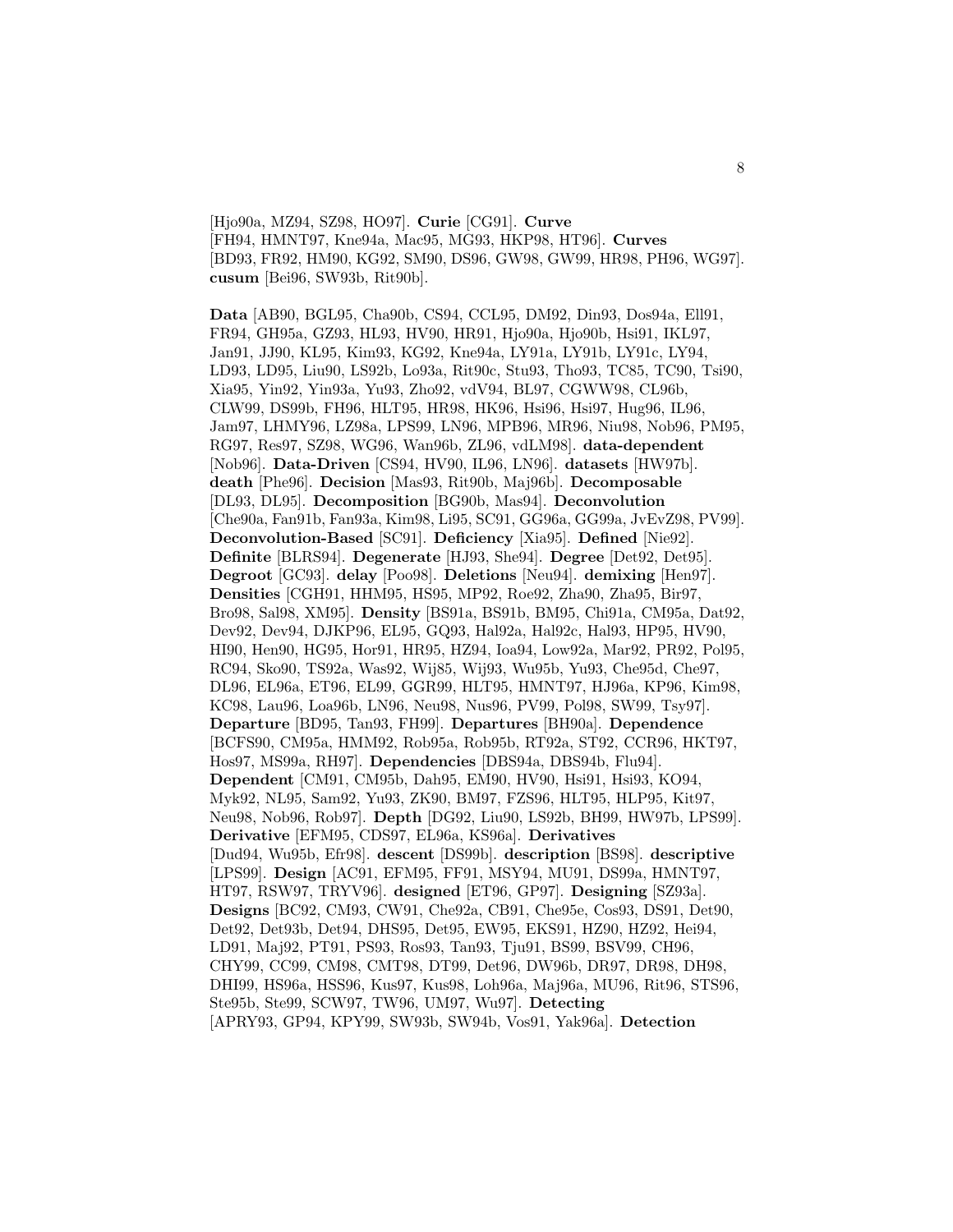[PS91, SZ93a, SV95, Yak95, CW99, Poo98, Yak96b, Yak97]. **Determinant** [BDJ93, KS96a]. **determination** [YB99]. **Deterministic** [Dev94]. **Deviation** [FH94, Pfa90, Rub96]. **Deviations** [Din93, IL90, Kor96, Myk99]. **Diabetic** [WWG<sup>+</sup>95]. **Diaconis** [HJ96b, Pro91]. **diagnosis** [Bro98]. **Diagnostics** [KS94, GW95b]. **Diameter** [Das91]. **Dichotomous** [MS93]. **Difference** [MT95b, Det99]. **Differentiability** [Sha93]. **Differentiable** [Van91]. **Differential** [CMS94, OAT91, DS97]. **difficult** [CH99]. **Diffuse** [De 91]. **Diffusion** [Lar90]. **digraphs** [AMP97]. **Dilation** [SW93a]. **Dimension** [CKW95, CLW99, Ell95, HP96, Roc96]. **Dimensional** [DS95b, Fan93a, HL93, Mam93, MU91, PS95, SF94, WS91, FHM98, Fre99, Li97, MPB96, Mam96, Str99, VW98]. **dimensionality** [NY97]. **Dimensions** [DGZ95, Pol99]. **Diptych** [Eat92]. **Direct** [FHM98, ZP96]. **Direction** [HS92]. **Directional** [CS98, LR92, LS92b, Fin99, HK96]. **directions** [BF98]. **Dirichlet** [CR94, Cha94, CR90, GH97b, GGR99]. **discontinuities** [HMT96, Spo98]. **Discontinuous** [MS99b, Qiu98, RS95]. **Discounting** [Cha94]. **Discrete** [Cho91, NW92, Zha95, Con99, GG96a, GG99a]. **discrete-time** [Con99]. **Discriminant** [HBT95]. **Discriminants** [LR93]. **Discrimination** [Det94, DR97, DR98, MT99]. **Discussion** [BX91, Ber90, Bes94, Bre91, BDHT91, Buj94, Cas90, CG94, Cop90, Dos94b, Efr90, Flu94, FR90, Gle90, GH91b, GW91, Has94, Hil90, Joh90, Lu90, Mor90, O'S91, Owe91a, Rob94a, Sch91, Ste90a, Sto91b, Bre98, LPS99]. **disease** [WS97]. **dispersion** [Adr98, DS99a]. **Distance** [BM94, CH95, Dha91, Lin94, Yan91, Yin92, BG97, CAMRRdB99, Wal97b]. **Distances** [CGH91]. **Distributed** [Zho91, GKL98, GKL99, MW98]. **Distribution** [Aba93, Akr94, AP93, AGW90, Bar91, BF90, BH93b, Cha93, CR90, CR94, Cuz92, DH93, ET91, Fel91, GP94, GH94, HM94, Kan91, Ko92, LY91a, Ler92, LvE93, ND94, Pit94, ST92, XY95, Yeh94, YsC91, YP92, Adr98, And99, AM98, CCR96, Eri96, FH96, FH99, GH97b, GP97, Hua97, Kol96, KS99c, Pol99, RT97, TK97, Woo99, Yak96a, Yak97]. **distribution-free** [FH96, Pol99]. **Distributions** [And93, AG91, BH92a, BH92c, Bes94, BRW91, BCFS90, BHW92, BB93, BTZ93, CG94, Chi90, DB90, DG90, Dos94b, FM93, FW95, GD92, Gas95, HKL92, IK91, KM90, Lav92, Lav94, Loh91b, Mas94, MSW92, Myk92, Ric95, Rit90a, Rob94a, RT92b, SF94, Sun94, TLF95, Tie94a, Tie94b, Uhl94, VZ92, Zha90, AM97b, BG97, BH99, BSW99, BM97, BFH96, BB96, CC97, CL96a, DS98, GGS95, Har96, HM98, Kni98, Kol99, KM97, LM98, LL98, Ste97, Xu97]. **disturbance** [CHST99]. **Divergence** [CMS94]. **domain** [DJ96]. **Dominance** [MRS92]. **Domination** [Geo91]. **Donoho** [GH97a]. **Dose** [SM90]. **Dose-Response** [SM90]. **double** [ZBCL97]. **double-indexed** [ZBCL97]. **Doubly** [Cha90b, EW95, GZ93, Sto91a, MR96, RG97, ZL96]. **Down** [MP90, FR98]. **Downturns** [SM90]. **Drift** [SW94b]. **Driven** [CS94, HV90, KL95, IL96, IKL97, LN96]. **Drugs** [HL90b]. **Dual** [Myk95a, Wal97b]. **duality** [DE98]. **Dynamic** [APRY93, GW92, SW94b, Yak96a, KMZ98, WG97].

9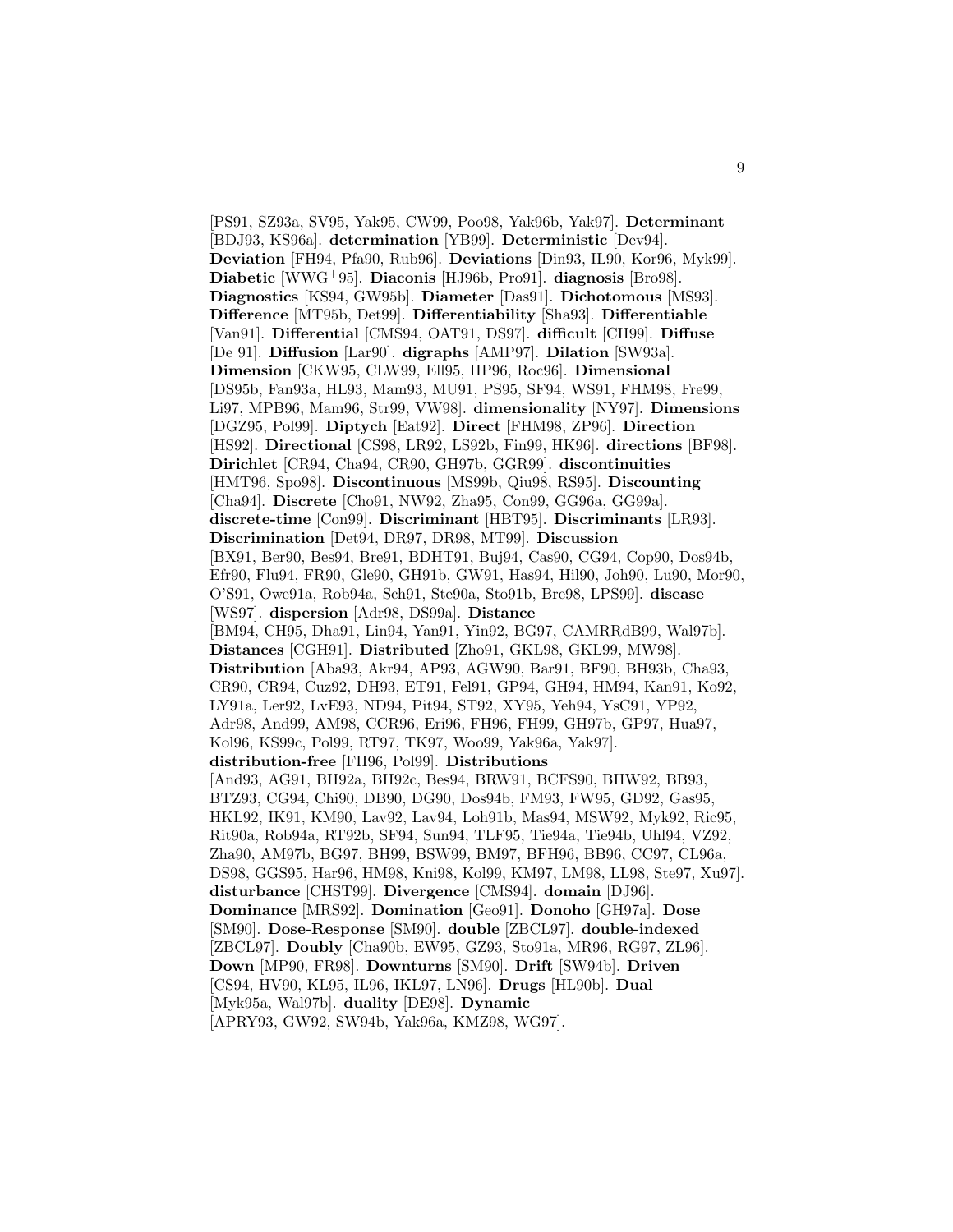**each** [BM97]. **Eaton** [HR99]. **Echelon** [Pos92]. **ECM** [Men94a]. **edges** [Don99]. **Edgeworth** [BR91a, BGvZ97, HJ95, Hel91, KM90, PvZ98]. **Effect** [Gho80, Gho91, Hal92a, MBL91, Mur94, TM93, NLB98]. **effectiveness** [BFLS98]. **Effects** [BL92, Dha91, ZK90, BL97, IR97, MU96, STS96]. **Efficiencies** [Fan93b]. **Efficiency** [CH94b, GW95a, Hal91, Lin94, LS92a, MZ93b, RS95, Ruk94, Ste90c, DW95, Li96, MOT97, Str96]. **Efficiency-Constrained** [MZ93b]. **Efficient** [BRW91, CS94, Che95b, Cuz92, Dah95, GP94, Hua96, Hua99, IK91, KST95, Lau96, Lop92, Rit90a, Sch93, Sch95, Van96, vdL96, vdLM98, GL98, HK96, Wei95]. **Efron** [HJ96b]. **Eigenvalues** [ET91]. **Electrical** [Tju91]. **Elfving** [Det93a]. **Elicitation** [GD92]. **Ellipsoid** [Dav92]. **Ellipsoidal** [RT92b]. **Elliptical** [TLF95]. **elliptically** [KS99c]. **Emission** [CH94a, JS90, O'S95]. **Empirical** [Bai94, BCFS90, Buh94, CH93, CH95, DG90, DHR91, GW95a, GP93b, Hal90, Hes90, Hsi96, Jin92, Kit97, Mam96, NNR94, Owe90, Owe91b, PvZ98, Qin93, QL94, Qin99, RC94, VZ92, WH91, YsC91, vZ91, Cab96, CC97, EM99, Fal98, GMW96, HK96, HH96, Hsi97, JW96, Kar96, LW99, Lin98, LN99, RS98, Wal97b]. **Empiricals** [KO94, Kou96]. **Engineering** [CH90a]. **Entropy** [Csi91, GG97, HO97, NY97]. **entry** [BGY97]. **Envelopes** [HS95, Was90]. **Environment** [LK93]. **Epi** [Hes96]. **Epi-convergence** [Hes96]. **Epidemiological** [WWG<sup>+</sup>95]. **Equality** [Kur93]. **Equations** [CH90b, FR94, QL94, DS97, Kus97, Kus98, Li96]. **equilibrium** [LL97a]. **equivalence** [AMP97, BL96a, Nus96]. **Equivalent** [Mes91, PS95]. **Equivariance** [Mas93]. **Equivariant** [Kub94, LR91]. **Erdos** [AGW90]. **ergodic** [MYG96, Nob99]. **Error** [BTZ93, Cuz92, HP95, HM91, MW92, Mar92, Nyc90, SC91, ZBCL97, CF99, GHL99, GH95b]. **Errors** [BH93a, CKW95, CV92, CM91, CM95b, FT93, MU91, Muk93b, Sri92, Yaj91, Cha96, Fin99, HLP95, Huw96, KS97, LHC99, LL98, Rob97, RS98]. **Errors-in-Variables** [BH93a, CV92, Huw96, LHC99]. **Esseen** [HJ95, Seo90, Xia94]. **Esseen-Type** [Seo90]. **Essential** [Jun93]. **Estimate** [CH94a, Mes91, Nyc90, RT92a, KLW97, Stu96, ZF96]. **Estimated** [HB91, Ste93, Wan99]. **Estimates** [Bur91, CK95, Cha91, Cha92, Chi90, Cuz92, Dev94, DGKL94, DF90, DG92, FH92, HHM95, KT91, Lai94, MY93, Ryd94, SW94a, Wu95b, YZ93, Bos98, BM98, DS97, DL96, Dre98, DE98, LMS97, NY97, Str96]. **Estimating** [BC92, BH92c, CH90b, EFM95, FH99, FR94, HZ94, KP96, LY91a, LM94, Loh91a, Loh91b, Mam91a, Muk92, Niu98, Pol95, QL94, SdH99, Sri92, Ste90d, Tak92, Tsi90, WS97, Wor95, Wu95a, Zha90, Zha95, vdG90, CS97, Li96]. **Estimation** [AB90, Akr94, BM94, BR90, BG90a, BRW91, BR91b, BM95, Bir97, BHW92, BB93, BB96, BTZ93, Buj94, CD91, CH90a, CH90b, Cha92, Che91a, Che95b, Chi91a, Cho91, Cox91, CL91, CM95a, Dah95, DG91, Dat92, Dev92, Dha91, DS95a, Don94, Dos94a, Efr95, EL95, EL92, Fan91a, FH94, Far92, Fel91, FG93, FW95, FF91, GK94, Gas93, Gey94, GM92, GJ95, GP93b, GQ93, HJ90,

Hal92a, HM94, HFH94, HV90, HI90, Has94, HS92, HS93, HY98a, HW91,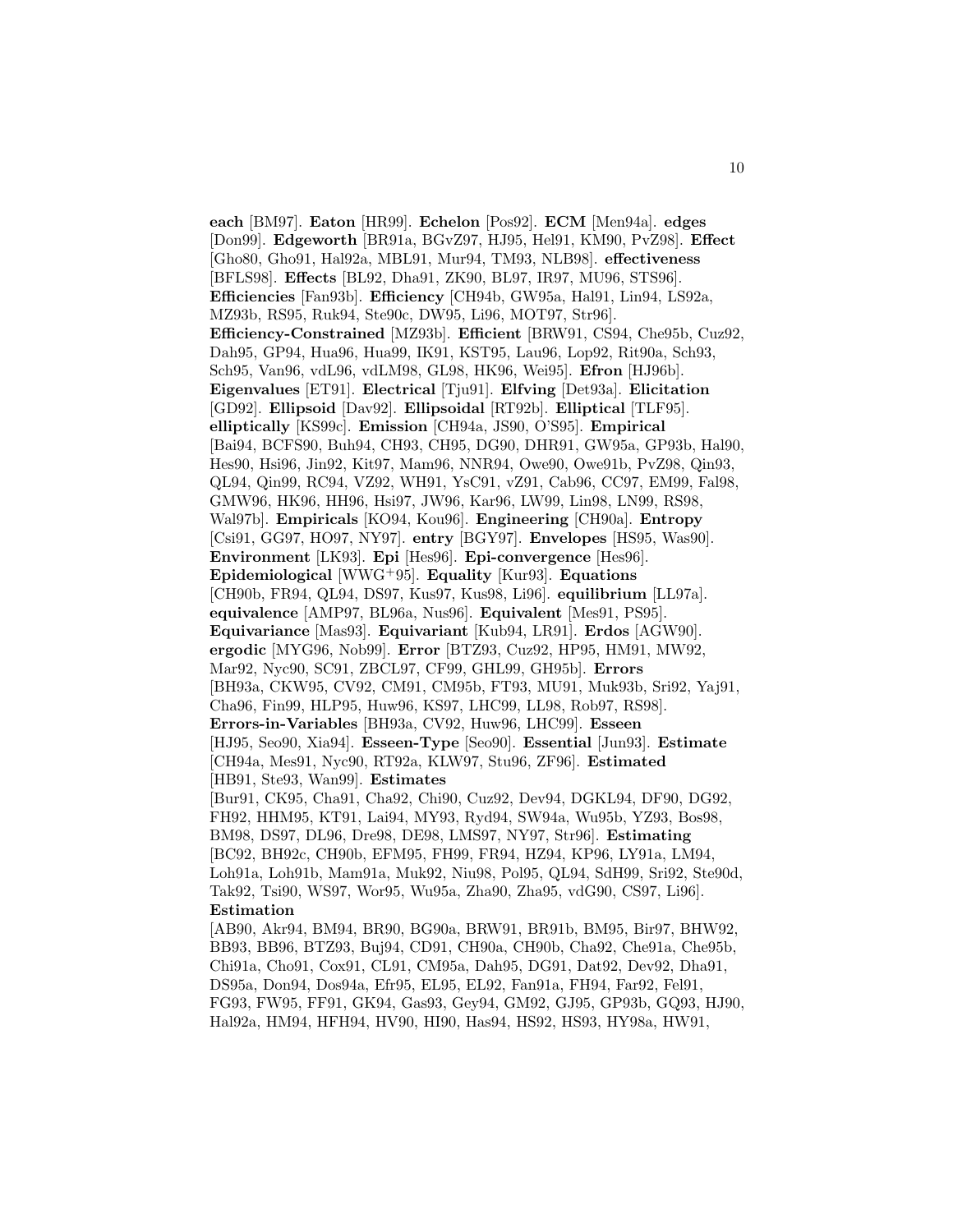Hen90, HG95, HT82, HT93, Hsi91, Hsi93, HG90, HCR<sup>+</sup>92, HP94, IK91, Jin92, JS90, JM92, Joh94, Kne94a, KE95, Ko92, KST95, KS93, KM92, Lel93, Ler92, LHC99, Loh90, Low92b, Low95, Mac95, Mag93, MZ93a, MZ93b, Mar92, MN98, MG93, MGKA95, MP92, NF91, NL95, O'S93, OAT91, OC95]. **Estimation** [Pat93, Phe90, Pit94, PR92, PK89, PK90, Rit90a, Rit90c, RG91, Rob95a, Roe92, RC94, Sch93, SM94, Sch95, Spo98, SBH91, Sto94a, Sto94b, TS92a, Tra93, TS92b, WH91, WW90, Wel89, Wel90, WS91, WH90, Xia94, Yan91, YB94, Yin92, Yin93a, Yin93b, YsC91, Yu93, Zam92, vdG95, vdV94, Adr98, BZ96, BFH96, BS96, BL96b, BLZ97, CF99, Cai99, CM98, CF97, DW96a, DJKP96, DJ98, Don99, DHS97, DHL97, DKW97, EL96a, EL96b, Efr98, ET96, Eri96, FHM98, FZ99, GG99b, GGR99, GL98, GH95b, HLT95, HMNT97, HW97a, HKP98, HJ96a, HT96, Hua96, Hua98, Hua99, Ish96a, Ish96b, Jia96, Jia97, JT99, KT96a, Kim98, KT96b, Kol97, KP97, KC98, KS96b, KS99b, KS99c, Lau96, Lee96, LS97, Loa96a, Loa96b, LN96, MPZ98, MvdG97b, McC96, MC96, NvS97, Nis99]. **estimation** [Nob96, Nob99, Nus96, Phe96, Pol98, PH96, Rai98, Rie97, Sen96, Ste97, Sun96, Tsy97, Tsy98, Van96, Wan96b, Wei95, Woo99, Xu97, YD97, Zha97, vdL96, vdLM98, vdV96]. **Estimations** [Hsi97]. **Estimator** [BH93b, BDJ93, Cha93, Cha90b, CCL95, Dav92, DS95b, GV91, HP92, HF92, HRC94, HR95, Ioa94, Kan91, Kim92, LY91b, Low92a, Mee92, MBL91, Muk93a, Pru91, SS94, Stu93, Xia95, Yan92, YP92, YG95, Zho91, Zho92, And99, BRR98, CL97, EL99, GH97a, GT99, GMW96, GHL99, Hes96, JP99, KK96, PV99, ST96, WvdG96, Yan97]. **Estimators** [ACG94, BP91, BF90, BS91c, CHP95, CS93a, CS94, CV92, CG91, Com92, CO90, CGH91, Dat91a, Dav90, DH93, Dum91, GM92, GW95a, GZ93, Haf91, Hal92c, Hal93, HP95, Har94, HP92, Hjo90b, Hor91, KZ92, KP90b, Kub94, Lah92, LY94, LB93, LR91, Lop92, Nie92, Pfa90, Por85, Por91, RS95, Sas93, She94, Sko90, Ste95a, Tra93, TC85, TC90, WC93, Xia95, vdG93, BG97, BH99, BD98, Bos97, BL97, Cha96, CHY99, Che95d, Che97, Det99, Dre95, ES96, FSW98, Gou96, Grü96a, HKT97, HS96a, JvEvZ98, Kim99, Kni98, Kou96, KS97, LZ98b, LL98, Lop99, MM99, MR96, Neu98, PvZ96, RG97, Rie97, Roc96, SY98, Wan96a, WG96]. **Ethical** [WH90]. **Euclidean** [CK95, LK93, MN98]. **Euler** [NW92]. **Even** [Det92]. **event** [SdH99]. **evolutionary** [NvS97]. **EWMA** [SS97, SW93b]. **Exact** [FH91, Gas95, MW92, Mas94, MK94, Ric95, RS95, DM98b, KMZ98, TB97, Wu97]. **Excess** [Pol95]. **Excessive** [IL90]. **exchangeable** [FR98]. **Exclusion** [NW92, NW97]. **Excursion** [Wor95]. **Existence** [Low92a, BR96, HSS97b, MLN99, Min97, MW95]. **Expansion** [BR91a, HJ95, Hel91, BGvZ97, HH96, KS97]. **Expansions** [AW93, Hen90, Myk92, Myk95b, Sun94, PvZ98, RT97, SV98]. **Expectation** [Kha91]. **expectations** [Gus96]. **Expected** [SZ93b]. **Experimental** [DS91, PT91, DS99a]. **Experiments** [LD91, SZ93a, ST92, Ste94, BZ98, DR97, DR98, Gre96, IR97, Maj96b]. **experts** [JT99]. **explanation** [BFLS98]. **Explanatory** [DS95a]. **Explicit** [Ste95a]. **Exploratory** [Kan91, Tho93]. **Exploring**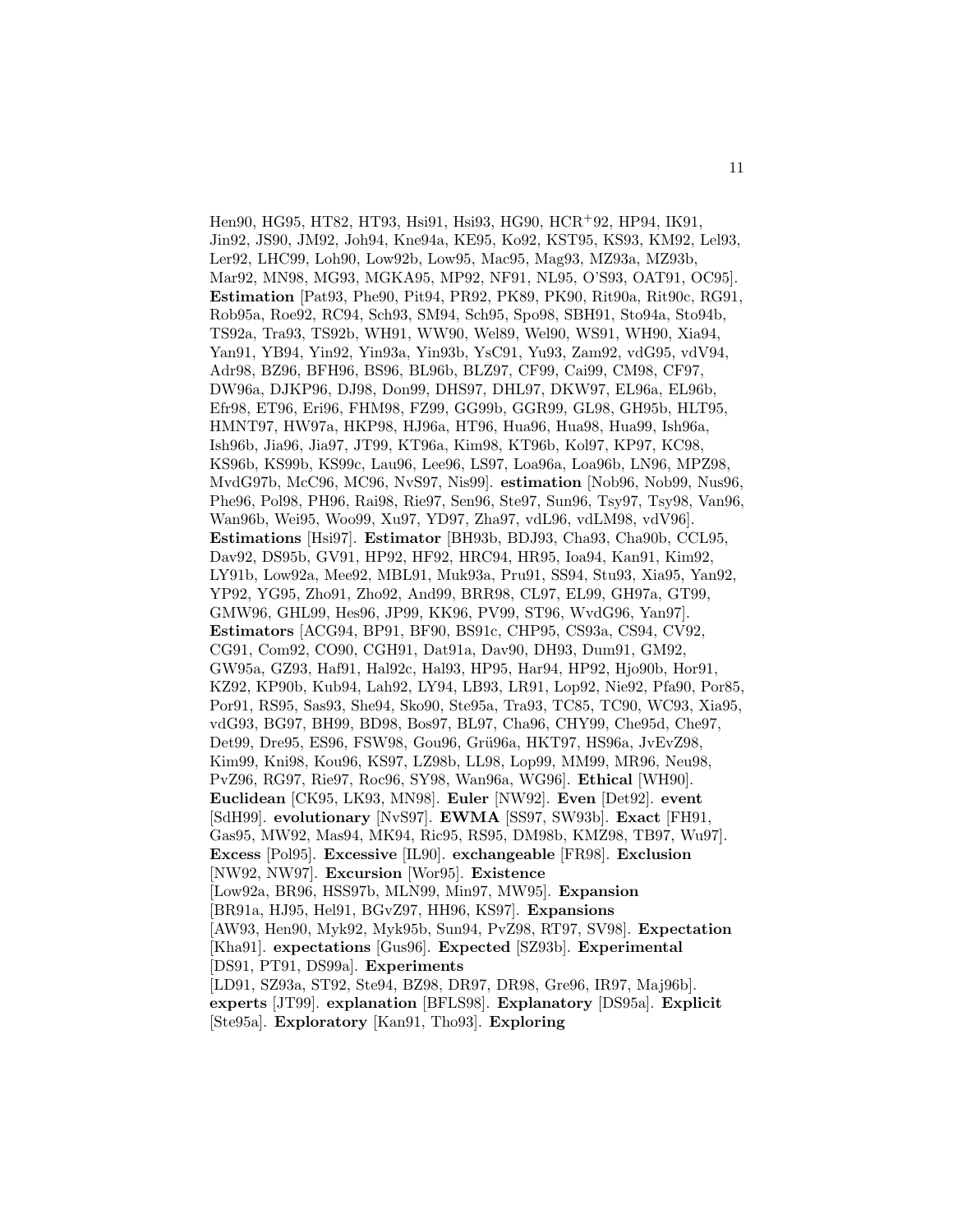[Bes94, CG94, Dos94b, Rob94a, Str99, Tie94a, Tie94b]. **Explosive** [KP90b]. **exponent** [FH99]. **Exponential** [Asm90, BLEL94, BS91a, BS91b, BB93, Cho91, CKS94b, Com92, Dat91a, Din95, Ish98, JW96, LvE93, LM90, Mas94, Ste95a, Sun94, WH91, XY95, Yeh94, Zha95, vdG95, BB96, Cas96, ET96, Has99, Ish99, JT99, Kar96, Poo98, VW98, WWG<sup>+</sup>95]. **Exponentiality** [HKL92]. **Exponents** [DL92, MM99]. **extended** [SHKT97]. **Extension** [Cha92, MW99b]. **externally** [FS97]. **Extracting** [Per92]. **Extraction** [Bel84, Bel91]. **Extremal** [DS96, Hsi93, Pin94]. **Extreme** [HMM92, CMT98, Dre95, Dre98, Fal95, HW97a].

#### **Factor** [AA90, Kan91, DL96]. **Factorial**

[CW91, Che92a, Cos93, Jac94, LD91, BS99, CM98, CMT98, DT99]. **Factorials** [Gho80, Gho91, MW99a]. **Factors** [DB90, DL97]. **failure** [vdLM98]. **False** [APRY93, Yak95, GP97, Yak96a, Yak96b, Yak98]. **Families** [Asm90, BS91a, BS91b, Cho91, Com92, Dat91a, Din95, IK91, LM90, Mat93, Ste95a, WH91, Cas96, ET96, Has99, Ish99, VW98, WWG<sup>+</sup>95]. **Family** [BLEL94, BB93, CKS94b, Sun94, Zha95, BB96, JT99, Kar96]. **Fast** [Gir91]. **Fiducial** [DW93]. **Field** [SZ93b, SW95, Ste90b, Wor95]. **Fields** [Com92, CW99, GMW96, Ste97, Ste95b, Ste95c, Ste99]. **Filter** [De 91]. **Filtering** [TA91]. **Filtration** [KL92]. **Finite** [BNW92, BH90b, Che95c, DH93, HS95, Nau92, SF94, Tyl94, Che98, GT99, Ish98, Sho96]. **Finite-Dimensional** [SF94]. **Finite-Sample** [HS95]. **finite-variance** [GT99]. **First** [BMM<sup>+</sup>91, EFM95, KL91, MZ94, KPY99]. **First-Order** [BMM<sup>+</sup>91, KL91, KPY99]. **Fisher** [EJ90, Ko92, LD93, LL97b, Tho96]. **Fit** [And93, CC94, DB90, EL92, EH92, GH91a, Hjo90a, KL95, Khm93, Kim93, Kon92, LD93, RG91, CAMRRdB99, Düm98, MM97, MNS98b, Peñ98, Pol99, Spo98, VW98]. **Fits** [HM93]. **Fitters** [Ell95]. **Fitting** [Dah97, Ell91, LD95, OR97, Rus95, Qiu98]. **Fixed** [BBW94, cICM92, TRYV96, CHY99, HSS97a, HJ96b]. **Fixed-design** [TRYV96]. **Fleming** [Bet96]. **Flexible** [Sto91a, NLB98, ST96]. **flow** [Phe96]. **Following** [CL92, Che95a]. **Form** [Haf91, Det99]. **Forms** [Pos92]. **Formulae** [HP95]. **Fourier** [DH98, Hen90, RSW97, Zha90]. **Fractal** [CHP95]. **Fractional** [CT95, CW91, Che92a, Cos93, BS99, CM98, DT99, KT96b, MW99a]. **Frailty** [Mur95, Par98]. **Free** [CM93, Cos93, DL91c, LD91, FH96, Pol99]. **frequency** [DJ96]. **Frequentist** [BR90, BBW94]. **Fully** [Bru91, Liu97]. **Function** [BR91a, Bar93, BH93b, Buj94, Cha90b, CH91, Deg90, DGKL94, DH93, EL92, FW95, GP93b, Has94, HL90a, LY91a, Mag93, Mam91a, Muk92, MZ95, Pit94, Ste90c, Sto94a, Sto94b, Tra93, TS92b, VMT95, Wan96b, WC93, YsC91, YP92, vdG90, BLZ97, HSS97a, Hua97, LK99, NvS97, Rie97, SZ98, Spo98, WG96]. **function-indexed** [LK99]. **Functional** [BH93a, Buj90, GM92, Low92b, Low95, SY98, Zha94, Bis98, BL96b, Cho98, Det99, EL96b, Hua98, Sil96]. **Functionals** [BRW91, BM95, DS95a, Fan91a, GV91, Sha93, Van91, Dav98,

GG99b, KP96, Lau96]. **Functions**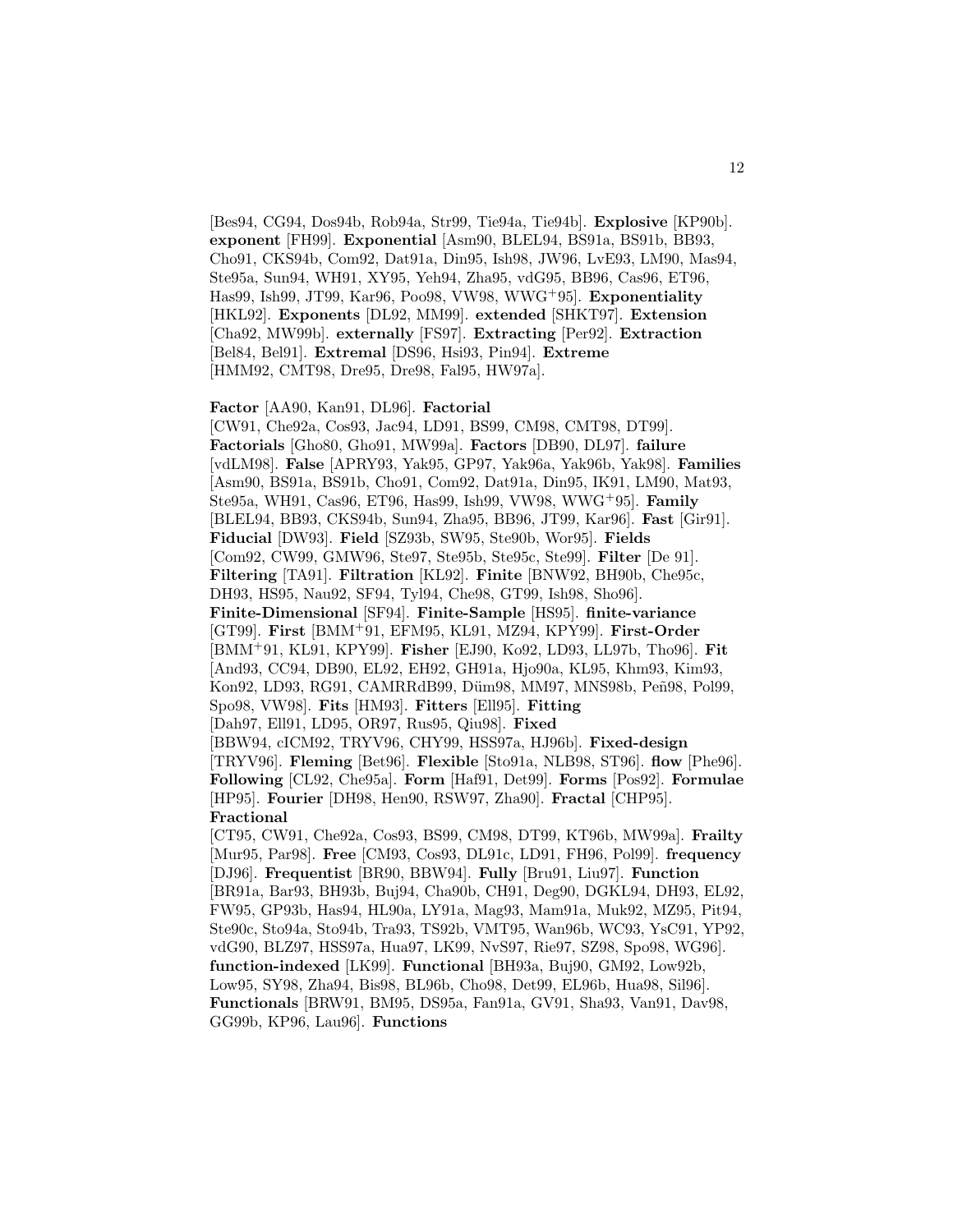[BS91a, BS91b, BD93, BLRS94, CR90, CR94, GH95a, HFH94, HW94, LM90, LM94, Roj92, She95, Tak94, TA91, WH91, Was90, Yin90, Zam91, DM98b, Efr98, HMT96, Kol96, LHMY96, MGR98, Owe97, Pol98, Tsy98]. **future** [Tho96].

**G** [Con99, Pit94]. **Gain** [KL91]. **gamma** [Par98]. **gamma-frailty** [Par98]. Gaussian [Che90a, Che92b, Cox91, Csö96, GT99, KL92, KMZ98, Maj96b, Nis99, Nus96, Rob95a, RS95, SW95]. **Gaussians** [Ami96]. **GCV** [Gir91, Gir98]. **General** [BLEL94, DGZ95, FW95, HM94, JK95, JC90, KZ95, LY95b, Lo92, MN92, MBL91, PR92, QL94, vZ91, And99, BRR98, BGY97, BL97, CCR96, DHS97, Efr96, HS96a, Kni98, LK99, LL98, YD97]. **Generalization** [Det90, VZ97, WM97, Yan97]. **Generalizations** [BS91c]. **Generalized** [CH94b, Che95b, CV92, EM92, Has99, HJ93, LD93, MM97, SV95, Ste90d, Tho93, TC85, TC90, CGWW98, CHY99, Che95d, GEGM99, H¨os96, Ish98, Jia99, Kol99, KK96, Lan96]. **Generating** [VMT95]. **generation** [HJ96b]. **Genetic** [Ste94, LL97a]. **Geo** [Con99]. **Geo/G/1** [Con99]. **geodesics** [Sma97]. **Geometric** [DS95b, PS95, Vos91, MW99a, Woo99]. **Geometrical** [OAT91]. **Geometrizing** [DL91a, DL91b]. **Geometry** [CMS93, CMS94, DS93, CW99]. **GI** [Pit94]. **GI/G/1** [Pit94]. **Gibbs** [Ami96, DHL97, GMW96, GMW98, Kol99, Ros95, Yu93]. **Given** [BLEL94, PS95, BR96, CG95, DS97]. **Global** [DS95a, Hal92c, GH97b, HR98]. **Globally** [HS93]. **GM** [SY98]. **GM-estimators** [SY98]. **Good** [Dev94, TB97, EL99]. **Goodness** [And93, CC94, EL92, EH92, GH91a, Hjo90a, KL95, Khm93, Kim93, Kon92, LD93, CAMRRdB99, Düm98, MM97, Peñ98, Pol99, VW98]. **Goodness-of-Fit** [CC94, EL92, EH92, KL95, Kim93, Kon92, LD93, Düm98, MM97, Peñ98, Pol99, VW98]. Graham [Pro91]. Granulometric [Wal97a]. **graph** [BS98]. **Graphical** [DL93, DL95, Fry90, GP93a, Tho93]. **graphics** [LPS99]. **graphs** [FS97, Sma97]. **Greedy** [Jon92]. **Grenander** [GHL99]. **gridded** [HR98]. **Group** [CE90]. **Groups** [Szk92]. **guaranteed** [KP97]. **H.** [DGJ97]. **Haar** [KP96]. **Hadwiger** [Wor95]. **half** [GG96b]. **half-normal** [GG96b]. **Halfspace** [DG92, Wal97b]. **Hall** [CY96]. **Hannan** [HG90]. **Hastings** [MT96]. **Hazard** [EJ90, Hjo90a, LY95b, NL95, Pat93, FGK97, Peñ98, ST96]. **Hazards** [BGL95, CH94b, Mur94, Hua96]. **Heavy** [Lah95, Muk93b, Res97, SM94, DM98a]. **Heavy-Tail** [Lah95]. **Heavy-Tailed** [Muk93b, SM94, DM98a]. **Hellinger** [Lin94, Yan91, Yin92, vdG93]. **Hellinger-Consistency** [vdG93]. **Hellinger-Type** [Yin92]. **heterogeneous** [WS97]. **heteroscedastic** [DW96b, KK96, LL98]. **Heteroscedasticity** [MZ95]. **Heuristics** [Bre96]. **Hidden** [Ryd94, BRR98]. **Hierarchical** [BR90, JT99, BS96, Liu96]. **High** [HL93, KDK90, Lop92, Mam93, Dav98, Li97, Mam96, Roc96, Str99].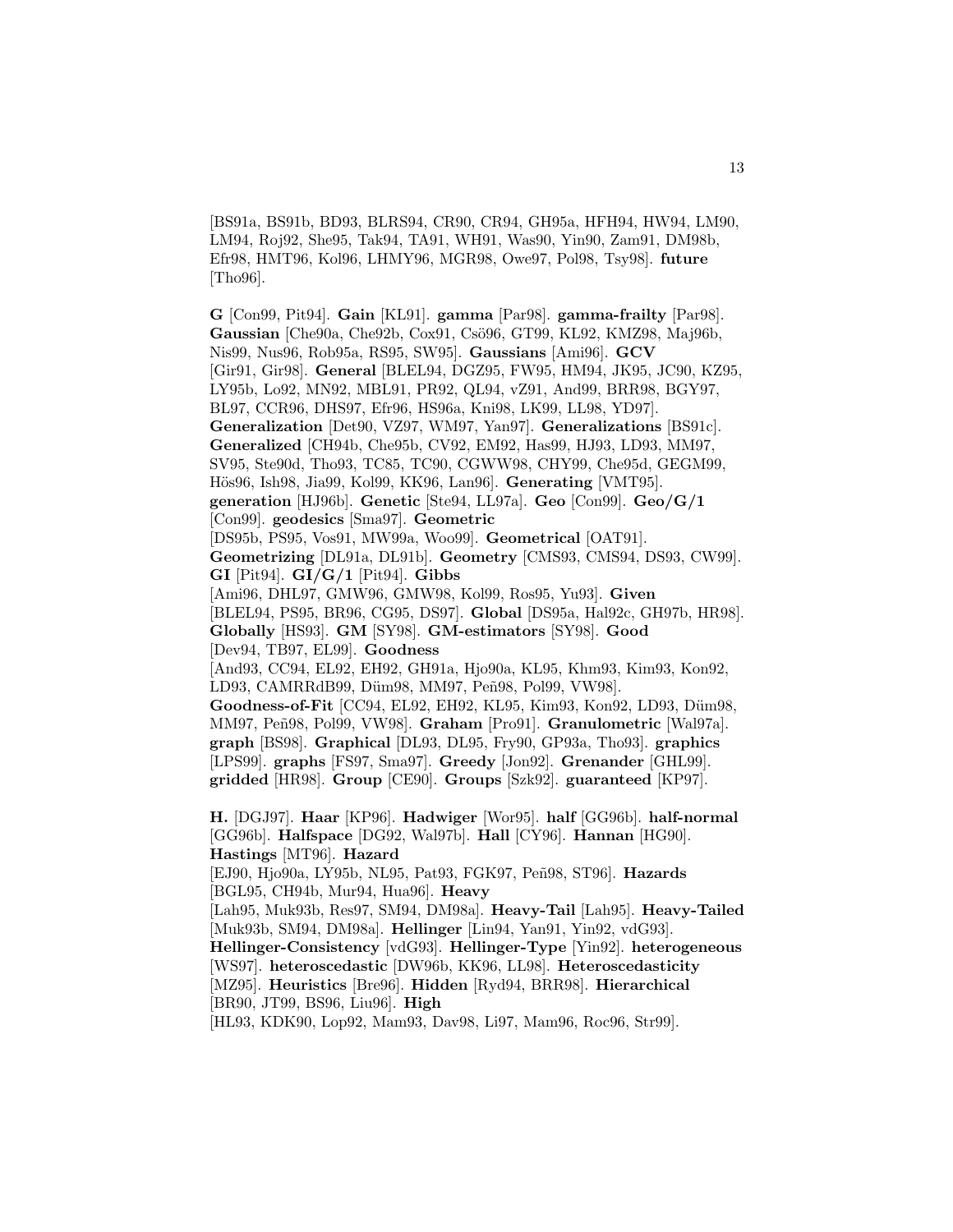**high-dimensional** [Li97, Mam96, Str99]. **High-Scoring** [KDK90]. **Higher** [Kol96, Pol99]. **Higher-order** [Kol96]. **Highly** [Lop92]. **Hilbert** [Jon92]. **Histogram** [Kan92, Nob96, Wu90, LN96]. **History** [Hjo90a, Hjo90b, LD93, LD95]. **HIV** [WS97]. **Hodges** [Pro91]. **homoscedastic** [Hsi97]. **honest** [Huw96]. **Hotelling** [CW99, JJ90, MP90, Pin94]. **Hunt** [Szk92]. **Hyper** [DL93, DL95]. **hypercube** [Loh96b]. **Hyperrectangles** [DLM90]. **Hypotheses** [Gol91, HW94, Kre90, LB95, MS91, Ruk94, IKL97, MS95]. **Hypothesis** [BBW94, BM92, BN91, DP94, Peñ98, Spo96].

**I.D.** [Xia94]. **Ideas** [HI90]. **identically** [MW98]. **Identifiability** [Ish96a]. **Identification** [MZ94, Pos92, DH98]. **Identifying** [Det95]. **Identities** [Myk94, NW92, Myk99, NW97, SCW97]. **identity** [DS99b]. **IDMRL** [HKL92]. **Ignorability** [HR91]. **II** [Por91, DL91a, Por85, XY95]. **IID** [Efr96]. **III** [DL91b]. **ill** [GG97]. **ill-posed** [GG97]. **Illustrations** [JJ90]. **Image** [O'S95, Koc96]. **Images** [Wor95]. **Immigration** [SBH91, Sri94, WW90]. **Imperfect** [HPS92b]. **Implications** [DLM90, FH94]. **Importance** [BHW93, Hal91, NW97]. **Improper** [BR94]. **Improved** [BH90b, GC91, HHM95, KS99b, Muk93a, Sho90, Sri92, NW97]. **Improvement** [BH93b, KS99c]. **Improving** [Kub94, Liu97, SS94]. **Impurity** [BPKN92]. **imputations** [Liu96]. **Inadmissibility** [CS93b, MP90, Vel92]. **Incidental** [Pfa93, Str96]. **Inclusion** [NW92, NW97]. **inclusion-exclusion** [NW97]. **Inclusion-Exclusion-Bonferroni** [NW92]. **Incomplete** [AC91, CB91, Dos94a, Hös96, Lar90, Mat93, TC85, TC90, LHMY96]. **Incomplete-Block** [CB91]. **Incorporating** [Mur94]. **Incorrect** [Ste90c, Ste90b, BM98]. **Increasing** [GC92]. **Independence** [AP93, GP93a, Jun93, MNS95, AM98, BS98, DN98, GH97b, MN98, NO96]. **Independent** [HL90b, PT91, Zho91, MW98, Neu98]. **Indeterminate** [Nau92]. **Index** [HHI93, Hsi91, Hsi93, BZ98, Dre95, Dre98, Fal95, HKT97, HSS97a, Wei95]. **indexed** [LK99, ZBCL97]. **indexes** [HSS97b]. **indicators** [vdLM98]. **Indices** [GW92]. **individual** [CBL99]. **Inefficient** [Loc91]. **Inequalities** [BG90c, BLRS94, LB95, NW92, She94, WS95, Yan92, vdG95, And96, AGSC98, NW97, Sar98]. **Inequality** [BL91, ET91, BL96b, Cai99, Nis99, SA96]. **Inference** [BRR91, BNW92, Bru91, CT95, Cox93, Csi91, DW93, DKR91, ES93, FR92, HK91, JJ90, LH92, MU90, Myk95b, Nai90, Ros93, Sto90, Swe92, BZ97, BRF97, FH96, GW95b, Hos97, Hug96, IR97, Jia99, KN98, LPS99, MM97, MYG96, MvdV97, Rob97, Wef96]. **Inferences** [BR94, Eat92, BR96]. **Infinite** [Hes90, MGKA95, PS95, WS91, Fre99, KT96b, VW98]. **Infinite-Dimensional** [PS95, Fre99, VW98]. **Infinite-Variance** [Hes90]. **infinitely** [BCZ<sup>+</sup>97]. **infinity** [SY99]. **Inflation** [FG94]. **Influence** [Che90b, She95]. **Influential** [Vos91]. **Information** [AB90, BH98, BG90c, BL91, CH94b, DL90, EJ90, GMW98, Ish99, LY94,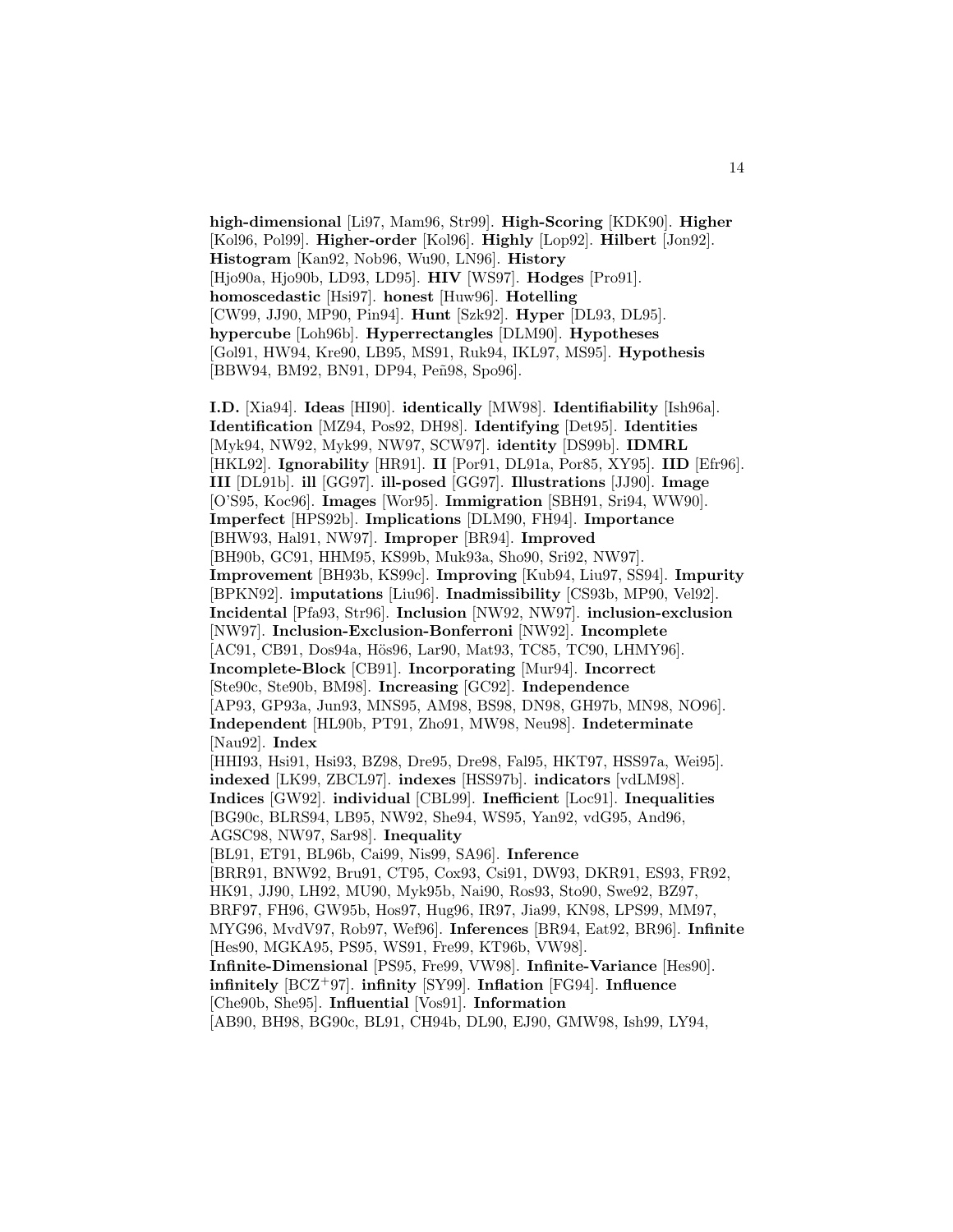Maj92, RB90, SZ93a, YB99, YS97, HO97, KMZ98, LL97b, SA96, VA99]. **Information-theoretic** [YB99]. **Informative** [LB93]. **inhomogeneous** [LMS97]. **Initial** [HP92, PS91]. **Innovation** [Khm93, STZ98]. **Innovations** [MGKA95]. **input** [GG99a]. **Inputs** [Li95]. **Insertions** [Neu94]. **instability** [Bre96]. **Integrable** [Sun94]. **Integral** [BM95, EL96a, Lau96, Stu96]. **Integrals** [BC92, Kon92, Niu98, Owe97, Ste95c]. **integrands** [Hes96]. **Integrated** [HP95, Low93, MW92, Mar92, Wu95b, KM96]. **Integration** [GJ90, ES96]. **interacting** [WS97]. **Interaction** [Che91b, Fry90]. **Interactions** [DT98, Str90, Str99]. **intercept** [BFH96]. **Interface** [BR90]. **interpoint** [MPB96]. **Interpolation** [HT97, Mee92]. **Interpretation** [Lo92]. **Interval** [GC92, HP94, SF94, GG99b, Hua96, LZ98a, WG96]. **interval-censored** [WG96]. **Interval-Valued** [SF94]. **Intervals** [BD95, CH93, Det94, FK91, GC91, Hal92b, Hal92a, HJ95, Hey92, Kem91, Kon91, LY95a, Sho90, Low97, Neu95, Qin99]. **Intervention** [SZ93a]. **Intrinsic** [OC95]. **Invalidity** [Sri94]. **Invariance** [HWG65, HWG95, KE95, Was92, BNO96, DG96, NO96, Yak98]. **Invariant** [Che95e, GC91, LR92, RT92b, YsC91, YP92, Xu97]. **Invariants** [ES93, Wij85, Wij93]. **Inverse** [Csi91, Dud94, EL95, HC92, HL90c, JS90, Koo93, GG97, Hsi99, JvEvZ98, KC98, LM98, ZF96]. **invited** [Res97]. **Involving** [TS92b]. **Ion** [DMR90, DM92]. **irregularly** [HT97]. **Isotonic** [GJ95, JvEvZ98]. **isotropic** [Ste95b, Ste99]. **Item** [Jun93]. **Iterated** [LY95a]. **Iterating** [Per92]. **Iterative** [CS93a, GC93, Rus95].

**Jackknife** [BH93b, KG91, Sha93, Wu90, Stu96]. **Jackknifing** [Shi91]. **Jacobian** [DGJ97]. **James** [BS91c, LY91b, SS94]. **Johnson** [MW99b]. **Joint** [HL90b, Ste97]. **Jordan** [MN98]. **Jump** [KL92, WC93].

**Kalman** [De 91]. **Kaplan** [BG97, GV91, Pru91, Stu96, Yan92, Zho91]. **Kendall** [VMT95]. **Kernel** [BG90a, Chi91a, CGH91, Dev94, FH92, GH91a, HHM95, HR95, Mes91, NL95, RT92a, RC94, TS92a, WC93, Xia95, Che95d, DL96, DL97, HKP98, LMS97, ZF96]. **Kernel-Type** [WC93]. **Kernels** [Dat92, MG93]. **Kiefer** [Arc96]. **Known** [BRW91, BTZ93, Fel91]. **Kolmogorov** [MS92, Ano90, CC94, Cab96, CC97, Che90b, DCLP90, HI90, IL90, MS83, NY97, Ruk90, YP92]. **Kullback** [CMS94].

**lack** [MNS98b]. **Lancaster** [Str90]. **landmark** [PM95]. **Laplace** [KS96a]. **Large** [AA90, BR91b, Con99, Din93, Hes90, HL90b, KG91, LY91b, MBL91, Pfa90, PR94, Por85, Por91, Rob97, Sto90, TC85, TC90, VZ92, Yin93a, Kor96, Myk99, Rub96]. **large-deviations** [Kor96]. **Large-Sample** [MBL91, Sto90, Rob97]. **Last** [HF92]. **latent** [JE97]. **Latin** [Loh96b]. **Lattice** [AP93, Com92, KM90, Owe94, RSW97, AM98, MN98, Ste95b, Ste95c, Ste99]. **Lattice-based** [RSW97]. **Law** [AGW90, SW93c, HY98b]. **Laws** [DL93, DL95, CL97]. **Learning** [GW92]. **Least**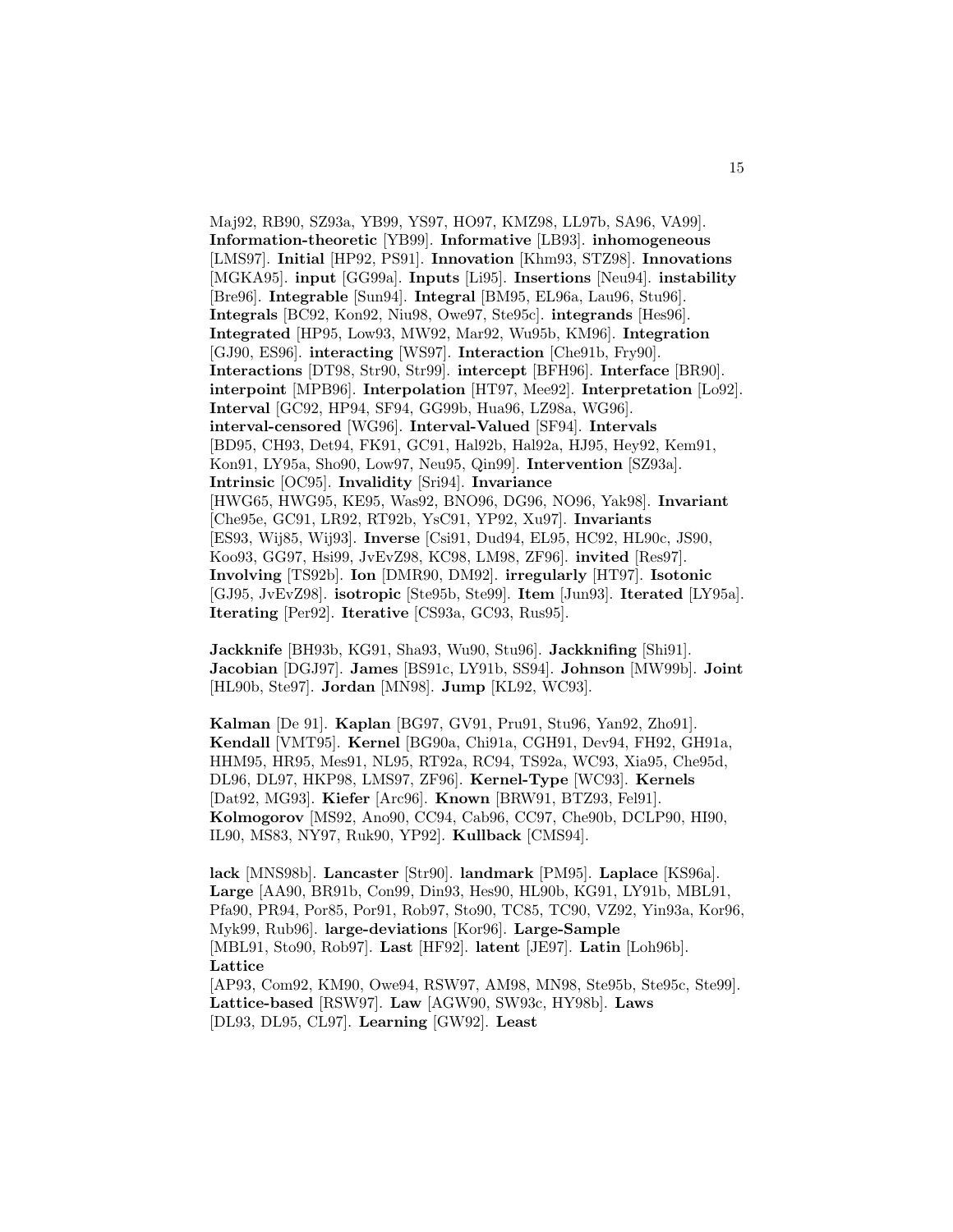[BP91, Buj90, Cha93, CS93a, Csi91, KK96, Lai94, O'S95, Pat93, Pos92, RW94, Wei92, YZ93, vE92, Gou96, Wan96a, WvdG96]. **least-squares** [Wan96a]. **Lecture** [Fre99, SHKT97, WWG<sup>+</sup>95]. **Left** [LY91c, GKL98, GKL99]. **left-spherically** [GKL98, GKL99]. **Left-Truncated** [LY91c]. **Leibler** [CMS94]. **Lemma** [Jon92]. **Length** [BH90b, Yak95, BW99, GP97, Yak98]. **Level** [Cos93, Jac94, CMT98, Tsy97]. **levels** [HSS97b]. **Life** [Hjo90a, Hjo90b, LD93, LD95, CZ96]. **lifetables** [WMC98]. **lifetime** [BM97]. **Like** [NW92]. **Likelihood** [AP95b, BG90b, CD91, CH94a, CH93, CG91, CO90, Cox91, CL91, DHR91, EL95, Hal90, Hor93, HW94, KS94, Mac95, MS91, MRS92, Myk95a, O'S95, Owe90, Owe91b, Pfa90, Qin93, QL94, RS95, SW92a, SV95, Ste95a, Ste90d, Tho96, TC85, TC90, WS91, WS95, Yin93b, ZK90, vdG93, vdG95, vdV94, BRR98, BL97, CHY99, CM99, DE98, EL99, EM99, FGK97, Har98, Hes96, JP99, JT99, JW96, Kit97, Lan96, LHMY96, LL98, Loa96b, MvdG97b, MS95, MvdV97, MR96, Myk99, Phe96, Qin99, Rub96, Sta96, Van96, VZ97, Wef96, vdV96]. **Limit** [BH92a, CGH91, EW95, HS96b, HT82, HT93, Ste95a, Stu93, Stu95, Bis98, CL97, GEGM99, Hos97, Loh96a, Yan97, ZBCL97]. **Limited** [Kem91]. **Limiting** [Aba93, Cha93, Kni98, LL98, Swa99]. **Limits** [Nob99]. **lineage** [Hug96]. **Linear** [Ber90, BRW91, Bro90a, Bro90b, Cas90, CM93, CS94, Che95b, Che90a, Che92b, Cop90, Csi91, DS91, DG91, Dav90, Dav93, DHS95, Efr90, EKS91, FG92, Fan93b, FH91, FW95, FR90, FZ94, Gle90, Har94, HS93, Hes90, Hil90, HT82, HT93, HW94, Joh90, Kne94b, Kre90, KM92, Lah92, LD95, Li95, LZ98a, LB95, Loa92, Lu90, Mam93, Mee92, Mor90, NF91, Owe91b, PS92, PK89, PK90, Pos92, Rit90c, Seo90, Sho96, Ste90c, Ste90a, Ste90b, SL94, Tsi90, Zha94, ZL96, BZ97, CGWW98, CHY99, Che97, DM98c, GG96a, GG99a, GKL98, GKL99, HS96a, Hsi97, Hua99, Jia99, Kol99, KC98, Kus97, Kus98, Lan96, Lee96, LHC99, Mam96, MvdG97b, MC96, MM99, M¨ul98, SY98, SHKT97, Str99, TRYV96, Zha97, ZP96]. **Linearity** [HL93]. **linearizable** [Dav98]. **Linearization** [KG91]. **Linearly** [PT91]. **Link** [DL91c, WW94, HSS97a]. **Link-Free** [DL91c]. **linkage** [DS99b, Tho96]. **Liu** [LPS99]. **Local** [BM92, CGWW98, Cha91, CHST99, CMS94, Fal98, FG92, Fan93a, Fan93b, FGK97, GW95b, Gus96, Hal93, LD95, Loa96b, Nyc95, Por97, SWZ98, SZ93b, Tak94, Tra93, CW99, Che97, GH97b, OR97, Spo98]. **Locally** [Har96, HS93, HJ96a, MvdG97a, RW94, Ste95b, Ste99, DCG99, Dav98, MPZ98]. **Location** [BD95, Cha92, Dah95, DL90, DG92, KT91, Kim92, LR91, Lop92, MZ93b, Mat93, SW95, Tyl94, Xia94, BH99, Dav98, Eri96, Grü96a, Hsi96, Ish96a, KT96a, LZ98b, Lop99, Roc96, Xu97]. **location-scale** [Hsi96]. **Log** [KC98, Loa92, Rob95b, Sto90, Bro98, DE98, Lan96, MS99a, Str99]. **log-concave** [Bro98]. **log-convex** [DE98]. **Log-density** [KC98]. **Log-Linear** [Loa92, Lan96, Str99]. **Log-Periodogram** [Rob95b, MS99a]. **Log-Spline** [Sto90]. **Logical** [GP93a]. **Logistic** [BL92, cICM92]. **Logspline** [Sto91a]. **Long** [CT95, CM95a, CM95b, Dah95, KBH93, Rob94b, Rob95a, Rob95b, Yaj91,

CP98, CHST99, GT99, HLP95, HH96, Hos97, KS97, MS99a, RH97, Wan96b].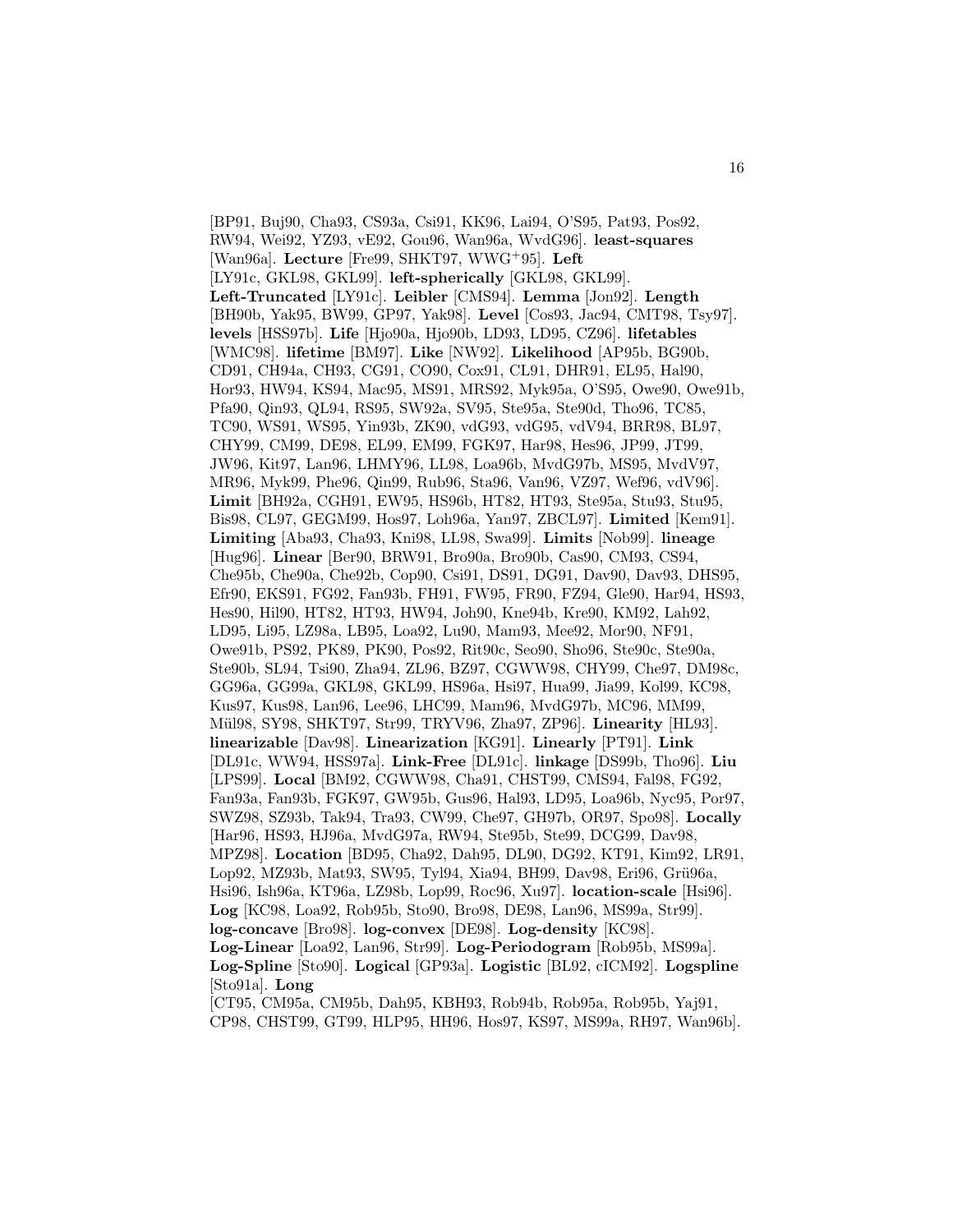#### **Long-Memory**

[CT95, Rob94b, Yaj91, CP98, CHST99, HH96, KS97, Wan96b]. **Long-Range** [CM95a, CM95b, KBH93, HLP95, Hos97, MS99a, RH97]. **longitudinal** [SZ98]. **Loss** [FW95, Lel93, Tak94, Yin90, YP92]. **Low** [HL93, FHM98, HMNT97]. **low-dimensional** [FHM98]. **Lower** [DB90, GK94, HS93, Low93, Yak96b]. **Lowner** [CD91]. **LS** [HP92]. **LSE** [Yaj91]. **Lukacs** [CL96a]. **Lynden** [CCL95]. **MAD** [GH97a]. **Main** [Gho80, Gho91, MU96]. **Manifold** [Hen90]. **Manifolds** [CMS93, Ric95]. **many** [BCZ<sup>+</sup>97, HMT96]. **mapping** [YS97]. **Mardia** [BH92a]. **margin** [BFLS98]. **Marginal** [BRW91, JR94, ST92, BM97]. **Marginalization** [Fry90]. **margins** [HJ96b]. **Marker** [NL95]. **Markov** [DL95, AMP97, ADS96, Bes94, BRR98, BW99, CG94, Com92, DL93, Dos94b, Eat92, GW95a, HR99, KG90, KL92, Kos96, LL97a, Phe90, Rob94a, Ryd94, Ste95a, Tie94a, Tie94b]. **Martingale** [Kon94, Myk92, Myk95b, MM97]. **martingale-residual** [MM97]. **Martingales** [Khm93, Myk94, vdG95, Nis99]. **Mass** [Pol95, Pru91]. **match** [KLW97]. **Matching** [AGW90, RT92b]. **Mathematical** [Ruk90]. **Matrices** [CD91, Che95e, Kur93, Loh91a, LR91]. **Matrix** [ET91, JV93, LH92, YB94, Adr98, DGJ97, KMZ98, KS99c, KK96]. **Maxima** [SZ93b]. **Maximal** [She94, Wij85, Wij93, BH99, Nis99, Swa99]. **Maximin** [MNS98b]. **Maximum** [CD91, CH94a, Che90a, CG91, CL91, Csi91, DE98, EL95, Hor93, KS94, Lan96, ND94, O'S95, Pfa90, RS95, Ste95a, Ste90d, TC85, TC90, WS91, Yin93b, vdG93, vdG95, vdV94, vdV96, BRR98, BL97, CHY99, CM98, EL99, GG97, GG96b, Har98, Hes96, HS96b, JP99, JT99, LL98, MR96, Van96]. **maximum-likelihood** [BRR98]. **MCMC** [Bro98]. **Mean** [APRY93, BH90a, BR90, CZ96, FH94, Fel91, Geo91, HP95, HW94, Joh94, Kim92, Loh91b, MW92, Mar92, Mil92, PS91, SW93b, Tak92, BF98, CF99, Cho98, CG95, KP97, RT97, TB97]. **Means** [BR91a, CR90, CR94, Owe94, WW90, BS96, CAGM97, GEGM99]. **Measure** [BH92a, BRW91, DG90, DS95a, Cab96, CCR96]. **Measurement** [SC91]. **Measurements** [HZ90, HZ92, Kus97, Kus98]. **Measures** [BD93, KZ95, PS95]. **Measuring** [Pol95]. **Median** [HRC94, Koc96, MW98]. **Medians** [ACG94, Sma97]. **Medical** [Wor95]. **Meier** [BG97, GV91, Pru91, Stu96, Yan92, Zho91]. **Memorial** [WWG<sup>+</sup>95, SHKT97]. **Memory** [BN91, CT95, Rob94b, Yaj91, CP98, CHST99, GT99, HH96, KS97, Wan96b]. **Method** [DGZ95, DL91c, Hor93, HG90, Lo93b, SW92b, ADS96, Fal95, Jia97, Kle96]. **Methods** [BGL95, Buj90, HPS92b, KG91, Koy90, LY91c, Lin94, RT92b, Tho93, Zha90, BFLS98, CS97, GG97, HMT96, HT97, HKP98, Kit97, Lah99, Lan96, LS97, LN96, Pol99, She97]. **metric** [HO97]. **Metrically** [Kim92].

**Metropolis** [MT96]. **Minimal** [MS93, PR94, Ste95a]. **Minimax**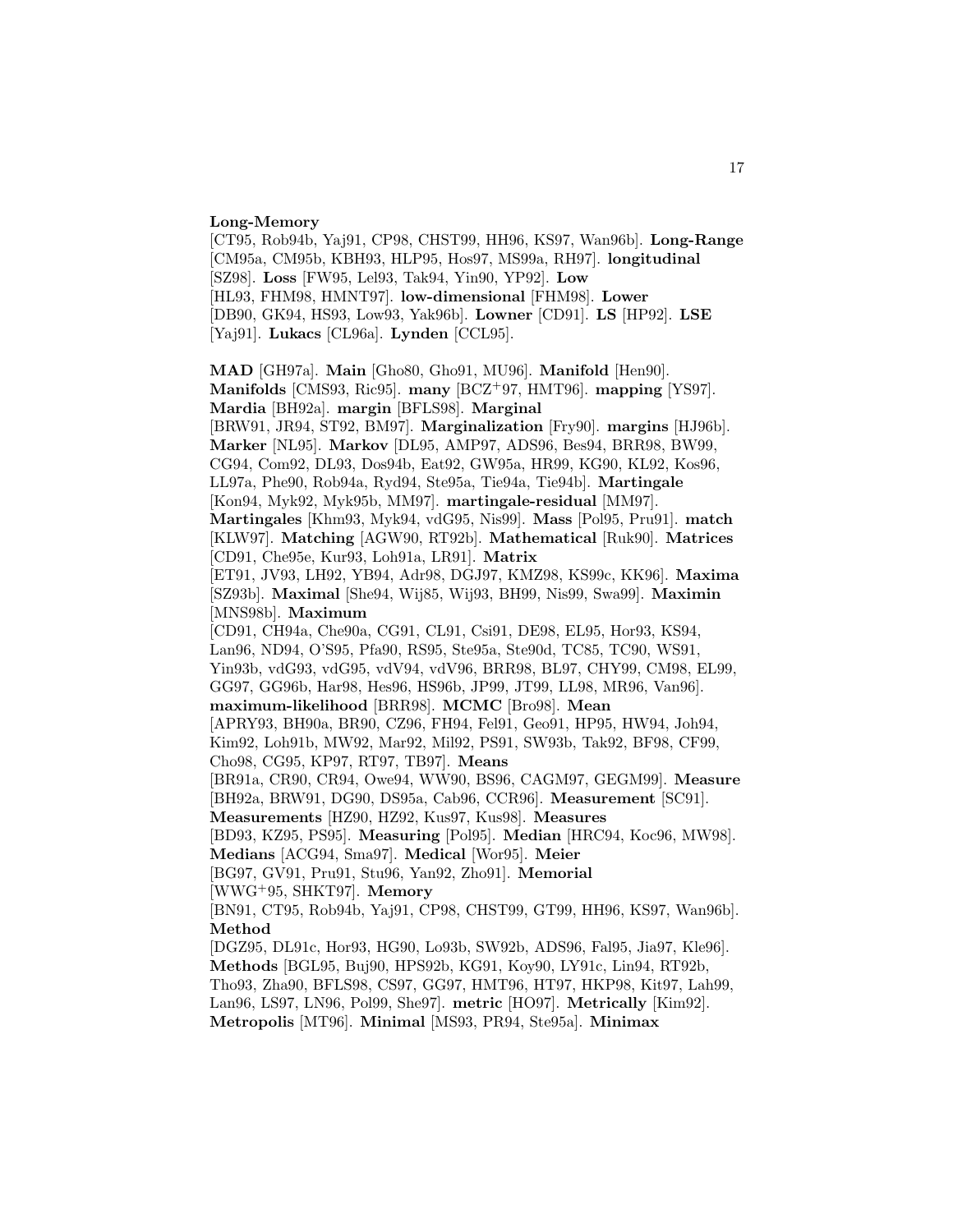[Adr98, AB90, BL91, DHS95, DLM90, DJ98, Fan93b, Fel91, GK94, HS93,

HW91, JM92, Joh94, MT95a, Rai98, Tak94, Tan93, YZ93, Zha97, Bei96,

Don99, FSW98, Li96, YB99]. **Minimax-Bias** [YZ93]. **Minimaxity**

[YsC91, YP92, YG95, Kor96]. **minimisation** [GH95b]. **Minimization**

[Nie92]. **Minimizing** [Das91, FH94]. **Minimum**

[BM94, BPKN92, BDJ93, CW91, Che92a, Dav92, DT99, Dha91, Lin94, Sko90, Yan91, Yin92, CH96, CM98, SCW97, TW96]. **Mises**

[Ko92, EL92, Fre99, IL90]. **Mismodeling** [BL92]. **Missing**

[LY94, WW94, CGWW98, vdLM98]. **misspecified** [DW96a]. **Mixed**

[Cos93, FH91, Jac94, BZ96, BSV99, Jia99]. **Mixed-Level** [Cos93]. **Mixing**

[BF90, Ler92, PR92, Zha90, Zha95, Ste97, Woo99]. **Mixture**

[Bos94, Che95c, Roe92, Hen97, Ish96a, Ish96b, LR97, Qin99, Van96].

**Mixtures** [Dat91b, Kem91, DCG99, GGR99, Ish98, Ish99, JT99, Woo99].

**mixtures-of-experts** [JT99]. **ML** [Pol98]. **ML-density** [Pol98]. **MLES**

[WS95]. **M¨obius** [McC96]. **Modal** [Kem91]. **Mode** [CH99, GH95b]. **Model** [BGL95, CKW95, Cha93, CE90, cICM92, Che91a, CS94, CG91, Dav90,

DHY95, Dha91, EM90, FW95, GK94, GL92, KE95, Loa92, Low93, MU90,

MZ95, Mur94, Mur95, NL95, O'S93, Rit90c, RG91, STZ98, VZ92, Wu95a,

Yaj91, Yan91, Zha93, BZ96, BR96, BZ97, BGY97, Bre96, DCG99, DHS97, HP96, HY98a, Hsi96, Hua96, Hua99, Ish96b, KS96b, KS99a, KK96, LHC99,

LN99, NLB98, Nis99, OR97, Par98, SY99, Stu97, Sun96, vdL96]. **modeling** [CP98, Kle96, Res97, SHKT97]. **Modelling** [Lav92, Lav94, FH99, HSS97a]. **Models**

[AA90, AP93, Bai94, BLEL94, BNB93, BH92b, BL92, BM94, BR91b, BF90, BH93a, BTZ93, CD91, CH94b, Che91b, Che95b, Che95c, CS93b, Cuz92, Dah95, DS91, DG91, DL93, DL95, DHS95, EKS91, ES93, FH91, Fry90, FZ94, GP93a, HHI93, Hjo90a, Hjo90b, HPS92b, HG90, Jun93, KG90, KS93, KM92, Lai94, LD93, LY95b, Mam93, Mas94, MS93, MGKA95, NF91, Owe91b, PK89, PK90, RB90, Ros95, Ryd94, SF94, Sch93, Sch95, SW92a, She95, Sri92, SC91, Sto90, Sto91a, Tan93, Zha95, BB98, BRR98, BSV99, Bis98, BS98, BM98, BL97, CGWW98, Cha96, Che98, CHY99, CHS96, CHST99, CS98, Con99, DW96a, Dah97, DW95, Det96, DW96b, DM98c, DHI99, DKW97, DE98, FHM98, FZ99, HJ99, HSS96, Hen97, Hos97, Hsi97, Hua98, Hug96, Huw96, Ish96a, JP99]. **models** [Jia99, JT99, JE97, KMZ98, Kol99, Kos96, Lan96, LW99, LR97, Lin98, Mam96, MvdG97b, MM97, MN98, Mat96, MM99, Mül98, Peñ98, SZ98, SQ96, Str96, Str99, VA99, Van96, Wef96, YD97, ZP96]. **modes** [Min97]. **modification** [GH97a]. **Modified**

[LY91b, MS83, MS92, Ste90d, CC97, Swa99]. **Modulation** [BD98]. **Molecular** [KDK90]. **Moment** [Che95e, LR97]. **Moment-based** [LR97]. **Moments** [AW93, BP91, CW91, Gas95]. **Monotone** [FR94, HZ94, Jun93, KL91, KST95, Mam91a, Muk93a, CCR96, JE97, SW99].

**Monotonicity** [HW94, Kha91]. **Monte** [Asm90, CS97, KL95, LL97a, Owe94, Wal97b]. **mortality** [WMC98]. **most**

[CHS96]. **Motion** [CK95, SW94b]. **Moving** [Lah95, AM97a, HH96, LL98].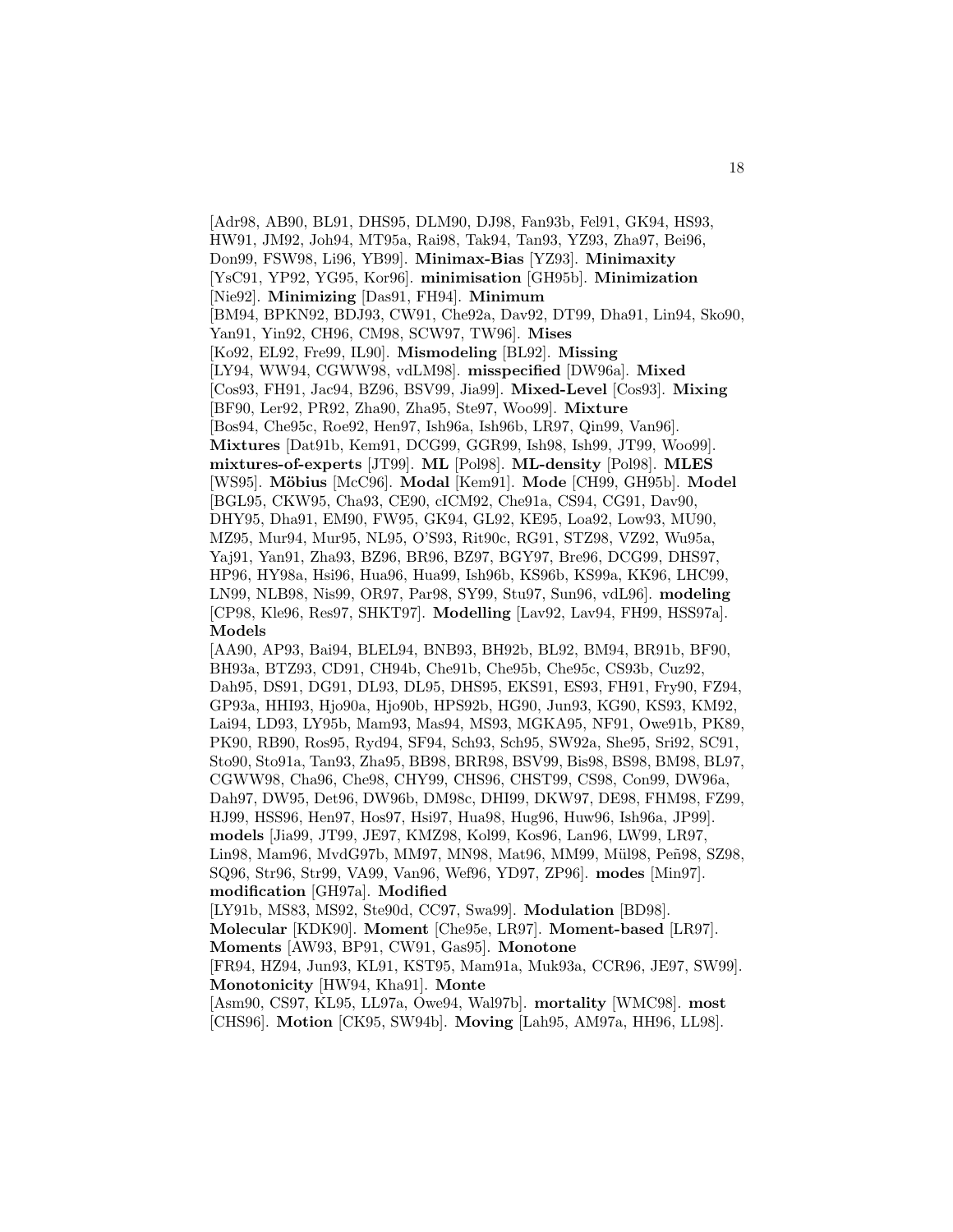**moving-average** [LL98]. **MR** [Kus98]. **multi** [HP96]. **multi-type** [HP96]. **Multidimensional** [BLRS94, Sma97, Cho98, LL97a, MPB96]. **multifactor** [DR97, DR98]. **Multifold** [Zha93]. **Multilevel** [Li95]. **Multinomial** [DB90, DF90]. **Multiple** [Ber90, Bro90a, Bro90b, Cas90, Cop90, DM92, Efr90, FG94, FR90, Gle90, Hil90, Joh90, Lah92, Lu90, Mor90, Nak97, Ruk94, Ste90a, EM99, FR98, Fin99, Hua98, MNS98a]. **Multiple-comparison** [Nak97]. **multiple-use** [MNS98a]. **Multiplicative** [LY95b, VZ92]. **Multivariate** [AP93, ACG94, Bar91, BH92a, BX91, BR90, BG93, Bre91, BDHT91, Buj94, CD91, Cha92, Cho91, Deg90, Fri91a, Fri91b, Gas95, Geo91, GKL98, GKL99, GH91b, GM93, GW91, Has94, Hor91, KT91, LPS99, Loh91b, Loh90, LR91, Lop92, MK94, O'S91, Owe91a, RW94, Sch91, Sto91b, Sto94a, Sto94b, TT90, Tyl94, Uhl94, Adr98, AM98, AM97b, BH99, Bro98, CC97, CS98, DGJ97, GEGM99, Grü96a, HW97b, HP99, KT96a, KM97, KS99b, Lop99, MZ96, MNS98a, MOT97, Roc96, Sun96, TB97]. **Mutual** [HO97].

**N** [DCLP90, Kim98]. **Natural** [LM90, WH91, Cas96]. **near** [BRF97, MNS98b]. **near-replicate** [MNS98b]. **Nearest** [Akr94, BG90a, DGKL94, Hsi99, Muk93b, GMW96, SV98]. **Nearest-Neighbor** [BG90a, GMW96]. **Nearly** [Cox91, CL91, Don99, MW95]. **Necessary** [MW98]. **Negative** [Pru91, Tak92]. **Neighbor** [Akr94, BG90a, DGKL94, Muk93b, GMW96, Hsi99, SV98]. **Neighborhoods** [Nai90]. **Nested** [GL92, MU96]. **net** [Owe97]. **Network** [Jon92]. **Networks** [Tju91]. **Neumann** [Per92]. **Neural** [Jon92]. **neutral** [MW99b]. **Neyman** [WWG<sup>+</sup>95, IL96]. **No** [DG90, Ano95, Kus98]. **Noise** [KL92, Low92b, Low93, RS95, SM94, BL96a, Lal99, Nis99, Nus96, Zha97]. **noisy** [STS96]. **Non** [Che90a, Che92b, Low92a, RB90, Xia94, GT99]. **Non-Existence** [Low92a]. **Non-Gaussian** [Che90a, Che92b, GT99]. **Non-I.D.** [Xia94]. **Nonasymptotic** [Dat92, DL97]. **Noncausal** [Gas93]. **noncompliance** [IR97]. **nonequispaced** [BC98]. **nonequivalence** [BZ98]. **Nonexistence** [LB93]. **Nonidentically** [Zho91]. **noninformative** [DG96]. **Noniterative** [Kan91]. **Nonlinear** [DN98, HP95, KE95, Lai94, Li97, MU90, MZ94, NF91, Sal98, Yin90, Det96, HT97, Kou96, Wan96a]. **nonnegative** [KS99b]. **Nonnormality** [KS94]. **Nonparametric** [BF98, BNW92, BF90, BL91, CA91, CH90a, Cha91, CM99, Chi91b, Cox93, CM95b, DM98b, DF93, DS95a, DHS97, DH93, Dos94a, Dum91, Efr95, EL92, Fan91b, FT93, Fer95, GM92, GP94, GP93b, HJ90, Hal92b, HFH94, HM91, HM93, HW91, Hen90, Hjo90b, HG95, HPS92b, HT96, JC90, Kim99, Kne94a, Koo93, KS99a, LD95, LHMY96, Liu96, Low92b, Mam91b, MG93, Mil92, Min97, MSY94, MYG96, Mul92, NL95, O'S93, Pfa90, Pit94, SM90, Stu97, Tra93, TS92b, YD97, Zha91, ZK90, vdG93, BSW99, BFH96, Bos97, BL96a, BL96b, BLZ97, BZ98, DHL97, Düm98, Efr96, EL99, EHSS95, Gir98, Gru96b, HLP95, HJ96a, JvEvZ98, Koc96, Kor96, KN98, LS97, LK99, Loa96a, Low97, Neu95, PV99, PH96, Rob97, Tsy97, WvdG96]. **nonparametrically** [GW99].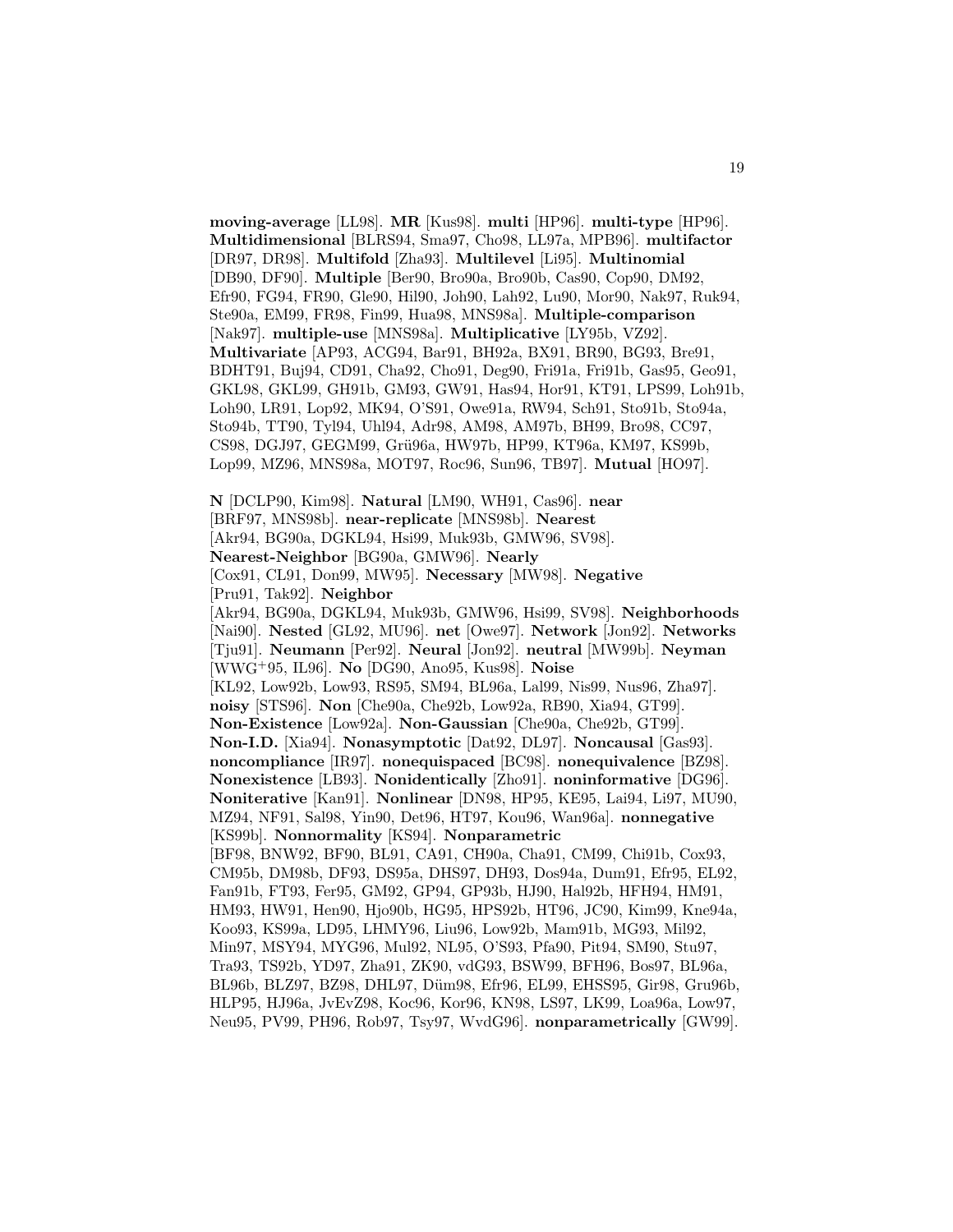**nonquadratic** [KP96]. **nonrecursive** [Kos96]. **nonregular** [DT99]. **Nonsmooth** [vE92]. **Nonstandard** [Fer95, VZ97]. **Nonstationary** [Bel84, Bel91, Cox91, CL91, HG90, Li95, TT90, Büh98, Dah97, Lin98]. **nonstochastic** [HS96a]. **nonzero** [STS96]. **Norm** [Yu93, Sil96, Tsy98]. **Normal** [AP93, APRY93, BR90, CS93b, CM95b, DS91, Fel91, GC91, Hor93, HW94, IK91, Joh94, Loh91b, PS91, Por85, Por91, Roe92, Ryd94, ST92, Sho90, Tak92, AM98, BS96, GG96b, Hes96, Sun96, TB97]. **Normality** [ACG94, BD95, RT92a, Zho92, BRR98, CHST99, Fal98, GHL99, JP99]. **Normalized** [Lah95]. **Normalizing** [Kon91, CS97]. **Norms** [Dud94, Hor91]. **Note** [AP95a, Det93b, Dev92, Gre93, HKT97, KG91, Pro91, Ste94, XY95, Yak95, vZ91, Bei96, Det96, GH97a, Yak97]. **Notion** [Liu90]. **Novel** [LK93]. **NPMLE** [Hua97, vdL96]. **Nuisance** [AP95b, Pfa93, Str96]. **Number** [HF92, Kem91, SZ93b, Wor95, SY99]. **numbers** [CMT98].

#### **O'Brien** [Bet96]. **Observation** [SM94]. **Observations**

[Hor93, HZ94, Lar90, NNR94, Efr96, GK96, Neu98, Ste95c, UM97]. **Observed** [KL92, LL97b]. **Obtained** [KZ92]. **Odd** [Det92]. **Odds** [Wu95a]. **old** [WMC98]. **oldest** [WMC98]. **oldest-old** [WMC98]. **Olkin** [CL96a]. **Omnibus** [BH90a, MNS95]. **One** [Alb91, Fan93a, Fin94, Gho80, Gho91, Kur93, LB95, PS95, Sar91, CS98, Kar96, MPB96, Muk99, SY98]. **One-Armed** [Sar91]. **One-Dimensional** [Fan93a, MPB96]. **one-parameter** [Kar96]. **One-Sample** [Alb91]. **One-Sided** [Fin94, Kur93, LB95, CS98]. **one-step** [SY98]. **Only** [AP95b]. **operating** [HT96]. **Operators** [Dud94, FS97]. **Optimal** [BN91, Bur91, CH90a, CW91, Che95c, Det90, Det92, Det93b, Det95, DW96b, DR97, DR98, DH98, DHI99, DL92, Don94, Dre98, EL99, EKS91, FZS96, FM93, Fan91b, GH91a, GM92, HJ99, HHI93, HSS96, HZ90, HZ92, Hei94, Kan92, Kar96, Koo93, Kus97, Kus98, LS97, LMS97, Maj92, MU96, PT91, PS93, She95, Wu97, CC99, DW96a, DS99a, Det96, EL96b, GG99b, Maj96b, UM97, Wef96, Yak97]. **Optimality** [CB91, Dat91a, Det93a, DS93, Gir91, Rit90b, Ste90b, IL96, KPY99, Kus97, Kus98, LL97b, Maj96a, Muk99, Rit96]. **Optimization** [She94]. **Optimum** [EFM95, KM92, M¨ul98, RSW97]. **oracle** [Cai99]. **Orbit** [CE90]. **Order** [Alb91, BMM<sup>+</sup>91, BP91, CD91, CS93b, CKS94a, DHY95, Dud94, EH92, GK94, GSM94, HP94, KL91, Mar83, Mar86, Mar91b, MZ94, Myk95b, ND94, RG91, Ste90b, Ste93, BPR99, CS96, DCG99, DH98, GK96, Kol96, KPY99, LL97b, Mat96, Pol98, PH96]. **Order-Restricted** [RG91, CS96]. **Ordered** [GP95, Kne94b, RG91, Sar98, SSK95]. **Ordering** [DKR91, LS92b, Roj92, CS96]. **Orderings** [BCFS90, LR92]. **Orders** [BCFS90, Cos93, Jac94]. **Ordinal** [DS95b]. **ortho** [Don97]. **Orthogeodesic** [BNB93]. **Orthogonal** [Che95f, HPS92a, Owe94, Zam92, HSS97b, Loh96a, MW95, Muk99]. **orthogonality** [BSV99]. **Orthogonalization** [Grü96a]. **orthomedian** [Gr¨u96a]. **oscillation** [LR97]. **other** [BM97]. **Outliers** [Dha91, DT98].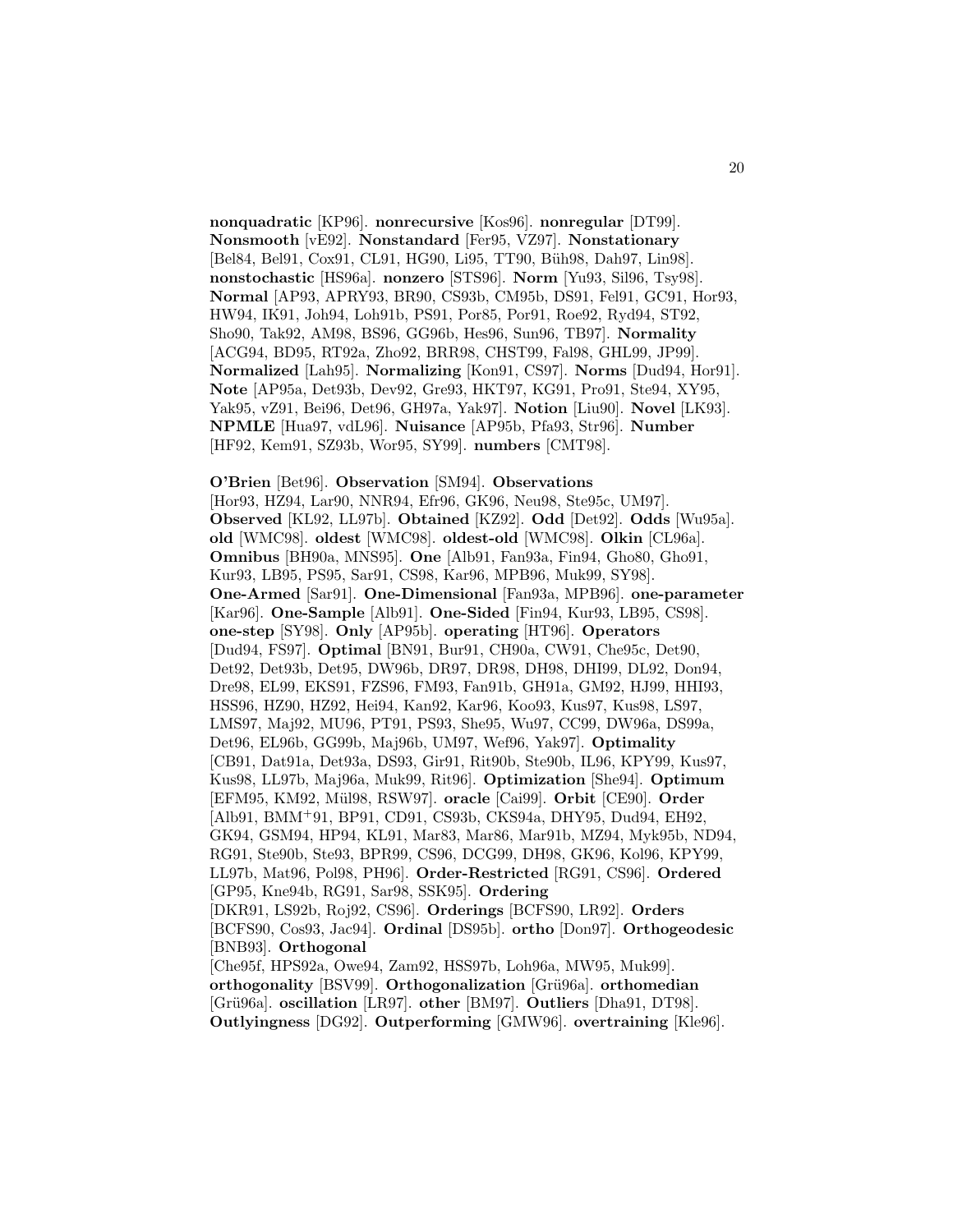**overtraining-resistant** [Kle96]. **Overweight** [Loc91].

**paired** [SY99]. **pairwise** [HT98]. **Panel** [GH95a]. **paper** [Res97]. **Paradox** [Ber90, Bro90a, Bro90b, Cas90, Cop90, Efr90, FR90, Gle90, Hil90, Joh90, Lu90, Mor90, Ste90a, Wan99]. **Parameter** [AP95b, BB93, DHY95, HT82, HT93, Jin92, Ko92, KT96b, Lah92, MGKA95, Ryd94, Sri92, Ste93, Sun94, TM93, WS91, Wu95a, Yan91, BB96, GH97b, Kar96, McC96]. **Parameters** [BD95, cICM92, Hey92, Hor93, KS93, NF91, Pfa93, Por85, Por91, Ste90d, Tsi90, Vel92, Xia94, Yin93b, BZ96, Fre99, Ish96a, SY99, Str96, Xu97]. **Parametric** [Bos97, HM93, HG95, SW92a, CHS96, HJ96a, Mat96]. **parametrization** [DCG99]. **Pareto** [FH99]. **Part** [SS94]. **Partial** [BCFS90, CH91, Deg90, DL90, Gou96, ZK90, BZ97, FGK97, Gir98, MvdG97b]. **Partially** [CS94, CB91, vdV94, DW96b, GP97, LHC99, SSK95]. **Partition** [BH92b]. **Partitions** [BPKN92, Nob96]. **partly** [Hua99]. **partner** [HR99]. **parts** [ES96]. **pattern** [Kle96]. **Peak** [MP92]. **Peaks** [Wor95]. **Pearson** [LD93]. **penalization** [She97]. **Penalized** [CO90, HBT95, Mac95, MvdG97b, ZK90]. **penalty** [Poo98]. **Performance** [CH90a, HM94, HMT96, HR98, Koc96]. **Period** [HZ90, HZ92]. **Periodic** [AM97a]. **Periodogram** [CHP95, Rob95b, KM96, MS99a]. **Periodogram-Based** [CHP95]. **Permutation** [Che95e, Tho93, Sho96, ZBCL97]. **Permutation-Invariant** [Che95e]. **Permutational** [HMM92]. **Permutations** [BCFS90]. **perturbations** [Ami96]. **Phylogenetic** [ES93]. **Pickands** [Dre95]. **Piecewise** [Rie97, TK97]. **pilot** [Rie97]. **Pitman** [GSM94, HMM92]. **Plan** [SW94b]. **Plane** [Ell95, DS96, PM95]. **Plane-Fitters** [Ell95]. **Planes** [Ell91]. **Plans** [Gho80, Gho91, Yeh94, MU96, Muk99]. **plot** [BS99]. **plots** [EM99, GG96b]. **Plug** [GM92, Hal93, CF97, Loa99]. **Plug-in** [GM92, Hal93, CF97, Loa99]. **Plus** [Gho80, Gho91, Muk99]. **Point** [BH92b, CH90b, CMS93, CMS94, Dum91, Fer95, FG93, Har94, HK91, HKL92, Loa92, Lop92, Rit90a, SV95, Yak95, BG97, Loa96a]. **Points** [LR91, Mul92, PT91, TLF95, Tyl94, WC93, MM99, Rai98]. **Pointwise** [DL92, Tsy98, LS97]. **Poisson** [BPR99, FR92, Hen97, JM92, Loa92, Neu94]. **Policy** [Yak95, Yak96a]. **Pólya** [Ish98, Lav92, Lav94, MSW92, WM97]. **P´olya-urn** [WM97]. **Polyhedra** [Nai90]. **Polynomial** [Buj94, Det90, Det93b, Det94, Det95, Has94, Hei94, PS93, Sto94a, Sto94b, SHKT97, Che98, DW95, DHI99, OR97, Spo98]. **Polynomials** [Det92]. **Polytopes** [Tho93]. **Pooling** [GC93, FS97]. **Population** [BNW92, DH93, Mee92, Che98, DCG99]. **Populations** [CC94, DKR91, WS97]. **posed** [GG97]. **Poset** [Ros91]. **Positive** [BLRS94, SS94, Sal98]. **Positive-Definite** [BLRS94]. **Positive-Part** [SS94]. **Positron** [CH94a, JS90, O'S95]. **possess** [Yak98]. **Possible** [FM92]. **Possibly** [Hes90, BM97, BM98]. **Posterior** [Bes94, CG94, CG95, Dat91b, Dos94b, GGR99, KS94, Men94b, Nyc90,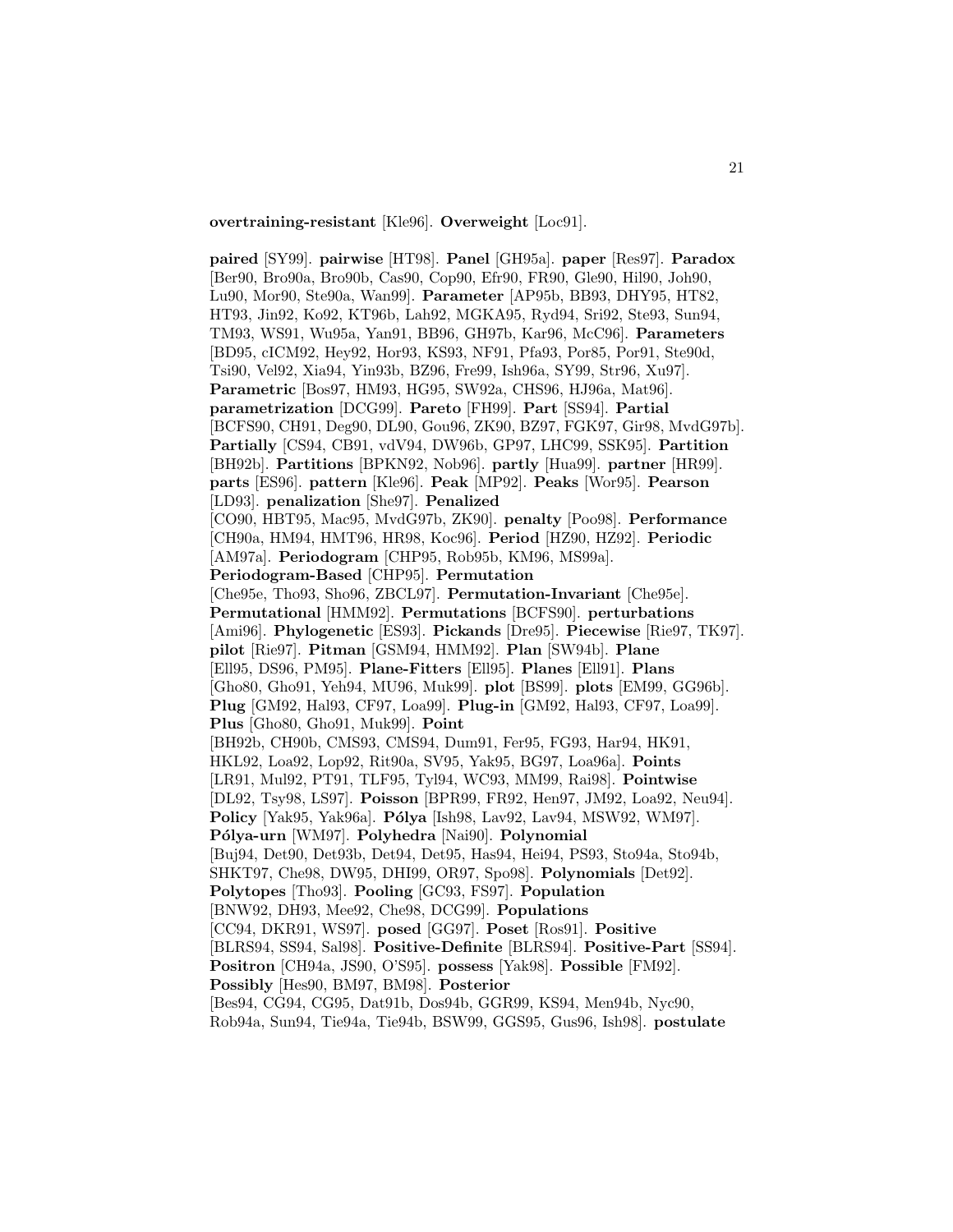[MW99b]. **pot** [Fal95]. **pot-method** [Fal95]. **Potential** [LM94]. **Power** [DS95a, GH91a, HL90a, HW94, SM90]. **Powerful** [LB95, CHS96]. **pre** [GP97]. **pre-change** [GP97]. **Precision** [AP95a]. **Predicting** [Ste95c, MGR98]. **Prediction** [Ber92, Ber93, DG91, DW93, Fos91, GH95a, CBL99]. **Predictions** [Ste90c, Ste90b]. **Predictive** [Men94b, Wei92]. **predictors** [Bos97]. **Preface** [Ano90]. **preferences** [SSK95]. **Preferred** [CMS93, CMS94]. **prescribed** [BB96]. **Presence** [AB90, SM94, SS97]. **Present** [AP95b]. **Principal** [DBS94a, DBS94b, Flu94, TLF95, DS96, Sal98, Sil96]. **Principle** [LY94, NY97]. **Principles** [Wei92]. **Prior** [GD92, Maj92, SZ93a, Was90, YB94, Har96, Har98, MW99b]. **Priority** [NT94]. **Priors** [BLEL94, BR94, Bos94, CE90, Was92, BS96, DG96]. **Probabilistic** [Pin94]. **Probabilities** [DF90, FK91, IL90, JR94, Nau92, Pfa90, SW93a, WK92, DE98, HW97a, Kor96, RS98, STS96]. **Probability** [APRY93, Ber92, Ber93, BRW91, DG90, ES93, Hal92a, HHM95, Hen90, KZ95, Low92a, PS95, Ric95, SF94, VMT95, WS95, HY98a, Sar98, SdH99, SQ96, Yak96a, Yak96b]. **Probability-Centered** [Ber93]. **Problem** [Alb91, BLRS94, Fan93a, Geo91, GJ95, Khm93, Lo92, MP90, Mas93, MBL91, Neu93, PR92, WH90, BHM97, ET98, ES96, GL98, Zha97]. **Problems** [BH92b, BM92, Csi91, Das91, EL95, Fan91b, Fer95, GD92, Har94, HL90c, JS90, Koo93, LB93, Low92b, Low95, Mac95, NW92, Pin94, Qin93, Sar91, Sha94, BSW99, BCZ<sup>+</sup>97, GG97, KC98, Yak98]. **Procedure** [BTZ93, KL92, Mar83, Mar86, Mar91b, Per92, Rit90b, Rus95, Sri92, SW94b, Tak92, Bei96]. **Procedures** [DL90, MP90, SW93b, Yin90, FR98, Fin99, Nak97]. **Process** [BP91, Buh94, CR90, CR94, FR92, KL92, Lar90, Loa92, MU90, Phe90, Ste90d, WW90, HH96, Hsi96, Hsi97, KP97, Mam96, STZ98]. **Processes** [ACG94, Bai94, BMM<sup>+</sup>91, BC92, BF90, CT95, CH94b, Che90a, Che92b, Cox91, CH95, EM92, Gas93, Hes90, Hey92, Hjo90b, HT82, HT93, KG90, KS95, LY95b, Mil92, NNR94, PS92, Pos92, She94, SBH91, Sri94, Ste95a, Swe92, TT90, Wel89, Wel90, vZ91, vdG95, BG97, Bos97, CC97, CP98, CZ96, DCG99, Dah97, DM98a, Fal98, Kim99, Kit97, KM96, Lee96, LW99, Lin98, MPZ98, MM97, Niu98, Nob99, WM97, HT93]. **Product** [BH92b, GJ90, Stu93, CL97, Yan97]. **Product-Integration** [GJ90]. **Product-Limit** [Stu93, CL97, Yan97]. **Products** [Buj94, Has94, Sto94a, Sto94b, SHKT97]. **Profile** [SW92a, Sta96]. **Projected** [CKS94a, DG92]. **Projection** [CH91, Che91a, Che95f, Hua98, Jon92, Tyl94, MLN99]. **Projection-Pursuit** [Che91a]. **Projections** [HL93, MY93]. **projective** [MW99a]. **Proof** [DGJ97, DS97, Sar98]. **Proper** [Wij85, Wij93]. **Properties** [CHP95, Che95f, DMR90, DG92, GP93a, GZ93, Hal92c, HL90b, HW94, JC90, KG91, Lai94, MBL91, SW92b, TT90, Was92, Wu90, Yaj91, Zho91, Ami96, Cha96, DS96, Hua97, KLW97, Kos96, LZ98b, LR97, MLN99, Roc96, SS97, ST96]. **Property** [CH91, HH94, YZ93, Bei96]. **prophet** [AGSC98]. **Proportional** [BGL95, CH94b, Mur94, Rus95, Wu95a, BB96, Hua96]. **proportions** [Qin99].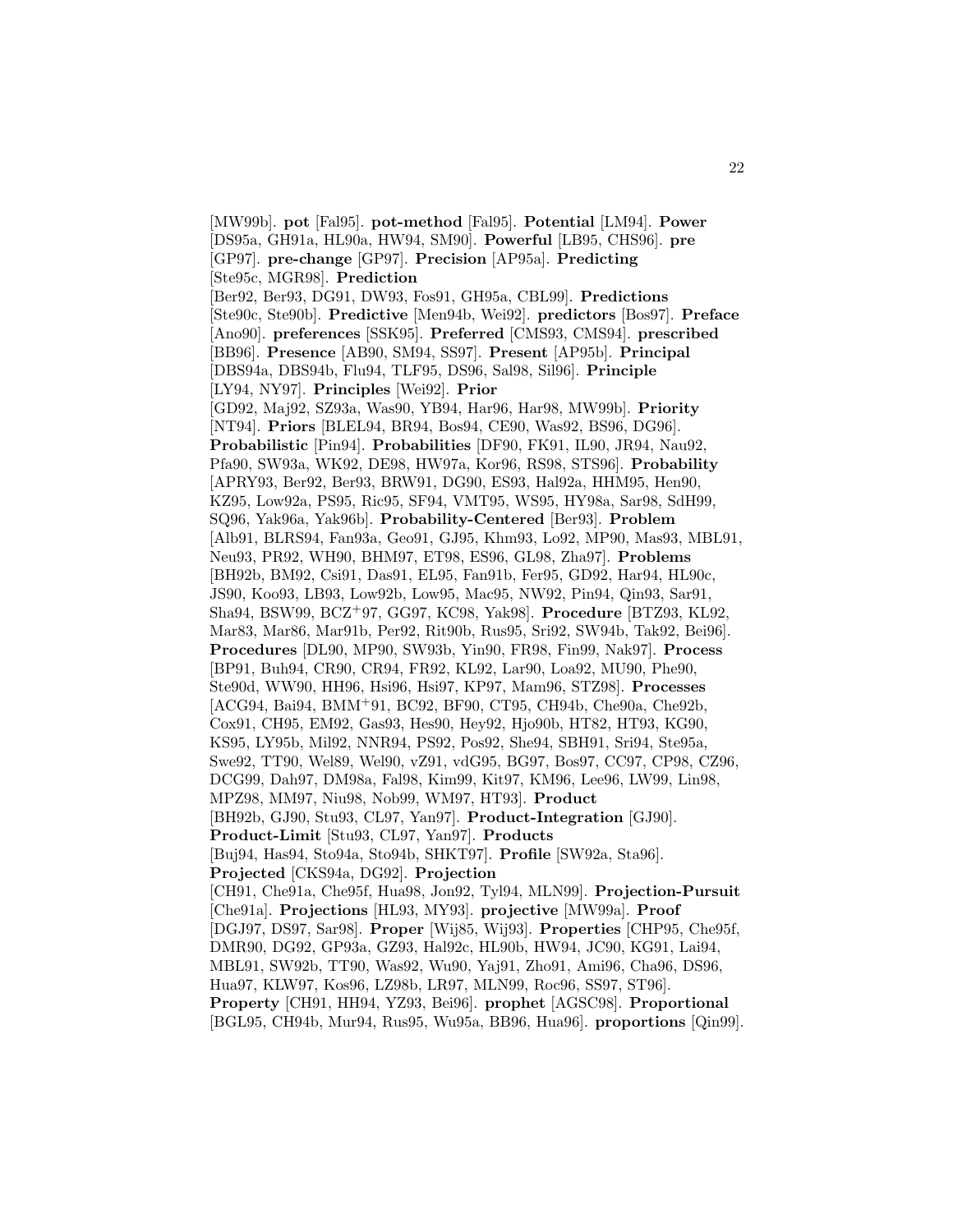**Pseudo** [Hal90]. **Pseudo-Likelihood** [Hal90]. **Pure** [Roj92]. **Pure-Tail** [Roj92]. **Pursuit** [Che91a, Jon92].

**Quadratic** [Fan91a, LM98, WH91, Cas96, EL96b]. **Qualitative** [Mam91b]. **Quality** [CH90a]. **Quantal** [MS93]. **Quantile** [BG90a, CH95, EM92, FF91, Muk93a, Roj92, Shi91, Xia95, YZ93, CDS97, Che95d, EM99, LHMY96, Por97]. **Quantiles** [Arc95, Cha91, CH93, FK91, GJ92, Hes90, KS95, Muk92, SW92b, Arc96, Kol97, Sin98, ZP96]. **quantizers** [CAGM97]. **Quasi** [Wef96, CHY99, CM99, MvdG97b]. **Quasi-likelihood** [Wef96, CHY99, CM99, MvdG97b]. **Queue** [Pit94]. **queueing** [Con99]. **Queues** [Asm90]. **Quickest** [Poo98].

**Random** [Akr94, Asm90, BH92c, BM94, Com92, CGH91, ET91, JK95, KG90, Lah95, Liu90, LR93, MSW92, Mur94, NT94, Neu93, Per92, Pfa93, PR92, SZ93b, SW95, Ste90b, SW93c, Stu95, VZ92, Wor95, Yan91, Zam91, Zho91, AM97a, BFH96, BL97, Csö96, GG99a, GMW96, HY98a, HY98b, HM98, KS96b, MW98, MGR98, Sal98, Sar98, Ste97, Ste95b, Ste95c, Ste99, vdLM98]. **Random-Multiplicative** [VZ92]. **Randomized** [Gir91, Owe94, Gir98, IR97, Loh96a]. **Randomly** [AW93, Jan91, Kim93, KO94]. **Range** [CM95a, CM95b, Dah95, HL90a, HH94, KBH93, Rob95a, Rob95b, Seo90, HLP95, Hos97, MS99a, RH97]. **Rank** [Alb91, Cuz88, Cuz90, GL91, GJ92, Jan91, KS95, LY91c, MN92, Neu93, Seo90, Tsi90, Yin93a, And99, HJ99, MOT97, Sen96, Sho96]. **Rank-Scores** [KS95]. **Ranked** [Tho93, Hua97]. **Rankings** [AC91, VMT95]. **rare** [SdH99]. **Rate** [BG93, CA91, Che95c, EJ90, HP92, KL91, Men94a, Pat93, SW94a, CL97]. **Rates** [Bur91, Che91b, DL91a, DL91b, DL92, Fan91b, GJ95, Hjo90a, Jon92, Koo93, MT96, NY97, Ros95, WS95, Bos97, Dre98, EL99, HKT97, Ish96a, Ish96b, Kar96, WS97, YB99]. **Ratio** [AP95b, BG90b, HW94, MS91, MRS92, Owe90, Roj92, SV95, Was92, DJ96, LHMY96, MS95, MvdV97, Qin99, Rub96, VZ97]. **rational** [DHI99, HSS96]. **Ratios** [Wij85, Wij93, WS95, CS97]. **RC** [RG91]. **Reaching** [GC93]. **Real** [LM90, Wu95a]. **receiver** [HT96]. **recognition** [Kle96]. **Reconstruction** [O'S95]. **record** [FH96]. **record-value** [FH96]. **Recovery** [Don94, MT95a]. **Recurrence** [Eat92]. **Recursive** [RT92a, Ruk94, SM94]. **Redescending** [KT91]. **reduced** [And99]. **Reducing** [MPB96]. **Reduction** [CKW95, RC94, CF99, CLW99, NY97]. **redundancy** [DHL97]. **Reference** [CE90, YB94]. **Refined** [Dre95]. **Region** [MK94]. **Regions** [Ber93, BH93a, cICM92, HL90c, Owe90, PR94, SWZ98, Zha94, ET98, MZ96, MNS98a]. **Regression** [Asm90, BX91, Bar93, BL92, BM94, Ber90, BR91b, Bre91, BTZ93, Bro90a,

Bro90b, BL91, BDHT91, CA91, CKW95, Cas90, cICM92, Cha91, Che91a, CV92, Chi91b, CKS94b, Cop90, Cox93, CM95b, Cuz88, Cuz90, Cuz92, Dah95, Dav90, Dav93, Det90, Det93b, Det94, DHS95, Det95, DGKL94, DF93, DS95a,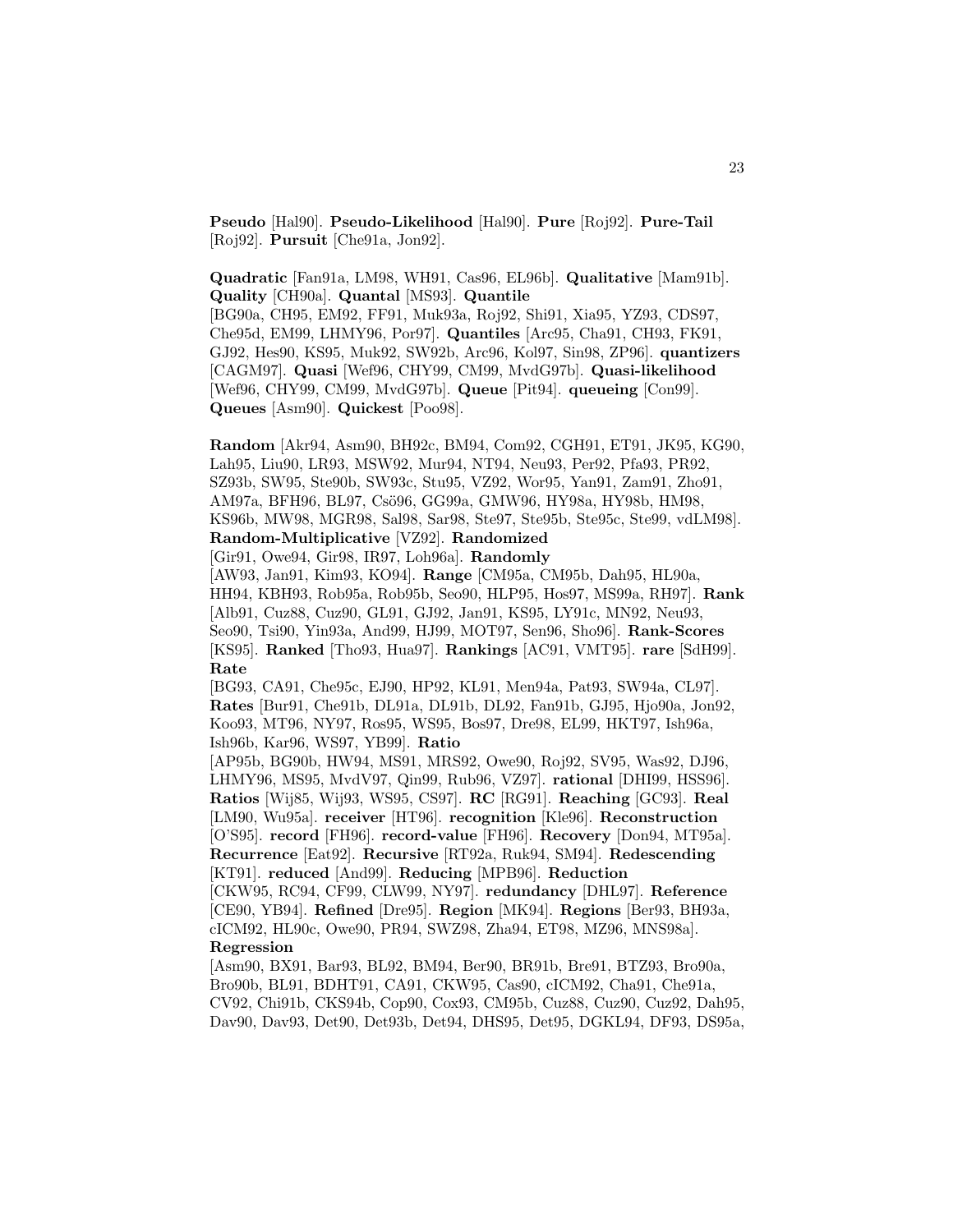DH93, DL91c, Efr90, EKS91, EH92, FG92, Fan93b, FT93, FG94, FR90, Fri91a, Fri91b, FZ94, GD92, Gir91, Gle90, GL92, GN90, GH91b, GW91, GJ92, HJ90, Hal92b, HM90, HM91, HM93, HW91, Hei94, Hil90, HC92, HL90c, JV93, Joh90, Jon92, KE95, KN98, Lah92, LY91b, LY91c, Lai94, LY94, LD95, Lu90, Mam91a, Mam91b, MY93, MU90, Mil92, Mor90, Muk92, Muk93b, Mul92, NT94, O'S91, Owe91a, Por85, Por91, PS93, RG97, Rit90c, Rob95b, RT92a]. **Regression** [RW94, Sas93, Sch93, Sch95, Sch91, Sen96, SWZ98, Sri92, Ste90a, Sto91b, SL94, Tan93, Tsi90, WC93, Yaj91, Yin93a, Zam92, Zha91, Zho92, vdG90, And99, BH99, BFH96, Bis98, BL96a, CGWW98, CDS97, CLW99, CHST99, Dab97, Det96, DM98b, DH98, DM98c, Det99, DHI99, Efr96, EHSS95, FGK97, Gir98, HLP95, HT97, HS96a, Hsi97, Hsi99, Hua98, JT99, KMZ98, Kni98, Koc96, Kor96, KPY99, KK96, LW99, Li97, LZ98a, Loa96a, MvdG97a, MM97, MC96, MNS98b, MS99a, MS99b, Neu95, NY97, Nob96, Nob99, OR97, Qiu98, RSW97, Rob97, RH97, SZ98, SY98, Stu97, STZ98, TRYV96, VA99, Wan96a, WvdG96, Yan97, ZL96, ZP96, ZF96]. **Regression-type** [KN98]. **Regressions** [BH92c, LM98]. **Regressors** [Kne94a]. **Regret** [Tak92]. **Regular** [CM98, MW99a, Rit96, Wei95]. **Regularization** [Gir91]. **regularly** [AM97a]. **Rejoinder** [Bro90b, DBS94b, Fri91b, Sto94a, Tie94b, Bre98, LPS99]. **Related** [ACG94, CO90, JS90, KS95, Lin94, Mas94, Hos97, Jia96, MU96]. **Relationship** [HWG65, HWG95, RT97]. **Relationships** [BH93a, Zha94]. **Relative** [Hal91, HO97, RS98]. **Relaxed** [Oeh92]. **Remainder** [Dud94]. **Remarks** [Buj90, NO96]. **REML** [Jia96, Jia97]. **Remote** [AB90]. **Renewal** [DMR90, GP93b, Phe90]. **Renormalization** [DL92, Low92b]. **Renormalizing** [Low93]. **R´enyi** [AGW90]. **Repair** [HPS92b, DHS97]. **repairing** [vdL96]. **Repeated** [HZ90, HZ92, HRC94, KG91, SW92b, Kus97, Kus98]. **replicate** [MNS98b]. **Replication** [KG91, SW92b]. **Representation** [Cha91, Che92b, GV91, Hes90, Arc96, Bos98, HS96a, SSK95]. **Representations** [Hal91, Stu93]. **Representing** [KG92]. **Resampling** [BHW93, Hal91, HM94, LS92a, PR92, PvZ96]. **Residual** [KO94, CZ96, Kou96, LW99, MM97]. **Residuals** [Bai94, Lin98, Mam96]. **Resistant** [Jac94, Kle96]. **Respect** [Xia95]. **Response** [Jun93, MS93, MSY94, Ros93, SM90, Sto91a]. **Response-Adaptive** [Ros93]. **Restricted** [CS93b, CKS94a, HS95, MS91, RG91, CS96, MS95]. **Restrictions** [CD91, HP94, NF91, Pol98, PH96]. **Results** [BB93, CW91, Che92a, Che95e, Lel93, Shi91, Ste95a, Vel92, BS99]. **Retinopathy** [WWG<sup>+</sup>95]. **Reverse** [HH94]. **Revisited** [Gen92, Owe94, Str90, WMC98]. **Reweighted** [HP92, Lop99]. **Riccati** [DS97]. **Ridge** [Gir91]. **Riemannian** [Hen90, LK93]. **Right** [FZ94, LY91c, LvE93, MBL91, BM97, MW99b, vdLM98]. **Right-Censored** [LY91c, vdLM98]. **Rigid** [CK95]. **Risk** [BG90c, BL91, DLM90, Efr95, FG94, GK94, GN90, Low93, Mar83, Mar86, Mar91b, Tak94, BL96b, DS97, HO97, SA96, SV98]. **Rissanen** [HG90]. **Ritov**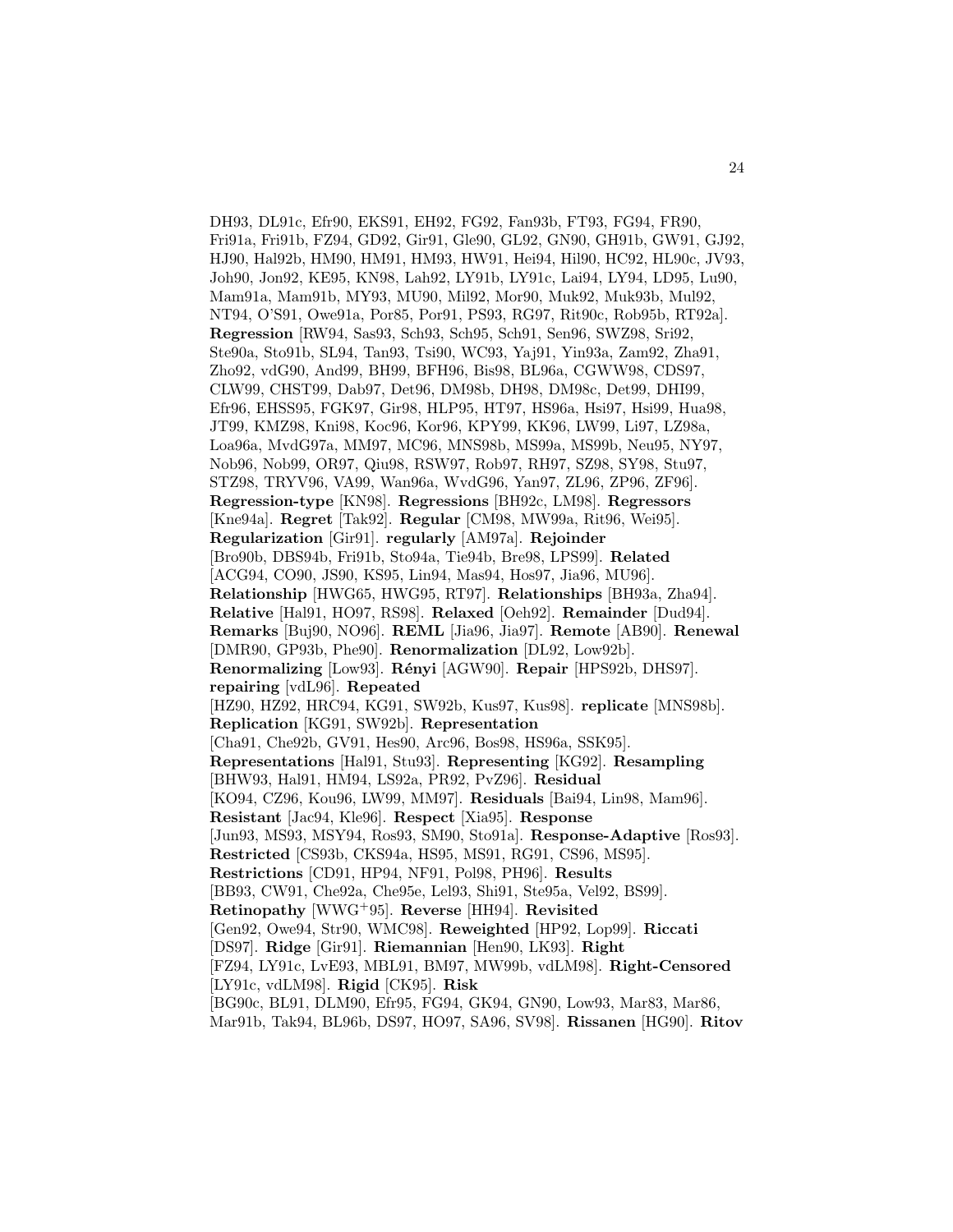[Bei96, EL96a]. **Robbins** [Liu97]. **Roberts** [SW93b, SW94b]. **Robust** [BB98, BZ96, BF90, DS91, Dav93, DL90, Eri96, GP95, HS92, Hug96, Kim92, Ko92, KS99c, KM92, MY93, MZ93a, MZ93b, MC96, SM94, She95, Zam92, Adr98, MM99, Mül98, Sta96]. **robustify** [CAGM97]. **Robustness** [BD95, Bos94, Lin94, LS92a, Roc96]. **Root** [Aba93, CT95, JMP91, KP90a, Muk92, Wu95b]. **roots** [BRF97]. **Rosenblatt** [GH91a]. **Rousseeuw** [Dav92]. **rows** [MU96]. **Rubin** [CL96a]. **Rule** [KZ95, Ruk94, Sam92]. **Rules** [Hal93, Mar92, HKP98, Maj96b]. **Run** [BH90b, Cos93, Jac94, Yak95, GP97, Muk99, Yak98]. **runs** [HP99]. **Saddlepoint** [JR94, RS98]. **same** [HP92]. **Sample** [Alb91, BR91a, BR91b, HS95, HL90b, JK95, Kan92, KG92, KG91, LY91b, LvE93, MBL91, Neu93, PR94, Qin93, SW92b, Shi91, Sto90, TC85, TC90, Tyl94, VZ92, Wu95a, Xia95, XY95, Yin93a, Con99, DM98a, GW99, Hsi96, MPB96, Rob97, RT97, Rub96]. **Sampled** [BGL95]. **Sampler** [Yu93, Ami96, GMW96]. **samplers** [GMW98]. **Samples** [KG91, BC98, Hua97]. **Sampling** [APRY93, BLEL94, BC92, BR91b, BNW92, BG93, Dos94a, GL92, Lo93b, Loh90, Owe94, Ros95, SW94b, Yeh94, Yin93b, Che98, DS98, DHL97, Kol99, KLW97, Liu97, Loh96a, Loh96b, NW97, Sho96, Ste95b, Ste99, Wal97b, Yak96a, vdV96]. **saturated** [MW95]. **Scale** [GK94, MZ93a, SW95, Vel92, Dav98, Hsi96, Ish96a]. **Scaling** [BLRS94]. **Scanning** [Khm93]. **Scatter** [KT91, Tyl94, KT96a, Lop99]. **Scheme** [GP94, GP95, PR92, Yin93b, Liu97, WM97, vdV96]. **schemes** [Che98, GP97, Ish98]. **Score** [CH91, SC91, VMT95, DS99b]. **Scores** [GJ92, KS95, Seo90, GKL98, GKL99, HJ99, Sen96]. **Scoring** [KDK90]. **Scrambled** [Owe97]. **Search** [Che92a, FZS96, STS96]. **Searching** [STS96]. **Second** [Alb91, BPR99, GK94, GSM94, GK96, Mar83, Mar86, Mar91b, Myk95b, Ste90b, KS96a, LL97b]. **Second-Order** [GK94, GSM94, Ste90b, BPR99, GK96, LL97b]. **seemingly** [KK96]. **Segments** [KDK90]. **Selected** [ND94, Vel92]. **Selection** [Chi91a, EH92, FM92, GD92, Jin92, Zha91, Zha93, BB98, Bre96, Loa99, LN99]. **Selector** [JMP91, Che97]. **Selectors** [Chi91b, CM91, LMS97]. **Self** [Cha90b, GZ93, TLF95, TC85, TC90, MR96]. **Self-Consistency** [TC85, TC90]. **Self-Consistent** [Cha90b, GZ93, TLF95, MR96]. **Semi** [DW93]. **Semi-Bayesian** [DW93]. **Semiparametric** [BZ97, CKW95, Che95b, Cuz92, HM90, HSS97a, LY95b, Mag93, MZ95, MvdV97, RB90, Rob94b, Rob95a, Roe92, She95, CHS96, HKT97, HT96, Ish96b, Ish98, Ish99, LHC99, NLB98, Van96]. **Sense** [DG90]. **Sensitive** [Mar91a, MS83, MS92]. **sensitivity** [GW95b, Gus96]. **Sequence** [AGW90, Hsi93, Neu94, Rit96]. **Sequences** [BS91a, BS91b, Buh94, Dev94, KDK90, CBL99, Hes96]. **Sequential** [Bai94, BBW94, BB93, BG92, CH90b, Efr95, GP94, GL91, HWG65, HWG95, HL90c, Lee96, Mar83, Mar86, Mar91b, OAT91, PS91, Sie93, SV95, SBH91, Sri92, Tak92, WH90, XM95, Bet96, FZS96, Gre96, HM98, Kou96, Lin98, Liu96, Liu97]. **Serial** [HMM92, TM93]. **Series**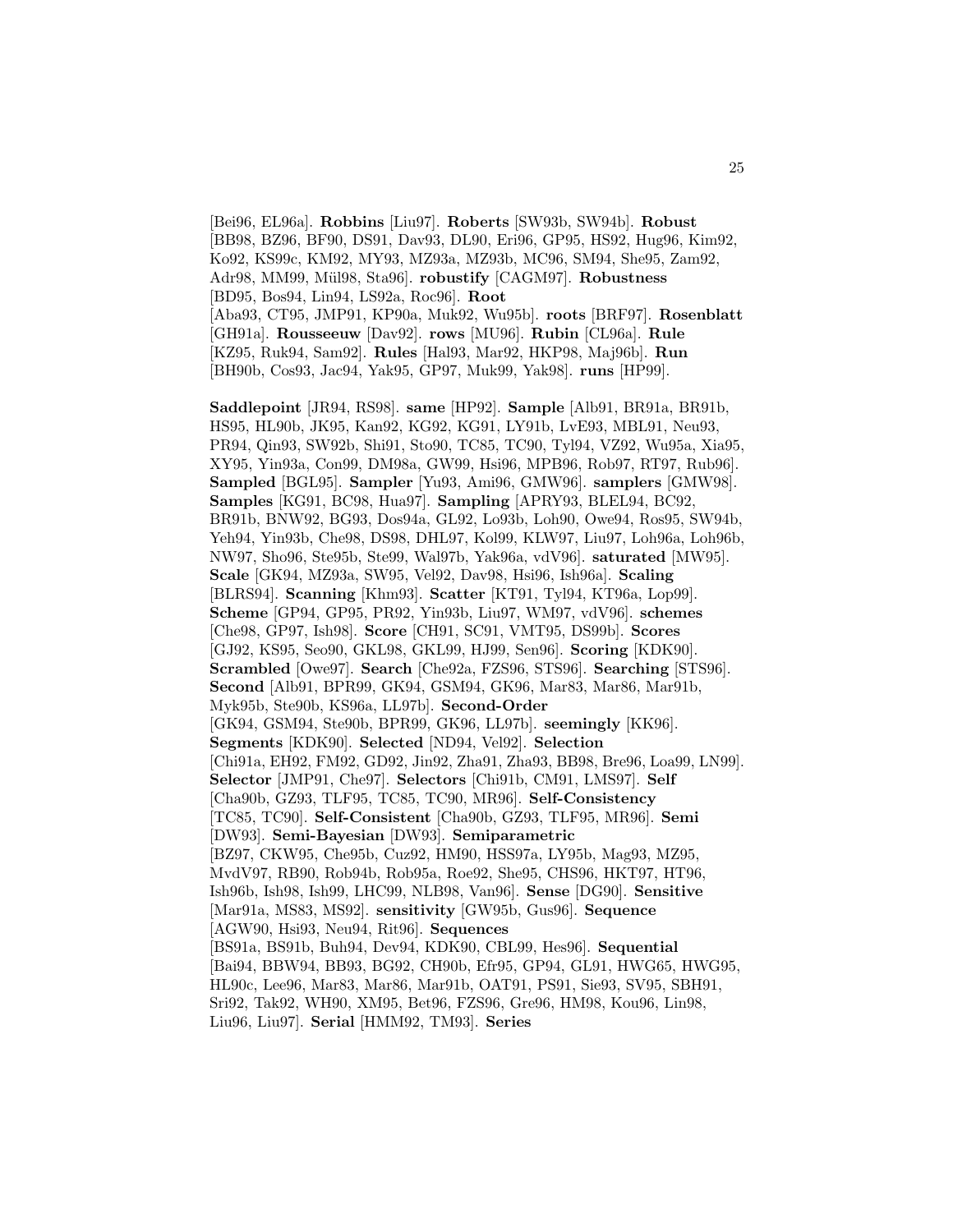[Bel84, Bel91, CL91, Deg90, GH94, KM90, MT95b, MZ94, NF91, Rob94b, Rob95b, Tra93, TS92b, Büh98, DW96a, DJ96, Dah97, DKW97, GT99, KMZ98, Kou96, KS99a, LW99, LL98, MYG96, MS99a, RH97, TRYV96]. **Set** [CD91, Hua97]. **Sets** [Che95e, Das91, DGZ95, Ell95, FH91, MT95a, Nau92, SW93a, Wor95, And96, BD98, Cho98, Düm98, Huw96, TB97, Tsy97, ZP96. **setting** [Efr96]. **Several** [DKR91, JV93, DM98b]. **Shape** [GM93, HS95, KE95, LK93, PM95, CW99, Roc96]. **Shape-Restricted** [HS95]. **sharp** [Efr98, Rai98, Tsy98]. **Shift** [SW93b, Maj96b]. **Shiryayev** [SW93b, SW94b]. **short** [HLP95]. **short-** [HLP95]. **Shrinkage** [ES96, Geo91, Sun96, BC98, DJ98, Gou96, Wan96b]. **sibships** [DS99b]. **Side** [AB90]. **Sided** [BG92, Fin94, Kur93, LB95, CS98]. **Sieve** [B¨uh98, SW94a, WS95]. **sieves** [Jia97, She97]. **sign** [MOT97, Xu97]. **sign-invariant** [Xu97]. **Signal** [Bel84, Bel91, RS95, SW95]. **Signed** [Seo90]. **silhouette** [Pol98]. **Simes** [Sar98]. **Similar** [Kne94a]. **Simple** [BBW94, BTZ93, JMP91, Jon92, Cas96]. **Simplices** [Liu90]. **Simulation** [KL95, ADS96]. **simulations** [Nak97]. **Simultaneous** [Cho91, Efr98, HM91, JJ90, SL94, Xu97]. **Single** [HHI93, HSS97a, Hug96]. **Single-Index** [HHI93]. **Singular** [Ell95, LB93, Uhl94, DGJ97]. **Singularities** [Ell91]. **Size** [cICM92, FZS96]. **size-dependent** [FZS96]. **Skewness** [AM97b, BH92a]. **Skorokhod** [ES96]. **Sliced** [HC92, ZF96]. **Slicing** [DL91c]. **Slope** [HRC94, BFH96]. **Small** [DG91, RS98]. **Smallest** [DBS94a, DBS94b, Flu94]. **Smirnov** [MS92, CC94, Cab96, CC97, IL90, MS83, YP92]. **Smooth** [KL95, Mac95, Mam91a, MT95a, MT99, Peñ98, GG99b, HR98, IKL97, MS99b, Owe97, TK97]. **Smoothed** [CH93, CH95, Dab97, EL95, RC94, Sil96]. **Smoothers** [FG92, Fan93b, Kne94b, Nyc95, Koc96]. **Smoothing** [Dev94, Far92, GQ93, Hal93, HHI93, Jin92, Nyc90, Oeh92, Ste93, SL94, WWG<sup>+</sup>95, B¨uh98, DL96, DL97, Luo98, Por97, Wal97a]. **Smoothness** [Mam91b, Bir97, BZ98, LMS97]. **Sobolev** [GN90, Tsy98]. **Solution** [Mac95]. **Some** [And96, AG91, BNO96, BS99, CH94b, CW91, Che92a, CB91, Che95f, Chi91b, Dat92, Dum91, ES93, JJ90, KS94, Lav92, Mas94, Mat93, NO96, Ros91, Sar98, Sas93, SS97, Shi91, Ste95a, SCW97, Yan92, Zho91, KL92, Kou96, Ric95]. **Space** [CK95, HW94, Jon92, PS95, CP98, JP99, Niu98, Wal97b]. **space-time** [Niu98]. **spaced** [HT97]. **Spaces** [JK95, LK93, WS91]. **spacing** [Swa99]. **Spacings** [Kan92]. **Sparse** [DS95b, Joh94, SQ96]. **Spatial** [MGR98, Yin93b, BG97, BRF97, LMS97, MOT97, vdV96]. **Special** [Szk92, Res97]. **specially** [ET96]. **Species** [Lo92]. **specified** [DW96b, GP97]. **spectra** [NvS97]. **Spectral** [And93, FH92, Ioa94, MP92, PR92]. **Speed** [GG99a, JS90]. **Sphere** [CK95, HK96]. **Spheres** [LS92b]. **Spherical** [Bar91, BS91c, Nai90]. **Spherically** [FW95, GKL98, GKL99]. **Spline** [Che91b, GQ93, Mes91, Nyc90, Ste93, Sto90, TA91, Luo98, WWG<sup>+</sup>95]. **Splines** [BX91, Bre91, BDHT91, Buj94, Fri91a, Fri91b, GH91b, GW91, Has94, Nyc95, O'S91, Oeh92, Owe91a, Sch91, SWZ98, Sto91b, Sto94a, Sto94b,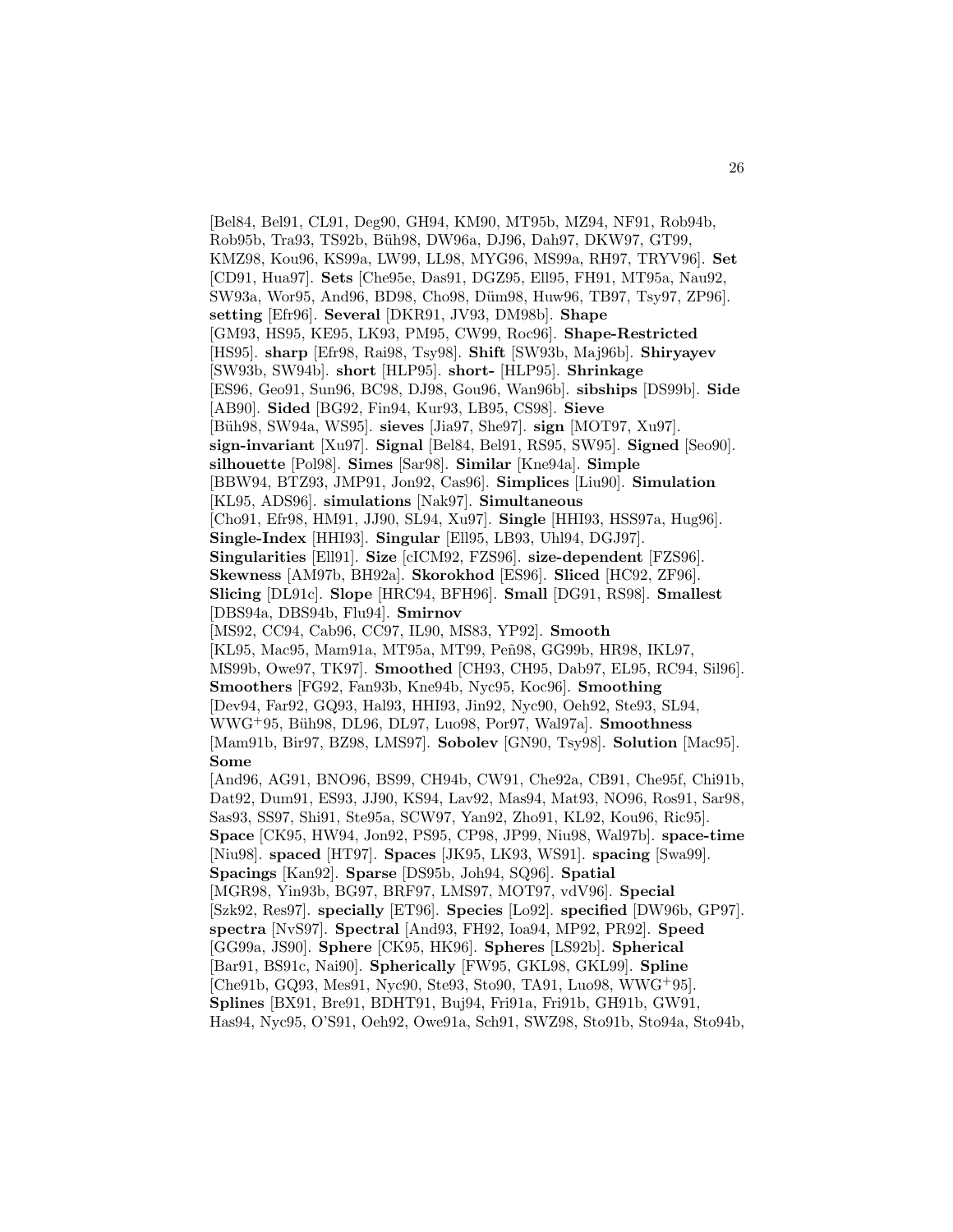MvdG97a, Por97, SHKT97]. **split** [BS99, KLW97]. **split-plot** [BS99]. **Square** [AA90, IL90, Kim93, LD93, CF99, EL96a]. **Squared** [DB90, HP95, MW92, Mar92, Nyc90, Wu95b]. **Squares** [BP91, Buj90, Cha93, CS93a, Csi91, Lai94, O'S95, Pat93, Pos92, RW94, Wei92, vE92, Gou96, KK96, Wan96a, WvdG96]. **stability** [SY98]. **stabilization** [Bre96]. **Stabilized** [Chi91b]. **stable** [KM96]. **Stacy** [WM97]. **Stage** [Alb91]. **staggered** [BGY97]. **Stahel** [GH97a]. **Standard** [BD95]. **Standardized** [Che90a, HS96b]. **Start** [HG95]. **State** [CP98, JP99, Nak97]. **Stationarity** [MT95b, Mil92]. **Stationary** [Buh94, Din95, Gas93, Hes90, HT82, HT93, Hsi93, NNR94, Pit94, SF94, SW95, Yaj91, DCG99, GK96, MPZ98, MYG96]. **Statist** [Ano95, Kus98]. **Statistic** [BG90b, Hel91, SV95, Rub96]. **Statistical** [BRR91, CMS93, DM92, DL93, DL95, Don94, DKR91, Eat92, FR92, FZ99, KDK90, KG92, Koo93, Lav92, Lav94, Nai90, OC95, Sha93, AGSC98, Hos97]. **Statistics** [AG92, BG93, Cha92, DCLP90, GH94, GL91, HJ93, IL90, LK93, MN92, ND94, Ros91, Ruk90, Seo90, Sha94, Ste95a, Stu94, Tyl94, Xia94, BGvZ97, DJ96, FR98, HS96b, Hös96, LPS99, Mat96, PvZ98, Sho96, ZBCL97]. **Stay** [Sam92]. **Stay-with-a-Winner** [Sam92]. **steady** [Nak97]. **steady-state** [Nak97]. **Stein** [BS91c, SS94, Szk92]. **Step** [MP90, FR98, SY98]. **Step-Down** [MP90, FR98]. **step-up** [FR98]. **Steps** [Wij85, Wij93]. **Stepwise** [Fin99]. **Stochastic** [BC92, DKR91, Hey92, Kon92, Lai94, Ste90d, Swe92, TA91, Yin90, CS96, DLM99, ES96, Kle96, LW99, Niu98]. **Stochastically** [GP95]. **Stopped** [AW93]. **Stopping** [Mar92, FZS96]. **Stratification** [FZ94]. **Stratified** [KG91]. **Strong** [CCL95, CHY99, DGKL94, Neu98, SW93c, CL97, HY98b, Hes96]. **structural** [GW98, Huw96]. **Structure** [LK93, PS95, Ste90b, DW96b, Yak98]. **structured** [MC96]. **structures** [BS98]. **Student** [GC92]. **Studentised** [HL90a]. **Studentized** [CS93b, Hel91]. **Study** [Asm90, O'S95, TC85, TC90, VZ92, WWG<sup>+</sup>95, Yin93a, Jam97]. **Sturdy** [Mar91a]. **Subject** [HP94, NF91, SM90, DE98]. **Subjective** [BR90]. **Submartingale** [HH94]. **Submodels** [KZ92]. **Subproblems** [Fan93a]. **Subsamples** [PR94]. **Substitution** [Dos94a, PvZ96]. **Successive** [Dos94a]. **Sufficiency** [HWG65, HWG95, Lar90, MS93, BNO96, NO96]. **Sufficient** [Lar90, Ste95a, MW98]. **sufficiently** [Ste97]. **sufficientness** [MW99b]. **Sums** [BH90b, Lah95]. **sup** [Tsy98]. **sup-norm** [Tsy98]. **Superefficiency** [BLZ97, BH98]. **Superkernels** [Dev92]. **Support** [PT91, CF97]. **Suprema** [Zam91]. **Sure** [GV91, Stu93]. **Surface** [MSY94]. **surfaces** [Qiu98]. **Surveillance** [GP95, GP97, Yak98]. **Survey** [FF91, GJ90, Sha94]. **Survival** [Cha90b, GJ90, JC90, Mag93, MNS95, Zho92, ZK90, LHMY96, LK99, NLB98, PH96, WG96]. **Symmetric** [ET91, Eat92, FW95, KW96, Mas94, Sri92, WK92, And96, BGvZ97, CL96a, PvZ98, Swa99]. **Symmetry** [AM98, AG91, Bar91, BS91c, Pin94]. **Synchronizing** [GW99]. **Synthetic** [Zho92]. **system** [GG99a]. **Systems** [Li95, DHL97, GG96a].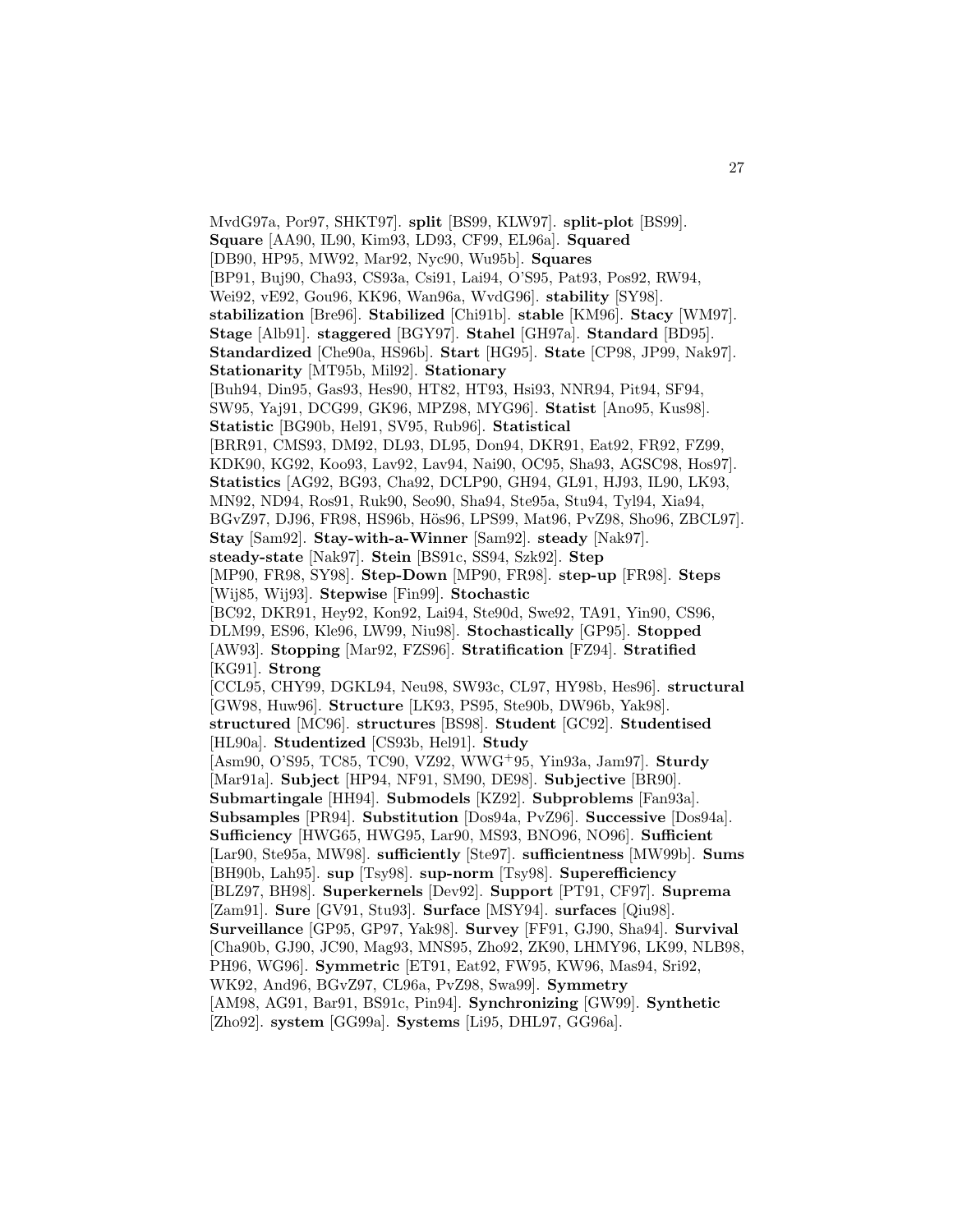**Tables** [DS95b, RG91, HJ96b, LL97a, SQ96, Str99]. **Tail** [Hsi91, Lah95, MS83, MS92, Roj92, SF94, VMT95, vZ91, FH99, HW97a, Res97, RS98, VA99]. **Tailed** [Muk93b, SM94, DM98a]. **Tails** [Loc91, AM97a]. **tangent** [Eri96]. **Target** [CF99, HF92]. **Techniques** [EL92]. **teletraffic** [Res97]. **tends** [SY99]. **Tensor** [Buj94, Has94, Sto94a, Sto94b, SHKT97]. **Terms** [EJ90, TW96]. **Terry** [SY99]. **Test** [AP95b, BH90a, BBW94, GH91a, HMM92, HL90a, Kur93, Maj92, MS83, MS92, MNS95, MS91, MZ95, NT94, Pin94, BHM97, Det99, DS99b, FR98, Fin99, HP99, HJ96b, MS95]. **Testing** [Bar91, Bar93, BBW94, BM92, BN91, Cha90a, CKS94b, DCG99, DHY95, DP94, EL92, EH92, EHSS95, GL91, HKL92, Hor93, HCR<sup>+</sup>92, Kre90, MT95b, MS91, Mil92, RG91, Ruk94, SW95, SM90, SW99, CH99, CS96, Fal95, MN98, MS95, Min97, M¨ul98, Spo96, VW98]. **Tests** [Alb91, AA90, And93, AG91, BL92, BG92, CC94, CL92, Che95a, CS93b, CKS94a, CAMRRdB99, DB90, FM93, Fer95, Fin94, Hjo90a, HL90b, HW94, Jan91, JC90, KL95, Kim93, Kon92, LD93, LB95, MRS92, Neu93, SC91, TM93, Tsi90, Cab96, CC97, CHS96, CS98, DN98, Düm98, GKL98, GKL99, HJ99, IL96, IKL97, Kar96, LL97a, LK99, MNS98b, MOT97, Peñ98, SZ98, Sho96, VZ97. Their [Cha91, Che91b, Fan93b, Sto94b, Buj94, Düm98, Efr98, HM94, Has94, Sto94a, SHKT97, TW96]. **Theorem** [BRR91, Det93a, HT82, HT93, JJ90, Mas94, Stu95, Szk92, Bis98, DS97, Fre99, GEGM99, HS96b, Loh96a, Rub96, ZBCL97, WK90]. **Theorems** [CGH91, EW95, HJ95]. **Theoretic** [Rit90b, YB99]. **Theoretical** [Lah99, BS99]. **Theory** [BR91b, CC99, DMR90, GL92, GM93, GP93b, GQ93, Hal90, HI90, HC92, LY91b, Mur95, NT94, OAT91, BH98, BGY97, DM98b, Hos97, Myk99, Par98, PH96, Sin98]. **Three** [Sie93, Bet96, HSS97b]. **Threshold** [Cha90a, Cha93, HKP98]. **thresholding** [Cai99, DJKP96, NvS97]. **Tied** [VMT95]. **Time** [Bel84, Bel91, CH90b, CL91, Deg90, GH94, GL91, HF92, JK95, MT95b, MZ94, MNS95, NF91, Pit94, Rob94b, Rob95b, RH97, TM93, Tra93, TS92b, ZK90, Bos97, Büh98, Con99, DW96a, DJ96, Dah97, DKW97, GT99, KMZ98, Kou96, KS99a, LW99, LL98, MYG96, MS99a, Niu98, TRYV96, WG97]. **Time-Dependent** [ZK90]. **Time-Sequential** [CH90b, GL91]. **time-series** [DKW97]. **Times** [HF92]. **Tolerance** [MNS98a]. **Tomography** [CH94a, JS90, O'S95]. **Tools** [KG92]. **topics** [Jia96]. **Topological** [DP94]. **Tossing** [AGW90]. **Total** [DG90, Mee92]. **Tradeoffs** [Low95]. **Training** [Jon92]. **Transfer** [VA99]. **transform** [KS96a]. **Transformation** [HR95, Mas94, Szk92, DGJ97, McC96, YD97]. **Transformations** [Bur91, Cab96, CL92, Che95a, Kon91, RC94]. **Transformed** [CC97, JR94]. **Transforms** [Gol91]. **Transitivity** [Gre93]. **Treatment** [MBL91, Ros93, Maj96a]. **treatment-control** [Maj96a]. **Treatments** [Maj92, Sie93, Bet96]. **Tree** [Lav92, Lav94]. **Trees** [MSW92, Hug96]. **Trend** [CM93, Cos93, Jac94, LD91, Mil92, FH96]. **Trend-Free** [CM93, Cos93, LD91]. **Trial** [Sie93, Bet96]. **Trials** [GL91, WS97]. **Triangular** [PR92]. **Trimmed** [CAGM97, Kim92, GEGM99]. **trimming**

28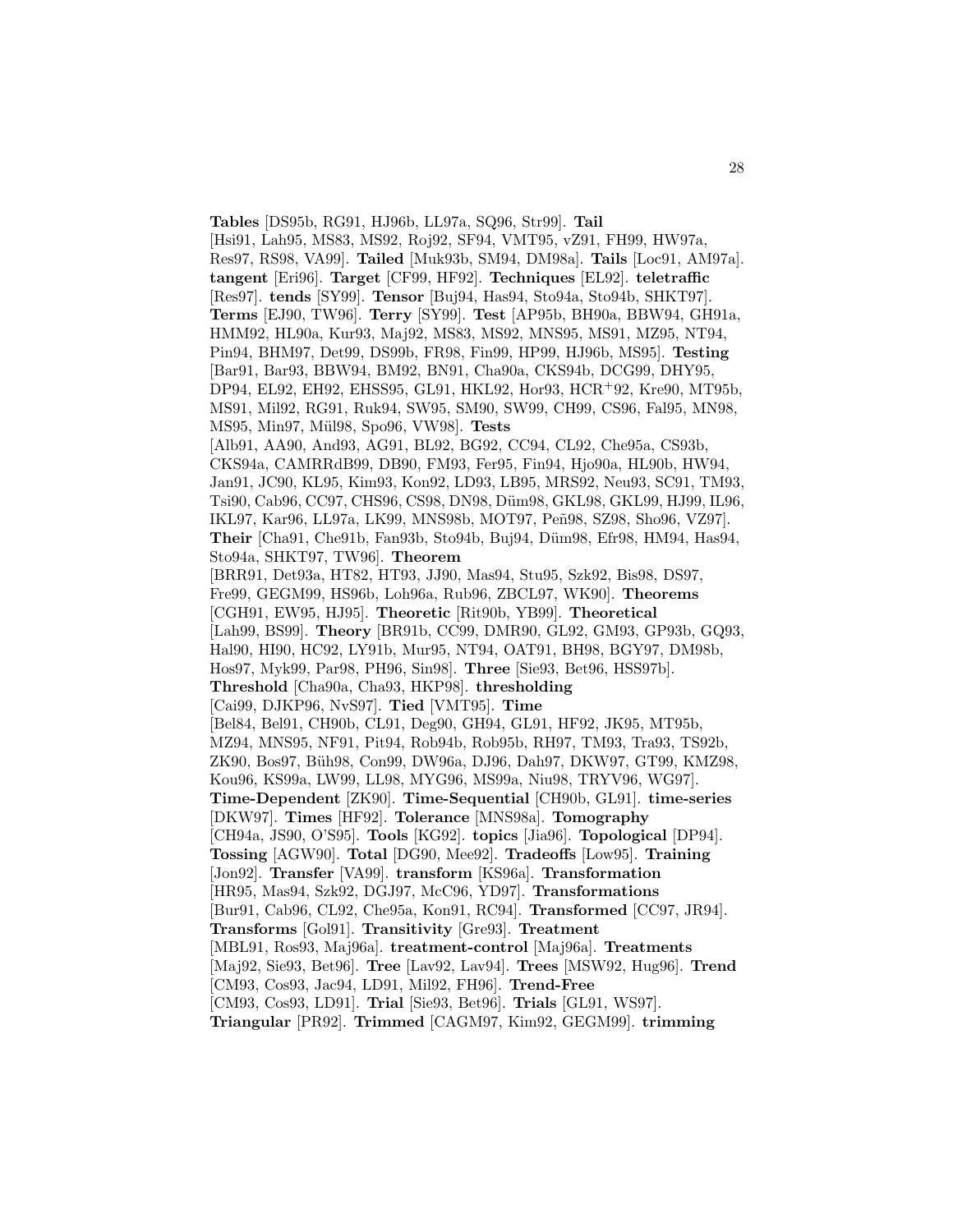[KM97]. **Triple** [Loh90]. **Truncated** [CCL95, LY91a, LY91c, LY94, Stu93, Fal98]. **Truncation** [KG90, HY98a, HY98b]. **Tube** [NW92]. **Tube-Like** [NW92]. **Tubes** [JJ90, SZ93b, EM99, NW97]. **Tubular** [Nai90]. **Two** [Alb91, BB93, BG92, Cha94, CB91, CMT98, CM91, Fin94, HK91, HZ90, HZ92, HL90b, Kur93, Loh91b, MBL91, MU91, Neu93, Sun94, Wu95a, AM97b, BB96, DT98, HJ96b, Hsi96, MPB96, RT97, Sun96]. **Two-Armed** [Cha94]. **Two-Associate-Class** [CB91]. **Two-Dimensional** [MU91]. **Two-level** [CMT98]. **Two-Parameter** [BB93, Sun94, BB96]. **Two-Period** [HZ90, HZ92]. **Two-Sample** [MBL91, Neu93, Wu95a, Hsi96, MPB96]. **Two-Sided** [BG92, Fin94]. **Two-Stage** [Alb91]. **two-way** [DT98, HJ96b, Sun96]. **Tyler** [GH97a]. **Type** [CC94, Cha92, Che91a, CL91, Hes90, Ioa94, Koy90, LvE93, Myk94, Seo90, WC93, XY95, Yin92, HP96, KN98, MM97, Yeh94].

**Uhlig** [DGJ97]. **UMVU** [YG95]. **Unbalanced** [FH91, BZ96]. **Unbiased** [CKS94b, LB93, BHM97]. **Unbiasedness** [BM92]. **Unbounded** [AP95a]. **Unfathomable** [Che90b]. **Unidimensional** [Jun93, JE97]. **Unified** [BBW94, Kub94, Mas94]. **Uniform** [CCL95, Che95d, DF90, DKR91, Hal91, HJ95, Ish96b, Ste90b, Tan93, CL97, Har96, HJ96b]. **uniformity** [IL96, SW99]. **Uniformly** [LB95, CHS96, Dav98]. **unimodal** [Bir97]. **Unique** [Che92b]. **Unit** [Aba93, CT95, BRF97]. **Univariate** [AG91]. **Universal** [Csö96, DGKL94, DL97]. **Universally** [Stu94, UM97, DL96]. **Unknown** [BP91, Cuz92, HKL92, Low92a, PS91, Rit90a, SW95, TM93]. **unrelated** [KK96]. **Unstable** [BMM<sup>+</sup>91, CT95, LL98]. **Upper** [Low93, WK92, KK96]. **urn** [Ish98, WM97]. **Use** [Buj94, Has94, Sto94a, Sto94b, MNS98a, ZP96]. **Used** [ES93]. **Usefulness** [Dev92]. **Using** [Cha92, DBS94a, DBS94b, ET96, Flu94, FZ94, GC93, Hen90, Hsi91, LD95, Loh90, Mar92, Pos92, SZ93a, SV95, Ste90c, Ste90b, Tsi90, Wor95, YB94, DCG99, Dat92, DH93, DS99b, HKP98, HR98, KP96, Loa96a, LN99, Niu98, Nob96, Spo96, Ste95c, VW98]. **Utilizing** [Maj92].

**vaccine** [WS97]. **Validation** [DM98c, Pat93, Ste90d, Zha93, vE92, Gir98]. **Validity** [HB91, NNR94]. **Value**

[HF92, Low92a, PS91, Dre95, Dre98, Fal95, FH96]. **Valued** [SF94]. **Values** [BD93, DHY95, HMM92, Mar91a, Men94b, WC93]. **Variable** [BW99, FG92, GD92, Hal92c, HHM95, Kan92, TS92a, Yeh94, Zha91, JE97, LMS97]. **Variable-Selection** [GD92]. **Variables** [BH93a, Bur91, CV92, FT93, JR94, Lah95, Myk92, PR92, ST92, Zho91, AM97a, BM97, Cha96, Huw96, LHC99, MW98, Sal98, Sar98]. **Variance**

[CD91, Fel91, FH91, GC91, Hes90, KZ92, LM90, Low95, MGKA95, MZ95,

Nyc90, Owe94, Ros95, Sho90, WH91, DT98, Det99, GT99, Has99, Hug96,

KT96b, KS99b, Owe97, Stu96]. **Variates** [Buj90]. **Variation**

[DG90, Dud94, MM99, Wei95]. **Variational** [Haf91, Mac95]. **Varietal**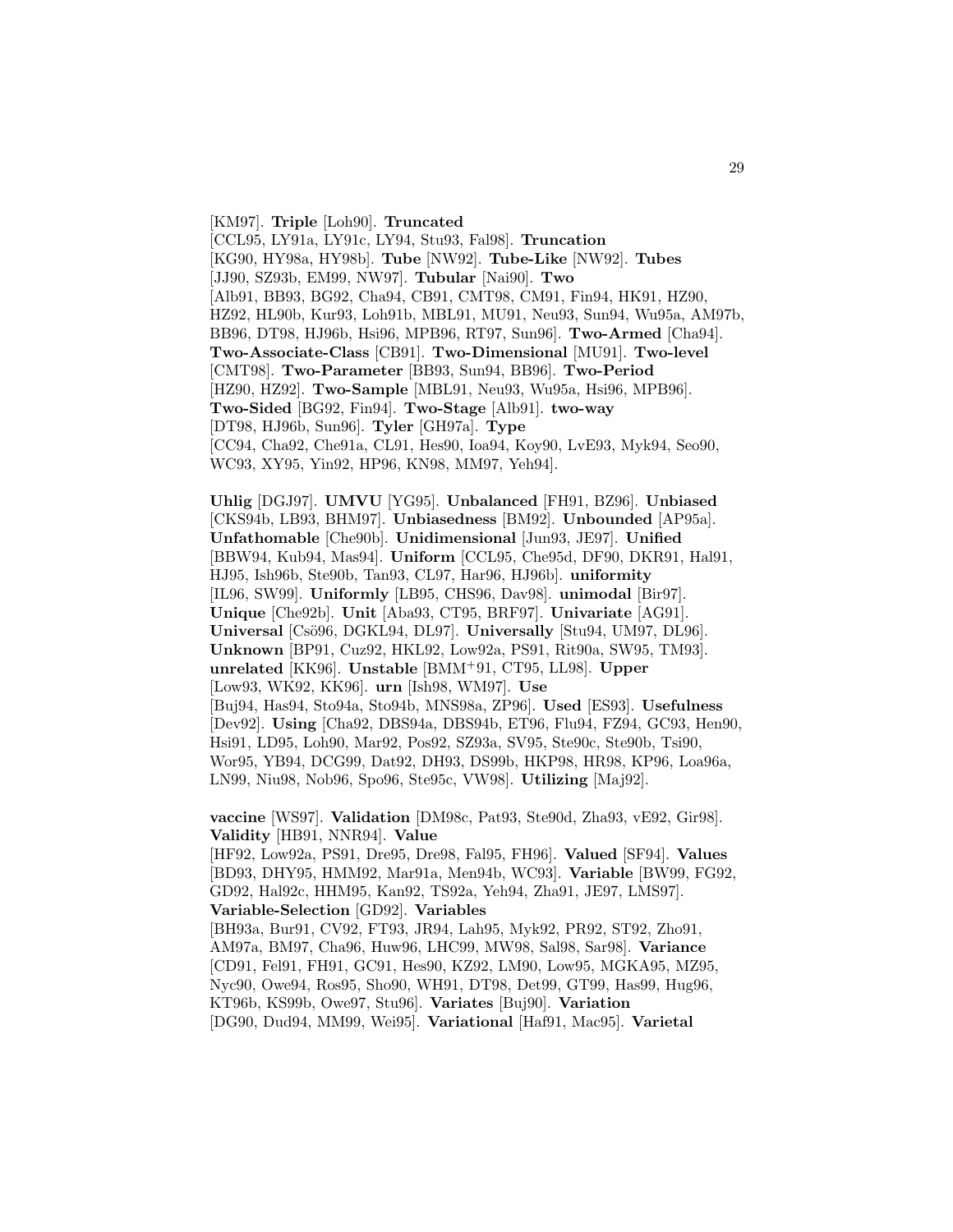[LD91]. **varying** [AM97a, FZ99]. **Vector** [JM92, Joh94, Pos92]. **Vectors** [JV93]. **Version** [KL95, AGSC98, DLM99]. **Versions** [Gir91]. **Versus** [HM93, HS93, Lin94, Pfa93, HSS97a, MS99b, SW99]. **vertical** [Eri96]. **Via** [Dos94a, EH92, Eva91, KZ92, TC85, Zha93, Bro98, CW99, DJ98, DHL97, DE98, EM99, Fal95, HM98, Ish98, Liu96, Lo92, MW99b, NW92, ST92, Spo98, TC90, Wan96b]. **View** [GJ90, HI90, Mas94]. **Vincentization** [Gen92]. **vol** [Ano95]. **Volume** [Ano95, Das91, Dav92, JJ90, SZ93b, HJ96b]. **Volumes** [Nai90]. **voting** [BFLS98].

**Waiting** [Pit94]. **Wald** [Fre99, Jia97, SHKT97]. **Walk** [NT94]. **Walks** [Asm90]. **warping** [WG97]. **Wasserstein** [CAMRRdB99]. **Wavelet** [BC98, HP95, NvS97, Cai99, DJKP96, DJ98, HMT96, HT97, HKP98, PV99, Wan96b]. **Wavelet-Based** [HP95]. **wavelets** [KP96, Spo96]. **way** [DT98, HJ96b, Sun96]. **Weak** [Bai94, Cha90b, GL91, KO94, Lin98, MP92, CH96, CL97, MLN99, MW98]. **Weakly** [Hsi93, KP90b, Kit97, Neu98]. **Wedgelets** [Don99]. **Weibull** [EM90, Ish96b]. **Weighted** [BH90b, CS93a, Che98, Det93b, Hei94, KO94, Lo93b, RW94, vZ91, DHI99, Jam97]. **Weighting** [JV93]. **Weights** [PT91, TK97]. **Weiss** [CG91]. **Wellner** [CY96]. **Which** [Bro90a, BLEL94, BM97, Ber90, BR96, Bro90b, Cas90, Cop90, Efr90, FR90, Gle90, Hil90, Joh90, Lu90, Mor90, Ste90a, Yak98]. **White** [KL92, Low92b, Low93, RS95, BL96a, Nis99, Nus96, Zha97]. **Whittle** [GT99]. **Wicksell** [GL98, GJ95]. **Wielandt** [ET91]. **Wild** [CA91, Mam93]. **Window** [HHM95, Spo98]. **Winner** [Sam92]. **Winsorizing** [Sho96]. **Wisconsin** [WWG<sup>+</sup>95]. **Wishart** [CL96a, LM98, Uhl94]. **without** [Bir97]. **Worst** [Fos91].

**Yatracos** [DL97]. **Yeh** [CM93]. **yields** [Gou96].

**Zero** [KL91]. **Zero-Crossing** [KL91]. **Zonoid** [KM97].

# **References**

**Amemiya:1990:ACS**

[AA90] Yasuo Amemiya and T. W. Anderson. Asymptotic chi-square tests for a large class of factor analysis models. Annals of Statistics, 18(3):1453–1463, September 1990. CODEN ASTSC7. ISSN 0090-5364 (print), 2168-8966 (electronic). URL http: //projecteuclid.org/euclid.aos/1176347760.

**Ahlswede:1990:MEP**

[AB90] R. Ahlswede and M. V. Burnashev. On minimax estimation in the presence of side information about remote data. Annals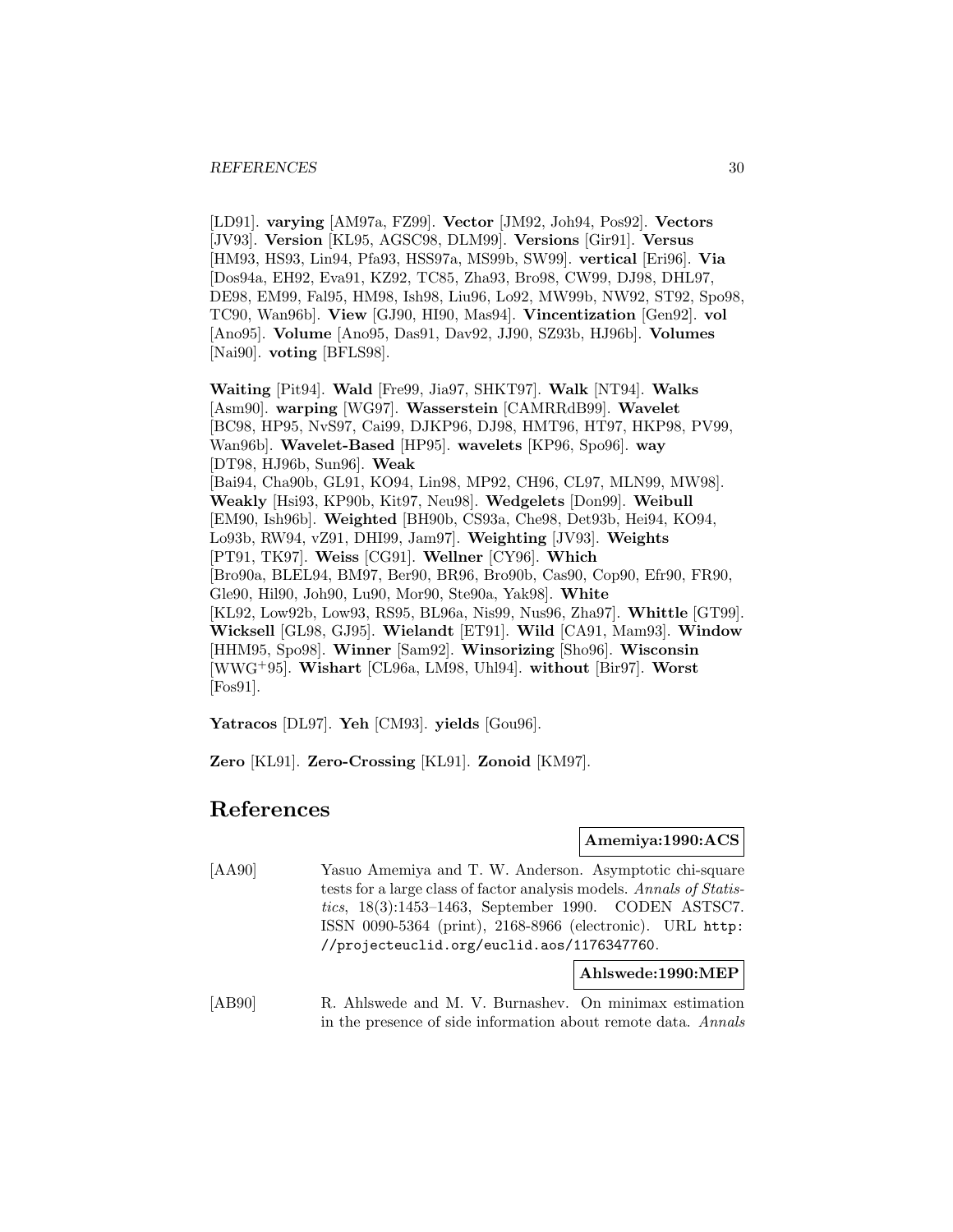of Statistics, 18(1):141–171, March 1990. CODEN ASTSC7. ISSN 0090-5364 (print), 2168-8966 (electronic). URL http:// projecteuclid.org/euclid.aos/1176347496.

# **Abadir:1993:LDA**

[Aba93] Karim M. Abadir. The limiting distribution of the autocorrelation coefficient under a unit root. Annals of Statistics, 21 (2):1058–1070, June 1993. CODEN ASTSC7. ISSN 0090-5364 (print), 2168-8966 (electronic). URL http://projecteuclid. org/euclid.aos/1176349164.

# **Alvo:1991:BIB**

[AC91] M. Alvo and P. Cabilio. On the balanced incomplete block design for rankings. Annals of Statistics, 19(3):1597–1613, September 1991. CODEN ASTSC7. ISSN 0090-5364 (print), 2168-8966 (electronic). URL http://projecteuclid.org/ euclid.aos/1176348264.

## **Arcones:1994:ERP**

[ACG94] Miguel A. Arcones, Zhiqiang Chen, and Evarist Gine. Estimators related to U-processes with applications to multivariate medians: Asymptotic normality. Annals of Statistics, 22(3):1460–1477, September 1994. CODEN ASTSC7. ISSN 0090-5364 (print), 2168-8966 (electronic). URL http: //projecteuclid.org/euclid.aos/1176325637.

## **Adrover:1998:MBR**

[Adr98] Jorge G. Adrover. Minimax bias-robust estimation of the dispersion matrix of a multivariate distribution. Annals of Statistics, 26(6):2301–2320, December 1998. CODEN ASTSC7. ISSN 0090-5364 (print), 2168-8966 (electronic). URL http:// projecteuclid.org/euclid.aos/1024691472.

#### **Athreya:1996:CMC**

[ADS96] Krishna B. Athreya, Hani Doss, and Jayaram Sethuraman. On the convergence of the Markov chain simulation method. Annals of Statistics, 24(1):69–100, February 1996. CODEN ASTSC7. ISSN 0090-5364 (print), 2168-8966 (electronic). URL http://projecteuclid.org/euclid.aos/1033066200.

# **Arcones:1991:SBT**

[AG91] Miguel A. Arcones and Evarist Gine. Some bootstrap tests of symmetry for univariate continuous distributions. An-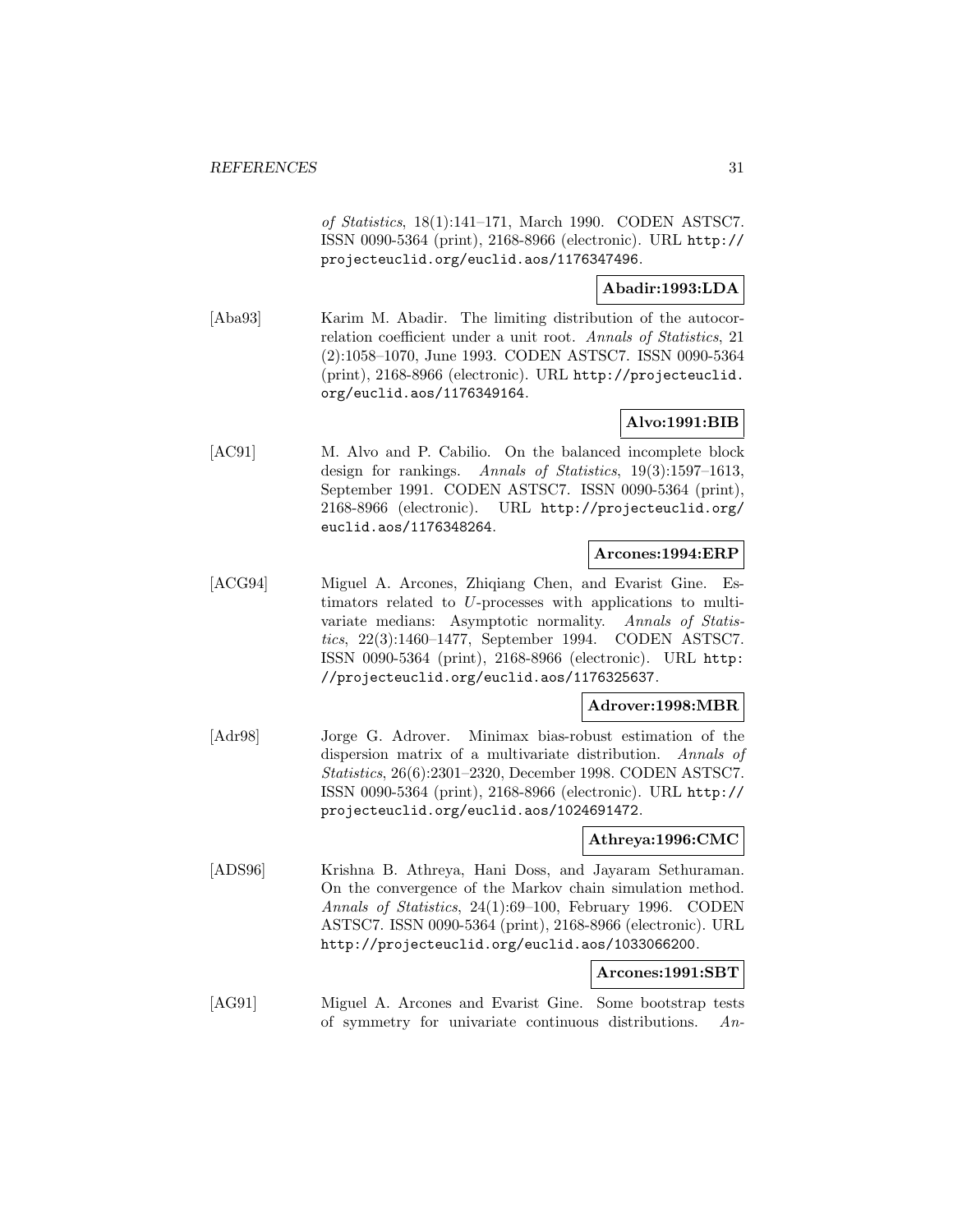nals of Statistics, 19(3):1496–1511, September 1991. CODEN ASTSC7. ISSN 0090-5364 (print), 2168-8966 (electronic). URL http://projecteuclid.org/euclid.aos/1176348258.

## **Arcones:1992:BS**

[AG92] Miguel A. Arcones and Evarist Gine. On the bootstrap of U and V statistics. Annals of Statistics,  $20(2):655-674$ , June 1992. CODEN ASTSC7. ISSN 0090-5364 (print), 2168-8966 (electronic). URL http://projecteuclid.org/euclid.aos/ 1176348650.

# **Assaf:1998:SVP**

[AGSC98] David Assaf, Larry Goldstein, and Ester Samuel-Cahn. A statistical version of prophet inequalities. Annals of Statistics, 26 (3):1190–1197, June 1998. CODEN ASTSC7. ISSN 0090-5364 (print), 2168-8966 (electronic). URL http://projecteuclid. org/euclid.aos/1024691094.

# **Arratia:1990:ERL**

[AGW90] R. Arratia, L. Gordon, and M. S. Waterman. The Erdős–Rényi law in distribution, for coin tossing and sequence matching. Annals of Statistics, 18(2):539–570, June 1990. CODEN ASTSC7. ISSN 0090-5364 (print), 2168-8966 (electronic). URL http:// projecteuclid.org/euclid.aos/1176347615.

# **Akritas:1994:NNE**

[Akr94] Michael G. Akritas. Nearest neighbor estimation of a bivariate distribution under random censoring. Annals of Statistics, 22(3):1299–1327, September 1994. CODEN ASTSC7. ISSN 0090-5364 (print), 2168-8966 (electronic). URL http: //projecteuclid.org/euclid.aos/1176325630.

# **Albers:1991:SOA**

[Alb91] Willem Albers. Second order analysis of two-stage rank tests for the one-sample problem. Annals of Statistics, 19(2):1042–1052, June 1991. CODEN ASTSC7. ISSN 0090-5364 (print), 2168- 8966 (electronic). URL http://projecteuclid.org/euclid. aos/1176348136.

## **Anderson:1997:PMA**

[AM97a] Paul L. Anderson and Mark M. Meerschaert. Periodic moving averages of random variables with regularly varying tails. Annals of Statistics, 25(2):771–785, April 1997. CODEN ASTSC7.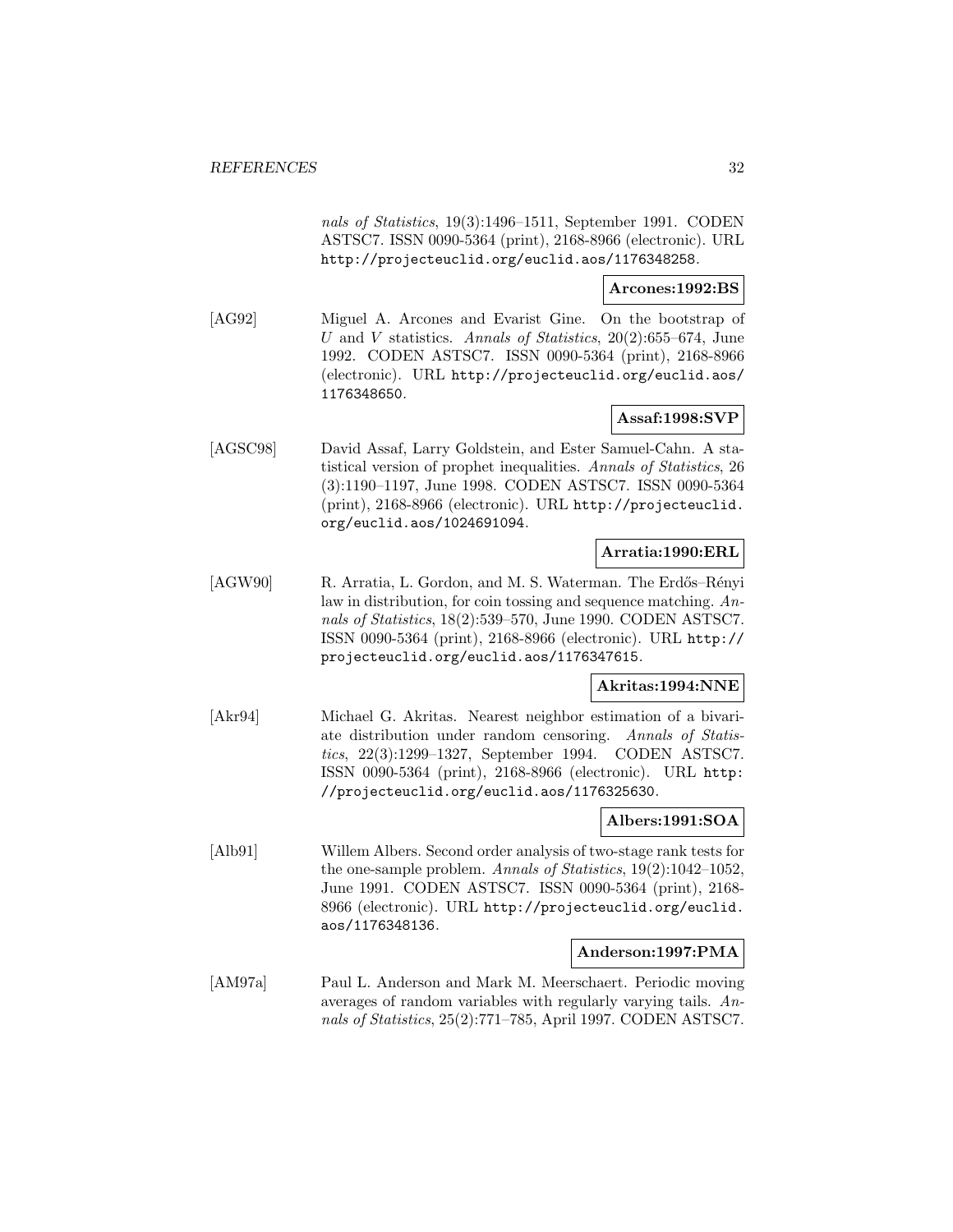ISSN 0090-5364 (print), 2168-8966 (electronic). URL http:// projecteuclid.org/euclid.aos/1031833673.

**Averous:1997:SMD**

[AM97b] Jean Avérous and Michel Meste. Skewness for multivariate distributions: two approaches. Annals of Statistics, 25(5): 1984–1997, October 1997. CODEN ASTSC7. ISSN 0090-5364 (print), 2168-8966 (electronic). URL http://projecteuclid. org/euclid.aos/1069362381.

#### **Andersson:1998:SLC**

[AM98] Steen Andersson and Jesper Madsen. Symmetry and lattice conditional independence in a multivariate normal distribution. Annals of Statistics, 26(2):525–572, April 1998. CODEN ASTSC7. ISSN 0090-5364 (print), 2168-8966 (electronic). URL http://projecteuclid.org/euclid.aos/1028144848.

# **Amit:1996:CPG**

[Ami96] Yali Amit. Convergence properties of the Gibbs sampler for perturbations of Gaussians. Annals of Statistics, 24(1):122– 140, February 1996. CODEN ASTSC7. ISSN 0090-5364 (print), 2168-8966 (electronic). URL http://projecteuclid. org/euclid.aos/1033066202.

# **Andersson:1997:CME**

[AMP97] Steen A. Andersson, David Madigan, and Michael D. Perlman. A characterization of Markov equivalence classes for acyclic digraphs. Annals of Statistics, 25(2):505–541, April 1997. CO-DEN ASTSC7. ISSN 0090-5364 (print), 2168-8966 (electronic). URL http://projecteuclid.org/euclid.aos/1031833662.

#### **Anderson:1993:GFT**

[And93] T. W. Anderson. Goodness of fit tests for spectral distributions. Annals of Statistics, 21(2):830–847, June 1993. CODEN ASTSC7. ISSN 0090-5364 (print), 2168-8966 (electronic). URL http://projecteuclid.org/euclid.aos/1176349153.

#### **Anderson:1996:SIS**

[And96] T. W. Anderson. Some inequalities for symmetric convex sets with applications. Annals of Statistics, 24(2):753–762, April 1996. CODEN ASTSC7. ISSN 0090-5364 (print), 2168-8966 (electronic). URL http://projecteuclid.org/euclid.aos/ 1032894463.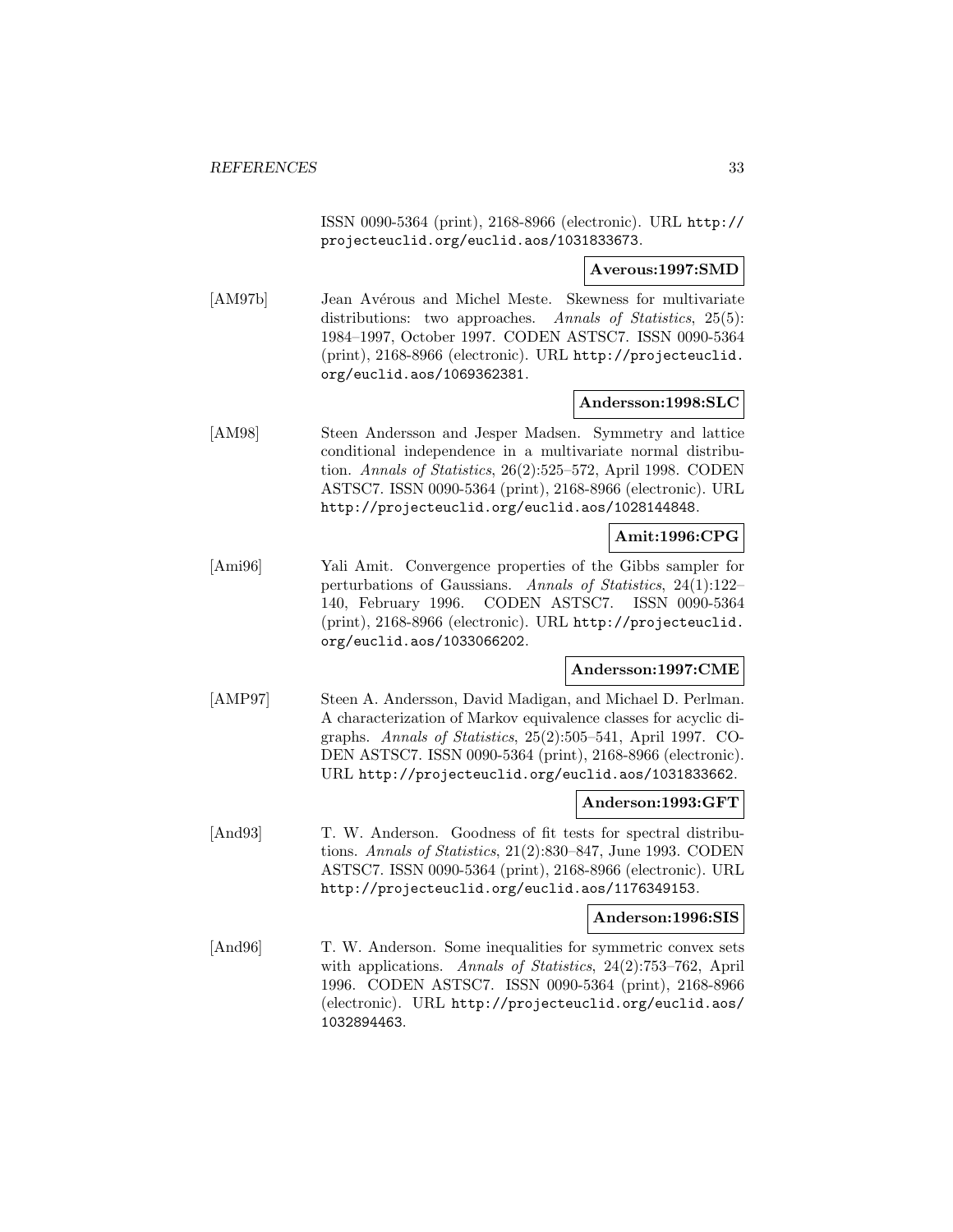#### **Anderson:1999:ADR**

[And99] T. W. Anderson. Asymptotic distribution of the reduced rank regression estimator under general conditions. Annals of Statistics, 27(4):1141–1154, August 1999. CODEN ASTSC7. ISSN 0090-5364 (print), 2168-8966 (electronic). URL http:// projecteuclid.org/euclid.aos/1017938918.

#### **Anonymous:1990:PK**

[Ano90] Anonymous. Preface to the Kolmogorov. Annals of Statistics, 18(3):985–986, September 1990. CODEN ASTSC7. ISSN 0090-5364 (print), 2168-8966 (electronic). URL http: //projecteuclid.org/euclid.aos/1176347734.

## **Anonymous:1995:VCA**

[Ano95] Anonymous. Volume contents, Ann. Statist., vol. **23**, no. 6 (1995). Annals of Statistics, 23(6):iii–xiv, December 1995. CO-DEN ASTSC7. ISSN 0090-5364 (print), 2168-8966 (electronic). URL http://projecteuclid.org/euclid.aos/1034713637.

#### **Andersson:1993:LMC**

[AP93] Steen Arne Andersson and Michael D. Perlman. Lattice models for conditional independence in a multivariate normal distribution. Annals of Statistics, 21(3):1318–1358, September 1993. CODEN ASTSC7. ISSN 0090-5364 (print), 2168-8966 (electronic). URL http://projecteuclid.org/euclid.aos/ 1176349261.

#### **Anderson:1995:NAW**

[AP95a] Charles Anderson and Nabendu Pal. A note on admissibility when precision is unbounded. Annals of Statistics, 23 (2):593–597, April 1995. CODEN ASTSC7. ISSN 0090-5364 (print), 2168-8966 (electronic). URL http://projecteuclid. org/euclid.aos/1176324537.

# **Andrews:1995:ALR**

[AP95b] Donald W. K. Andrews and Werner Ploberger. Admissibility of the likelihood ratio test when a nuisance parameter is present only under the alternative. Annals of Statistics, 23(5): 1609–1629, October 1995. CODEN ASTSC7. ISSN 0090-5364 (print), 2168-8966 (electronic). URL http://projecteuclid. org/euclid.aos/1176324316.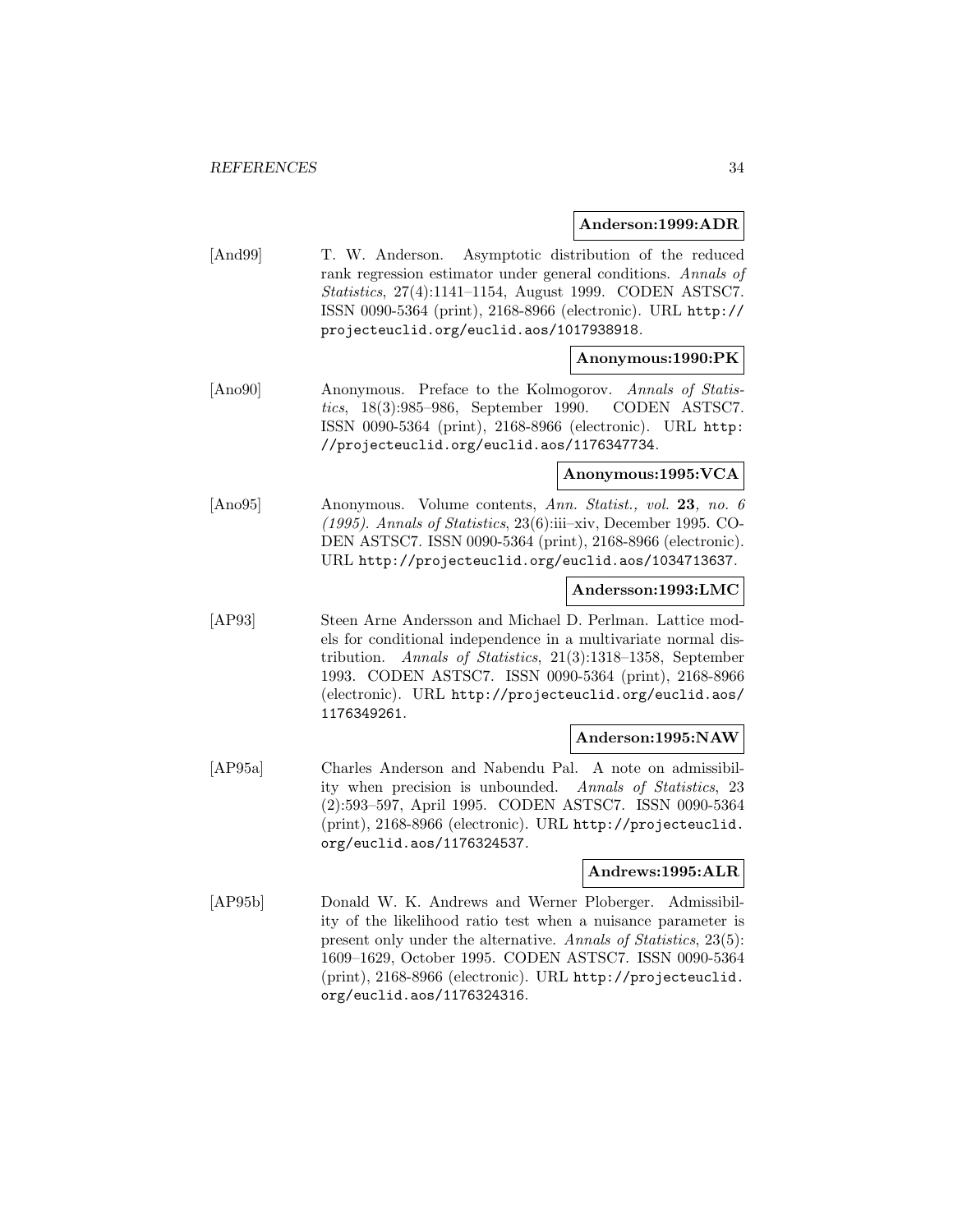## **Assaf:1993:DCN**

[APRY93] David Assaf, Moshe Pollak, Ya'acov Ritov, and Benjamin Yakir. Detecting a change of a normal mean by dynamic sampling with a probability bound on a false alarm. Annals of Statistics, 21(3):1155–1165, September 1993. CODEN ASTSC7. ISSN 0090-5364 (print), 2168-8966 (electronic). URL http://projecteuclid.org/euclid.aos/1176349255.

## **Arcones:1995:AAB**

[Arc95] Miguel A. Arcones. The asymptotic accuracy of the bootstrap of U-quantiles. Annals of Statistics, 23(5):1802–1822, October 1995. CODEN ASTSC7. ISSN 0090-5364 (print), 2168-8966 (electronic). URL http://projecteuclid.org/euclid.aos/ 1176324324.

# **Arcones:1996:BKR**

[Arc96] Miguel A. Arcones. The Bahadur–Kiefer representation for U-quantiles. Annals of Statistics, 24(3):1400–1422, June 1996. CODEN ASTSC7. ISSN 0090-5364 (print), 2168-8966 (electronic). URL http://projecteuclid.org/euclid.aos/ 1032526976.

# **Asmussen:1990:EFR**

[Asm90] Soren Asmussen. Exponential families and regression in the Monte Carlo study of queues and random walks. Annals of Statistics, 18(4):1851–1867, December 1990. CODEN ASTSC7. ISSN 0090-5364 (print), 2168-8966 (electronic). URL http:// projecteuclid.org/euclid.aos/1176347883.

## **Aras:1993:AEM**

[AW93] Girish Aras and Michael Woodroofe. Asymptotic expansions for the moments of a randomly stopped average. Annals of Statistics, 21(1):503–519, March 1993. CODEN ASTSC7. ISSN 0090-5364 (print), 2168-8966 (electronic). URL http:// projecteuclid.org/euclid.aos/1176349039.

#### **Bai:1994:WCS**

[Bai94] Jushan Bai. Weak convergence of the sequential empirical processes of residuals in ARMA models. Annals of Statistics, 22(4): 2051–2061, December 1994. CODEN ASTSC7. ISSN 0090-5364 (print), 2168-8966 (electronic). URL http://projecteuclid. org/euclid.aos/1176325771.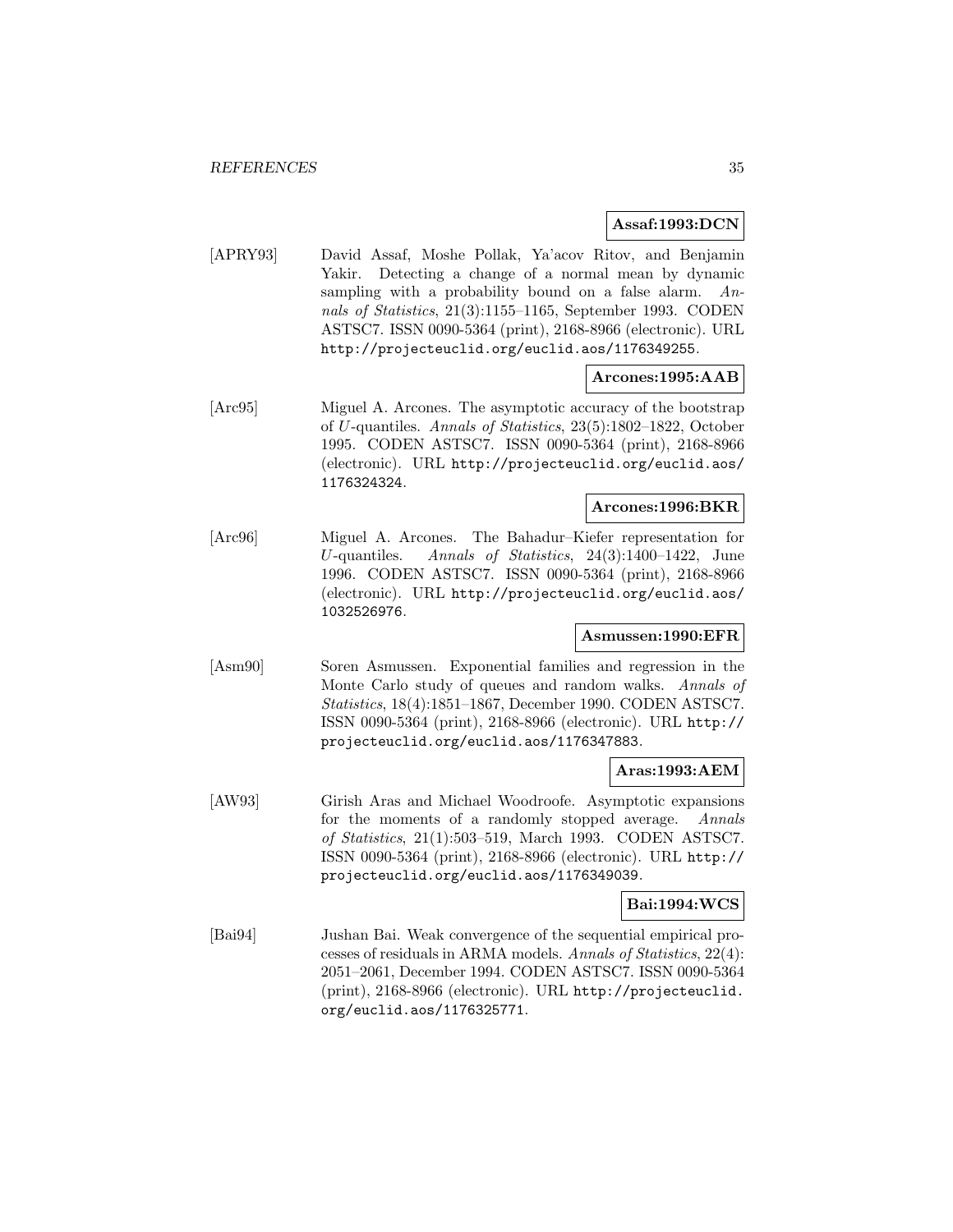#### **Baringhaus:1991:TSS**

[Bar91] Ludwig Baringhaus. Testing for spherical symmetry of a multivariate distribution. Annals of Statistics, 19(2):899–917, June 1991. CODEN ASTSC7. ISSN 0090-5364 (print), 2168-8966 (electronic). URL http://projecteuclid.org/euclid.aos/ 1176348127.

# **Barry:1993:TAR**

[Bar93] Daniel Barry. Testing for additivity of a regression function. Annals of Statistics, 21(1):235–254, March 1993. CODEN ASTSC7. ISSN 0090-5364 (print), 2168-8966 (electronic). URL http://projecteuclid.org/euclid.aos/1176349024.

# **Bose:1993:SER**

[BB93] Arup Bose and Benzion Boukai. Sequential estimation results for a two-parameter exponential family of distributions. Annals of Statistics, 21(1):484–502, March 1993. CODEN ASTSC7. ISSN 0090-5364 (print), 2168-8966 (electronic). URL http:// projecteuclid.org/euclid.aos/1176349038.

# **Bose:1996:EPP**

[BB96] Arup Bose and Benzion Boukai. Estimation with prescribed proportional accuracy for a two-parameter exponential family of distributions. Annals of Statistics, 24(4):1792–1803, August 1996. CODEN ASTSC7. ISSN 0090-5364 (print), 2168-8966 (electronic). URL http://projecteuclid.org/euclid.aos/ 1032298295.

## **Bayarri:1998:RBA**

[BB98] M. J. Bayarri and James Berger. Robust Bayesian analysis of selection models. Annals of Statistics, 26(2):645–659, April 1998. CODEN ASTSC7. ISSN 0090-5364 (print), 2168-8966 (electronic). URL http://projecteuclid.org/euclid.aos/ 1028144852.

# **Berger:1994:UCF**

[BBW94] James O. Berger, Lawrence D. Brown, and Robert L. Wolpert. A unified conditional frequentist and Bayesian test for fixed and sequential simple hypothesis testing. Annals of Statistics, 22(4): 1787–1807, December 1994. CODEN ASTSC7. ISSN 0090-5364 (print), 2168-8966 (electronic). URL http://projecteuclid. org/euclid.aos/1176325757.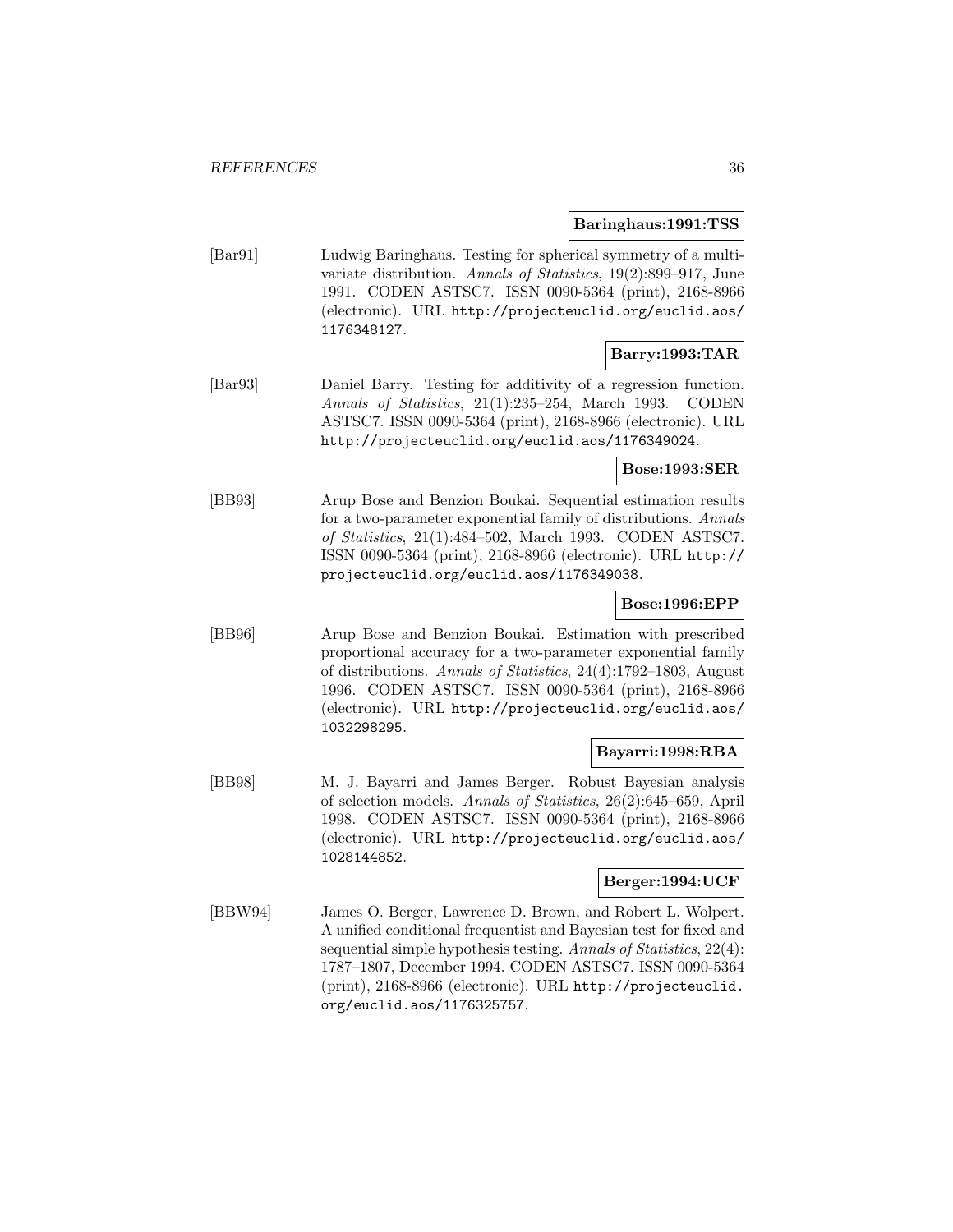#### **Benhenni:1992:SDE**

[BC92] Karim Benhenni and Stamatis Cambanis. Sampling designs for estimating integrals of stochastic processes. Annals of Statistics, 20(1):161–194, March 1992. CODEN ASTSC7. ISSN 0090-5364 (print), 2168-8966 (electronic). URL http: //projecteuclid.org/euclid.aos/1176348517.

## **Brown:1998:WSN**

[BC98] Lawrence D. Brown and T. Tony Cai. Wavelet shrinkage for nonequispaced samples. Annals of Statistics, 26(5):1783– 1799, October 1998. CODEN ASTSC7. ISSN 0090-5364 (print), 2168-8966 (electronic). URL http://projecteuclid. org/euclid.aos/1024691357.

## **Block:1990:POP**

[BCFS90] H. W. Block, D. Chhetry, Z. Fang, and A. R. Sampson. Partial orders on permutations and dependence orderings on bivariate empirical distributions. Annals of Statistics, 18(4):1840– 1850, December 1990. CODEN ASTSC7. ISSN 0090-5364 (print), 2168-8966 (electronic). URL http://projecteuclid. org/euclid.aos/1176347882.

## **Berry:1997:BPI**

[BCZ<sup>+</sup>97] Donald A. Berry, Robert W. Chen, Alan Zame, David C. Heath, and Larry A. Shepp. Bandit problems with infinitely many arms. Annals of Statistics, 25(5):2103–2116, October 1997. CO-DEN ASTSC7. ISSN 0090-5364 (print), 2168-8966 (electronic). URL http://projecteuclid.org/euclid.aos/1069362389.

## **Bjerve:1993:CCM**

[BD93] Steinar Bjerve and Kjell Doksum. Correlation curves: Measures of association as functions of covariate values. Annals of Statistics, 21(2):890–902, June 1993. CODEN ASTSC7. ISSN 0090-5364 (print), 2168-8966 (electronic). URL http: //projecteuclid.org/euclid.aos/1176349156.

#### **Basu:1995:RSC**

[BD95] Sanjib Basu and Anirban DasGupta. Robustness of standard confidence intervals for location parameters under departure from normality. Annals of Statistics, 23(4):1433–1442, August 1995. CODEN ASTSC7. ISSN 0090-5364 (print), 2168-8966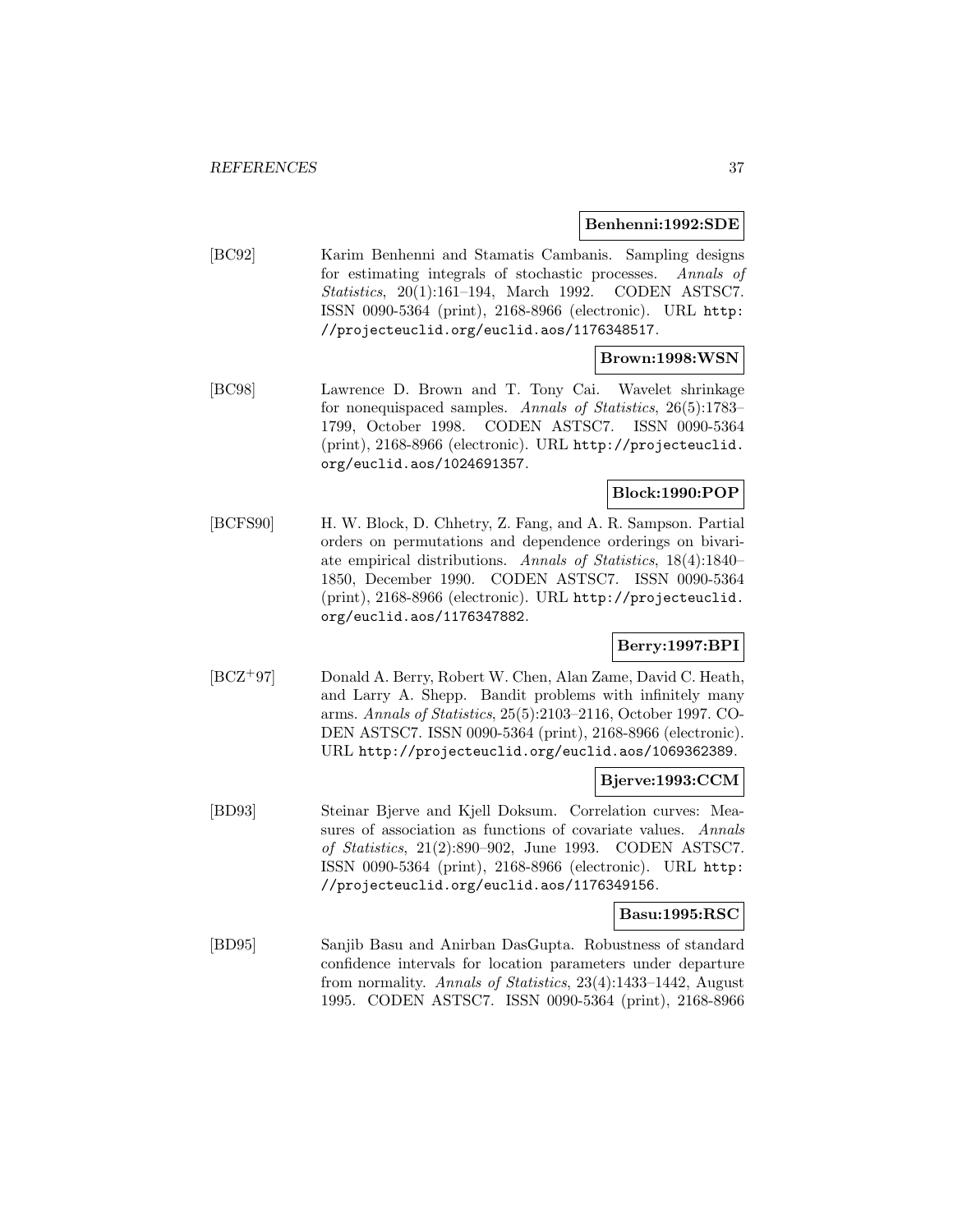(electronic). URL http://projecteuclid.org/euclid.aos/ 1176324716.

## **Beran:1998:MEC**

[BD98] Rudolf Beran and Lutz D¨umbgen. Modulation of estimators and confidence sets. Annals of Statistics, 26(5):1826–1856, October 1998. CODEN ASTSC7. ISSN 0090-5364 (print), 2168- 8966 (electronic). URL http://projecteuclid.org/euclid. aos/1024691359.

# **Buja:1991:DMA**

[BDHT91] Andreas Buja, Diane Duffy, Trevor Hastie, and Robert Tibshirani. Discussion: Multivariate adaptive regression splines. Annals of Statistics, 19(1):93–99, March 1991. CODEN ASTSC7. ISSN 0090-5364 (print), 2168-8966 (electronic). URL http:// projecteuclid.org/euclid.aos/1176347967.

## **Butler:1993:AMC**

[BDJ93] R. W. Butler, P. L. Davies, and M. Jhun. Asymptotics for the minimum covariance determinant estimator. Annals of Statistics, 21(3):1385–1400, September 1993. CODEN ASTSC7. ISSN 0090-5364 (print), 2168-8966 (electronic). URL http: //projecteuclid.org/euclid.aos/1176349264.

## **Beibel:1996:NRB**

[Bei96] M. Beibel. A note on Ritov's Bayes approach to the minimax property of the cusum procedure. Annals of Statistics, 24(4): 1804–1812, August 1996. CODEN ASTSC7. ISSN 0090-5364 (print), 2168-8966 (electronic). URL http://projecteuclid. org/euclid.aos/1032298296.

## **Bell:1984:SEN**

[Bel84] William Bell. Signal extraction for nonstationary time series. Annals of Statistics, 12(2):646–664, June 1984. CODEN ASTSC7. ISSN 0090-5364 (print), 2168-8966 (electronic). URL http://projecteuclid.org/euclid.aos/1176346512. See correction [Bel91].

## **Bell:1991:CSE**

[Bel91] William Bell. Correction: "Signal Extraction for Nonstationary Time Series". Annals of Statistics, 19(4):2280, December 1991. CODEN ASTSC7. ISSN 0090-5364 (print), 2168-8966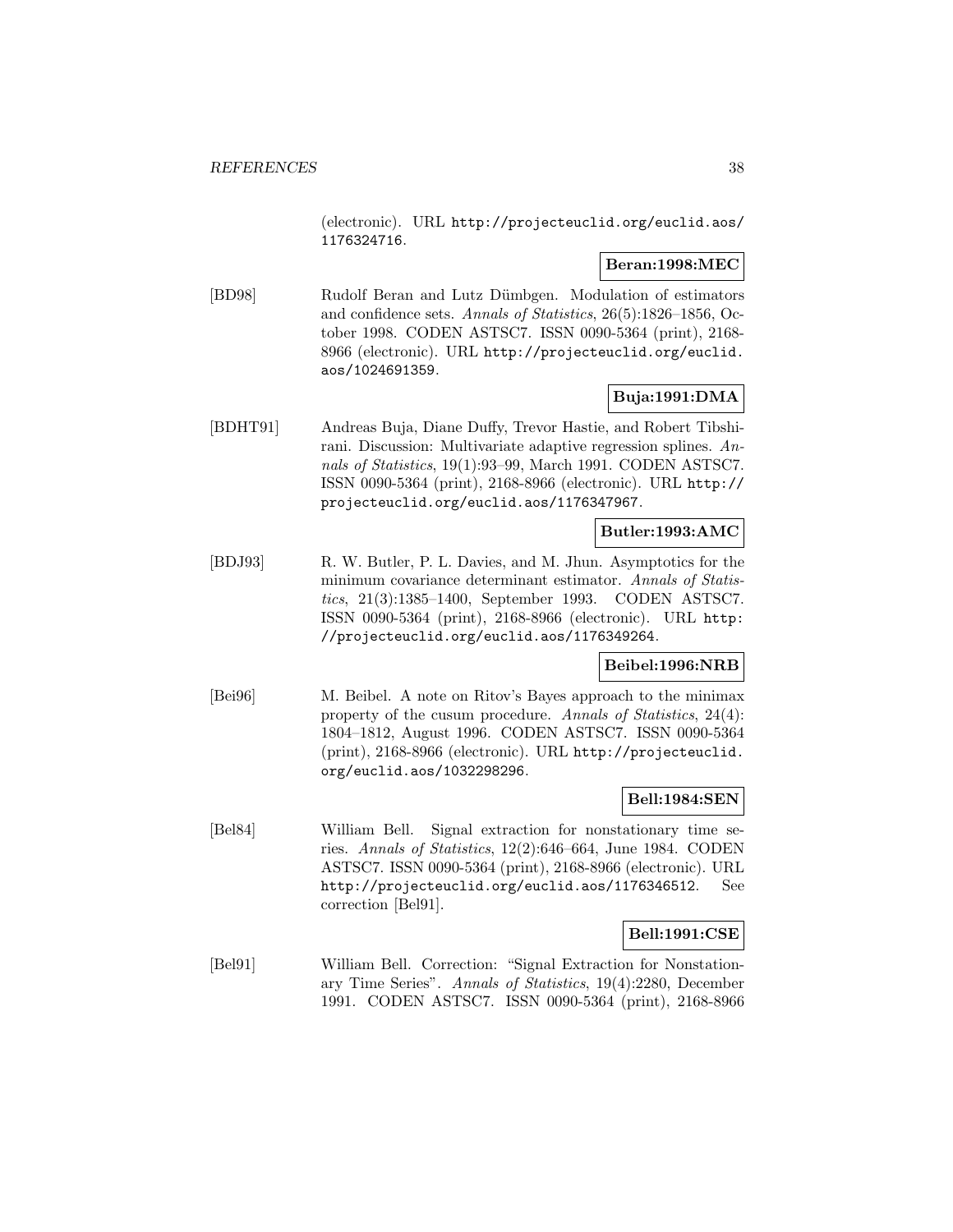(electronic). URL http://projecteuclid.org/euclid.aos/ 1176348401. See [Bel84].

## **Berger:1990:DAP**

[Ber90] James Berger. Discussion: An ancillarity paradox which appears in multiple linear regression. Annals of Statistics, 18 (2):493–496, June 1990. CODEN ASTSC7. ISSN 0090-5364 (print), 2168-8966 (electronic). URL http://projecteuclid. org/euclid.aos/1176347603.

## **Beran:1992:CCC**

[Ber92] Rudolf Beran. Controlling conditional coverage probability in prediction. Annals of Statistics, 20(2):1110–1119, June 1992. CODEN ASTSC7. ISSN 0090-5364 (print), 2168-8966 (electronic). URL http://projecteuclid.org/euclid.aos/ 1176348673.

## **Beran:1993:PCP**

[Ber93] Rudolf Beran. Probability-centered prediction regions. Annals of Statistics, 21(4):1967–1981, December 1993. CODEN ASTSC7. ISSN 0090-5364 (print), 2168-8966 (electronic). URL http://projecteuclid.org/euclid.aos/1176349405.

#### **Besag:1994:DMC**

[Bes94] Julian Besag. Discussion: Markov chains for exploring posterior distributions. Annals of Statistics, 22(4):1734–1741, December 1994. CODEN ASTSC7. ISSN 0090-5364 (print), 2168-8966 (electronic). URL http://projecteuclid.org/euclid.aos/ 1176325752.

## **Betensky:1996:OFS**

[Bet96] Rebecca A. Betensky. An O'Brien–Fleming sequential trial for comparing three treatments. Annals of Statistics, 24(4): 1765–1791, August 1996. CODEN ASTSC7. ISSN 0090-5364 (print), 2168-8966 (electronic). URL http://projecteuclid. org/euclid.aos/1032298294.

## **Boente:1990:ADR**

[BF90] Graciela Boente and Ricardo Fraiman. Asymptotic distribution of robust estimators for nonparametric models from mixing processes. Annals of Statistics, 18(2):891–906, June 1990. CODEN ASTSC7. ISSN 0090-5364 (print), 2168-8966 (electronic). URL http://projecteuclid.org/euclid.aos/1176347631.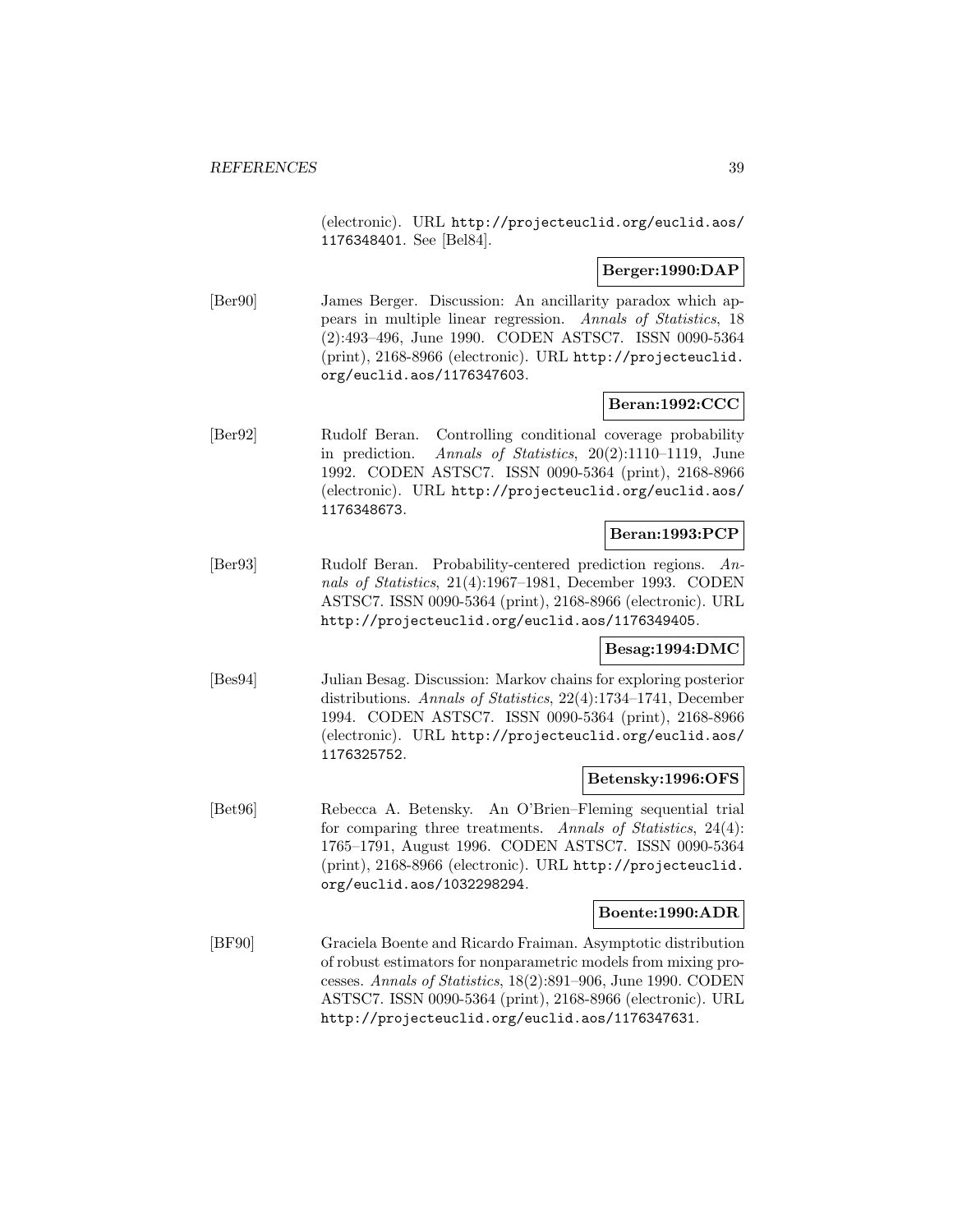#### **Beran:1998:NCM**

[BF98] Rudolf Beran and Nicholas I. Fisher. Nonparametric comparison of mean directions or mean axes. Annals of Statistics, 26 (2):472–493, April 1998. CODEN ASTSC7. ISSN 0090-5364 (print), 2168-8966 (electronic). URL http://projecteuclid. org/euclid.aos/1028144845.

## **Beran:1996:NEI**

[BFH96] Rudolf Beran, Andrey Feuerverger, and Peter Hall. On nonparametric estimation of intercept and slope distributions in random coefficient regression. Annals of Statistics, 24(6):2569– 2592, December 1996. CODEN ASTSC7. ISSN 0090-5364 (print), 2168-8966 (electronic). URL http://projecteuclid. org/euclid.aos/1032181170.

## **Bartlett:1998:BMN**

[BFLS98] Peter Bartlett, Yoav Freund, Wee Sun Lee, and Robert E. Schapire. Boosting the margin: a new explanation for the effectiveness of voting methods. Annals of Statistics, 26(5): 1651–1686, October 1998. CODEN ASTSC7. ISSN 0090-5364 (print), 2168-8966 (electronic). URL http://projecteuclid. org/euclid.aos/1024691352.

#### **Bhattacharya:1990:KNN**

[BG90a] P. K. Bhattacharya and Ashis K. Gangopadhyay. Kernel and nearest-neighbor estimation of a conditional quantile. Annals of Statistics, 18(3):1400–1415, September 1990. CODEN ASTSC7. ISSN 0090-5364 (print), 2168-8966 (electronic). URL http://projecteuclid.org/euclid.aos/1176347757.

#### **Bickel:1990:DLR**

[BG90b] Peter J. Bickel and J. K. Ghosh. A decomposition for the likelihood ratio statistic and the Bartlett correction — a Bayesian argument. Annals of Statistics, 18(3):1070–1090, September 1990. CODEN ASTSC7. ISSN 0090-5364 (print), 2168-8966 (electronic). URL http://projecteuclid.org/euclid.aos/ 1176347740.

#### **Brown:1990:IIB**

[BG90c] Lawrence D. Brown and Leslaw Gajek. Information inequalities for the Bayes risk. Annals of Statistics, 18(4):1578–1594, December 1990. CODEN ASTSC7. ISSN 0090-5364 (print), 2168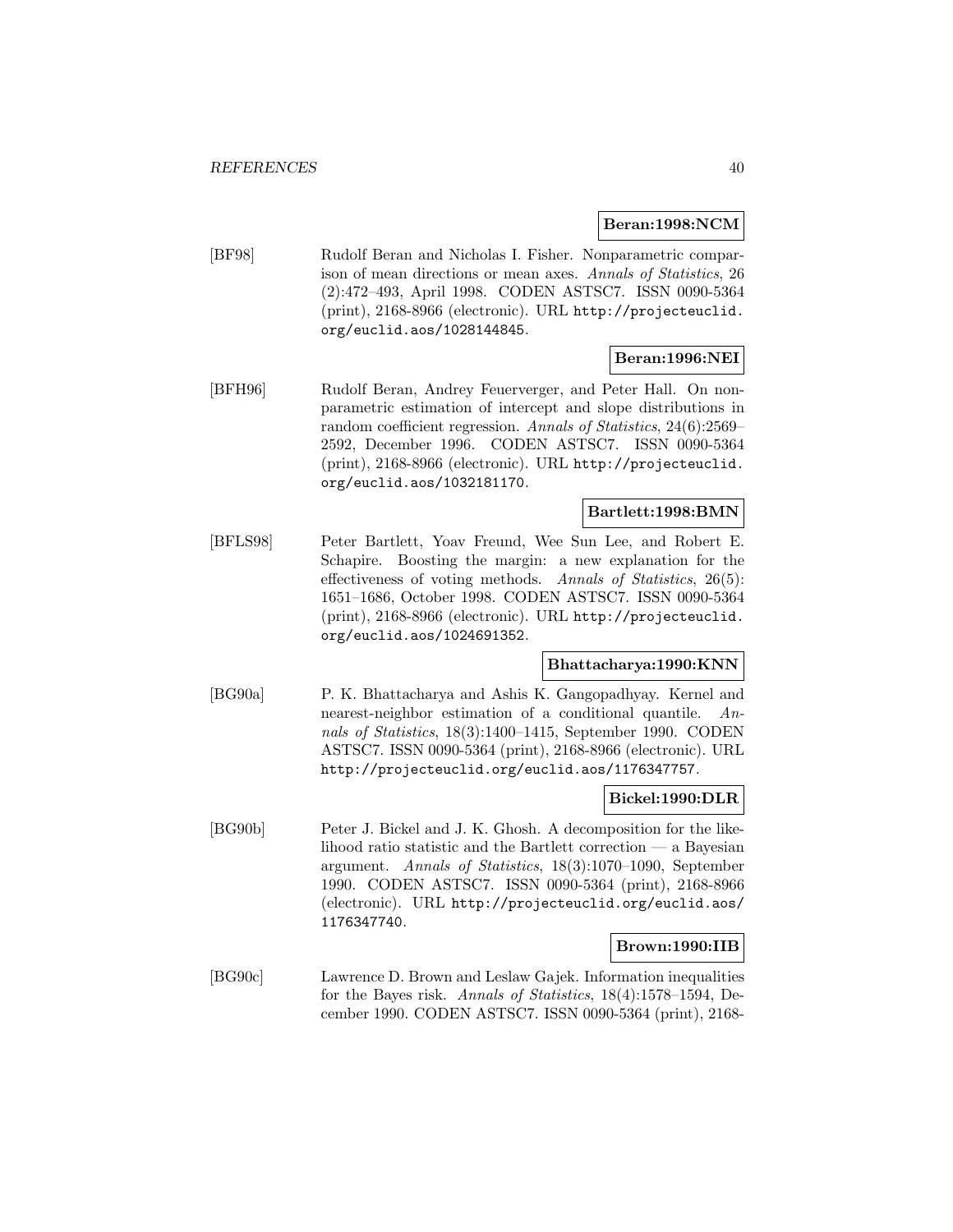8966 (electronic). URL http://projecteuclid.org/euclid. aos/1176347867.

## **Brown:1992:TSS**

[BG92] Lawrence D. Brown and Eitan Greenshtein. Two-sided sequential tests. Annals of Statistics, 20(1):555–561, March 1992. CO-DEN ASTSC7. ISSN 0090-5364 (print), 2168-8966 (electronic). URL http://projecteuclid.org/euclid.aos/1176348539.

#### **Bolthausen:1993:RCM**

[BG93] Erwin Bolthausen and Friedrich Gotze. The rate of convergence for multivariate sampling statistics. Annals of Statistics, 21(4): 1692–1710, December 1993. CODEN ASTSC7. ISSN 0090-5364 (print), 2168-8966 (electronic). URL http://projecteuclid. org/euclid.aos/1176349393.

## **Baddeley:1997:KME**

[BG97] Adrian Baddeley and Richard D. Gill. Kaplan–Meier estimators of distance distributions for spatial point processes. Annals of Statistics, 25(1):263–292, February 1997. CODEN ASTSC7. ISSN 0090-5364 (print), 2168-8966 (electronic). URL http:// projecteuclid.org/euclid.aos/1034276629.

#### **Borgan:1995:MAS**

[BGL95] O. Borgan, L. Goldstein, and B. Langholz. Methods for the analysis of sampled cohort data in the Cox proportional hazards model. Annals of Statistics, 23(5):1749–1778, October 1995. CODEN ASTSC7. ISSN 0090-5364 (print), 2168-8966 (electronic). URL http://projecteuclid.org/euclid.aos/ 1176324322.

#### **Bentkus:1997:EES**

[BGvZ97] V. Bentkus, F. Götze, and W. R. van Zwet. An Edgeworth expansion for symmetric statistics. Annals of Statistics, 25 (2):851–896, April 1997. CODEN ASTSC7. ISSN 0090-5364 (print), 2168-8966 (electronic). URL http://projecteuclid. org/euclid.aos/1031833676.

#### **Bilias:1997:TGA**

[BGY97] Yannis Bilias, Minggao Gu, and Zhiliang Ying. Towards a general asymptotic theory for Cox model with staggered entry. Annals of Statistics, 25(2):662–682, April 1997. CODEN ASTSC7.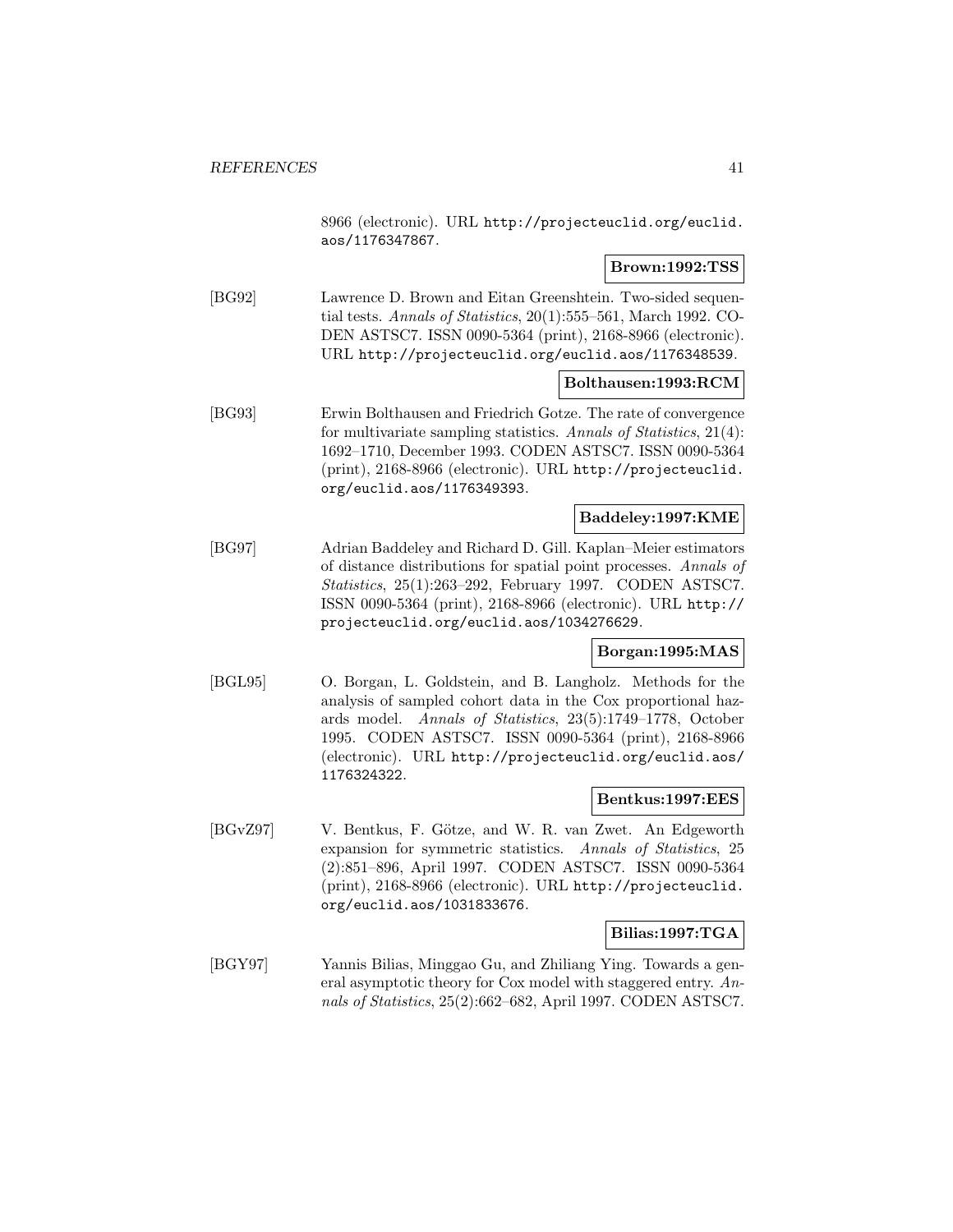ISSN 0090-5364 (print), 2168-8966 (electronic). URL http:// projecteuclid.org/euclid.aos/1031833668.

**Barry:1990:OTD**

[BH90a] Daniel Barry and J. A. Hartigan. An omnibus test for departures from constant mean. Annals of Statistics, 18(3):1340– 1357, September 1990. CODEN ASTSC7. ISSN 0090-5364 (print), 2168-8966 (electronic). URL http://projecteuclid. org/euclid.aos/1176347753.

## **Bohm:1990:IBA**

[BH90b] Walter Bohm and Peter Hackl. Improved bounds for the average run length of control charts based on finite weighted sums. Annals of Statistics, 18(4):1895–1899, December 1990. CODEN ASTSC7. ISSN 0090-5364 (print), 2168-8966 (electronic). URL http://projecteuclid.org/euclid.aos/1176347887.

## **Baringhaus:1992:LDM**

[BH92a] L. Baringhaus and N. Henze. Limit distributions for Mardia's measure of multivariate skewness. Annals of Statistics, 20(4): 1889–1902, December 1992. CODEN ASTSC7. ISSN 0090-5364 (print), 2168-8966 (electronic). URL http://projecteuclid. org/euclid.aos/1176348894.

## **Barry:1992:PPM**

[BH92b] Daniel Barry and J. A. Hartigan. Product partition models for change point problems. Annals of Statistics, 20(1):260–279, March 1992. CODEN ASTSC7. ISSN 0090-5364 (print), 2168- 8966 (electronic). URL http://projecteuclid.org/euclid. aos/1176348521.

## **Beran:1992:ECD**

[BH92c] Rudolf Beran and Peter Hall. Estimating coefficient distributions in random coefficient regressions. Annals of Statistics, 20(4):1970–1984, December 1992. CODEN ASTSC7. ISSN 0090-5364 (print), 2168-8966 (electronic). URL http: //projecteuclid.org/euclid.aos/1176348898.

## **Booth:1993:BCR**

[BH93a] James G. Booth and Peter Hall. Bootstrap confidence regions for functional relationships in errors-in-variables models. Annals of Statistics, 21(4):1780–1791, December 1993. CODEN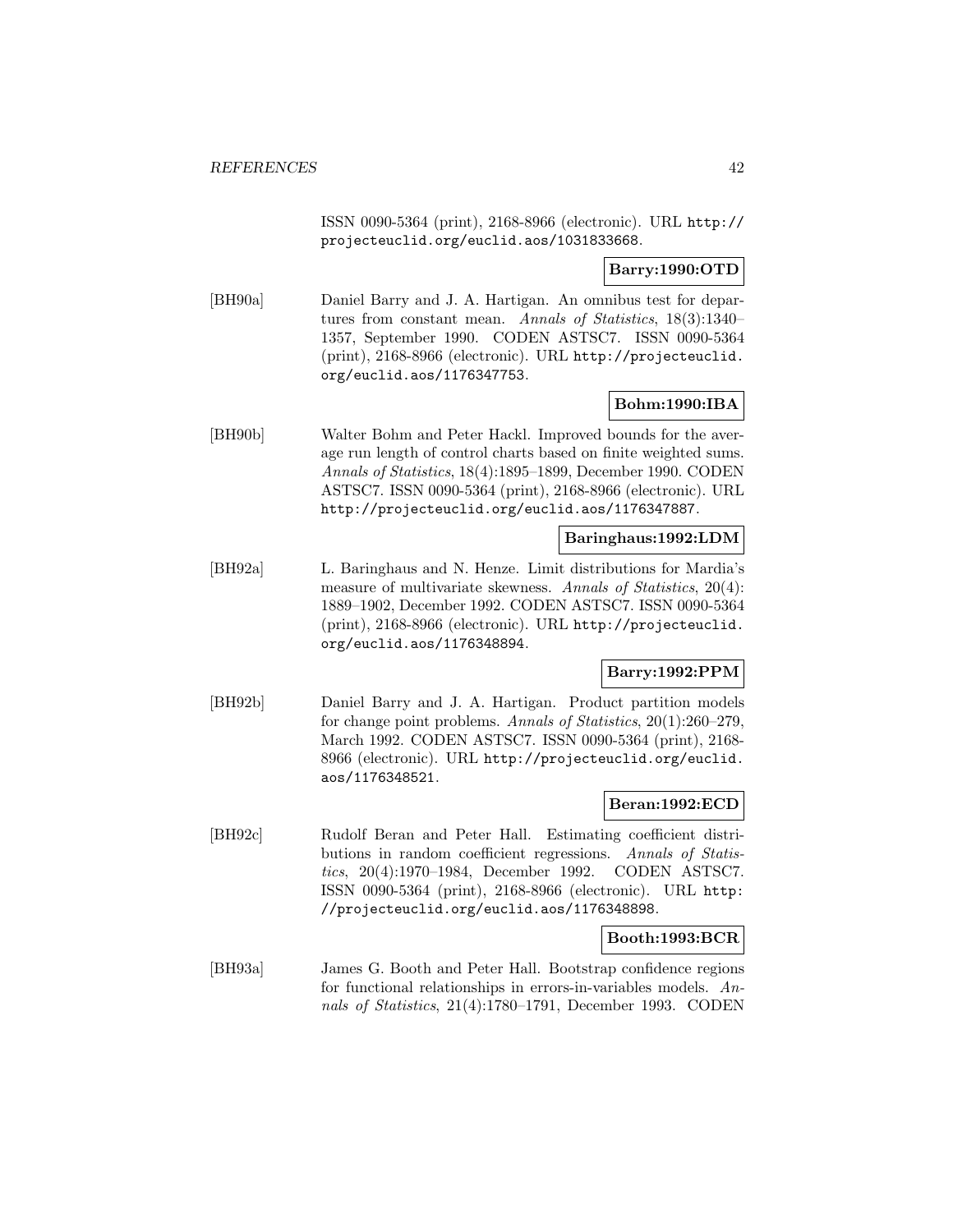ASTSC7. ISSN 0090-5364 (print), 2168-8966 (electronic). URL http://projecteuclid.org/euclid.aos/1176349397.

## **Booth:1993:IJD**

[BH93b] James G. Booth and Peter Hall. An improvement of the jackknife distribution function estimator. Annals of Statistics, 21(3):1476–1485, September 1993. CODEN ASTSC7. ISSN 0090-5364 (print), 2168-8966 (electronic). URL http: //projecteuclid.org/euclid.aos/1176349268.

## **Barron:1998:ITS**

[BH98] Andrew Barron and Nicolas Hengartner. Information theory and superefficiency. Annals of Statistics, 26(5):1800–1825, October 1998. CODEN ASTSC7. ISSN 0090-5364 (print), 2168- 8966 (electronic). URL http://projecteuclid.org/euclid. aos/1024691358.

## **Bai:1999:ADM**

[BH99] Zhi-Dong Bai and Xuming He. Asymptotic distributions of the maximal depth estimators for regression and multivariate location. Annals of Statistics, 27(5):1616–1637, October 1999. CO-DEN ASTSC7. ISSN 0090-5364 (print), 2168-8966 (electronic). URL http://projecteuclid.org/euclid.aos/1017939144.

## **Brown:1997:UTB**

[BHM97] Lawrence D. Brown, J. T. Gene Hwang, and Axel Munk. An unbiased test for the bioequivalence problem. Annals of Statistics, 25(6):2345–2367, December 1997. CODEN ASTSC7. ISSN 0090-5364 (print), 2168-8966 (electronic). URL http:// projecteuclid.org/euclid.aos/1030741076.

#### **Booth:1992:BEC**

[BHW92] James Booth, Peter Hall, and Andrew Wood. Bootstrap estimation of conditional distributions. Annals of Statistics, 20(3):1594–1610, September 1992. CODEN ASTSC7. ISSN 0090-5364 (print), 2168-8966 (electronic). URL http: //projecteuclid.org/euclid.aos/1176348786.

## **Booth:1993:BIR**

[BHW93] James G. Booth, Peter Hall, and Andrew T. A. Wood. Balanced importance resampling for the bootstrap. Annals of Statistics, 21(1):286–298, March 1993. CODEN ASTSC7. ISSN 0090-5364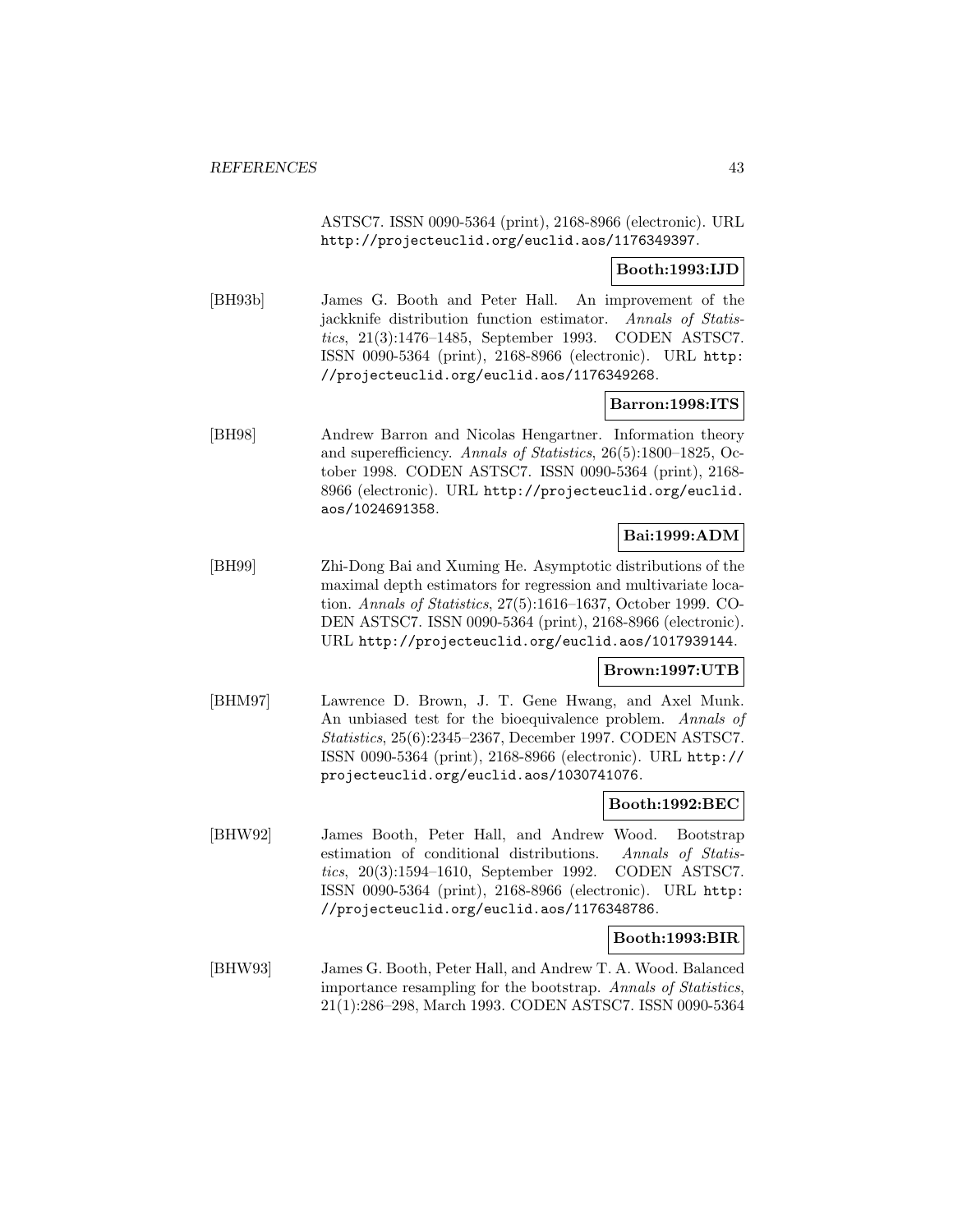(print), 2168-8966 (electronic). URL http://projecteuclid. org/euclid.aos/1176349026.

## **Birge:1997:EUD**

[Bir97] Lucien Birgé. Estimation of unimodal densities without smoothness assumptions. Annals of Statistics, 25(3):970–981, June 1997. CODEN ASTSC7. ISSN 0090-5364 (print), 2168- 8966 (electronic). URL http://projecteuclid.org/euclid. aos/1069362733.

## **Bischoff:1998:FCL**

[Bis98] Wolfgang Bischoff. A functional central limit theorem for regression models. Annals of Statistics, 26(4):1398–1410, August 1998. CODEN ASTSC7. ISSN 0090-5364 (print), 2168-8966 (electronic). URL http://projecteuclid.org/euclid.aos/ 1024691248.

## **Brown:1991:IIB**

[BL91] Lawrence D. Brown and Mark G. Low. Information inequality bounds on the minimax risk (with an application to nonparametric regression). Annals of Statistics, 19(1):329–337, March 1991. CODEN ASTSC7. ISSN 0090-5364 (print), 2168-8966 (electronic). URL http://projecteuclid.org/euclid.aos/ 1176347985.

## **Begg:1992:EMT**

[BL92] Melissa Dowd Begg and Stephen Lagakos. Effects of mismodeling on tests of association based on logistic regression models. Annals of Statistics, 20(4):1929–1952, December 1992. CODEN ASTSC7. ISSN 0090-5364 (print), 2168-8966 (electronic). URL http://projecteuclid.org/euclid.aos/1176348896.

#### **Brown:1996:AEN**

[BL96a] Lawrence D. Brown and Mark G. Low. Asymptotic equivalence of nonparametric regression and white noise. Annals of Statistics, 24(6):2384–2398, December 1996. CODEN ASTSC7. ISSN 0090-5364 (print), 2168-8966 (electronic). URL http:// projecteuclid.org/euclid.aos/1032181159.

## **Brown:1996:CRI**

[BL96b] Lawrence D. Brown and Mark G. Low. A constrained risk inequality with applications to nonparametric functional estimation. Annals of Statistics, 24(6):2524–2535, December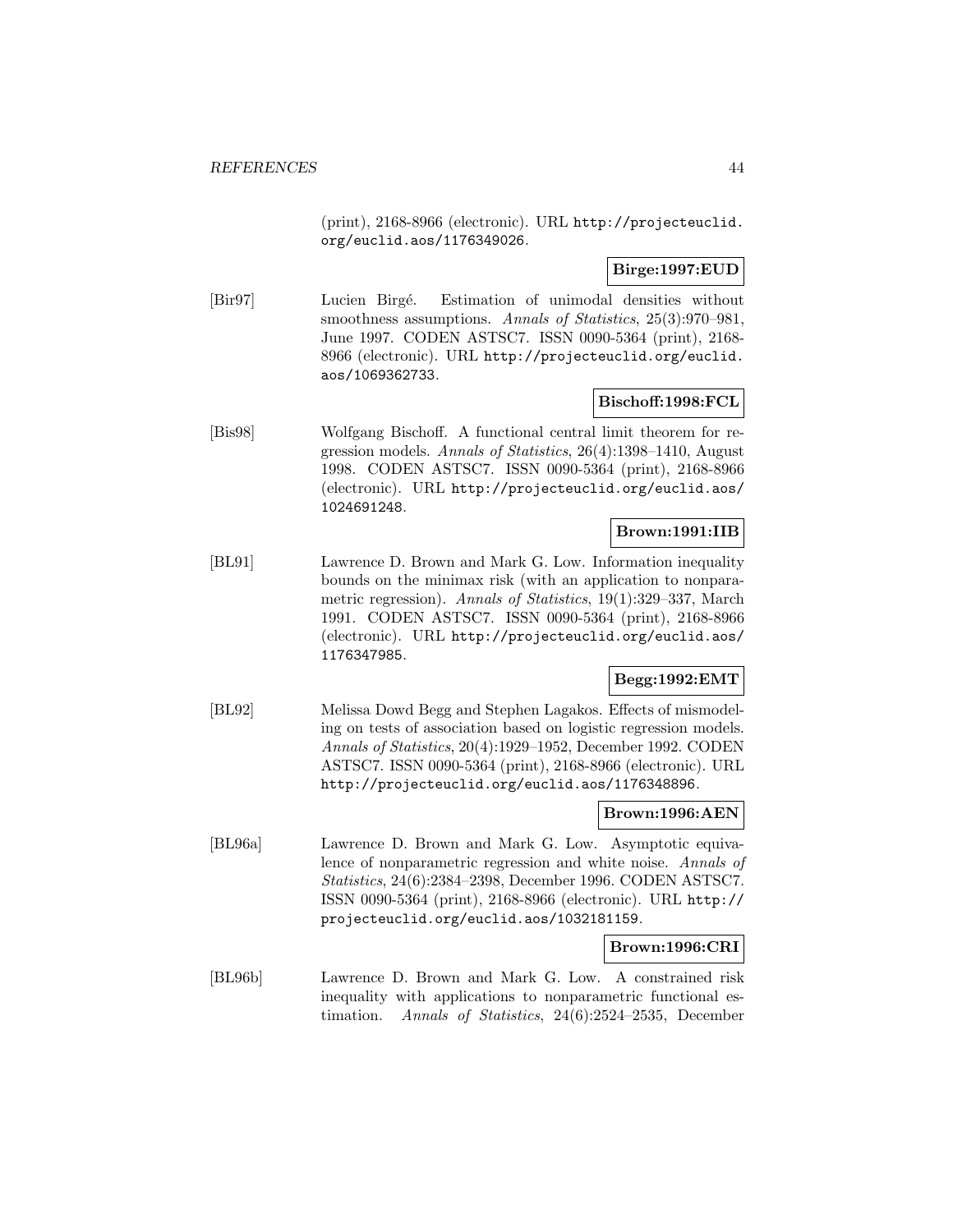1996. CODEN ASTSC7. ISSN 0090-5364 (print), 2168-8966 (electronic). URL http://projecteuclid.org/euclid.aos/ 1032181166.

## **Butler:1997:CML**

[BL97] Steven M. Butler and Thomas A. Louis. Consistency of maximum likelihood estimators in general random effects models for binary data. Annals of Statistics, 25(1):351–377, February 1997. CODEN ASTSC7. ISSN 0090-5364 (print), 2168-8966 (electronic). URL http://projecteuclid.org/euclid.aos/ 1034276633.

## **Bar-Lev:1994:SMW**

[BLEL94] Shaul K. Bar-Lev, Peter Enis, and Gerard Letac. Sampling models which admit a given general exponential family as a conjugate family of priors. Annals of Statistics, 22(3):1555– 1586, September 1994. CODEN ASTSC7. ISSN 0090-5364 (print), 2168-8966 (electronic). URL http://projecteuclid. org/euclid.aos/1176325643.

## **Buja:1994:IPD**

[BLRS94] Andreas Buja, B. F. Logan, J. A. Reeds, and L. A. Shepp. Inequalities and positive-definite functions arising from a problem in multidimensional scaling. Annals of Statistics, 22(1): 406–438, March 1994. CODEN ASTSC7. ISSN 0090-5364 (print), 2168-8966 (electronic). URL http://projecteuclid. org/euclid.aos/1176325376.

## **Brown:1997:SNF**

[BLZ97] Lawrence D. Brown, Mark G. Low, and Linda H. Zhao. Superefficiency in nonparametric function estimation. Annals of Statistics, 25(6):2607–2625, December 1997. CODEN ASTSC7. ISSN 0090-5364 (print), 2168-8966 (electronic). URL http:// projecteuclid.org/euclid.aos/1030741087.

# **Brown:1992:LAL**

[BM92] Lawrence D. Brown and John I. Marden. Local admissibility and local unbiasedness in hypothesis testing problems. Annals of Statistics, 20(2):832–852, June 1992. CODEN ASTSC7. ISSN 0090-5364 (print), 2168-8966 (electronic). URL http:// projecteuclid.org/euclid.aos/1176348659.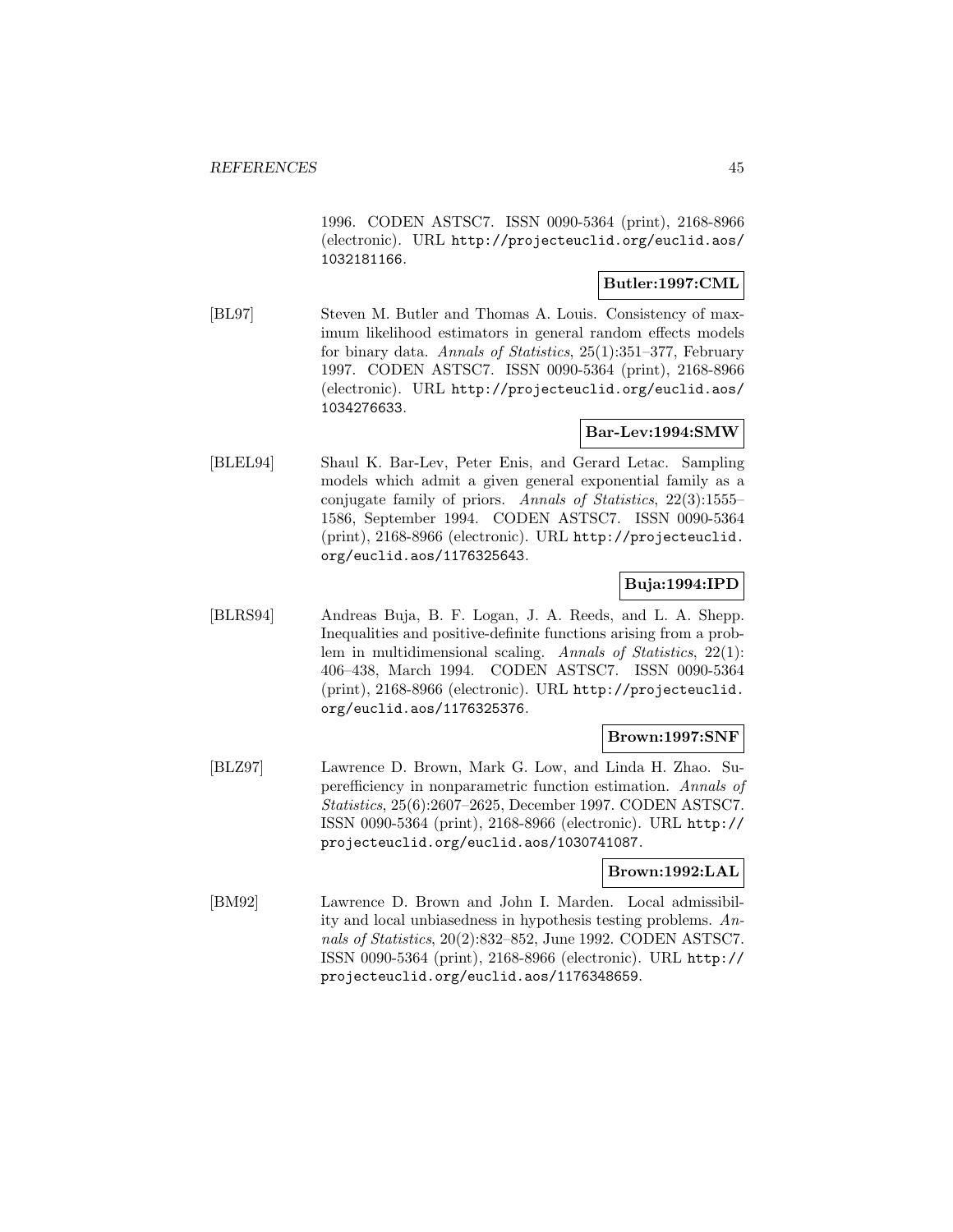#### **Beran:1994:MDE**

[BM94] R. Beran and P. W. Millar. Minimum distance estimation in random coefficient regression models. Annals of Statistics, 22(4):1976–1992, December 1994. CODEN ASTSC7. ISSN 0090-5364 (print), 2168-8966 (electronic). URL http: //projecteuclid.org/euclid.aos/1176325767.

# **Birge:1995:EIF**

[BM95] Lucien Birge and Pascal Massart. Estimation of integral functionals of a density. Annals of Statistics, 23(1):11–29, February 1995. CODEN ASTSC7. ISSN 0090-5364 (print), 2168-8966 (electronic). URL http://projecteuclid.org/euclid.aos/ 1176324452.

## **Bedford:1997:CMD**

[BM97] Tim Bedford and Isaac Meilijson. A characterization of marginal distributions of (possibly dependent) lifetime variables which right censor each other. Annals of Statistics, 25(4): 1622–1645, August 1997. CODEN ASTSC7. ISSN 0090-5364 (print), 2168-8966 (electronic). URL http://projecteuclid. org/euclid.aos/1031594734.

## **Bunke:1998:ABB**

[BM98] Olaf Bunke and Xavier Milhaud. Asymptotic behavior of Bayes estimates under possibly incorrect models. Annals of Statistics, 26(2):617–644, April 1998. CODEN ASTSC7. ISSN 0090-5364 (print), 2168-8966 (electronic). URL http://projecteuclid. org/euclid.aos/1028144851.

#### **Basawa:1991:BUF**

[BMM<sup>+</sup>91] I. V. Basawa, A. K. Mallik, W. P. McCormick, J. H. Reeves, and R. L. Taylor. Bootstrapping unstable first-order autoregressive processes. Annals of Statistics, 19(2):1098–1101, June 1991. CODEN ASTSC7. ISSN 0090-5364 (print), 2168-8966 (electronic). URL http://projecteuclid.org/euclid.aos/ 1176348142.

#### **Bucklew:1991:AOH**

[BN91] J. A. Bucklew and P. E. Ney. Asymptotically optimal hypothesis testing with memory constraints. Annals of Statistics, 19 (2):982–998, June 1991. CODEN ASTSC7. ISSN 0090-5364 (print), 2168-8966 (electronic). URL http://projecteuclid. org/euclid.aos/1176348132.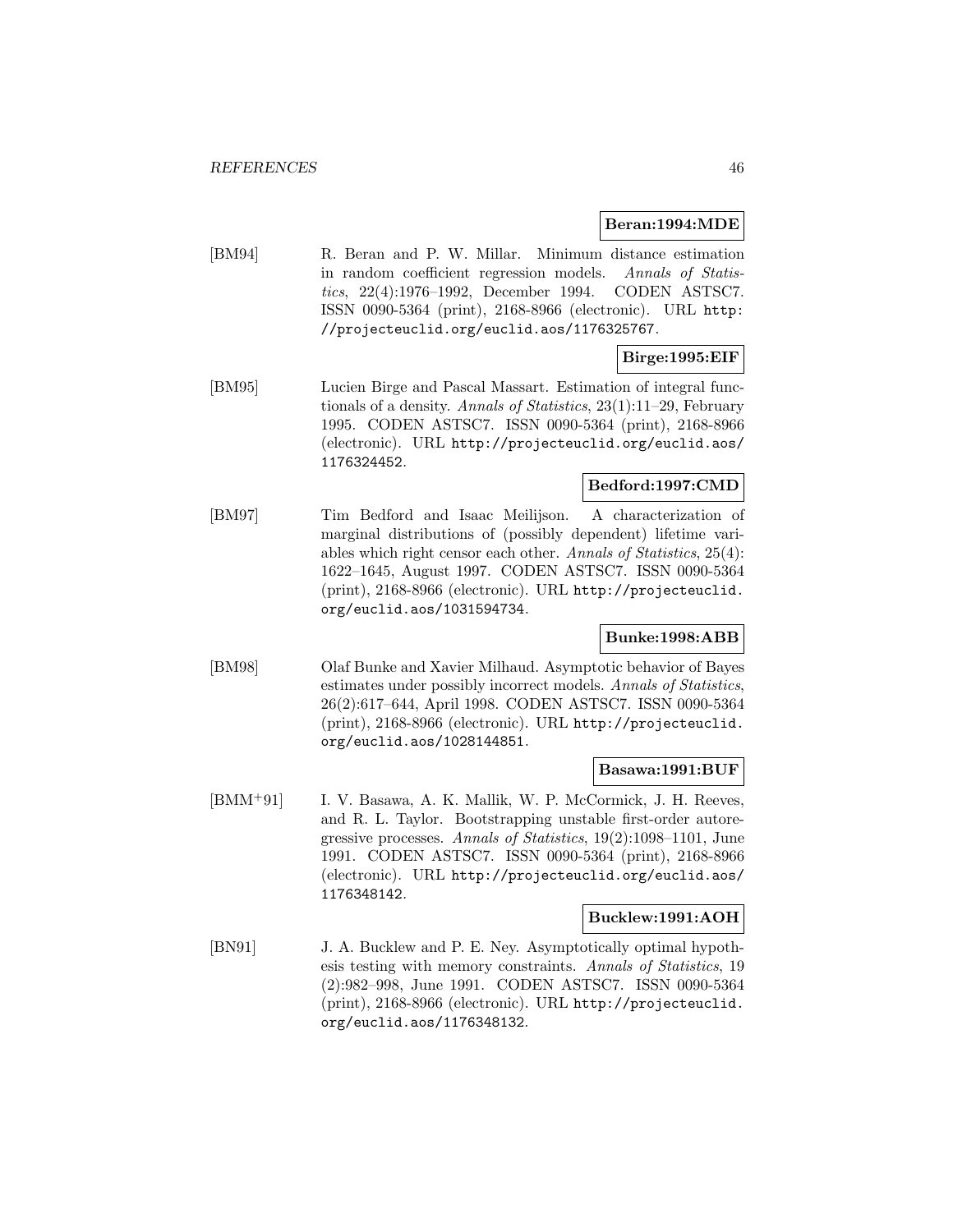**Barndorff-Nielsen:1993:OM**

[BNB93] O. E. Barndorff-Nielsen and P. Blaesild. Orthogeodesic models. Annals of Statistics, 21(2):1018–1039, June 1993. CODEN ASTSC7. ISSN 0090-5364 (print), 2168-8966 (electronic). URL http://projecteuclid.org/euclid.aos/1176349162.

#### **Berk:1996:SCC**

[BNO96] R. H. Berk, A. G. Nogales, and J. A. Oyola. Some counterexamples concerning sufficiency and invariance. Annals of Statistics, 24(2):902–905, April 1996. CODEN ASTSC7. ISSN 0090-5364 (print), 2168-8966 (electronic). URL http://projecteuclid. org/euclid.aos/1032894472.

**Bickel:1992:NIU**

[BNW92] Peter J. Bickel, Vijayan N. Nair, and Paul C. C. Wang. Nonparametric inference under biased sampling from a finite population. Annals of Statistics, 20(2):853–878, June 1992. CODEN ASTSC7. ISSN 0090-5364 (print), 2168-8966 (electronic). URL http://projecteuclid.org/euclid.aos/1176348660.

## **Bose:1994:BRM**

[Bos94] Sudip Bose. Bayesian robustness with mixture classes of priors. Annals of Statistics, 22(2):652–667, June 1994. CODEN ASTSC7. ISSN 0090-5364 (print), 2168-8966 (electronic). URL http://projecteuclid.org/euclid.aos/1176325489.

## **Bosq:1997:PRN**

[Bos97] Denis Bosq. Parametric rates of nonparametric estimators and predictors for continuous time processes. Annals of Statistics, 25(3):982–1000, June 1997. CODEN ASTSC7. ISSN 0090-5364 (print), 2168-8966 (electronic). URL http://projecteuclid. org/euclid.aos/1069362734.

## **Bose:1998:BRE**

[Bos98] Arup Bose. Bahadur representation of  $M_m$  estimates. Annals of Statistics, 26(2):771–777, April 1998. CODEN ASTSC7. ISSN 0090-5364 (print), 2168-8966 (electronic). URL http:// projecteuclid.org/euclid.aos/1028144859.

#### **Bhansali:1991:CML**

[BP91] R. J. Bhansali and F. Papangelou. Convergence of moments of least squares estimators for the coefficients of an autoregressive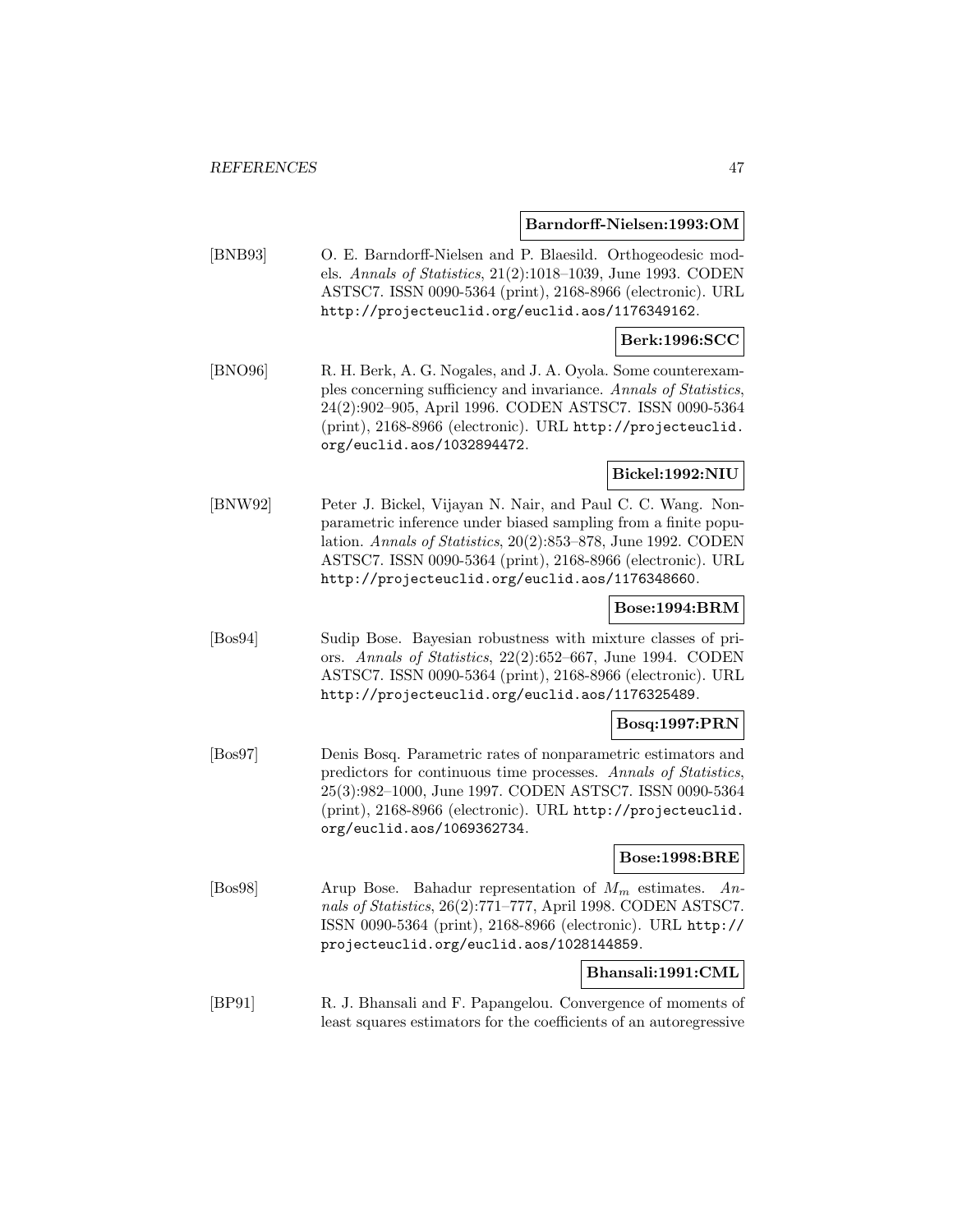process of unknown order. Annals of Statistics, 19(3):1155– 1162, September 1991. CODEN ASTSC7. ISSN 0090-5364 (print), 2168-8966 (electronic). URL http://projecteuclid. org/euclid.aos/1176348243.

## **Burshtein:1992:MIP**

[BPKN92] David Burshtein, Vincent Della Pietra, Dimitri Kanevsky, and Arthur Nadas. Minimum impurity partitions. Annals of Statistics, 20(3):1637–1646, September 1992. CODEN ASTSC7. ISSN 0090-5364 (print), 2168-8966 (electronic). URL http: //projecteuclid.org/euclid.aos/1176348789.

## **Babu:1999:SOC**

[BPR99] G. Jogesh Babu, P. K. Pathak, and C. R. Rao. Second-order correctness of the Poisson bootstrap. Annals of Statistics, 27(5): 1666–1683, October 1999. CODEN ASTSC7. ISSN 0090-5364 (print), 2168-8966 (electronic). URL http://projecteuclid. org/euclid.aos/1017939146.

## **Berger:1990:SHB**

[BR90] James O. Berger and Christian Robert. Subjective hierarchical Bayes estimation of a multivariate normal mean: On the frequentist interface. Annals of Statistics, 18(2):617–651, June 1990. CODEN ASTSC7. ISSN 0090-5364 (print), 2168-8966 (electronic). URL http://projecteuclid.org/euclid.aos/ 1176347619.

## **Bai:1991:EEF**

[BR91a] Z. D. Bai and C. Radhakrishna Rao. Edgeworth expansion of a function of sample means. Annals of Statistics, 19(3):1295– 1315, September 1991. CODEN ASTSC7. ISSN 0090-5364 (print), 2168-8966 (electronic). URL http://projecteuclid. org/euclid.aos/1176348250.

## **Bickel:1991:LST**

[BR91b] Peter J. Bickel and J. Ritov. Large sample theory of estimation in biased sampling regression models. I. Annals of Statistics, 19(2):797–816, June 1991. CODEN ASTSC7. ISSN 0090-5364 (print), 2168-8966 (electronic). URL http://projecteuclid. org/euclid.aos/1176348121.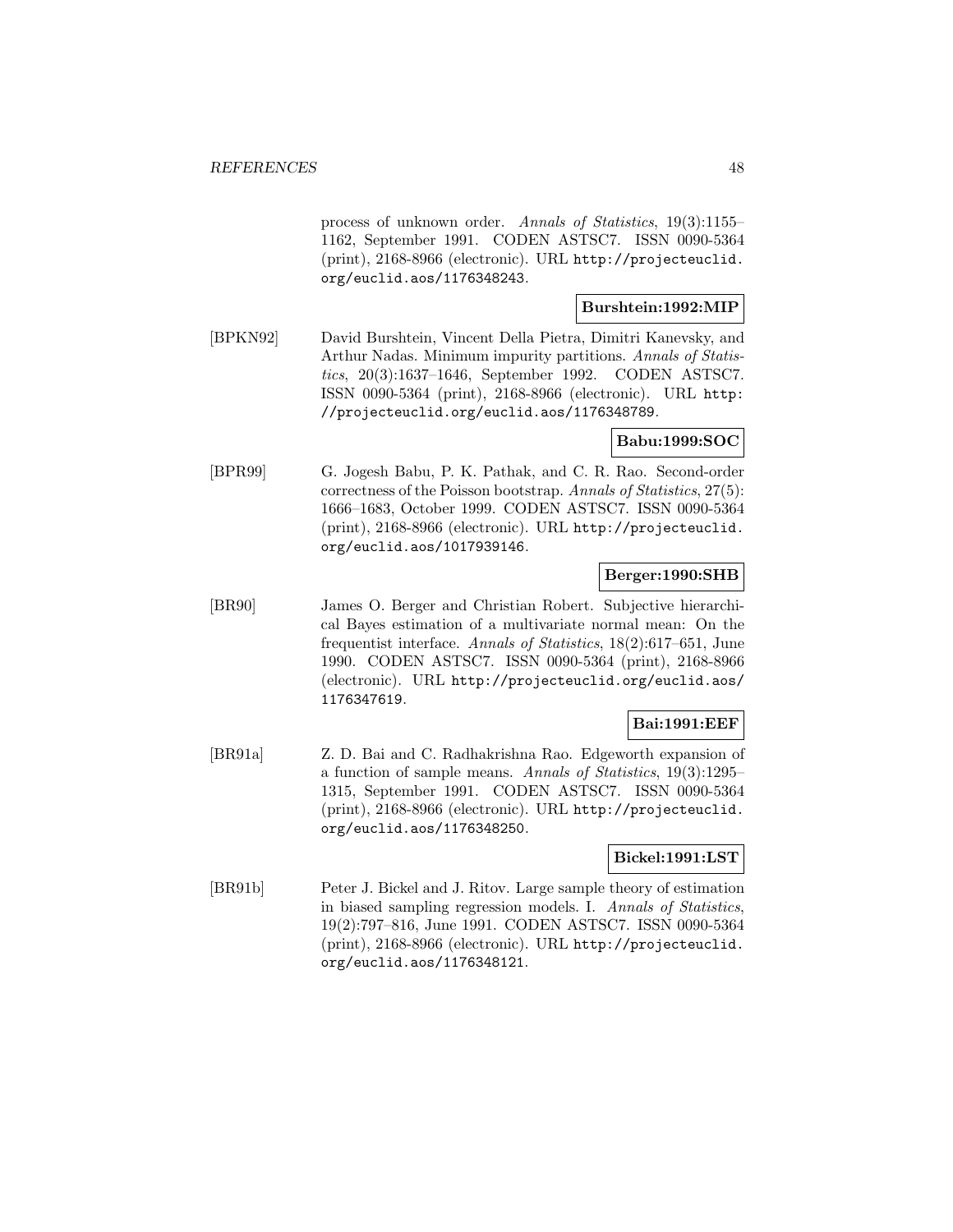## **Berti:1994:CII**

[BR94] Patrizia Berti and Pietro Rigo. Coherent inferences and improper priors. Annals of Statistics, 22(3):1177–1194, September 1994. CODEN ASTSC7. ISSN 0090-5364 (print), 2168-8966 (electronic). URL http://projecteuclid.org/euclid.aos/ 1176325624.

## **Berti:1996:EIW**

[BR96] Patrizia Berti and Pietro Rigo. On the existence of inferences which are consistent with a given model. Annals of Statistics, 24 (3):1235–1249, June 1996. CODEN ASTSC7. ISSN 0090-5364 (print), 2168-8966 (electronic). URL http://projecteuclid. org/euclid.aos/1032526966.

## **Breiman:1991:DMA**

[Bre91] Leo Breiman. Discussion: Multivariate adaptive regression splines. Annals of Statistics, 19(1):82–91, March 1991. CO-DEN ASTSC7. ISSN 0090-5364 (print), 2168-8966 (electronic). URL http://projecteuclid.org/euclid.aos/1176347965.

#### **Breiman:1996:HIS**

[Bre96] Leo Breiman. Heuristics of instability and stabilization in model selection. Annals of Statistics, 24(6):2350–2383, December 1996. CODEN ASTSC7. ISSN 0090-5364 (print), 2168-8966 (electronic). URL http://projecteuclid.org/euclid.aos/ 1032181158.

## **Breiman:1998:ACD**

[Bre98] Leo Breiman. Arcing classifier (with discussion and a rejoinder by the author). Annals of Statistics, 26(3):801–849, June 1998. CODEN ASTSC7. ISSN 0090-5364 (print), 2168-8966 (electronic). URL http://projecteuclid.org/euclid.aos/ 1024691079.

#### **Bhattacharyya:1997:AIN**

[BRF97] B. B. Bhattacharyya, G. D. Richardson, and L. A. Franklin. Asymptotic inference for near unit roots in spatial autoregression. Annals of Statistics, 25(4):1709–1724, August 1997. CO-DEN ASTSC7. ISSN 0090-5364 (print), 2168-8966 (electronic). URL http://projecteuclid.org/euclid.aos/1031594738.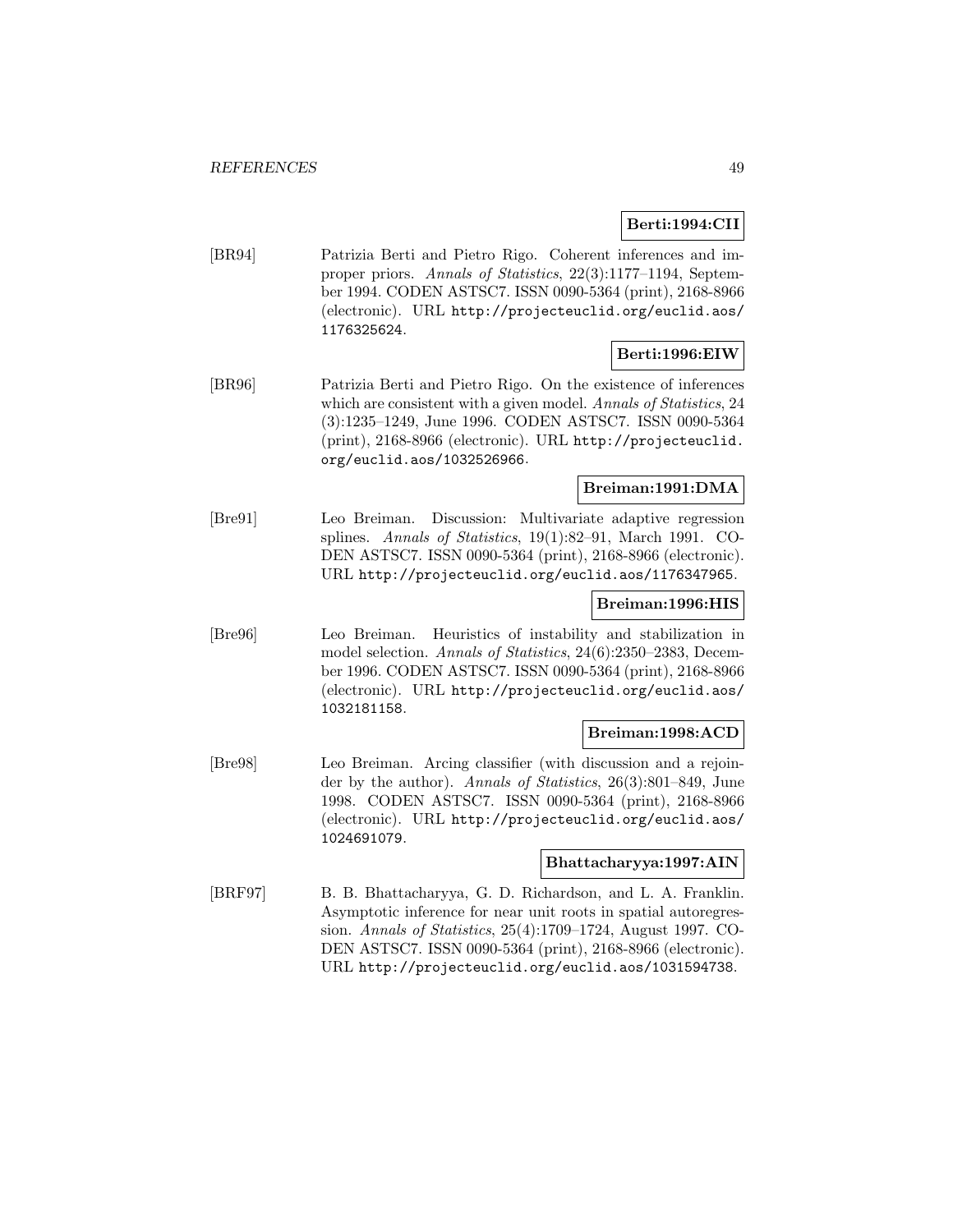#### **Brown:1990:APW**

[Bro90a] Lawrence D. Brown. An ancillarity paradox which appears in multiple linear regression. Annals of Statistics, 18(2):471-493, June 1990. CODEN ASTSC7. ISSN 0090-5364 (print), 2168- 8966 (electronic). URL http://projecteuclid.org/euclid. aos/1176347602.

## **Brown:1990:RAP**

[Bro90b] Lawrence D. Brown. Rejoinder: An ancillarity paradox which appears in multiple linear regression. Annals of Statistics, 18 (2):533–538, June 1990. CODEN ASTSC7. ISSN 0090-5364 (print), 2168-8966 (electronic). URL http://projecteuclid. org/euclid.aos/1176347614.

#### **Brooks:1998:MCD**

[Bro98] Stephen P. Brooks. MCMC convergence diagnosis via multivariate bounds on log-concave densities. Annals of Statistics, 26(1): 398–433, February 1998. CODEN ASTSC7. ISSN 0090-5364 (print), 2168-8966 (electronic). URL http://projecteuclid. org/euclid.aos/1030563991.

## **Berti:1991:CSI**

[BRR91] Patrizia Berti, Eugenio Regazzini, and Pietro Rigo. Coherent statistical inference and Bayes theorem. Annals of Statistics, 19 (1):366–381, March 1991. CODEN ASTSC7. ISSN 0090-5364 (print), 2168-8966 (electronic). URL http://projecteuclid. org/euclid.aos/1176347988.

#### **Bickel:1998:ANM**

[BRR98] Peter J. Bickel, Ya'acov Ritov, and Tobias Rydén. Asymptotic normality of the maximum-likelihood estimator for general hidden Markov models. Annals of Statistics, 26(4):1614–1635, August 1998. CODEN ASTSC7. ISSN 0090-5364 (print), 2168- 8966 (electronic). URL http://projecteuclid.org/euclid. aos/1024691255.

#### **Brunk:1991:FCI**

[Bru91] H. D. Brunk. Fully coherent inference. Annals of Statistics, 19(2):830–849, June 1991. CODEN ASTSC7. ISSN 0090-5364 (print), 2168-8966 (electronic). URL http://projecteuclid. org/euclid.aos/1176348123.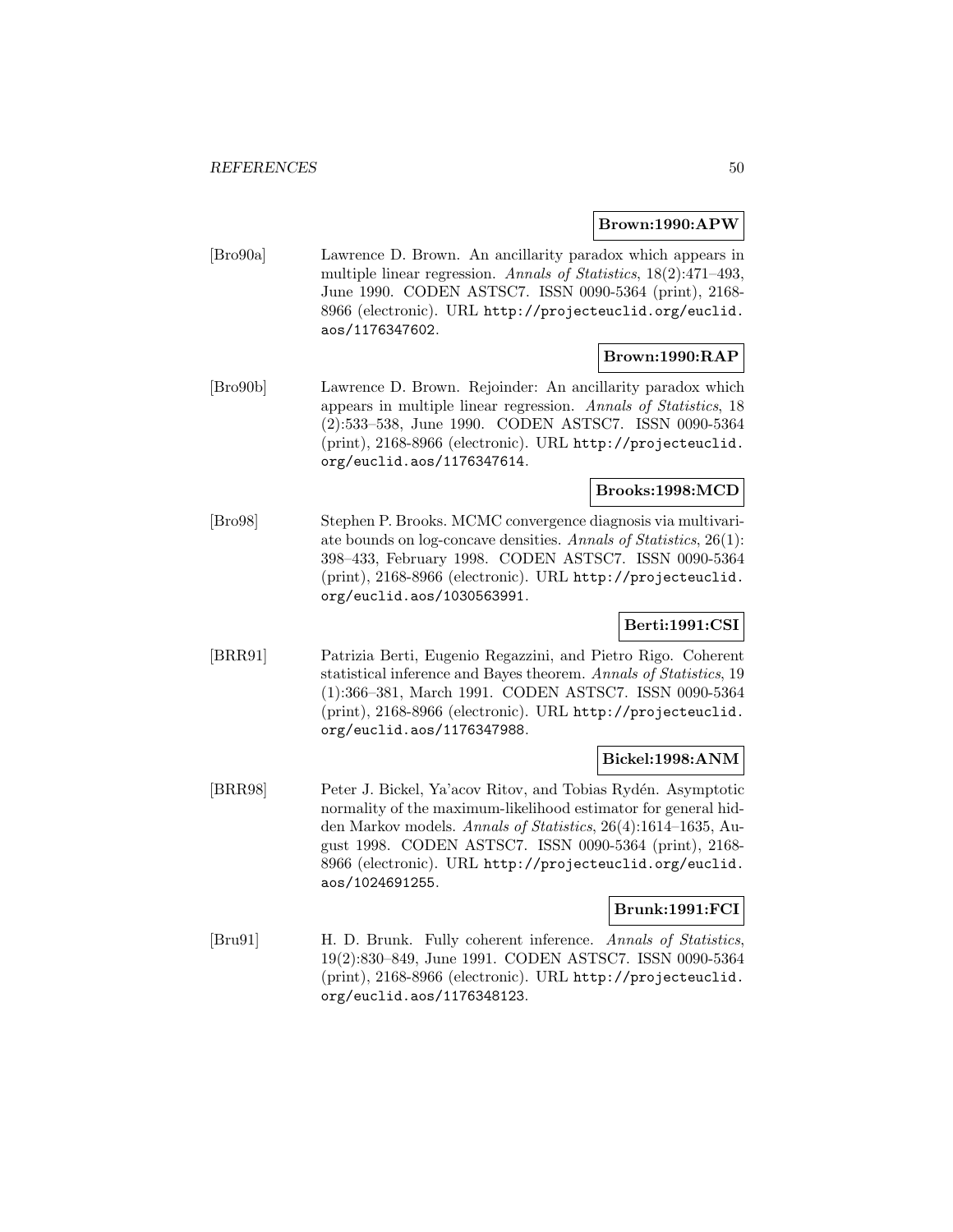#### **Bickel:1991:EEL**

[BRW91] Peter J. Bickel, Ya'acov Ritov, and Jon A. Wellner. Efficient estimation of linear functionals of a probability measure P with known marginal distributions. Annals of Statistics, 19(3):1316– 1346, September 1991. CODEN ASTSC7. ISSN 0090-5364 (print), 2168-8966 (electronic). URL http://projecteuclid. org/euclid.aos/1176348251.

## **Barron:1991:ADF**

[BS91a] Andrew R. Barron and Chyong-Hwa Sheu. Approximation of density functions by sequences of exponential families. Annals of Statistics, 19(3):1347–1369, September 1991. CODEN ASTSC7. ISSN 0090-5364 (print), 2168-8966 (electronic). URL http://projecteuclid.org/euclid.aos/1176348252. See correction [BS91b].

## **Barron:1991:CAD**

[BS91b] Andrew R. Barron and Chyong-Hwa Sheu. Correction: "Approximation of Density Functions by Sequences of Exponential Families". Annals of Statistics, 19(4):2284, December 1991. CODEN ASTSC7. ISSN 0090-5364 (print), 2168-8966 (electronic). URL http://projecteuclid.org/euclid.aos/ 1176348405. See [BS91a].

## **Brandwein:1991:GJS**

[BS91c] Ann Cohen Brandwein and William E. Strawderman. Generalizations of James–Stein estimators under spherical symmetry. Annals of Statistics, 19(3):1639–1650, September 1991. CO-DEN ASTSC7. ISSN 0090-5364 (print), 2168-8966 (electronic). URL http://projecteuclid.org/euclid.aos/1176348267.

## **Berger:1996:CHP**

[BS96] James O. Berger and William E. Strawderman. Choice of hierarchical priors: admissibility in estimation of normal means. Annals of Statistics, 24(3):931–951, June 1996. CODEN ASTSC7. ISSN 0090-5364 (print), 2168-8966 (electronic). URL http://projecteuclid.org/euclid.aos/1032526950.

#### **Bouckaert:1998:CGM**

[BS98] Remco R. Bouckaert and Milan Studený. On chain graph models for description of conditional independence structures. Annals of Statistics, 26(4):1434–1495, August 1998. CODEN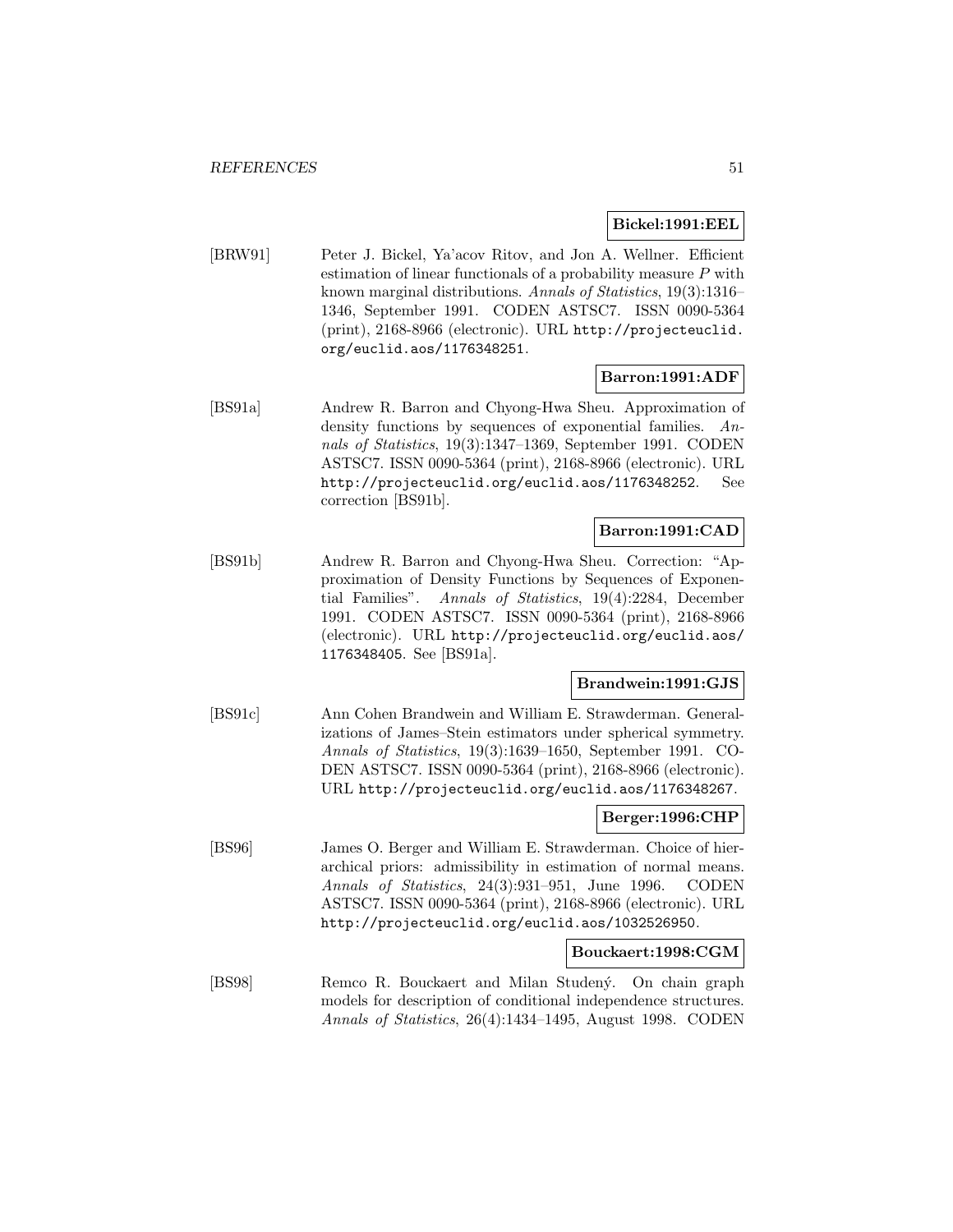ASTSC7. ISSN 0090-5364 (print), 2168-8966 (electronic). URL http://projecteuclid.org/euclid.aos/1024691250.

#### **Bingham:1999:STR**

[BS99] D. R. Bingham and R. R. Sitter. Some theoretical results for fractional factorial split-plot designs. Annals of Statistics, 27(4):1240–1255, August 1999. CODEN ASTSC7. ISSN 0090-5364 (print), 2168-8966 (electronic). URL http:// projecteuclid.org/euclid.aos/1017938924.

## **Birkes:1999:BOD**

[BSV99] David S. Birkes, Justus F. Seely, and Dawn M. Vanleeuwen. Balance and orthogonality in designs for mixed classification models. Annals of Statistics, 27(6):1927–1947, December 1999. CODEN ASTSC7. ISSN 0090-5364 (print), 2168-8966 (electronic). URL http://projecteuclid.org/euclid.aos/ 1017939245.

#### **Barron:1999:CPD**

[BSW99] Andrew Barron, Mark J. Schervish, and Larry Wasserman. The consistency of posterior distributions in nonparametric problems. Annals of Statistics, 27(2):536–561, April 1999. CODEN ASTSC7. ISSN 0090-5364 (print), 2168-8966 (electronic). URL http://projecteuclid.org/euclid.aos/1018031206.

## **Breiman:1993:SEP**

[BTZ93] Leo Breiman, Yacov Tsur, and Amos Zemel. On a simple estimation procedure for censored regression models with known error distributions. Annals of Statistics, 21(4):1711–1720, December 1993. CODEN ASTSC7. ISSN 0090-5364 (print), 2168- 8966 (electronic). URL http://projecteuclid.org/euclid. aos/1176349394.

#### **Buhlmann:1994:BBE**

[Buh94] Peter Buhlmann. Blockwise bootstrapped empirical process for stationary sequences. Annals of Statistics, 22(2):995–1012, June 1994. CODEN ASTSC7. ISSN 0090-5364 (print), 2168- 8966 (electronic). URL http://projecteuclid.org/euclid. aos/1176325508.

#### **Buhlmann:1998:SBS**

[Büh98] Peter Bühlmann. Sieve bootstrap for smoothing in nonstationary time series. Annals of Statistics, 26(1):48–83, February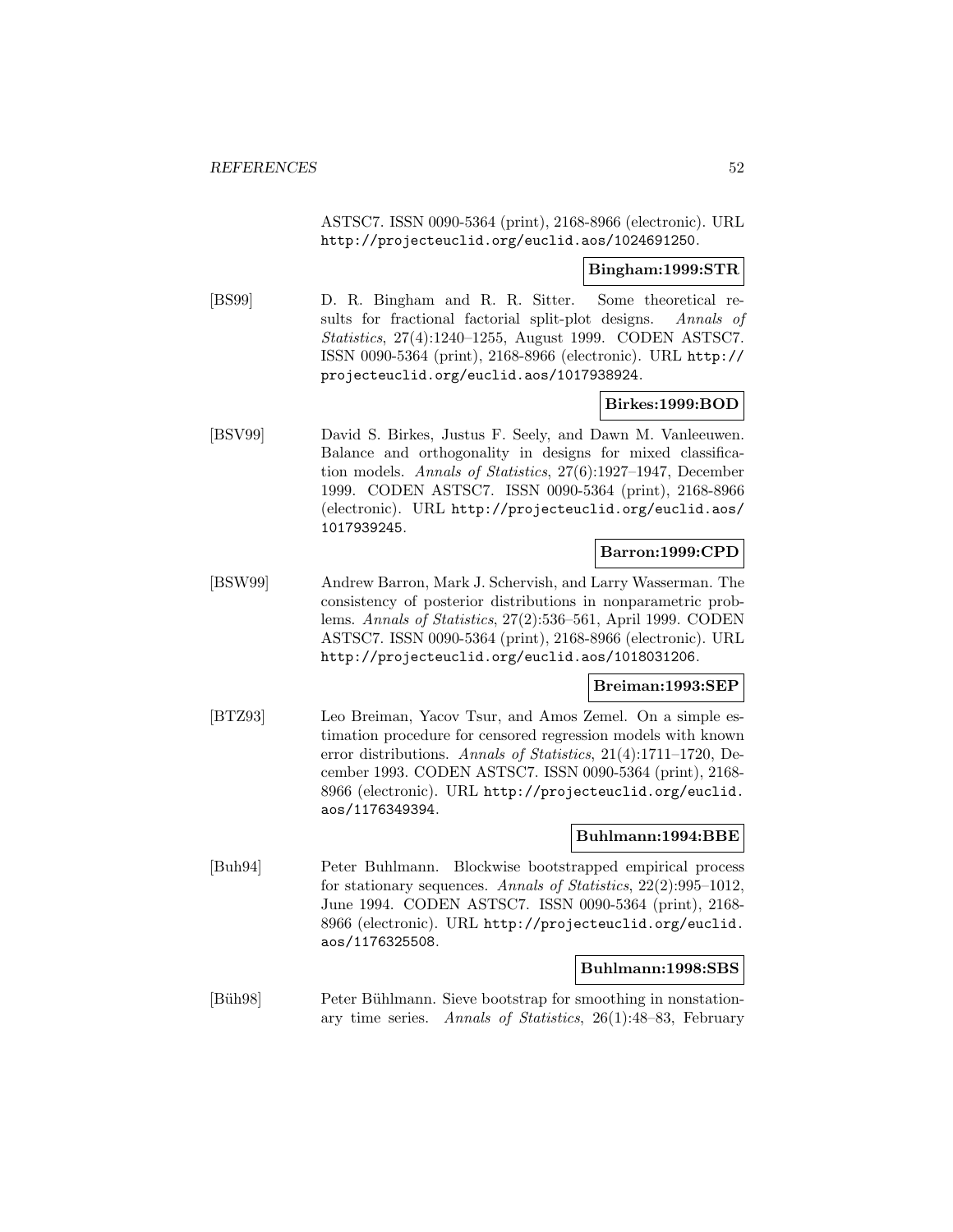1998. CODEN ASTSC7. ISSN 0090-5364 (print), 2168-8966 (electronic). URL http://projecteuclid.org/euclid.aos/ 1030563978.

## **Buja:1990:RFC**

[Buj90] Andreas Buja. Remarks on functional canonical variates, alternating least squares methods and ACE. Annals of Statistics, 18(3):1032–1069, September 1990. CODEN ASTSC7. ISSN 0090-5364 (print), 2168-8966 (electronic). URL http: //projecteuclid.org/euclid.aos/1176347739.

## **Buja:1994:DUP**

[Buj94] Andreas Buja. Discussion: The use of polynomial splines and their tensor products in multivariate function estimation. Annals of Statistics, 22(1):171–177, March 1994. CODEN ASTSC7. ISSN 0090-5364 (print), 2168-8966 (electronic). URL http://projecteuclid.org/euclid.aos/1176325362.

## **Burman:1991:RCE**

[Bur91] Prabir Burman. Rates of convergence for the estimates of the optimal transformations of variables. Annals of Statistics, 19 (2):702–723, June 1991. CODEN ASTSC7. ISSN 0090-5364 (print), 2168-8966 (electronic). URL http://projecteuclid. org/euclid.aos/1176348116.

## **Buhlmann:1999:VLM**

[BW99] Peter Bühlmann and Abraham J. Wyner. Variable length Markov chains. Annals of Statistics, 27(2):480–513, April 1999. CODEN ASTSC7. ISSN 0090-5364 (print), 2168-8966 (electronic). URL http://projecteuclid.org/euclid.aos/ 1018031204.

## **Barron:1991:DMA**

[BX91] Andrew R. Barron and Xiangyu Xiao. Discussion: Multivariate adaptive regression splines. Annals of Statistics, 19(1):67–82, March 1991. CODEN ASTSC7. ISSN 0090-5364 (print), 2168- 8966 (electronic). URL http://projecteuclid.org/euclid. aos/1176347964.

### **Bednarski:1996:REP**

[BZ96] Tadeusz Bednarski and Stefan Zontek. Robust estimation of parameters in a mixed unbalanced model. Annals of Statistics, 24(4):1493–1510, August 1996. CODEN ASTSC7.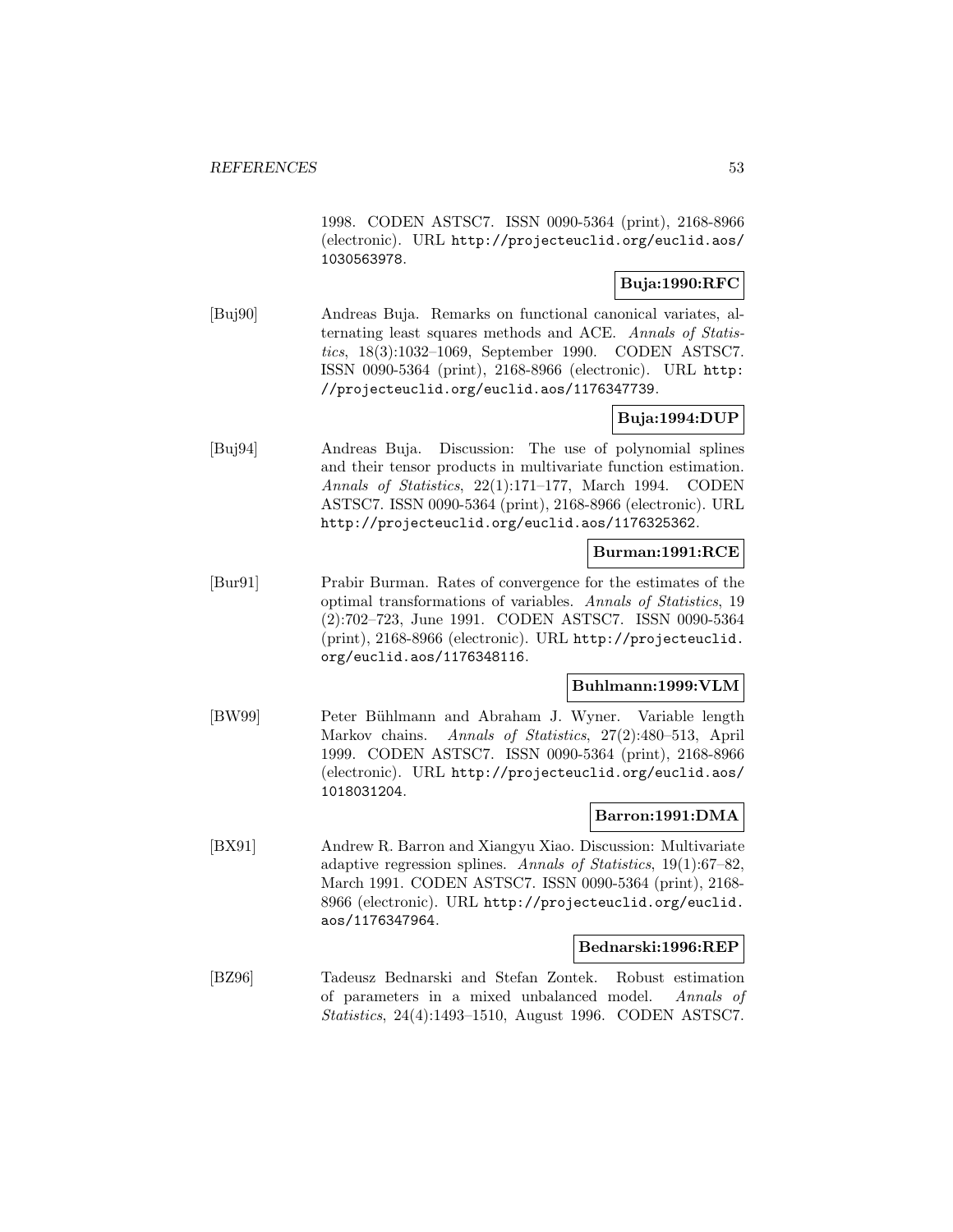ISSN 0090-5364 (print), 2168-8966 (electronic). URL http:// projecteuclid.org/euclid.aos/1032298279.

#### **Bhattacharya:1997:SIP**

[BZ97] P. K. Bhattacharya and Peng-Liang Zhao. Semiparametric inference in a partial linear model. Annals of Statistics, 25(1): 244–262, February 1997. CODEN ASTSC7. ISSN 0090-5364 (print), 2168-8966 (electronic). URL http://projecteuclid. org/euclid.aos/1034276628.

## **Brown:1998:ANN**

[BZ98] Lawrence D. Brown and Cun-Hui Zhang. Asymptotic nonequivalence of nonparametric experiments when the smoothness index is  $1/2$ . Annals of Statistics,  $26(1):279-287$ , February 1998. CODEN ASTSC7. ISSN 0090-5364 (print), 2168-8966 (electronic). URL http://projecteuclid.org/euclid.aos/ 1030563986.

#### **Cao-Abad:1991:RCW**

[CA91] R. Cao-Abad. Rate of convergence for the wild bootstrap in nonparametric regression. Annals of Statistics, 19(4):2226– 2231, December 1991. CODEN ASTSC7. ISSN 0090-5364 (print), 2168-8966 (electronic). URL http://projecteuclid. org/euclid.aos/1176348394.

## **Cabana:1996:TEM**

[Cab96] Alejandra Cabaña. Transformations of the empirical measure and Kolmogorov–Smirnov tests. Annals of Statistics, 24(5): 2020–2035, October 1996. CODEN ASTSC7. ISSN 0090-5364 (print), 2168-8966 (electronic). URL http://projecteuclid. org/euclid.aos/1069362307.

#### **Cuesta-Albertos:1997:TMA**

[CAGM97] J. A. Cuesta-Albertos, A. Gordaliza, and C. Matrán. Trimmed k-means: an attempt to robustify quantizers. Annals of Statistics, 25(2):553–576, April 1997. CODEN ASTSC7. ISSN 0090-5364 (print), 2168-8966 (electronic). URL http:// projecteuclid.org/euclid.aos/1031833664.

## **Cai:1999:AWE**

[Cai99] T. Tony Cai. Adaptive wavelet estimation: a block thresholding and oracle inequality approach. Annals of Statistics, 27 (3):898–924, June 1999. CODEN ASTSC7. ISSN 0090-5364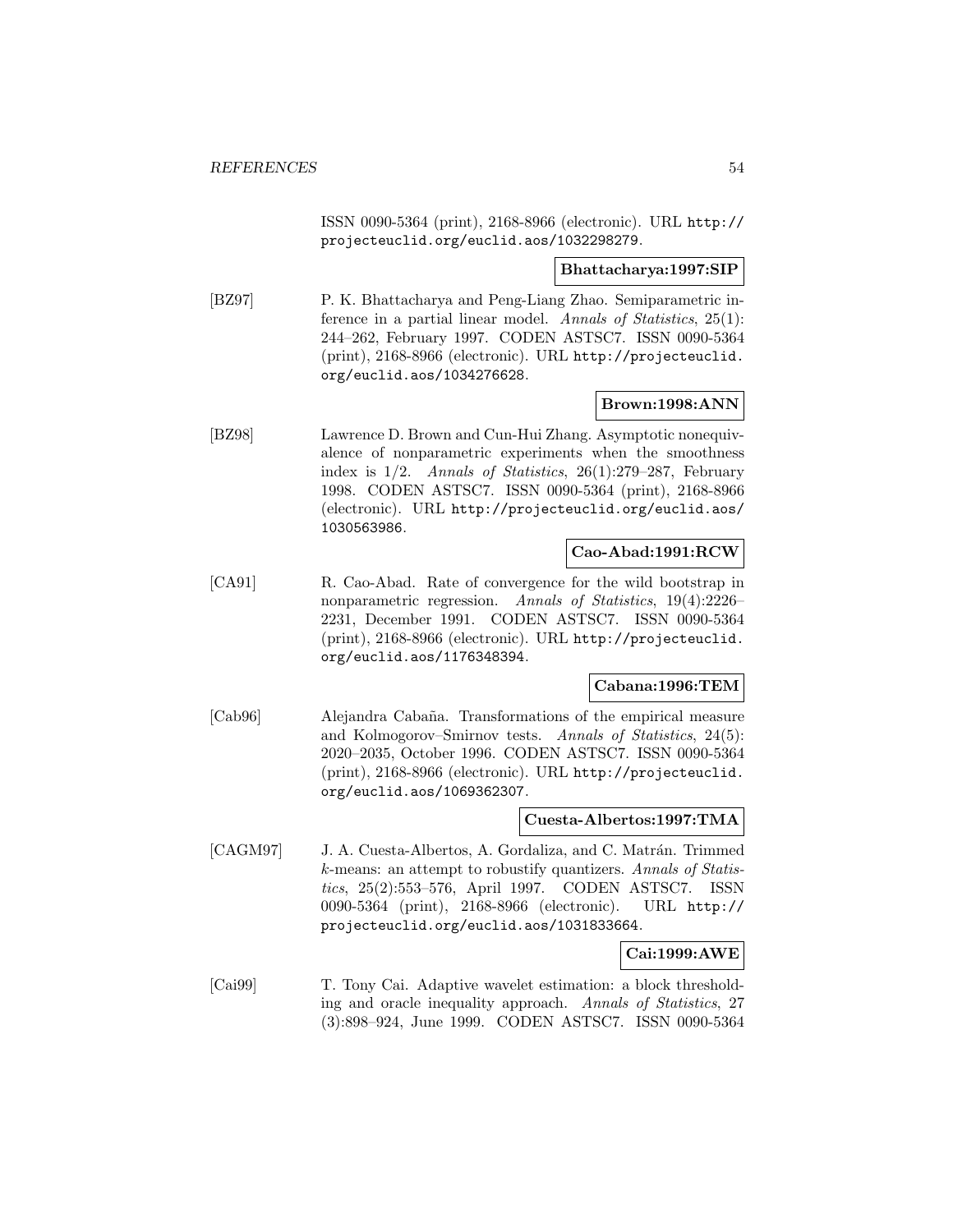(print), 2168-8966 (electronic). URL http://projecteuclid. org/euclid.aos/1018031262.

#### **Cuesta-Albertos:1999:TGF**

[CAMRRdB99] Juan A. Cuesta-Albertos, Carlos Matrán, Jesús M. Rodríguez-Rodríguez, and Eustasio del Barrio. Tests of goodness of fit based on the  $L_2$ -Wasserstein distance. Annals of Statistics, 27(4):1230–1239, August 1999. CODEN ASTSC7. ISSN 0090-5364 (print), 2168-8966 (electronic). URL http:// projecteuclid.org/euclid.aos/1017938923.

## **Casella:1990:DAP**

[Cas90] George Casella. Discussion: An ancillarity paradox which appears in multiple linear regression. Annals of Statistics, 18 (2):497–500, June 1990. CODEN ASTSC7. ISSN 0090-5364 (print), 2168-8966 (electronic). URL http://projecteuclid. org/euclid.aos/1176347604.

## **Casalis:1996:SQN**

[Cas96] M. Casalis. The  $2d + 4$  simple quadratic natural exponential families on  $\mathbb{R}^d$ . Annals of Statistics, 24(4):1828–1854, August 1996. CODEN ASTSC7. ISSN 0090-5364 (print), 2168-8966 (electronic). URL http://projecteuclid.org/euclid.aos/ 1032298298.

## **Cheng:1991:OST**

[CB91] C.-S. Cheng and R. A. Bailey. Optimality of some twoassociate-class partially balanced incomplete-block designs. Annals of Statistics, 19(3):1667–1671, September 1991. CODEN ASTSC7. ISSN 0090-5364 (print), 2168-8966 (electronic). URL http://projecteuclid.org/euclid.aos/1176348270.

## **Cesa-Bianchi:1999:PIS**

[CBL99] Nicolò Cesa-Bianchi and Gábor Lugosi. On prediction of individual sequences. Annals of Statistics, 27(6):1865–1895, December 1999. CODEN ASTSC7. ISSN 0090-5364 (print), 2168- 8966 (electronic). URL http://projecteuclid.org/euclid. aos/1017939242.

## **Cabana:1994:GFC**

[CC94] Alejandra Cabana and Enrique M. Cabana. Goodness-of-fit and comparison tests of the Kolmogorov–Smirnov type for bivariate populations. Annals of Statistics, 22(3):1447–1459, September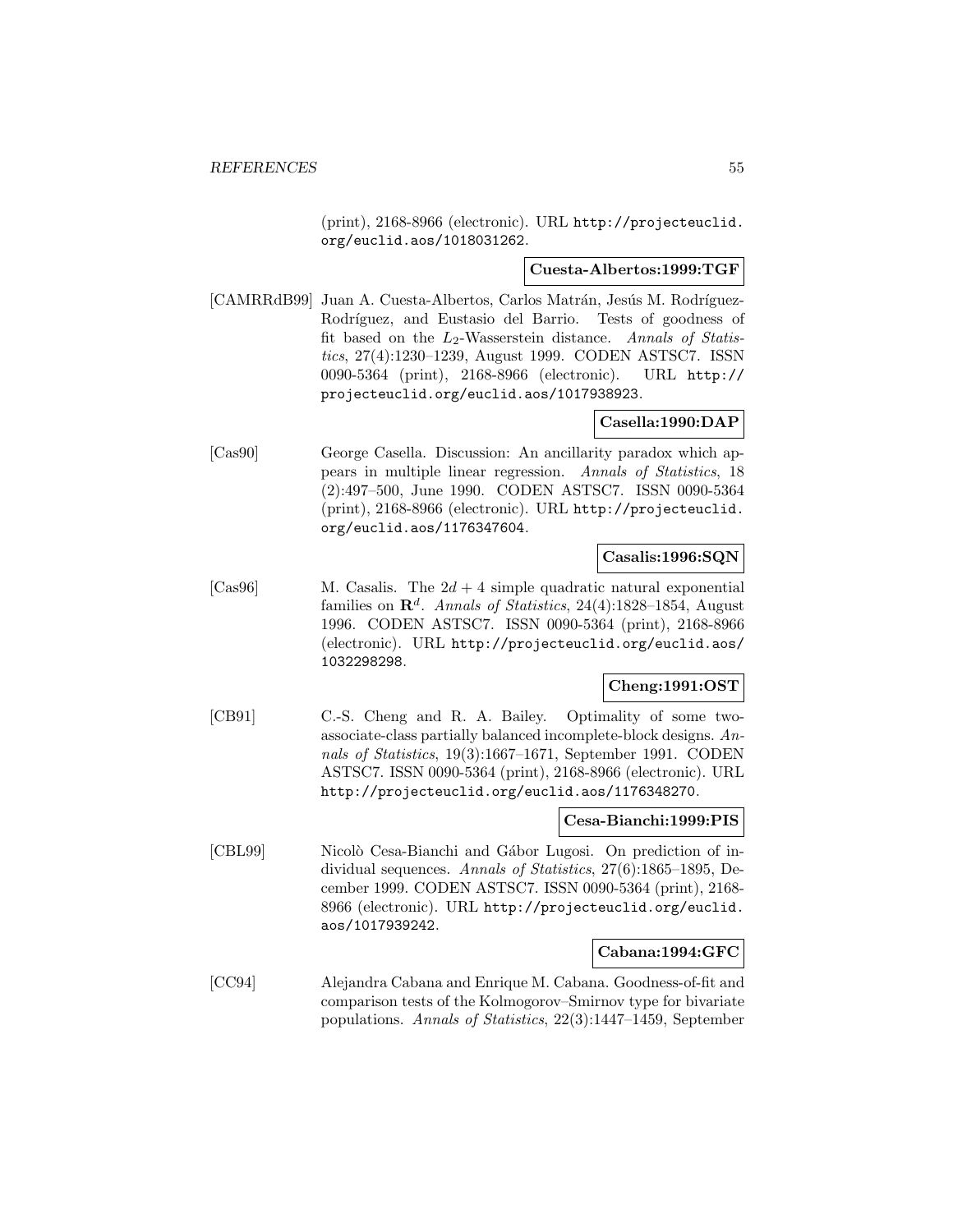1994. CODEN ASTSC7. ISSN 0090-5364 (print), 2168-8966 (electronic). URL http://projecteuclid.org/euclid.aos/ 1176325636.

## **Cabana:1997:TEP**

[CC97] A. Cabaña and E. M. Cabaña. Transformed empirical processes and modified Kolmogorov–Smirnov tests for multivariate distributions. Annals of Statistics, 25(6):2388–2409, December 1997. CODEN ASTSC7. ISSN 0090-5364 (print), 2168-8966 (electronic). URL http://projecteuclid.org/euclid.aos/ 1030741078.

## **Chen:1999:TOB**

[CC99] Hegang Chen and Ching-Shui Cheng. Theory of optimal blocking of 2<sup>n</sup>−<sup>m</sup> designs. Annals of Statistics, 27(6):1948–1973, December 1999. CODEN ASTSC7. ISSN 0090-5364 (print), 2168- 8966 (electronic). URL http://projecteuclid.org/euclid. aos/1017939246.

# **Chen:1995:SUC**

[CCL95] Kani Chen, Min-Te Chao, and Shaw-Hwa Lo. On strong uniform consistency of the Lynden–Bell estimator for truncated data. Annals of Statistics, 23(2):440–449, April 1995. CODEN ASTSC7. ISSN 0090-5364 (print), 2168-8966 (electronic). URL http://projecteuclid.org/euclid.aos/1176324529.

## **Cifarelli:1996:ADG**

[CCR96] Donato Michele Cifarelli, Pier Luigi Conti, and Eugenio Regazzini. On the asymptotic distribution of a general measure of monotone dependence. Annals of Statistics, 24(3):1386–1399, June 1996. CODEN ASTSC7. ISSN 0090-5364 (print), 2168- 8966 (electronic). URL http://projecteuclid.org/euclid. aos/1032526975.

## **Calvin:1991:MLE**

[CD91] James A. Calvin and Richard L. Dykstra. Maximum likelihood estimation of a set of covariance matrices under lowner order restrictions with applications to balanced multivariate variance components models. Annals of Statistics, 19(2):850–869, June 1991. CODEN ASTSC7. ISSN 0090-5364 (print), 2168-8966 (electronic). URL http://projecteuclid.org/euclid.aos/ 1176348124.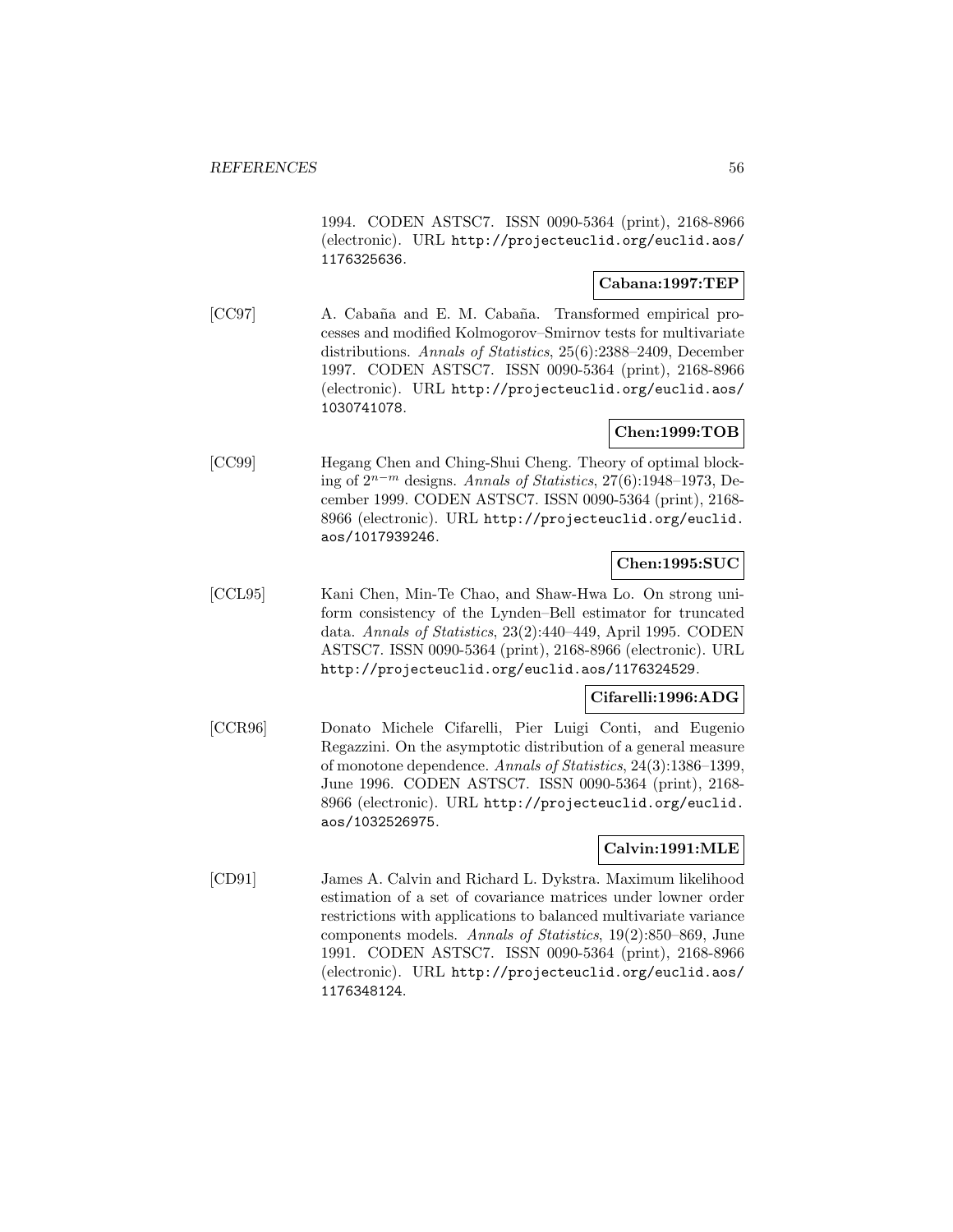## **Chaudhuri:1997:ADQ**

[CDS97] Probal Chaudhuri, Kjell Doksum, and Alexander Samarov. On average derivative quantile regression. Annals of Statistics, 25 (2):715–744, April 1997. CODEN ASTSC7. ISSN 0090-5364 (print), 2168-8966 (electronic). URL http://projecteuclid. org/euclid.aos/1031833670.

## **Chang:1990:RPO**

[CE90] Ted Chang and David Eaves. Reference priors for the orbit in a group model. Annals of Statistics, 18(4):1595–1614, December 1990. CODEN ASTSC7. ISSN 0090-5364 (print), 2168-8966 (electronic). URL http://projecteuclid.org/euclid.aos/ 1176347868.

## **Cuevas:1997:PAS**

[CF97] Antonio Cuevas and Ricardo Fraiman. A plug-in approach to support estimation. Annals of Statistics, 25(6):2300–2312, December 1997. CODEN ASTSC7. ISSN 0090-5364 (print), 2168- 8966 (electronic). URL http://projecteuclid.org/euclid. aos/1030741073.

## **Cabrera:1999:TEB**

[CF99] Javier Cabrera and Luisa Turrin Fernholz. Target estimation for bias and mean square error reduction. Annals of Statistics, 27(3):1080–1104, June 1999. CODEN ASTSC7. ISSN 0090-5364 (print), 2168-8966 (electronic). URL http: //projecteuclid.org/euclid.aos/1018031269.

## **Cheng:1997:ABC**

[CFM97] Ming-Yen Cheng, Jianqing Fan, and J. S. Marron. On automatic boundary corrections. Annals of Statistics, 25(4): 1691–1708, August 1997. CODEN ASTSC7. ISSN 0090-5364 (print), 2168-8966 (electronic). URL http://projecteuclid. org/euclid.aos/1031594737.

## **Comets:1991:AML**

[CG91] Francis Comets and Basilis Gidas. Asymptotics of maximum likelihood estimators for the Curie–Weiss model. Annals of Statistics, 19(2):557–578, June 1991. CODEN ASTSC7. ISSN 0090-5364 (print), 2168-8966 (electronic). URL http:// projecteuclid.org/euclid.aos/1176348111.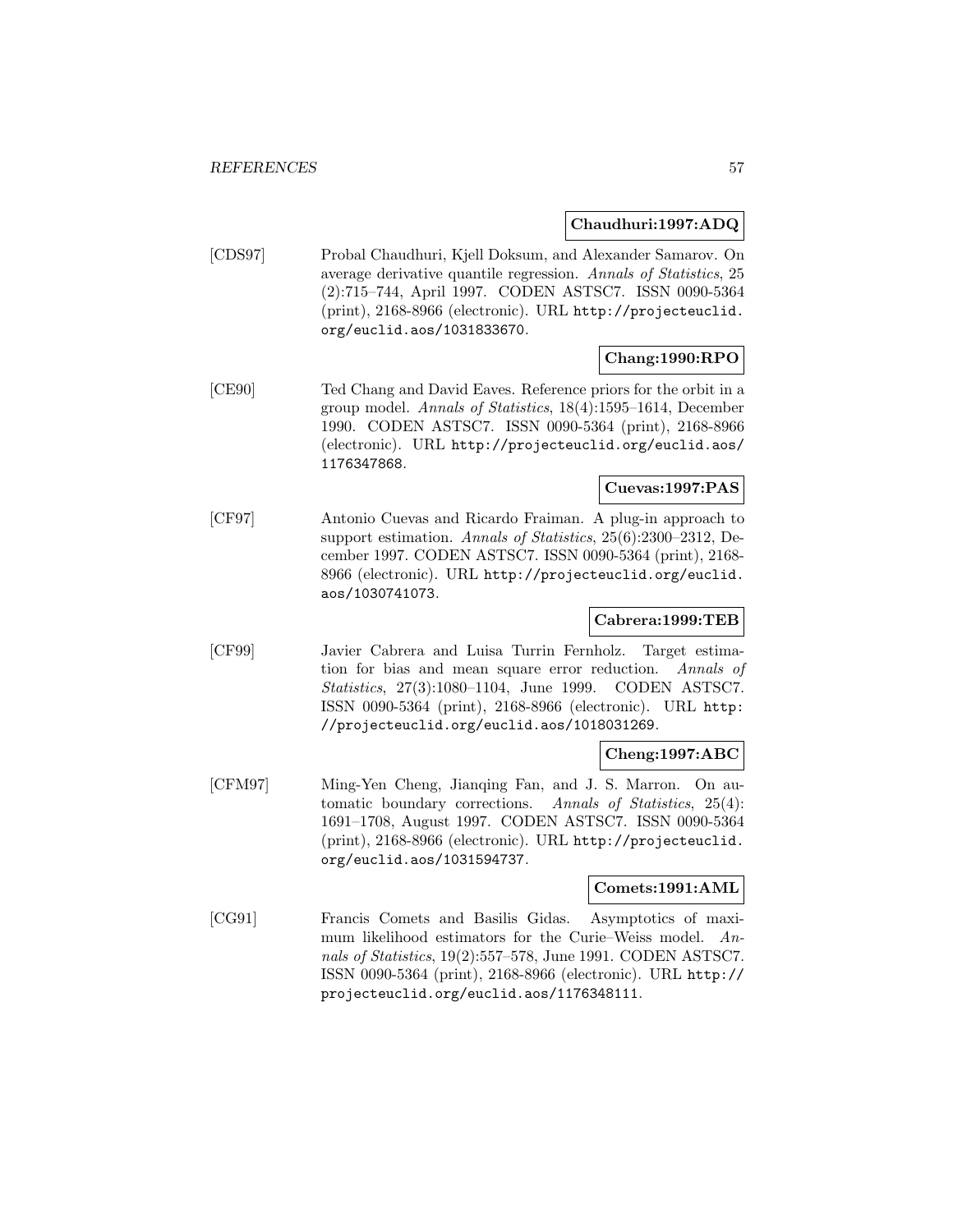#### **Chan:1994:DMC**

[CG94] Kung Sik Chan and Charles J. Geyer. Discussion: Markov chains for exploring posterior distributions. Annals of Statistics, 22(4):1747–1758, December 1994. CODEN ASTSC7. ISSN 0090-5364 (print), 2168-8966 (electronic). URL http: //projecteuclid.org/euclid.aos/1176325754.

## **Clarke:1995:PCG**

[CG95] B. Clarke and J. K. Ghosh. Posterior convergence given the mean. Annals of Statistics, 23(6):2116–2144, December 1995. CODEN ASTSC7. ISSN 0090-5364 (print), 2168-8966 (electronic). URL http://projecteuclid.org/euclid.aos/ 1034713650.

## **Csorgo:1991:CLT**

[CGH91] Miklós Csörgő, Edit Gombay, and Lajos Horváth. Central limit theorems for  $L_p$  distances of kernel estimators of densities under random censorship. Annals of Statistics, 19(4):1813–1831, December 1991. CODEN ASTSC7. ISSN 0090-5364 (print), 2168- 8966 (electronic). URL http://projecteuclid.org/euclid. aos/1176348372.

## **Carroll:1998:LLR**

[CGWW98] R. J. Carroll, Roberto G. Gutierrez, C. Y. Wang, and Suojin Wang. Local linear regression for generalized linear models with missing data. Annals of Statistics, 26(3):1028–1050, June 1998. CODEN ASTSC7. ISSN 0090-5364 (print), 2168-8966 (electronic). URL http://projecteuclid.org/euclid.aos/ 1024691087.

## **Carroll:1990:NEO**

[CH90a] R. J. Carroll and Peter Hall. Nonparametric estimation of optimal performance criteria in quality engineering. Annals of Statistics, 18(1):281–302, March 1990. CODEN ASTSC7. ISSN 0090-5364 (print), 2168-8966 (electronic). URL http:// projecteuclid.org/euclid.aos/1176347501.

## **Chang:1990:TSP**

[CH90b] I-Shou Chang and Chao A. Hsiung. Time-sequential point estimation through estimating equations. Annals of Statistics, 18(3):1378–1388, September 1990. CODEN ASTSC7. ISSN 0090-5364 (print), 2168-8966 (electronic). URL http: //projecteuclid.org/euclid.aos/1176347755.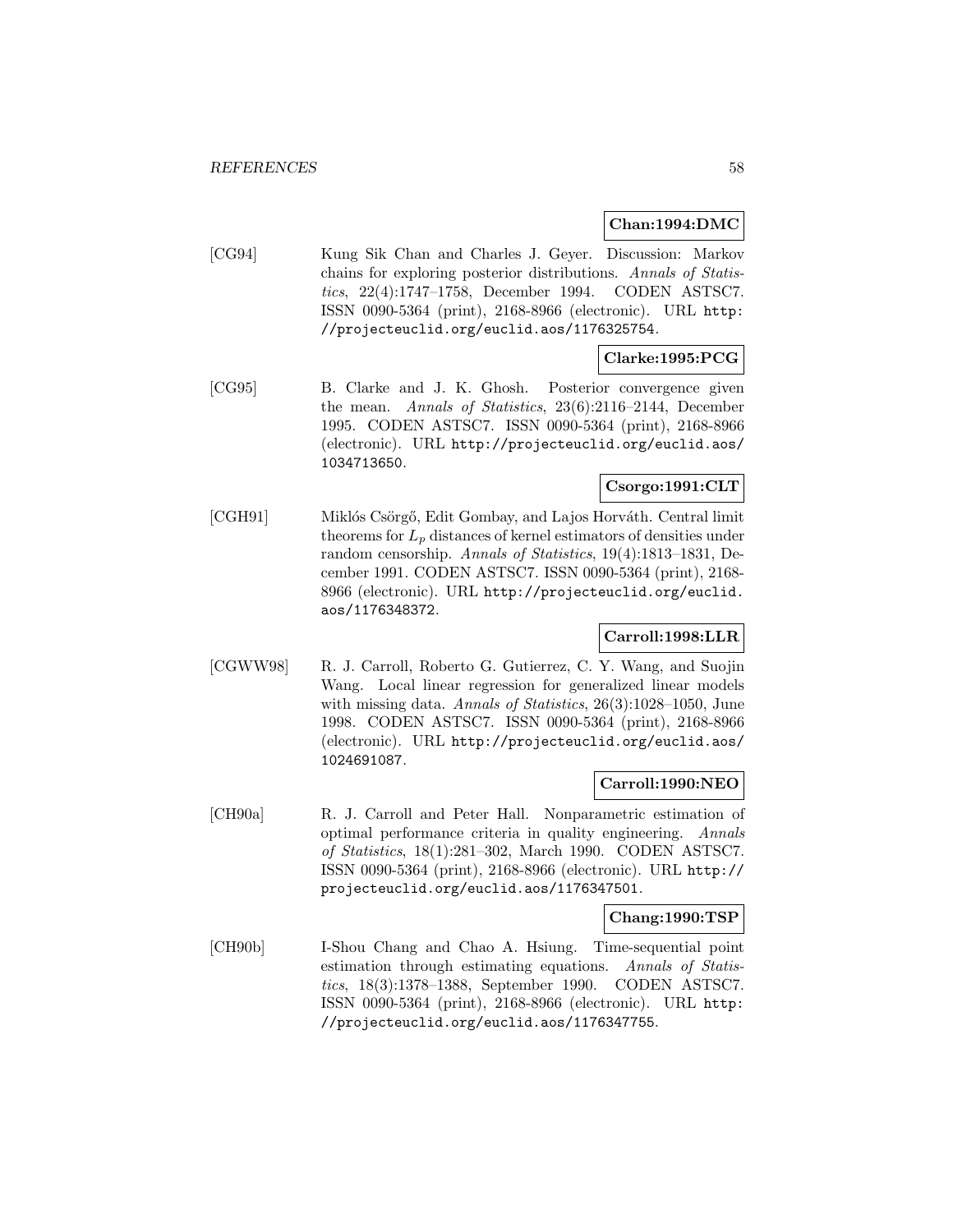**Chang:1991:APP**

[CH91] I.-Shou Chang and Chao A. Hsiung. An E-ancillarity projection property of Cox's partial score function. Annals of Statistics, 19(3):1651–1660, September 1991. CODEN ASTSC7. ISSN 0090-5364 (print), 2168-8966 (electronic). URL http: //projecteuclid.org/euclid.aos/1176348268.

## **Chen:1993:SEL**

[CH93] Song Xi Chen and Peter Hall. Smoothed empirical likelihood confidence intervals for quantiles. Annals of Statistics, 21(3):1166–1181, September 1993. CODEN ASTSC7. ISSN 0090-5364 (print), 2168-8966 (electronic). URL http: //projecteuclid.org/euclid.aos/1176349256.

## **Chang:1994:ACM**

[CH94a] I-Shou Chang and Chao A. Hsiung. Asymptotic consistency of the maximum likelihood estimate in positron emission tomography and applications. Annals of Statistics, 22(4):1871– 1883, December 1994. CODEN ASTSC7. ISSN 0090-5364 (print), 2168-8966 (electronic). URL http://projecteuclid. org/euclid.aos/1176325761.

## **Chang:1994:IAE**

[CH94b] I-Shou Chang and Chao A. Hsiung. Information and asymptotic efficiency in some generalized proportional hazards models for counting processes. Annals of Statistics, 22(3):1275– 1298, September 1994. CODEN ASTSC7. ISSN 0090-5364 (print), 2168-8966 (electronic). URL http://projecteuclid. org/euclid.aos/1176325629.

#### **Csorgo:1995:DBS**

[CH95] Miklós Csörgő and Lajos Horváth. On the distance between smoothed empirical and quantile processes. Annals of Statistics, 23(1):113–131, February 1995. CODEN ASTSC7. ISSN 0090-5364 (print), 2168-8966 (electronic). URL http:// projecteuclid.org/euclid.aos/1176324458.

## **Chen:1996:DWM**

[CH96] Hegang Chen and A. S. Hedayat.  $2^{n-l}$  designs with weak minimum aberration. Annals of Statistics, 24(6):2536–2548, December 1996. CODEN ASTSC7. ISSN 0090-5364 (print), 2168-8966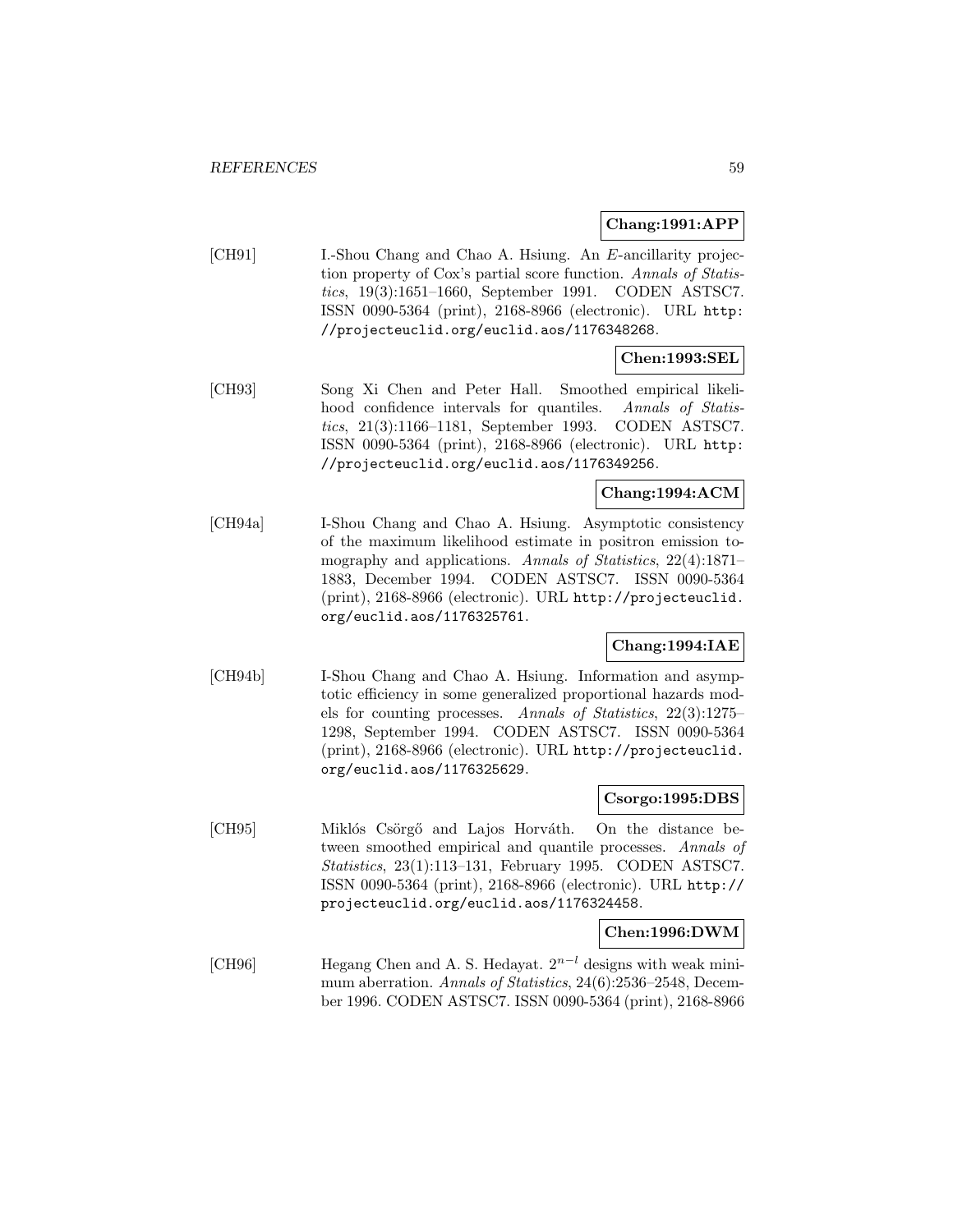(electronic). URL http://projecteuclid.org/euclid.aos/ 1032181167.

## **Cheng:1999:MTD**

[CH99] Ming-Yen Cheng and Peter Hall. Mode testing in difficult cases. Annals of Statistics, 27(4):1294–1315, August 1999. CODEN ASTSC7. ISSN 0090-5364 (print), 2168-8966 (electronic). URL http://projecteuclid.org/euclid.aos/1017938927.

## **Chan:1990:TTA**

[Cha90a] K. S. Chan. Testing for threshold autoregression. Annals of Statistics, 18(4):1886–1894, December 1990. CODEN ASTSC7. ISSN 0090-5364 (print), 2168-8966 (electronic). URL http:// projecteuclid.org/euclid.aos/1176347886.

## **Chang:1990:WCS**

[Cha90b] Myron N. Chang. Weak convergence of a self-consistent estimator of the survival function with doubly censored data. Annals of Statistics, 18(1):391–404, March 1990. CODEN ASTSC7. ISSN 0090-5364 (print), 2168-8966 (electronic). URL http:// projecteuclid.org/euclid.aos/1176347506.

## **Chaudhuri:1991:NER**

[Cha91] Probal Chaudhuri. Nonparametric estimates of regression quantiles and their local Bahadur representation. Annals of Statistics, 19(2):760–777, June 1991. CODEN ASTSC7. ISSN 0090-5364 (print), 2168-8966 (electronic). URL http: //projecteuclid.org/euclid.aos/1176348119.

## **Chaudhuri:1992:MLE**

[Cha92] Probal Chaudhuri. Multivariate location estimation using extension of R-estimates through U-statistics type approach. Annals of Statistics, 20(2):897–916, June 1992. CODEN ASTSC7. ISSN 0090-5364 (print), 2168-8966 (electronic). URL http:// projecteuclid.org/euclid.aos/1176348662.

## **Chan:1993:CLD**

[Cha93] K. S. Chan. Consistency and limiting distribution of the least squares estimator of a threshold autoregressive model. Annals of Statistics, 21(1):520–533, March 1993. CODEN ASTSC7. ISSN 0090-5364 (print), 2168-8966 (electronic). URL http:// projecteuclid.org/euclid.aos/1176349040.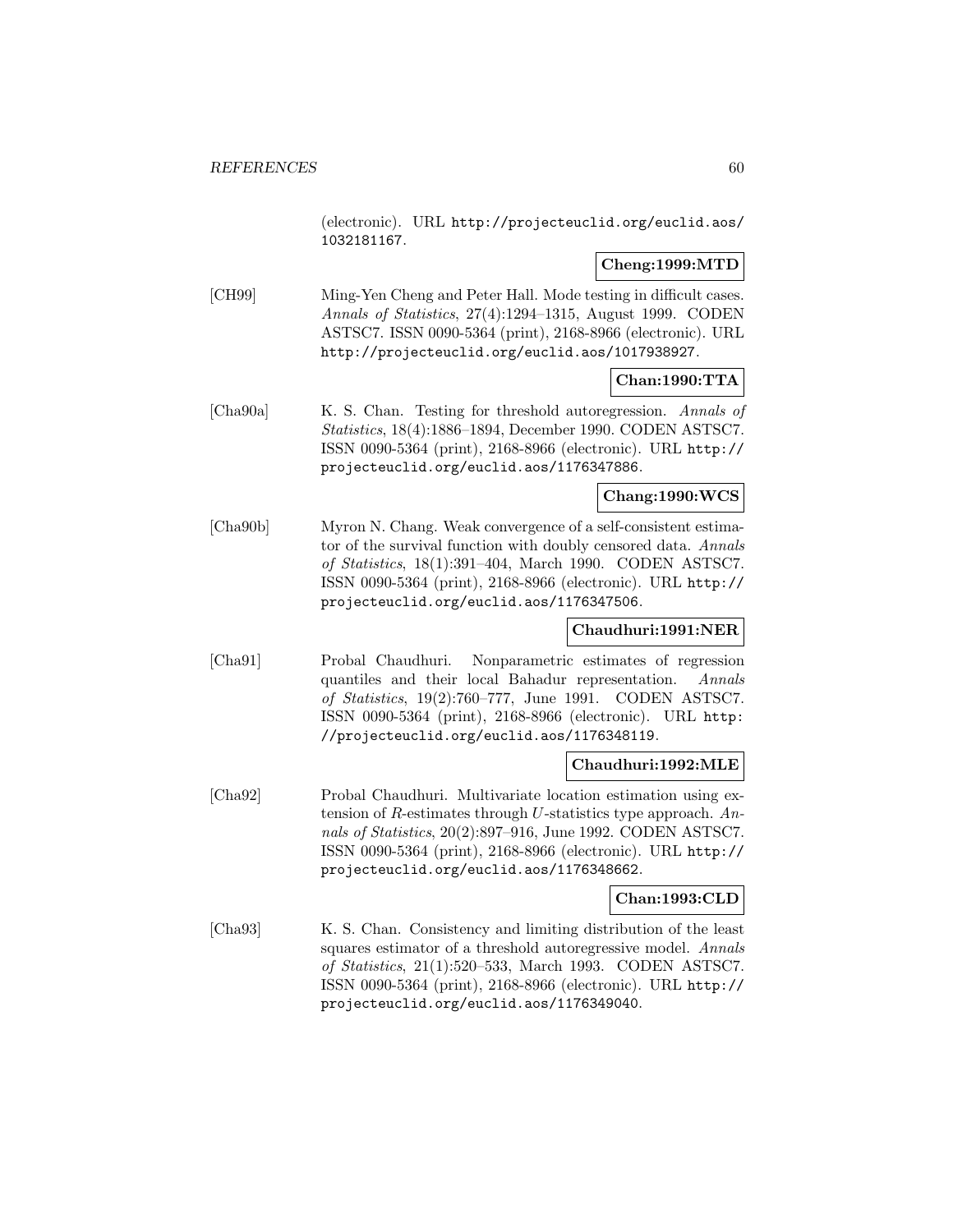**Chattopadhyay:1994:TAD**

[Cha94] Manas K. Chattopadhyay. Two-armed Dirichlet bandits with discounting. Annals of Statistics, 22(3):1212–1221, September 1994. CODEN ASTSC7. ISSN 0090-5364 (print), 2168-8966 (electronic). URL http://projecteuclid.org/euclid.aos/ 1176325626.

## **Chanda:1996:APE**

[Cha96] Kamal C. Chanda. Asymptotic properties of estimators for autoregressive models with errors in variables. Annals of Statistics, 24(1):423–430, February 1996. CODEN ASTSC7. ISSN 0090-5364 (print), 2168-8966 (electronic). URL http:// projecteuclid.org/euclid.aos/1033066218.

**Cheng:1990:MSC**

[Che90a] Qiansheng Cheng. Maximum standardized cumulant deconvolution of non-Gaussian linear processes. Annals of Statistics, 18(4):1774–1783, December 1990. CODEN ASTSC7. ISSN 0090-5364 (print), 2168-8966 (electronic). URL http: //projecteuclid.org/euclid.aos/1176347877.

## **Chentsov:1990:UIK**

[Che90b] Nikolai N. Chentsov. The unfathomable influence of Kolmogorov. Annals of Statistics, 18(3):987–998, September 1990. CODEN ASTSC7. ISSN 0090-5364 (print), 2168-8966 (electronic). URL http://projecteuclid.org/euclid.aos/ 1176347735.

## **Chen:1991:EPP**

[Che91a] Hung Chen. Estimation of a projection-pursuit type regression model. Annals of Statistics, 19(1):142–157, March 1991. CO-DEN ASTSC7. ISSN 0090-5364 (print), 2168-8966 (electronic). URL http://projecteuclid.org/euclid.aos/1176347974.

#### **Chen:1991:ISM**

[Che91b] Zehua Chen. Interaction spline models and their convergence rates. Annals of Statistics, 19(4):1855–1868, December 1991. CODEN ASTSC7. ISSN 0090-5364 (print), 2168-8966 (electronic). URL http://projecteuclid.org/euclid.aos/ 1176348374.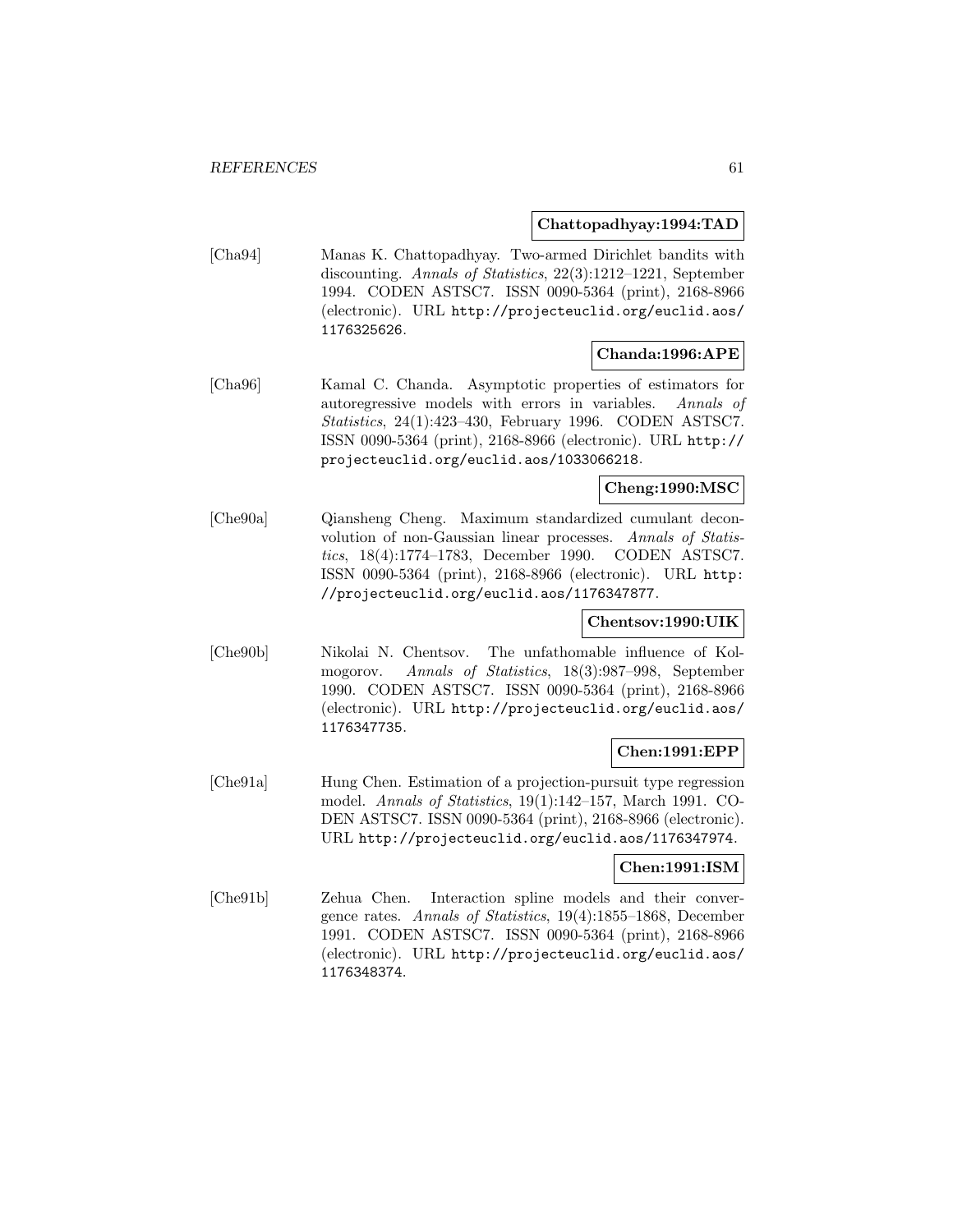## **Chen:1992:SRF**

[Che92a] Jiahua Chen. Some results on 2<sup>n</sup>−<sup>k</sup> fractional factorial designs and search for minimum aberration designs. Annals of Statistics, 20(4):2124–2141, December 1992. CODEN ASTSC7. ISSN 0090-5364 (print), 2168-8966 (electronic). URL http:// projecteuclid.org/euclid.aos/1176348907.

## **Cheng:1992:URN**

[Che92b] Qiansheng Cheng. On the unique representation of non-Gaussian linear processes. Annals of Statistics, 20(2):1143– 1145, June 1992. CODEN ASTSC7. ISSN 0090-5364 (print), 2168-8966 (electronic). URL http://projecteuclid.org/ euclid.aos/1176348677.

## **Chen:1995:TFT**

[Che95a] Hanfeng Chen. Tests following transformations. Annals of Statistics, 23(5):1587–1593, October 1995. CODEN ASTSC7. ISSN 0090-5364 (print), 2168-8966 (electronic). URL http:// projecteuclid.org/euclid.aos/1176324314.

## **Chen:1995:AEE**

[Che95b] Hung Chen. Asymptotically efficient estimation in semiparametric generalized linear models. Annals of Statistics, 23(4): 1102–1129, August 1995. CODEN ASTSC7. ISSN 0090-5364 (print), 2168-8966 (electronic). URL http://projecteuclid. org/euclid.aos/1176324700.

## **Chen:1995:ORC**

[Che95c] Jiahua Chen. Optimal rate of convergence for finite mixture models. Annals of Statistics, 23(1):221-233, February 1995. CODEN ASTSC7. ISSN 0090-5364 (print), 2168-8966 (electronic). URL http://projecteuclid.org/euclid.aos/ 1176324464.

# **Cheng:1995:UCG**

[Che95d] C. Cheng. Uniform consistency of generalized kernel estimators of quantile density. Annals of Statistics, 23(6):2285–2291, December 1995. CODEN ASTSC7. ISSN 0090-5364 (print), 2168- 8966 (electronic). URL http://projecteuclid.org/euclid. aos/1034713657.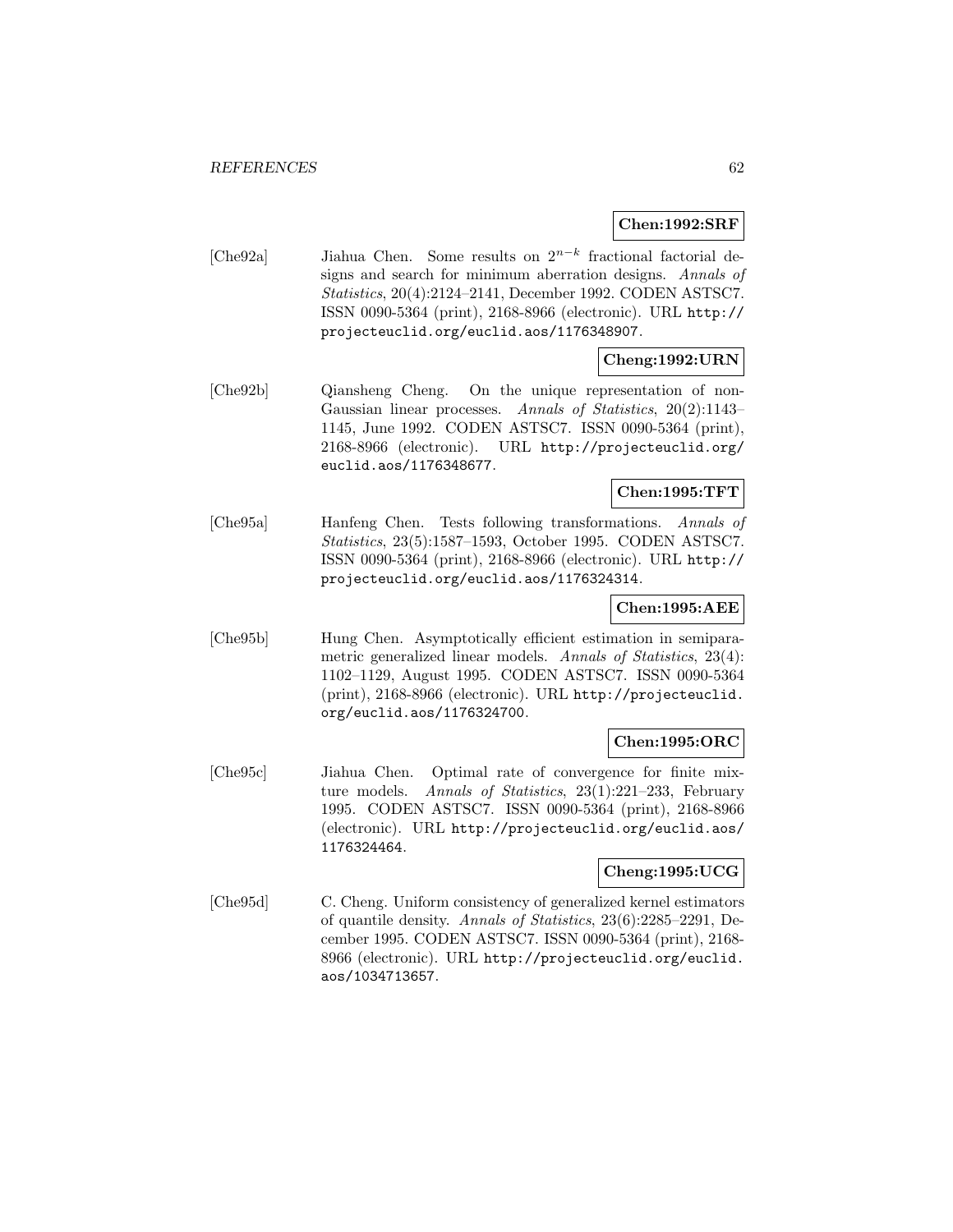#### **Cheng:1995:CCR**

[Che95e] Ching-Shui Cheng. Complete class results for the moment matrices of designs over permutation-invariant sets. Annals of Statistics, 23(1):41–54, February 1995. CODEN ASTSC7. ISSN 0090-5364 (print), 2168-8966 (electronic). URL http:// projecteuclid.org/euclid.aos/1176324454.

## **Cheng:1995:SPP**

[Che95f] Ching-Shui Cheng. Some projection properties of orthogonal arrays. Annals of Statistics, 23(4):1223–1233, August 1995. CODEN ASTSC7. ISSN 0090-5364 (print), 2168-8966 (electronic). URL http://projecteuclid.org/euclid.aos/ 1176324706.

## **Cheng:1997:BSL**

[Che97] Ming-Yen Cheng. A bandwidth selector for local linear density estimators. Annals of Statistics, 25(3):1001-1013, June 1997. CODEN ASTSC7. ISSN 0090-5364 (print), 2168-8966 (electronic). URL http://projecteuclid.org/euclid.aos/ 1069362735.

## **Chen:1998:WPM**

[Che98] Sean X. Chen. Weighted polynomial models and weighted sampling schemes for finite population. Annals of Statistics, 26(5): 1894–1915, October 1998. CODEN ASTSC7. ISSN 0090-5364 (print), 2168-8966 (electronic). URL http://projecteuclid. org/euclid.aos/1024691362.

## **Chiu:1990:ADB**

[Chi90] Shean-Tsong Chiu. On the asymptotic distributions of bandwidth estimates. Annals of Statistics, 18(4):1696–1711, December 1990. CODEN ASTSC7. ISSN 0090-5364 (print), 2168-8966 (electronic). URL http://projecteuclid.org/euclid.aos/ 1176347873.

## **Chiu:1991:BSK**

[Chi91a] Shean-Tsong Chiu. Bandwidth selection for kernel density estimation. Annals of Statistics, 19(4):1883–1905, December 1991. CODEN ASTSC7. ISSN 0090-5364 (print), 2168-8966 (electronic). URL http://projecteuclid.org/euclid.aos/ 1176348376.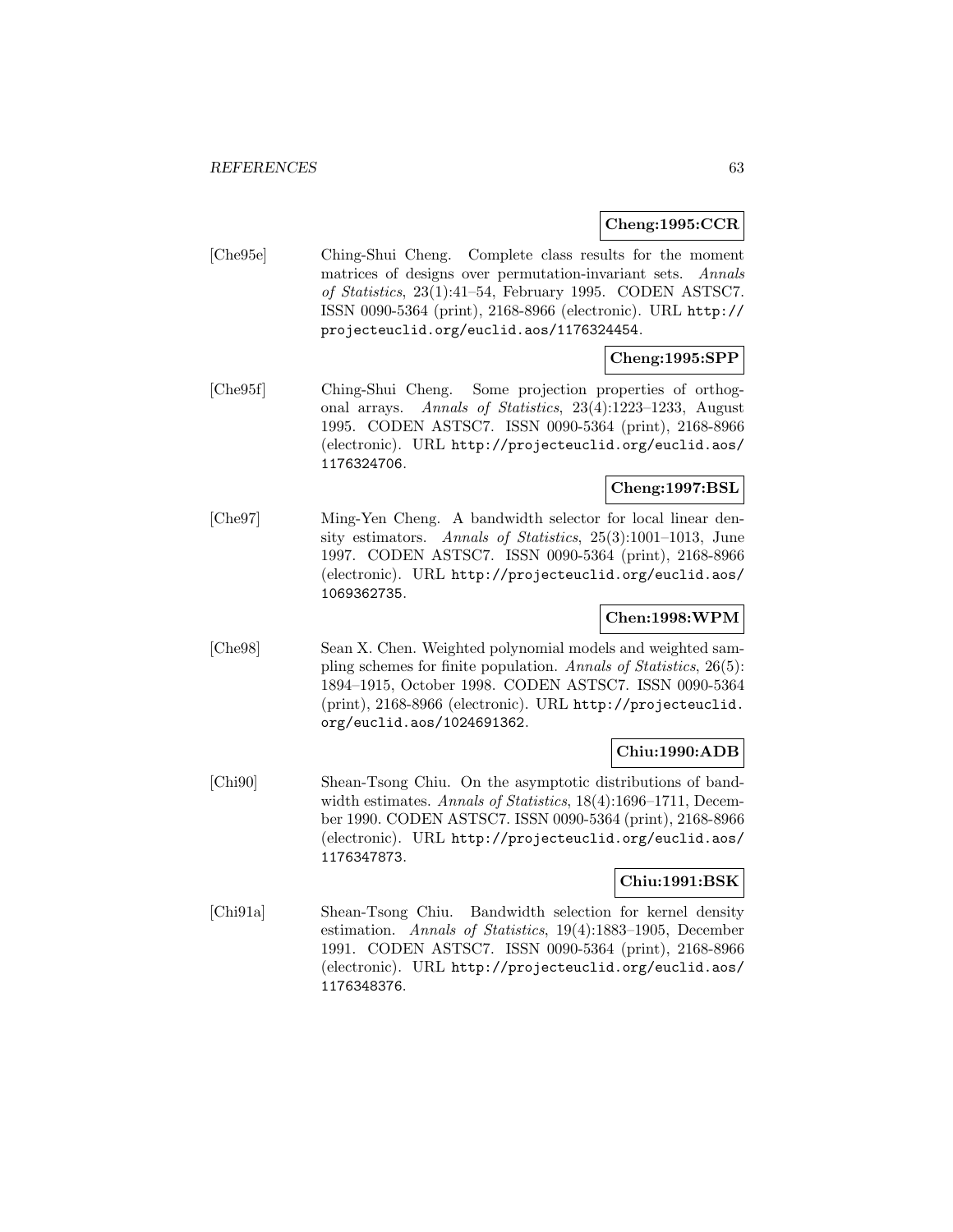## **Chiu:1991:SSB**

[Chi91b] Shean-Tsong Chiu. Some stabilized bandwidth selectors for nonparametric regression. Annals of Statistics, 19(3):1528– 1546, September 1991. CODEN ASTSC7. ISSN 0090-5364 (print), 2168-8966 (electronic). URL http://projecteuclid. org/euclid.aos/1176348260.

## **Chou:1991:SED**

[Cho91] Jine-Phone Chou. Simultaneous estimation in discrete multivariate exponential families. Annals of Statistics, 19(1): 314–328, March 1991. CODEN ASTSC7. ISSN 0090-5364 (print), 2168-8966 (electronic). URL http://projecteuclid. org/euclid.aos/1176347984.

## **Choudhuri:1998:BBC**

[Cho98] Nidhan Choudhuri. Bayesian bootstrap credible sets for multidimensional mean functional. Annals of Statistics, 26(6):2104– 2127, December 1998. CODEN ASTSC7. ISSN 0090-5364 (print), 2168-8966 (electronic). URL http://projecteuclid. org/euclid.aos/1024691463.

## **Chan:1995:PBE**

[CHP95] Grace Chan, Peter Hall, and D. S. Poskitt. Periodogram-based estimators of fractal properties. Annals of Statistics, 23(5): 1684–1711, October 1995. CODEN ASTSC7. ISSN 0090-5364 (print), 2168-8966 (electronic). URL http://projecteuclid. org/euclid.aos/1176324319.

## **Choi:1996:AUM**

[CHS96] Sungsub Choi, W. J. Hall, and Anton Schick. Asymptotically uniformly most powerful tests in parametric and semiparametric models. Annals of Statistics, 24(2):841–861, April 1996. CO-DEN ASTSC7. ISSN 0090-5364 (print), 2168-8966 (electronic). URL http://projecteuclid.org/euclid.aos/1032894469.

## **Choy:1999:LAN**

[CHST99] Kokyo Choy, Marc Hallin, Abdeslam Serroukh, and Masanobu Taniguchi. Local asymptotic normality for regression models with long-memory disturbance. Annals of Statistics, 27(6): 2054–2080, December 1999. CODEN ASTSC7. ISSN 0090-5364 (print), 2168-8966 (electronic). URL http://projecteuclid. org/euclid.aos/1017939250.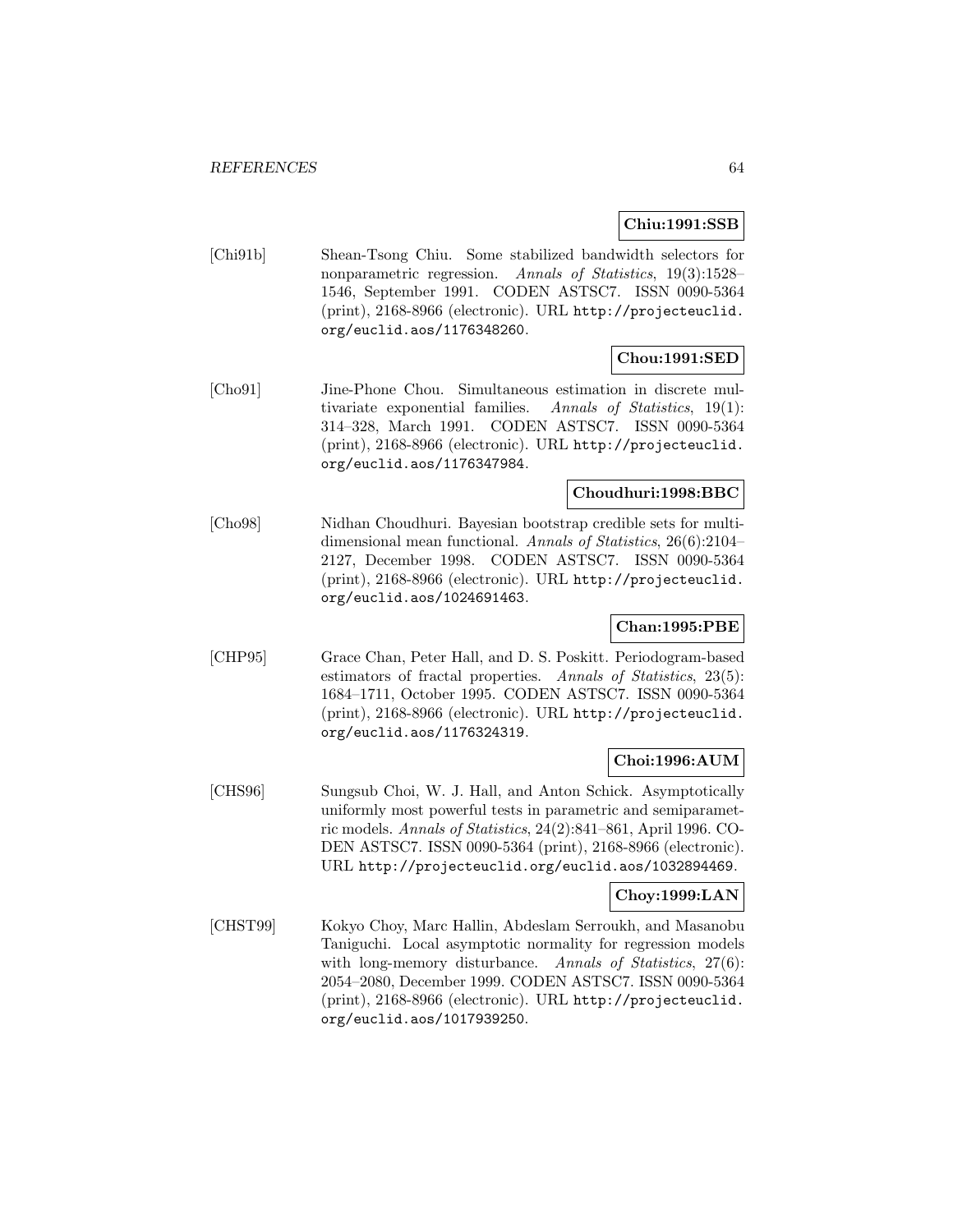## **Chen:1999:SCM**

[CHY99] Kani Chen, Inchi Hu, and Zhiliang Ying. Strong consistency of maximum quasi-likelihood estimators in generalized linear models with fixed and adaptive designs. Annals of Statistics, 27(4):1155–1163, August 1999. CODEN ASTSC7. ISSN 0090-5364 (print), 2168-8966 (electronic). URL http:// projecteuclid.org/euclid.aos/1017938919.

## **Chang:1992:FSC**

[cICM92] Yuan chin Ivan Chang and Adam T. Martinsek. Fixed size confidence regions for parameters of a logistic regression model. Annals of Statistics, 20(4):1953–1969, December 1992. CODEN ASTSC7. ISSN 0090-5364 (print), 2168-8966 (electronic). URL http://projecteuclid.org/euclid.aos/1176348897.

## **Chang:1995:ERB**

[CK95] Ted Chang and Daijin Ko. M-estimates of rigid body motion on the sphere and in Euclidean space. Annals of Statistics, 23(5): 1823–1847, October 1995. CODEN ASTSC7. ISSN 0090-5364 (print), 2168-8966 (electronic). URL http://projecteuclid. org/euclid.aos/1176324325.

## **Cohen:1994:PTO**

[CKS94a] Arthur Cohen, J. H. B. Kemperman, and H. B. Sackrowitz. Projected tests for order restricted alternatives. Annals of Statistics, 22(3):1539–1546, September 1994. CODEN ASTSC7. ISSN 0090-5364 (print), 2168-8966 (electronic). URL http://projecteuclid.org/euclid.aos/1176325641.

# **Cohen:1994:UTE**

[CKS94b] Arthur Cohen, J. H. B. Kemperman, and H. B. Sackrowitz. Unbiased testing in exponential family regression. Annals of Statistics, 22(4):1931–1946, December 1994. CODEN ASTSC7. ISSN 0090-5364 (print), 2168-8966 (electronic). URL http:// projecteuclid.org/euclid.aos/1176325765.

## **Carroll:1995:DRS**

[CKW95] R. J. Carroll, R. K. Knickerbocker, and C. Y. Wang. Dimension reduction in a semiparametric regression model with errors in covariates. Annals of Statistics, 23(1):161–181, February 1995. CODEN ASTSC7. ISSN 0090-5364 (print), 2168-8966 (electronic). URL http://projecteuclid.org/euclid.aos/ 1176324461.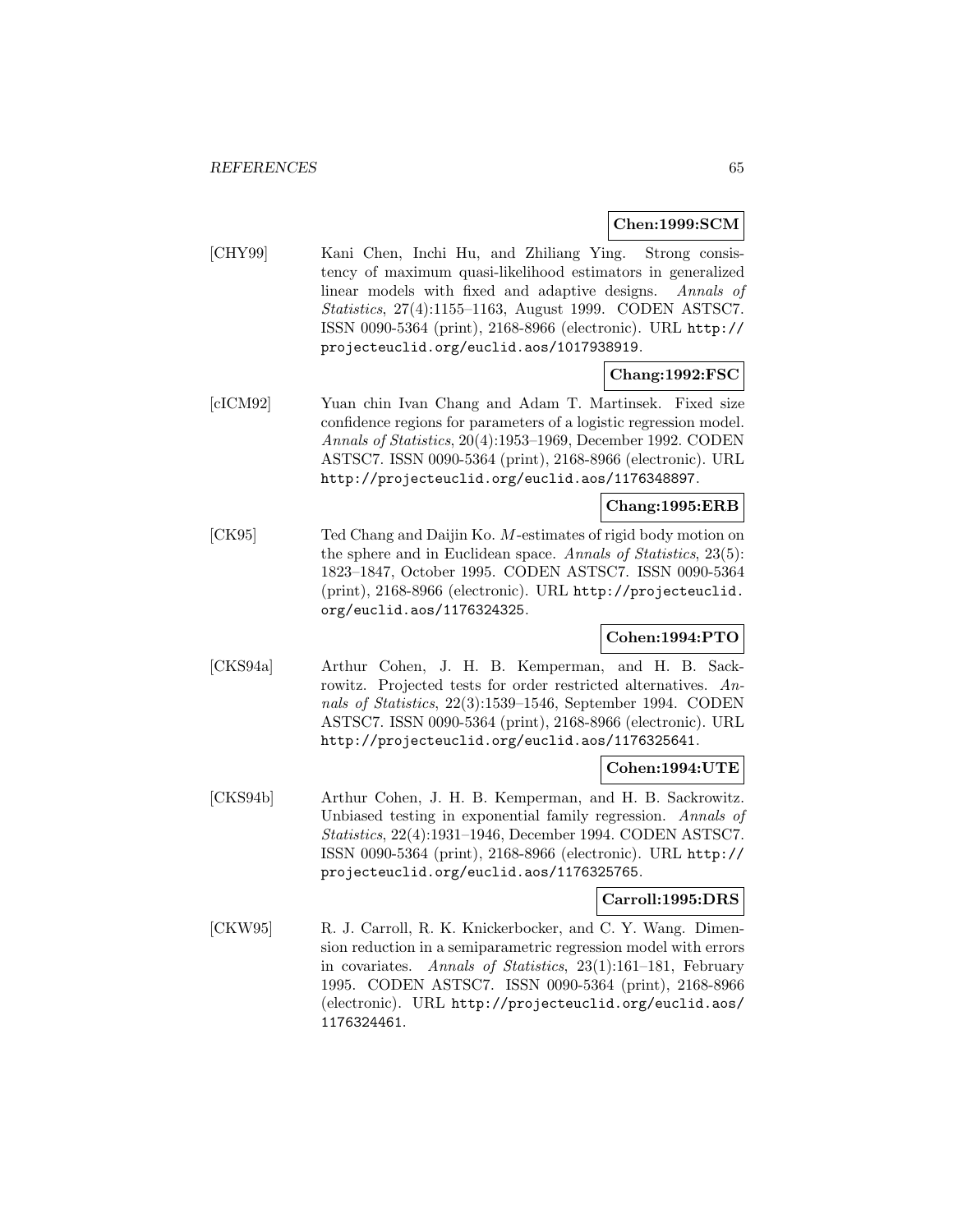## **Cox:1991:MLT**

[CL91] Dennis D. Cox and Isabel Llatas. Maximum likelihood type estimation for nearly nonstationary autoregressive time series. Annals of Statistics, 19(3):1109–1128, September 1991. CO-DEN ASTSC7. ISSN 0090-5364 (print), 2168-8966 (electronic). URL http://projecteuclid.org/euclid.aos/1176348240.

## **Chen:1992:BAT**

[CL92] Hanfeng Chen and Wei-Yin Loh. Bounds on AREs of tests following Box–Cox transformations. Annals of Statistics, 20 (3):1485–1500, September 1992. CODEN ASTSC7. ISSN 0090-5364 (print), 2168-8966 (electronic). URL http:// projecteuclid.org/euclid.aos/1176348780.

## **Casalis:1996:LOR**

[CL96a] M. Casalis and G. Letac. The Lukacs–Olkin–Rubin characterization of Wishart distributions on symmetric cones. Annals of Statistics, 24(2):763–786, April 1996. CODEN ASTSC7. ISSN 0090-5364 (print), 2168-8966 (electronic). URL http: //projecteuclid.org/euclid.aos/1032894464.

## **Chen:1996:BAC**

[CL96b] Kani Chen and Shaw-Hwa Lo. On bootstrap accuracy with censored data. Annals of Statistics, 24(2):569–595, April 1996. CO-DEN ASTSC7. ISSN 0090-5364 (print), 2168-8966 (electronic). URL http://projecteuclid.org/euclid.aos/1032894453.

## **Chen:1997:RUC**

[CL97] Kani Chen and Shaw-Hwa Lo. On the rate of uniform convergence of the product-limit estimator: strong and weak laws. Annals of Statistics, 25(3):1050–1087, June 1997. CODEN ASTSC7. ISSN 0090-5364 (print), 2168-8966 (electronic). URL http://projecteuclid.org/euclid.aos/1069362738.

## **Chen:1999:DRC**

[CLW99] Chun-Houh Chen, Ker-Chau Li, and Jane-Ling Wang. Dimension reduction for censored regression data. Annals of Statistics, 27(1):1–23, February 1999. CODEN ASTSC7. ISSN 0090-5364 (print), 2168-8966 (electronic). URL http://projecteuclid. org/euclid.aos/1018031098.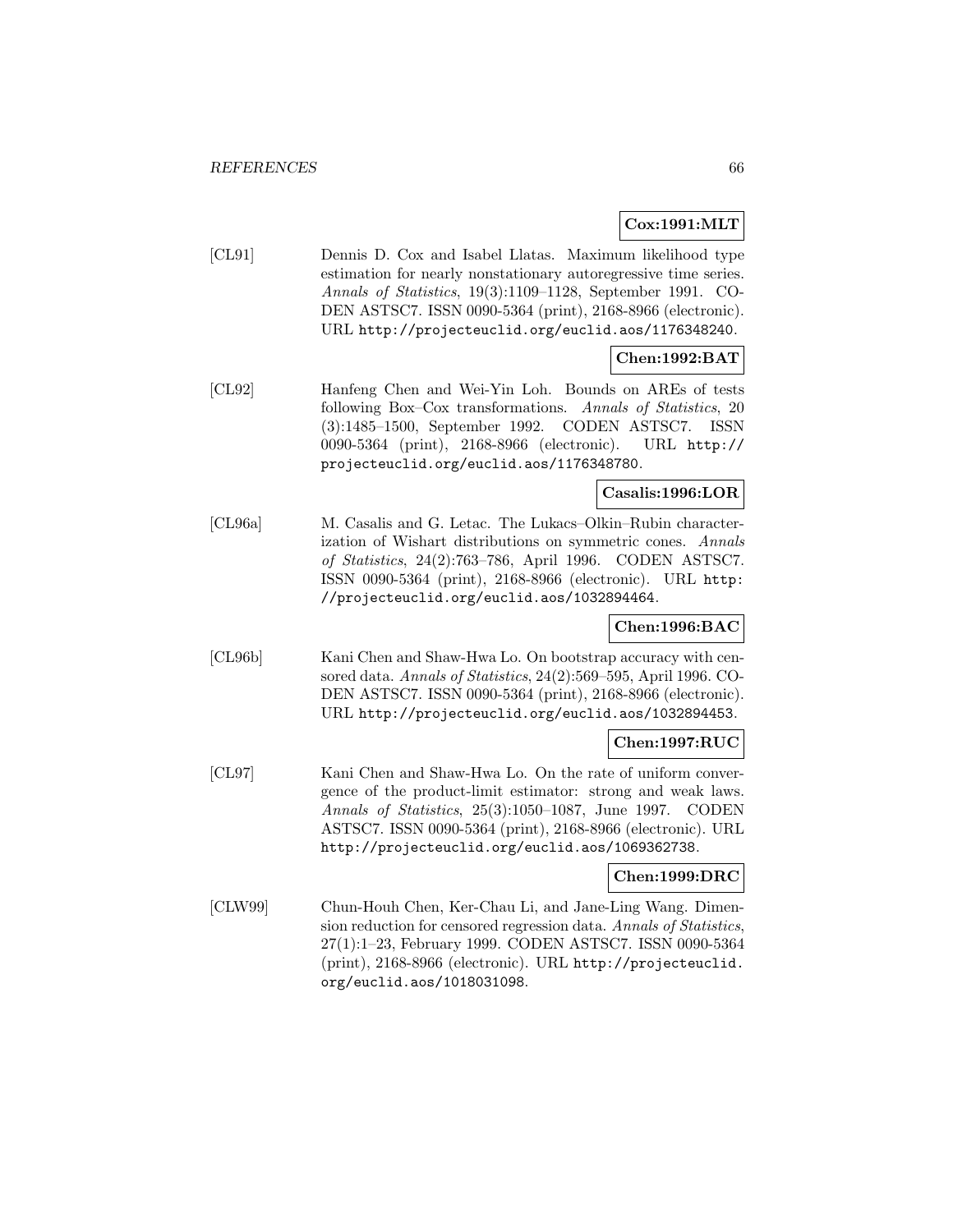## **Chu:1991:CTB**

[CM91] C.-K. Chu and J. S. Marron. Comparison of two bandwidth selectors with dependent errors. Annals of Statistics, 19(4): 1906–1918, December 1991. CODEN ASTSC7. ISSN 0090-5364 (print), 2168-8966 (electronic). URL http://projecteuclid. org/euclid.aos/1176348377.

# **Chai:1993:YBC**

[CM93] Feng-Shun Chai and Dibyen Majumdar. On the Yeh–Bradley conjecture on linear trend-free block designs. Annals of Statistics, 21(4):2087–2097, December 1993. CODEN ASTSC7. ISSN 0090-5364 (print), 2168-8966 (electronic). URL http: //projecteuclid.org/euclid.aos/1176349411.

## **Csorgo:1995:DEU**

[CM95a] Sandor Csorgo and Jan Mielniczuk. Density estimation under long-range dependence. Annals of Statistics, 23(3):990–999, June 1995. CODEN ASTSC7. ISSN 0090-5364 (print), 2168- 8966 (electronic). URL http://projecteuclid.org/euclid. aos/1176324632.

## **Csorgo:1995:NRU**

[CM95b] Sandor Csorgo and Jan Mielniczuk. Nonparametric regression under long-range dependent normal errors. Annals of Statistics, 23(3):1000–1014, June 1995. CODEN ASTSC7. ISSN 0090-5364 (print), 2168-8966 (electronic). URL http: //projecteuclid.org/euclid.aos/1176324633.

## **Cheng:1998:RFF**

[CM98] Ching-Shui Cheng and Rahul Mukerjee. Regular fractional factorial designs with minimum aberration and maximum estimation capacity. Annals of Statistics, 26(6):2289–2300, December 1998. CODEN ASTSC7. ISSN 0090-5364 (print), 2168-8966 (electronic). URL http://projecteuclid.org/euclid.aos/ 1024691471.

## **Chiou:1999:NQL**

[CM99] Jeng-Min Chiou and Hans-Georg Müller. Nonparametric quasi-likelihood. Annals of Statistics, 27(1):36–64, February 1999. CODEN ASTSC7. ISSN 0090-5364 (print), 2168-8966 (electronic). URL http://projecteuclid.org/euclid.aos/ 1018031100.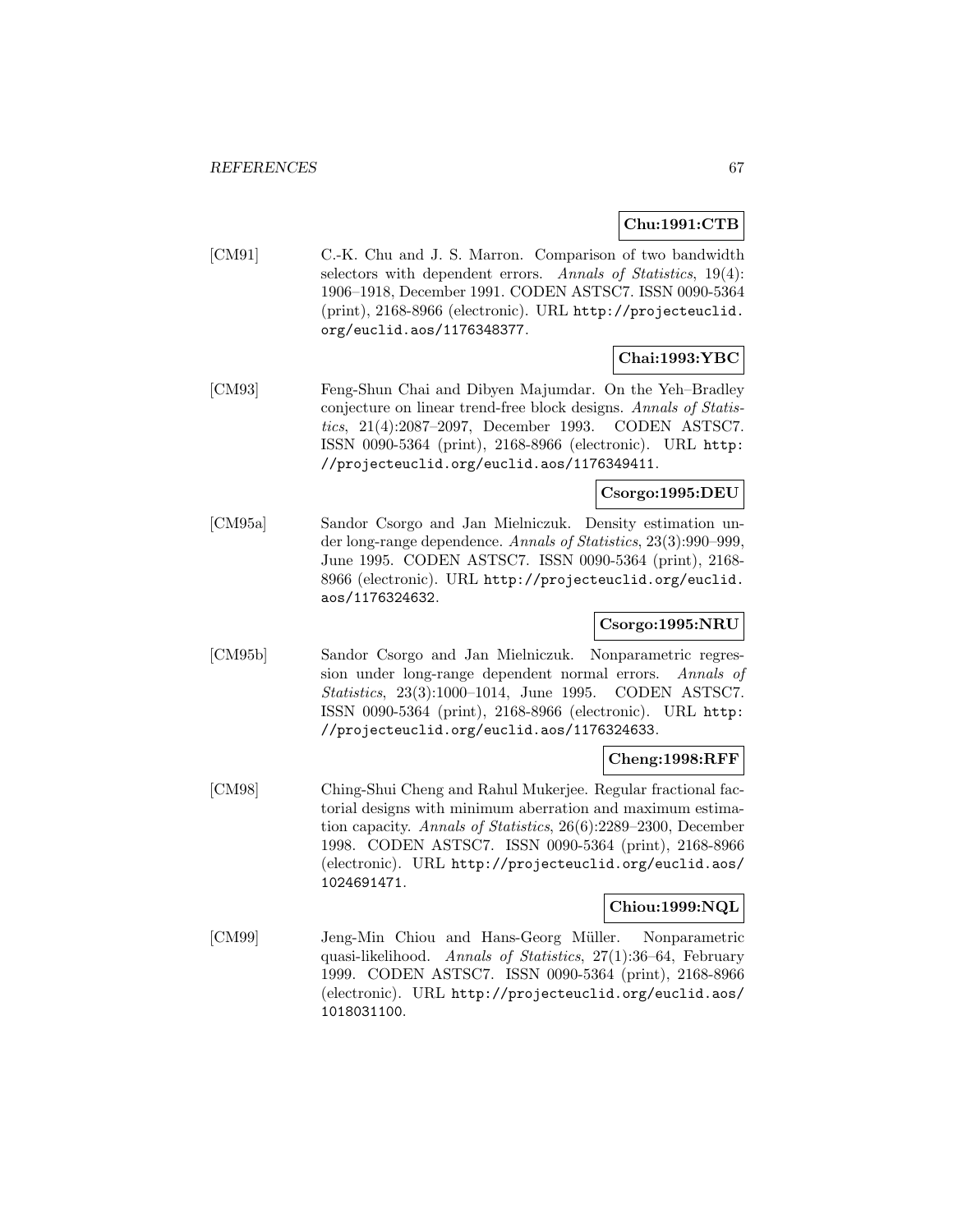**Critchley:1993:PPG**

[CMS93] Frank Critchley, Paul Marriott, and Mark Salmon. Preferred point geometry and statistical manifolds. Annals of Statistics, 21(3):1197–1224, September 1993. CODEN ASTSC7. ISSN 0090-5364 (print), 2168-8966 (electronic). URL http: //projecteuclid.org/euclid.aos/1176349258.

## **Critchley:1994:PPG**

[CMS94] Frank Critchley, Paul Marriott, and Mark Salmon. Preferred point geometry and the local differential geometry of the Kullback–Leibler divergence. Annals of Statistics, 22(3):1587– 1602, September 1994. CODEN ASTSC7. ISSN 0090-5364 (print), 2168-8966 (electronic). URL http://projecteuclid. org/euclid.aos/1176325644.

## **Cheng:1998:TLF**

[CMT98] Ching-Shui Cheng, R. J. Martin, and Boxin Tang. Two-level factorial designs with extreme numbers of level changes. Annals of Statistics, 26(4):1522–1539, August 1998. CODEN ASTSC7. ISSN 0090-5364 (print), 2168-8966 (electronic). URL http:// projecteuclid.org/euclid.aos/1024691252.

## **Cox:1990:AAP**

[CO90] Dennis D. Cox and Finbarr O'Sullivan. Asymptotic analysis of penalized likelihood and related estimators. Annals of Statistics, 18(4):1676–1695, December 1990. CODEN ASTSC7. ISSN 0090-5364 (print), 2168-8966 (electronic). URL http:// projecteuclid.org/euclid.aos/1176347872.

## **Comets:1992:CCE**

[Com92] Francis Comets. On consistency of a class of estimators for exponential families of Markov random fields on the lattice. Annals of Statistics, 20(1):455–468, March 1992. CODEN ASTSC7. ISSN 0090-5364 (print), 2168-8966 (electronic). URL http://projecteuclid.org/euclid.aos/1176348532.

## **Conti:1999:LSB**

[Con99] Pier Luigi Conti. Large sample Bayesian analysis for Geo/G/1 discrete-time queueing models. Annals of Statistics, 27(6): 1785–1807, December 1999. CODEN ASTSC7. ISSN 0090-5364 (print), 2168-8966 (electronic). URL http://projecteuclid. org/euclid.aos/1017939239.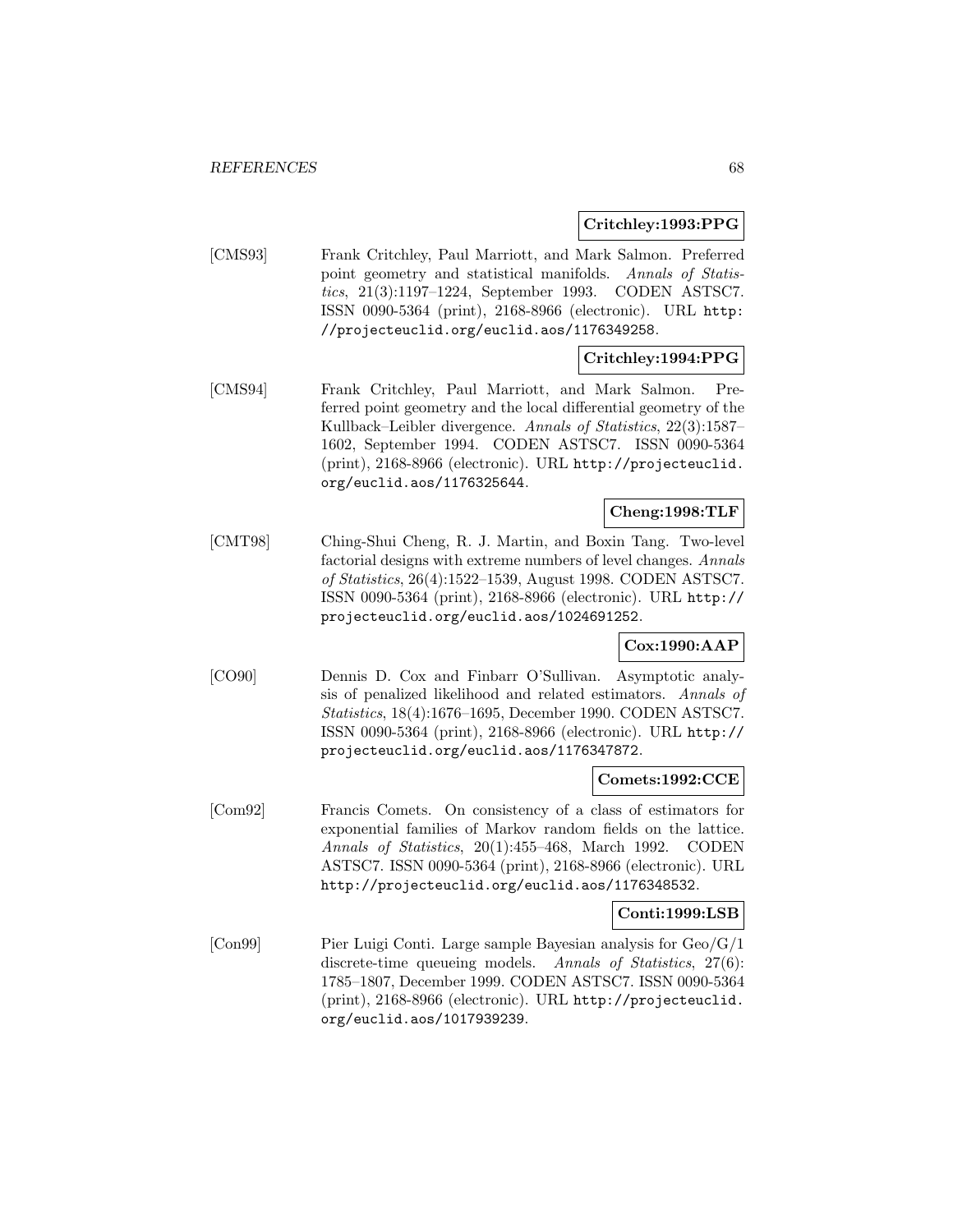## **Copas:1990:DAP**

[Cop90] J. B. Copas. Discussion: An ancillarity paradox which appears in multiple linear regression. Annals of Statistics, 18 (2):500–502, June 1990. CODEN ASTSC7. ISSN 0090-5364 (print), 2168-8966 (electronic). URL http://projecteuclid. org/euclid.aos/1176347605.

## **Coster:1993:TFR**

[Cos93] Daniel C. Coster. Trend-free run orders of mixed-level fractional factorial designs. Annals of Statistics, 21(4):2072–2086, December 1993. CODEN ASTSC7. ISSN 0090-5364 (print), 2168-8966 (electronic). URL http://projecteuclid.org/euclid.aos/ 1176349410.

## **Cox:1991:GLE**

[Cox91] Dennis D. Cox. Gaussian likelihood estimation for nearly nonstationary AR(1) processes. Annals of Statistics,  $19(3):1129-$ 1142, September 1991. CODEN ASTSC7. ISSN 0090-5364 (print), 2168-8966 (electronic). URL http://projecteuclid. org/euclid.aos/1176348241.

## **Cox:1993:ABI**

[Cox93] Dennis D. Cox. An analysis of Bayesian inference for nonparametric regression. Annals of Statistics, 21(2):903–923, June 1993. CODEN ASTSC7. ISSN 0090-5364 (print), 2168-8966 (electronic). URL http://projecteuclid.org/euclid.aos/ 1176349157.

## **Chan:1998:SSM**

[CP98] Ngai Hang Chan and Wilfredo Palma. State space modeling of long-memory processes. Annals of Statistics, 26(2):719–740, April 1998. CODEN ASTSC7. ISSN 0090-5364 (print), 2168- 8966 (electronic). URL http://projecteuclid.org/euclid. aos/1028144856.

## **Cifarelli:1990:DFM**

[CR90] Donato Michele Cifarelli and Eugenio Regazzini. Distribution functions of means of a Dirichlet process. Annals of Statistics, 18(1):429–442, March 1990. CODEN ASTSC7. ISSN 0090-5364 (print), 2168-8966 (electronic). URL http://projecteuclid. org/euclid.aos/1176347509. See correction [CR94].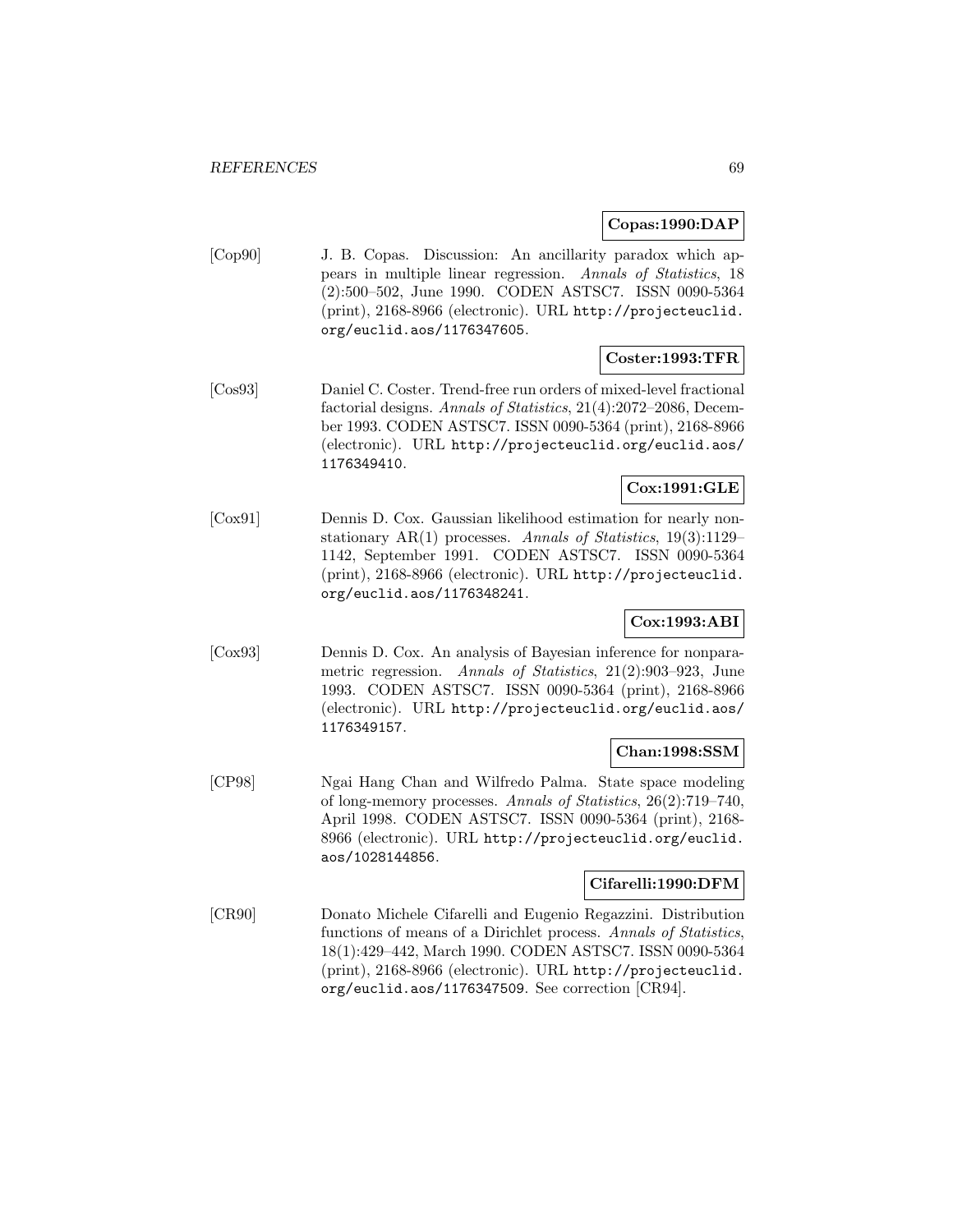## **Cifarelli:1994:CDF**

[CR94] Donato Michele Cifarelli and Eugenio Regazzini. Correction: "Distribution Functions of Means of a Dirichlet Process". Annals of Statistics, 22(3):1633–1634, September 1994. CODEN ASTSC7. ISSN 0090-5364 (print), 2168-8966 (electronic). URL http://projecteuclid.org/euclid.aos/1176325647. See [CR90].

## **Chen:1993:IWL**

[CS93a] Jiahua Chen and Jun Shao. Iterative weighted least squares estimators. Annals of Statistics, 21(2):1071–1092, June 1993. CO-DEN ASTSC7. ISSN 0090-5364 (print), 2168-8966 (electronic). URL http://projecteuclid.org/euclid.aos/1176349165.

## **Cohen:1993:IST**

[CS93b] Arthur Cohen and H. B. Sackrowitz. Inadmissibility of studentized tests for normal order restricted models. Annals of Statistics, 21(2):746–752, June 1993. CODEN ASTSC7. ISSN 0090-5364 (print), 2168-8966 (electronic). URL http: //projecteuclid.org/euclid.aos/1176349148.

## **Chen:1994:DDE**

[CS94] Hung Chen and Jyh-Jen Horng Shiau. Data-driven efficient estimators for a partially linear model. Annals of Statistics, 22 (1):211–237, March 1994. CODEN ASTSC7. ISSN 0090-5364 (print), 2168-8966 (electronic). URL http://projecteuclid. org/euclid.aos/1176325366.

## **Cohen:1996:COA**

[CS96] Arthur Cohen and H. B. Sackrowitz. Cone order association and stochastic cone ordering with applications to orderrestricted testing. Annals of Statistics, 24(5):2036–2048, October 1996. CODEN ASTSC7. ISSN 0090-5364 (print), 2168-8966 (electronic). URL http://projecteuclid.org/euclid.aos/ 1069362308.

## **Chen:1997:MCM**

[CS97] Ming-Hui Chen and Qi-Man Shao. On Monte Carlo methods for estimating ratios of normalizing constants. Annals of Statistics, 25(4):1563–1594, August 1997. CODEN ASTSC7. ISSN 0090-5364 (print), 2168-8966 (electronic). URL http:// projecteuclid.org/euclid.aos/1031594732.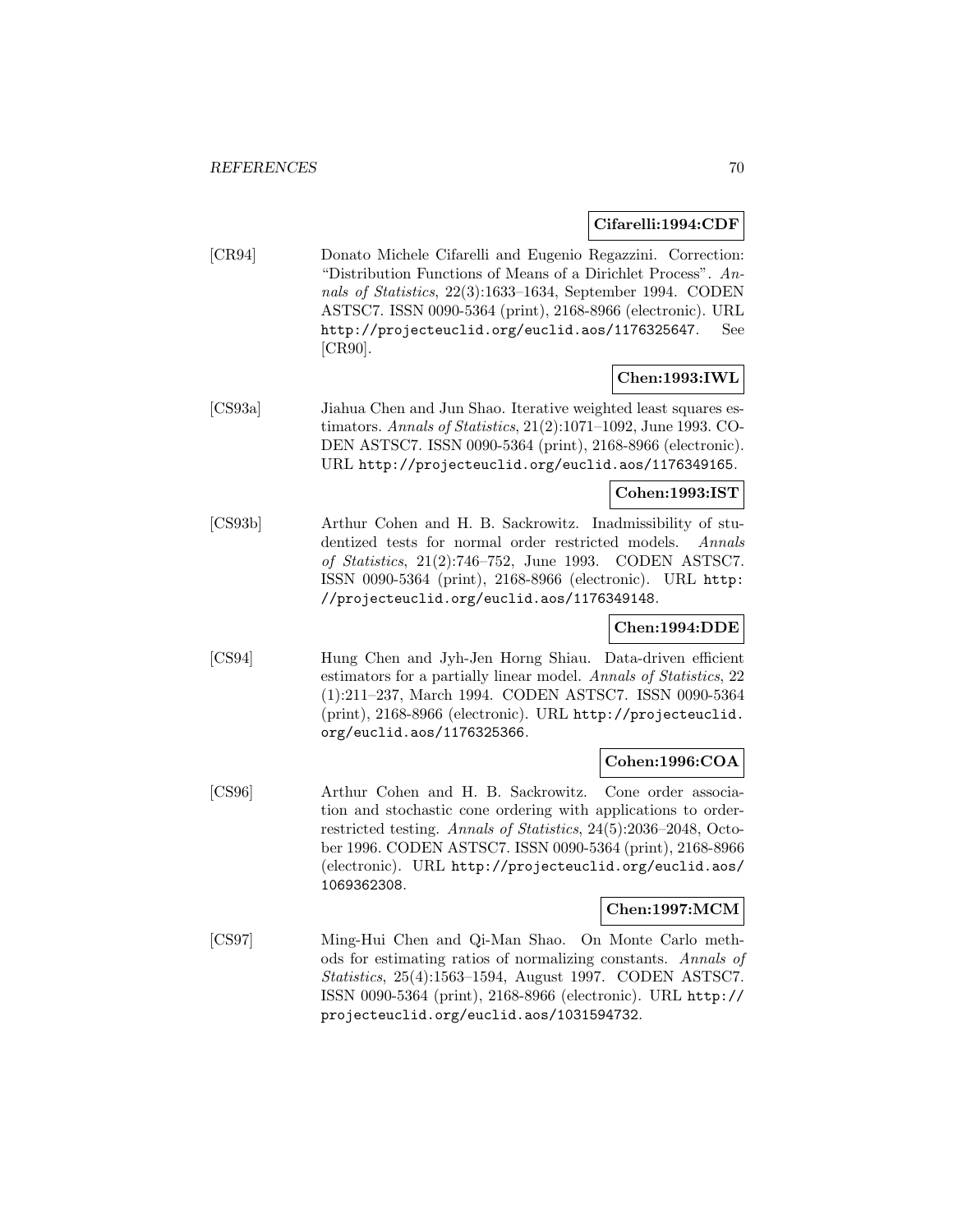#### **Cohen:1998:DTO**

[CS98] Arthur Cohen and Harold B. Sackrowitz. Directional tests for one-sided alternatives in multivariate models. Annals of Statistics, 26(6):2321–2338, December 1998. CODEN ASTSC7. ISSN 0090-5364 (print), 2168-8966 (electronic). URL http:// projecteuclid.org/euclid.aos/1024691473.

## **Csiszar:1991:WLS**

[Csi91] Imre Csiszar. Why least squares and maximum entropy? An axiomatic approach to inference for linear inverse problems. Annals of Statistics, 19(4):2032–2066, December 1991. CODEN ASTSC7. ISSN 0090-5364 (print), 2168-8966 (electronic). URL http://projecteuclid.org/euclid.aos/1176348385.

## **Csorgo:1996:UGA**

[Csö96] Sándor Csörgő. Universal Gaussian approximations under random censorship. Annals of Statistics, 24(6):2744–2778, December 1996. CODEN ASTSC7. ISSN 0090-5364 (print), 2168-8966 (electronic). URL http://projecteuclid.org/euclid.aos/ 1032181178.

## **Chan:1995:IUL**

[CT95] Ngai Hang Chan and Norma Terrin. Inference for unstable long-memory processes with applications to fractional unit root autoregressions. Annals of Statistics, 23(5):1662–1683, October 1995. CODEN ASTSC7. ISSN 0090-5364 (print), 2168-8966 (electronic). URL http://projecteuclid.org/euclid.aos/ 1176324318.

## **Cuzick:1988:RR**

[Cuz88] Jack Cuzick. Rank regression. Annals of Statistics, 16(4): 1369–1389, December 1988. CODEN ASTSC7. ISSN 0090-5364 (print), 2168-8966 (electronic). URL http://projecteuclid. org/euclid.aos/1176351044. See correction [Cuz90].

## **Cuzick:1990:CRR**

[Cuz90] Jack Cuzick. Correction: "Rank Regression". Annals of Statistics, 18(1):469, March 1990. CODEN ASTSC7. ISSN 0090-5364 (print), 2168-8966 (electronic). URL http://projecteuclid. org/euclid.aos/1176347513. See [Cuz88].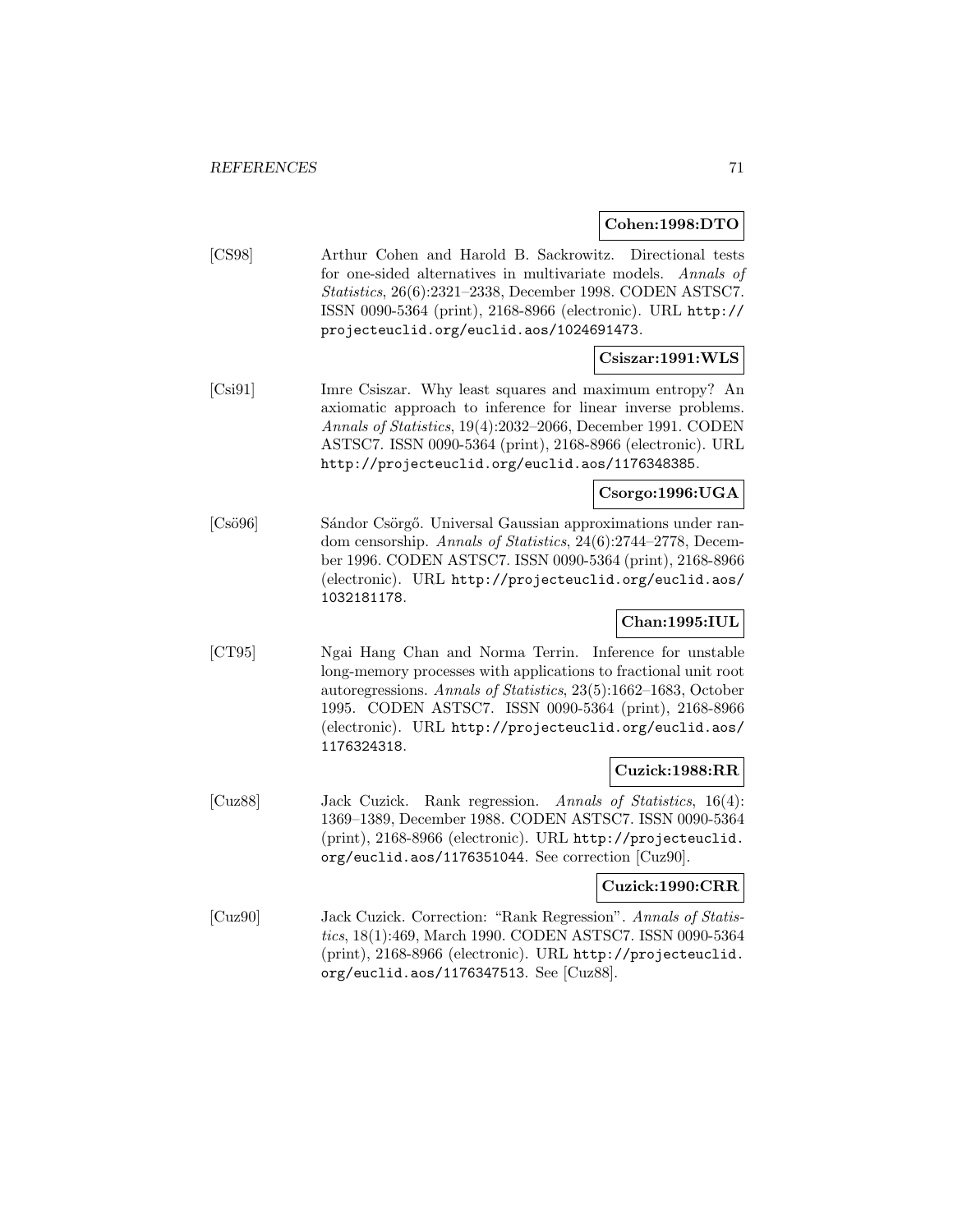**Cuzick:1992:EES**

[Cuz92] Jack Cuzick. Efficient estimates in semiparametric additive regression models with unknown error distribution. Annals of Statistics, 20(2):1129–1136, June 1992. CODEN ASTSC7. ISSN 0090-5364 (print), 2168-8966 (electronic). URL http:// projecteuclid.org/euclid.aos/1176348675.

## **Cheng:1992:GEE**

[CV92] Chi-Lun Cheng and John W. Van Ness. Generalized Mestimators for errors-in-variables regression. Annals of Statistics, 20(1):385–397, March 1992. CODEN ASTSC7. ISSN 0090-5364 (print), 2168-8966 (electronic). URL http:// projecteuclid.org/euclid.aos/1176348528.

## **Chen:1991:SRF**

[CW91] Jiahua Chen and C. F. J. Wu. Some results on  $s^{n-k}$  fractional factorial designs with minimum aberration or optimal moments. Annals of Statistics, 19(2):1028–1041, June 1991. CODEN ASTSC7. ISSN 0090-5364 (print), 2168-8966 (electronic). URL http://projecteuclid.org/euclid.aos/1176348135.

## **Cao:1999:DLS**

[CW99] Jin Cao and Keith J. Worsley. The detection of local shape changes via the geometry of Hotelling's  $T^2$  fields. Annals of Statistics, 27(3):925–942, June 1999. CODEN ASTSC7. ISSN 0090-5364 (print), 2168-8966 (electronic). URL http: //projecteuclid.org/euclid.aos/1018031263.

## **Chen:1996:CCC**

[CY96] Kani Chen and Zhiliang Ying. A counterexample to a conjecture concerning the Hall–Wellner band. Annals of Statistics, 24(2):641–646, April 1996. CODEN ASTSC7. ISSN 0090-5364 (print), 2168-8966 (electronic). URL http://projecteuclid. org/euclid.aos/1032894456.

## **Csorgo:1996:MRL**

[CZ96] Miklós Csörgő and Ričardas Zitikis. Mean residual life processes. Annals of Statistics, 24(4):1717–1739, August 1996. CO-DEN ASTSC7. ISSN 0090-5364 (print), 2168-8966 (electronic). URL http://projecteuclid.org/euclid.aos/1032298292.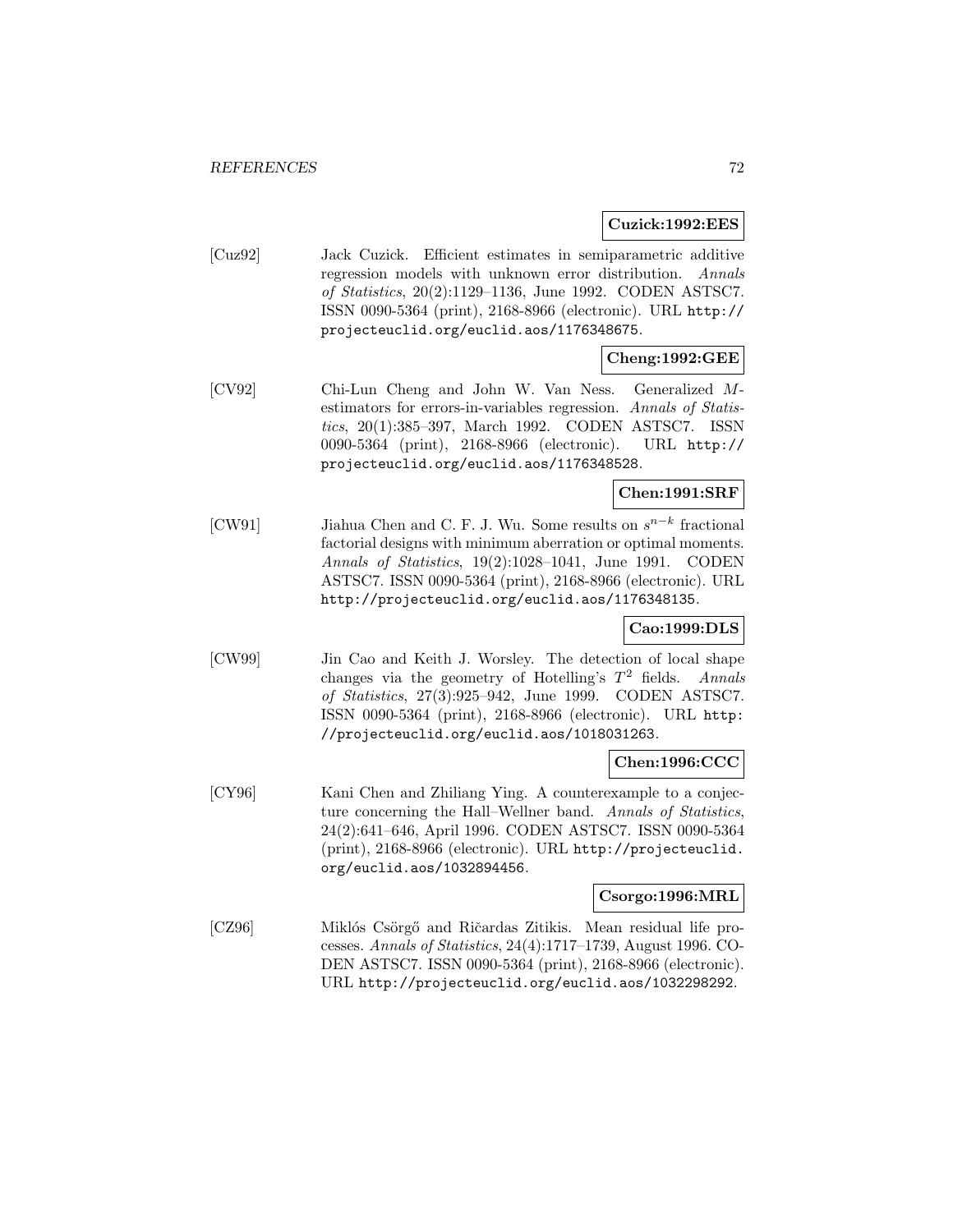**Dabrowska:1997:SCR**

[Dab97] Dorota M. Dabrowska. Smoothed Cox regression. Annals of Statistics, 25(4):1510–1540, August 1997. CODEN ASTSC7. ISSN 0090-5364 (print), 2168-8966 (electronic). URL http:// projecteuclid.org/euclid.aos/1031594730.

## **Dahlhaus:1995:ELR**

[Dah95] Rainer Dahlhaus. Efficient location and regression estimation for long range dependent regression models. Annals of Statistics, 23(3):1029–1047, June 1995. CODEN ASTSC7. ISSN 0090-5364 (print), 2168-8966 (electronic). URL http: //projecteuclid.org/euclid.aos/1176324635.

# **Dahlhaus:1997:FTS**

[Dah97] R. Dahlhaus. Fitting time series models to nonstationary processes. Annals of Statistics, 25(1):1–37, February 1997. CO-DEN ASTSC7. ISSN 0090-5364 (print), 2168-8966 (electronic). URL http://projecteuclid.org/euclid.aos/1034276620.

## **DasGupta:1991:DVM**

[Das91] Anirban DasGupta. Diameter and volume minimizing confidence sets in Bayes and classical problems. Annals of Statistics, 19(3):1225–1243, September 1991. CODEN ASTSC7. ISSN 0090-5364 (print), 2168-8966 (electronic). URL http: //projecteuclid.org/euclid.aos/1176348246.

#### **Datta:1991:AOB**

[Dat91a] Somnath Datta. Asymptotic optimality of Bayes compound estimators in compact exponential families. Annals of Statistics, 19(1):354–365, March 1991. CODEN ASTSC7. ISSN 0090-5364 (print), 2168-8966 (electronic). URL http://projecteuclid. org/euclid.aos/1176347987.

## **Datta:1991:CPM**

[Dat91b] Somnath Datta. On the consistency of posterior mixtures and its applications. Annals of Statistics, 19(1):338–353, March 1991. CODEN ASTSC7. ISSN 0090-5364 (print), 2168-8966 (electronic). URL http://projecteuclid.org/euclid.aos/ 1176347986.

# **Datta:1992:SNB**

[Dat92] Somnath Datta. Some nonasymptotic bounds for L<sup>1</sup> density estimation using kernels. Annals of Statistics, 20(3):1658–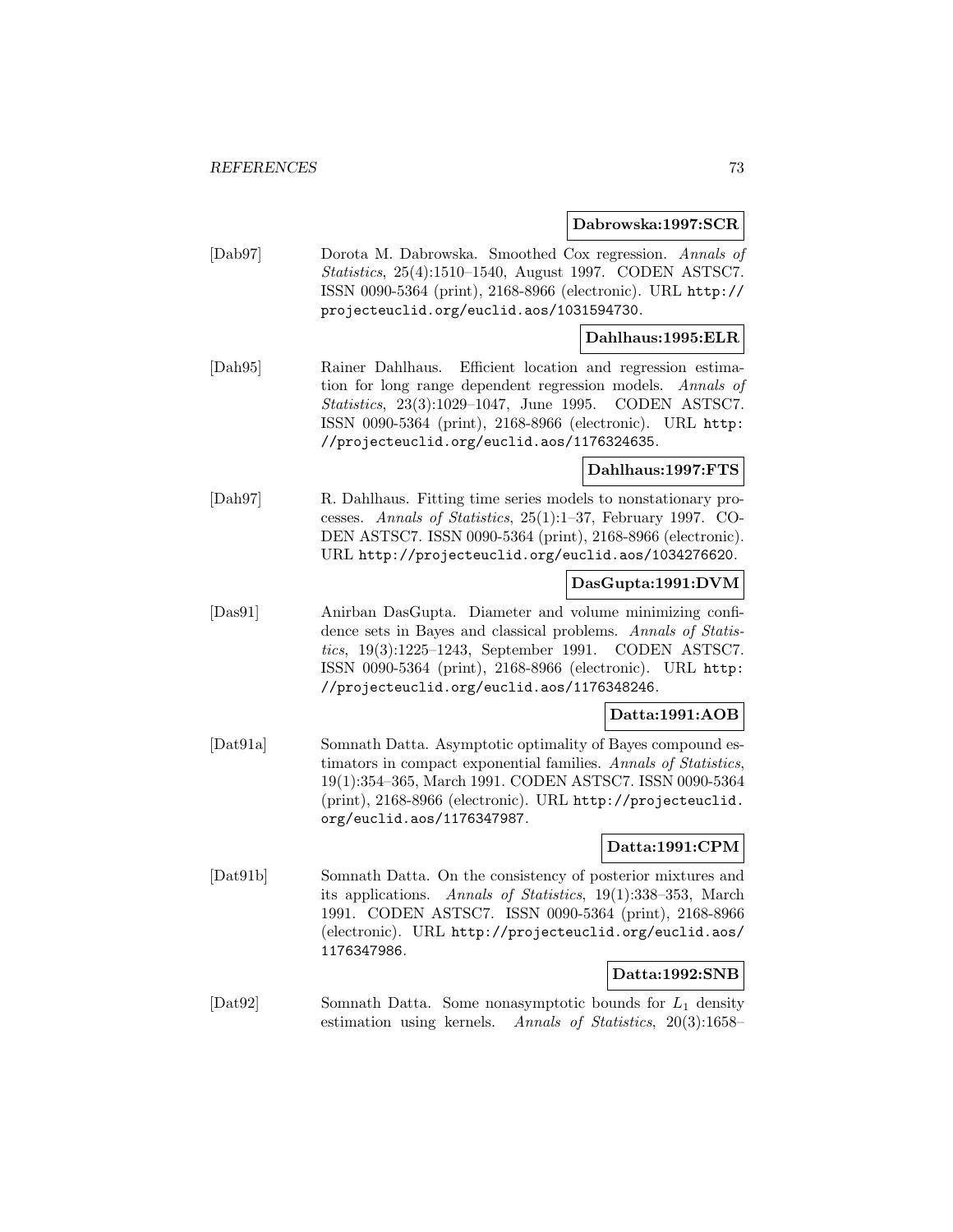1667, September 1992. CODEN ASTSC7. ISSN 0090-5364 (print), 2168-8966 (electronic). URL http://projecteuclid. org/euclid.aos/1176348791.

# **Davies:1990:AEL**

[Dav90] Laurie Davies. The asymptotics of S-estimators in the linear regression model. Annals of Statistics, 18(4):1651–1675, December 1990. CODEN ASTSC7. ISSN 0090-5364 (print), 2168-8966 (electronic). URL http://projecteuclid.org/euclid.aos/ 1176347871.

## **Davies:1992:ARM**

[Dav92] Laurie Davies. The asymptotics of Rousseeuw's minimum volume ellipsoid estimator. Annals of Statistics, 20(4):1828– 1843, December 1992. CODEN ASTSC7. ISSN 0090-5364 (print), 2168-8966 (electronic). URL http://projecteuclid. org/euclid.aos/1176348891.

## **Davies:1993:ARL**

[Dav93] P. L. Davies. Aspects of robust linear regression. Annals of Statistics, 21(4):1843–1899, December 1993. CODEN ASTSC7. ISSN 0090-5364 (print), 2168-8966 (electronic). URL http:// projecteuclid.org/euclid.aos/1176349401.

### **Davies:1998:LUL**

[Dav98] P. L. Davies. On locally uniformly linearizable high breakdown location and scale functionals. Annals of Statistics, 26 (3):1103–1125, June 1998. CODEN ASTSC7. ISSN 0090-5364 (print), 2168-8966 (electronic). URL http://projecteuclid. org/euclid.aos/1024691090.

## **Delampady:1990:LBB**

[DB90] Mohan Delampady and James O. Berger. Lower bounds on Bayes factors for multinomial distributions, with application to chi-squared tests of fit. Annals of Statistics, 18(3):1295– 1316, September 1990. CODEN ASTSC7. ISSN 0090-5364 (print), 2168-8966 (electronic). URL http://projecteuclid. org/euclid.aos/1176347750.

### **Donnell:1994:AAD**

[DBS94a] Deborah J. Donnell, Andreas Buja, and Werner Stuetzle. Analysis of additive dependencies and concurvities using smallest additive principal components. Annals of Statistics, 22(4):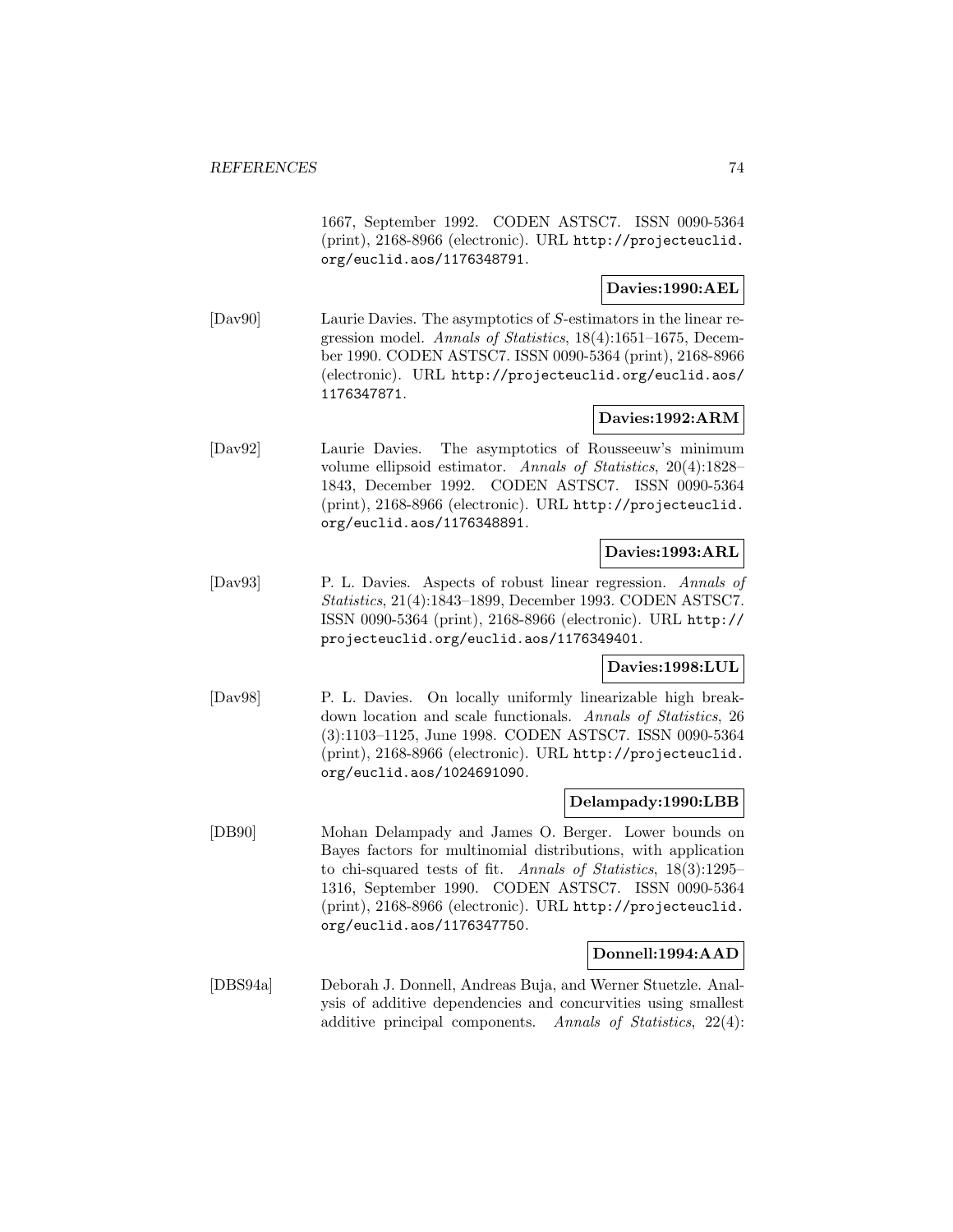1635–1668, December 1994. CODEN ASTSC7. ISSN 0090-5364 (print), 2168-8966 (electronic). URL http://projecteuclid. org/euclid.aos/1176325746.

## **Donnell:1994:RAA**

[DBS94b] Deborah J. Donnell, Andreas Buja, and Werner Stuetzle. Rejoinder: Analysis of additive dependencies and concurvities using smallest additive principal components. Annals of Statistics, 22(4):1671–1673, December 1994. CODEN ASTSC7. ISSN 0090-5364 (print), 2168-8966 (electronic). URL http: //projecteuclid.org/euclid.aos/1176325748.

## **Dacunha-Castelle:1999:TOM**

[DCG99] D. Dacunha-Castelle and E. Gassiat. Testing the order of a model using locally conic parametrization: population mixtures and stationary ARMA processes. Annals of Statistics, 27(4): 1178–1209, August 1999. CODEN ASTSC7. ISSN 0090-5364 (print), 2168-8966 (electronic). URL http://projecteuclid. org/euclid.aos/1017938921.

### **Dudley:1990:KSC**

[DCLP90] R. M. Dudley, Stephanie L. Cook, Jimena Llopis, and N. P. Peng. A. N. Kolmogorov and statistics: A citation bibliography. Annals of Statistics, 18(3):1017–1031, September 1990. CO-DEN ASTSC7. ISSN 0090-5364 (print), 2168-8966 (electronic). URL http://projecteuclid.org/euclid.aos/1176347738.

# **DeJong:1991:DKF**

[De 91] Piet De Jong. The diffuse Kalman filter. Annals of Statistics, 19 (2):1073–1083, June 1991. CODEN ASTSC7. ISSN 0090-5364 (print), 2168-8966 (electronic). URL http://projecteuclid. org/euclid.aos/1176348139.

### **Dykstra:1998:MLE**

[DE98] Richard Dykstra and Hammou El Barmi. Maximum likelihood estimates via duality for log-convex models when cell probabilities are subject to convex constraints. Annals of Statistics, 26(5):1878–1893, October 1998. CODEN ASTSC7. ISSN 0090-5364 (print), 2168-8966 (electronic). URL http:// projecteuclid.org/euclid.aos/1024691361.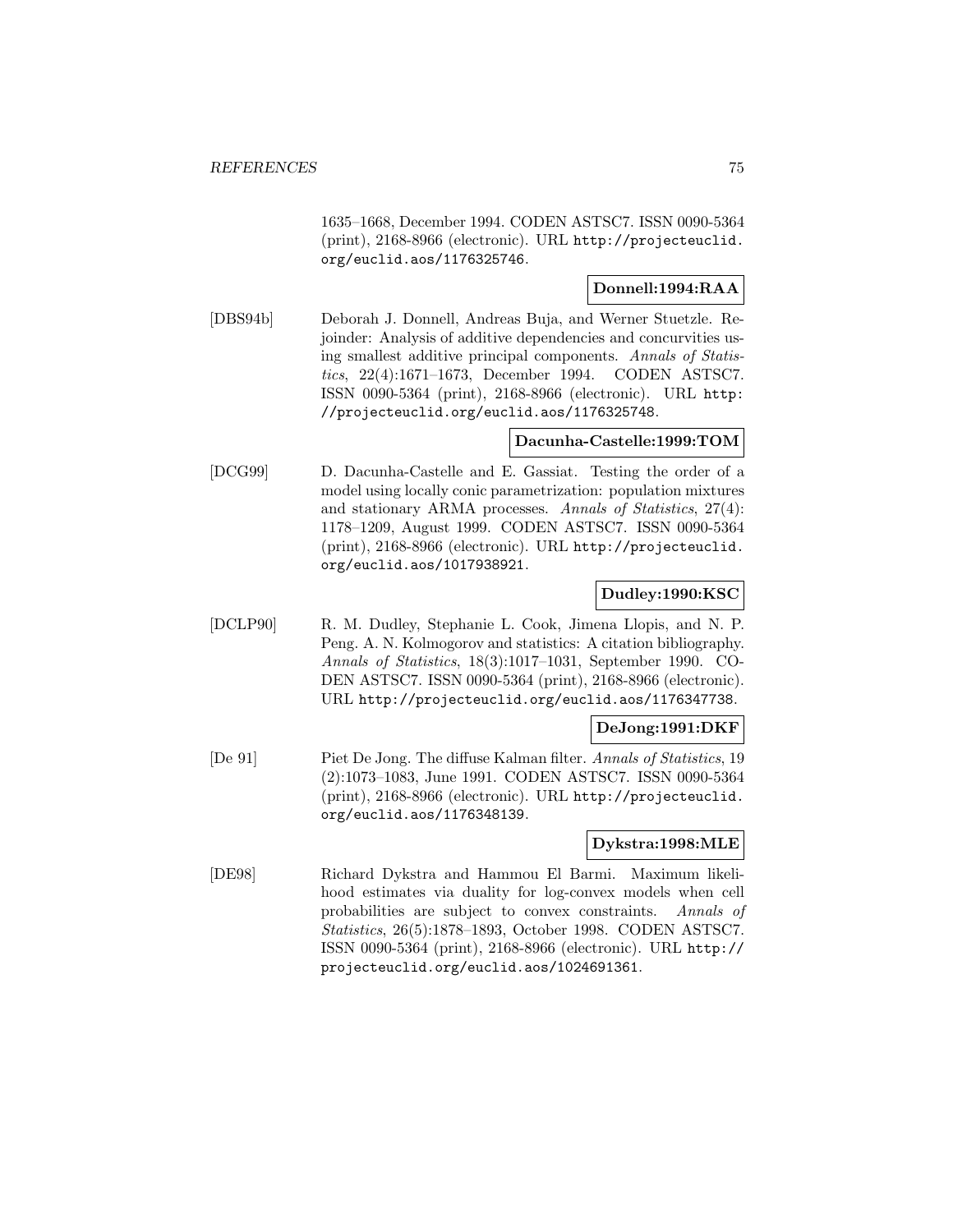#### **Degerine:1990:CPA**

[Deg90] Serge Degerine. Canonical partial autocorrelation function of a multivariate time series. Annals of Statistics, 18(2):961–971, June 1990. CODEN ASTSC7. ISSN 0090-5364 (print), 2168- 8966 (electronic). URL http://projecteuclid.org/euclid. aos/1176347635.

#### **Dette:1990:GOD**

[Det90] H. Dette. A generalization of  $D$ - and  $D_1$ -optimal designs in polynomial regression. Annals of Statistics, 18(4):1784– 1804, December 1990. CODEN ASTSC7. ISSN 0090-5364 (print), 2168-8966 (electronic). URL http://projecteuclid. org/euclid.aos/1176347878.

## **Dette:1992:ODC**

[Det92] H. Dette. Optimal designs for a class of polynomials of odd or even degree. Annals of Statistics, 20(1):238–259, March 1992. CODEN ASTSC7. ISSN 0090-5364 (print), 2168-8966 (electronic). URL http://projecteuclid.org/euclid.aos/ 1176348520.

# **Dette:1993:ETO**

[Det93a] Holger Dette. Elfving's theorem for D-optimality. Annals of Statistics, 21(2):753–766, June 1993. CODEN ASTSC7. ISSN 0090-5364 (print), 2168-8966 (electronic). URL http: //projecteuclid.org/euclid.aos/1176349149.

#### **Dette:1993:NOD**

[Det93b] Holger Dette. A note on E-optimal designs for weighted polynomial regression. Annals of Statistics, 21(2):767–771, June 1993. CODEN ASTSC7. ISSN 0090-5364 (print), 2168-8966 (electronic). URL http://projecteuclid.org/euclid.aos/ 1176349150.

#### **Dette:1994:DDP**

[Det94] Holger Dette. Discrimination designs for polynomial regression on compact intervals. Annals of Statistics, 22(2):890–903, June 1994. CODEN ASTSC7. ISSN 0090-5364 (print), 2168-8966 (electronic). URL http://projecteuclid.org/euclid.aos/ 1176325501.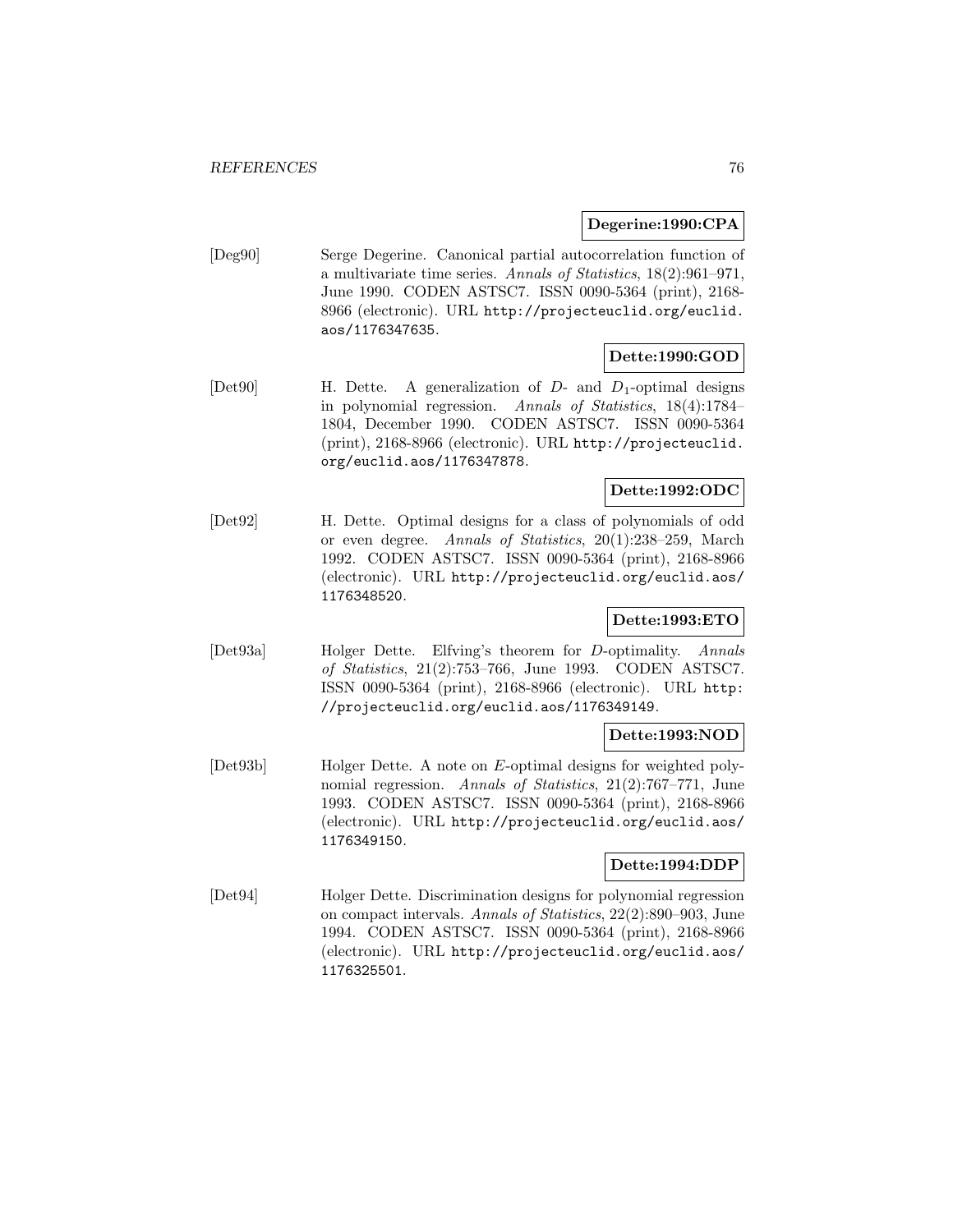## **Dette:1995:ODI**

[Det95] Holger Dette. Optimal designs for identifying the degree of a polynomial regression. Annals of Statistics, 23(4):1248–1266, August 1995. CODEN ASTSC7. ISSN 0090-5364 (print), 2168- 8966 (electronic). URL http://projecteuclid.org/euclid. aos/1176324708.

# **Dette:1996:NBC**

[Det96] Holger Dette. A note on Bayesian c- and D-optimal designs in nonlinear regression models. Annals of Statistics, 24(3): 1225–1234, June 1996. CODEN ASTSC7. ISSN 0090-5364 (print), 2168-8966 (electronic). URL http://projecteuclid. org/euclid.aos/1032526965.

## **Dette:1999:CTF**

[Det99] Holger Dette. A consistent test for the functional form of a regression based on a difference of variance estimators. Annals of Statistics, 27(3):1012–1040, June 1999. CODEN ASTSC7. ISSN 0090-5364 (print), 2168-8966 (electronic). URL http:// projecteuclid.org/euclid.aos/1018031266.

# **Devroye:1992:NUS**

[Dev92] Luc Devroye. A note on the usefulness of superkernels in density estimation. Annals of Statistics, 20(4):2037–2056, December 1992. CODEN ASTSC7. ISSN 0090-5364 (print), 2168-8966 (electronic). URL http://projecteuclid.org/euclid.aos/ 1176348901.

#### **Devroye:1994:GDS**

[Dev94] Luc Devroye. On good deterministic smoothing sequences for kernel density estimates. Annals of Statistics, 22(2):886–889, June 1994. CODEN ASTSC7. ISSN 0090-5364 (print), 2168- 8966 (electronic). URL http://projecteuclid.org/euclid. aos/1176325500.

#### **Diaconis:1990:UCB**

[DF90] P. Diaconis and D. Freedman. On the uniform consistency of Bayes estimates for multinomial probabilities. Annals of Statistics, 18(3):1317–1327, September 1990. CODEN ASTSC7. ISSN 0090-5364 (print), 2168-8966 (electronic). URL http: //projecteuclid.org/euclid.aos/1176347751.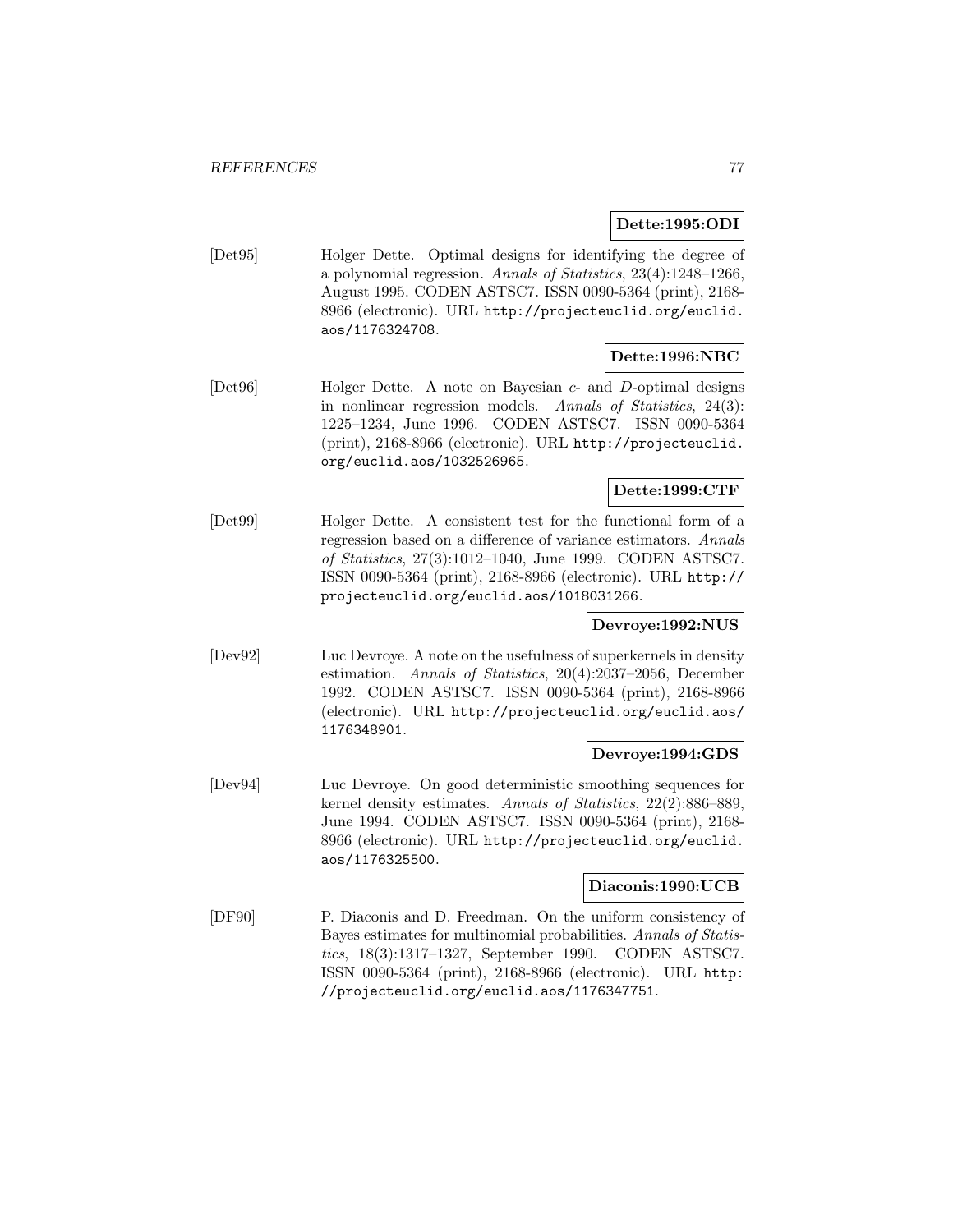#### **Diaconis:1993:NBR**

[DF93] P. Diaconis and D. A. Freedman. Nonparametric binary regression: A Bayesian approach. Annals of Statistics, 21(4): 2108–2137, December 1993. CODEN ASTSC7. ISSN 0090-5364 (print), 2168-8966 (electronic). URL http://projecteuclid. org/euclid.aos/1176349413.

# **Devroye:1990:NEP**

[DG90] Luc Devroye and László Györfi. No empirical probability measure can converge in the total variation sense for all distributions. Annals of Statistics, 18(3):1496–1499, September 1990. CODEN ASTSC7. ISSN 0090-5364 (print), 2168-8966 (electronic). URL http://projecteuclid.org/euclid.aos/ 1176347765.

## **Datta:1991:BPL**

[DG91] Gauri Sankar Datta and Malay Ghosh. Bayesian prediction in linear models: Applications to small area estimation. Annals of Statistics, 19(4):1748–1770, December 1991. CODEN ASTSC7. ISSN 0090-5364 (print), 2168-8966 (electronic). URL http:// projecteuclid.org/euclid.aos/1176348369.

#### **Donoho:1992:BPL**

[DG92] David L. Donoho and Miriam Gasko. Breakdown properties of location estimates based on halfspace depth and projected outlyingness. Annals of Statistics, 20(4):1803–1827, December 1992. CODEN ASTSC7. ISSN 0090-5364 (print), 2168-8966 (electronic). URL http://projecteuclid.org/euclid.aos/ 1176348890.

#### **Datta:1996:INP**

[DG96] Gauri Sankar Datta and Malay Ghosh. On the invariance of noninformative priors. Annals of Statistics, 24(1):141–159, February 1996. CODEN ASTSC7. ISSN 0090-5364 (print), 2168-8966 (electronic). URL http://projecteuclid.org/ euclid.aos/1033066203.

#### **Diaz-Garcia:1997:PCH**

[DGJ97] José A. Díaz-García and Ramón Gutiérrez Jáimez. Proof of the conjectures of H. Uhlig on the singular multivariate beta and the Jacobian of a certain matrix transformation. Annals of Statistics, 25(5):2018–2023, October 1997. CODEN ASTSC7.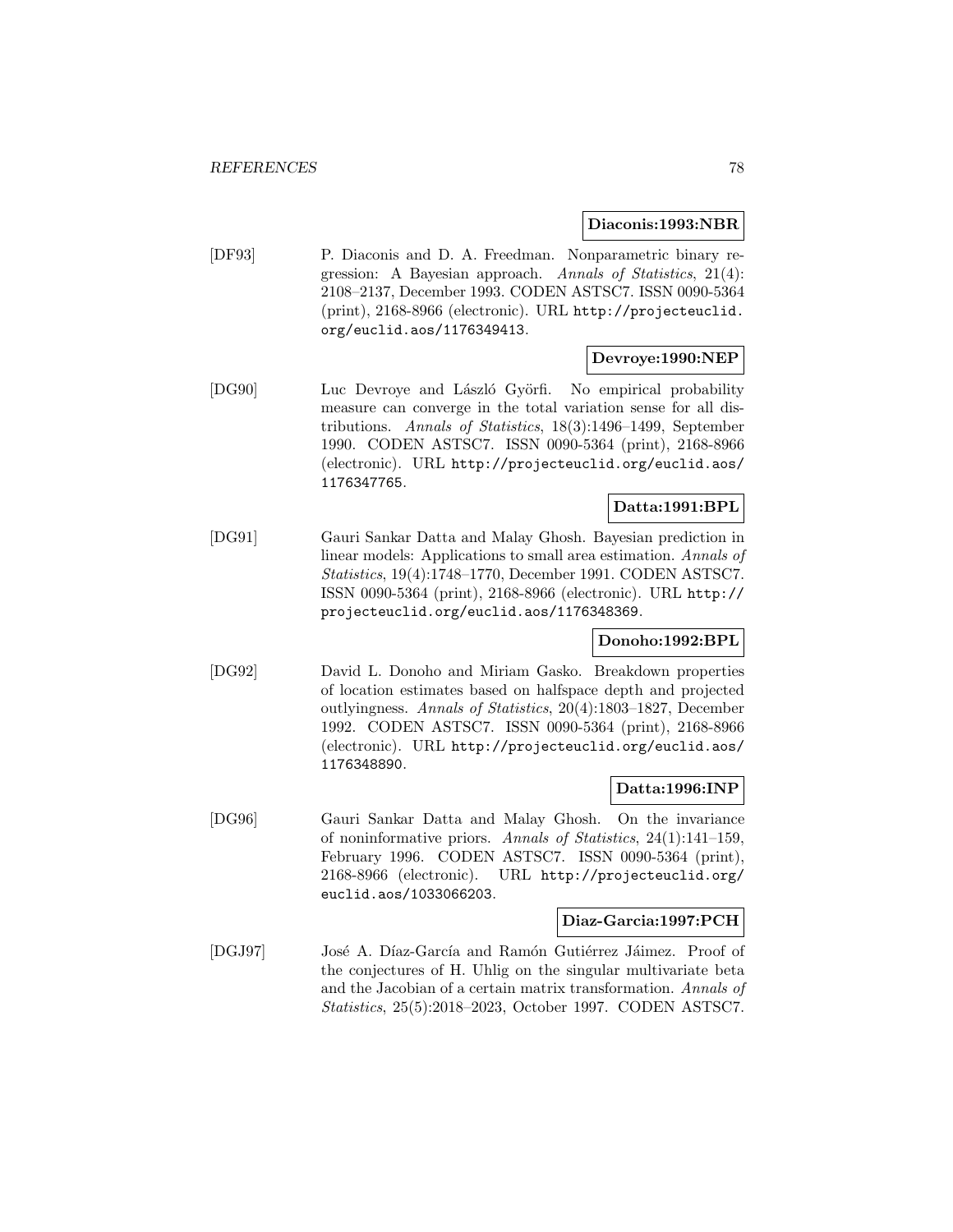ISSN 0090-5364 (print), 2168-8966 (electronic). URL http:// projecteuclid.org/euclid.aos/1069362383.

## **Devroye:1994:SUC**

[DGKL94] Luc Devroye, László Györfi, Adam Krzyzak, and Gabor Lugosi. On the strong universal consistency of nearest neighbor regression function estimates. Annals of Statistics, 22(3):1371– 1385, September 1994. CODEN ASTSC7. ISSN 0090-5364 (print), 2168-8966 (electronic). URL http://projecteuclid. org/euclid.aos/1176325633.

# **DasGupta:1995:NGM**

[DGZ95] A. DasGupta, J. K. Ghosh, and M. M. Zen. A new general method for constructing confidence sets in arbitrary dimensions: With applications. Annals of Statistics, 23(4):1408–1432, August 1995. CODEN ASTSC7. ISSN 0090-5364 (print), 2168- 8966 (electronic). URL http://projecteuclid.org/euclid. aos/1176324715.

## **Dorfman:1993:EFP**

[DH93] Alan H. Dorfman and Peter Hall. Estimators of the finite population distribution function using nonparametric regression. Annals of Statistics, 21(3):1452–1475, September 1993. CO-DEN ASTSC7. ISSN 0090-5364 (print), 2168-8966 (electronic). URL http://projecteuclid.org/euclid.aos/1176349267.

#### **Dette:1998:ODI**

[DH98] Holger Dette and Gerd Haller. Optimal designs for the identification of the order of a Fourier regression. Annals of Statistics, 26(4):1496–1521, August 1998. CODEN ASTSC7. ISSN 0090-5364 (print), 2168-8966 (electronic). URL http:// projecteuclid.org/euclid.aos/1024691251.

### **Dhar:1991:MDE**

[Dha91] Sunil K. Dhar. Minimum distance estimation in an additive effects outliers model. Annals of Statistics, 19(1):205–228, March 1991. CODEN ASTSC7. ISSN 0090-5364 (print), 2168-8966 (electronic). URL http://projecteuclid.org/euclid.aos/ 1176347977.

## **Dette:1999:ODR**

[DHI99] Holger Dette, Linda M. Haines, and Lorens Imhof. Optimal designs for rational models and weighted polynomial regression.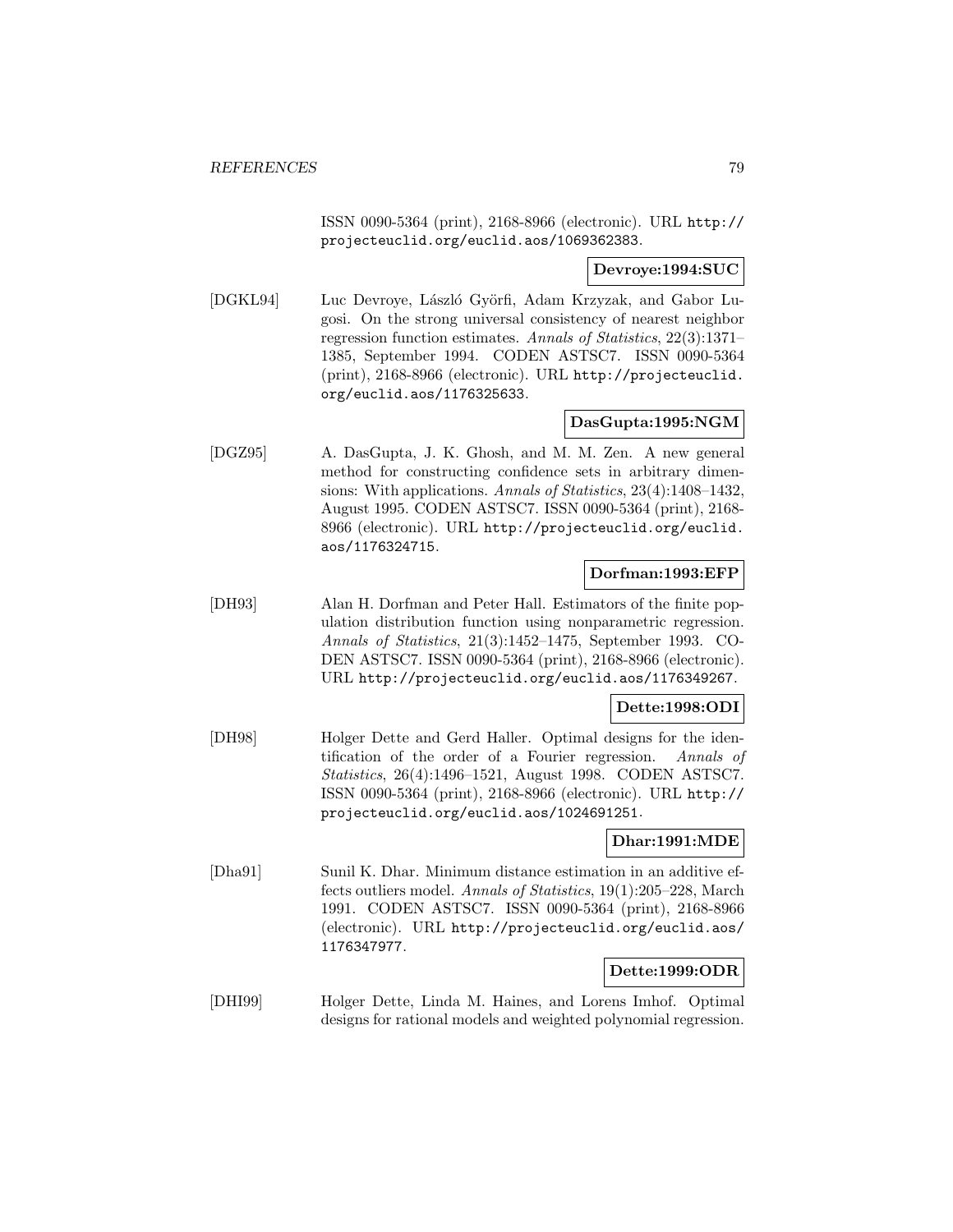Annals of Statistics, 27(4):1272–1293, August 1999. CODEN ASTSC7. ISSN 0090-5364 (print), 2168-8966 (electronic). URL http://projecteuclid.org/euclid.aos/1017938926.

## **Doss:1997:BNE**

[DHL97] Hani Doss, Fred W. Huffer, and Kevin L. Lawson. Bayesian nonparametric estimation via Gibbs sampling for coherent systems with redundancy. Annals of Statistics, 25(3):1109–1139, June 1997. CODEN ASTSC7. ISSN 0090-5364 (print), 2168- 8966 (electronic). URL http://projecteuclid.org/euclid. aos/1069362740.

#### **DiCiccio:1991:ELB**

[DHR91] Thomas DiCiccio, Peter Hall, and Joseph Romano. Empirical likelihood is Bartlett-correctable. Annals of Statistics, 19(2): 1053–1061, June 1991. CODEN ASTSC7. ISSN 0090-5364 (print), 2168-8966 (electronic). URL http://projecteuclid. org/euclid.aos/1176348137.

#### **Dette:1995:MDL**

[DHS95] H. Dette, B. Heiligers, and W. J. Studden. Minimax designs in linear regression models. Annals of Statistics, 23(1): 30–40, February 1995. CODEN ASTSC7. ISSN 0090-5364 (print), 2168-8966 (electronic). URL http://projecteuclid. org/euclid.aos/1176324453.

#### **Dorado:1997:NEG**

[DHS97] Crisanto Dorado, Myles Hollander, and Jayaram Sethuraman. Nonparametric estimation for a general repair model. Annals of Statistics, 25(3):1140–1160, June 1997. CODEN ASTSC7. ISSN 0090-5364 (print), 2168-8966 (electronic). URL http:// projecteuclid.org/euclid.aos/1069362741.

### **Davis:1995:TCP**

[DHY95] Richard A. Davis, Dawei Huang, and Yi-Ching Yao. Testing for a change in the parameter values and order of an autoregressive model. Annals of Statistics, 23(1):282–304, February 1995. CO-DEN ASTSC7. ISSN 0090-5364 (print), 2168-8966 (electronic). URL http://projecteuclid.org/euclid.aos/1176324468.

#### **Dinwoodie:1993:LDC**

[Din93] I. H. Dinwoodie. Large deviations for censored data. Annals of Statistics, 21(3):1608–1620, September 1993. CODEN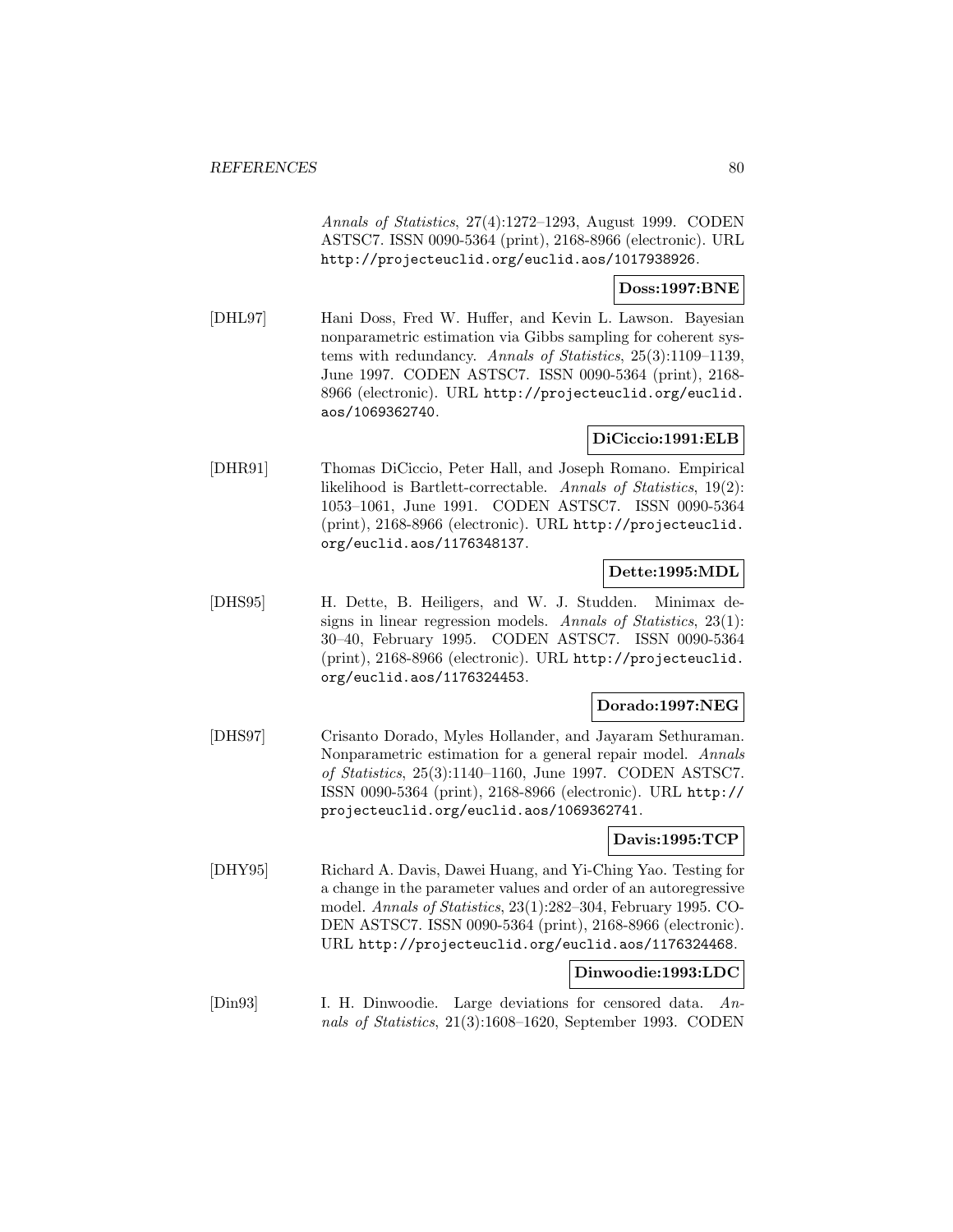ASTSC7. ISSN 0090-5364 (print), 2168-8966 (electronic). URL http://projecteuclid.org/euclid.aos/1176349274.

**Dinwoodie:1995:SEF**

[Din95] I. H. Dinwoodie. Stationary exponential families. Annals of Statistics, 23(1):327–337, February 1995. CODEN ASTSC7. ISSN 0090-5364 (print), 2168-8966 (electronic). URL http:// projecteuclid.org/euclid.aos/1176324470.

#### **Dahlhaus:1996:FDB**

[DJ96] R. Dahlhaus and D. Janas. A frequency domain bootstrap for ratio statistics in time series analysis. Annals of Statistics, 24(5):1934–1963, October 1996. CODEN ASTSC7. ISSN 0090-5364 (print), 2168-8966 (electronic). URL http:// projecteuclid.org/euclid.aos/1069362304.

#### **Donoho:1998:MEW**

[DJ98] David L. Donoho and Iain M. Johnstone. Minimax estimation via wavelet shrinkage. Annals of Statistics, 26(3):879–921, June 1998. CODEN ASTSC7. ISSN 0090-5364 (print), 2168-8966 (electronic). URL http://projecteuclid.org/euclid.aos/ 1024691081.

### **Donoho:1996:DEW**

[DJKP96] David L. Donoho, Iain M. Johnstone, Gérard Kerkyacharian, and Dominique Picard. Density estimation by wavelet thresholding. Annals of Statistics, 24(2):508–539, April 1996. CO-DEN ASTSC7. ISSN 0090-5364 (print), 2168-8966 (electronic). URL http://projecteuclid.org/euclid.aos/1032894451.

#### **Dykstra:1991:SIU**

[DKR91] Richard Dykstra, Subhash Kochar, and Tim Robertson. Statistical inference for uniform stochastic ordering in several populations. Annals of Statistics, 19(2):870–888, June 1991. CODEN ASTSC7. ISSN 0090-5364 (print), 2168-8966 (electronic). URL http://projecteuclid.org/euclid.aos/1176348125.

## **Drost:1997:AET**

[DKW97] Feike C. Drost, Chris A. J. Klaassen, and Bas J. M. Werker. Adaptive estimation in time-series models. Annals of Statistics, 25(2):786–817, April 1997. CODEN ASTSC7. ISSN 0090-5364 (print), 2168-8966 (electronic). URL http://projecteuclid. org/euclid.aos/1031833674.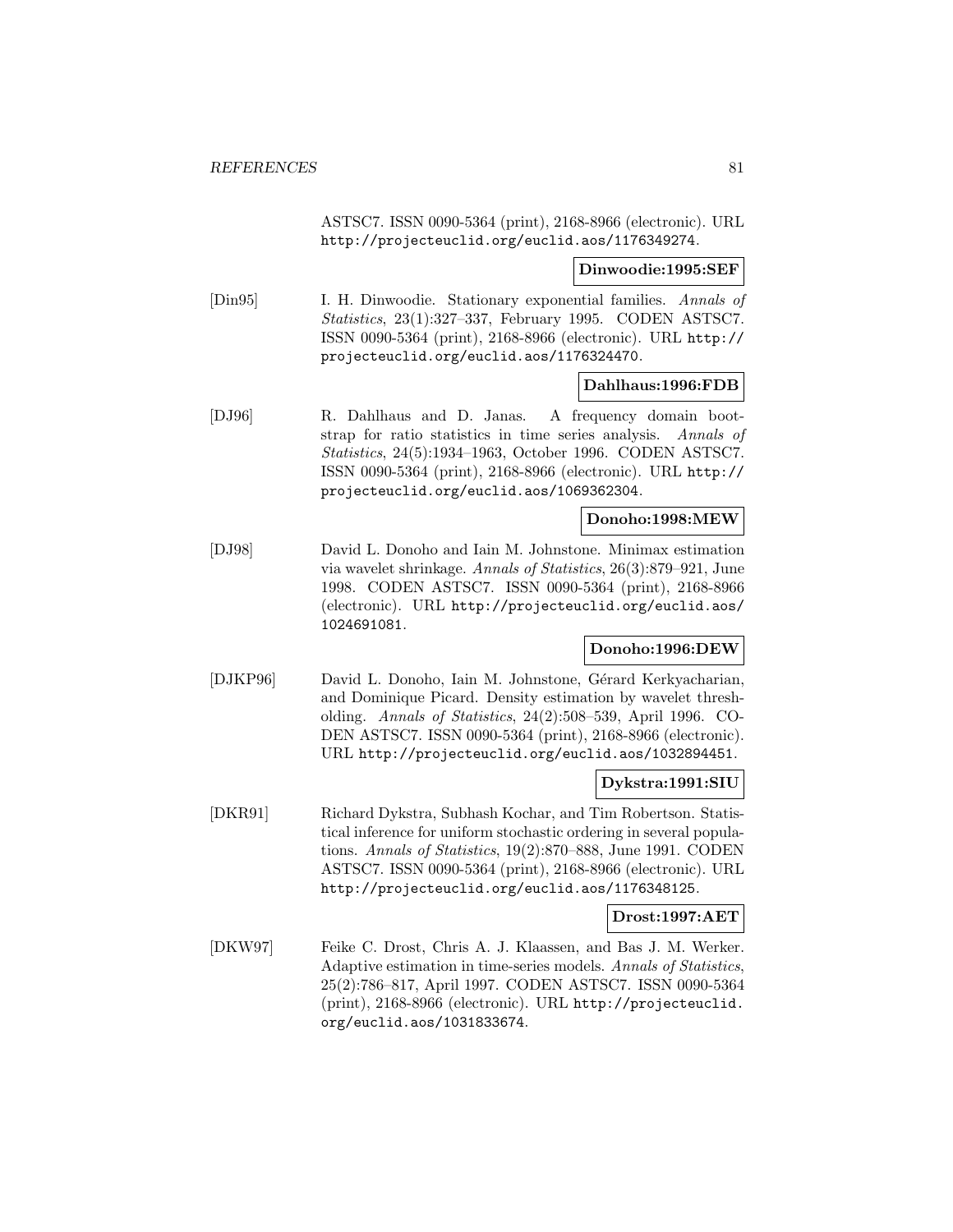#### **Doksum:1990:CRB**

[DL90] Kjell A. Doksum and Albert Y. Lo. Consistent and robust Bayes procedures for location based on partial information. Annals of Statistics, 18(1):443–453, March 1990. CODEN ASTSC7. ISSN 0090-5364 (print), 2168-8966 (electronic). URL http://projecteuclid.org/euclid.aos/1176347510.

## **Donoho:1991:GRCa**

[DL91a] David L. Donoho and Richard C. Liu. Geometrizing rates of convergence, II. Annals of Statistics, 19(2):633–667, June 1991. CODEN ASTSC7. ISSN 0090-5364 (print), 2168-8966 (electronic). URL http://projecteuclid.org/euclid.aos/ 1176348114.

### **Donoho:1991:GRCb**

[DL91b] David L. Donoho and Richard C. Liu. Geometrizing rates of convergence, III. Annals of Statistics, 19(2):668–701, June 1991. CODEN ASTSC7. ISSN 0090-5364 (print), 2168-8966 (electronic). URL http://projecteuclid.org/euclid.aos/ 1176348115.

## **Duan:1991:SRL**

[DL91c] Naihua Duan and Ker-Chau Li. Slicing regression: A link-free regression method. Annals of Statistics, 19(2):505–530, June 1991. CODEN ASTSC7. ISSN 0090-5364 (print), 2168-8966 (electronic). URL http://projecteuclid.org/euclid.aos/ 1176348109.

#### **Donoho:1992:REO**

[DL92] David L. Donoho and Mark G. Low. Renormalization exponents and optimal pointwise rates of convergence. Annals of Statistics, 20(2):944–970, June 1992. CODEN ASTSC7. ISSN 0090-5364 (print), 2168-8966 (electronic). URL http: //projecteuclid.org/euclid.aos/1176348665.

#### **Dawid:1993:HML**

[DL93] A. P. Dawid and S. L. Lauritzen. Hyper Markov laws in the statistical analysis of decomposable graphical models. Annals of Statistics, 21(3):1272–1317, September 1993. CODEN ASTSC7. ISSN 0090-5364 (print), 2168-8966 (electronic). URL http://projecteuclid.org/euclid.aos/1176349260. See correction [DL95].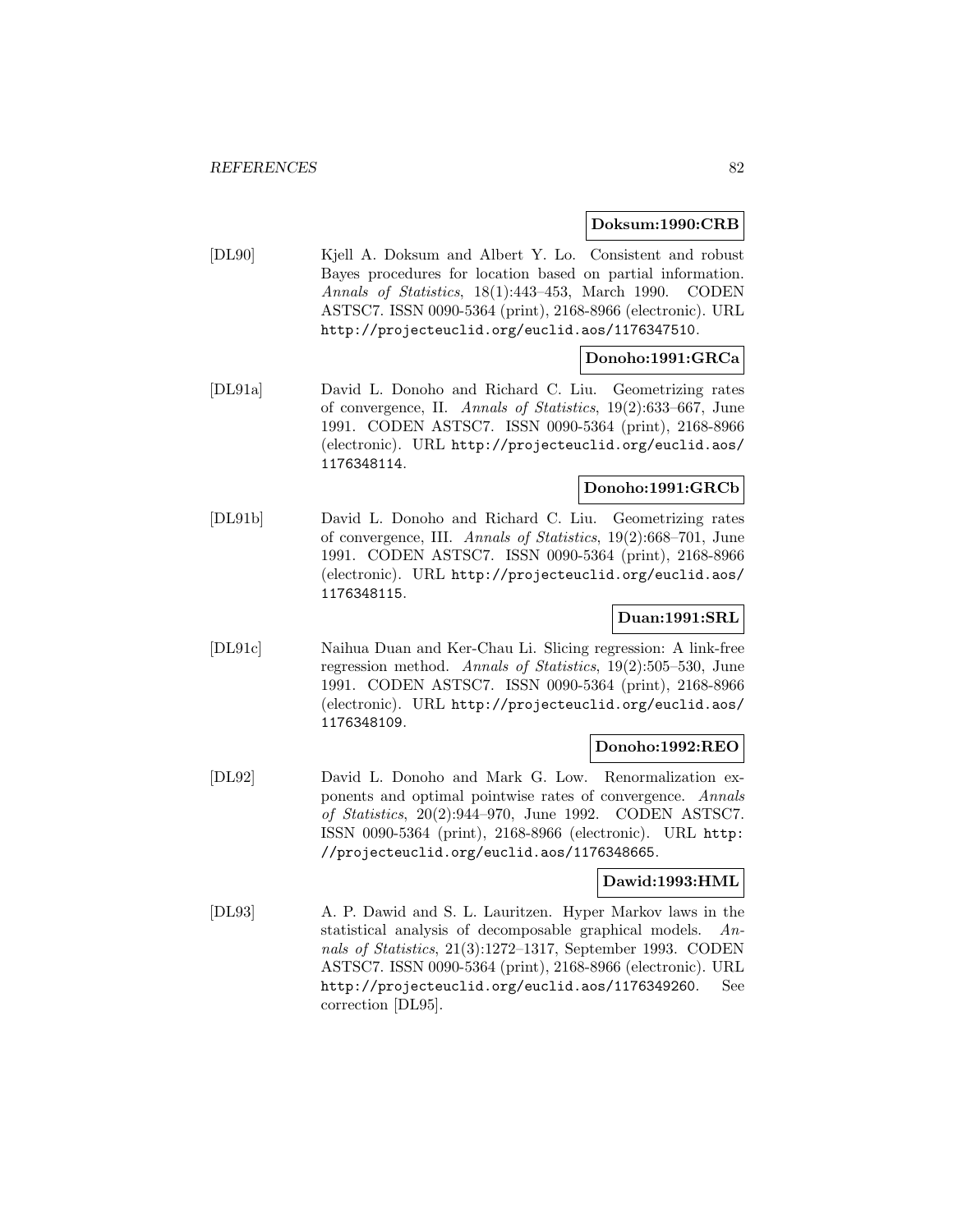#### **Dawid:1995:CHM**

[DL95] A. P. Dawid and S. L. Lauritzen. Correction: "Hyper Markov Laws in the Statistical Analysis of Decomposable Graphical Models". Annals of Statistics, 23(5):1864, October 1995. CODEN ASTSC7. ISSN 0090-5364 (print), 2168-8966 (electronic). URL http://projecteuclid.org/euclid.aos/ 1176324328. See [DL93].

#### **Devroye:1996:UAS**

[DL96] Luc Devroye and Gábor Lugosi. A universally acceptable smoothing factor for kernel density estimates. Annals of Statistics, 24(6):2499–2512, December 1996. CODEN ASTSC7. ISSN 0090-5364 (print), 2168-8966 (electronic). URL http: //projecteuclid.org/euclid.aos/1032181164.

## **Devroye:1997:NUS**

[DL97] Luc Devroye and Gábor Lugosi. Nonasymptotic universal smoothing factors, kernel complexity and Yatracos classes. Annals of Statistics, 25(6):2626–2637, December 1997. CODEN ASTSC7. ISSN 0090-5364 (print), 2168-8966 (electronic). URL http://projecteuclid.org/euclid.aos/1030741088.

#### **Donoho:1990:MRH**

[DLM90] David L. Donoho, Richard C. Liu, and Brenda MacGibbon. Minimax risk over hyperrectangles, and implications. Annals of Statistics, 18(3):1416–1437, September 1990. CODEN ASTSC7. ISSN 0090-5364 (print), 2168-8966 (electronic). URL http://projecteuclid.org/euclid.aos/1176347758.

#### **Delyon:1999:CSA**

[DLM99] Bernard Delyon, Marc Lavielle, and Eric Moulines. Convergence of a stochastic approximation version of the EM algorithm. Annals of Statistics, 27(1):94–128, February 1999. CO-DEN ASTSC7. ISSN 0090-5364 (print), 2168-8966 (electronic). URL http://projecteuclid.org/euclid.aos/1018031103.

#### **Dabrowski:1992:SAM**

[DM92] Andre Robert Dabrowski and David McDonald. Statistical analysis of multiple ion channel data. Annals of Statistics, 20(3):1180–1202, September 1992. CODEN ASTSC7. ISSN 0090-5364 (print), 2168-8966 (electronic). URL http: //projecteuclid.org/euclid.aos/1176348765.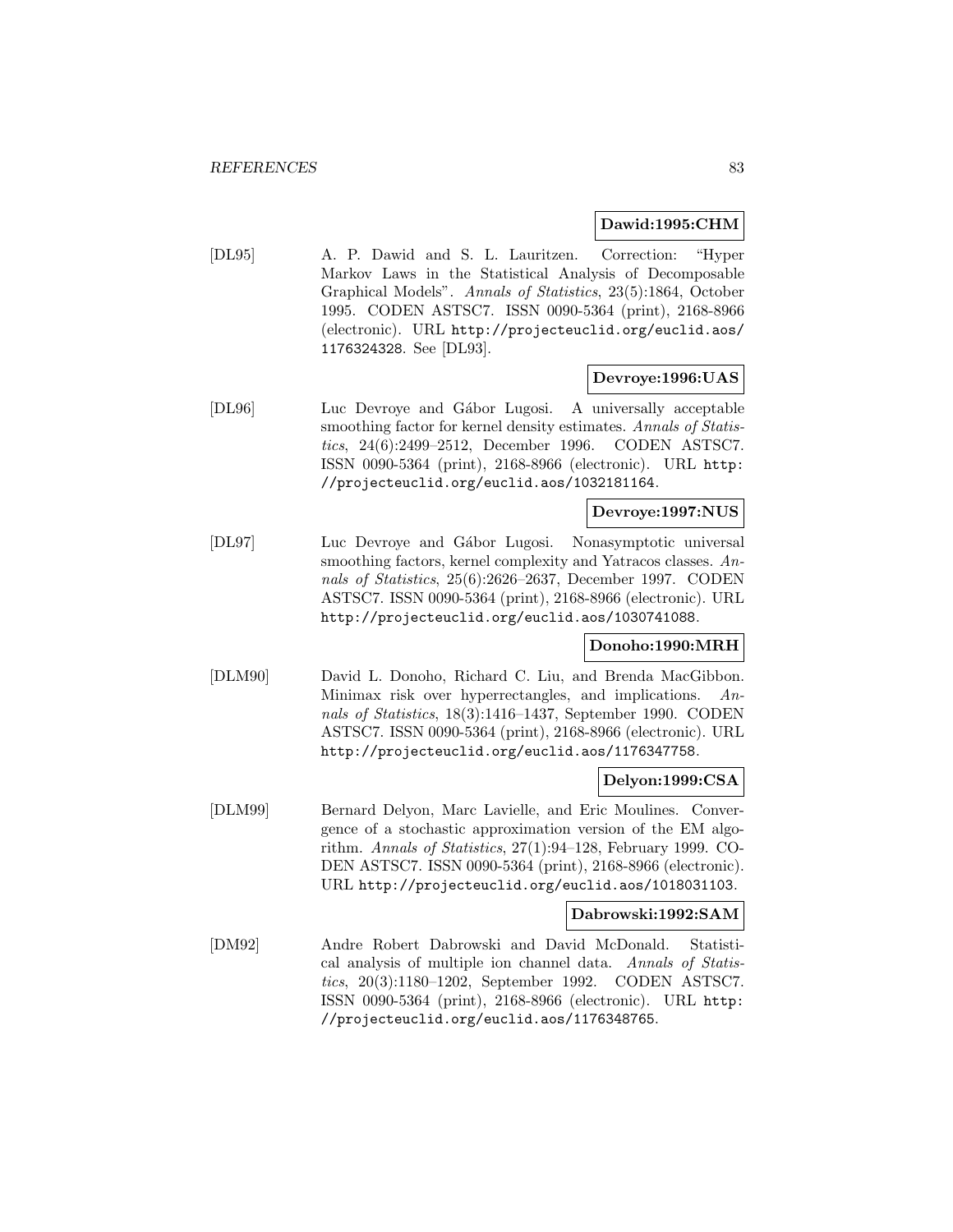**Davis:1998:SAH**

[DM98a] Richard A. Davis and Thomas Mikosch. The sample autocorrelations of heavy-tailed processes with applications to ARCH. Annals of Statistics, 26(5):2049–2080, October 1998. CODEN ASTSC7. ISSN 0090-5364 (print), 2168-8966 (electronic). URL http://projecteuclid.org/euclid.aos/1024691368.

# **Dette:1998:NCS**

[DM98b] Holger Dette and Axel Munk. Nonparametric comparison of several regression functions: exact and asymptotic theory. Annals of Statistics, 26(6):2339–2368, December 1998. CODEN ASTSC7. ISSN 0090-5364 (print), 2168-8966 (electronic). URL http://projecteuclid.org/euclid.aos/1024691474.

# **Dette:1998:VLR**

[DM98c] Holger Dette and Axel Munk. Validation of linear regression models. Annals of Statistics, 26(2):778–800, April 1998. CO-DEN ASTSC7. ISSN 0090-5364 (print), 2168-8966 (electronic). URL http://projecteuclid.org/euclid.aos/1028144860.

#### **Dabrowski:1990:RTP**

[DMR90] Andre Robert Dabrowski, David McDonald, and Uwe Rosler. Renewal theory properties of ion channels. Annals of Statistics, 18(3):1091–1115, September 1990. CODEN ASTSC7. ISSN 0090-5364 (print), 2168-8966 (electronic). URL http: //projecteuclid.org/euclid.aos/1176347741.

#### **Dauxois:1998:NCA**

[DN98] Jacques Dauxois and Guy Martial Nkiet. Nonlinear canonical analysis and independence tests. Annals of Statistics, 26(4): 1254–1278, August 1998. CODEN ASTSC7. ISSN 0090-5364 (print), 2168-8966 (electronic). URL http://projecteuclid. org/euclid.aos/1024691242.

#### **Donoho:1994:SEO**

[Don94] David L. Donoho. Statistical estimation and optimal recovery. Annals of Statistics, 22(1):238–270, March 1994. CODEN ASTSC7. ISSN 0090-5364 (print), 2168-8966 (electronic). URL http://projecteuclid.org/euclid.aos/1176325367.

#### **Donoho:1997:CBO**

[Don97] David L. Donoho. CART and best-ortho-basis: a connection. Annals of Statistics, 25(5):1870–1911, October 1997. CODEN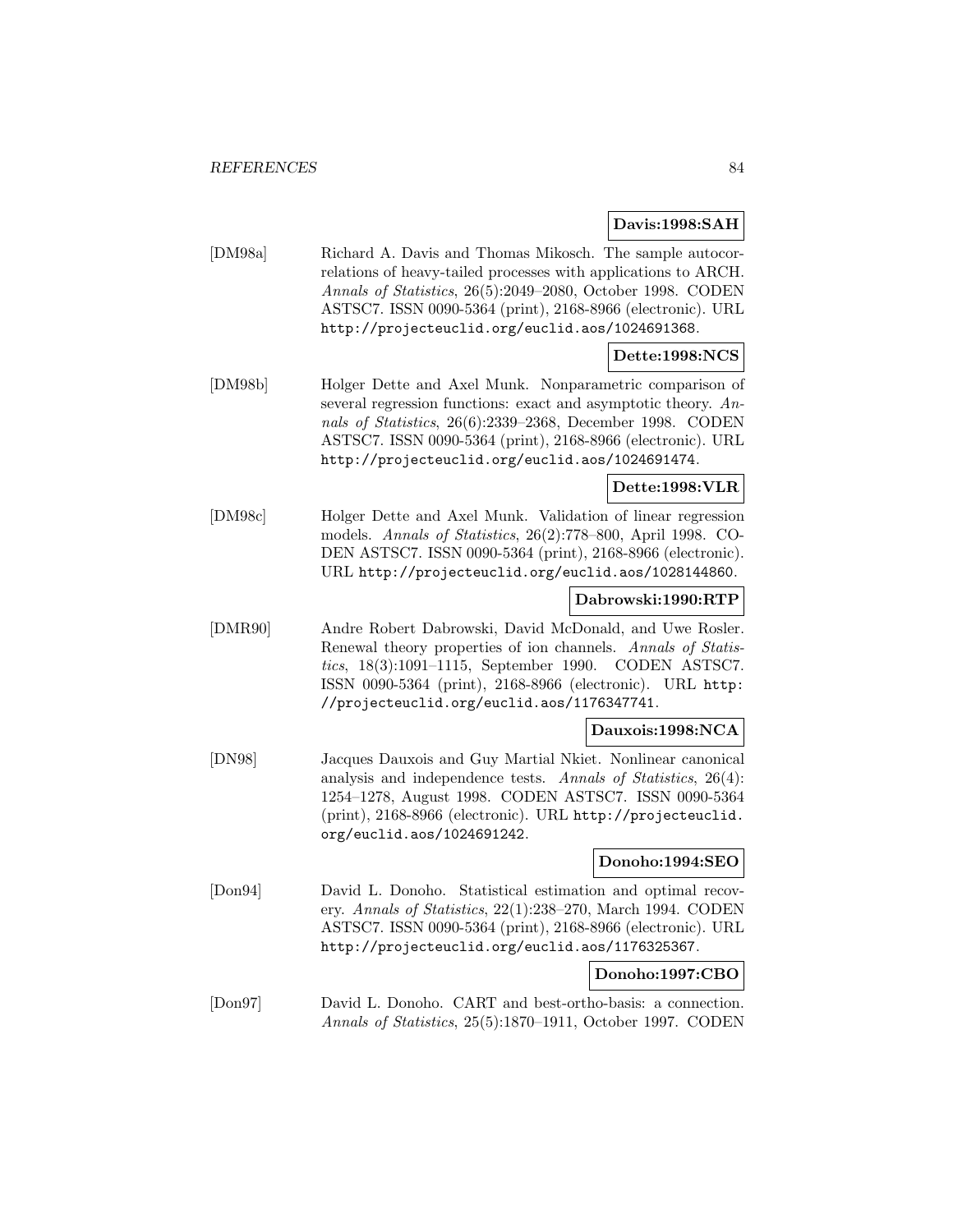ASTSC7. ISSN 0090-5364 (print), 2168-8966 (electronic). URL http://projecteuclid.org/euclid.aos/1069362377.

#### **Donoho:1999:WNM**

[Don99] David L. Donoho. Wedgelets: nearly minimax estimation of edges. Annals of Statistics, 27(3):859–897, June 1999. CODEN ASTSC7. ISSN 0090-5364 (print), 2168-8966 (electronic). URL http://projecteuclid.org/euclid.aos/1018031261.

#### **Doss:1994:BNE**

[Dos94a] Hani Doss. Bayesian nonparametric estimation for incomplete data via successive substitution sampling. Annals of Statistics, 22(4):1763–1786, December 1994. CODEN ASTSC7. ISSN 0090-5364 (print), 2168-8966 (electronic). URL http:// projecteuclid.org/euclid.aos/1176325756.

#### **Doss:1994:DMC**

[Dos94b] Hani Doss. Discussion: Markov chains for exploring posterior distributions. Annals of Statistics, 22(4):1728–1734, December 1994. CODEN ASTSC7. ISSN 0090-5364 (print), 2168-8966 (electronic). URL http://projecteuclid.org/euclid.aos/ 1176325751.

## **Dembo:1994:TCH**

[DP94] Amir Dembo and Yuval Peres. A topological criterion for hypothesis testing. Annals of Statistics, 22(1):106–117, March 1994. CODEN ASTSC7. ISSN 0090-5364 (print), 2168-8966 (electronic). URL http://projecteuclid.org/euclid.aos/ 1176325360.

# **Dette:1997:ODD**

[DR97] Holger Dette and Ingo Röder. Optimal discrimination designs for multifactor experiments. Annals of Statistics, 25(3): 1161–1175, June 1997. CODEN ASTSC7. ISSN 0090-5364 (print), 2168-8966 (electronic). URL http://projecteuclid. org/euclid.aos/1069362742. See correction [DR98].

#### **Dette:1998:COD**

[DR98] Holger Dette and Ingo Röder. Correction: "Optimal discrimination designs for multifactor experiments". Annals of Statistics, 26(1):449, February 1998. CODEN ASTSC7. ISSN 0090-5364 (print), 2168-8966 (electronic). URL http: //projecteuclid.org/euclid.aos/1030563993. See [DR97].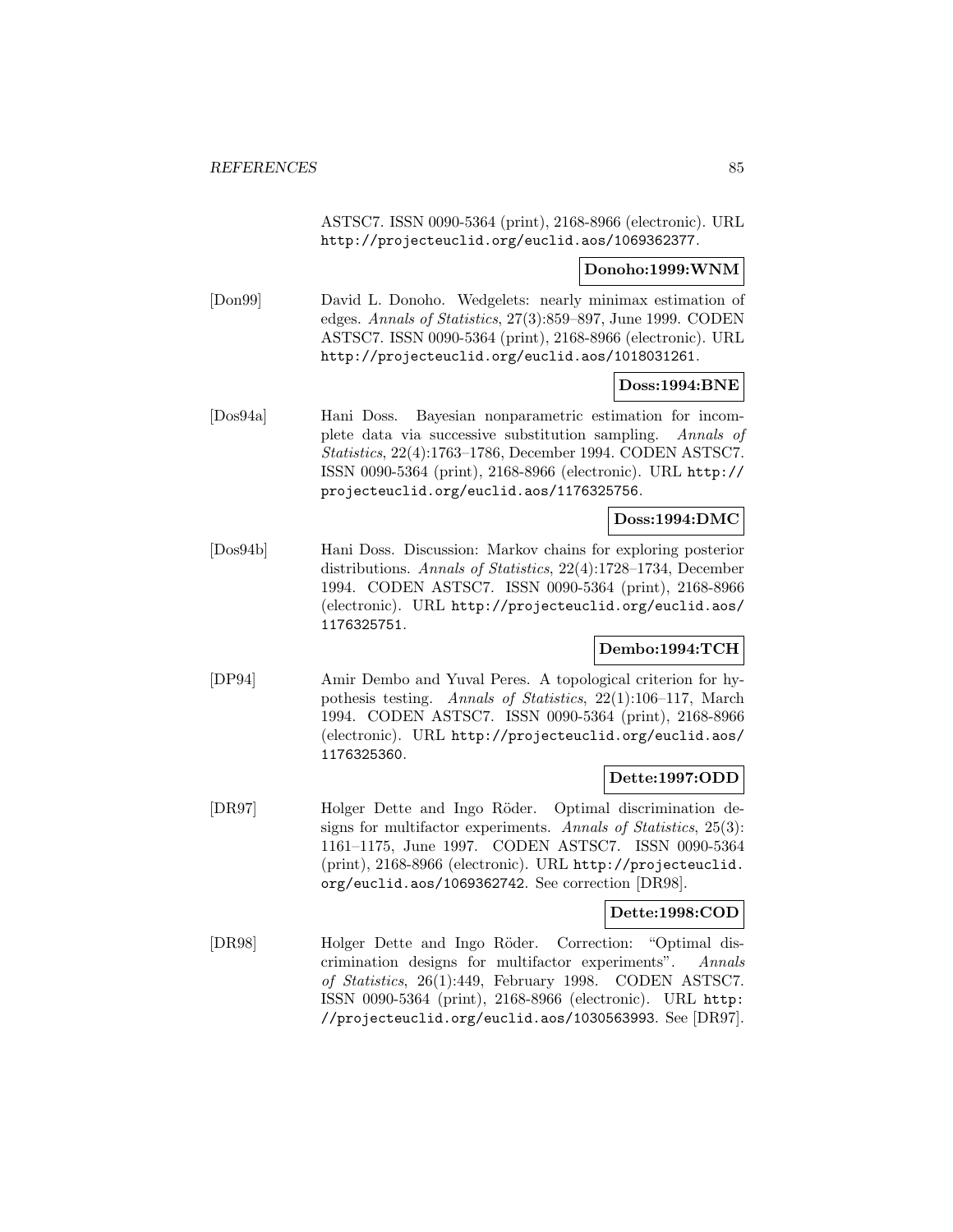### **Drees:1995:RPE**

[Dre95] Holger Drees. Refined Pickands estimators of the extreme value index. Annals of Statistics, 23(6):2059–2080, December 1995. CODEN ASTSC7. ISSN 0090-5364 (print), 2168-8966 (electronic). URL http://projecteuclid.org/euclid.aos/ 1034713647.

## **Drees:1998:ORC**

[Dre98] Holger Drees. Optimal rates of convergence for estimates of the extreme value index. Annals of Statistics, 26(1):434–448, February 1998. CODEN ASTSC7. ISSN 0090-5364 (print), 2168-8966 (electronic). URL http://projecteuclid.org/ euclid.aos/1030563992.

# **DasGupta:1991:RBE**

[DS91] A. DasGupta and W. J. Studden. Robust Bayesian experimental designs in normal linear models. Annals of Statistics, 19(3):1244–1256, September 1991. CODEN ASTSC7. ISSN 0090-5364 (print), 2168-8966 (electronic). URL http: //projecteuclid.org/euclid.aos/1176348247.

# **Dette:1993:GO**

[DS93] Holger Dette and William J. Studden. Geometry of Eoptimality. Annals of Statistics, 21(1):416–433, March 1993. CODEN ASTSC7. ISSN 0090-5364 (print), 2168-8966 (electronic). URL http://projecteuclid.org/euclid.aos/ 1176349034.

#### **Doksum:1995:NEG**

[DS95a] Kjell Doksum and Alexander Samarov. Nonparametric estimation of global functionals and a measure of the explanatory power of covariates in regression. Annals of Statistics, 23(5): 1443–1473, October 1995. CODEN ASTSC7. ISSN 0090-5364 (print), 2168-8966 (electronic). URL http://projecteuclid. org/euclid.aos/1176324307.

#### **Dong:1995:GCE**

[DS95b] Jianping Dong and Jeffrey S. Simonoff. A geometric combination estimator for d-dimensional ordinal sparse contingency tables. Annals of Statistics, 23(4):1143–1159, August 1995. CO-DEN ASTSC7. ISSN 0090-5364 (print), 2168-8966 (electronic). URL http://projecteuclid.org/euclid.aos/1176324702.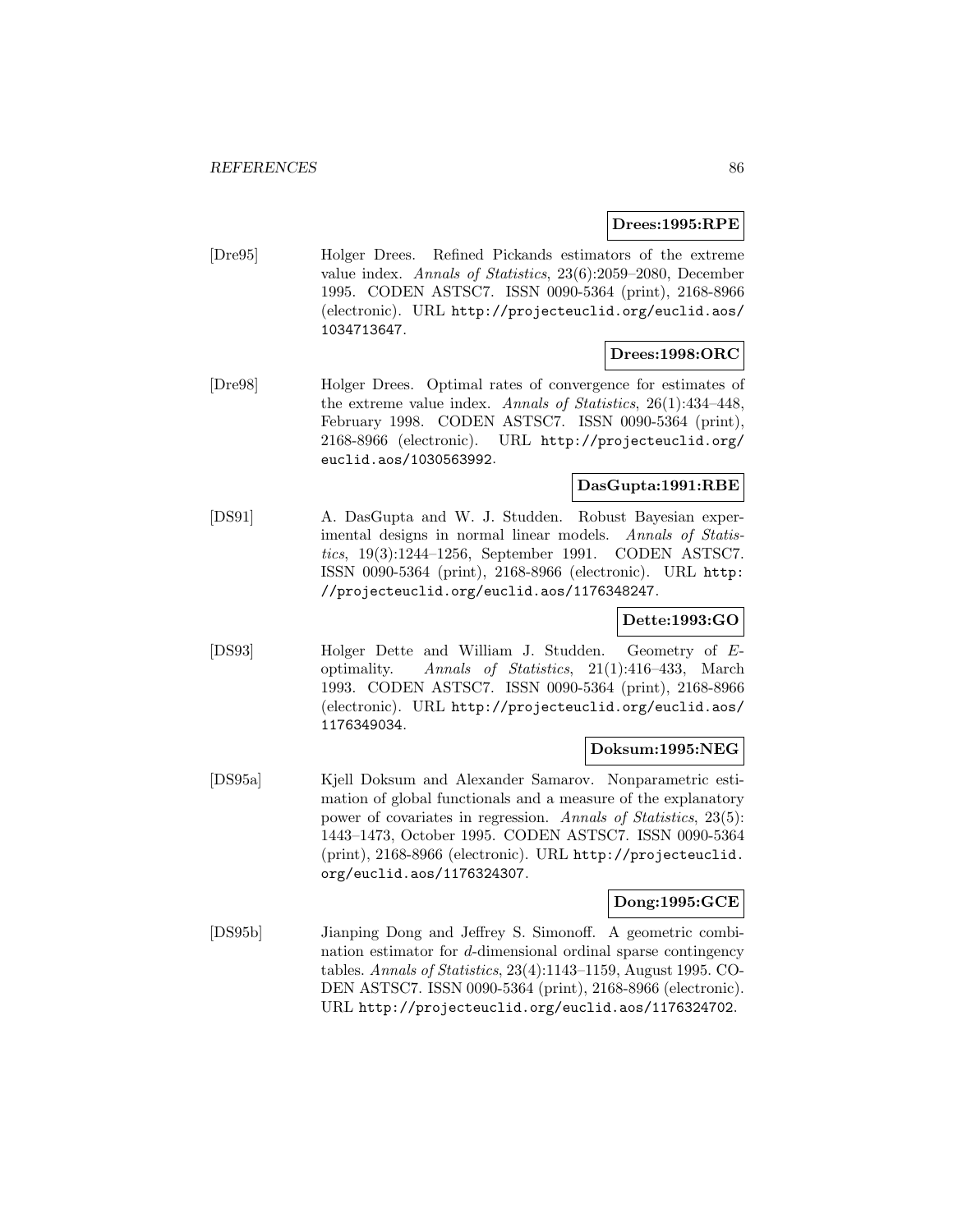**Duchamp:1996:EPP**

[DS96] Tom Duchamp and Werner Stuetzle. Extremal properties of principal curves in the plane. Annals of Statistics, 24(4): 1511–1520, August 1996. CODEN ASTSC7. ISSN 0090-5364 (print), 2168-8966 (electronic). URL http://projecteuclid. org/euclid.aos/1032298280.

# **DasGupta:1997:AEG**

[DS97] Anirban DasGupta and William E. Strawderman. All estimates with a given risk, Riccati differential equations and a new proof of a theorem of Brown. Annals of Statistics, 25(3):1208–1221, June 1997. CODEN ASTSC7. ISSN 0090-5364 (print), 2168- 8966 (electronic). URL http://projecteuclid.org/euclid. aos/1069362745.

# **Diaconis:1998:AAS**

[DS98] Persi Diaconis and Bernd Sturmfels. Algebraic algorithms for sampling from conditional distributions. Annals of Statistics, 26 (1):363–397, February 1998. CODEN ASTSC7. ISSN 0090-5364 (print), 2168-8966 (electronic). URL http://projecteuclid. org/euclid.aos/1030563990.

## **Dawid:1999:CDC**

[DS99a] A. Philip Dawid and Paola Sebastiani. Coherent dispersion criteria for optimal experimental design. Annals of Statistics, 27(1):65–81, February 1999. CODEN ASTSC7. ISSN 0090-5364 (print), 2168-8966 (electronic). URL http://projecteuclid. org/euclid.aos/1018031101.

# **Dudoit:1999:STL**

[DS99b] Sandrine Dudoit and Terence P. Speed. A score test for linkage using identity by descent data from sibships. Annals of Statistics, 27(3):943–986, June 1999. CODEN ASTSC7. ISSN 0090-5364 (print), 2168-8966 (electronic). URL http: //projecteuclid.org/euclid.aos/1018031264.

# **Davies:1998:IOT**

[DT98] P. Laurie Davies and Wolfgang Terbeck. Interactions and outliers in the two-way analysis of variance. Annals of Statistics, 26(4):1279–1305, August 1998. CODEN ASTSC7. ISSN 0090-5364 (print), 2168-8966 (electronic). URL http:// projecteuclid.org/euclid.aos/1024691243.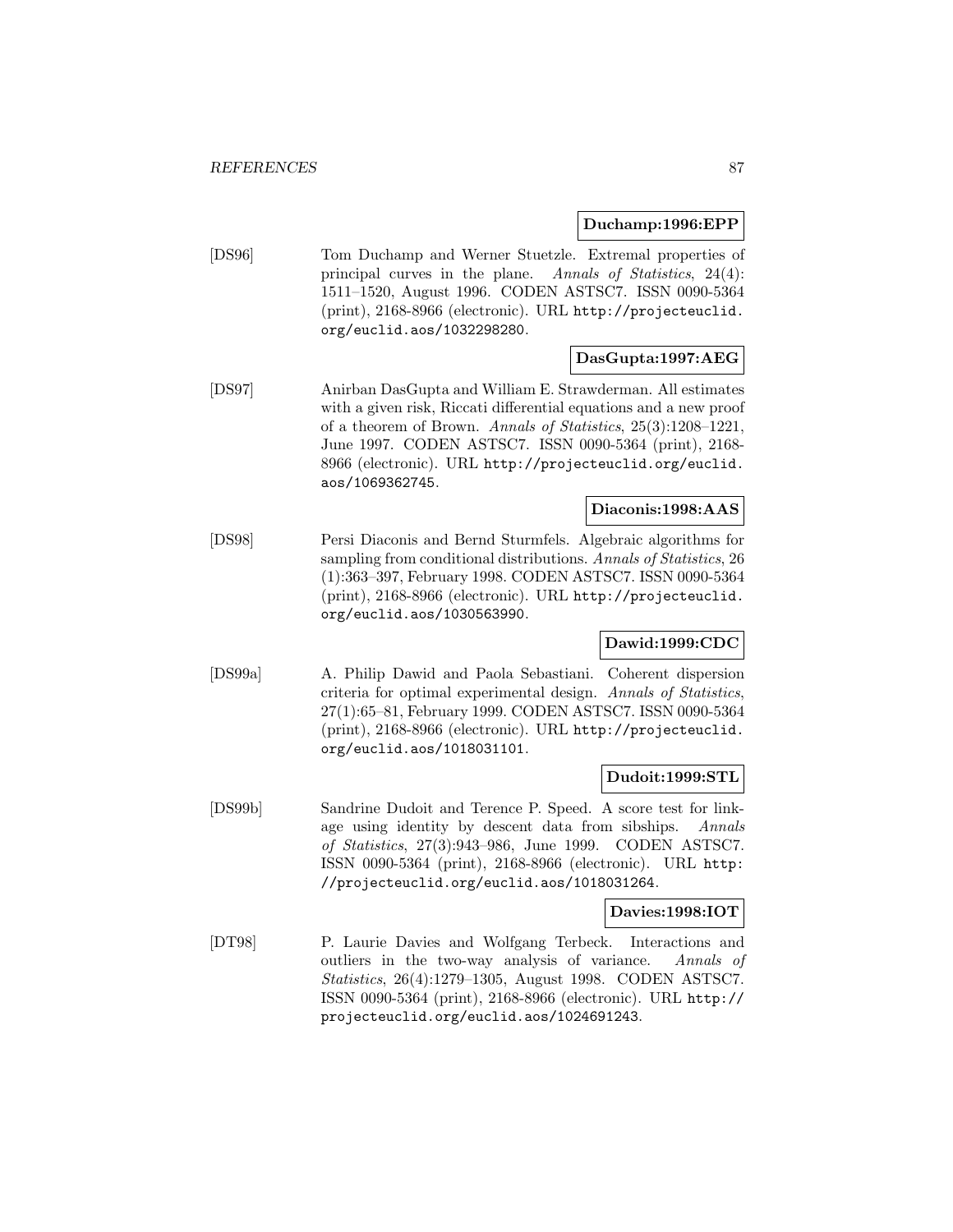#### **Deng:1999:MAN**

[DT99] Lih-Yuan Deng and Boxin Tang. Minimum  $G_2$ -aberration for nonregular fractional factorial designs. Annals of Statistics, 27(6):1914–1926, December 1999. CODEN ASTSC7. ISSN 0090-5364 (print), 2168-8966 (electronic). URL http: //projecteuclid.org/euclid.aos/1017939244.

## **Dudley:1994:ORD**

[Dud94] R. M. Dudley. The order of the remainder in derivatives of composition and inverse operators for  $p$ -variation norms. Annals of Statistics, 22(1):1–20, March 1994. CODEN ASTSC7. ISSN 0090-5364 (print), 2168-8966 (electronic). URL http:// projecteuclid.org/euclid.aos/1176325354.

#### **Dumbgen:1991:ABS**

[Dum91] L. Dumbgen. The asymptotic behavior of some nonparametric change-point estimators. Annals of Statistics, 19(3):1471– 1495, September 1991. CODEN ASTSC7. ISSN 0090-5364 (print), 2168-8966 (electronic). URL http://projecteuclid. org/euclid.aos/1176348257.

# **Dumbgen:1998:NGF**

[Düm98] Lutz Dümbgen. New goodness-of-fit tests and their application to nonparametric confidence sets. Annals of Statistics, 26(1): 288–314, February 1998. CODEN ASTSC7. ISSN 0090-5364 (print), 2168-8966 (electronic). URL http://projecteuclid. org/euclid.aos/1030563987.

### **Dawid:1993:FPS**

[DW93] A. Philip Dawid and Jinglong Wang. Fiducial prediction and semi-Bayesian inference. Annals of Statistics, 21(3):1119– 1138, September 1993. CODEN ASTSC7. ISSN 0090-5364 (print), 2168-8966 (electronic). URL http://projecteuclid. org/euclid.aos/1176349253.

#### **Dette:1995:GEC**

[DW95] Holger Dette and Weng Kee Wong. On G-efficiency calculation for polynomial models. Annals of Statistics, 23(6):2081– 2101, December 1995. CODEN ASTSC7. ISSN 0090-5364 (print), 2168-8966 (electronic). URL http://projecteuclid. org/euclid.aos/1034713648.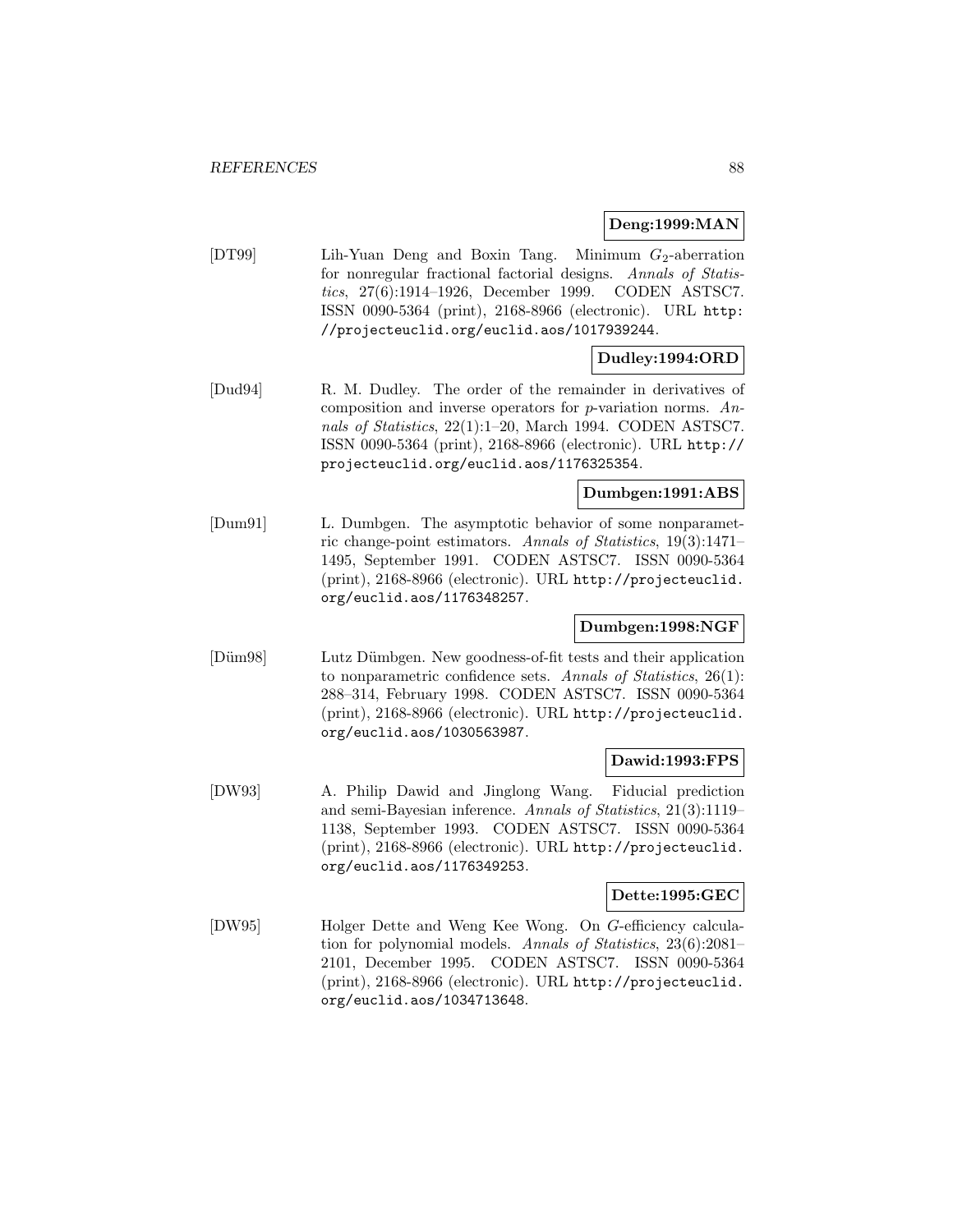#### **Dahlhaus:1996:AOE**

[DW96a] R. Dahlhaus and W. Wefelmeyer. Asymptotically optimal estimation in misspecified time series models. Annals of Statistics, 24(3):952–974, June 1996. CODEN ASTSC7. ISSN 0090-5364 (print), 2168-8966 (electronic). URL http://projecteuclid. org/euclid.aos/1032526951.

# **Dette:1996:OBD**

[DW96b] Holger Dette and Weng Kee Wong. Optimal Bayesian designs for models with partially specified heteroscedastic structure. Annals of Statistics, 24(5):2108–2127, October 1996. CODEN ASTSC7. ISSN 0090-5364 (print), 2168-8966 (electronic). URL http://projecteuclid.org/euclid.aos/1069362313.

# **Eaton:1992:SDA**

[Eat92] Morris L. Eaton. A statistical diptych: Admissible inferences — recurrence of symmetric Markov chains. Annals of Statistics, 20(3):1147–1179, September 1992. CODEN ASTSC7. ISSN 0090-5364 (print), 2168-8966 (electronic). URL http: //projecteuclid.org/euclid.aos/1176348764.

# **Erickson:1995:ODE**

[EFM95] Roy V. Erickson, Vaclav Fabian, and Jan Marik. An optimum design for estimating the first derivative. Annals of Statistics, 23(4):1234–1247, August 1995. CODEN ASTSC7. ISSN 0090-5364 (print), 2168-8966 (electronic). URL http:// projecteuclid.org/euclid.aos/1176324707.

### **Efron:1990:DAP**

[Efr90] B. Efron. Discussion: An ancillarity paradox which appears in multiple linear regression. Annals of Statistics, 18(2):502-503, June 1990. CODEN ASTSC7. ISSN 0090-5364 (print), 2168- 8966 (electronic). URL http://projecteuclid.org/euclid. aos/1176347606.

## **Efromovich:1995:SNE**

[Efr95] Sam Efromovich. Sequential nonparametric estimation with assigned risk. Annals of Statistics, 23(4):1376–1392, August 1995. CODEN ASTSC7. ISSN 0090-5364 (print), 2168-8966 (electronic). URL http://projecteuclid.org/euclid.aos/ 1176324713.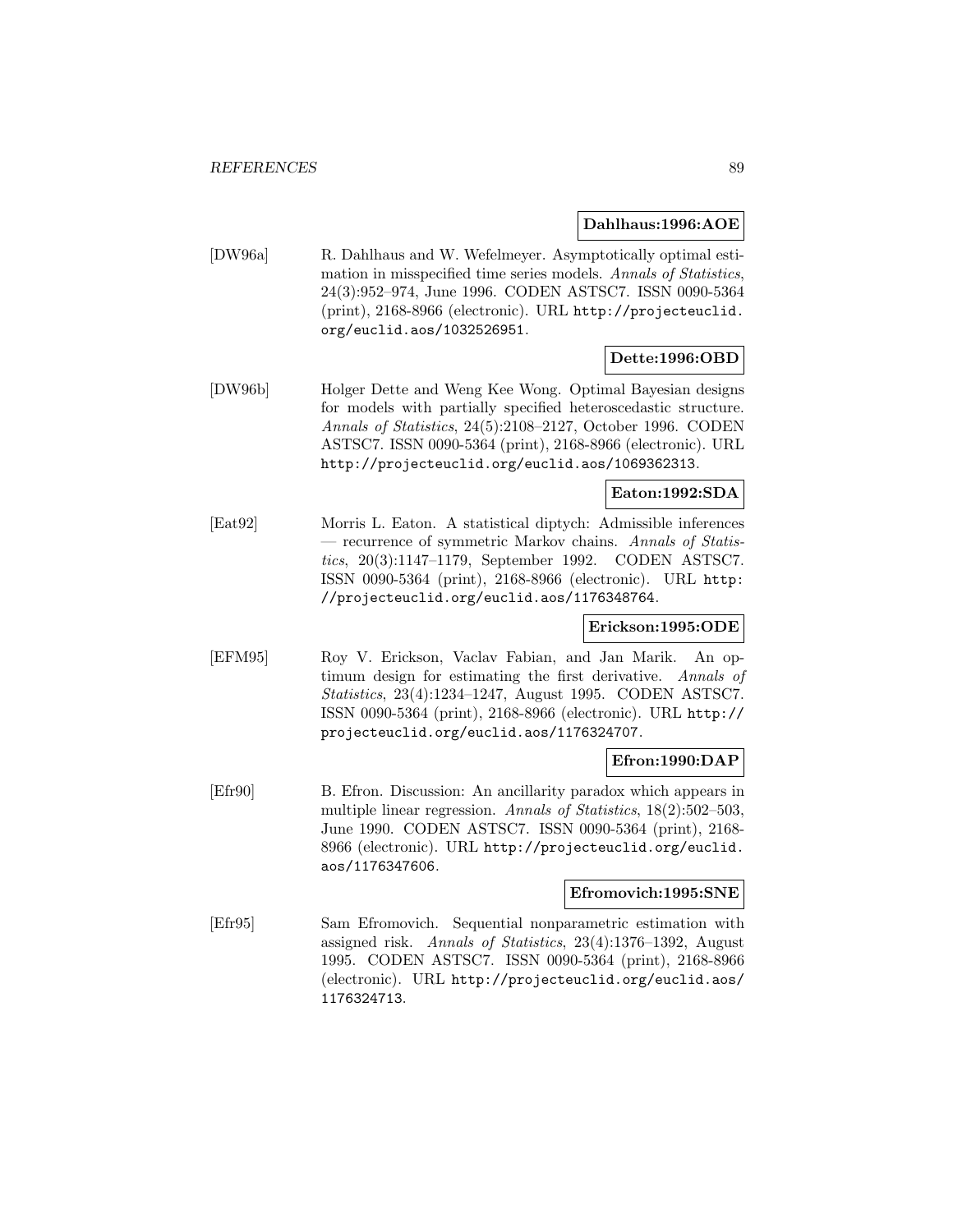#### **Efromovich:1996:NRI**

[Efr96] Sam Efromovich. On nonparametric regression for IID observations in a general setting. Annals of Statistics, 24(3):1126–1144, June 1996. CODEN ASTSC7. ISSN 0090-5364 (print), 2168- 8966 (electronic). URL http://projecteuclid.org/euclid. aos/1032526960.

#### **Efromovich:1998:SSE**

[Efr98] Sam Efromovich. Simultaneous sharp estimation of functions and their derivatives. Annals of Statistics, 26(1):273–278, February 1998. CODEN ASTSC7. ISSN 0090-5364 (print), 2168-8966 (electronic). URL http://projecteuclid.org/ euclid.aos/1030563985.

## **Eubank:1992:TGF**

[EH92] R. L. Eubank and Jeffrey D. Hart. Testing goodness-of-fit in regression via order selection criteria. Annals of Statistics, 20(3):1412–1425, September 1992. CODEN ASTSC7. ISSN 0090-5364 (print), 2168-8966 (electronic). URL http: //projecteuclid.org/euclid.aos/1176348775.

### **Eubank:1995:TAN**

[EHSS95] R. L. Eubank, J. D. Hart, D. G. Simpson, and L. A. Stefanski. Testing for additivity in nonparametric regression. Annals of Statistics, 23(6):1896–1920, December 1995. CODEN ASTSC7. ISSN 0090-5364 (print), 2168-8966 (electronic). URL http:// projecteuclid.org/euclid.aos/1034713639.

#### **Efron:1990:FIT**

[EJ90] Bradley Efron and Iain M. Johnstone. Fisher's information in terms of the hazard rate. Annals of Statistics, 18(1):38–62, March 1990. CODEN ASTSC7. ISSN 0090-5364 (print), 2168- 8966 (electronic). URL http://projecteuclid.org/euclid. aos/1176347492.

#### **El-Krunz:1991:BOD**

[EKS91] Sadi M. El-Krunz and W. J. Studden. Bayesian optimal designs for linear regression models. Annals of Statistics, 19(4): 2183–2208, December 1991. CODEN ASTSC7. ISSN 0090-5364 (print), 2168-8966 (electronic). URL http://projecteuclid. org/euclid.aos/1176348392.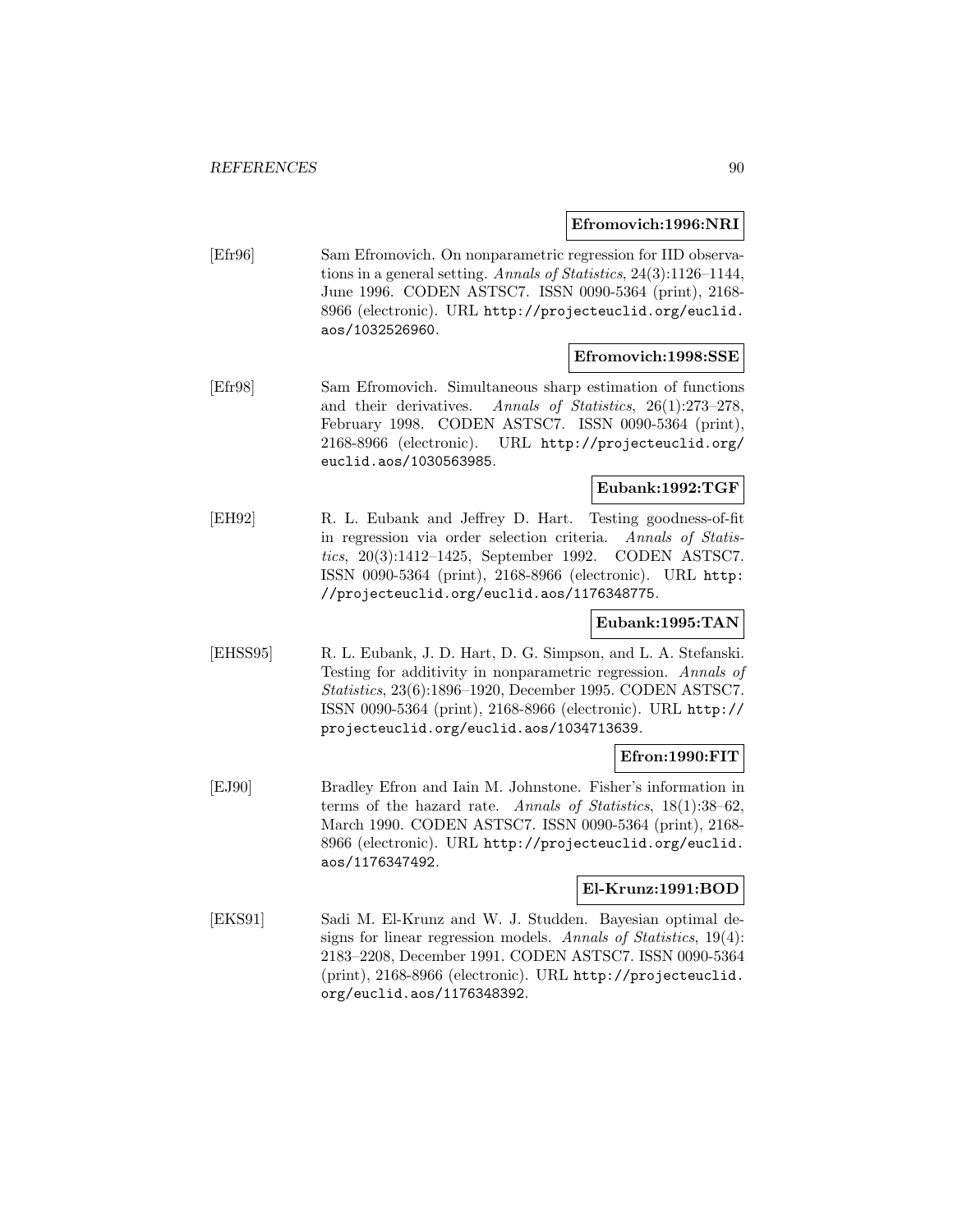#### **Eubank:1992:ACC**

[EL92] R. L. Eubank and V. N. LaRiccia. Asymptotic comparison of Cramér–von Mises and nonparametric function estimation techniques for testing goodness-of-fit. Annals of Statistics, 20(4):2071–2086, December 1992. CODEN ASTSC7. ISSN 0090-5364 (print), 2168-8966 (electronic). URL http: //projecteuclid.org/euclid.aos/1176348903.

## **Eggermont:1995:MSL**

[EL95] P. P. B. Eggermont and V. N. LaRiccia. Maximum smoothed likelihood density estimation for inverse problems. Annals of Statistics, 23(1):199–220, February 1995. CODEN ASTSC7. ISSN 0090-5364 (print), 2168-8966 (electronic). URL http:// projecteuclid.org/euclid.aos/1176324463.

## **Efromovich:1996:BRC**

[EL96a] Sam Efromovich and Mark Low. On Bickel and Ritov's conjecture about adaptive estimation of the integral of the square of density derivative. Annals of Statistics, 24(2):682–686, April 1996. CODEN ASTSC7. ISSN 0090-5364 (print), 2168-8966 (electronic). URL http://projecteuclid.org/euclid.aos/ 1032894459.

#### **Efromovich:1996:OAE**

[EL96b] Sam Efromovich and Mark Low. On optimal adaptive estimation of a quadratic functional. Annals of Statistics, 24(3): 1106–1125, June 1996. CODEN ASTSC7. ISSN 0090-5364 (print), 2168-8966 (electronic). URL http://projecteuclid. org/euclid.aos/1032526959.

#### **Eggermont:1999:OCR**

[EL99] P. P. B. Eggermont and V. N. LaRiccia. Optimal convergence rates for Good's nonparametric maximum likelihood density estimator. Annals of Statistics, 27(5):1600–1615, October 1999. CODEN ASTSC7. ISSN 0090-5364 (print), 2168-8966 (electronic). URL http://projecteuclid.org/euclid.aos/ 1017939143.

#### **Ellis:1991:SFP**

[Ell91] Steven P. Ellis. The singularities of fitting planes to data. Annals of Statistics, 19(3):1661–1666, September 1991. CODEN ASTSC7. ISSN 0090-5364 (print), 2168-8966 (electronic). URL http://projecteuclid.org/euclid.aos/1176348269.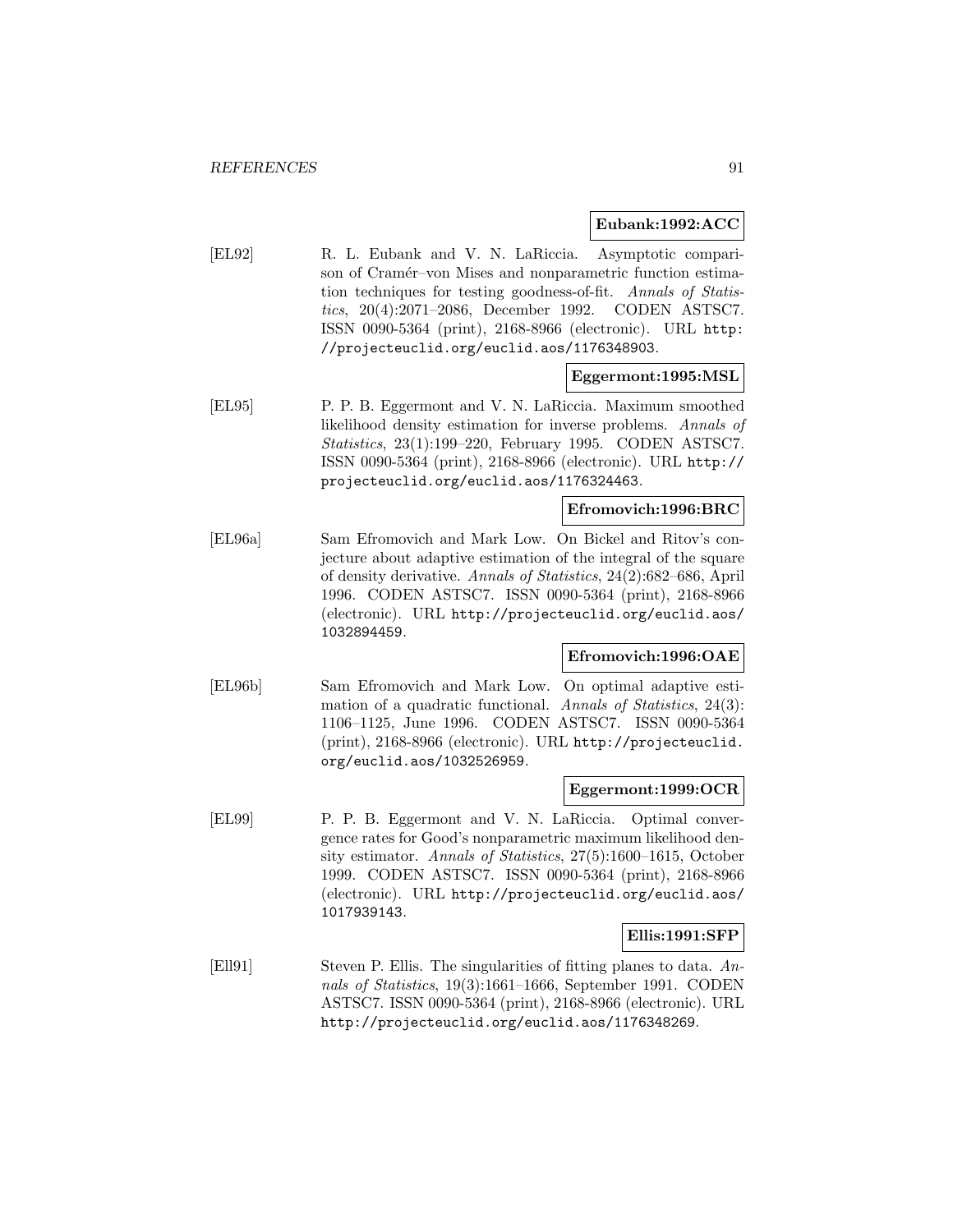#### **Ellis:1995:DSS**

[Ell95] Steven P. Ellis. Dimension of the singular sets of planefitters. Annals of Statistics, 23(2):490–501, April 1995. CODEN ASTSC7. ISSN 0090-5364 (print), 2168-8966 (electronic). URL http://projecteuclid.org/euclid.aos/1176324532.

#### **Emoto:1990:WMD**

[EM90] Sherrie E. Emoto and Peter C. Matthews. A Weibull model for dependent censoring. Annals of Statistics, 18(4):1556–1577, December 1990. CODEN ASTSC7. ISSN 0090-5364 (print), 2168- 8966 (electronic). URL http://projecteuclid.org/euclid. aos/1176347866.

#### **Einmahl:1992:GQP**

[EM92] John H. J. Einmahl and David M. Mason. Generalized quantile processes. Annals of Statistics, 20(2):1062–1078, June 1992. CODEN ASTSC7. ISSN 0090-5364 (print), 2168-8966 (electronic). URL http://projecteuclid.org/euclid.aos/ 1176348670.

#### **Einmahl:1999:CTM**

[EM99] John H. J. Einmahl and Ian W. McKeague. Confidence tubes for multiple quantile plots via empirical likelihood. Annals of Statistics, 27(4):1348–1367, August 1999. CODEN ASTSC7. ISSN 0090-5364 (print), 2168-8966 (electronic). URL http:// projecteuclid.org/euclid.aos/1017938929.

#### **Erickson:1996:REL**

[Eri96] R. V. Erickson. Robust estimation of the location of a vertical tangent in distribution. Annals of Statistics, 24(3):1423–1431, June 1996. CODEN ASTSC7. ISSN 0090-5364 (print), 2168- 8966 (electronic). URL http://projecteuclid.org/euclid. aos/1032526977.

#### **Evans:1993:ISP**

[ES93] Steven N. Evans and T. P. Speed. Invariants of some probability models used in phylogenetic inference. Annals of Statistics, 21 (1):355–377, March 1993. CODEN ASTSC7. ISSN 0090-5364 (print), 2168-8966 (electronic). URL http://projecteuclid. org/euclid.aos/1176349030.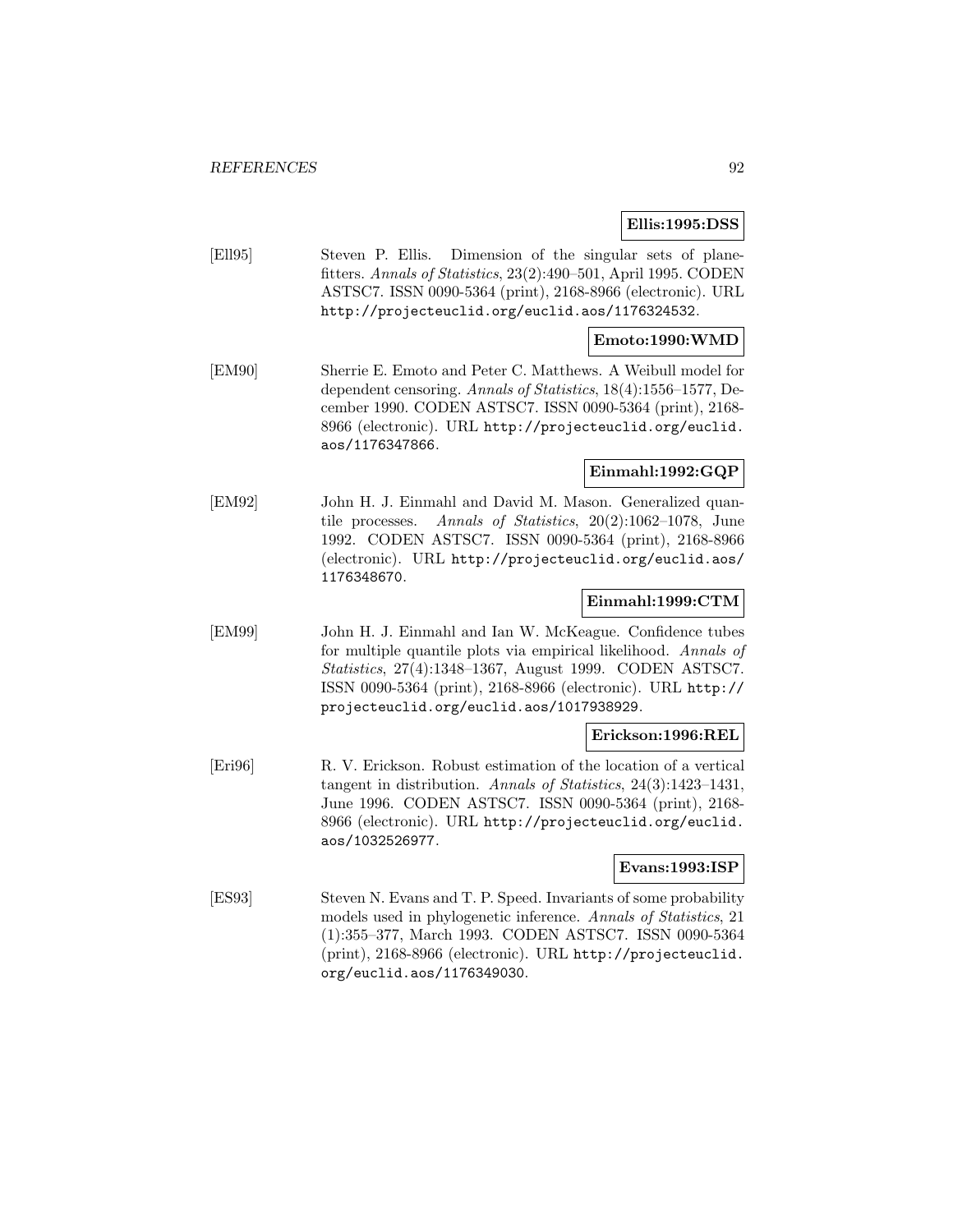**Evans:1996:SES**

[ES96] Steven N. Evans and Philip B. Stark. Shrinkage estimators, Skorokhod's problem and stochastic integration by parts. Annals of Statistics, 24(2):809–815, April 1996. CODEN ASTSC7. ISSN 0090-5364 (print), 2168-8966 (electronic). URL http:// projecteuclid.org/euclid.aos/1032894466.

# **Eaton:1991:WIA**

[ET91] Morris L. Eaton and David E. Tyler. On Wielandt's inequality and its application to the asymptotic distribution of the eigenvalues of a random symmetric matrix. Annals of Statistics, 19 (1):260–271, March 1991. CODEN ASTSC7. ISSN 0090-5364 (print), 2168-8966 (electronic). URL http://projecteuclid. org/euclid.aos/1176347980.

# **Efron:1996:USD**

[ET96] Bradley Efron and Robert Tibshirani. Using specially designed exponential families for density estimation. Annals of Statistics, 24(6):2431–2461, December 1996. CODEN ASTSC7. ISSN 0090-5364 (print), 2168-8966 (electronic). URL http:// projecteuclid.org/euclid.aos/1032181161.

## **Efron:1998:PR**

[ET98] Bradley Efron and Robert Tibshirani. The problem of regions. Annals of Statistics, 26(5):1687–1718, October 1998. CODEN ASTSC7. ISSN 0090-5364 (print), 2168-8966 (electronic). URL http://projecteuclid.org/euclid.aos/1024691353.

## **Evans:1991:CA**

[Eva91] M. Evans. Chaining via annealing. Annals of Statistics, 19 (1):382–393, March 1991. CODEN ASTSC7. ISSN 0090-5364 (print), 2168-8966 (electronic). URL http://projecteuclid. org/euclid.aos/1176347989.

#### **Eisele:1995:CLT**

[EW95] Jeffrey R. Eisele and Michael B. Woodroofe. Central limit theorems for doubly adaptive biased coin designs. Annals of Statistics, 23(1):234–254, February 1995. CODEN ASTSC7. ISSN 0090-5364 (print), 2168-8966 (electronic). URL http:// projecteuclid.org/euclid.aos/1176324465.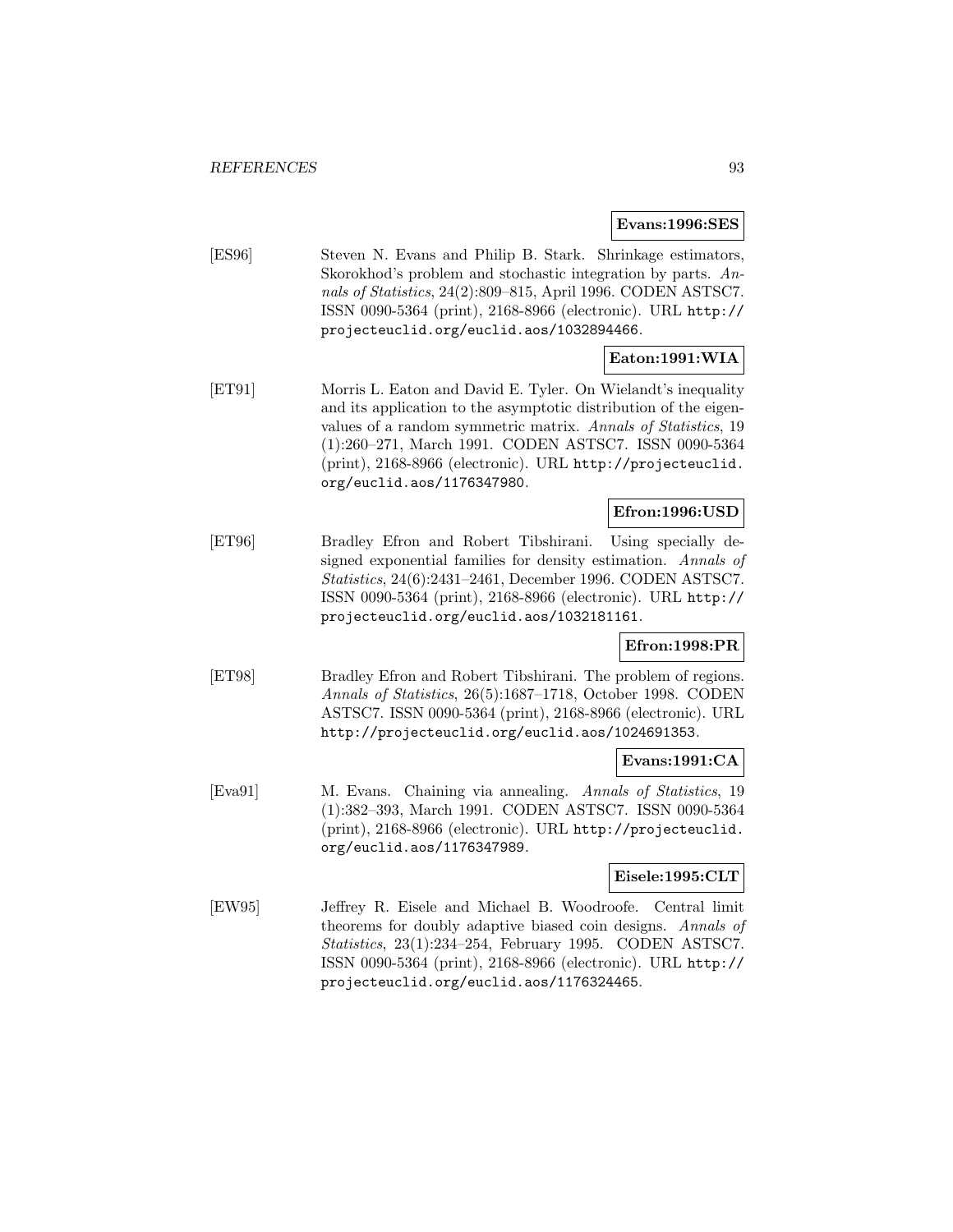## **Falk:1995:TEV**

[Fal95] Michael Falk. On testing the extreme value index via the pot-method. Annals of Statistics, 23(6):2013–2035, December 1995. CODEN ASTSC7. ISSN 0090-5364 (print), 2168-8966 (electronic). URL http://projecteuclid.org/euclid.aos/ 1034713645.

## **Falk:1998:LAN**

[Fal98] Michael Falk. Local asymptotic normality of truncated empirical processes. Annals of Statistics, 26(2):692–718, April 1998. CODEN ASTSC7. ISSN 0090-5364 (print), 2168-8966 (electronic). URL http://projecteuclid.org/euclid.aos/ 1028144855.

## **Fan:1991:EQF**

[Fan91a] Jianqing Fan. On the estimation of quadratic functionals. Annals of Statistics, 19(3):1273–1294, September 1991. CODEN ASTSC7. ISSN 0090-5364 (print), 2168-8966 (electronic). URL http://projecteuclid.org/euclid.aos/1176348249.

## **Fan:1991:ORC**

[Fan91b] Jianqing Fan. On the optimal rates of convergence for nonparametric deconvolution problems. Annals of Statistics, 19 (3):1257–1272, September 1991. CODEN ASTSC7. ISSN 0090-5364 (print), 2168-8966 (electronic). URL http:// projecteuclid.org/euclid.aos/1176348248.

# **Fan:1993:ALO**

[Fan93a] Jianqing Fan. Adaptively local one-dimensional subproblems with application to a deconvolution problem. Annals of Statistics, 21(2):600–610, June 1993. CODEN ASTSC7. ISSN 0090-5364 (print), 2168-8966 (electronic). URL http: //projecteuclid.org/euclid.aos/1176349139.

# **Fan:1993:LLR**

[Fan93b] Jianqing Fan. Local linear regression smoothers and their minimax efficiencies. Annals of Statistics, 21(1):196–216, March 1993. CODEN ASTSC7. ISSN 0090-5364 (print), 2168-8966 (electronic). URL http://projecteuclid.org/euclid.aos/ 1176349022.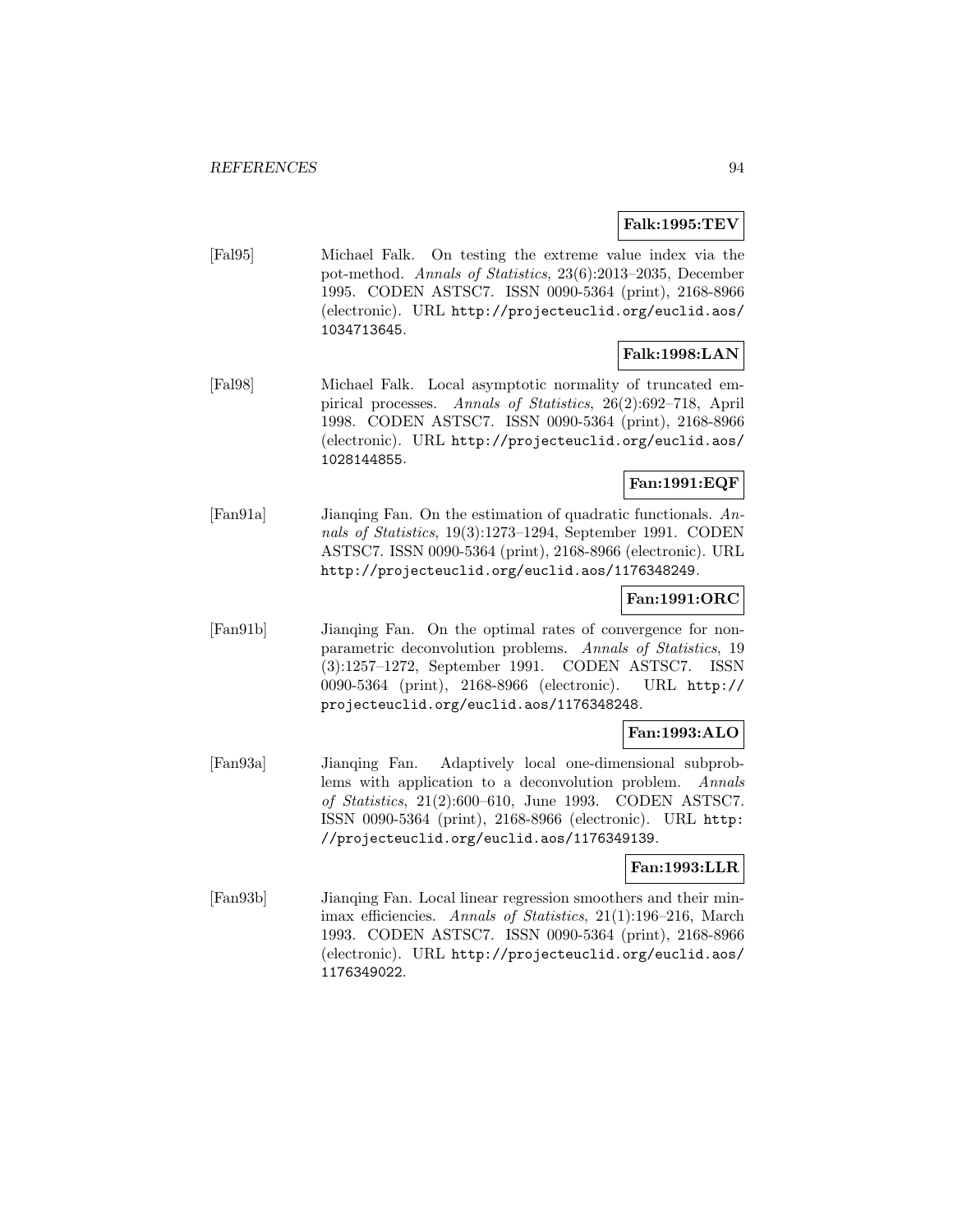#### **Faraway:1992:SAE**

[Far92] Julian J. Faraway. Smoothing in adaptive estimation. Annals of Statistics, 20(1):414–427, March 1992. CODEN ASTSC7. ISSN 0090-5364 (print), 2168-8966 (electronic). URL http:// projecteuclid.org/euclid.aos/1176348530.

### **Feldman:1991:CME**

[Fel91] Israel Feldman. Constrained minimax estimation of the mean of the normal distribution with known variance. Annals of Statistics, 19(4):2259–2265, December 1991. CODEN ASTSC7. ISSN 0090-5364 (print), 2168-8966 (electronic). URL http:// projecteuclid.org/euclid.aos/1176348398.

#### **Ferger:1995:NTN**

[Fer95] D. Ferger. Nonparametric tests for nonstandard change-point problems. Annals of Statistics, 23(5):1848–1861, October 1995. CODEN ASTSC7. ISSN 0090-5364 (print), 2168-8966 (electronic). URL http://projecteuclid.org/euclid.aos/ 1176324326.

#### **Francisco:1991:QEC**

[FF91] Carol A. Francisco and Wayne A. Fuller. Quantile estimation with a complex survey design. Annals of Statistics, 19 (1):454–469, March 1991. CODEN ASTSC7. ISSN 0090-5364 (print), 2168-8966 (electronic). URL http://projecteuclid. org/euclid.aos/1176347993.

#### **Fan:1992:VBL**

[FG92] Jianqing Fan and Irene Gijbels. Variable bandwidth and local linear regression smoothers. Annals of Statistics, 20(4): 2008–2036, December 1992. CODEN ASTSC7. ISSN 0090-5364 (print), 2168-8966 (electronic). URL http://projecteuclid. org/euclid.aos/1176348900.

# **Foster:1993:ECP**

[FG93] Dean P. Foster and Edward I. George. Estimation up to a change-point. Annals of Statistics, 21(2):625–644, June 1993. CODEN ASTSC7. ISSN 0090-5364 (print), 2168-8966 (electronic). URL http://projecteuclid.org/euclid.aos/ 1176349141.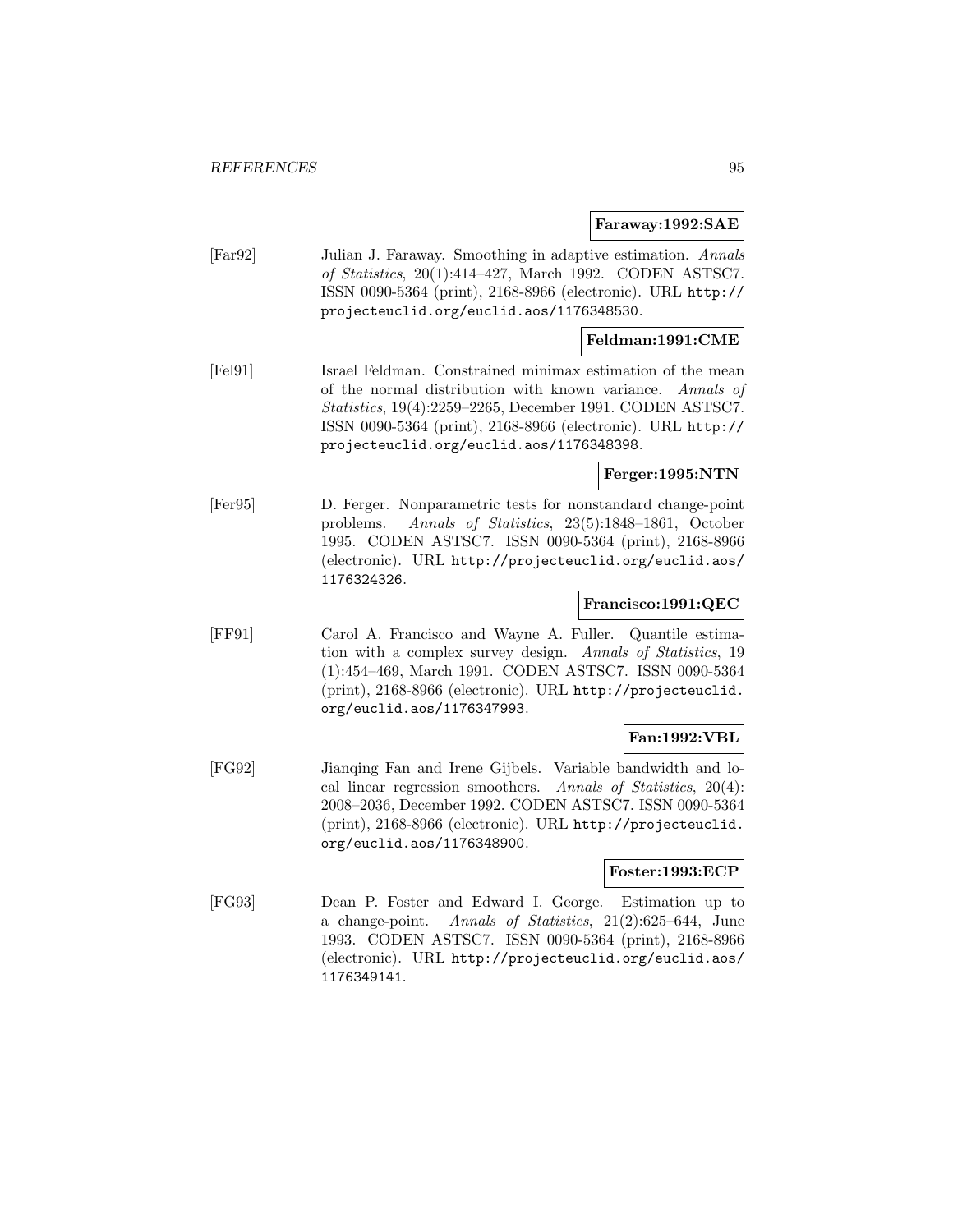#### **Foster:1994:RIC**

[FG94] Dean P. Foster and Edward I. George. The risk inflation criterion for multiple regression. Annals of Statistics, 22(4):1947– 1975, December 1994. CODEN ASTSC7. ISSN 0090-5364 (print), 2168-8966 (electronic). URL http://projecteuclid. org/euclid.aos/1176325766.

# **Fan:1997:LLL**

[FGK97] Jianqing Fan, Irène Gijbels, and Martin King. Local likelihood and local partial likelihood in hazard regression. Annals of Statistics, 25(4):1661–1690, August 1997. CODEN ASTSC7. ISSN 0090-5364 (print), 2168-8966 (electronic). URL http:// projecteuclid.org/euclid.aos/1031594736.

# **Fenech:1991:ECS**

[FH91] Alan P. Fenech and David A. Harville. Exact confidence sets for variance components in unbalanced mixed linear models. Annals of Statistics, 19(4):1771–1785, December 1991. CODEN ASTSC7. ISSN 0090-5364 (print), 2168-8966 (electronic). URL http://projecteuclid.org/euclid.aos/1176348370.

#### **Franke:1992:BKS**

[FH92] J. Franke and W. Hardle. On bootstrapping kernel spectral estimates. Annals of Statistics, 20(1):121–145, March 1992. CO-DEN ASTSC7. ISSN 0090-5364 (print), 2168-8966 (electronic). URL http://projecteuclid.org/euclid.aos/1176348515.

# **Fan:1994:CEM**

[FH94] Jianqing Fan and Peter Hall. On curve estimation by minimizing mean absolute deviation and its implications. Annals of Statistics, 22(2):867–885, June 1994. CODEN ASTSC7. ISSN 0090-5364 (print), 2168-8966 (electronic). URL http: //projecteuclid.org/euclid.aos/1176325499.

#### **Feuerverger:1996:DFI**

[FH96] Andrey Feuerverger and Peter Hall. On distribution-free inference for record-value data with trend. Annals of Statistics, 24(6):2655–2678, December 1996. CODEN ASTSC7. ISSN 0090-5364 (print), 2168-8966 (electronic). URL http: //projecteuclid.org/euclid.aos/1032181174.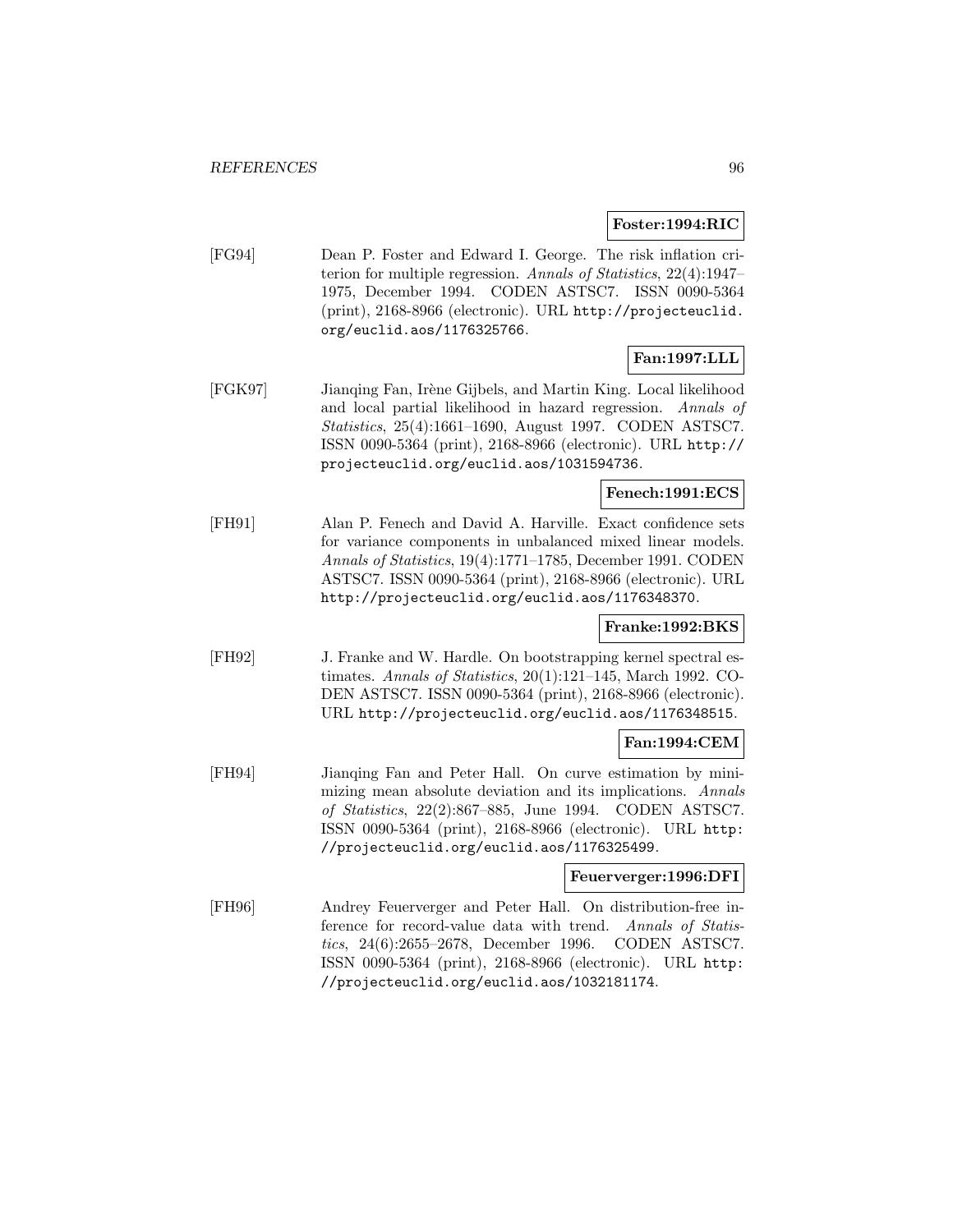**Feuerverger:1999:ETE**

[FH99] Andrey Feuerverger and Peter Hall. Estimating a tail exponent by modelling departure from a Pareto distribution. Annals of Statistics, 27(2):760–781, April 1999. CODEN ASTSC7. ISSN 0090-5364 (print), 2168-8966 (electronic). URL http:// projecteuclid.org/euclid.aos/1018031215.

# **Fan:1998:DEL**

[FHM98] Jianqing Fan, Wolfgang Härdle, and Enno Mammen. Direct estimation of low-dimensional components in additive models. Annals of Statistics, 26(3):943–971, June 1998. CODEN ASTSC7. ISSN 0090-5364 (print), 2168-8966 (electronic). URL http://projecteuclid.org/euclid.aos/1024691083.

## **Finner:1994:TST**

[Fin94] H. Finner. Two-sided tests and one-sided confidence bounds. Annals of Statistics, 22(3):1502–1516, September 1994. CO-DEN ASTSC7. ISSN 0090-5364 (print), 2168-8966 (electronic). URL http://projecteuclid.org/euclid.aos/1176325639.

## **Finner:1999:SMT**

[Fin99] H. Finner. Stepwise multiple test procedures and control of directional errors. Annals of Statistics, 27(1):274–289, February 1999. CODEN ASTSC7. ISSN 0090-5364 (print), 2168-8966 (electronic). URL http://projecteuclid.org/euclid.aos/ 1018031111.

# **Falk:1991:CPB**

[FK91] Michael Falk and Edgar Kaufmann. Coverage probabilities of bootstrap-confidence intervals for quantiles. Annals of Statistics, 19(1):485–495, March 1991. CODEN ASTSC7. ISSN 0090-5364 (print), 2168-8966 (electronic). URL http:// projecteuclid.org/euclid.aos/1176347995.

# **Flury:1994:DAA**

[Flu94] Bernard D. Flury. Discussion: Analysis of additive dependencies and concurvities using smallest additive principal components. Annals of Statistics, 22(4):1668–1670, December 1994. CODEN ASTSC7. ISSN 0090-5364 (print), 2168-8966 (electronic). URL http://projecteuclid.org/euclid.aos/ 1176325747.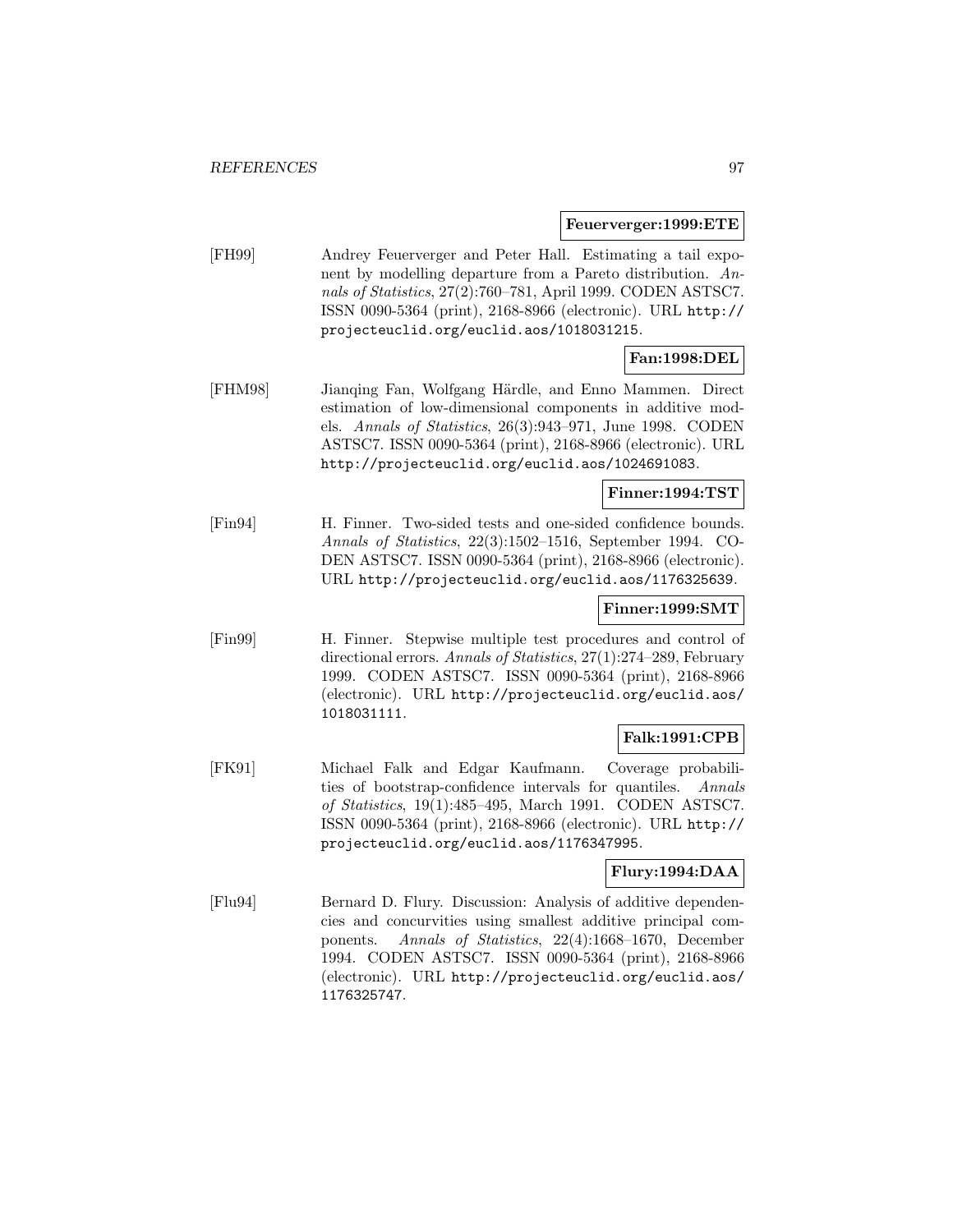## **Fan:1992:BPC**

[FM92] Jianqing Fan and James S. Marron. Best possible constant for bandwidth selection. Annals of Statistics, 20(4):2057–2070, December 1992. CODEN ASTSC7. ISSN 0090-5364 (print), 2168- 8966 (electronic). URL http://projecteuclid.org/euclid. aos/1176348902.

# **Falk:1993:AOT**

[FM93] M. Falk and F. Marohn. Asymptotically optimal tests for conditional distributions. Annals of Statistics, 21(1):45–60, March 1993. CODEN ASTSC7. ISSN 0090-5364 (print), 2168-8966 (electronic). URL http://projecteuclid.org/euclid.aos/ 1176349014.

# **Foster:1991:PWC**

[Fos91] Dean P. Foster. Prediction in the worst case. Annals of Statistics, 19(2):1084–1090, June 1991. CODEN ASTSC7. ISSN 0090-5364 (print), 2168-8966 (electronic). URL http: //projecteuclid.org/euclid.aos/1176348140.

#### **Fraser:1990:DAP**

[FR90] D. A. S. Fraser and N. Reid. Discussion: An ancillarity paradox which appears in multiple linear regression. Annals of Statistics, 18(2):503–507, June 1990. CODEN ASTSC7. ISSN 0090-5364 (print), 2168-8966 (electronic). URL http://projecteuclid. org/euclid.aos/1176347607.

# **Falk:1992:SIC**

[FR92] M. Falk and R.-D. Reiss. Statistical inference for conditional curves: Poisson process approach. Annals of Statistics, 20 (2):779–796, June 1992. CODEN ASTSC7. ISSN 0090-5364 (print), 2168-8966 (electronic). URL http://projecteuclid. org/euclid.aos/1176348656.

#### **Fygenson:1994:MEE**

[FR94] Mendel Fygenson and Ya'acov Ritov. Monotone estimating equations for censored data. Annals of Statistics, 22(2):732– 746, June 1994. CODEN ASTSC7. ISSN 0090-5364 (print), 2168-8966 (electronic). URL http://projecteuclid.org/ euclid.aos/1176325493.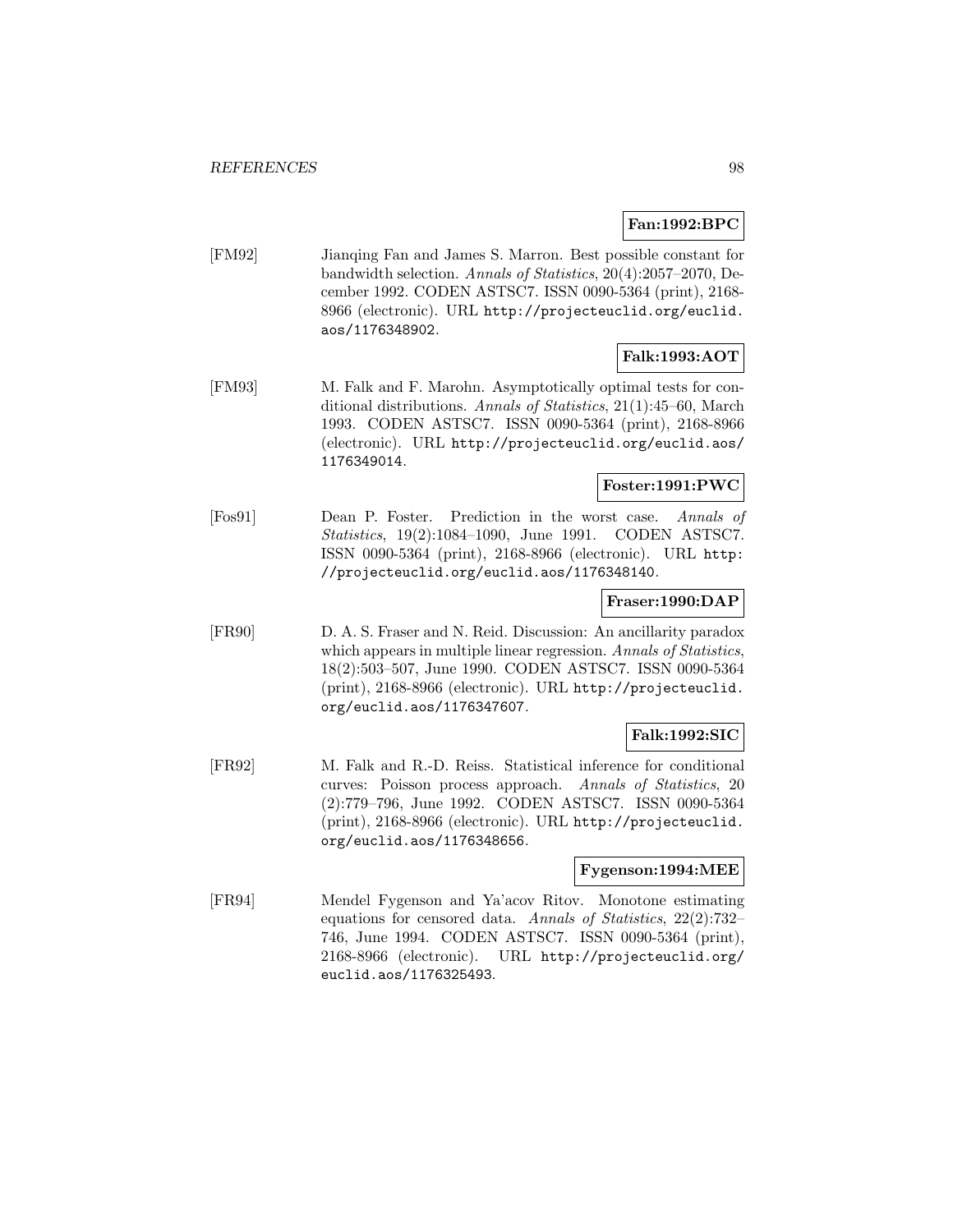#### **Finner:1998:ACS**

[FR98] H. Finner and M. Roters. Asymptotic comparison of stepdown and step-up multiple test procedures based on exchangeable test statistics. Annals of Statistics, 26(2):505–524, April 1998. CODEN ASTSC7. ISSN 0090-5364 (print), 2168-8966 (electronic). URL http://projecteuclid.org/euclid.aos/ 1028144847.

#### **Freedman:1999:WLB**

[Fre99] David Freedman. Wald lecture: On the Bernstein–von Mises theorem with infinite-dimensional parameters. Annals of Statistics, 27(4):1119–1141, August 1999. CODEN ASTSC7. ISSN 0090-5364 (print), 2168-8966 (electronic). URL http:// projecteuclid.org/euclid.aos/1017938917.

#### **Friedman:1991:MAR**

[Fri91a] Jerome H. Friedman. Multivariate adaptive regression splines. Annals of Statistics, 19(1):1–67, March 1991. CODEN ASTSC7. ISSN 0090-5364 (print), 2168-8966 (electronic). URL http://projecteuclid.org/euclid.aos/1176347963.

## **Friedman:1991:RMA**

[Fri91b] Jerome H. Friedman. Rejoinder: Multivariate adaptive regression splines. Annals of Statistics, 19(1):123–141, March 1991. CODEN ASTSC7. ISSN 0090-5364 (print), 2168-8966 (electronic). URL http://projecteuclid.org/euclid.aos/ 1176347973.

## **Frydenberg:1990:MCG**

[Fry90] Morten Frydenberg. Marginalization and collapsibility in graphical interaction models. Annals of Statistics, 18(2):790– 805, June 1990. CODEN ASTSC7. ISSN 0090-5364 (print), 2168-8966 (electronic). URL http://projecteuclid.org/ euclid.aos/1176347626.

#### **Faria:1997:CEB**

[FS97] Alvaro E. Faria and Jim Q. Smith. Conditionally exter- ´ nally Bayesian pooling operators in chain graphs. Annals of Statistics, 25(4):1740–1761, August 1997. CODEN ASTSC7. ISSN 0090-5364 (print), 2168-8966 (electronic). URL http:// projecteuclid.org/euclid.aos/1031594740.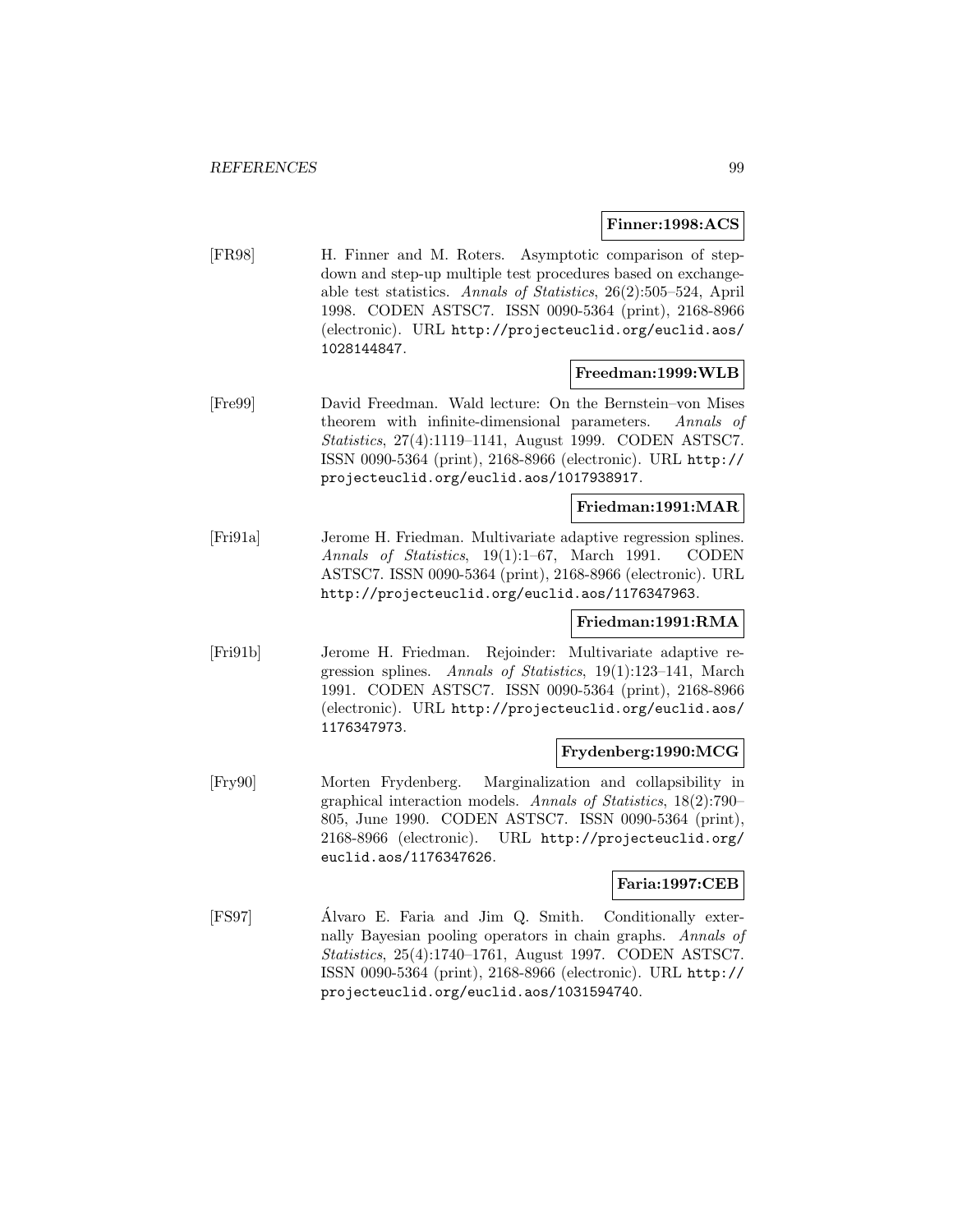#### **Fourdrinier:1998:CBM**

[FSW98] Dominique Fourdrinier, William E. Strawderman, and Martin T. Wells. On the construction of Bayes minimax estimators. Annals of Statistics, 26(2):660–671, April 1998. CODEN ASTSC7. ISSN 0090-5364 (print), 2168-8966 (electronic). URL http://projecteuclid.org/euclid.aos/1028144853.

# **Fan:1993:NRE**

[FT93] Jianqing Fan and Young K. Truong. Nonparametric regression with errors in variables. Annals of Statistics, 21(4):1900– 1925, December 1993. CODEN ASTSC7. ISSN 0090-5364 (print), 2168-8966 (electronic). URL http://projecteuclid. org/euclid.aos/1176349402.

# **Fourdrinier:1995:ELF**

[FW95] Dominique Fourdrinier and Martin T. Wells. Estimation of a loss function for spherically symmetric distributions in the general linear model. Annals of Statistics, 23(2):571–592, April 1995. CODEN ASTSC7. ISSN 0090-5364 (print), 2168-8966 (electronic). URL http://projecteuclid.org/euclid.aos/ 1176324536.

# **Fygenson:1994:USA**

[FZ94] Mendel Fygenson and Mai Zhou. On using stratification in the analysis of linear regression models with right censoring. Annals of Statistics, 22(2):747–762, June 1994. CODEN ASTSC7. ISSN 0090-5364 (print), 2168-8966 (electronic). URL http:// projecteuclid.org/euclid.aos/1176325494.

#### **Fan:1999:SEV**

[FZ99] Jianqing Fan and Wenyang Zhang. Statistical estimation in varying coefficient models. Annals of Statistics, 27(5):1491– 1518, October 1999. CODEN ASTSC7. ISSN 0090-5364 (print), 2168-8966 (electronic). URL http://projecteuclid. org/euclid.aos/1017939139.

## **Fakhre-Zakeri:1996:OSS**

[FZS96] Issa Fakhre-Zakeri and Eric Slud. Optimal stopping of sequential size-dependent search. Annals of Statistics, 24(5): 2215–2232, October 1996. CODEN ASTSC7. ISSN 0090-5364 (print), 2168-8966 (electronic). URL http://projecteuclid. org/euclid.aos/1069362318.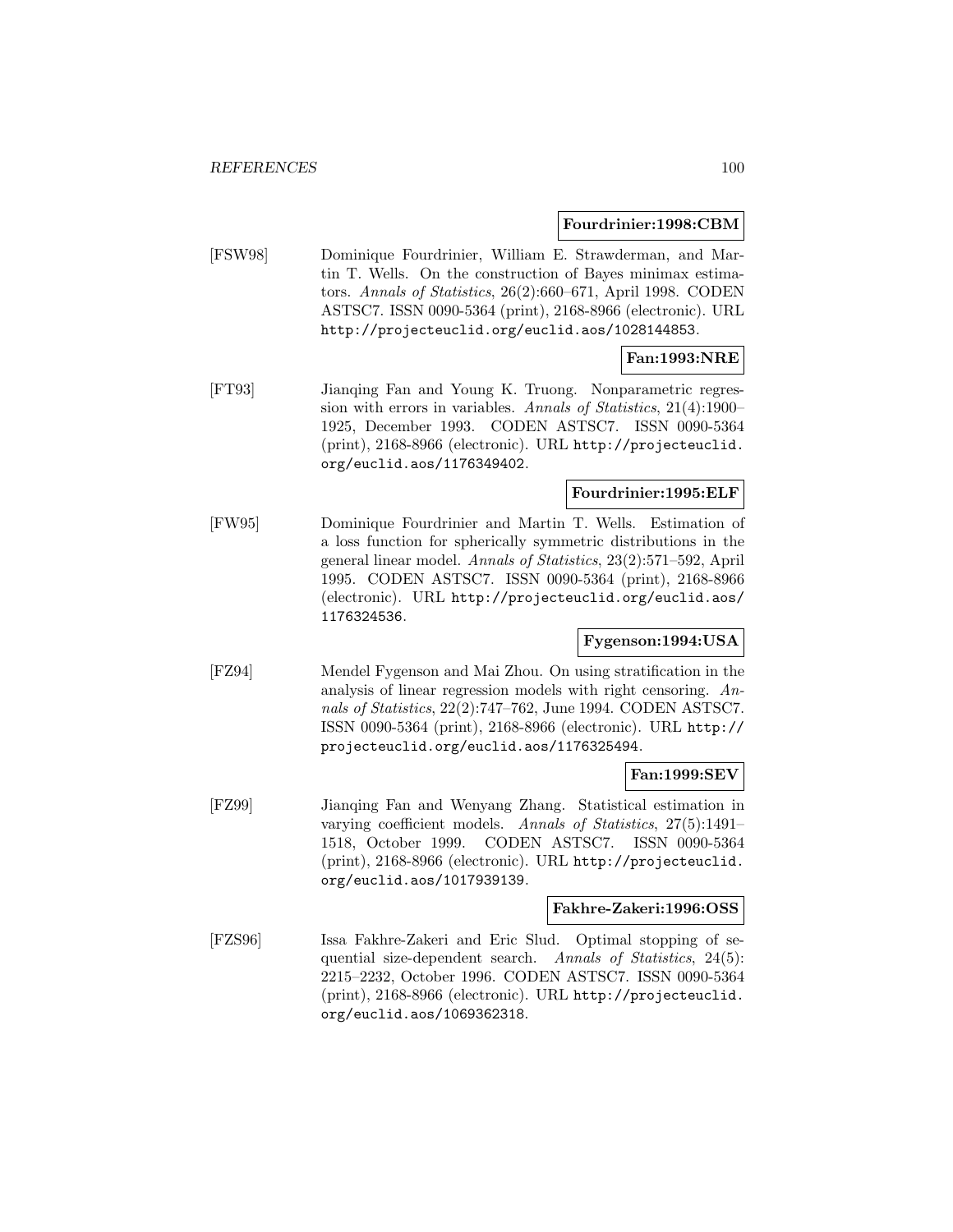**Gassiat:1993:AEN**

[Gas93] E. Gassiat. Adaptive estimation in noncausal stationary AR processes. Annals of Statistics, 21(4):2022–2042, December 1993. CODEN ASTSC7. ISSN 0090-5364 (print), 2168-8966 (electronic). URL http://projecteuclid.org/euclid.aos/ 1176349408.

## **Gasparini:1995:EMB**

[Gas95] Mauro Gasparini. Exact multivariate Bayesian bootstrap distributions of moments. Annals of Statistics, 23(3):762–768, June 1995. CODEN ASTSC7. ISSN 0090-5364 (print), 2168-8966 (electronic). URL http://projecteuclid.org/euclid.aos/ 1176324620.

#### **Goutis:1991:IIC**

[GC91] Constantinos Goutis and George Casella. Improved invariant confidence intervals for a normal variance. Annals of Statistics, 19(4):2015–2031, December 1991. CODEN ASTSC7. ISSN 0090-5364 (print), 2168-8966 (electronic). URL http:// projecteuclid.org/euclid.aos/1176348384.

## **Goutis:1992:ICS**

[GC92] Constantinos Goutis and George Casella. Increasing the confidence in Student's t interval. Annals of Statistics, 20(3):1501– 1513, September 1992. CODEN ASTSC7. ISSN 0090-5364 (print), 2168-8966 (electronic). URL http://projecteuclid. org/euclid.aos/1176348781.

#### **Gilardoni:1993:RCU**

[GC93] Gustavo L. Gilardoni and Murray K. Clayton. On reaching a consensus using Degroot's iterative pooling. Annals of Statistics, 21(1):391–401, March 1993. CODEN ASTSC7. ISSN 0090-5364 (print), 2168-8966 (electronic). URL http:// projecteuclid.org/euclid.aos/1176349032.

#### **Garthwaite:1992:EPD**

[GD92] Paul H. Garthwaite and James M. Dickey. Elicitation of prior distributions for variable-selection problems in regression. Annals of Statistics, 20(4):1697–1719, December 1992. CODEN ASTSC7. ISSN 0090-5364 (print), 2168-8966 (electronic). URL http://projecteuclid.org/euclid.aos/1176348886.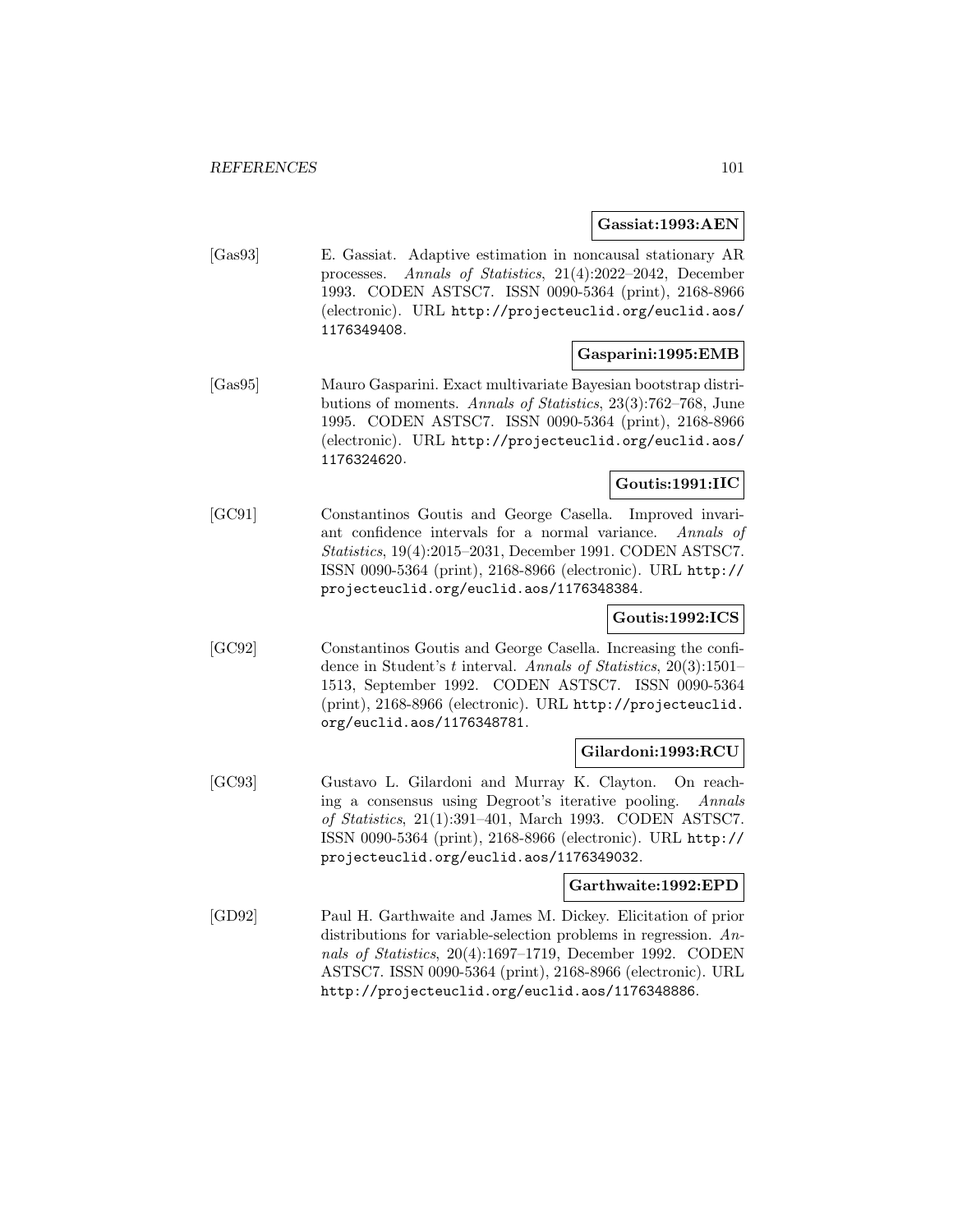#### **Garcia-Escudero:1999:CLT**

[GEGM99] Luis A. García-Escudero, Alfonso Gordaliza, and Carlos Matrán. A central limit theorem for multivariate generalized trimmed  $k$ -means. Annals of Statistics,  $27(3):1061-1079$ , June 1999. CODEN ASTSC7. ISSN 0090-5364 (print), 2168-8966 (electronic). URL http://projecteuclid.org/euclid.aos/ 1018031268.

## **Genest:1992:VR**

[Gen92] Christian Genest. Vincentization revisited. Annals of Statistics, 20(2):1137–1142, June 1992. CODEN ASTSC7. ISSN 0090-5364 (print), 2168-8966 (electronic). URL http:// projecteuclid.org/euclid.aos/1176348676.

# **George:1991:SDM**

[Geo91] Edward I. George. Shrinkage domination in a multivariate common mean problem. Annals of Statistics, 19(2):952–960, June 1991. CODEN ASTSC7. ISSN 0090-5364 (print), 2168-8966 (electronic). URL http://projecteuclid.org/euclid.aos/ 1176348130.

# **Geyer:1994:ACE**

[Gey94] Charles J. Geyer. On the asymptotics of constrained Mestimation. Annals of Statistics, 22(4):1993–2010, December 1994. CODEN ASTSC7. ISSN 0090-5364 (print), 2168-8966 (electronic). URL http://projecteuclid.org/euclid.aos/ 1176325768.

### **Gamboa:1996:BDD**

[GG96a] F. Gamboa and E. Gassiat. Blind deconvolution of discrete linear systems. Annals of Statistics, 24(5):1964–1981, October 1996. CODEN ASTSC7. ISSN 0090-5364 (print), 2168-8966 (electronic). URL http://projecteuclid.org/euclid.aos/ 1069362305.

#### **Goldstein:1996:AMH**

[GG96b] Larry Goldstein and Louis Gordon. Asymptotics for the maximum of half-normal plots. Annals of Statistics, 24(5):2250– 2265, October 1996. CODEN ASTSC7. ISSN 0090-5364 (print), 2168-8966 (electronic). URL http://projecteuclid. org/euclid.aos/1069362320.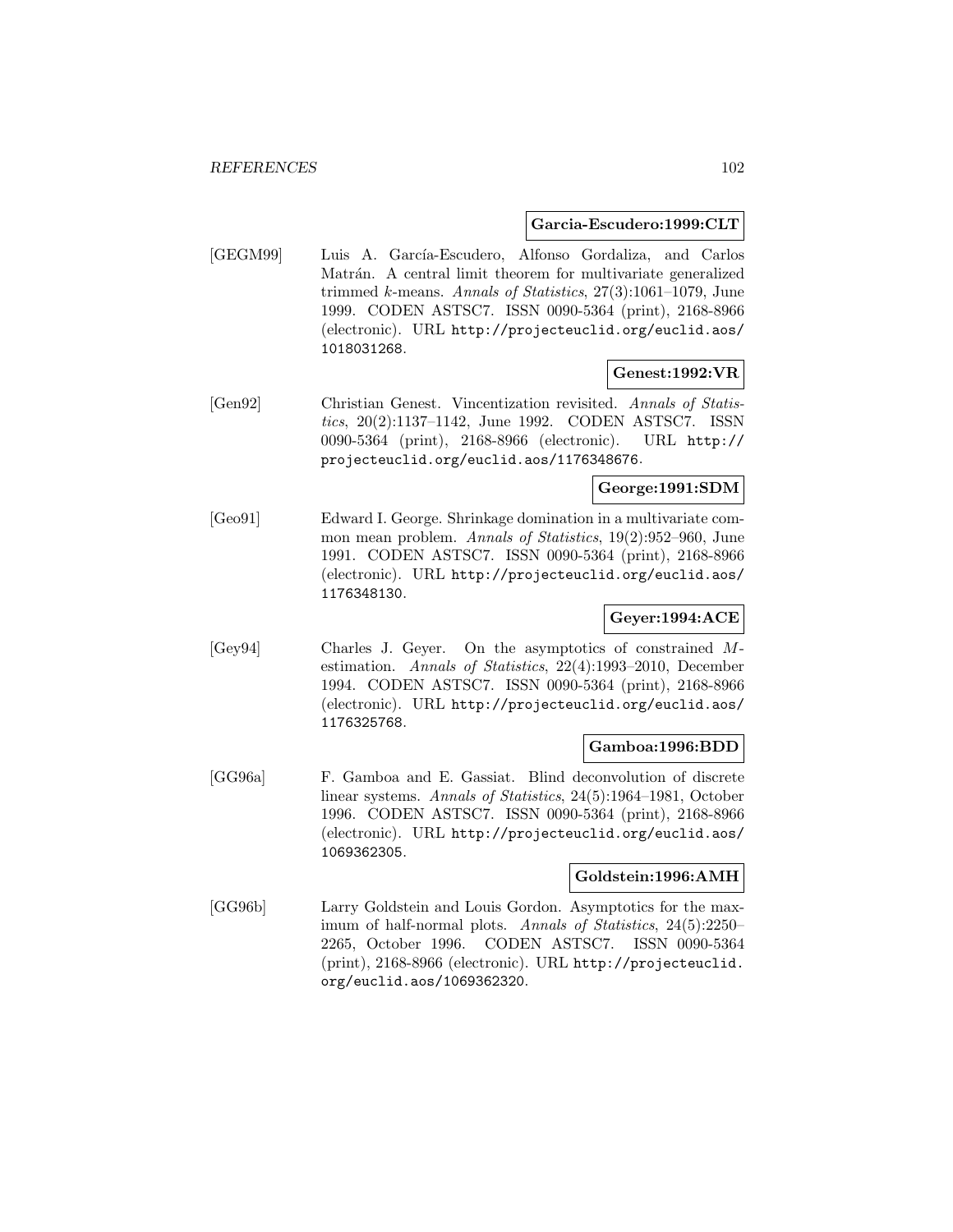#### **Gamboa:1997:BMM**

[GG97] F. Gamboa and E. Gassiat. Bayesian methods and maximum entropy for ill-posed inverse problems. Annals of Statistics, 25 (1):328–350, February 1997. CODEN ASTSC7. ISSN 0090-5364 (print), 2168-8966 (electronic). URL http://projecteuclid. org/euclid.aos/1034276632.

# **Gassiat:1999:SCB**

[GG99a] E. Gassiat and E. Gautherat. Speed of convergence for the blind deconvolution of a linear system with discrete random input. Annals of Statistics, 27(5):1684–1705, October 1999. CODEN ASTSC7. ISSN 0090-5364 (print), 2168-8966 (electronic). URL http://projecteuclid.org/euclid.aos/1017939147.

#### **Geskus:1999:AOE**

[GG99b] Ronald Geskus and Piet Groeneboom. Asymptotically optimal estimation of smooth functionals for interval censoring, case 2. Annals of Statistics, 27(2):627–674, April 1999. CODEN ASTSC7. ISSN 0090-5364 (print), 2168-8966 (electronic). URL http://projecteuclid.org/euclid.aos/1018031211.

# **Ghosal:1999:PCD**

[GGR99] S. Ghosal, J. K. Ghosh, and R. V. Ramamoorthi. Posterior consistency of Dirichlet mixtures in density estimation. Annals of Statistics, 27(1):143–158, February 1999. CODEN ASTSC7. ISSN 0090-5364 (print), 2168-8966 (electronic). URL http:// projecteuclid.org/euclid.aos/1018031105.

#### **Ghosal:1995:CPD**

[GGS95] Subhashis Ghosal, Jayanta K. Ghosh, and Tapas Samanta. On convergence of posterior distributions. Annals of Statistics, 23(6):2145–2152, December 1995. CODEN ASTSC7. ISSN 0090-5364 (print), 2168-8966 (electronic). URL http: //projecteuclid.org/euclid.aos/1034713651.

#### **Ghosh:1991:POK**

[GH91a] B. K. Ghosh and Wei-Min Huang. The power and optimal kernel of the Bickel–Rosenblatt test for goodness of fit. Annals of Statistics, 19(2):999–1009, June 1991. CODEN ASTSC7. ISSN 0090-5364 (print), 2168-8966 (electronic). URL http:// projecteuclid.org/euclid.aos/1176348133.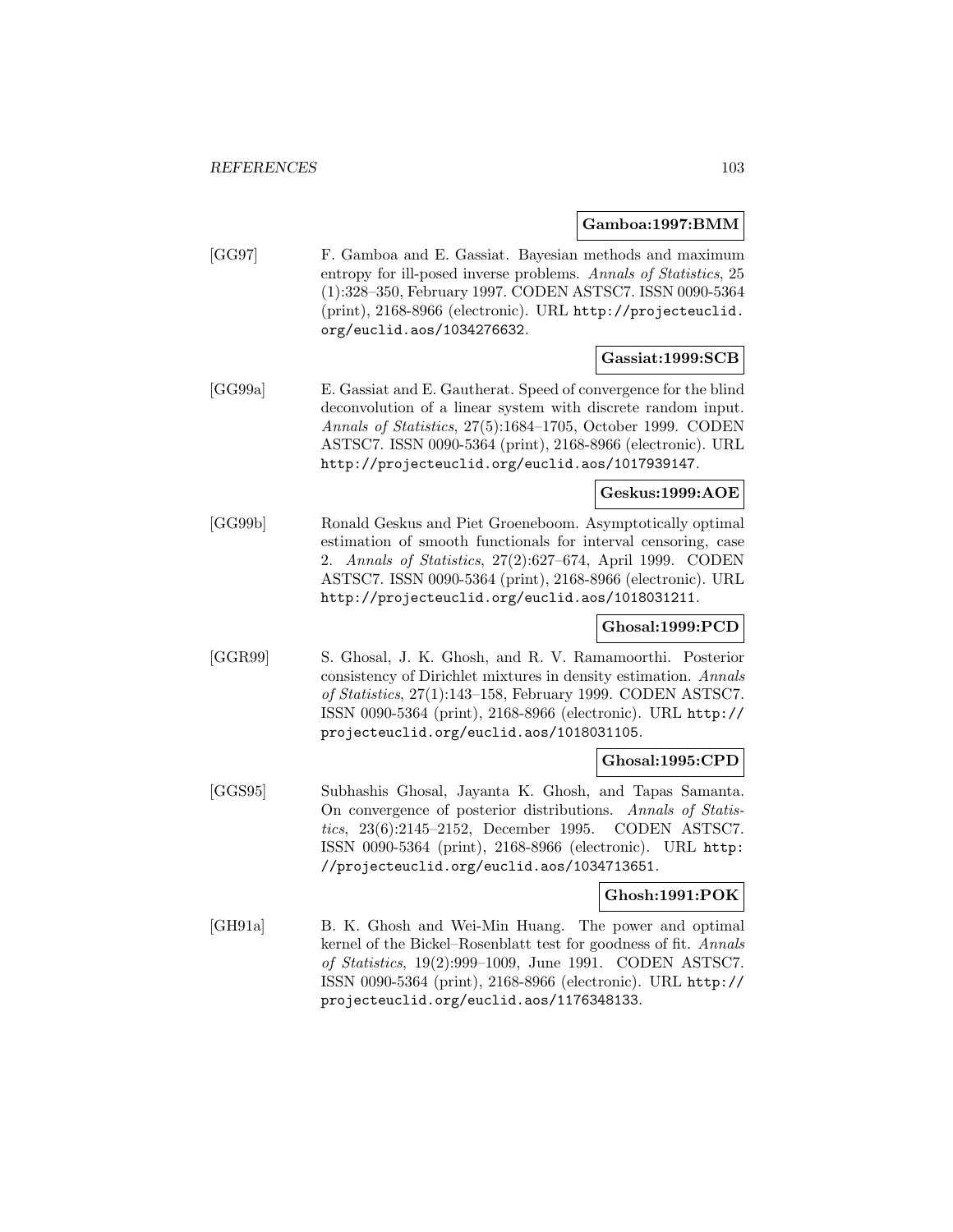### **Golubev:1991:DMA**

[GH91b] George K. Golubev and Rafael Z. Hasminskii. Discussion: Multivariate adaptive regression splines. Annals of Statistics, 19 (1):91–92, March 1991. CODEN ASTSC7. ISSN 0090-5364 (print), 2168-8966 (electronic). URL http://projecteuclid. org/euclid.aos/1176347966.

# **Gotze:1994:ADS**

[GH94] F. Gotze and C. Hipp. Asymptotic distribution of statistics in time series. Annals of Statistics, 22(4):2062–2088, December 1994. CODEN ASTSC7. ISSN 0090-5364 (print), 2168-8966 (electronic). URL http://projecteuclid.org/euclid.aos/ 1176325772.

# **Gilula:1995:PFC**

[GH95a] Zvi Gilula and Shelby J. Haberman. Prediction functions for categorical panel data. Annals of Statistics, 23(4):1130–1142, August 1995. CODEN ASTSC7. ISSN 0090-5364 (print), 2168- 8966 (electronic). URL http://projecteuclid.org/euclid. aos/1176324701.

# **Grund:1995:MEM**

[GH95b] Birgit Grund and Peter Hall. On the minimisation of  $L^p$  error in mode estimation. Annals of Statistics, 23(6):2264–2284, December 1995. CODEN ASTSC7. ISSN 0090-5364 (print), 2168- 8966 (electronic). URL http://projecteuclid.org/euclid. aos/1034713656.

# **Gather:1997:NTM**

[GH97a] Ursula Gather and Torsten Hilker. A note on Tyler's modification of the MAD for the Stahel–Donoho estimator. Annals of Statistics, 25(5):2024–2026, October 1997. CODEN ASTSC7. ISSN 0090-5364 (print), 2168-8966 (electronic). URL http:// projecteuclid.org/euclid.aos/1069362384.

#### **Geiger:1997:CDD**

[GH97b] Dan Geiger and David Heckerman. A characterization of the Dirichlet distribution through global and local parameter independence. Annals of Statistics, 25(3):1344–1369, June 1997. CODEN ASTSC7. ISSN 0090-5364 (print), 2168-8966 (electronic). URL http://projecteuclid.org/euclid.aos/ 1069362752.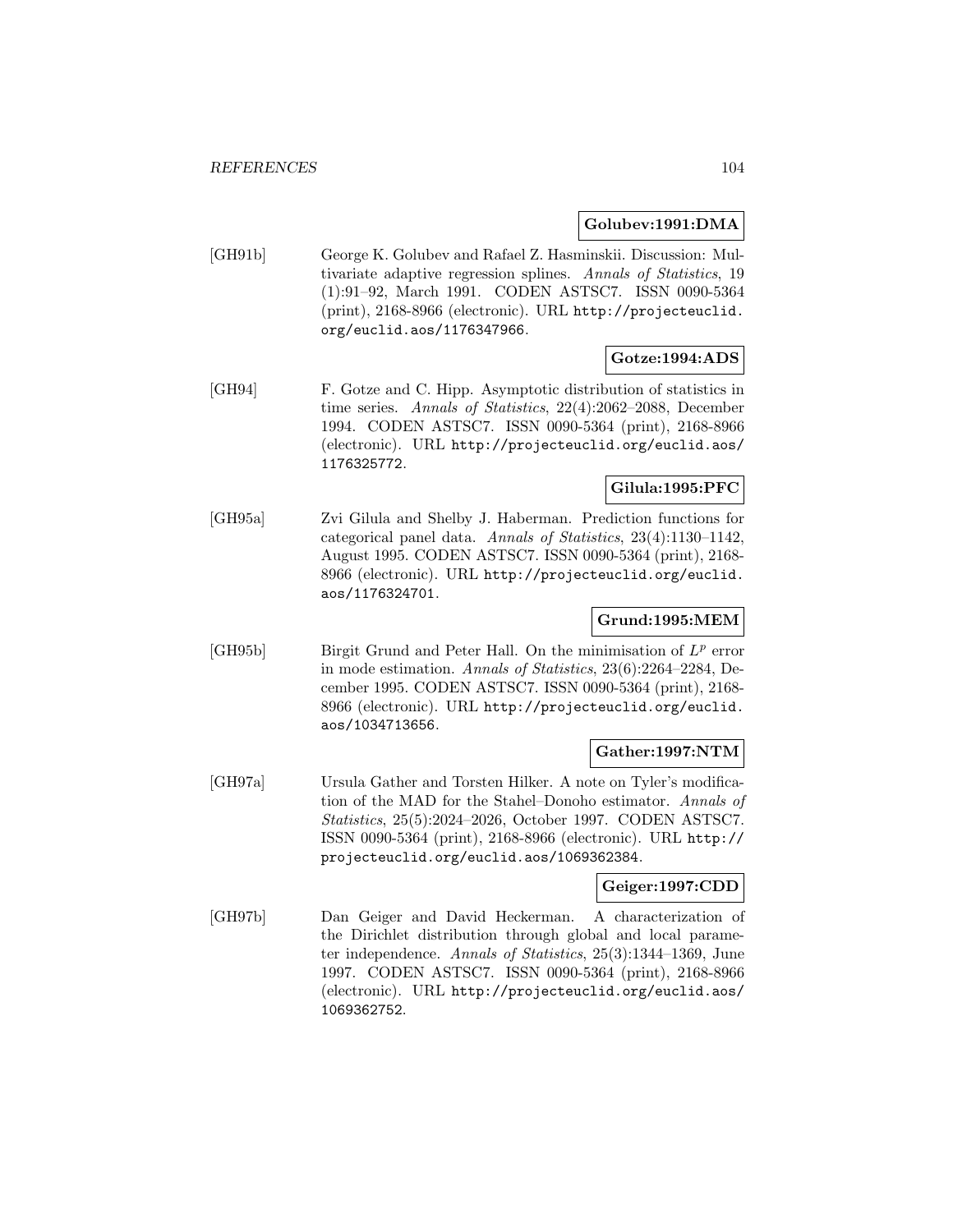#### **Groeneboom:1999:ANE**

[GHL99] Piet Groeneboom, Gerard Hooghiemstra, and Hendrik P. Lopuhaä. Asymptotic normality of the  $L_1$  error of the Grenander estimator. Annals of Statistics, 27(4):1316–1347, August 1999. CODEN ASTSC7. ISSN 0090-5364 (print), 2168-8966 (electronic). URL http://projecteuclid.org/euclid.aos/ 1017938928.

## **Ghosh:1980:MEP**

[Gho80] Subir Ghosh. On main effect plus one plans for  $2^m$  factorials. Annals of Statistics, 8(4):922–930, July 1980. CODEN ASTSC7. ISSN 0090-5364 (print), 2168-8966 (electronic). URL http://projecteuclid.org/euclid.aos/1176345084. See correction [Gho91].

## **Ghosh:1991:CME**

[Gho91] Subir Ghosh. Correction: "On Main Effect plus One Plans for  $2^m$  Factorials". Annals of Statistics, 19(4):2281, December 1991. CODEN ASTSC7. ISSN 0090-5364 (print), 2168-8966 (electronic). URL http://projecteuclid.org/euclid.aos/ 1176348402. See [Gho80].

# **Girard:1991:AOF**

[Gir91] Didier A. Girard. Asymptotic optimality of the fast randomized versions of GCV and  $C<sub>L</sub>$  in ridge regression and regularization. Annals of Statistics, 19(4):1950–1963, December 1991. CODEN ASTSC7. ISSN 0090-5364 (print), 2168-8966 (electronic). URL http://projecteuclid.org/euclid.aos/1176348380.

#### **Girard:1998:ACP**

[Gir98] Didier A. Girard. Asymptotic comparison of (partial) crossvalidation, GCV and randomized GCV in nonparametric regression. Annals of Statistics, 26(1):315–334, February 1998. CODEN ASTSC7. ISSN 0090-5364 (print), 2168-8966 (electronic). URL http://projecteuclid.org/euclid.aos/ 1030563988.

#### **Gill:1990:SPI**

[GJ90] Richard D. Gill and Soren Johansen. A survey of productintegration with a view toward application in survival analysis. Annals of Statistics, 18(4):1501–1555, December 1990. CODEN ASTSC7. ISSN 0090-5364 (print), 2168-8966 (electronic). URL http://projecteuclid.org/euclid.aos/1176347865.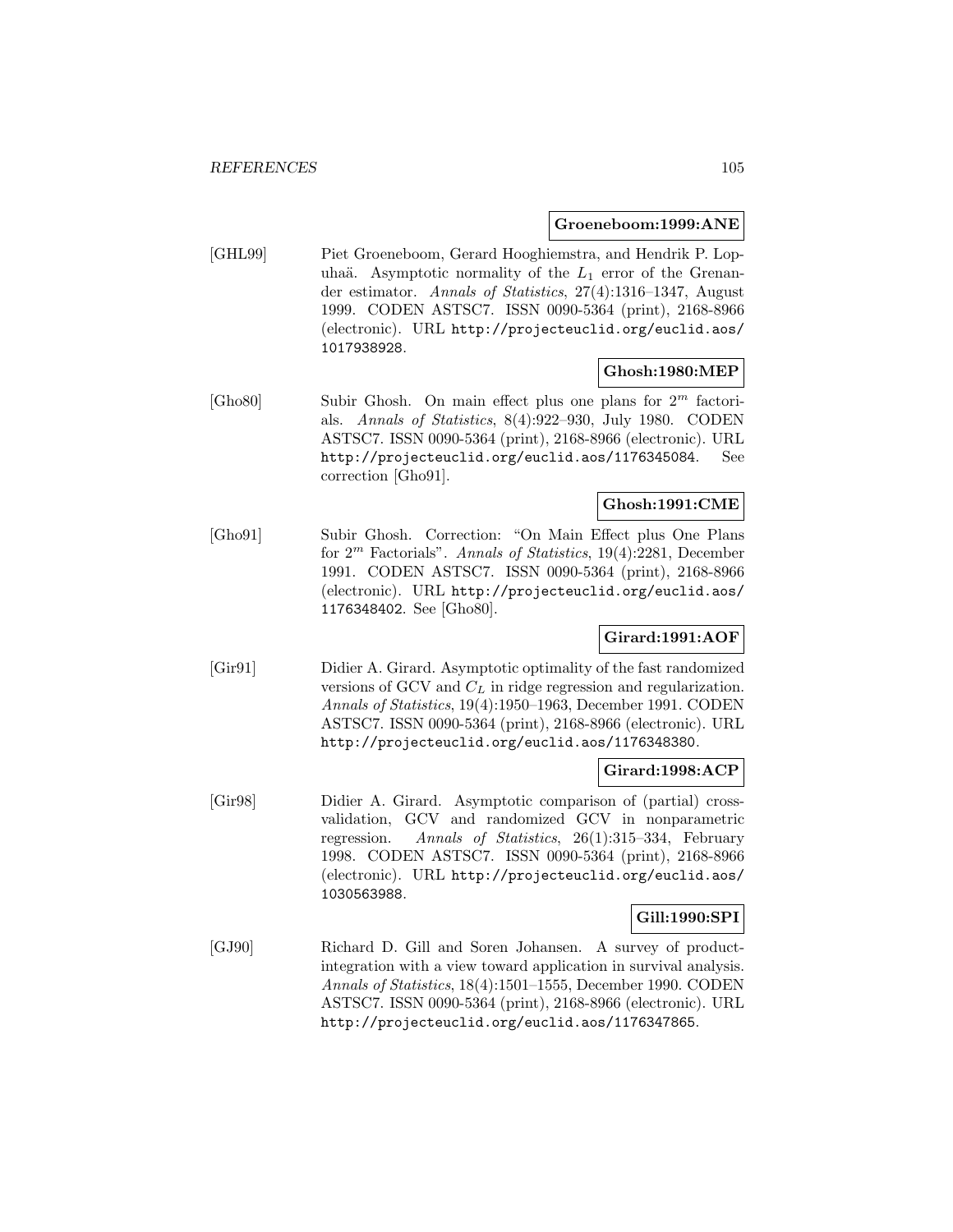#### **Gutenbrunner:1992:RRS**

[GJ92] C. Gutenbrunner and J. Jureckova. Regression rank scores and regression quantiles. Annals of Statistics, 20(1):305–330, March 1992. CODEN ASTSC7. ISSN 0090-5364 (print), 2168-8966 (electronic). URL http://projecteuclid.org/euclid.aos/ 1176348524.

#### **Groeneboom:1995:IER**

[GJ95] Piet Groeneboom and Geurt Jongbloed. Isotonic estimation and rates of convergence in Wicksell's problem. Annals of Statistics, 23(5):1518–1542, October 1995. CODEN ASTSC7. ISSN 0090-5364 (print), 2168-8966 (electronic). URL http:// projecteuclid.org/euclid.aos/1176324310.

# **Gajek:1994:LBA**

[GK94] L. Gajek and M. Kaluszka. Lower bounds for the asymptotic Bayes risk in the scale model (with an application to the second-order minimax estimation). Annals of Statistics, 22(4): 1831–1839, December 1994. CODEN ASTSC7. ISSN 0090-5364 (print), 2168-8966 (electronic). URL http://projecteuclid. org/euclid.aos/1176325759.

# **Gotze:1996:SOC**

[GK96] F. Götze and H. R. Künsch. Second-order correctness of the blockwise bootstrap for stationary observations. Annals of Statistics, 24(5):1914–1933, October 1996. CODEN ASTSC7. ISSN 0090-5364 (print), 2168-8966 (electronic). URL http:// projecteuclid.org/euclid.aos/1069362303.

## **Glimm:1998:MTB**

[GKL98] Ekkehard Glimm, Siegfried Kropf, and Jürgen Läuter. Multivariate tests based on left-spherically distributed linear scores. Annals of Statistics, 26(5):1972–1988, October 1998. CODEN ASTSC7. ISSN 0090-5364 (print), 2168-8966 (electronic). URL http://projecteuclid.org/euclid.aos/1024691365. See correction [GKL99].

#### **Glimm:1999:CMT**

[GKL99] E. Glimm, S. Kropf, and J. Lauter. Correction: "Multivariate tests based on left-spherically distributed linear scores". Annals of Statistics, 27(4):1441, August 1999. CODEN ASTSC7. ISSN 0090-5364 (print), 2168-8966 (electronic). URL http:// projecteuclid.org/euclid.aos/1017938934. See [GKL98].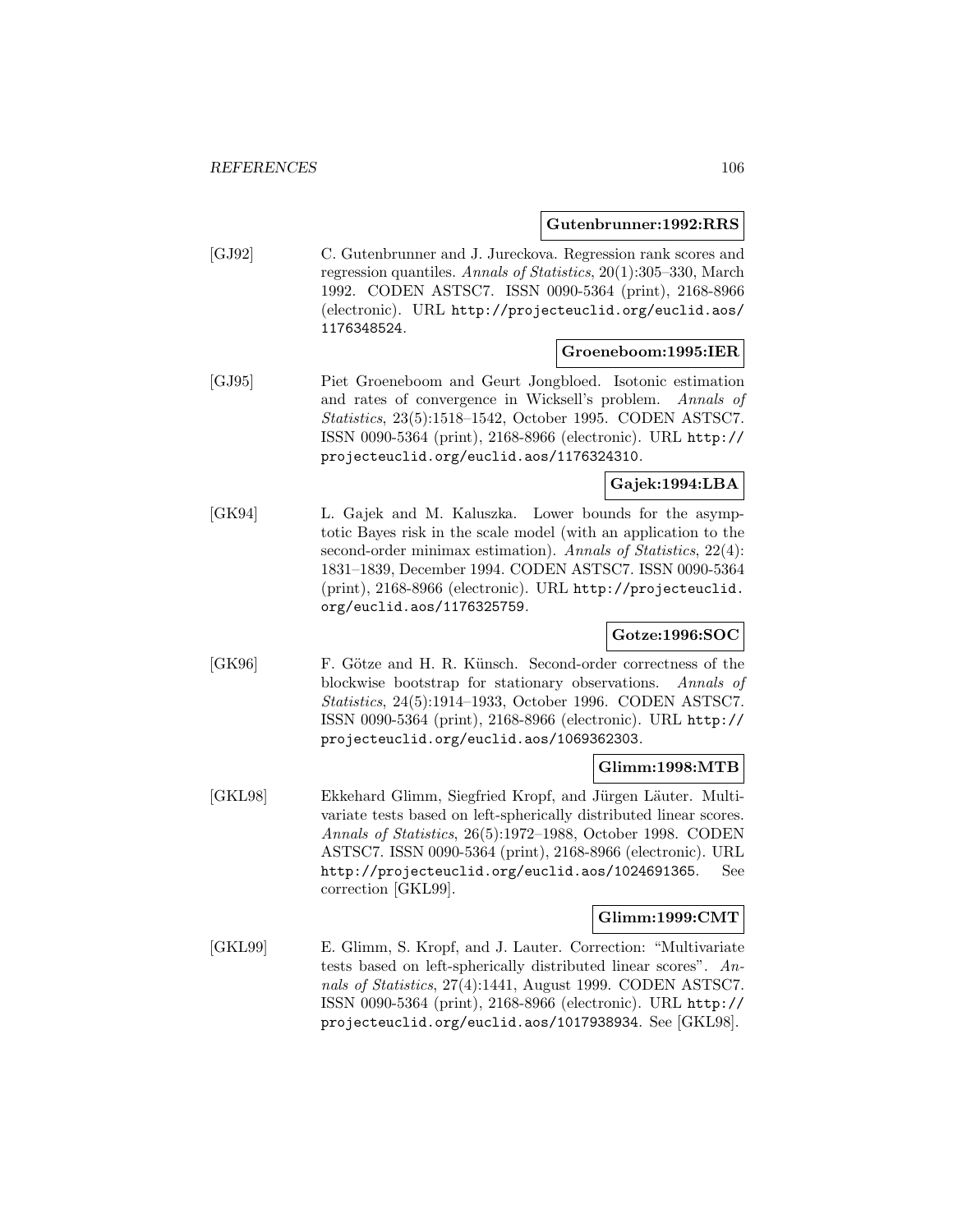# **Gu:1991:WCT**

[GL91] Ming Gao Gu and Tze Leung Lai. Weak convergence of timesequential censored rank statistics with applications to sequential testing in clinical trials. Annals of Statistics, 19(3):1403– 1433, September 1991. CODEN ASTSC7. ISSN 0090-5364 (print), 2168-8966 (electronic). URL http://projecteuclid. org/euclid.aos/1176348254.

## **Goldstein:1992:ATN**

[GL92] Larry Goldstein and Bryan Langholz. Asymptotic theory for nested case-control sampling in the Cox regression model. Annals of Statistics, 20(4):1903–1928, December 1992. CODEN ASTSC7. ISSN 0090-5364 (print), 2168-8966 (electronic). URL http://projecteuclid.org/euclid.aos/1176348895.

## **Golubev:1998:AEE**

[GL98] G. K. Golubev and B. Y. Levit. Asymptotically efficient estimation in the Wicksell problem. Annals of Statistics, 26(6): 2407–2419, December 1998. CODEN ASTSC7. ISSN 0090-5364 (print), 2168-8966 (electronic). URL http://projecteuclid. org/euclid.aos/1024691477.

## **Gleser:1990:DAP**

[Gle90] Leon Jay Gleser. Discussion: An ancillarity paradox which appears in multiple linear regression. Annals of Statistics, 18 (2):507–513, June 1990. CODEN ASTSC7. ISSN 0090-5364 (print), 2168-8966 (electronic). URL http://projecteuclid. org/euclid.aos/1176347608.

#### **Goldstein:1992:OPE**

[GM92] Larry Goldstein and Karen Messer. Optimal plug-in estimators for nonparametric functional estimation. Annals of Statistics, 20(3):1306–1328, September 1992. CODEN ASTSC7. ISSN 0090-5364 (print), 2168-8966 (electronic). URL http: //projecteuclid.org/euclid.aos/1176348770.

#### **Goodall:1993:MAS**

[GM93] Colin R. Goodall and Kanti V. Mardia. Multivariate aspects of shape theory. Annals of Statistics, 21(2):848–866, June 1993. CODEN ASTSC7. ISSN 0090-5364 (print), 2168-8966 (electronic). URL http://projecteuclid.org/euclid.aos/ 1176349154.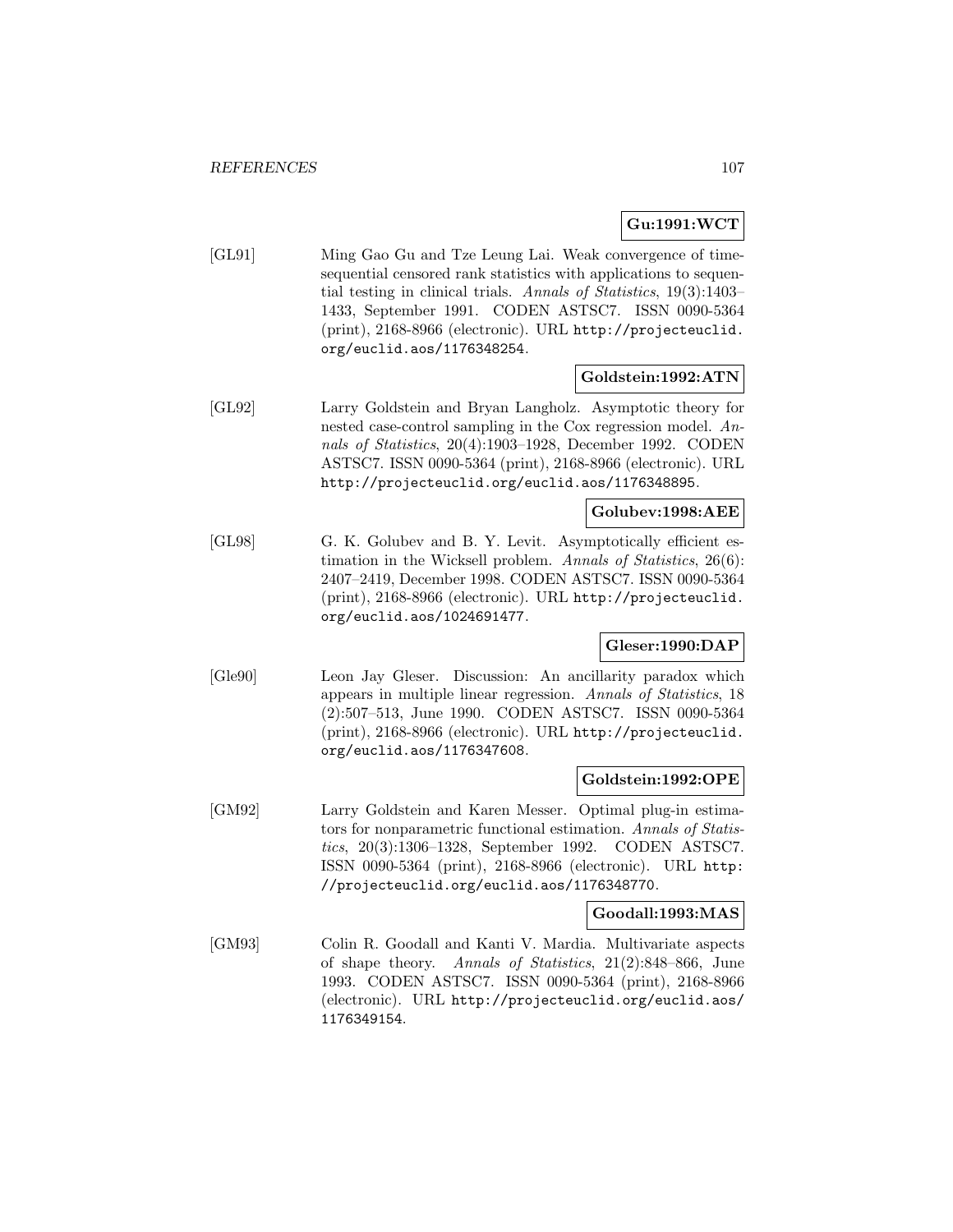#### **Greenwood:1996:OGS**

[GMW96] Priscilla E. Greenwood, Ian W. McKeague, and Wolfgang Wefelmeyer. Outperforming the Gibbs sampler empirical estimator for nearest-neighbor random fields. Annals of Statistics, 24(4): 1433–1456, August 1996. CODEN ASTSC7. ISSN 0090-5364 (print), 2168-8966 (electronic). URL http://projecteuclid. org/euclid.aos/1032298276.

## **Greenwood:1998:IBG**

[GMW98] Priscilla E. Greenwood, Ian W. McKeague, and Wolfgang Wefelmeyer. Information bounds for Gibbs samplers. Annals of Statistics, 26(6):2128–2156, December 1998. CODEN ASTSC7. ISSN 0090-5364 (print), 2168-8966 (electronic). URL http:// projecteuclid.org/euclid.aos/1024691464.

## **Golubev:1990:RBS**

[GN90] Grigori K. Golubev and Michael Nussbaum. A risk bound in Sobolev class regression. Annals of Statistics, 18(2):758–778, June 1990. CODEN ASTSC7. ISSN 0090-5364 (print), 2168- 8966 (electronic). URL http://projecteuclid.org/euclid. aos/1176347624.

#### **Goldstein:1991:BTC**

[Gol91] Michael Goldstein. Belief transforms and the comparison of hypotheses. Annals of Statistics, 19(4):2067–2089, December 1991. CODEN ASTSC7. ISSN 0090-5364 (print), 2168-8966 (electronic). URL http://projecteuclid.org/euclid.aos/ 1176348386.

#### **Goutis:1996:PLS**

[Gou96] Constantinos Goutis. Partial least squares algorithm yields shrinkage estimators. Annals of Statistics, 24(2):816–824, April 1996. CODEN ASTSC7. ISSN 0090-5364 (print), 2168-8966 (electronic). URL http://projecteuclid.org/euclid.aos/ 1032894467.

## **Geiger:1993:LAP**

[GP93a] Dan Geiger and Judea Pearl. Logical and algorithmic properties of conditional independence and graphical models. Annals of Statistics, 21(4):2001–2021, December 1993. CODEN ASTSC7. ISSN 0090-5364 (print), 2168-8966 (electronic). URL http:// projecteuclid.org/euclid.aos/1176349407.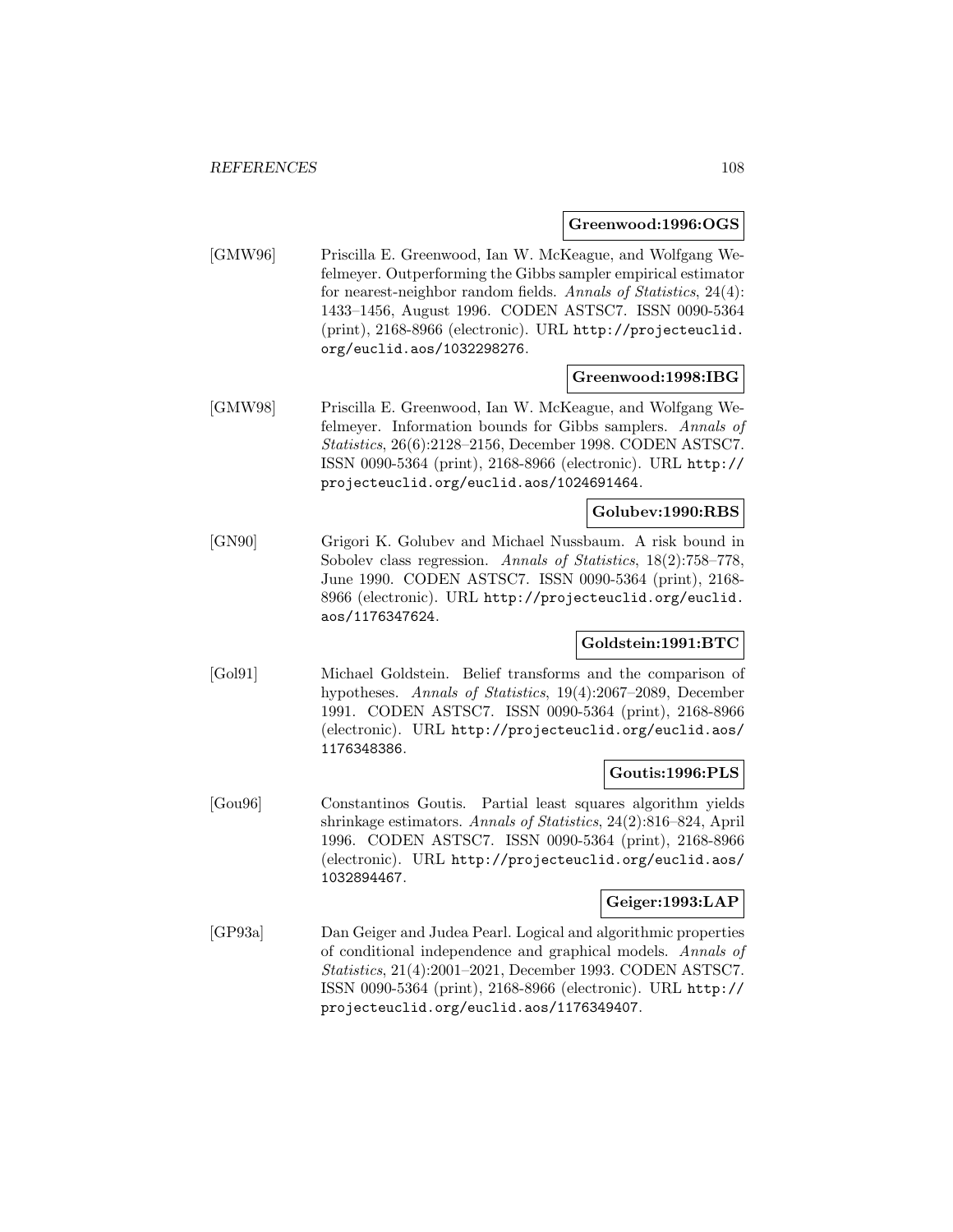### **Grubel:1993:NER**

[GP93b] Rudolf Grubel and Susan M. Pitts. Nonparametric estimation in renewal theory i: The empirical renewal function. Annals of Statistics, 21(3):1431–1451, September 1993. CODEN ASTSC7. ISSN 0090-5364 (print), 2168-8966 (electronic). URL http://projecteuclid.org/euclid.aos/1176349266.

## **Gordon:1994:ESN**

[GP94] Louis Gordon and Moshe Pollak. An efficient sequential nonparametric scheme for detecting a change of distribution. Annals of Statistics, 22(2):763–804, June 1994. CODEN ASTSC7. ISSN 0090-5364 (print), 2168-8966 (electronic). URL http:// projecteuclid.org/euclid.aos/1176325495.

## **Gordon:1995:RSS**

[GP95] Louis Gordon and Moshe Pollak. A robust surveillance scheme for stochastically ordered alternatives. Annals of Statistics, 23(4):1350–1375, August 1995. CODEN ASTSC7. ISSN 0090-5364 (print), 2168-8966 (electronic). URL http:// projecteuclid.org/euclid.aos/1176324712.

## **Gordon:1997:ARL**

[GP97] Louis Gordon and Moshe Pollak. Average run length to false alarm for surveillance schemes designed with partially specified pre-change distribution. Annals of Statistics, 25(3):1284–1310, June 1997. CODEN ASTSC7. ISSN 0090-5364 (print), 2168- 8966 (electronic). URL http://projecteuclid.org/euclid. aos/1069362749.

## **Gu:1993:SSD**

[GQ93] Chong Gu and Chunfu Qiu. Smoothing spline density estimation: Theory. Annals of Statistics, 21(1):217–234, March 1993. CODEN ASTSC7. ISSN 0090-5364 (print), 2168-8966 (electronic). URL http://projecteuclid.org/euclid.aos/ 1176349023.

### **Greenshtein:1993:NBT**

[Gre93] Eitan Greenshtein. A note on Bahadur's transitivity. Annals of Statistics, 21(4):2163–2167, December 1993. CODEN ASTSC7. ISSN 0090-5364 (print), 2168-8966 (electronic). URL http:// projecteuclid.org/euclid.aos/1176349417.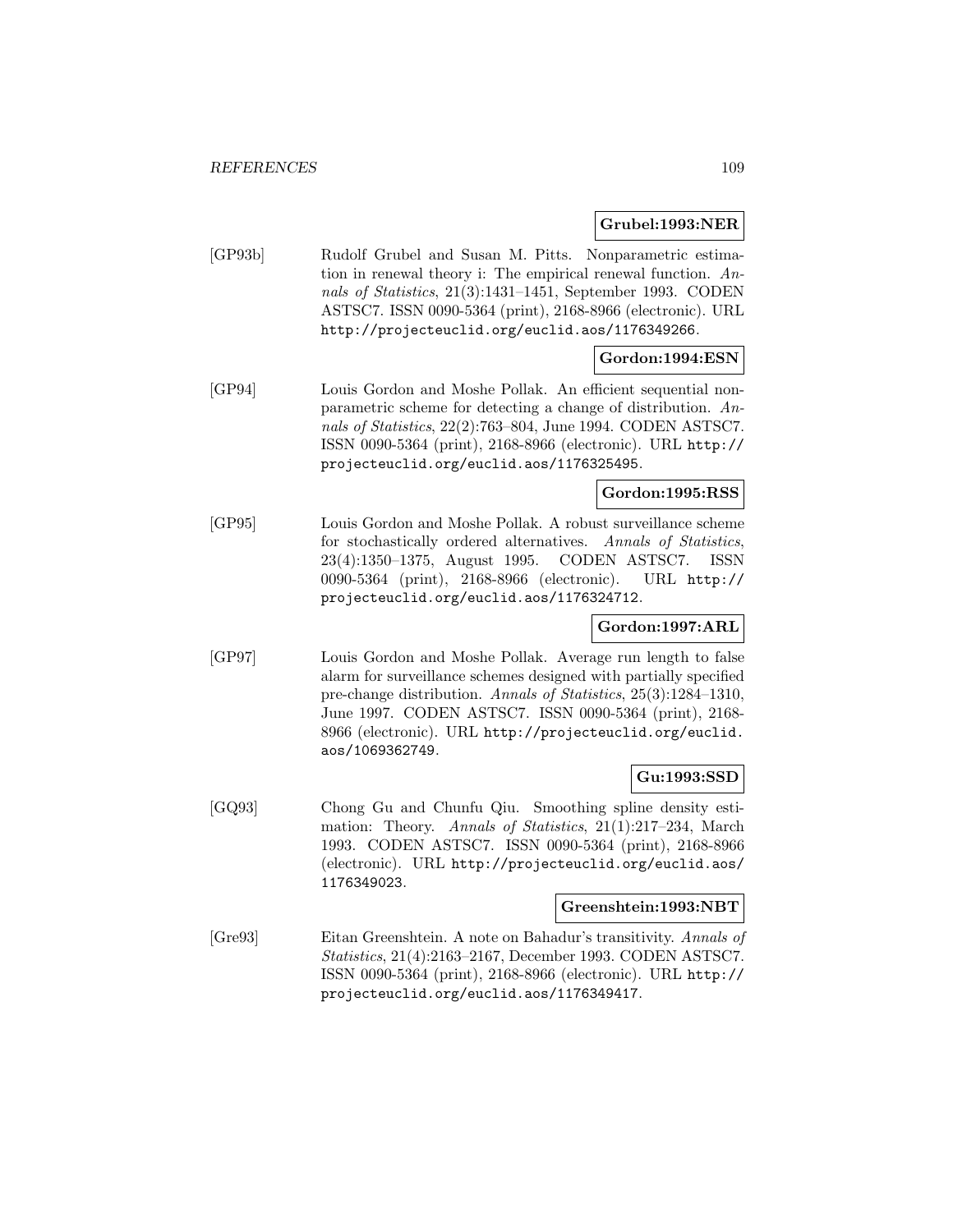#### **Greenshtein:1996:CSE**

[Gre96] Eitan Greenshtein. Comparison of sequential experiments. Annals of Statistics, 24(1):436–448, February 1996. CODEN ASTSC7. ISSN 0090-5364 (print), 2168-8966 (electronic). URL http://projecteuclid.org/euclid.aos/1033066220.

### **Grubel:1996:OML**

[Grü96a] Rudolf Grübel. Orthogonalization of multivariate location estimators: the orthomedian. Annals of Statistics, 24(4):1457– 1473, August 1996. CODEN ASTSC7. ISSN 0090-5364 (print), 2168-8966 (electronic). URL http://projecteuclid.org/ euclid.aos/1032298277.

## **Gruet:1996:NCA**

[Gru96b] Marie-Anne Gruet. A nonparametric calibration analysis. Annals of Statistics, 24(4):1474–1492, August 1996. CODEN ASTSC7. ISSN 0090-5364 (print), 2168-8966 (electronic). URL http://projecteuclid.org/euclid.aos/1032298278.

## **Ghosh:1994:SOP**

[GSM94] Jayanta K. Ghosh, Pranab K. Sen, and Rahul Mukerjee. Second-order Pitman closeness and Pitman admissibility. Annals of Statistics, 22(3):1133–1141, September 1994. CODEN ASTSC7. ISSN 0090-5364 (print), 2168-8966 (electronic). URL http://projecteuclid.org/euclid.aos/1176325621.

### **Giraitis:1999:WEF**

[GT99] Liudas Giraitis and Murad S. Taqqu. Whittle estimator for finite-variance non-Gaussian time series with long memory. Annals of Statistics, 27(1):178–203, February 1999. CODEN ASTSC7. ISSN 0090-5364 (print), 2168-8966 (electronic). URL http://projecteuclid.org/euclid.aos/1018031107.

#### **Gustafson:1996:LSP**

[Gus96] Paul Gustafson. Local sensitivity of posterior expectations. Annals of Statistics, 24(1):174–195, February 1996. CODEN ASTSC7. ISSN 0090-5364 (print), 2168-8966 (electronic). URL http://projecteuclid.org/euclid.aos/1033066205.

### **Gijbels:1991:ASA**

[GV91] Irene Gijbels and Noel Veraverbeke. Almost sure asymptotic representation for a class of functionals of the Kaplan–Meier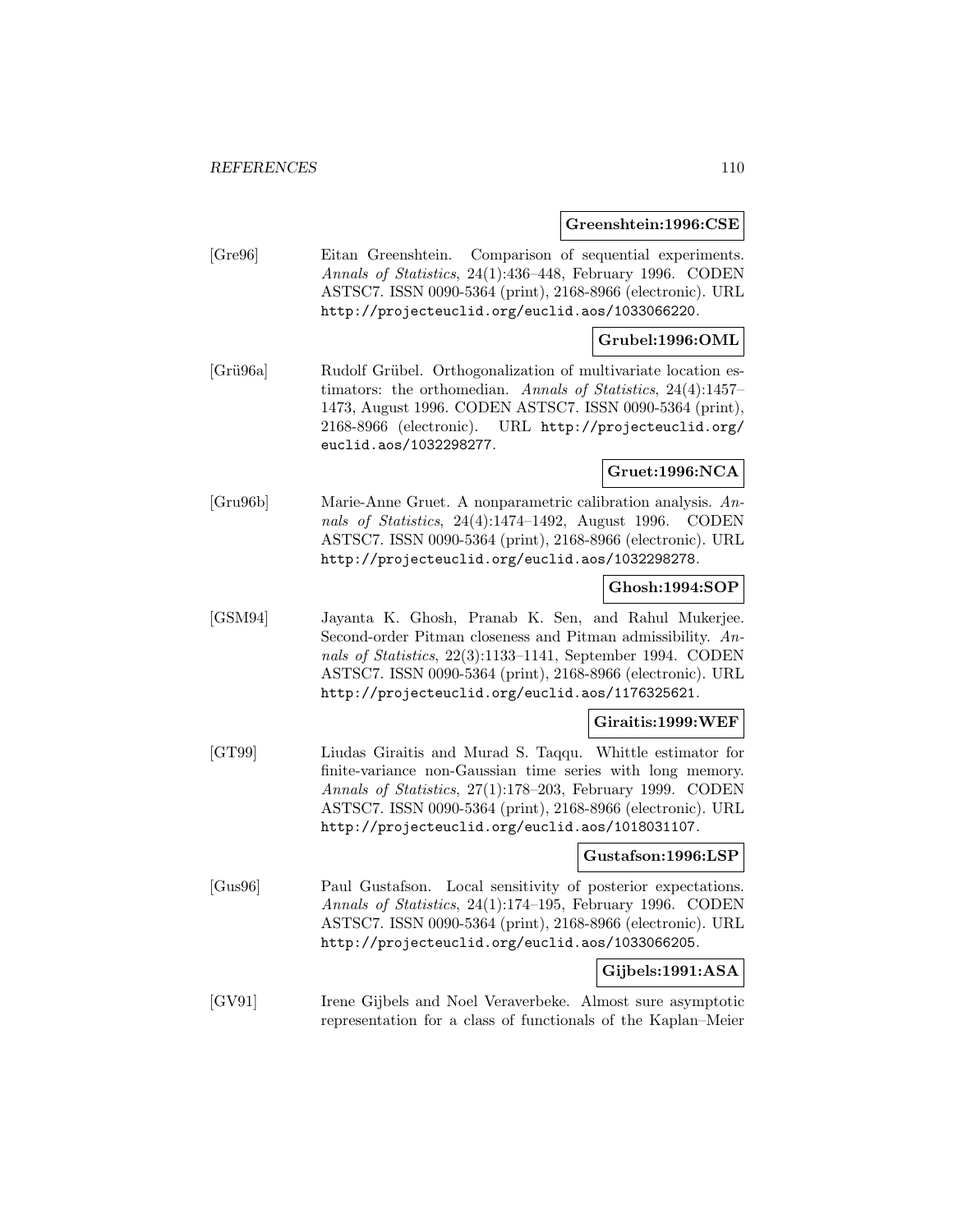estimator. Annals of Statistics, 19(3):1457–1470, September 1991. CODEN ASTSC7. ISSN 0090-5364 (print), 2168-8966 (electronic). URL http://projecteuclid.org/euclid.aos/ 1176348256.

## **Gu:1991:DMA**

[GW91] Chong Gu and Grace Wahba. Discussion: Multivariate adaptive regression splines. Annals of Statistics, 19(1):115–123, March 1991. CODEN ASTSC7. ISSN 0090-5364 (print), 2168- 8966 (electronic). URL http://projecteuclid.org/euclid. aos/1176347972.

## **Gittins:1992:LCD**

[GW92] John Gittins and You-Gan Wang. The learning component of dynamic allocation indices. Annals of Statistics, 20(3):1625– 1636, September 1992. CODEN ASTSC7. ISSN 0090-5364 (print), 2168-8966 (electronic). URL http://projecteuclid. org/euclid.aos/1176348788.

### **Greenwood:1995:EEE**

[GW95a] P. E. Greenwood and W. Wefelmeyer. Efficiency of empirical estimators for Markov chains. Annals of Statistics, 23(1): 132–143, February 1995. CODEN ASTSC7. ISSN 0090-5364 (print), 2168-8966 (electronic). URL http://projecteuclid. org/euclid.aos/1176324459.

### **Gustafson:1995:LSD**

[GW95b] Paul Gustafson and Larry Wasserman. Local sensitivity diagnostics for Bayesian inference. Annals of Statistics, 23(6): 2153–2167, December 1995. CODEN ASTSC7. ISSN 0090-5364 (print), 2168-8966 (electronic). URL http://projecteuclid. org/euclid.aos/1034713652.

#### **Gasser:1998:ABC**

[GW98] Theo Gasser and Kongming Wang. Asymptotic and bootstrap confidence bounds for the structural average of curves. Annals of Statistics, 26(3):972–991, June 1998. CODEN ASTSC7. ISSN 0090-5364 (print), 2168-8966 (electronic). URL http:// projecteuclid.org/euclid.aos/1024691084.

### **Gasser:1999:SSC**

[GW99] Theo Gasser and Kongming Wang. Synchronizing sample curves nonparametrically. Annals of Statistics, 27(2):439–460,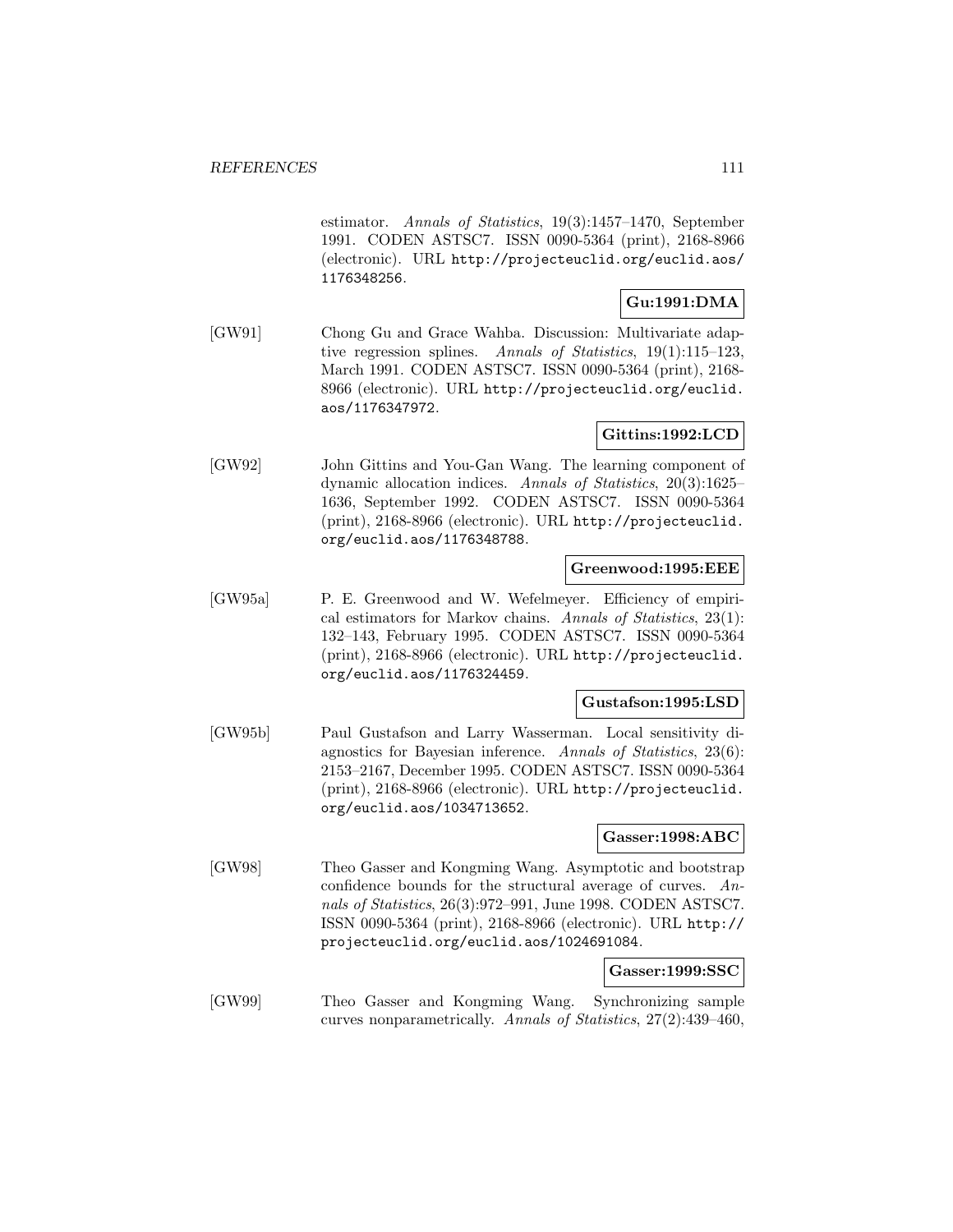April 1999. CODEN ASTSC7. ISSN 0090-5364 (print), 2168- 8966 (electronic). URL http://projecteuclid.org/euclid. aos/1018031202.

## **Gu:1993:APS**

[GZ93] M. G. Gu and C.-H. Zhang. Asymptotic properties of selfconsistent estimators based on doubly censored data. Annals of Statistics, 21(2):611–624, June 1993. CODEN ASTSC7. ISSN 0090-5364 (print), 2168-8966 (electronic). URL http: //projecteuclid.org/euclid.aos/1176349140.

# **Haff:1991:VFC**

[Haf91] L. R. Haff. The variational form of certain Bayes estimators. Annals of Statistics, 19(3):1163–1190, September 1991. CO-DEN ASTSC7. ISSN 0090-5364 (print), 2168-8966 (electronic). URL http://projecteuclid.org/euclid.aos/1176348244.

# **Hall:1990:PLT**

[Hal90] Peter Hall. Pseudo-likelihood theory for empirical likelihood. Annals of Statistics, 18(1):121–140, March 1990. CODEN ASTSC7. ISSN 0090-5364 (print), 2168-8966 (electronic). URL http://projecteuclid.org/euclid.aos/1176347495.

### **Hall:1991:BRU**

[Hal91] Peter Hall. Bahadur representations for uniform resampling and importance resampling, with applications to asymptotic relative efficiency. Annals of Statistics, 19(2):1062–1072, June 1991. CODEN ASTSC7. ISSN 0090-5364 (print), 2168-8966 (electronic). URL http://projecteuclid.org/euclid.aos/ 1176348138.

### **Hall:1992:EBE**

[Hal92a] Peter Hall. Effect of bias estimation on coverage accuracy of bootstrap confidence intervals for a probability density. Annals of Statistics, 20(2):675–694, June 1992. CODEN ASTSC7. ISSN 0090-5364 (print), 2168-8966 (electronic). URL http:// projecteuclid.org/euclid.aos/1176348651.

### **Hall:1992:BCI**

[Hal92b] Peter Hall. On bootstrap confidence intervals in nonparametric regression. Annals of Statistics, 20(2):695–711, June 1992. CO-DEN ASTSC7. ISSN 0090-5364 (print), 2168-8966 (electronic). URL http://projecteuclid.org/euclid.aos/1176348652.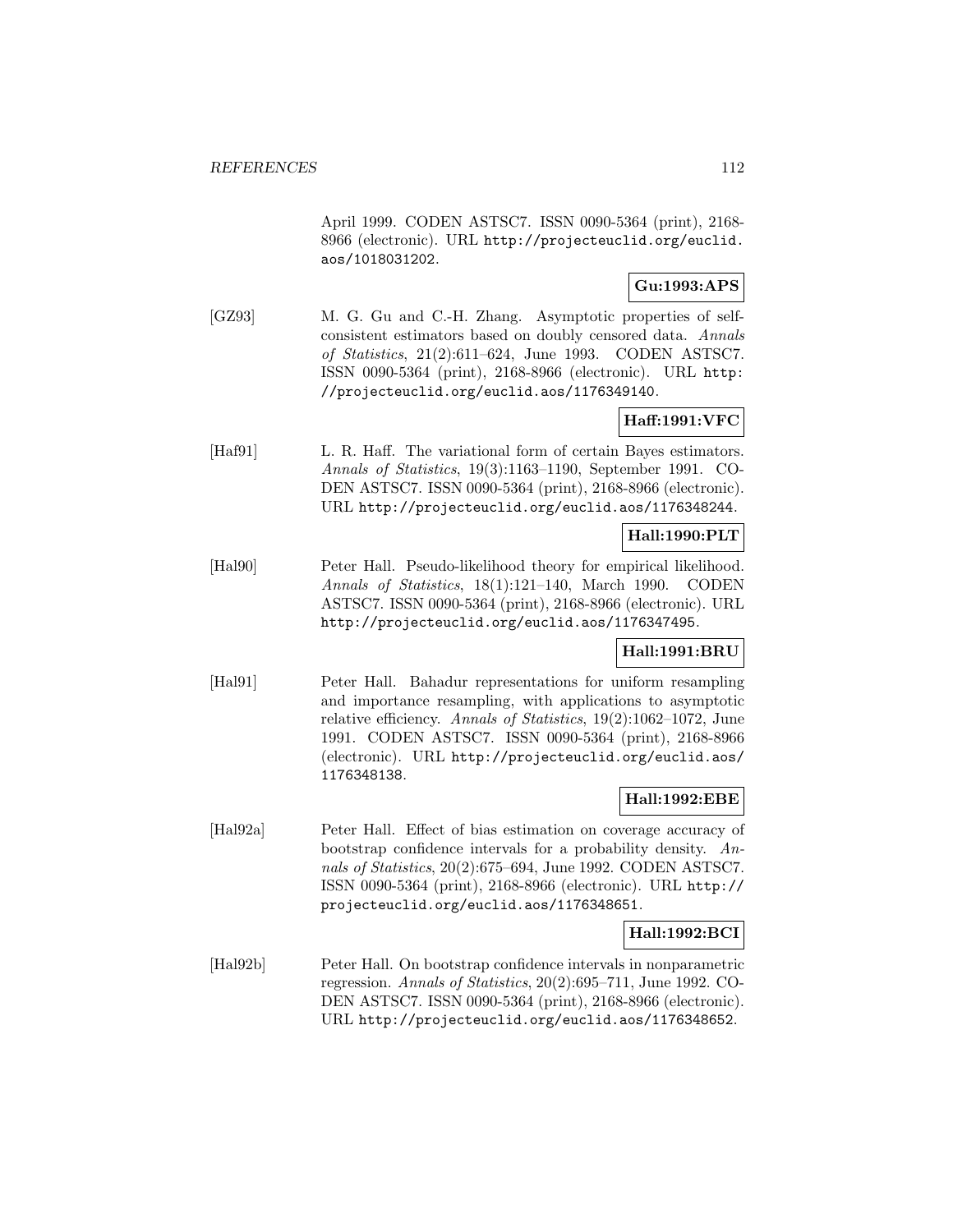## **Hall:1992:GPV**

| $[\text{Hal92c}]$ | Peter Hall. On global properties of variable bandwidth density     |
|-------------------|--------------------------------------------------------------------|
|                   | estimators. Annals of Statistics, $20(2)$ :762–778, June 1992. CO- |
|                   | DEN ASTSC7. ISSN 0090-5364 (print), 2168-8966 (electronic).        |
|                   | URL http://projecteuclid.org/euclid.aos/1176348655.                |

### **Hall:1993:PRL**

[Hal93] Peter Hall. On plug-in rules for local smoothing of density estimators. Annals of Statistics, 21(2):694–710, June 1993. CO-DEN ASTSC7. ISSN 0090-5364 (print), 2168-8966 (electronic). URL http://projecteuclid.org/euclid.aos/1176349145.

#### **Hartigan:1994:LEC**

[Har94] J. A. Hartigan. Linear estimators in change point problems. Annals of Statistics, 22(2):824–834, June 1994. CODEN ASTSC7. ISSN 0090-5364 (print), 2168-8966 (electronic). URL http:// projecteuclid.org/euclid.aos/1176325497.

## **Hartigan:1996:LUP**

[Har96] J. A. Hartigan. Locally uniform prior distributions. Annals of Statistics, 24(1):160–173, February 1996. CODEN ASTSC7. ISSN 0090-5364 (print), 2168-8966 (electronic). URL http:// projecteuclid.org/euclid.aos/1033066204.

### **Hartigan:1998:MLP**

[Har98] J. A. Hartigan. The maximum likelihood prior. Annals of Statistics, 26(6):2083–2103, December 1998. CODEN ASTSC7. ISSN 0090-5364 (print), 2168-8966 (electronic). URL http:// projecteuclid.org/euclid.aos/1024691462.

### **Hastie:1994:DUP**

[Has94] Trevor Hastie. Discussion: The use of polynomial splines and their tensor products in multivariate function estimation. Annals of Statistics, 22(1):177–179, March 1994. CODEN ASTSC7. ISSN 0090-5364 (print), 2168-8966 (electronic). URL http://projecteuclid.org/euclid.aos/1176325363.

## **Hassairi:1999:GVE**

[Has99] Abdelhamid Hassairi. Generalized variance and exponential families. Annals of Statistics, 27(1):374–385, February 1999. CODEN ASTSC7. ISSN 0090-5364 (print), 2168-8966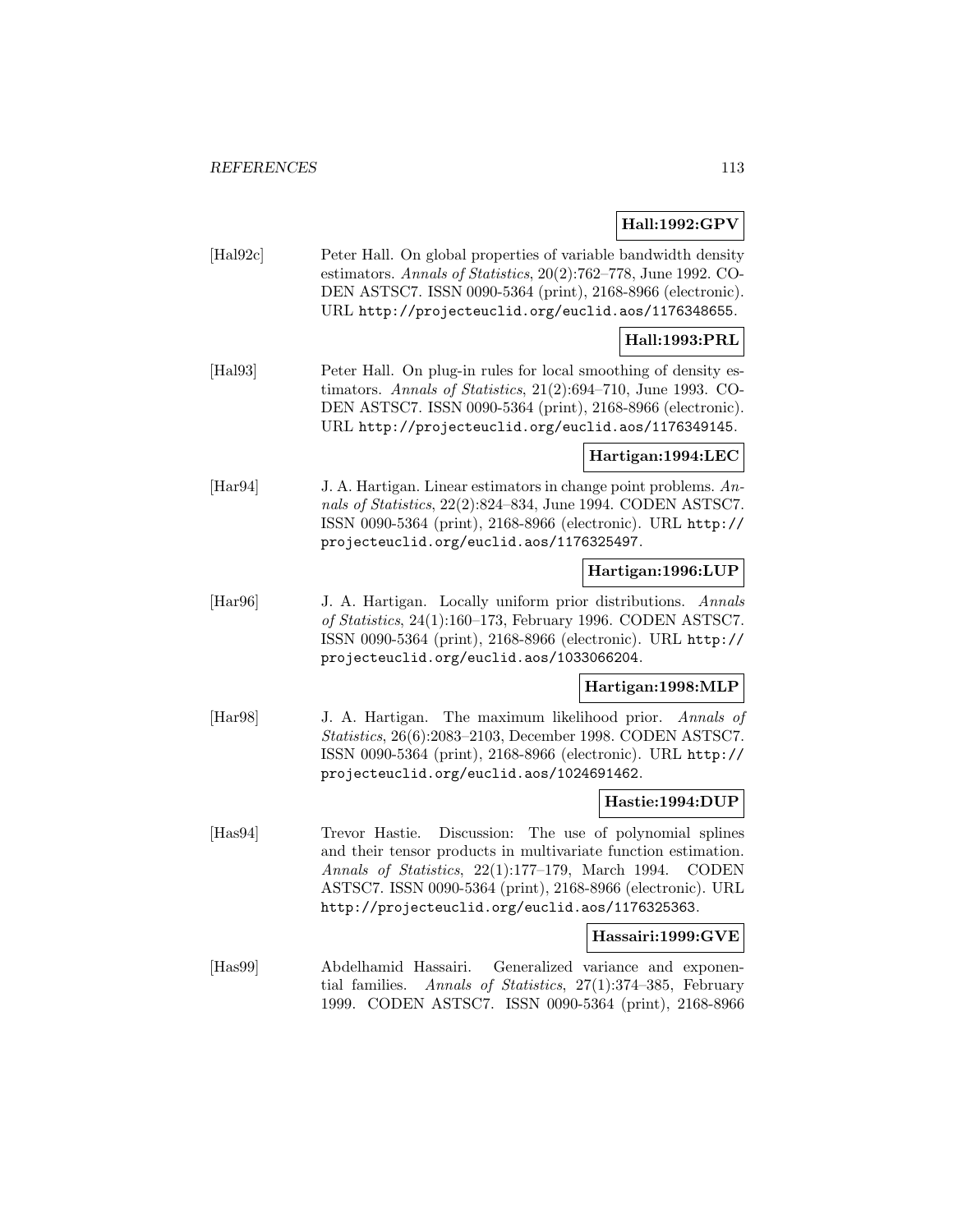(electronic). URL http://projecteuclid.org/euclid.aos/ 1018031116.

### **Hwang:1991:ECU**

[HB91] Jiunn T. Hwang and Lawrence D. Brown. Estimated confidence under the validity constraint. Annals of Statistics, 19(4): 1964–1977, December 1991. CODEN ASTSC7. ISSN 0090-5364 (print), 2168-8966 (electronic). URL http://projecteuclid. org/euclid.aos/1176348381.

### **Hastie:1995:PDA**

[HBT95] Trevor Hastie, Andreas Buja, and Robert Tibshirani. Penalized discriminant analysis. Annals of Statistics, 23(1):73–102, February 1995. CODEN ASTSC7. ISSN 0090-5364 (print), 2168-8966 (electronic). URL http://projecteuclid.org/ euclid.aos/1176324456.

## **Hsing:1992:ATS**

[HC92] Tailen Hsing and Raymond J. Carroll. An asymptotic theory for sliced inverse regression. Annals of Statistics, 20(2):1040–1061, June 1992. CODEN ASTSC7. ISSN 0090-5364 (print), 2168- 8966 (electronic). URL http://projecteuclid.org/euclid. aos/1176348669.

### **Hwang:1992:EAT**

[HCR<sup>+</sup>92] Jiunn Tzon Hwang, George Casella, Christian Robert, Martin T. Wells, and Roger H. Farrell. Estimation of accuracy in testing. Annals of Statistics, 20(1):490–509, March 1992. CO-DEN ASTSC7. ISSN 0090-5364 (print), 2168-8966 (electronic). URL http://projecteuclid.org/euclid.aos/1176348534.

#### **Heiligers:1994:ODW**

[Hei94] Berthold Heiligers. E-optimal designs in weighted polynomial regression. Annals of Statistics, 22(2):917–929, June 1994. CO-DEN ASTSC7. ISSN 0090-5364 (print), 2168-8966 (electronic). URL http://projecteuclid.org/euclid.aos/1176325503.

#### **Helmers:1991:EEB**

[Hel91] R. Helmers. On the Edgeworth expansion and the bootstrap approximation for a studentized U-statistic. Annals of Statistics, 19(1):470–484, March 1991. CODEN ASTSC7. ISSN 0090-5364 (print), 2168-8966 (electronic). URL http://projecteuclid. org/euclid.aos/1176347994.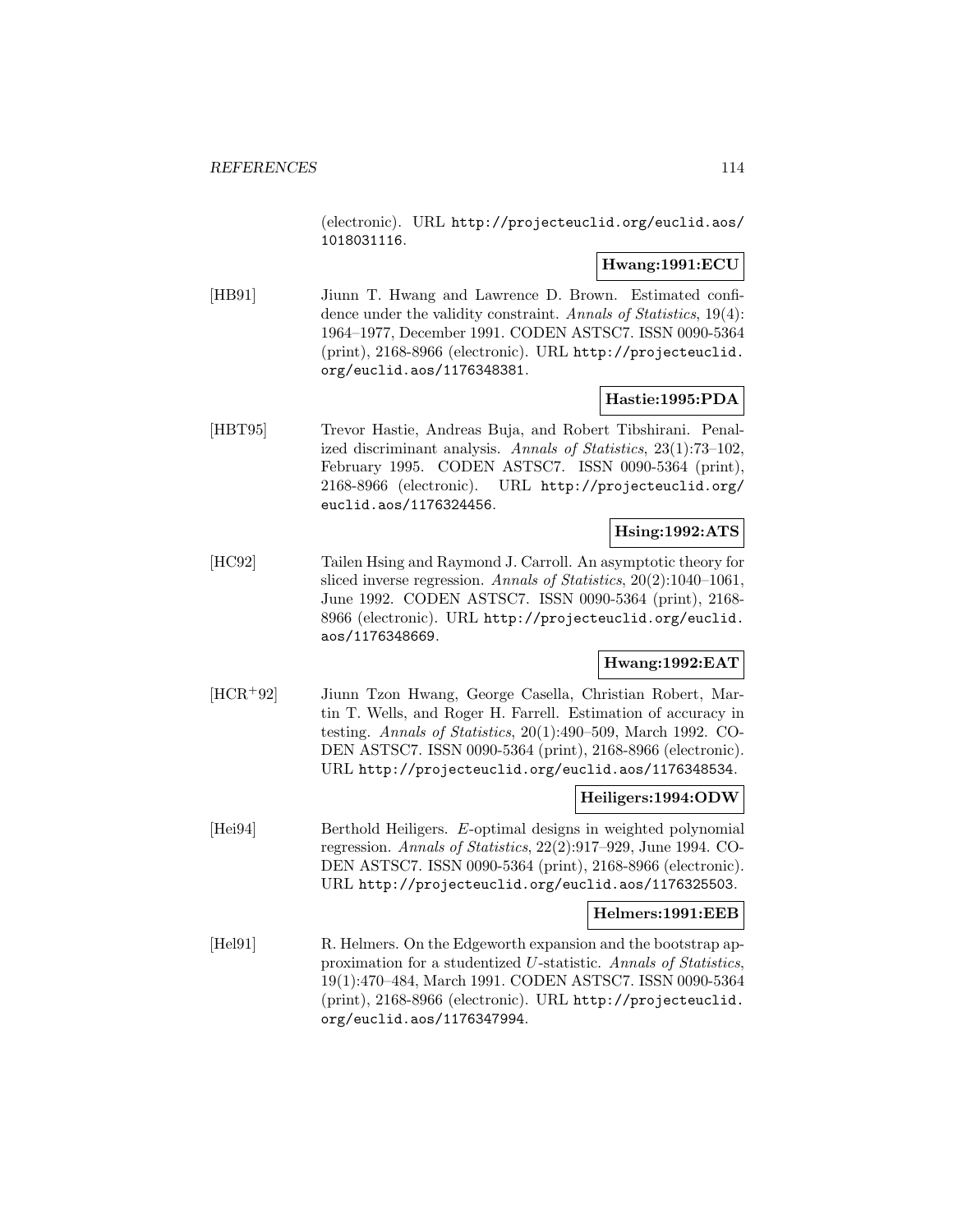#### **Hendriks:1990:NEP**

[Hen90] Harrie Hendriks. Nonparametric estimation of a probability density on a Riemannian manifold using Fourier expansions. Annals of Statistics, 18(2):832–849, June 1990. CODEN ASTSC7. ISSN 0090-5364 (print), 2168-8966 (electronic). URL http://projecteuclid.org/euclid.aos/1176347628.

## **Hengartner:1997:ADP**

[Hen97] Nicolas W. Hengartner. Adaptive demixing in Poisson mixture models. Annals of Statistics, 25(3):917–928, June 1997. CO-DEN ASTSC7. ISSN 0090-5364 (print), 2168-8966 (electronic). URL http://projecteuclid.org/euclid.aos/1069362730.

## **Hesse:1990:BTR**

[Hes90] C. H. Hesse. A Bahadur-type representation for empirical quantiles of a large class of stationary, possibly infinite-variance, linear processes. Annals of Statistics, 18(3):1188–1202, September 1990. CODEN ASTSC7. ISSN 0090-5364 (print), 2168-8966 (electronic). URL http://projecteuclid.org/euclid.aos/ 1176347746.

## **Hess:1996:ECS**

[Hes96] Christian Hess. Epi-convergence of sequences of normal integrands and strong consistency of the maximum likelihood estimator. Annals of Statistics, 24(3):1298–1315, June 1996. CO-DEN ASTSC7. ISSN 0090-5364 (print), 2168-8966 (electronic). URL http://projecteuclid.org/euclid.aos/1032526970.

## **Heyde:1992:BAC**

[Hey92] C. C. Heyde. On best asymptotic confidence intervals for parameters of stochastic processes. Annals of Statistics, 20(1): 603–607, March 1992. CODEN ASTSC7. ISSN 0090-5364 (print), 2168-8966 (electronic). URL http://projecteuclid. org/euclid.aos/1176348545.

## **Hjort:1992:LTN**

[HF92] Nils Lid Hjort and Grete Fenstad. On the last time and the number of times an estimator is more than  $\varepsilon$  from its target value. Annals of Statistics, 20(1):469–489, March 1992. CO-DEN ASTSC7. ISSN 0090-5364 (print), 2168-8966 (electronic). URL http://projecteuclid.org/euclid.aos/1176348533.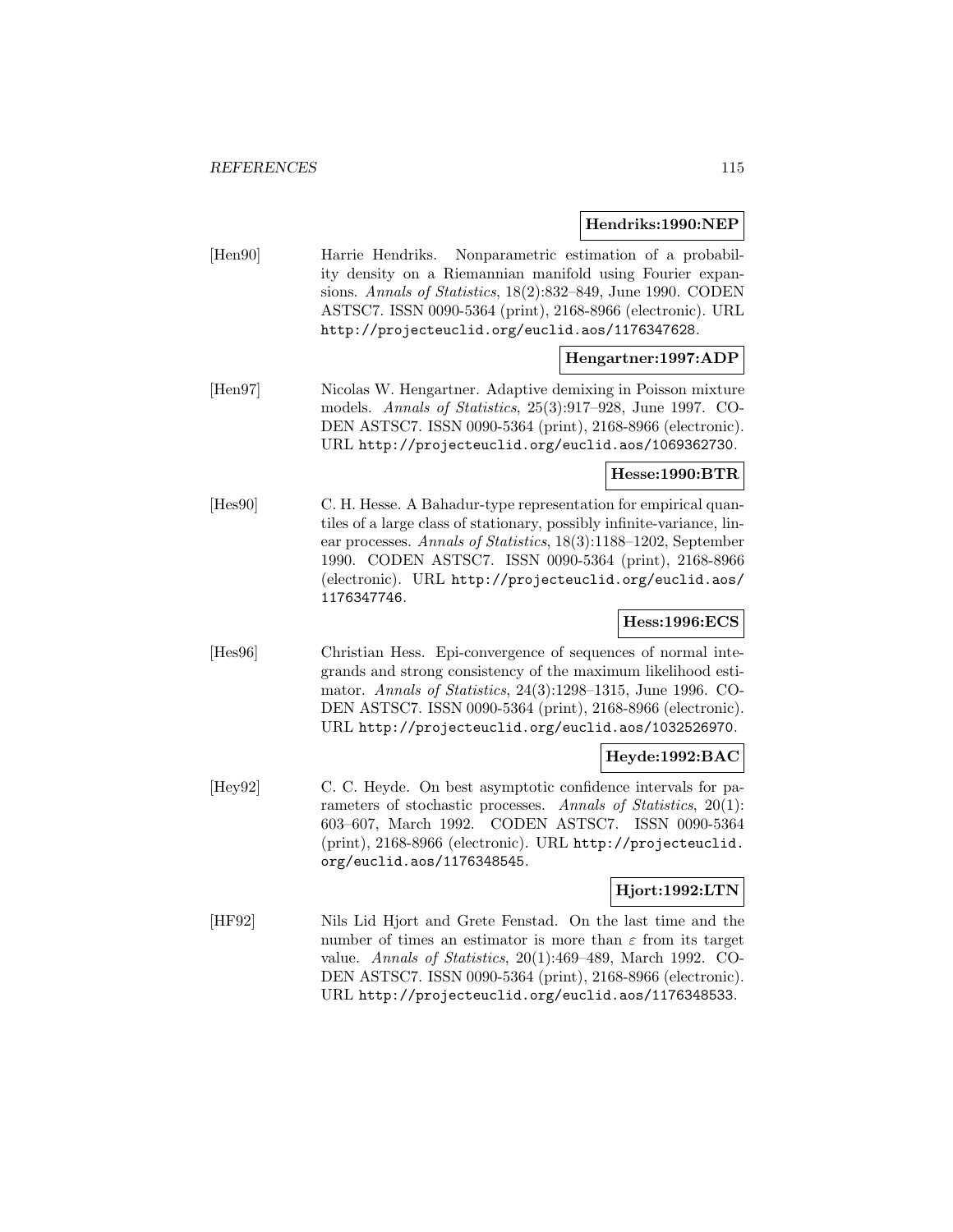**Hall:1994:NEC**

[HFH94] Peter Hall, Nicholas I. Fisher, and Branka Hoffmann. On the nonparametric estimation of covariance functions. Annals of Statistics, 22(4):2115–2134, December 1994. CODEN ASTSC7. ISSN 0090-5364 (print), 2168-8966 (electronic). URL http:// projecteuclid.org/euclid.aos/1176325774.

# **Huang:1990:ENA**

[HG90] Dawei Huang and Lei Guo. Estimation of nonstationary AR-MAX models based on the Hannan–Rissanen method. Annals of Statistics, 18(4):1729–1756, December 1990. CODEN ASTSC7. ISSN 0090-5364 (print), 2168-8966 (electronic). URL http://projecteuclid.org/euclid.aos/1176347875.

## **Hjort:1995:NDE**

[HG95] Nils Lid Hjort and Ingrid K. Glad. Nonparametric density estimation with a parametric start. Annals of Statistics, 23 (3):882–904, June 1995. CODEN ASTSC7. ISSN 0090-5364 (print), 2168-8966 (electronic). URL http://projecteuclid. org/euclid.aos/1176324627.

# **Huang:1994:RSP**

[HH94] J. S. Huang and W. J. Huang. A reverse submartingale property of the range. Annals of Statistics, 22(1):474–477, March 1994. CODEN ASTSC7. ISSN 0090-5364 (print), 2168-8966 (electronic). URL http://projecteuclid.org/euclid.aos/ 1176325379.

## **Ho:1996:AEE**

[HH96] Hwai-Chung Ho and Tailen Hsing. On the asymptotic expansion of the empirical process of long-memory moving averages. Annals of Statistics, 24(3):992–1024, June 1996. CODEN ASTSC7. ISSN 0090-5364 (print), 2168-8966 (electronic). URL http://projecteuclid.org/euclid.aos/1032526953.

## **Hardle:1993:OSS**

[HHI93] Wolfgang Hardle, Peter Hall, and Hidehiko Ichimura. Optimal smoothing in single-index models. Annals of Statistics, 21 (1):157–178, March 1993. CODEN ASTSC7. ISSN 0090-5364 (print), 2168-8966 (electronic). URL http://projecteuclid. org/euclid.aos/1176349020.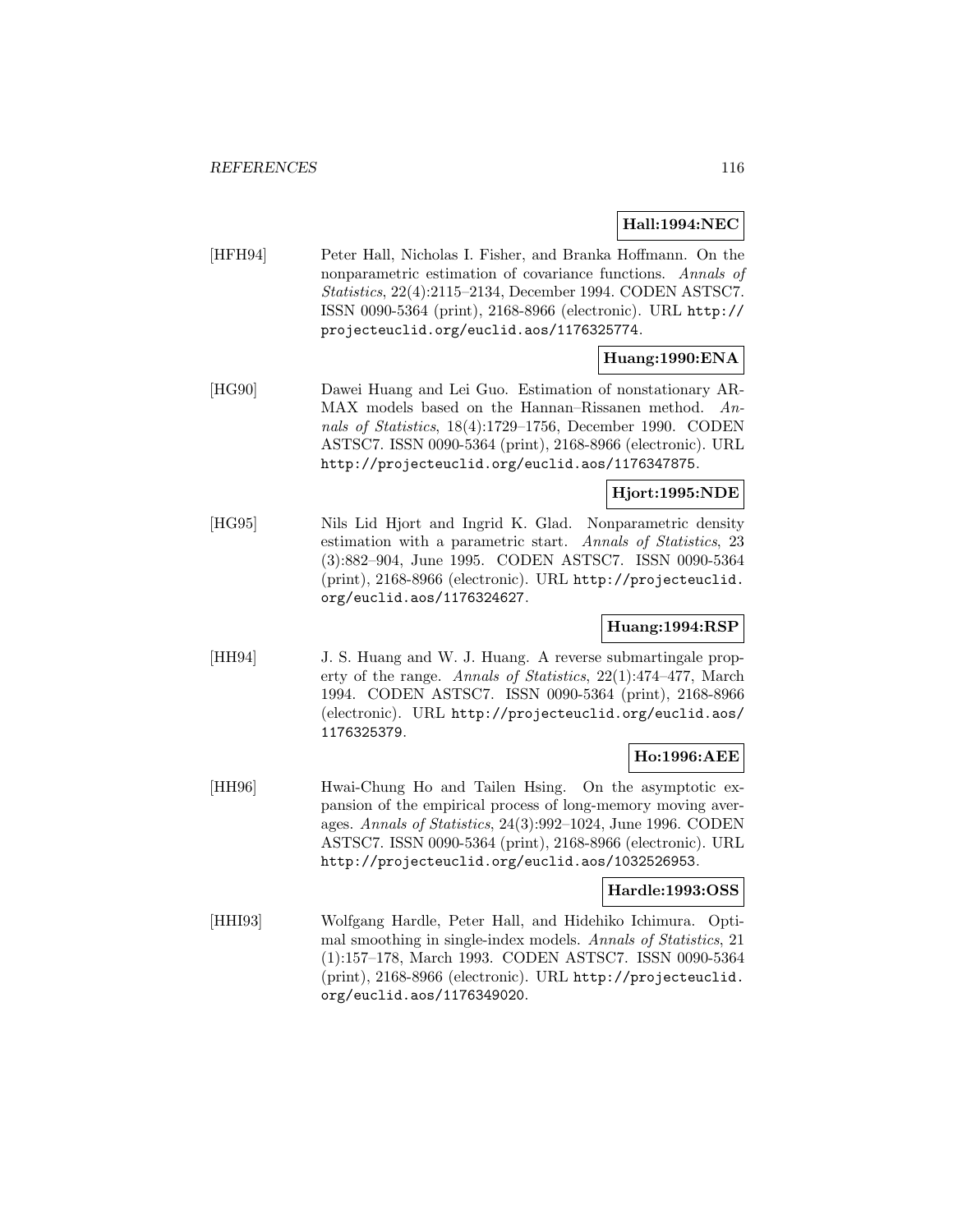## **Hall:1995:IVW**

[HHM95] Peter Hall, Tien Chung Hu, and J. S. Marron. Improved variable window kernel estimates of probability densities. Annals of Statistics, 23(1):1–10, February 1995. CODEN ASTSC7. ISSN 0090-5364 (print), 2168-8966 (electronic). URL http:// projecteuclid.org/euclid.aos/1176324451.

## **Hasminskii:1990:DEV**

[HI90] Rafael Hasminskii and Ildar Ibragimov. On density estimation in the view of Kolmogorov's ideas in approximation theory. Annals of Statistics, 18(3):999–1010, September 1990. CODEN ASTSC7. ISSN 0090-5364 (print), 2168-8966 (electronic). URL http://projecteuclid.org/euclid.aos/1176347736.

### **Hill:1990:DAP**

[Hil90] B. M. Hill. Discussion: An ancillarity paradox which appears in multiple linear regression. Annals of Statistics, 18(2):513–523, June 1990. CODEN ASTSC7. ISSN 0090-5364 (print), 2168- 8966 (electronic). URL http://projecteuclid.org/euclid. aos/1176347609.

# **Hall:1990:AEN**

[HJ90] Peter Hall and M. C. Jones. Adaptive M-estimation in nonparametric regression. Annals of Statistics, 18(4):1712–1728, December 1990. CODEN ASTSC7. ISSN 0090-5364 (print), 2168-8966 (electronic). URL http://projecteuclid.org/ euclid.aos/1176347874.

### **Huskova:1993:CGB**

[HJ93] Marie Huskova and Paul Janssen. Consistency of the generalized bootstrap for degenerate U-statistics. Annals of Statistics, 21(4):1811–1823, December 1993. CODEN ASTSC7. ISSN 0090-5364 (print), 2168-8966 (electronic). URL http: //projecteuclid.org/euclid.aos/1176349399.

### **Hall:1995:UCB**

[HJ95] Peter Hall and Bing-Yi Jing. Uniform coverage bounds for confidence intervals and Berry–Esseen theorems for Edgeworth expansion. Annals of Statistics, 23(2):363–375, April 1995. CO-DEN ASTSC7. ISSN 0090-5364 (print), 2168-8966 (electronic). URL http://projecteuclid.org/euclid.aos/1176324525.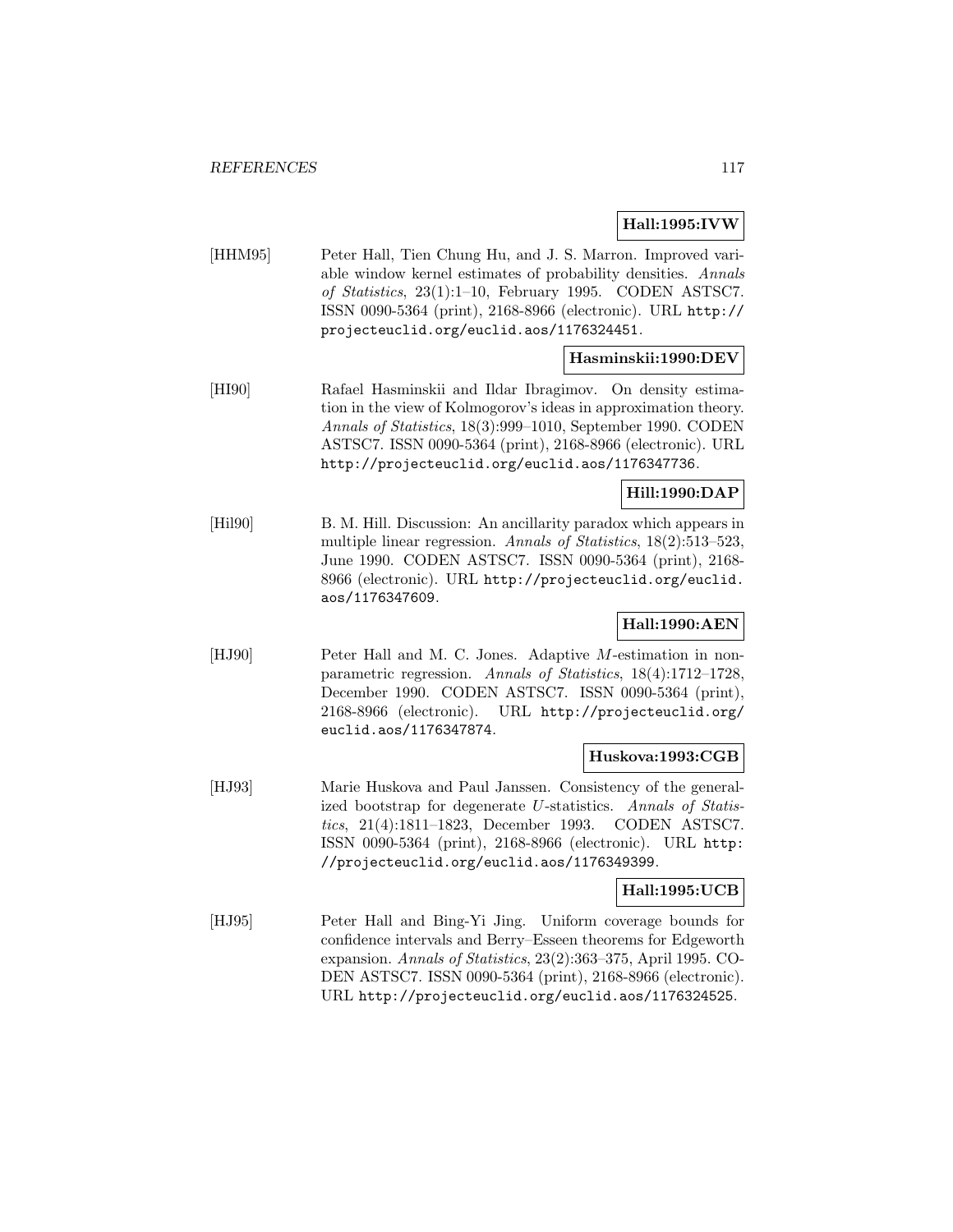### **Hjort:1996:LPN**

[HJ96a] N. L. Hjort and M. C. Jones. Locally parametric nonparametric density estimation. Annals of Statistics, 24(4):1619–1647, August 1996. CODEN ASTSC7. ISSN 0090-5364 (print), 2168- 8966 (electronic). URL http://projecteuclid.org/euclid. aos/1032298288.

### **Holmes:1996:UGT**

[HJ96b] R. B. Holmes and L. K. Jones. On uniform generation of twoway tables with fixed margins and the conditional volume test of Diaconis and Efron. Annals of Statistics, 24(1):64–68, February 1996. CODEN ASTSC7. ISSN 0090-5364 (print), 2168-8966 (electronic). URL http://projecteuclid.org/euclid.aos/ 1033066199.

# **Hallin:1999:OTA**

[HJ99] Marc Hallin and Jana Jurečková. Optimal tests for autoregressive models based on autoregression rank scores. Annals of Statistics, 27(4):1385–1414, August 1999. CODEN ASTSC7. ISSN 0090-5364 (print), 2168-8966 (electronic). URL http:// projecteuclid.org/euclid.aos/1017938931.

## **Hjort:1990:GFT**

[Hjo90a] Nils Lid Hjort. Goodness of fit tests in models for life history data based on cumulative hazard rates. Annals of Statistics, 18(3):1221–1258, September 1990. CODEN ASTSC7. ISSN 0090-5364 (print), 2168-8966 (electronic). URL http: //projecteuclid.org/euclid.aos/1176347748.

### **Hjort:1990:NBE**

[Hjo90b] Nils Lid Hjort. Nonparametric Bayes estimators based on beta processes in models for life history data. Annals of Statistics, 18(3):1259–1294, September 1990. CODEN ASTSC7. ISSN 0090-5364 (print), 2168-8966 (electronic). URL http: //projecteuclid.org/euclid.aos/1176347749.

### **Hawkins:1991:ICP**

[HK91] D. L. Hawkins and Subhash C. Kochar. Inference for the crossing point of two continuous CDF's. Annals of Statistics, 19(3):1626–1638, September 1991. CODEN ASTSC7. ISSN 0090-5364 (print), 2168-8966 (electronic). URL http: //projecteuclid.org/euclid.aos/1176348266.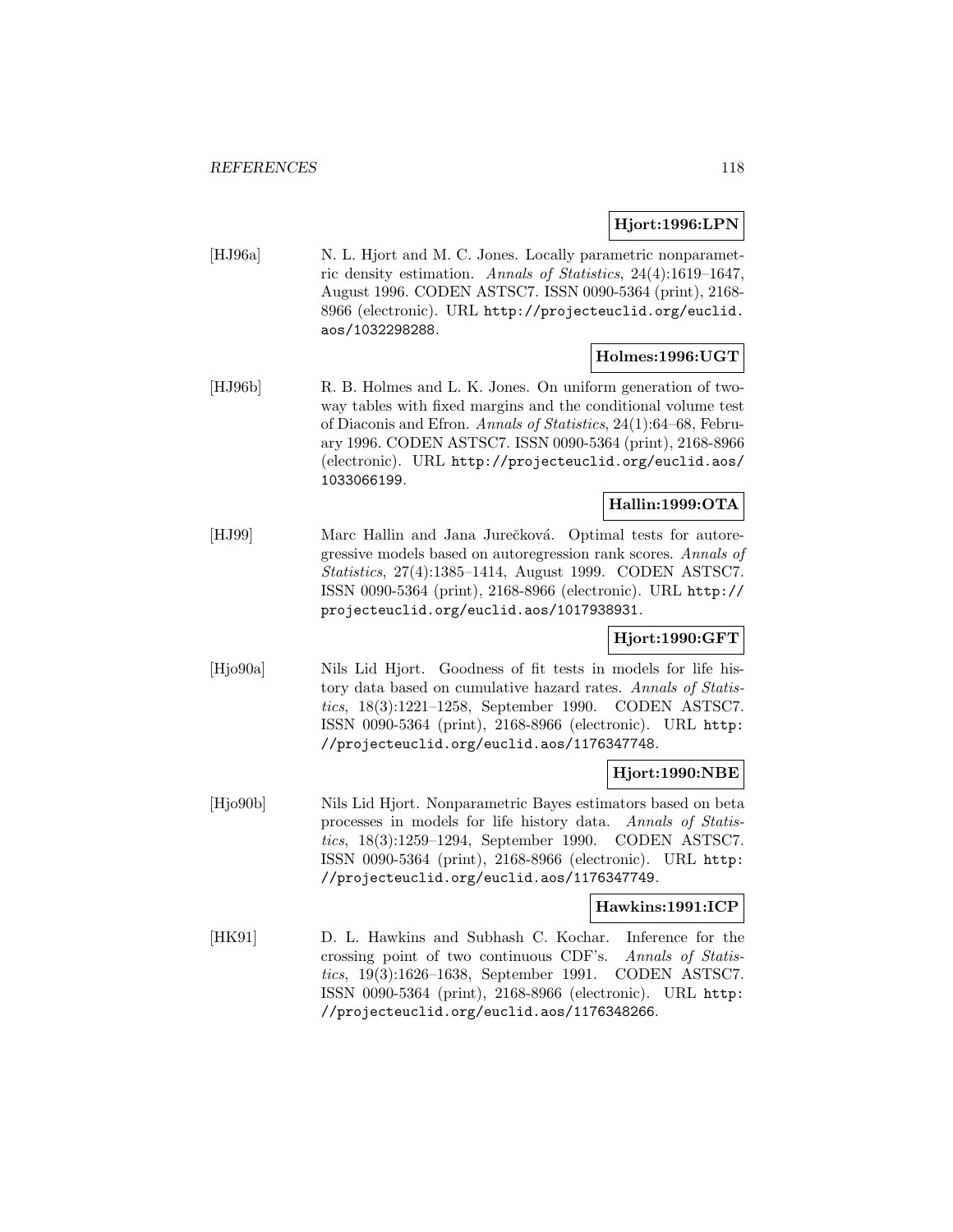## **Healy:1996:EBA**

[HK96] Dennis M. Healy and Peter T. Kim. An empirical Bayes approach to directional data and efficient computation on the sphere. Annals of Statistics, 24(1):232–254, February 1996. CO-DEN ASTSC7. ISSN 0090-5364 (print), 2168-8966 (electronic). URL http://projecteuclid.org/euclid.aos/1033066208.

## **Hawkins:1992:TEA**

[HKL92] D. L. Hawkins, Subhash Kochar, and Clive Loader. Testing exponentiality against IDMRL distributions with unknown change point. Annals of Statistics, 20(1):280–290, March 1992. CODEN ASTSC7. ISSN 0090-5364 (print), 2168-8966 (electronic). URL http://projecteuclid.org/euclid.aos/ 1176348522.

# **Hall:1998:BTR**

[HKP98] Peter Hall, Gérard Kerkyacharian, and Dominique Picard. Block threshold rules for curve estimation using kernel and wavelet methods. Annals of Statistics, 26(3):922–942, June 1998. CODEN ASTSC7. ISSN 0090-5364 (print), 2168-8966 (electronic). URL http://projecteuclid.org/euclid.aos/ 1024691082.

## **Hall:1997:NCR**

[HKT97] Peter Hall, Hira L. Koul, and Berwin A. Turlach. Note on convergence rates of semiparametric estimators of dependence index. Annals of Statistics, 25(4):1725–1739, August 1997. CO-DEN ASTSC7. ISSN 0090-5364 (print), 2168-8966 (electronic). URL http://projecteuclid.org/euclid.aos/1031594739.

### **Hayter:1990:PFS**

[HL90a] A. J. Hayter and W. Liu. The power function of the Studentised range test. Annals of Statistics, 18(1):465–468, March 1990. CODEN ASTSC7. ISSN 0090-5364 (print), 2168-8966 (electronic). URL http://projecteuclid.org/euclid.aos/ 1176347512.

### **Hoffman:1990:LSP**

[HL90b] Wherly P. Hoffman and Sue E. Leurgans. Large sample properties of two tests for independent joint action of two drugs. Annals of Statistics, 18(4):1634–1650, December 1990. CODEN ASTSC7. ISSN 0090-5364 (print), 2168-8966 (electronic). URL http://projecteuclid.org/euclid.aos/1176347870.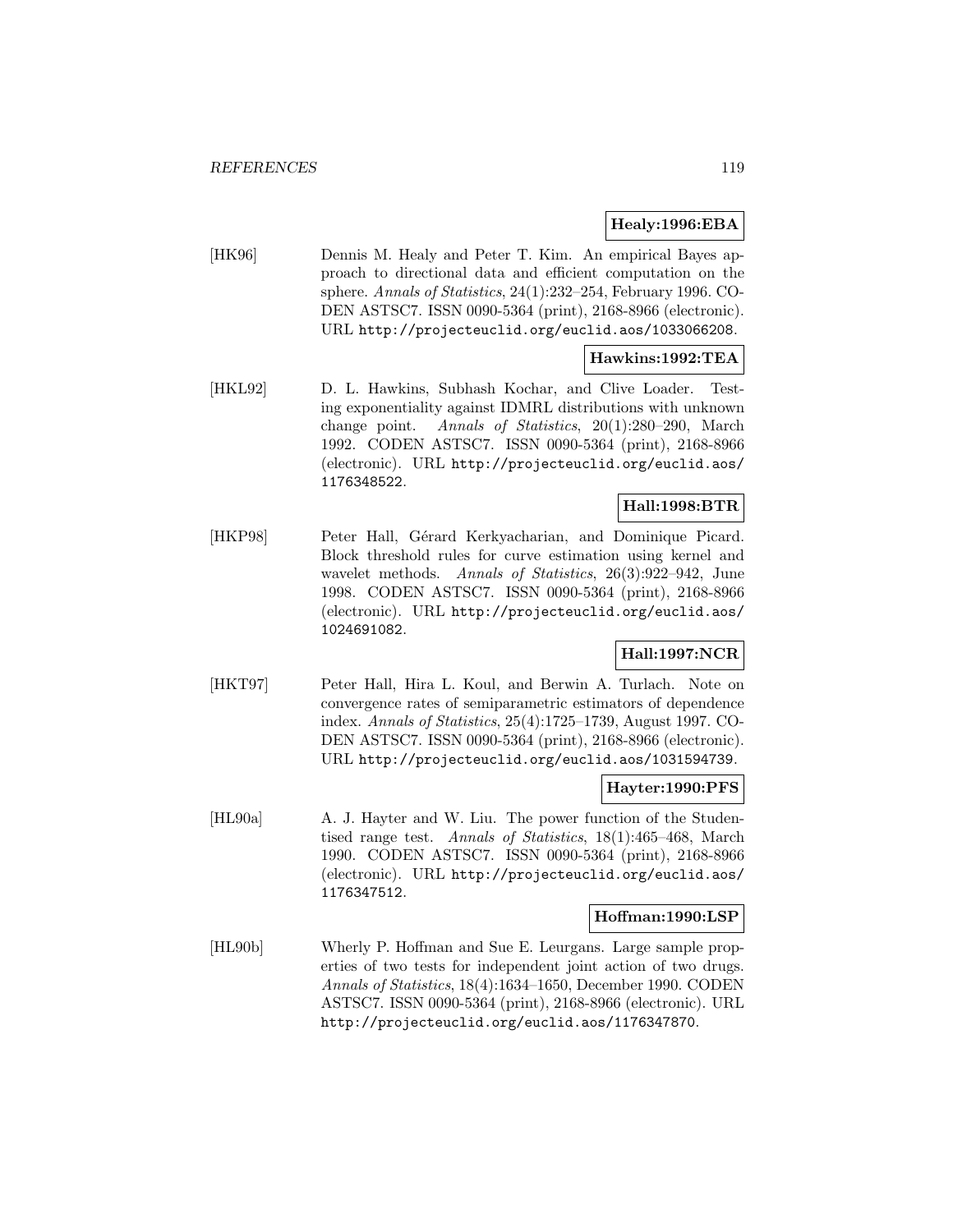**Hwang:1990:SCR**

[HL90c] Jiunn T. Hwang and Hung-Kung Liu. Sequential confidence regions in inverse regression problems. Annals of Statistics, 18(3):1389–1399, September 1990. CODEN ASTSC7. ISSN 0090-5364 (print), 2168-8966 (electronic). URL http: //projecteuclid.org/euclid.aos/1176347756.

# **Hall:1993:ALL**

[HL93] Peter Hall and Ker-Chau Li. On almost linearity of low dimensional projections from high dimensional data. Annals of Statistics, 21(2):867–889, June 1993. CODEN ASTSC7. ISSN 0090-5364 (print), 2168-8966 (electronic). URL http: //projecteuclid.org/euclid.aos/1176349155.

## **Hall:1995:BCN**

[HLP95] Peter Hall, Soumendra Nath Lahiri, and Jörg Polzehl. On bandwidth choice in nonparametric regression with both shortand long-range dependent errors. Annals of Statistics, 23(6): 1921–1936, December 1995. CODEN ASTSC7. ISSN 0090-5364 (print), 2168-8966 (electronic). URL http://projecteuclid. org/euclid.aos/1034713640.

## **Hall:1995:BCD**

[HLT95] Peter Hall, Soumendra Nath Lahiri, and Young K. Truong. On bandwidth choice for density estimation with dependent data. Annals of Statistics, 23(6):2241–2263, December 1995. CODEN ASTSC7. ISSN 0090-5364 (print), 2168-8966 (electronic). URL http://projecteuclid.org/euclid.aos/1034713655.

### **Hardle:1990:SCR**

[HM90] W. Hardle and J. S. Marron. Semiparametric comparison of regression curves. Annals of Statistics, 18(1):63–89, March 1990. CODEN ASTSC7. ISSN 0090-5364 (print), 2168-8966 (electronic). URL http://projecteuclid.org/euclid.aos/ 1176347493.

### **Hardle:1991:BSE**

[HM91] W. Hardle and J. S. Marron. Bootstrap simultaneous error Bars for nonparametric regression. Annals of Statistics, 19 (2):778–796, June 1991. CODEN ASTSC7. ISSN 0090-5364 (print), 2168-8966 (electronic). URL http://projecteuclid. org/euclid.aos/1176348120.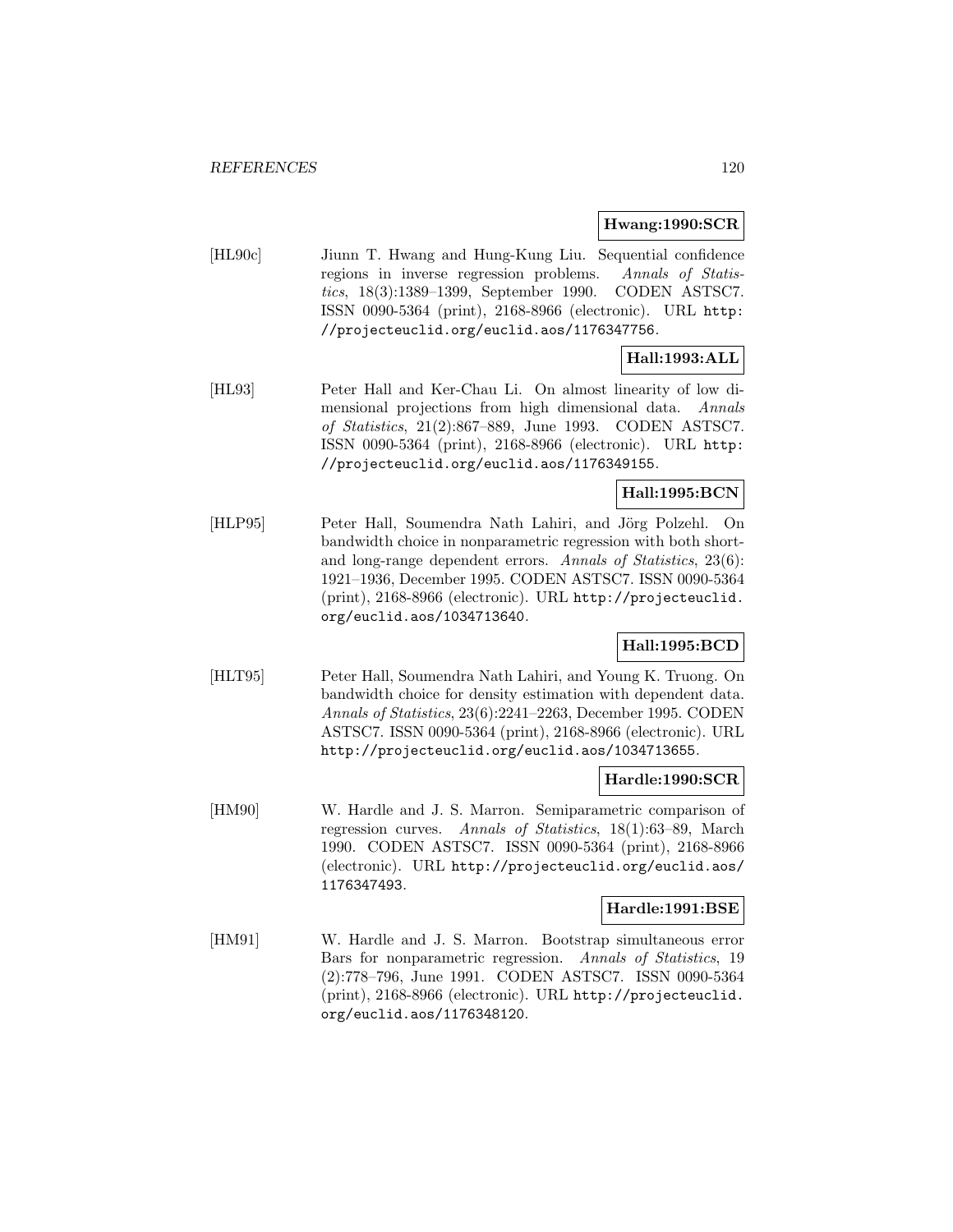#### **Hardle:1993:CNV**

[HM93] W. Hardle and E. Mammen. Comparing nonparametric versus parametric regression fits. Annals of Statistics, 21(4):1926– 1947, December 1993. CODEN ASTSC7. ISSN 0090-5364 (print), 2168-8966 (electronic). URL http://projecteuclid. org/euclid.aos/1176349403.

# **Hall:1994:GRA**

[HM94] Peter Hall and Enno Mammen. On general resampling algorithms and their performance in distribution estimation. Annals of Statistics, 22(4):2011–2030, December 1994. CODEN ASTSC7. ISSN 0090-5364 (print), 2168-8966 (electronic). URL http://projecteuclid.org/euclid.aos/1176325769.

### **Hill:1998:CRD**

[HM98] Theodore Hill and Michael Monticino. Constructions of random distributions via sequential barycenters. Annals of Statistics, 26(4):1242–1253, August 1998. CODEN ASTSC7. ISSN 0090-5364 (print), 2168-8966 (electronic). URL http:// projecteuclid.org/euclid.aos/1024691241.

## **Hallin:1992:PEV**

[HMM92] Marc Hallin, Guy Melard, and Xavier Milhaud. Permutational extreme values of autocorrelation coefficients and a Pitman test against serial dependence. Annals of Statistics, 20(1):523–534, March 1992. CODEN ASTSC7. ISSN 0090-5364 (print), 2168- 8966 (electronic). URL http://projecteuclid.org/euclid. aos/1176348536.

## **Hall:1997:CEW**

[HMNT97] Peter Hall, J. S. Marron, M. H. Neumann, and D. M. Titterington. Curve estimation when the design density is low. Annals of Statistics, 25(2):756–770, April 1997. CODEN ASTSC7. ISSN 0090-5364 (print), 2168-8966 (electronic). URL http:// projecteuclid.org/euclid.aos/1031833672.

## **Hall:1996:PWM**

[HMT96] Peter Hall, Ian McKay, and Berwin A. Turlach. Performance of wavelet methods for functions with many discontinuities. Annals of Statistics, 24(6):2462–2476, December 1996. CODEN ASTSC7. ISSN 0090-5364 (print), 2168-8966 (electronic). URL http://projecteuclid.org/euclid.aos/1032181162.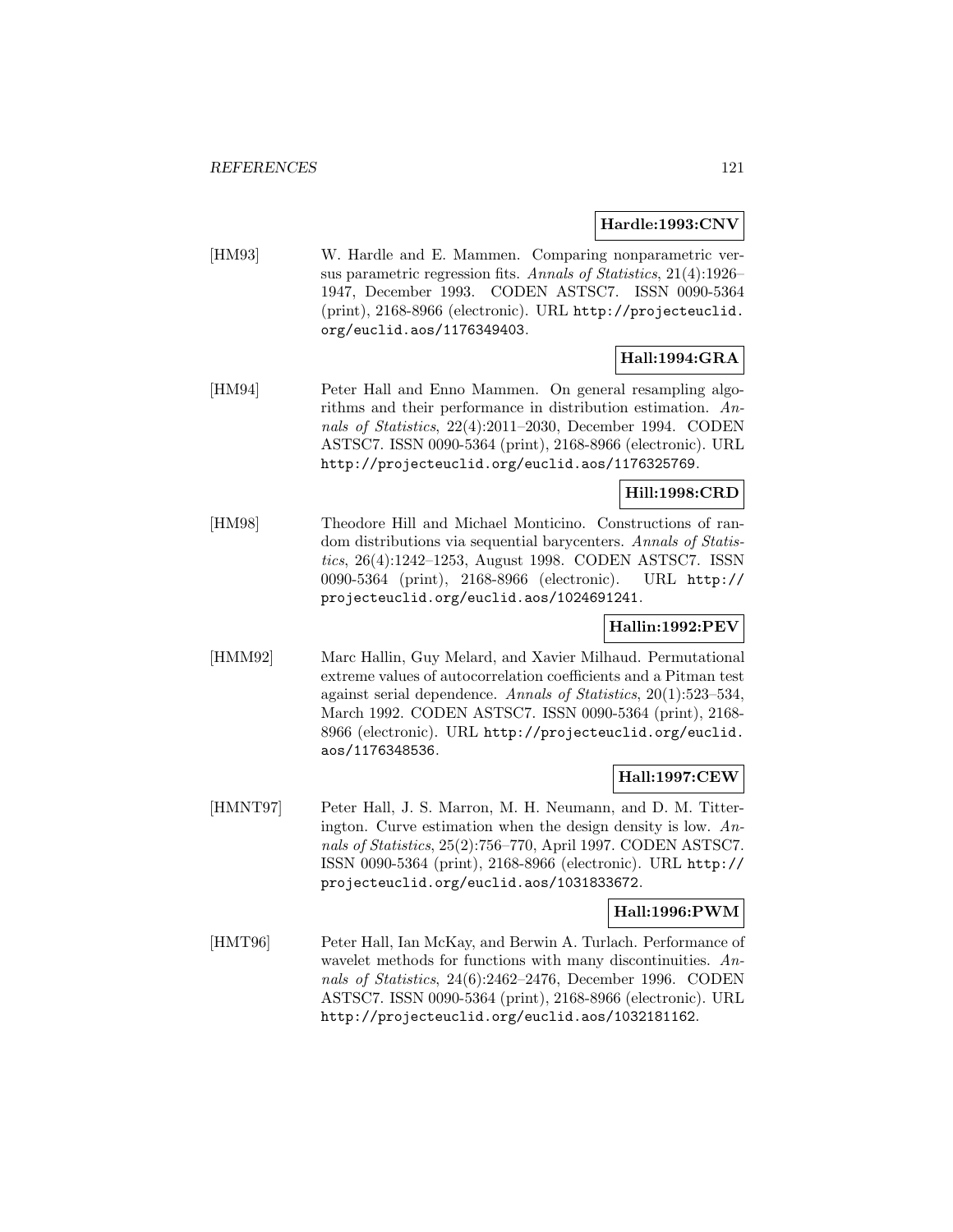#### **Haussler:1997:MIM**

[HO97] David Haussler and Manfred Opper. Mutual information, metric entropy and cumulative relative entropy risk. Annals of Statistics, 25(6):2451–2492, December 1997. CODEN ASTSC7. ISSN 0090-5364 (print), 2168-8966 (electronic). URL http:// projecteuclid.org/euclid.aos/1030741081.

## **Horvath:1991:NMD**

[Hor91] Lajos Horváth. On  $L_p$ -norms of multivariate density estimators. Annals of Statistics, 19(4):1933–1949, December 1991. CODEN ASTSC7. ISSN 0090-5364 (print), 2168-8966 (electronic). URL http://projecteuclid.org/euclid.aos/ 1176348379.

## **Horvath:1993:MLM**

[Hor93] Lajos Horváth. The maximum likelihood method for testing changes in the parameters of normal observations. Annals of Statistics, 21(2):671–680, June 1993. CODEN ASTSC7. ISSN 0090-5364 (print), 2168-8966 (electronic). URL http:// projecteuclid.org/euclid.aos/1176349143.

## **Hossjer:1996:IGS**

[Hös96] Ola Hössjer. Incomplete generalized L-statistics. Annals of Statistics, 24(6):2631–2654, December 1996. CODEN ASTSC7. ISSN 0090-5364 (print), 2168-8966 (electronic). URL http:// projecteuclid.org/euclid.aos/1032181173.

### **Hosoya:1997:LTL**

[Hos97] Yuzo Hosoya. A limit theory for long-range dependence and statistical inference on related models. Annals of Statistics, 25 (1):105–137, February 1997. CODEN ASTSC7. ISSN 0090-5364 (print), 2168-8966 (electronic). URL http://projecteuclid. org/euclid.aos/1034276623.

## **He:1992:RLE**

[HP92] Xuming He and Stephen Portnoy. Reweighted LS estimators converge at the same rate as the initial estimator. Annals of Statistics, 20(4):2161–2167, December 1992. CODEN ASTSC7. ISSN 0090-5364 (print), 2168-8966 (electronic). URL http:// projecteuclid.org/euclid.aos/1176348910.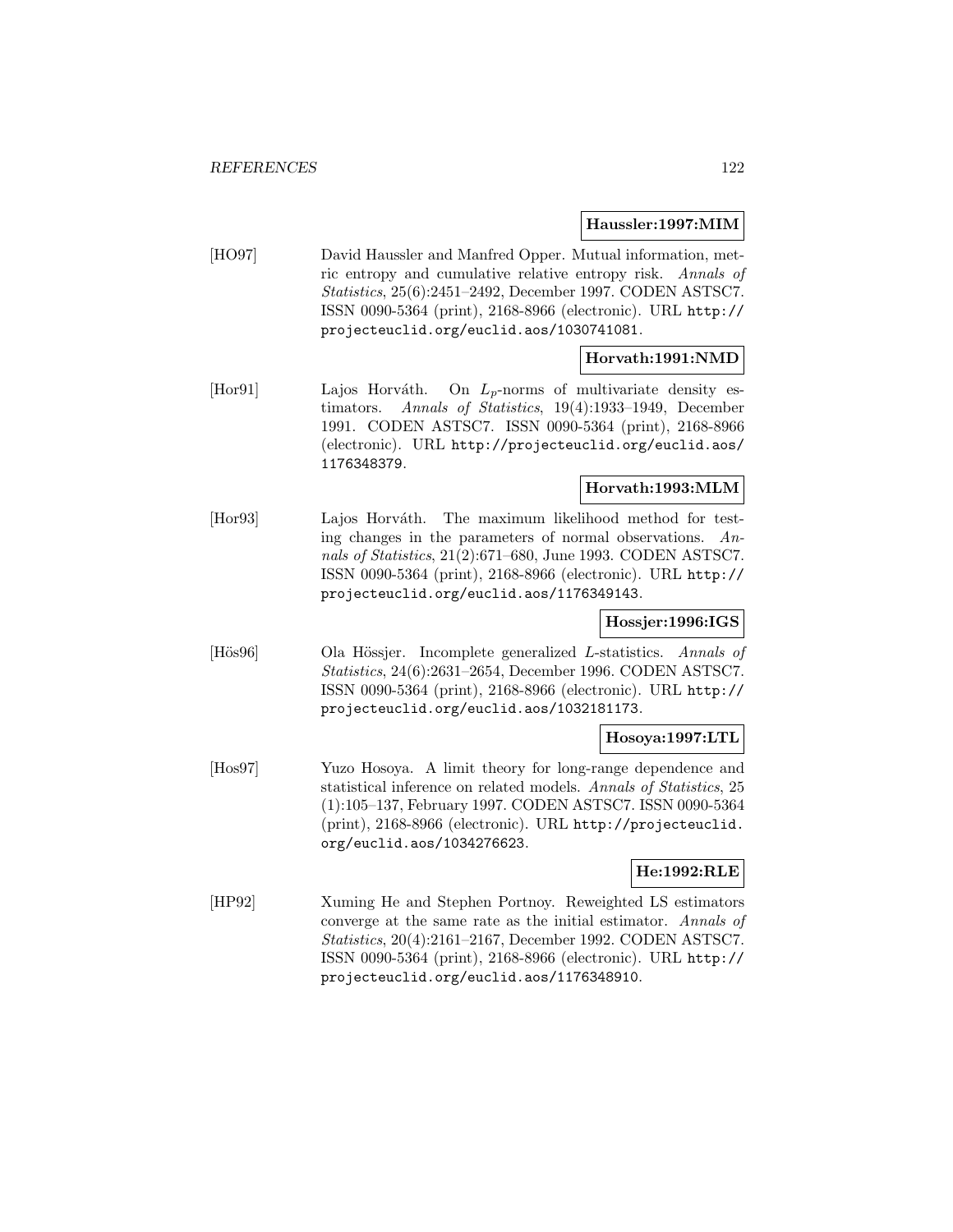### **Hwang:1994:CIE**

[HP94] J. T. Gene Hwang and Shyamal Das Peddada. Confidence interval estimation subject to order restrictions. Annals of Statistics, 22(1):67–93, March 1994. CODEN ASTSC7. ISSN 0090-5364 (print), 2168-8966 (electronic). URL http://projecteuclid. org/euclid.aos/1176325358.

# **Hall:1995:FMI**

[HP95] Peter Hall and Prakash Patil. Formulae for mean integrated squared error of nonlinear wavelet-based density estimators. Annals of Statistics, 23(3):905–928, June 1995. CODEN ASTSC7. ISSN 0090-5364 (print), 2168-8966 (electronic). URL http://projecteuclid.org/euclid.aos/1176324628.

## **Hall:1996:DBC**

[HP96] Peter Hall and Jörg Polzehl. On the dimension of the boundary of clumps in a multi-type Boolean model. Annals of Statistics, 24(4):1521–1535, August 1996. CODEN ASTSC7. ISSN 0090-5364 (print), 2168-8966 (electronic). URL http:// projecteuclid.org/euclid.aos/1032298281.

### **Henze:1999:MRT**

[HP99] Norbert Henze and Mathew D. Penrose. On the multivariate runs test. Annals of Statistics, 27(1):290–298, February 1999. CODEN ASTSC7. ISSN 0090-5364 (print), 2168-8966 (electronic). URL http://projecteuclid.org/euclid.aos/ 1018031112.

## **Hedayat:1992:CAO**

[HPS92a] A. S. Hedayat, Kewei Pu, and John Stufken. On the construction of asymmetrical orthogonal arrays. Annals of Statistics, 20(4):2142–2152, December 1992. CODEN ASTSC7. ISSN 0090-5364 (print), 2168-8966 (electronic). URL http: //projecteuclid.org/euclid.aos/1176348908.

### **Hollander:1992:NMI**

[HPS92b] Myles Hollander, Brett Presnell, and Jayaram Sethuraman. Nonparametric methods for imperfect repair models. Annals of Statistics, 20(2):879–896, June 1992. CODEN ASTSC7. ISSN 0090-5364 (print), 2168-8966 (electronic). URL http: //projecteuclid.org/euclid.aos/1176348661.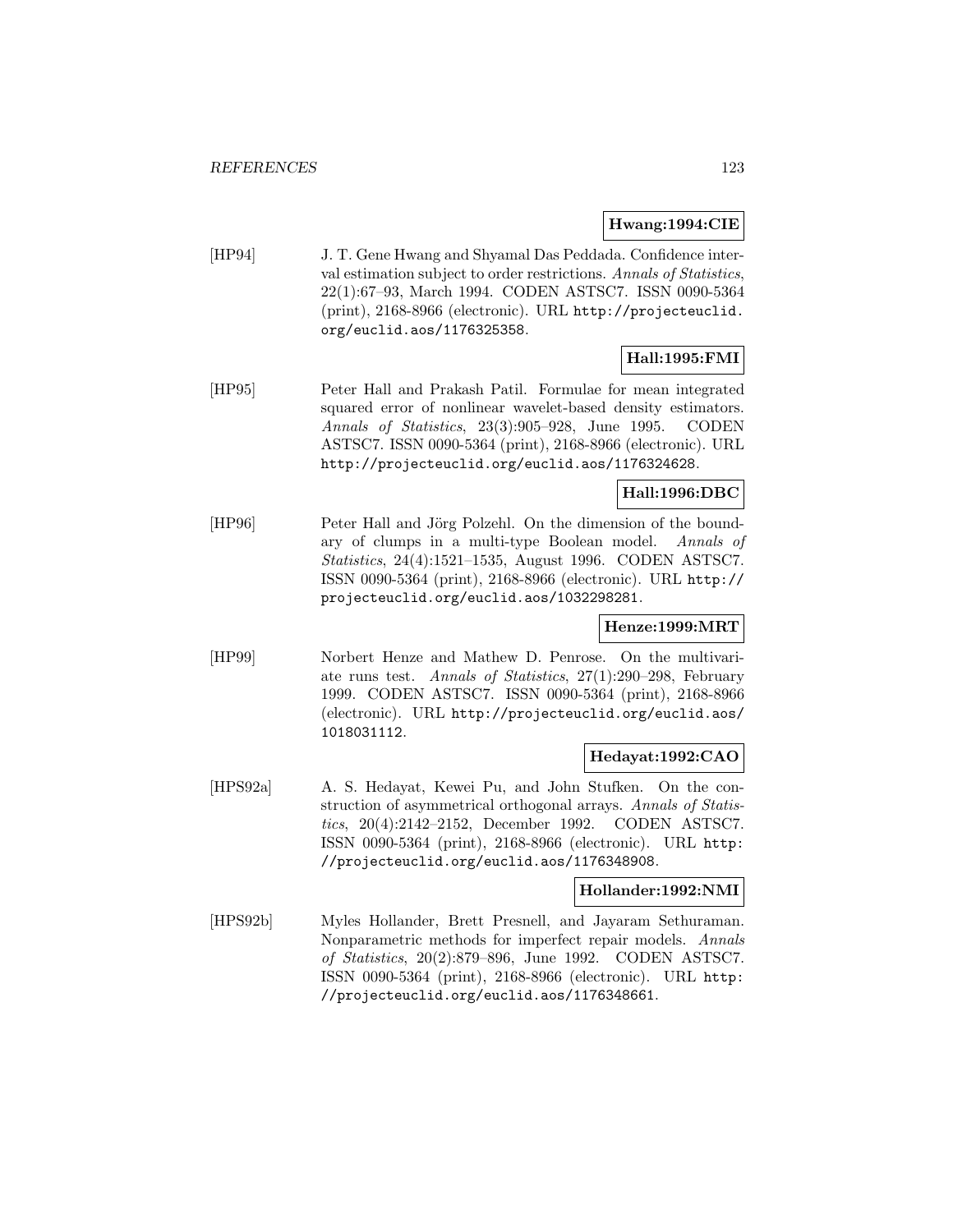## **Heitjan:1991:ICD**

[HR91] Daniel F. Heitjan and Donald B. Rubin. Ignorability and coarse data. Annals of Statistics, 19(4):2244–2253, December 1991. CODEN ASTSC7. ISSN 0090-5364 (print), 2168-8966 (electronic). URL http://projecteuclid.org/euclid.aos/ 1176348396.

#### **Hossjer:1995:ATK**

[HR95] Ola Hossjer and David Ruppert. Asymptotics for the transformation kernel density estimator. Annals of Statistics, 23(4): 1198–1222, August 1995. CODEN ASTSC7. ISSN 0090-5364 (print), 2168-8966 (electronic). URL http://projecteuclid. org/euclid.aos/1176324705.

## **Hall:1998:GPA**

[HR98] Peter Hall and Marc Raimondo. On global performance of approximations to smooth curves using gridded data. Annals of Statistics, 26(6):2206–2217, December 1998. CODEN ASTSC7. ISSN 0090-5364 (print), 2168-8966 (electronic). URL http:// projecteuclid.org/euclid.aos/1024691467.

### **Hobert:1999:EMC**

[HR99] James P. Hobert and C. P. Robert. Eaton's Markov chain, its conjugate partner and P-admissibility. Annals of Statistics, 27 (1):361–373, February 1999. CODEN ASTSC7. ISSN 0090-5364 (print), 2168-8966 (electronic). URL http://projecteuclid. org/euclid.aos/1018031115.

### **Hossjer:1994:ARM**

[HRC94] Ola Hossjer, Peter J. Rousseeuw, and Christophe Croux. Asymptotics of the repeated median slope estimator. Annals of Statistics, 22(3):1478–1501, September 1994. CODEN ASTSC7. ISSN 0090-5364 (print), 2168-8966 (electronic). URL http://projecteuclid.org/euclid.aos/1176325638.

## **He:1992:RDE**

[HS92] Xuming He and Douglas G. Simpson. Robust direction estimation. Annals of Statistics, 20(1):351–369, March 1992. CODEN ASTSC7. ISSN 0090-5364 (print), 2168-8966 (electronic). URL http://projecteuclid.org/euclid.aos/1176348526.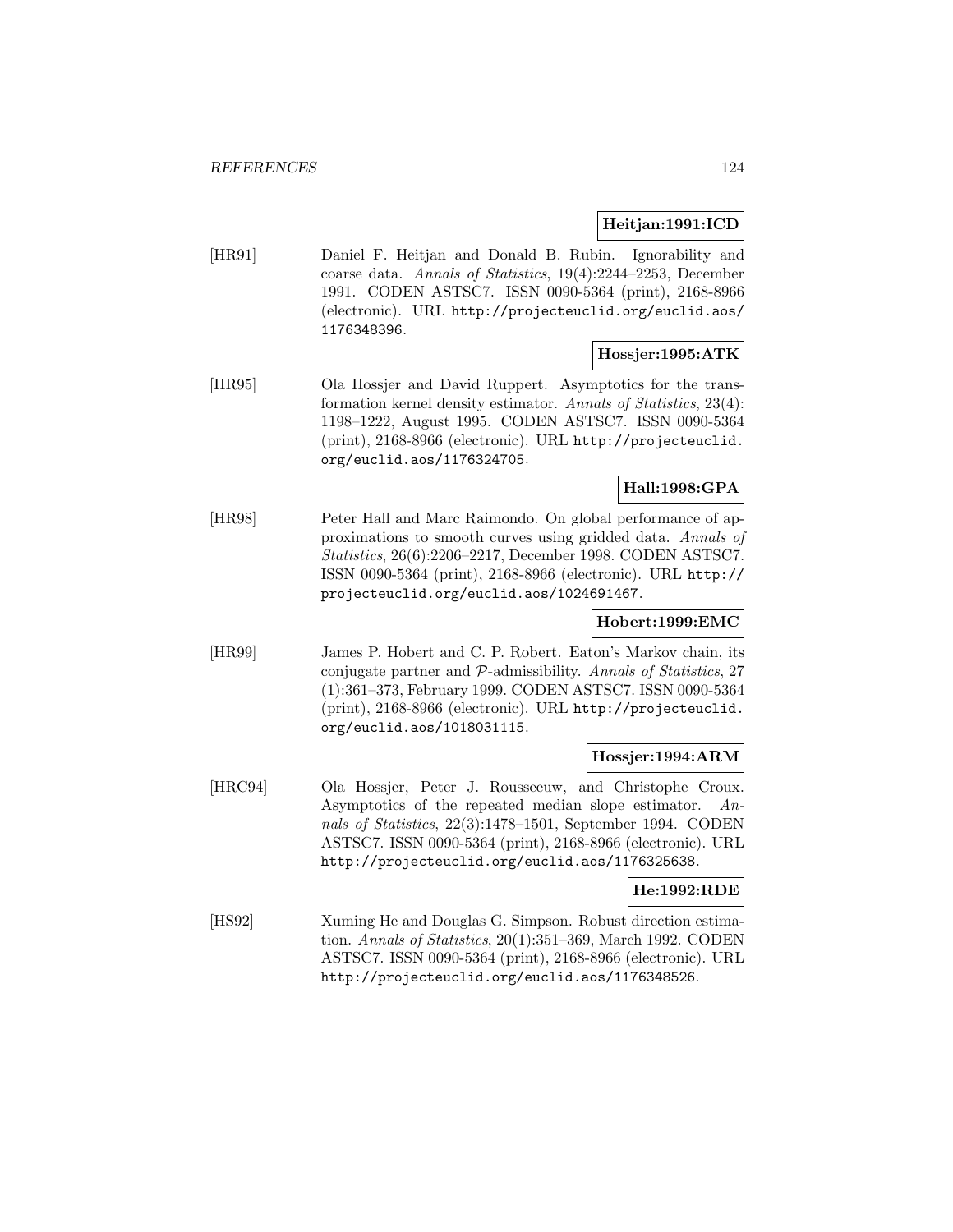## **He:1993:LBC**

[HS93] Xuming He and Douglas G. Simpson. Lower bounds for contamination bias: Globally minimax versus locally linear estimation. Annals of Statistics, 21(1):314–337, March 1993. CODEN ASTSC7. ISSN 0090-5364 (print), 2168-8966 (electronic). URL http://projecteuclid.org/euclid.aos/1176349028.

## **Hengartner:1995:FSC**

[HS95] Nicolas W. Hengartner and Philip B. Stark. Finite-sample confidence envelopes for shape-restricted densities. Annals of Statistics, 23(2):525–550, April 1995. CODEN ASTSC7. ISSN 0090-5364 (print), 2168-8966 (electronic). URL http: //projecteuclid.org/euclid.aos/1176324534.

## **He:1996:GBR**

[HS96a] Xuming He and Qi-Man Shao. A general Bahadur representation of M-estimators and its application to linear regression with nonstochastic designs. Annals of Statistics, 24(6):2608– 2630, December 1996. CODEN ASTSC7. ISSN 0090-5364 (print), 2168-8966 (electronic). URL http://projecteuclid. org/euclid.aos/1032181172.

## **Horvath:1996:LTM**

[HS96b] Lajos Horváth and Qi-Man Shao. Limit theorem for maximum of standardized U-statistics with an application. Annals of Statistics, 24(5):2266–2279, October 1996. CODEN ASTSC7. ISSN 0090-5364 (print), 2168-8966 (electronic). URL http:// projecteuclid.org/euclid.aos/1069362321.

### **Hsing:1991:TIE**

[Hsi91] Tailen Hsing. On tail index estimation using dependent data. Annals of Statistics, 19(3):1547–1569, September 1991. CO-DEN ASTSC7. ISSN 0090-5364 (print), 2168-8966 (electronic). URL http://projecteuclid.org/euclid.aos/1176348261.

#### **Hsing:1993:EIE**

[Hsi93] Tailen Hsing. Extremal index estimation for a weakly dependent stationary sequence. Annals of Statistics, 21(4):2043– 2071, December 1993. CODEN ASTSC7. ISSN 0090-5364 (print), 2168-8966 (electronic). URL http://projecteuclid. org/euclid.aos/1176349409.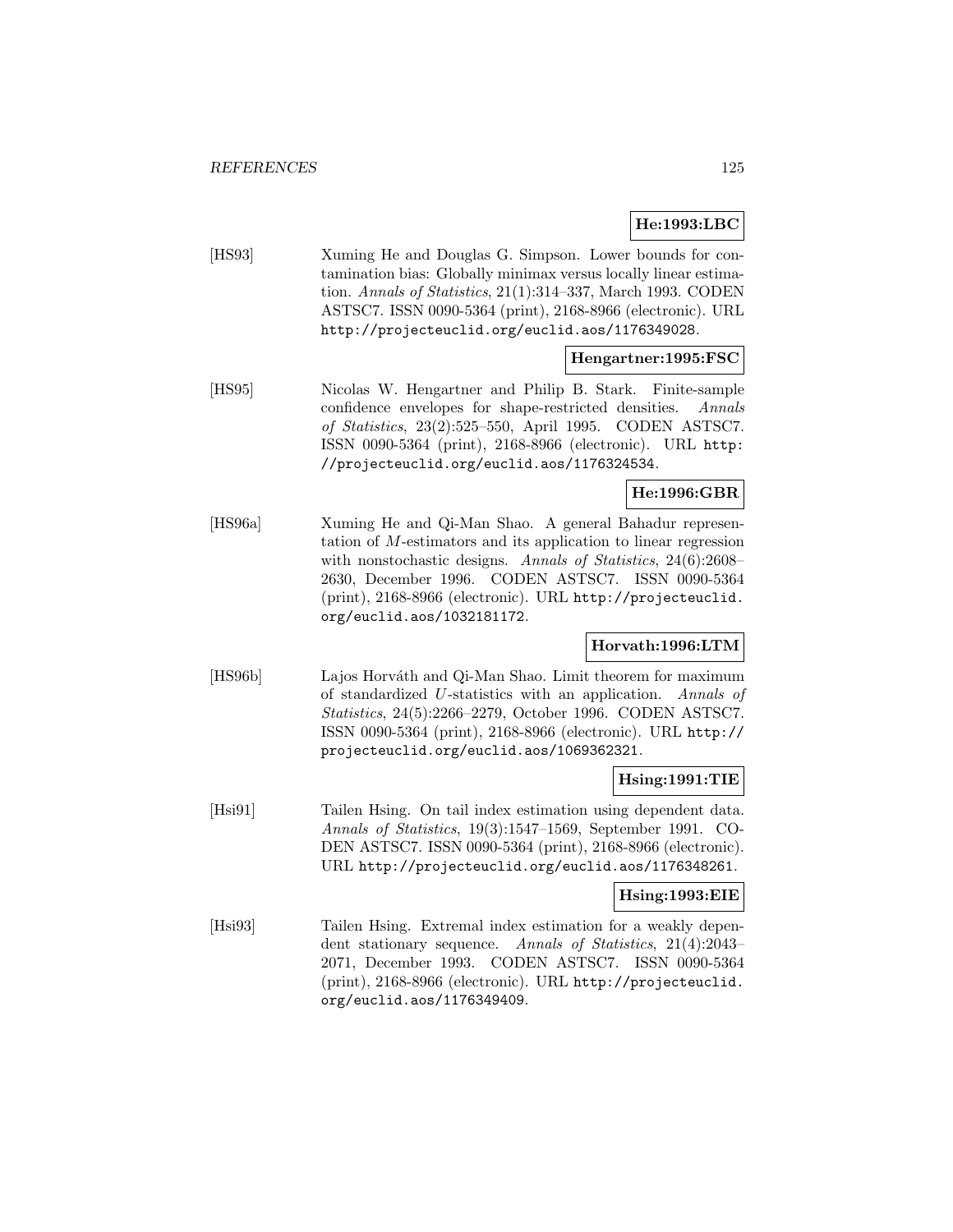### **Hsieh:1996:EPA**

[Hsi96] Fushing Hsieh. Empirical process approach in a two-sample location-scale model with censored data. Annals of Statistics, 24(6):2705–2719, December 1996. CODEN ASTSC7. ISSN 0090-5364 (print), 2168-8966 (electronic). URL http: //projecteuclid.org/euclid.aos/1032181176.

# **Hsieh:1997:EHL**

[Hsi97] Fushing Hsieh. Estimations in homoscedastic linear regression models with censored data: an empirical process approach. Annals of Statistics, 25(6):2665–2681, December 1997. CODEN ASTSC7. ISSN 0090-5364 (print), 2168-8966 (electronic). URL http://projecteuclid.org/euclid.aos/1030741090.

## **Hsing:1999:NNI**

[Hsi99] Tailen Hsing. Nearest neighbor inverse regression. Annals of Statistics, 27(2):697–731, April 1999. CODEN ASTSC7. ISSN 0090-5364 (print), 2168-8966 (electronic). URL http: //projecteuclid.org/euclid.aos/1018031213.

# **He:1996:ODR**

[HSS96] Zhuoqiong He, William J. Studden, and Dongchu Sun. Optimal designs for rational models. Annals of Statistics, 24(5): 2128–2147, October 1996. CODEN ASTSC7. ISSN 0090-5364 (print), 2168-8966 (electronic). URL http://projecteuclid. org/euclid.aos/1069362314.

# **Hardle:1997:SSI**

[HSS97a] W. Härdle, V. Spokoiny, and S. Sperlich. Semiparametric single index versus fixed link function modelling. Annals of Statistics, 25(1):212–243, February 1997. CODEN ASTSC7. ISSN 0090-5364 (print), 2168-8966 (electronic). URL http:// projecteuclid.org/euclid.aos/1034276627.

## **Hedayat:1997:CEO**

[HSS97b] S. Hedayat, John Stufken, and Guoqin Su. On the construction and existence of orthogonal arrays with three levels and indexes 1 and 2. Annals of Statistics, 25(5):2044–2053, October 1997. CODEN ASTSC7. ISSN 0090-5364 (print), 2168-8966 (electronic). URL http://projecteuclid.org/euclid.aos/ 1069362386.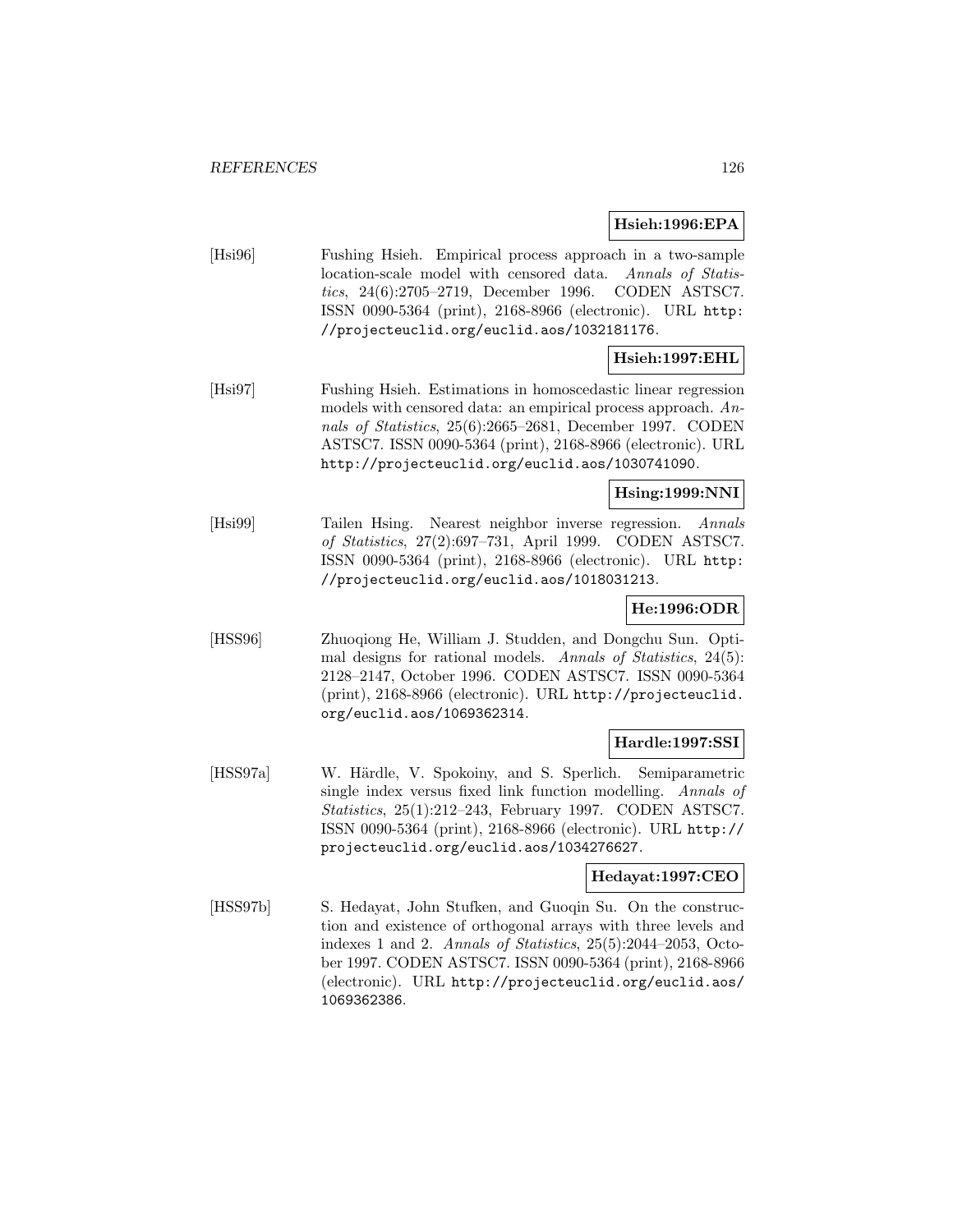#### **Hosoya:1982:CLT**

[HT82] Yuzo Hosoya and Masanobu Taniguchi. A central limit theorem for stationary processes and the parameter estimation of linear processes. Annals of Statistics, 10(1):132–153, March 1982. CODEN ASTSC7. ISSN 0090-5364 (print), 2168-8966 (electronic). URL http://projecteuclid.org/euclid.aos/ 1176345696. See correction [HT93].

## **Hosoya:1993:CCL**

[HT93] Yuzo Hosoya and Masanobu Taniguchi. Correction: "A Central Limit Theorem for Stationary Processes and the Parameter Estimation of Linear Processes. Annals of Statistics, 21 (2):1115–1117, June 1993. CODEN ASTSC7. ISSN 0090-5364 (print), 2168-8966 (electronic). URL http://projecteuclid. org/euclid.aos/1176349167. See [HT82].

## **Hsieh:1996:NSE**

[HT96] Fushing Hsieh and Bruce W. Turnbull. Nonparametric and semiparametric estimation of the receiver operating characteristic curve. Annals of Statistics, 24(1):25–40, February 1996. CO-DEN ASTSC7. ISSN 0090-5364 (print), 2168-8966 (electronic). URL http://projecteuclid.org/euclid.aos/1033066197.

## **Hall:1997:IMN**

[HT97] Peter Hall and Berwin A. Turlach. Interpolation methods for nonlinear wavelet regression with irregularly spaced design. Annals of Statistics, 25(5):1912–1925, October 1997. CODEN ASTSC7. ISSN 0090-5364 (print), 2168-8966 (electronic). URL http://projecteuclid.org/euclid.aos/1069362378.

### **Hastie:1998:CPC**

[HT98] Trevor Hastie and Robert Tibshirani. Classification by pairwise coupling. Annals of Statistics, 26(2):451–471, April 1998. CO-DEN ASTSC7. ISSN 0090-5364 (print), 2168-8966 (electronic). URL http://projecteuclid.org/euclid.aos/1028144844.

### **Huang:1996:EEP**

[Hua96] Jian Huang. Efficient estimation for the proportional hazards model with interval censoring. Annals of Statistics, 24 (2):540–568, April 1996. CODEN ASTSC7. ISSN 0090-5364 (print), 2168-8966 (electronic). URL http://projecteuclid. org/euclid.aos/1032894452.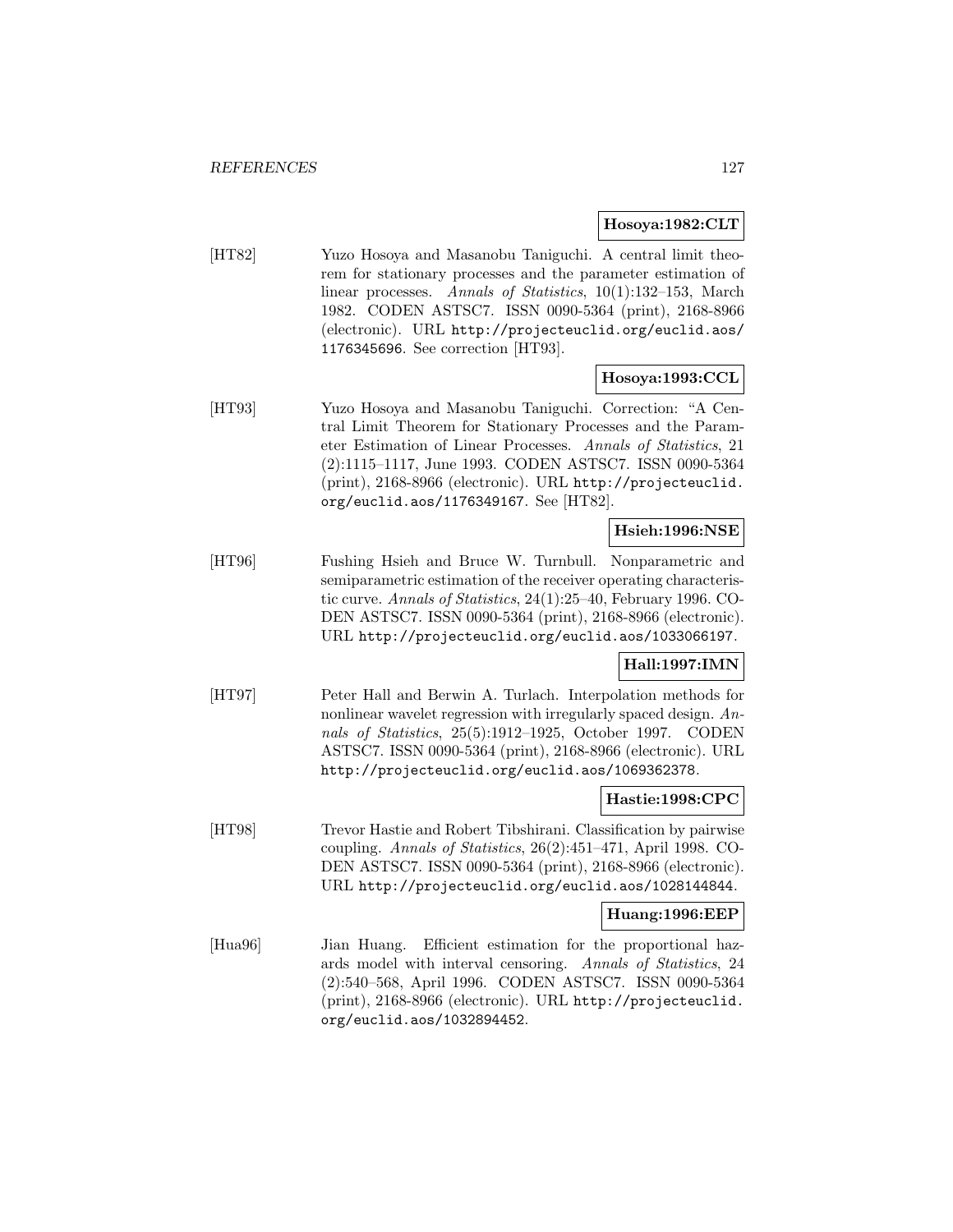**Huang:1997:APN**

[Hua97] Jian Huang. Asymptotic properties of the NPMLE of a distribution function based on ranked set samples. Annals of Statistics, 25(3):1036–1049, June 1997. CODEN ASTSC7. ISSN 0090-5364 (print), 2168-8966 (electronic). URL http: //projecteuclid.org/euclid.aos/1069362737.

# **Huang:1998:PEM**

[Hua98] Jianhua Z. Huang. Projection estimation in multiple regression with application to functional ANOVA models. Annals of Statistics, 26(1):242–272, February 1998. CODEN ASTSC7. ISSN 0090-5364 (print), 2168-8966 (electronic). URL http:// projecteuclid.org/euclid.aos/1030563984.

### **Huang:1999:EEP**

[Hua99] Jian Huang. Efficient estimation of the partly linear additive Cox model. Annals of Statistics, 27(5):1536–1563, October 1999. CODEN ASTSC7. ISSN 0090-5364 (print), 2168-8966 (electronic). URL http://projecteuclid.org/euclid.aos/ 1017939141.

## **Huggins:1996:RIV**

[Hug96] R. M. Huggins. Robust inference for variance components models for single trees of cell lineage data. Annals of Statistics, 24 (3):1145–1160, June 1996. CODEN ASTSC7. ISSN 0090-5364 (print), 2168-8966 (electronic). URL http://projecteuclid. org/euclid.aos/1032526961.

### **Huwang:1996:AHC**

[Huw96] Longcheen Huwang. Asymptotically honest confidence sets for structural errors-in-variables models. Annals of Statistics, 24(4):1536–1546, August 1996. CODEN ASTSC7. ISSN 0090-5364 (print), 2168-8966 (electronic). URL http:// projecteuclid.org/euclid.aos/1032298282.

### **Hart:1990:DDB**

[HV90] Jeffrey D. Hart and Philippe Vieu. Data-driven bandwidth choice for density estimation based on dependent data. Annals of Statistics, 18(2):873–890, June 1990. CODEN ASTSC7. ISSN 0090-5364 (print), 2168-8966 (electronic). URL http:// projecteuclid.org/euclid.aos/1176347630.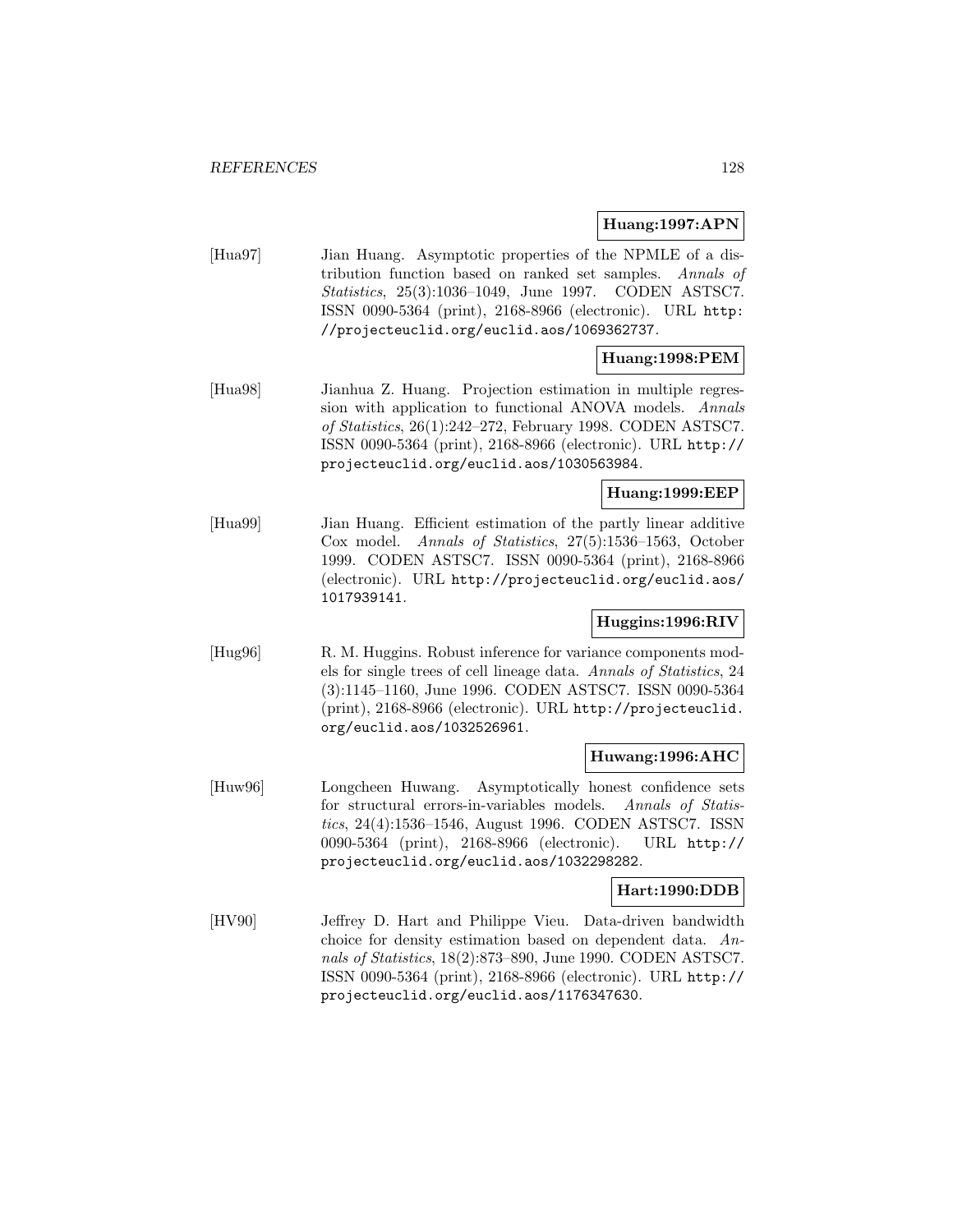#### **Heckman:1991:MBE**

[HW91] Nancy E. Heckman and Michael Woodroofe. Minimax Bayes estimation in nonparametric regression. Annals of Statistics, 19(4):2003–2014, December 1991. CODEN ASTSC7. ISSN 0090-5364 (print), 2168-8966 (electronic). URL http: //projecteuclid.org/euclid.aos/1176348383.

# **Hu:1994:MPP**

[HW94] Xiaomi Hu and F. T. Wright. Monotonicity properties of the power functions of likelihood ratio tests for normal mean hypotheses constrained by a linear space and a cone. Annals of Statistics, 22(3):1547–1554, September 1994. CODEN ASTSC7. ISSN 0090-5364 (print), 2168-8966 (electronic). URL http://projecteuclid.org/euclid.aos/1176325642.

## **Hall:1997:EET**

[HW97a] Peter Hall and Ishay Weissman. On the estimation of extreme tail probabilities. Annals of Statistics, 25(3):1311–1326, June 1997. CODEN ASTSC7. ISSN 0090-5364 (print), 2168-8966 (electronic). URL http://projecteuclid.org/euclid.aos/ 1069362750.

# **He:1997:CDC**

[HW97b] Xuming He and Gang Wang. Convergence of depth contours for multivariate datasets. Annals of Statistics, 25(2):495–504, April 1997. CODEN ASTSC7. ISSN 0090-5364 (print), 2168- 8966 (electronic). URL http://projecteuclid.org/euclid. aos/1031833661.

### **Hall:1965:RBS**

[HWG65] W. J. Hall, R. A. Wijsman, and J. K. Ghosh. The relationship between sufficiency and invariance with applications in sequential analysis. Annals of Mathematical Statistics, 36(2):575–614, April 1965. CODEN AASTAD. ISSN 0003-4851 (print), 2168- 8990 (electronic). URL http://projecteuclid.org/euclid. aoms/1177700169. See correction [HWG95].

## **Hall:1995:CRB**

[HWG95] W. J. Hall, R. A. Wijsman, and J. K. Ghosh. Correction: "The Relationship Between Sufficiency and Invariance with Applications in Sequential Analysis". Annals of Statistics, 23(2):705,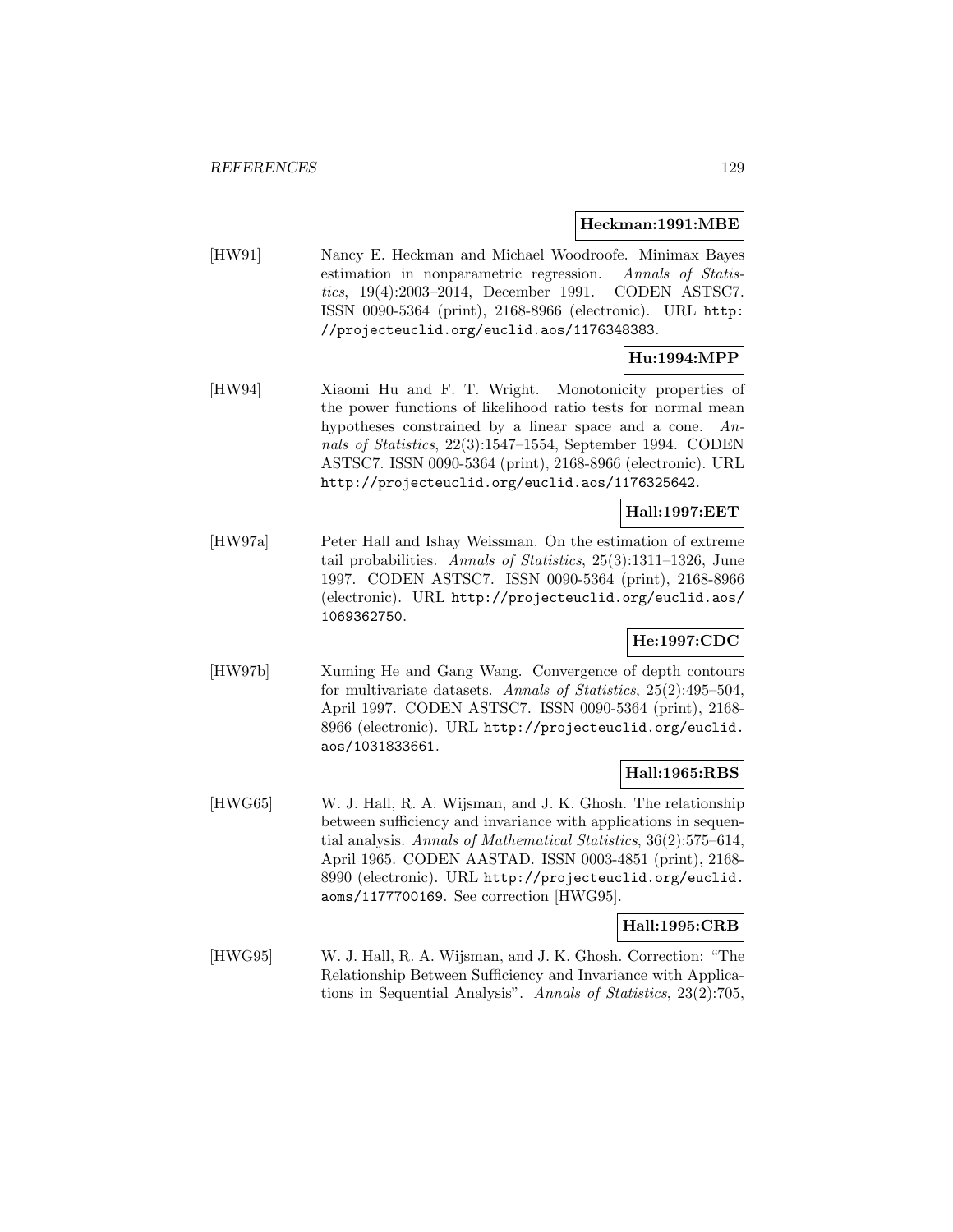April 1995. CODEN ASTSC7. ISSN 0090-5364 (print), 2168- 8966 (electronic). URL http://projecteuclid.org/euclid. aos/1176324543.

# **He:1998:ETP**

[HY98a] Shuyuan He and Grace L. Yang. Estimation of the truncation probability in the random truncation model. Annals of Statistics, 26(3):1011–1027, June 1998. CODEN ASTSC7. ISSN 0090-5364 (print), 2168-8966 (electronic). URL http:// projecteuclid.org/euclid.aos/1024691086.

## **He:1998:SLU**

[HY98b] Shuyuan He and Grace L. Yang. The strong law under random truncation. Annals of Statistics, 26(3):992–1010, June 1998. CODEN ASTSC7. ISSN 0090-5364 (print), 2168-8966 (electronic). URL http://projecteuclid.org/euclid.aos/ 1024691085.

## **Hedayat:1990:OTP**

[HZ90] A. Hedayat and W. Zhao. Optimal two-period repeated measurements designs. Annals of Statistics, 18(4):1805-1816, December 1990. CODEN ASTSC7. ISSN 0090-5364 (print), 2168- 8966 (electronic). URL http://projecteuclid.org/euclid. aos/1176347879. See correction [HZ92].

## **Hedayat:1992:COT**

[HZ92] A. Hedayat and W. Zhao. Correction: "Optimal Two-Period Repeated Measurements Designs". Annals of Statistics, 20 (1):619, March 1992. CODEN ASTSC7. ISSN 0090-5364 (print), 2168-8966 (electronic). URL http://projecteuclid. org/euclid.aos/1176348548. See [HZ90].

## **Huang:1994:EMD**

[HZ94] Youping Huang and Cun-Hui Zhang. Estimating a monotone density from censored observations. Annals of Statistics, 22(3):1256–1274, September 1994. CODEN ASTSC7. ISSN 0090-5364 (print), 2168-8966 (electronic). URL http: //projecteuclid.org/euclid.aos/1176325628.

### **Ibragimov:1991:ANF**

[IK91] I. A. Ibragimov and R. Z. Khas'minskii. Asymptotically normal families of distributions and efficient estimation. Annals of Statistics, 19(4):1681–1724, December 1991. CODEN ASTSC7.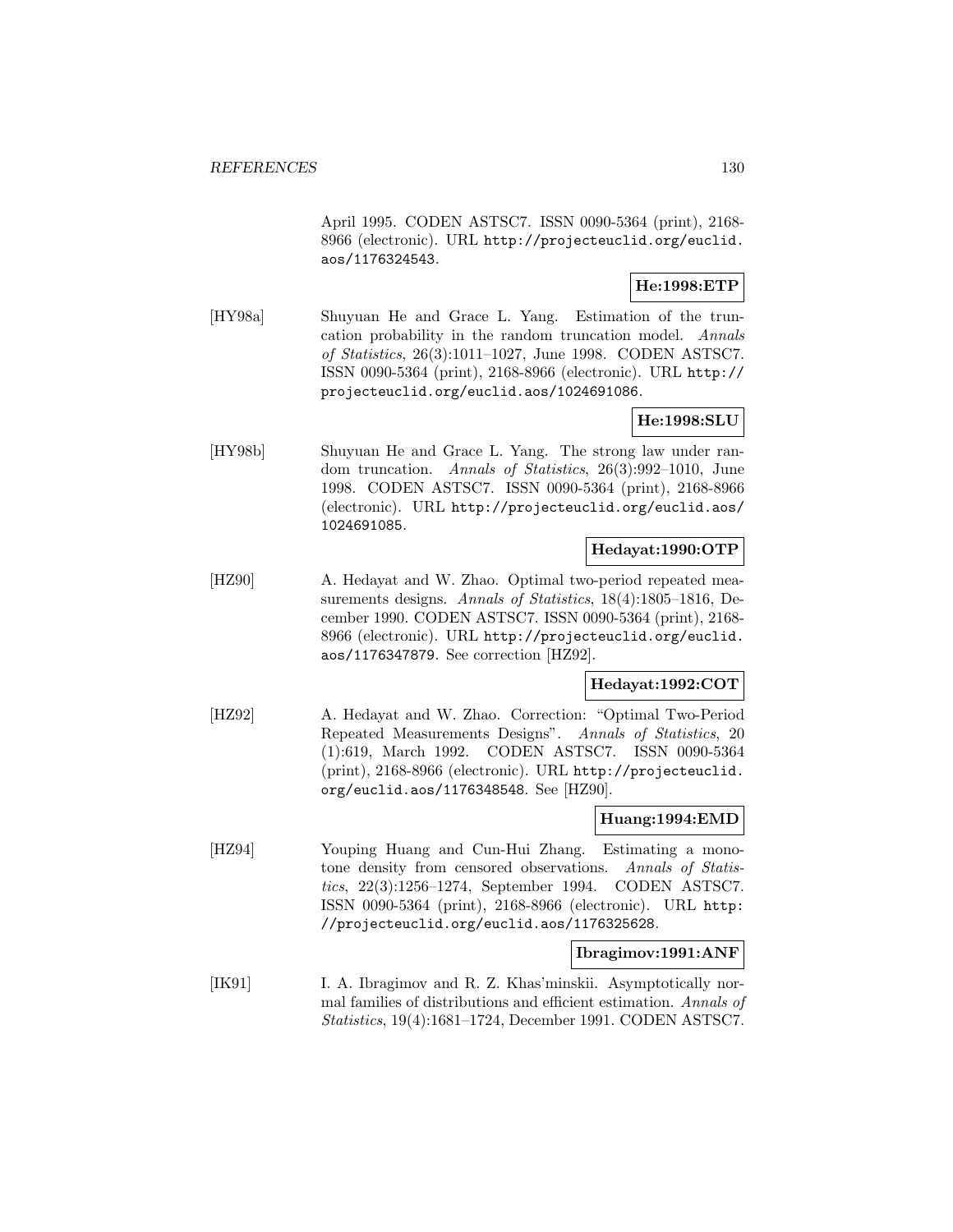ISSN 0090-5364 (print), 2168-8966 (electronic). URL http:// projecteuclid.org/euclid.aos/1176348367.

**Inglot:1997:DDS**

[IKL97] Tadeusz Inglot, Wilbert C. M. Kallenberg, and Teresa Ledwina. Data driven smooth tests for composite hypotheses. Annals of Statistics, 25(3):1222–1250, June 1997. CODEN ASTSC7. ISSN 0090-5364 (print), 2168-8966 (electronic). URL http:// projecteuclid.org/euclid.aos/1069362746.

## **Inglot:1990:PED**

[IL90] Tadeusz Inglot and Teresa Ledwina. On probabilities of excessive deviations for Kolmogorov–Smirnov, Cram´er–von Mises and chi-square statistics. Annals of Statistics, 18(3):1491– 1495, September 1990. CODEN ASTSC7. ISSN 0090-5364 (print), 2168-8966 (electronic). URL http://projecteuclid. org/euclid.aos/1176347764.

## **Inglot:1996:AOD**

[IL96] Tadeusz Inglot and Teresa Ledwina. Asymptotic optimality of data-driven Neyman's tests for uniformity. Annals of Statistics, 24(5):1982–2019, October 1996. CODEN ASTSC7. ISSN 0090-5364 (print), 2168-8966 (electronic). URL http:// projecteuclid.org/euclid.aos/1069362306.

### **Ioannidis:1994:BCT**

[Ioa94] Evangelos E. Ioannidis. On the behavior of a Capon-type spectral density estimator. Annals of Statistics, 22(4):2089– 2114, December 1994. CODEN ASTSC7. ISSN 0090-5364 (print), 2168-8966 (electronic). URL http://projecteuclid. org/euclid.aos/1176325773.

### **Imbens:1997:BIC**

[IR97] Guido W. Imbens and Donald B. Rubin. Bayesian inference for causal effects in randomized experiments with noncompliance. Annals of Statistics, 25(1):305–327, February 1997. CODEN ASTSC7. ISSN 0090-5364 (print), 2168-8966 (electronic). URL http://projecteuclid.org/euclid.aos/1034276631.

### **Ishwaran:1996:IRE**

[Ish96a] Hemant Ishwaran. Identifiability and rates of estimation for scale parameters in location mixture models. Annals of Statistics, 24(4):1560–1571, August 1996. CODEN ASTSC7.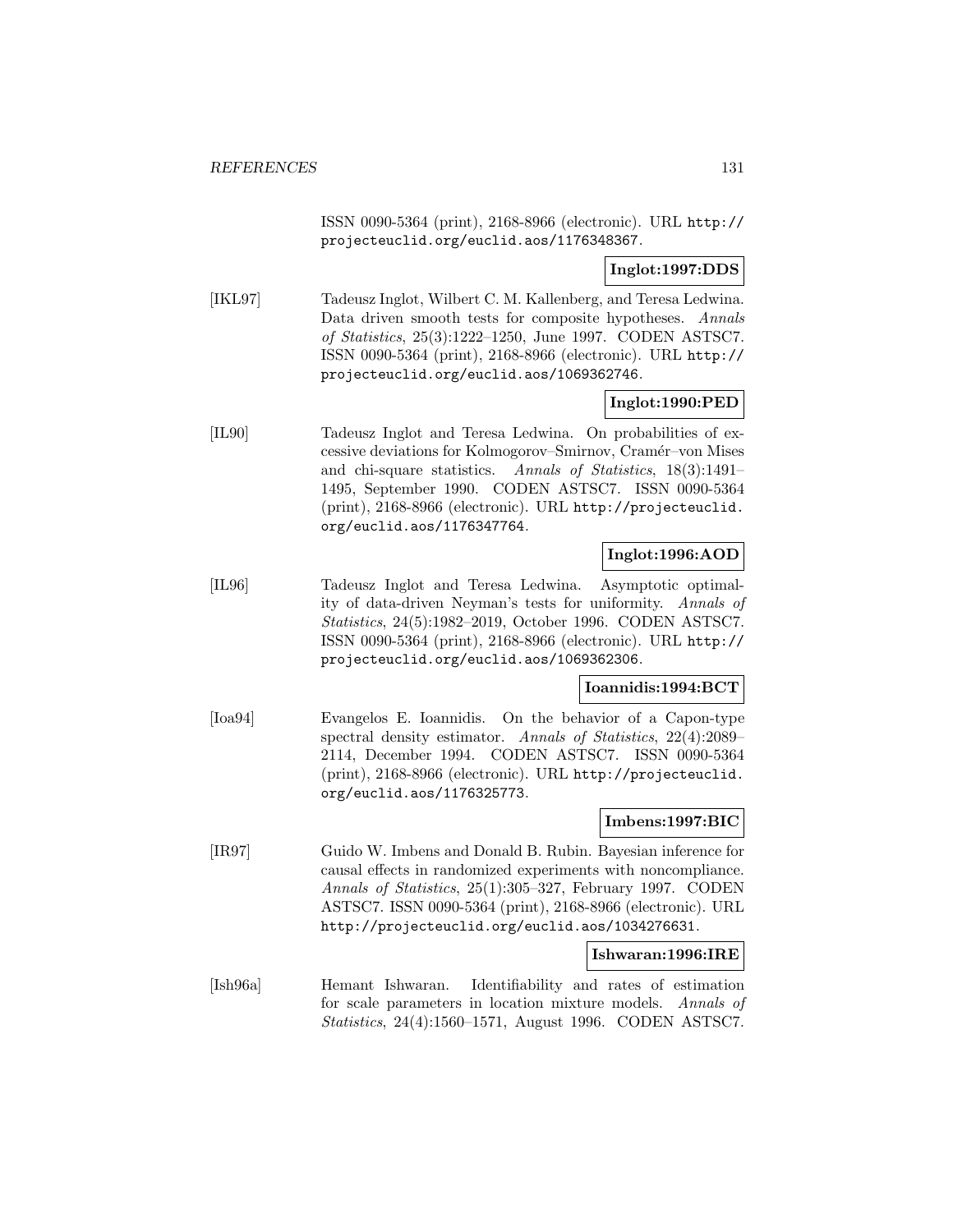ISSN 0090-5364 (print), 2168-8966 (electronic). URL http:// projecteuclid.org/euclid.aos/1032298284.

## **Ishwaran:1996:URE**

[Ish96b] Hemant Ishwaran. Uniform rates of estimation in the semiparametric Weibull mixture model. Annals of Statistics, 24(4): 1572–1585, August 1996. CODEN ASTSC7. ISSN 0090-5364 (print), 2168-8966 (electronic). URL http://projecteuclid. org/euclid.aos/1032298285.

## **Ishwaran:1998:EPC**

[Ish98] Hemant Ishwaran. Exponential posterior consistency via generalized Pólya urn schemes in finite semiparametric mixtures. Annals of Statistics, 26(6):2157–2178, December 1998. CODEN ASTSC7. ISSN 0090-5364 (print), 2168-8966 (electronic). URL http://projecteuclid.org/euclid.aos/1024691465.

#### **Ishwaran:1999:ISM**

[Ish99] Hemant Ishwaran. Information in semiparametric mixtures of exponential families. Annals of Statistics, 27(1):159–177, February 1999. CODEN ASTSC7. ISSN 0090-5364 (print), 2168-8966 (electronic). URL http://projecteuclid.org/ euclid.aos/1018031106.

### **Jacroux:1994:CTR**

[Jac94] Mike Jacroux. On the construction of trend resistant mixed level factorial run orders. Annals of Statistics, 22(2):904–916, June 1994. CODEN ASTSC7. ISSN 0090-5364 (print), 2168- 8966 (electronic). URL http://projecteuclid.org/euclid. aos/1176325502.

## **James:1997:SCW**

[Jam97] Lancelot F. James. A study of a class of weighted bootstraps for censored data. Annals of Statistics, 25(4):1595–1621, August 1997. CODEN ASTSC7. ISSN 0090-5364 (print), 2168-8966 (electronic). URL http://projecteuclid.org/euclid.aos/ 1031594733.

#### **Janssen:1991:CRT**

[Jan91] Arnold Janssen. Conditional rank tests for randomly censored data. Annals of Statistics, 19(3):1434–1456, September 1991. CODEN ASTSC7. ISSN 0090-5364 (print), 2168-8966 (electronic). URL http://projecteuclid.org/euclid.aos/ 1176348255.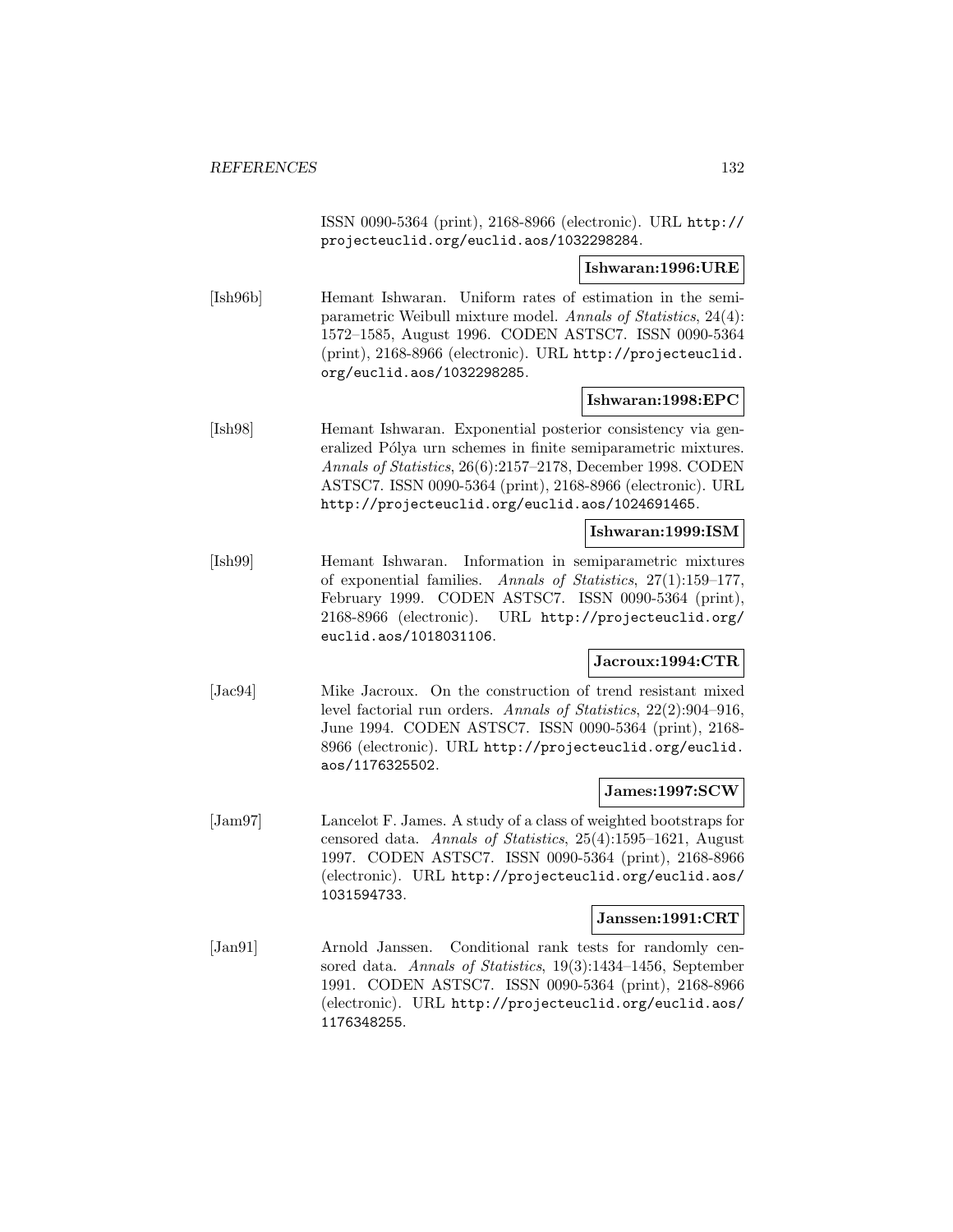### **Jones:1990:APG**

[JC90] Michael P. Jones and John Crowley. Asymptotic properties of a general class of nonparametric tests for survival analysis. Annals of Statistics, 18(3):1203–1220, September 1990. CODEN ASTSC7. ISSN 0090-5364 (print), 2168-8966 (electronic). URL http://projecteuclid.org/euclid.aos/1176347747.

## **Junker:1997:CMU**

[JE97] Brian W. Junker and Jules L. Ellis. A characterization of monotone unidimensional latent variable models. Annals of Statistics, 25(3):1327–1343, June 1997. CODEN ASTSC7. ISSN 0090-5364 (print), 2168-8966 (electronic). URL http: //projecteuclid.org/euclid.aos/1069362751.

## **Jiang:1996:REA**

[Jia96] Jiming Jiang. REML estimation: asymptotic behavior and related topics. Annals of Statistics, 24(1):255–286, February 1996. CODEN ASTSC7. ISSN 0090-5364 (print), 2168-8966 (electronic). URL http://projecteuclid.org/euclid.aos/ 1033066209.

### **Jiang:1997:WCM**

[Jia97] Jiming Jiang. Wald consistency and the method of sieves in REML estimation. Annals of Statistics, 25(4):1781–1803, August 1997. CODEN ASTSC7. ISSN 0090-5364 (print), 2168- 8966 (electronic). URL http://projecteuclid.org/euclid. aos/1031594742.

## **Jiang:1999:CIA**

[Jia99] Jiming Jiang. Conditional inference about generalized linear mixed models. Annals of Statistics, 27(6):1974–2007, December 1999. CODEN ASTSC7. ISSN 0090-5364 (print), 2168-8966 (electronic). URL http://projecteuclid.org/euclid.aos/ 1017939247.

### **Jin:1992:ESP**

[Jin92] Kun Jin. Empirical smoothing parameter selection in adaptive estimation. Annals of Statistics, 20(4):1844–1874, December 1992. CODEN ASTSC7. ISSN 0090-5364 (print), 2168-8966 (electronic). URL http://projecteuclid.org/euclid.aos/ 1176348892.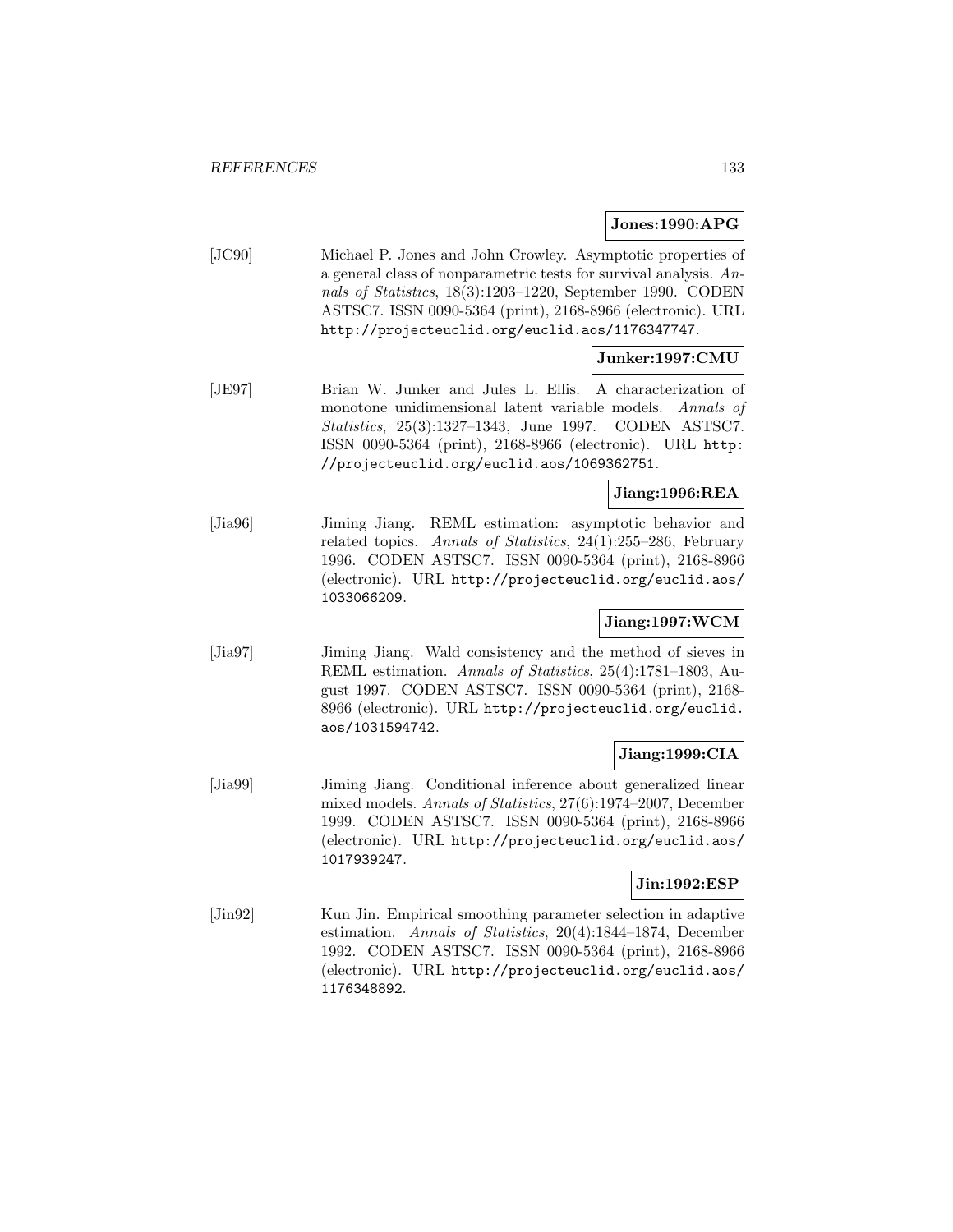#### **Johansen:1990:HTV**

[JJ90] Soren Johansen and Iain M. Johnstone. Hotelling's theorem on the volume of tubes: Some illustrations in simultaneous inference and data analysis. Annals of Statistics, 18(2):652–684, June 1990. CODEN ASTSC7. ISSN 0090-5364 (print), 2168- 8966 (electronic). URL http://projecteuclid.org/euclid. aos/1176347620.

### **Jacobsen:1995:CRG**

[JK95] Martin Jacobsen and Niels Keiding. Coarsening at random in general sample spaces and random censoring in continuous time. Annals of Statistics, 23(3):774-786, June 1995. CODEN ASTSC7. ISSN 0090-5364 (print), 2168-8966 (electronic). URL http://projecteuclid.org/euclid.aos/1176324622.

### **Johnstone:1992:MEC**

[JM92] Iain M. Johnstone and K. Brenda MacGibbon. Minimax estimation of a constrained Poisson vector. Annals of Statistics, 20(2):807–831, June 1992. CODEN ASTSC7. ISSN 0090-5364 (print), 2168-8966 (electronic). URL http://projecteuclid. org/euclid.aos/1176348658.

## **Jones:1991:SRB**

[JMP91] M. C. Jones, J. S. Marron, and B. U. Park. A simple root n bandwidth selector. Annals of Statistics, 19(4):1919–1932, December 1991. CODEN ASTSC7. ISSN 0090-5364 (print), 2168- 8966 (electronic). URL http://projecteuclid.org/euclid. aos/1176348378.

### **Johnstone:1990:DAP**

[Joh90] Iain M. Johnstone. Discussion: An ancillarity paradox which appears in multiple linear regression. Annals of Statistics, 18 (2):523–525, June 1990. CODEN ASTSC7. ISSN 0090-5364 (print), 2168-8966 (electronic). URL http://projecteuclid. org/euclid.aos/1176347610.

#### **Johnstone:1994:MES**

[Joh94] Iain M. Johnstone. On minimax estimation of a sparse normal mean vector. Annals of Statistics, 22(1):271–289, March 1994. CODEN ASTSC7. ISSN 0090-5364 (print), 2168-8966 (electronic). URL http://projecteuclid.org/euclid.aos/ 1176325368.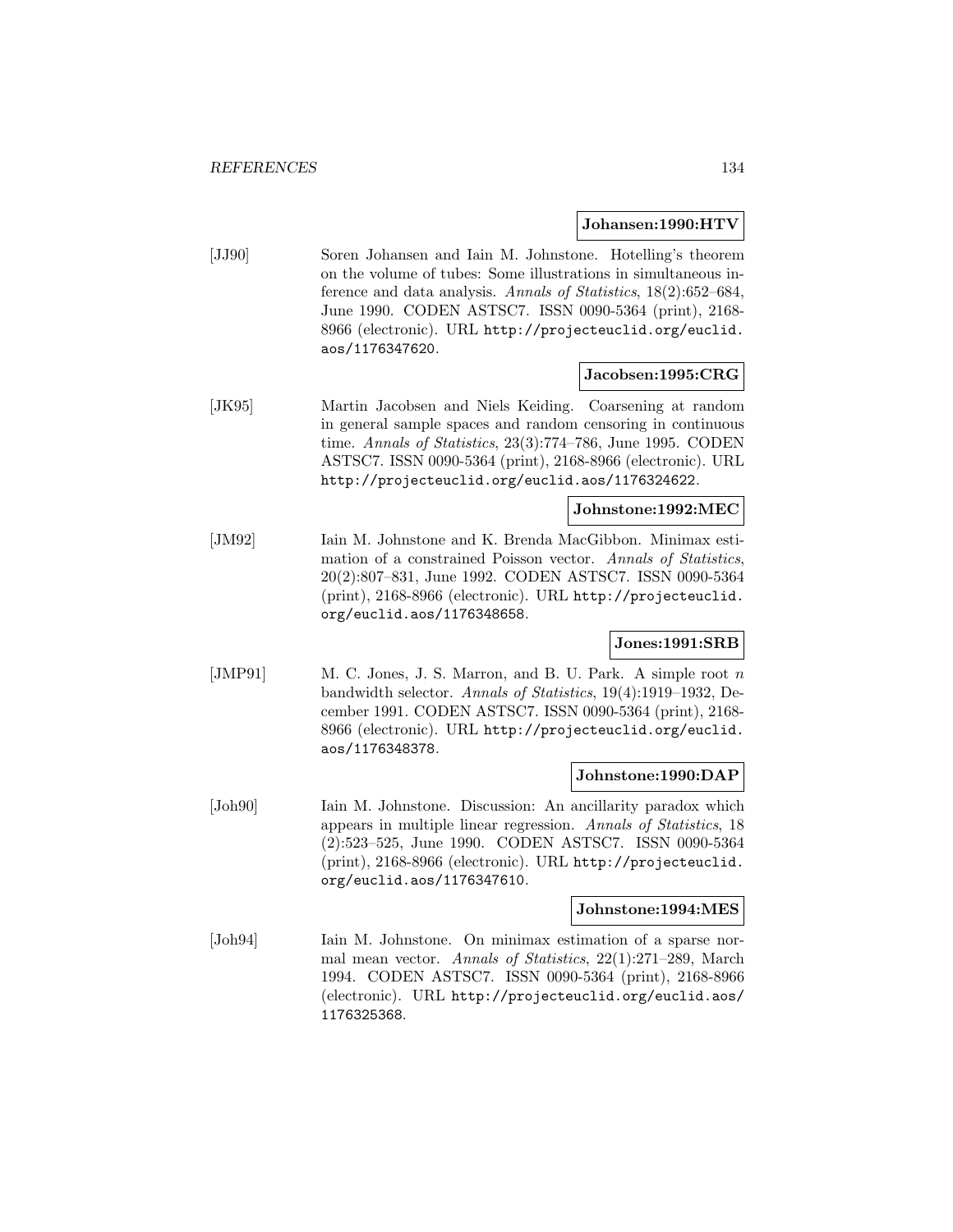#### **Jones:1992:SLG**

[Jon92] Lee K. Jones. A simple lemma on greedy approximation in Hilbert space and convergence rates for projection pursuit regression and neural network training. Annals of Statistics, 20 (1):608–613, March 1992. CODEN ASTSC7. ISSN 0090-5364 (print), 2168-8966 (electronic). URL http://projecteuclid. org/euclid.aos/1176348546.

#### **Jensen:1999:ANM**

[JP99] Jens Ledet Jensen and Niels Væver Petersen. Asymptotic normality of the maximum likelihood estimator in state space models. Annals of Statistics, 27(2):514–535, April 1999. CODEN ASTSC7. ISSN 0090-5364 (print), 2168-8966 (electronic). URL http://projecteuclid.org/euclid.aos/1018031205.

### **Jing:1994:SAM**

[JR94] Bingyi Jing and John Robinson. Saddlepoint approximations for marginal and conditional probabilities of transformed variables. Annals of Statistics, 22(3):1115–1132, September 1994. CODEN ASTSC7. ISSN 0090-5364 (print), 2168-8966 (electronic). URL http://projecteuclid.org/euclid.aos/ 1176325620.

### **Johnstone:1990:SEP**

[JS90] Iain M. Johnstone and Bernard W. Silverman. Speed of estimation in positron emission tomography and related inverse problems. Annals of Statistics, 18(1):251–280, March 1990. CO-DEN ASTSC7. ISSN 0090-5364 (print), 2168-8966 (electronic). URL http://projecteuclid.org/euclid.aos/1176347500.

# **Jiang:1999:HME**

[JT99] Wenxin Jiang and Martin A. Tanner. Hierarchical mixtures-ofexperts for exponential family regression models: approximation and maximum likelihood estimation. Annals of Statistics, 27(3):987–1011, June 1999. CODEN ASTSC7. ISSN 0090-5364 (print), 2168-8966 (electronic). URL http://projecteuclid. org/euclid.aos/1018031265.

#### **Junker:1993:CAE**

[Jun93] Brian W. Junker. Conditional association, essential independence and monotone unidimensional item response models. Annals of Statistics, 21(3):1359–1378, September 1993. CODEN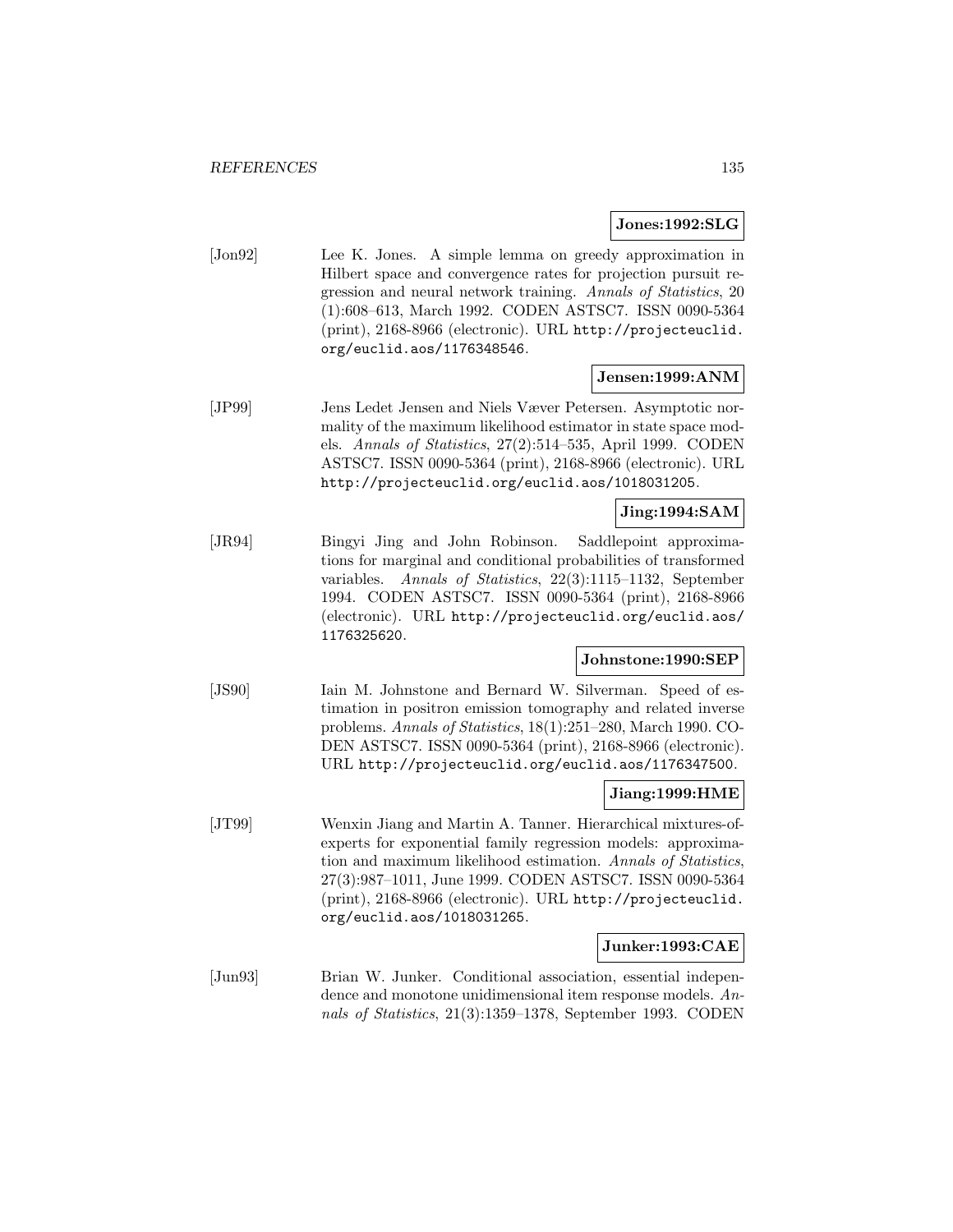ASTSC7. ISSN 0090-5364 (print), 2168-8966 (electronic). URL http://projecteuclid.org/euclid.aos/1176349262.

#### **James:1993:MWS**

[JV93] Alan T. James and William N. Venables. Matrix weighting of several regression coefficient vectors. Annals of Statistics, 21 (2):1093–1114, June 1993. CODEN ASTSC7. ISSN 0090-5364 (print), 2168-8966 (electronic). URL http://projecteuclid. org/euclid.aos/1176349166.

#### **Jongbloed:1998:IIE**

[JvEvZ98] Geurt Jongbloed, Bert van Es, and Martien van Zuijlen. Isotonic inverse estimators for nonparametric deconvolution. Annals of Statistics, 26(6):2395–2406, December 1998. CODEN ASTSC7. ISSN 0090-5364 (print), 2168-8966 (electronic). URL http://projecteuclid.org/euclid.aos/1024691476.

# **Jing:1996:EEL**

[JW96] Bing-Yi Jing and Andrew T. A. Wood. Exponential empirical likelihood is not Bartlett correctable. Annals of Statistics, 24 (1):365–369, February 1996. CODEN ASTSC7. ISSN 0090-5364 (print), 2168-8966 (electronic). URL http://projecteuclid. org/euclid.aos/1033066214.

### **Kano:1991:ADN**

[Kan91] Yutaka Kano. The asymptotic distribution of a noniterative estimator in exploratory factor analysis. Annals of Statistics, 19(1):272–282, March 1991. CODEN ASTSC7. ISSN 0090-5364 (print), 2168-8966 (electronic). URL http://projecteuclid. org/euclid.aos/1176347981.

#### **Kanazawa:1992:OVC**

[Kan92] Yuichiro Kanazawa. An optimal variable Cell histogram based on the sample spacings. Annals of Statistics, 20(1):291–304, March 1992. CODEN ASTSC7. ISSN 0090-5364 (print), 2168- 8966 (electronic). URL http://projecteuclid.org/euclid. aos/1176348523.

#### **Karunamuni:1996:ORC**

[Kar96] Rohana J. Karunamuni. Optimal rates of convergence of empirical Bayes tests for the continuous one-parameter exponential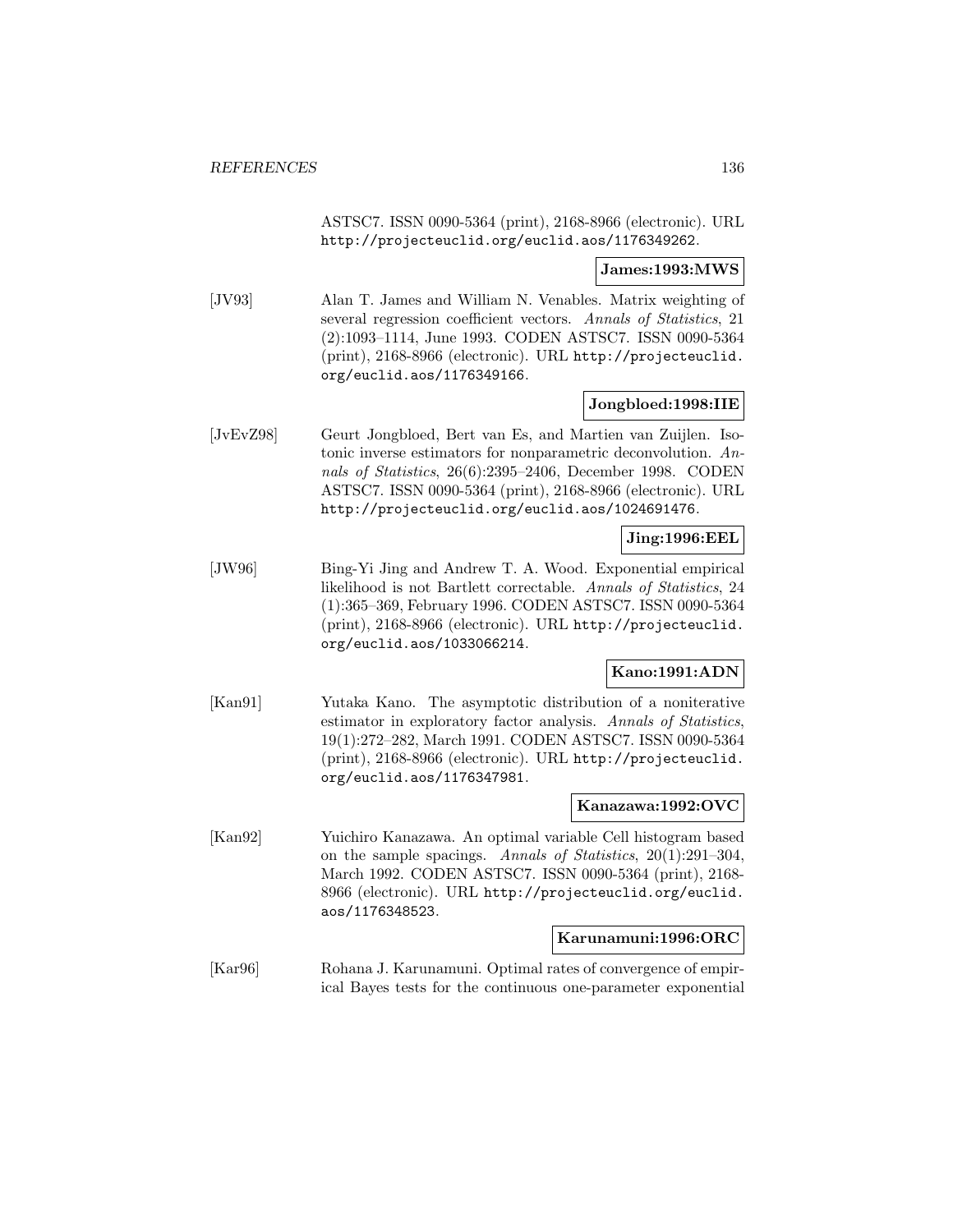family. Annals of Statistics, 24(1):212–231, February 1996. CO-DEN ASTSC7. ISSN 0090-5364 (print), 2168-8966 (electronic). URL http://projecteuclid.org/euclid.aos/1033066207.

#### **Kunsch:1993:CUL**

[KBH93] H. Kunsch, J. Beran, and F. Hampel. Contrasts under longrange correlations. Annals of Statistics, 21(2):943–964, June 1993. CODEN ASTSC7. ISSN 0090-5364 (print), 2168-8966 (electronic). URL http://projecteuclid.org/euclid.aos/ 1176349159.

## **Koo:1998:LDE**

[KC98] Ja-Yong Koo and Han-Yeong Chung. Log-density estimation in linear inverse problems. Annals of Statistics, 26(1): 335–362, February 1998. CODEN ASTSC7. ISSN 0090-5364 (print), 2168-8966 (electronic). URL http://projecteuclid. org/euclid.aos/1030563989.

# **Karlin:1990:SCH**

[KDK90] Samuel Karlin, Amir Dembo, and Tsutomu Kawabata. Statistical composition of high-scoring segments from molecular sequences. Annals of Statistics, 18(2):571–581, June 1990. CO-DEN ASTSC7. ISSN 0090-5364 (print), 2168-8966 (electronic). URL http://projecteuclid.org/euclid.aos/1176347616.

## **Kneip:1995:MEN**

[KE95] Alois Kneip and Joachim Engel. Model estimation in nonlinear regression under shape invariance. Annals of Statistics, 23 (2):551–570, April 1995. CODEN ASTSC7. ISSN 0090-5364 (print), 2168-8966 (electronic). URL http://projecteuclid. org/euclid.aos/1176324535.

### **Kemperman:1991:MLN**

[Kem91] J. H. B. Kemperman. Mixtures with a limited number of modal intervals. Annals of Statistics, 19(4):2120–2144, December 1991. CODEN ASTSC7. ISSN 0090-5364 (print), 2168-8966 (electronic). URL http://projecteuclid.org/euclid.aos/ 1176348389.

## **Keiding:1990:RTM**

[KG90] Niels Keiding and Richard D. Gill. Random truncation models and Markov processes. Annals of Statistics, 18(2):582–602,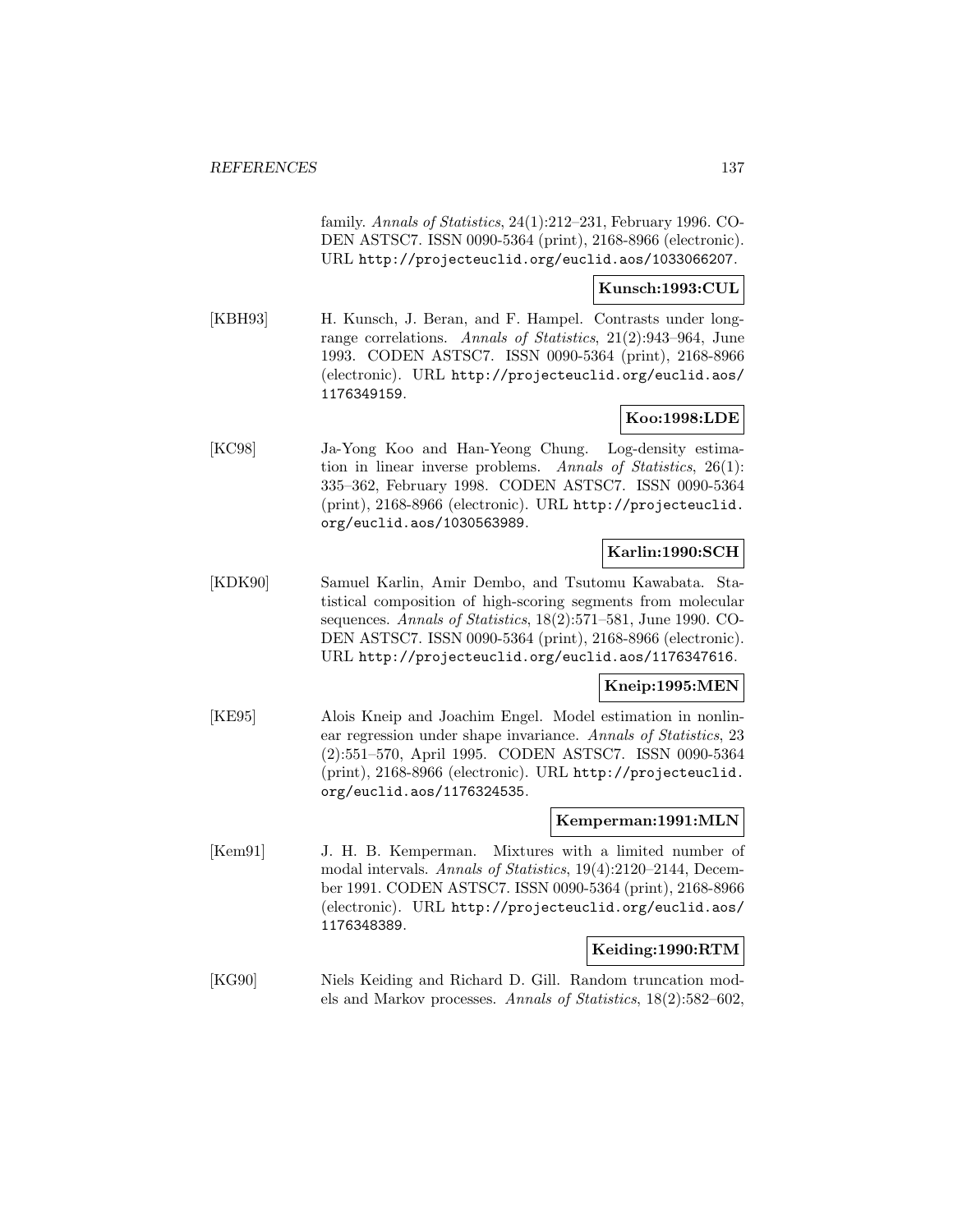June 1990. CODEN ASTSC7. ISSN 0090-5364 (print), 2168- 8966 (electronic). URL http://projecteuclid.org/euclid. aos/1176347617.

## **Korn:1991:NLS**

[KG91] Edward L. Korn and Barry I. Graubard. A note on the large sample properties of linearization, jackknife and balanced repeated replication methods for stratified samples. Annals of Statistics, 19(4):2275–2279, December 1991. CODEN ASTSC7. ISSN 0090-5364 (print), 2168-8966 (electronic). URL http:// projecteuclid.org/euclid.aos/1176348400.

## **Kneip:1992:STA**

[KG92] Alois Kneip and Theo Gasser. Statistical tools to analyze data representing a sample of curves. Annals of Statistics, 20(3):1266–1305, September 1992. CODEN ASTSC7. ISSN 0090-5364 (print), 2168-8966 (electronic). URL http: //projecteuclid.org/euclid.aos/1176348769.

# **Khan:1991:MCE**

[Kha91] Rasul A. Khan. On the monotonicity of a certain expectation. Annals of Statistics, 19(3):1677–1680, September 1991. CO-DEN ASTSC7. ISSN 0090-5364 (print), 2168-8966 (electronic). URL http://projecteuclid.org/euclid.aos/1176348272.

### **Khmaladze:1993:GFP**

[Khm93] E. V. Khmaladze. Goodness of fit problem and scanning innovation martingales. Annals of Statistics, 21(2):798–829, June 1993. CODEN ASTSC7. ISSN 0090-5364 (print), 2168-8966 (electronic). URL http://projecteuclid.org/euclid.aos/ 1176349152.

## **Kim:1992:MTM**

[Kim92] Seong-Ju Kim. The metrically trimmed mean as a robust estimator of location. Annals of Statistics, 20(3):1534–1547, September 1992. CODEN ASTSC7. ISSN 0090-5364 (print), 2168-8966 (electronic). URL http://projecteuclid.org/ euclid.aos/1176348783.

## **Kim:1993:CSG**

[Kim93] Joo Han Kim. Chi-square goodness-of-fit tests for randomly censored data. Annals of Statistics, 21(3):1621–1639, September 1993. CODEN ASTSC7. ISSN 0090-5364 (print), 2168-8966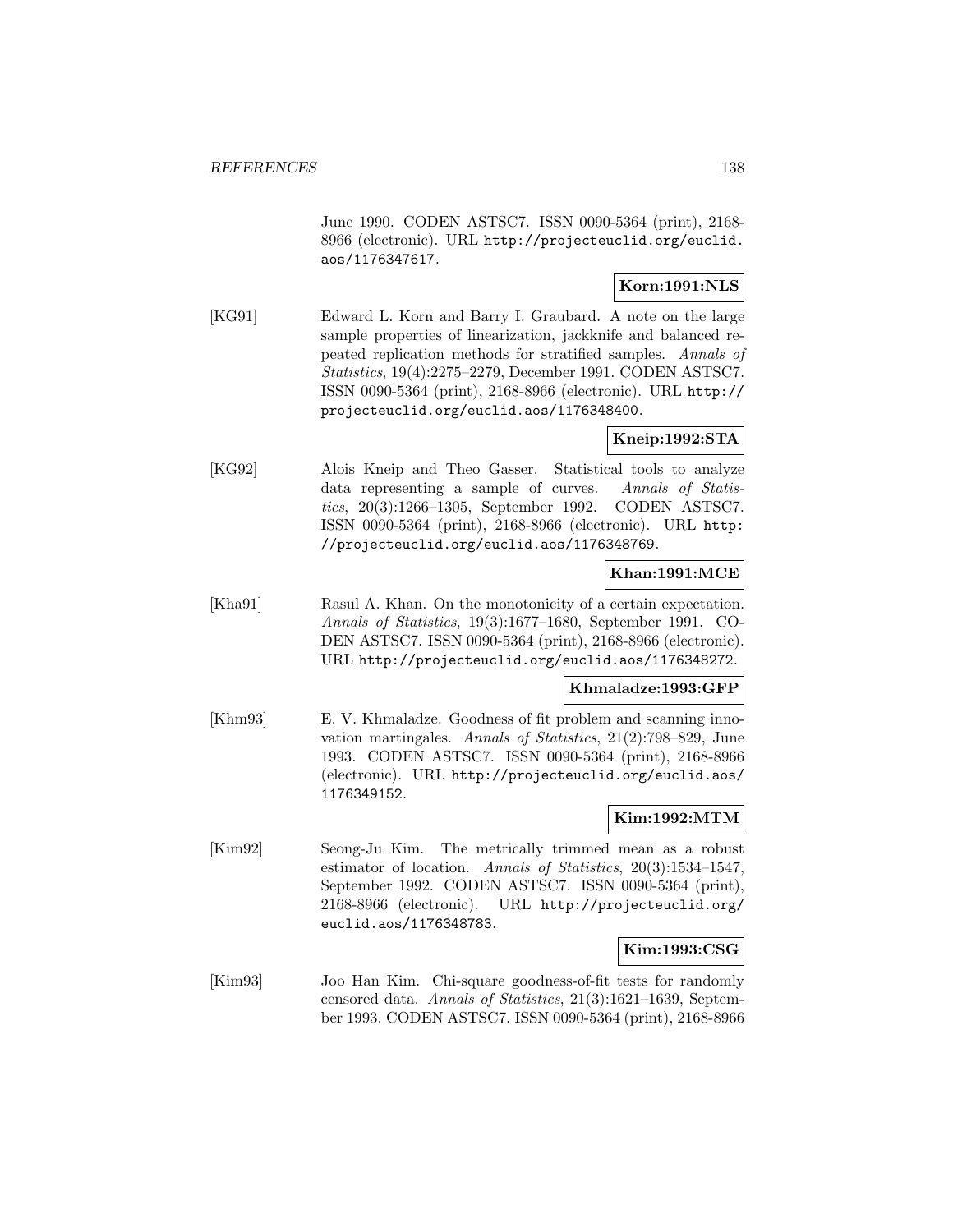(electronic). URL http://projecteuclid.org/euclid.aos/ 1176349275.

## **Kim:1998:DDE**

[Kim98] Peter T. Kim. Deconvolution density estimation on SO(N). Annals of Statistics, 26(3):1083–1102, June 1998. CODEN ASTSC7. ISSN 0090-5364 (print), 2168-8966 (electronic). URL http://projecteuclid.org/euclid.aos/1024691089.

## **Kim:1999:NBE**

[Kim99] Yongdai Kim. Nonparametric Bayesian estimators for counting processes. Annals of Statistics, 27(2):562–588, April 1999. CO-DEN ASTSC7. ISSN 0090-5364 (print), 2168-8966 (electronic). URL http://projecteuclid.org/euclid.aos/1018031207.

## **Kitamura:1997:ELM**

[Kit97] Yuichi Kitamura. Empirical likelihood methods with weakly dependent processes. Annals of Statistics, 25(5):2084–2102, October 1997. CODEN ASTSC7. ISSN 0090-5364 (print), 2168-8966 (electronic). URL http://projecteuclid.org/euclid.aos/ 1069362388.

### **Kurata:1996:LUB**

[KK96] Hiroshi Kurata and Takeaki Kariya. Least upper bound for the covariance matrix of a generalized least squares estimator in regression with applications to a seemingly unrelated regression model and a heteroscedastic model. Annals of Statistics, 24(4): 1547–1559, August 1996. CODEN ASTSC7. ISSN 0090-5364 (print), 2168-8966 (electronic). URL http://projecteuclid. org/euclid.aos/1032298283.

#### **Kedem:1991:MGF**

[KL91] Benjamin Kedem and Ta-Hsin Li. Monotone gain, firstorder autocorrelation and zero-crossing rate. Annals of Statistics, 19(3):1672–1676, September 1991. CODEN ASTSC7. ISSN 0090-5364 (print), 2168-8966 (electronic). URL http: //projecteuclid.org/euclid.aos/1176348271.

#### **Khasminskii:1992:SFP**

[KL92] Rafail Z. Khas'minskii and Betty V. Lazareva. On some filtration procedure for jump Markov process observed in white Gaussian noise. Annals of Statistics, 20(4):2153–2160, December 1992. CODEN ASTSC7. ISSN 0090-5364 (print), 2168-8966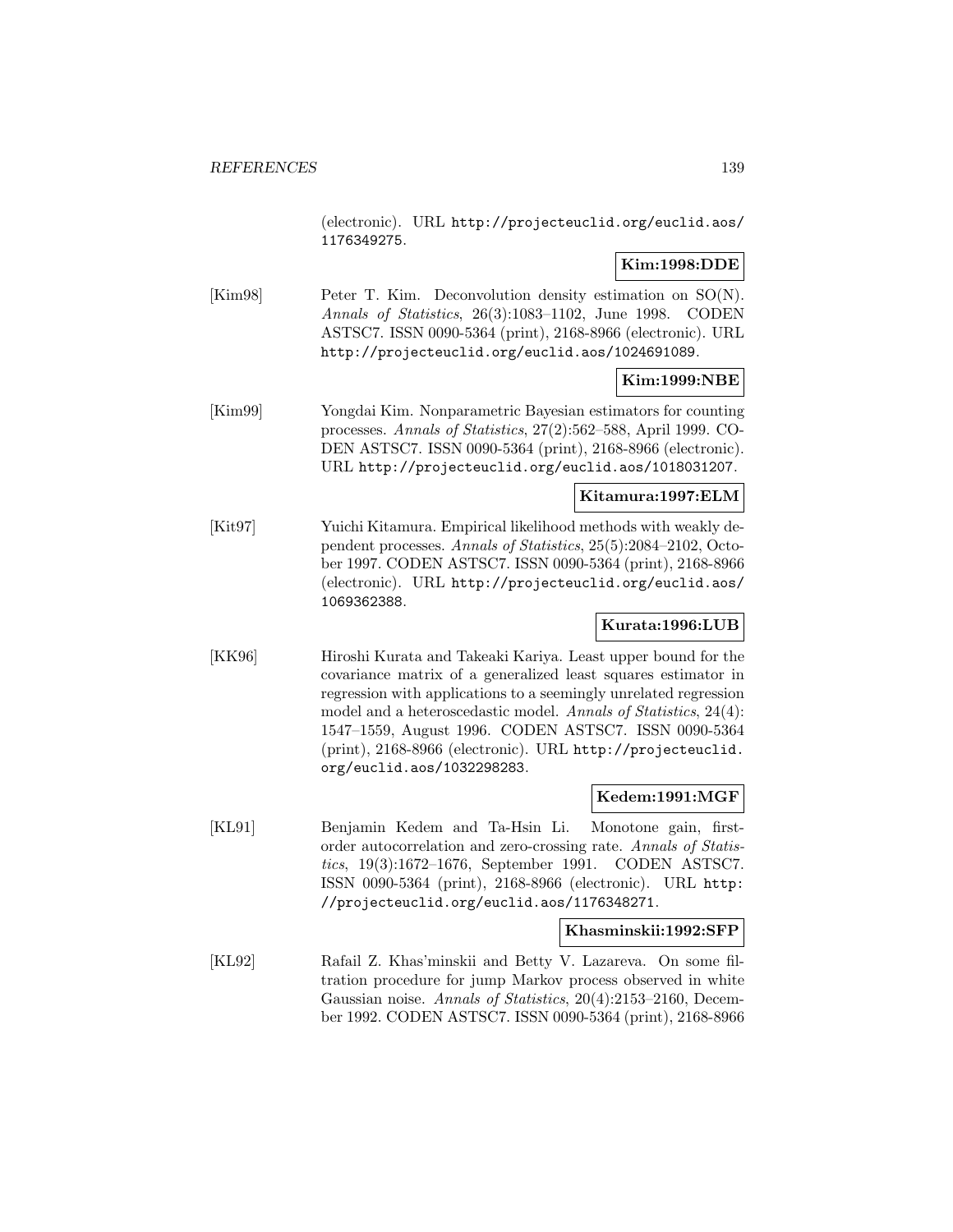(electronic). URL http://projecteuclid.org/euclid.aos/ 1176348909.

### **Kallenberg:1995:CMC**

[KL95] Wilbert C. M. Kallenberg and Teresa Ledwina. Consistency and Monte Carlo simulation of a data driven version of smooth goodness-of-fit tests. Annals of Statistics, 23(5):1594–1608, October 1995. CODEN ASTSC7. ISSN 0090-5364 (print), 2168- 8966 (electronic). URL http://projecteuclid.org/euclid. aos/1176324315.

# **Kleinberg:1996:ORS**

[Kle96] E. M. Kleinberg. An overtraining-resistant stochastic modeling method for pattern recognition. Annals of Statistics, 24(6): 2319–2349, December 1996. CODEN ASTSC7. ISSN 0090-5364 (print), 2168-8966 (electronic). URL http://projecteuclid. org/euclid.aos/1032181157.

# **Kong:1997:PCM**

[KLW97] Augustine Kong, Jun S. Liu, and Wing Hung Wong. The properties of the cross-match estimate and split sampling. Annals of Statistics, 25(6):2410–2432, December 1997. CODEN ASTSC7. ISSN 0090-5364 (print), 2168-8966 (electronic). URL http:// projecteuclid.org/euclid.aos/1030741079.

## **Kolassa:1990:ESL**

[KM90] John E. Kolassa and Peter McCullagh. Edgeworth series for lattice distributions. Annals of Statistics, 18(2):981–985, June 1990. CODEN ASTSC7. ISSN 0090-5364 (print), 2168-8966 (electronic). URL http://projecteuclid.org/euclid.aos/ 1176347637.

### **Kurotschka:1992:ORE**

[KM92] Viktor Kurotschka and Christine Muller. Optimum robust estimation of linear aspects in conditionally contaminated linear models. Annals of Statistics, 20(1):331–350, March 1992. CO-DEN ASTSC7. ISSN 0090-5364 (print), 2168-8966 (electronic). URL http://projecteuclid.org/euclid.aos/1176348525.

## **Kluppelberg:1996:IPS**

[KM96] Claudia Klüppelberg and Thomas Mikosch. The integrated periodogram for stable processes. Annals of Statistics, 24(5): 1855–1879, October 1996. CODEN ASTSC7. ISSN 0090-5364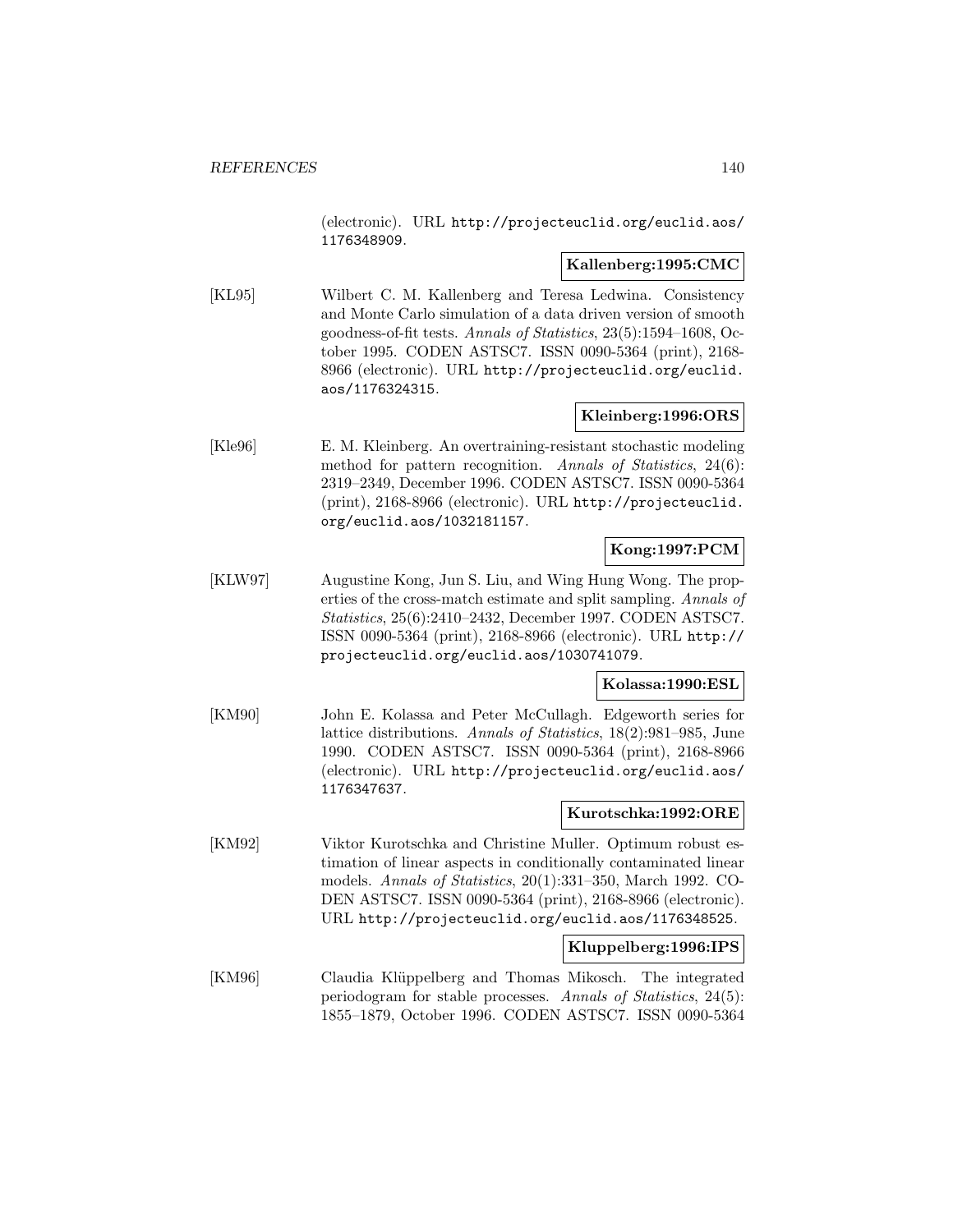(print), 2168-8966 (electronic). URL http://projecteuclid. org/euclid.aos/1069362301.

### **Koshevoy:1997:ZTM**

[KM97] Gleb Koshevoy and Karl Mosler. Zonoid trimming for multivariate distributions. Annals of Statistics, 25(5):1998–2017, October 1997. CODEN ASTSC7. ISSN 0090-5364 (print), 2168- 8966 (electronic). URL http://projecteuclid.org/euclid. aos/1069362382.

## **Klein:1998:CEI**

[KMZ98] André Klein, Guy Mélard, and Toufik Zahaf. Computation of the exact information matrix of Gaussian dynamic regression time series models. Annals of Statistics, 26(4):1636–1650, August 1998. CODEN ASTSC7. ISSN 0090-5364 (print), 2168- 8966 (electronic). URL http://projecteuclid.org/euclid. aos/1024691256.

## **Kreiss:1998:RTI**

[KN98] Jens-Peter Kreiss and Michael H. Neumann. Regressiontype inference in nonparametric autoregression. Annals of Statistics, 26(4):1570–1613, August 1998. CODEN ASTSC7. ISSN 0090-5364 (print), 2168-8966 (electronic). URL http:// projecteuclid.org/euclid.aos/1024691254.

## **Kneip:1994:NEC**

[Kne94a] Alois Kneip. Nonparametric estimation of common regressors for similar curve data. Annals of Statistics, 22(3):1386– 1427, September 1994. CODEN ASTSC7. ISSN 0090-5364 (print), 2168-8966 (electronic). URL http://projecteuclid. org/euclid.aos/1176325634.

## **Kneip:1994:OLS**

[Kne94b] Alois Kneip. Ordered linear smoothers. Annals of Statistics, 22(2):835–866, June 1994. CODEN ASTSC7. ISSN 0090-5364 (print), 2168-8966 (electronic). URL http://projecteuclid. org/euclid.aos/1176325498.

## **Knight:1998:LDR**

[Kni98] Keith Knight. Limiting distributions for  $L_1$  regression estimators under general conditions. Annals of Statistics, 26 (2):755–770, April 1998. CODEN ASTSC7. ISSN 0090-5364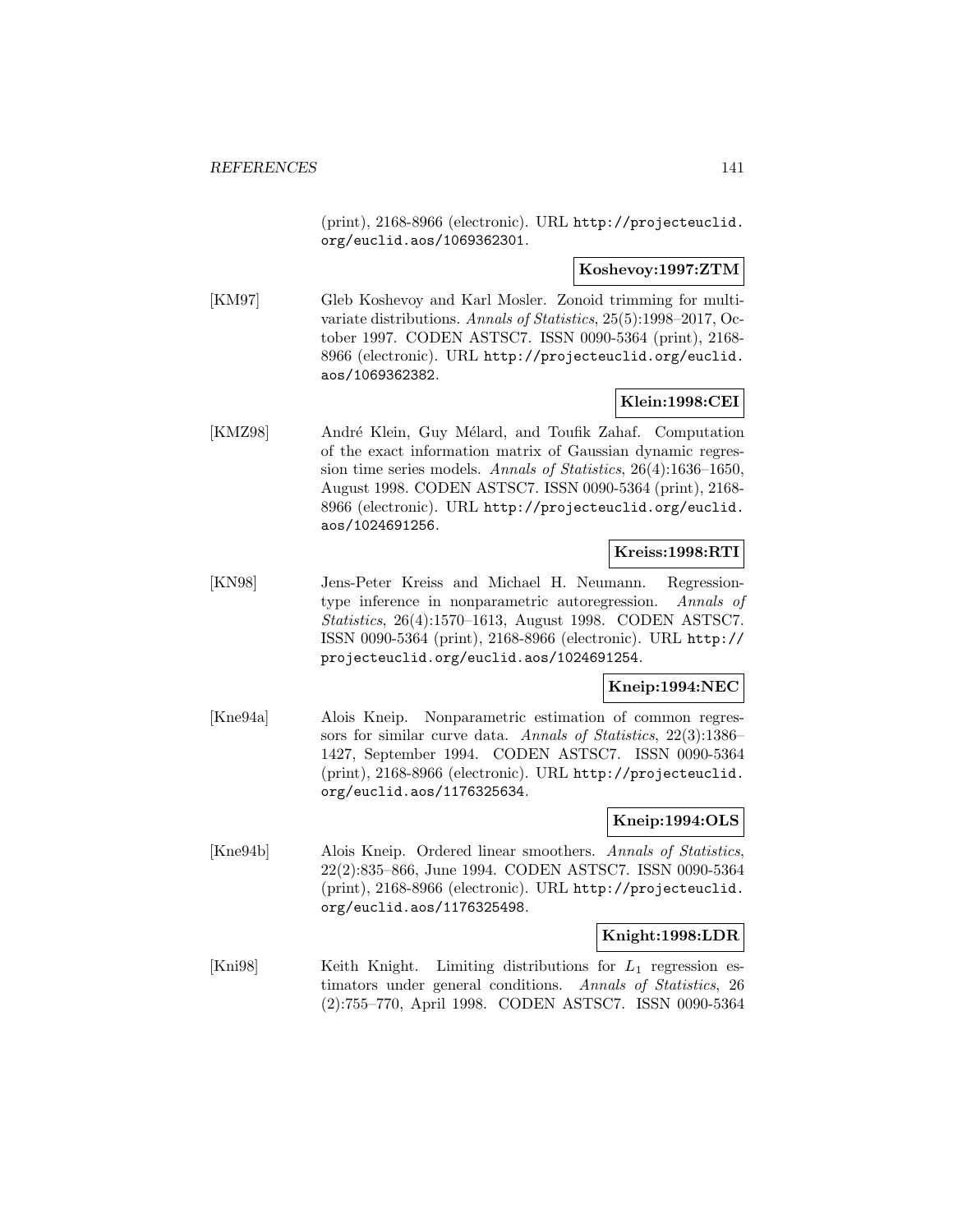(print), 2168-8966 (electronic). URL http://projecteuclid. org/euclid.aos/1028144858.

# **Ko:1992:REC**

[Ko92] Daijin Ko. Robust estimation of the concentration parameter of the von Mises–Fisher distribution. Annals of Statistics, 20 (2):917–928, June 1992. CODEN ASTSC7. ISSN 0090-5364 (print), 2168-8966 (electronic). URL http://projecteuclid. org/euclid.aos/1176348663.

## **Koul:1994:WCR**

[KO94] Hira L. Koul and Mina Ossiander. Weak convergence of randomly weighted dependent residual empiricals with applications to autoregression. Annals of Statistics, 22(1):540–562, March 1994. CODEN ASTSC7. ISSN 0090-5364 (print), 2168- 8966 (electronic). URL http://projecteuclid.org/euclid. aos/1176325383.

# **Koch:1996:APM**

[Koc96] Inge Koch. On the asymptotic performance of median smoothers in image analysis and nonparametric regression. Annals of Statistics, 24(4):1648–1666, August 1996. CODEN ASTSC7. ISSN 0090-5364 (print), 2168-8966 (electronic). URL http://projecteuclid.org/euclid.aos/1032298289.

### **Kolassa:1996:HOA**

[Kol96] John E. Kolassa. Higher-order approximations to conditional distribution functions. Annals of Statistics, 24(1):353–364, February 1996. CODEN ASTSC7. ISSN 0090-5364 (print), 2168-8966 (electronic). URL http://projecteuclid.org/ euclid.aos/1033066213.

## **Koltchinskii:1997:MEC**

[Kol97] V. I. Koltchinskii. M-estimation, convexity and quantiles. Annals of Statistics, 25(2):435–477, April 1997. CODEN ASTSC7. ISSN 0090-5364 (print), 2168-8966 (electronic). URL http:// projecteuclid.org/euclid.aos/1031833659.

### **Kolassa:1999:CAG**

[Kol99] John E. Kolassa. Convergence and accuracy of Gibbs sampling for conditional distributions in generalized linear models. Annals of Statistics, 27(1):129–142, February 1999. CODEN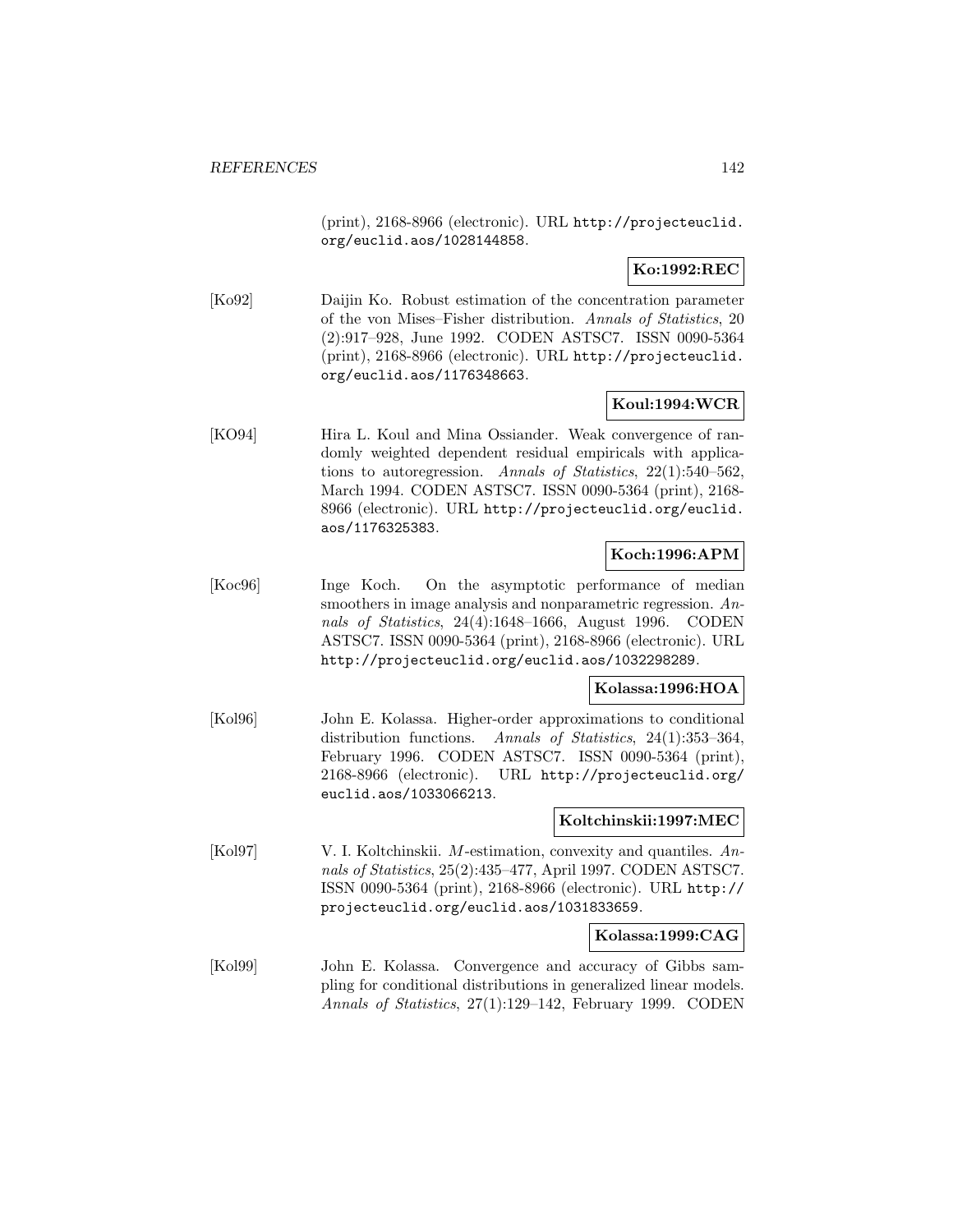ASTSC7. ISSN 0090-5364 (print), 2168-8966 (electronic). URL http://projecteuclid.org/euclid.aos/1018031104.

### **Konishi:1991:NTB**

[Kon91] Sadanori Konishi. Normalizing transformations and bootstrap confidence intervals. Annals of Statistics, 19(4):2209–2225, December 1991. CODEN ASTSC7. ISSN 0090-5364 (print), 2168- 8966 (electronic). URL http://projecteuclid.org/euclid. aos/1176348393.

## **Koning:1992:ASI**

[Kon92] Alex J. Koning. Approximation of stochastic integrals with applications to goodness-of-fit tests. Annals of Statistics, 20 (1):428–454, March 1992. CODEN ASTSC7. ISSN 0090-5364 (print), 2168-8966 (electronic). URL http://projecteuclid. org/euclid.aos/1176348531.

## **Koning:1994:ABM**

[Kon94] Alex J. Koning. Approximation of the basic martingale. Annals of Statistics, 22(2):565–579, June 1994. CODEN ASTSC7. ISSN 0090-5364 (print), 2168-8966 (electronic). URL http:// projecteuclid.org/euclid.aos/1176325485.

### **Koo:1993:ORC**

[Koo93] Ja-Yong Koo. Optimal rates of convergence for nonparametric statistical inverse problems. Annals of Statistics, 21(2):590–599, June 1993. CODEN ASTSC7. ISSN 0090-5364 (print), 2168- 8966 (electronic). URL http://projecteuclid.org/euclid. aos/1176349138.

### **Korostelev:1996:MCN**

[Kor96] Alexander Korostelev. A minimaxity criterion in nonparametric regression based on large-deviations probabilities. Annals of Statistics, 24(3):1075–1083, June 1996. CODEN ASTSC7. ISSN 0090-5364 (print), 2168-8966 (electronic). URL http:// projecteuclid.org/euclid.aos/1032526957.

### **Koster:1996:MPN**

[Kos96] J. T. A. Koster. Markov properties of nonrecursive causal models. Annals of Statistics, 24(5):2148–2177, October 1996. CO-DEN ASTSC7. ISSN 0090-5364 (print), 2168-8966 (electronic). URL http://projecteuclid.org/euclid.aos/1069362315.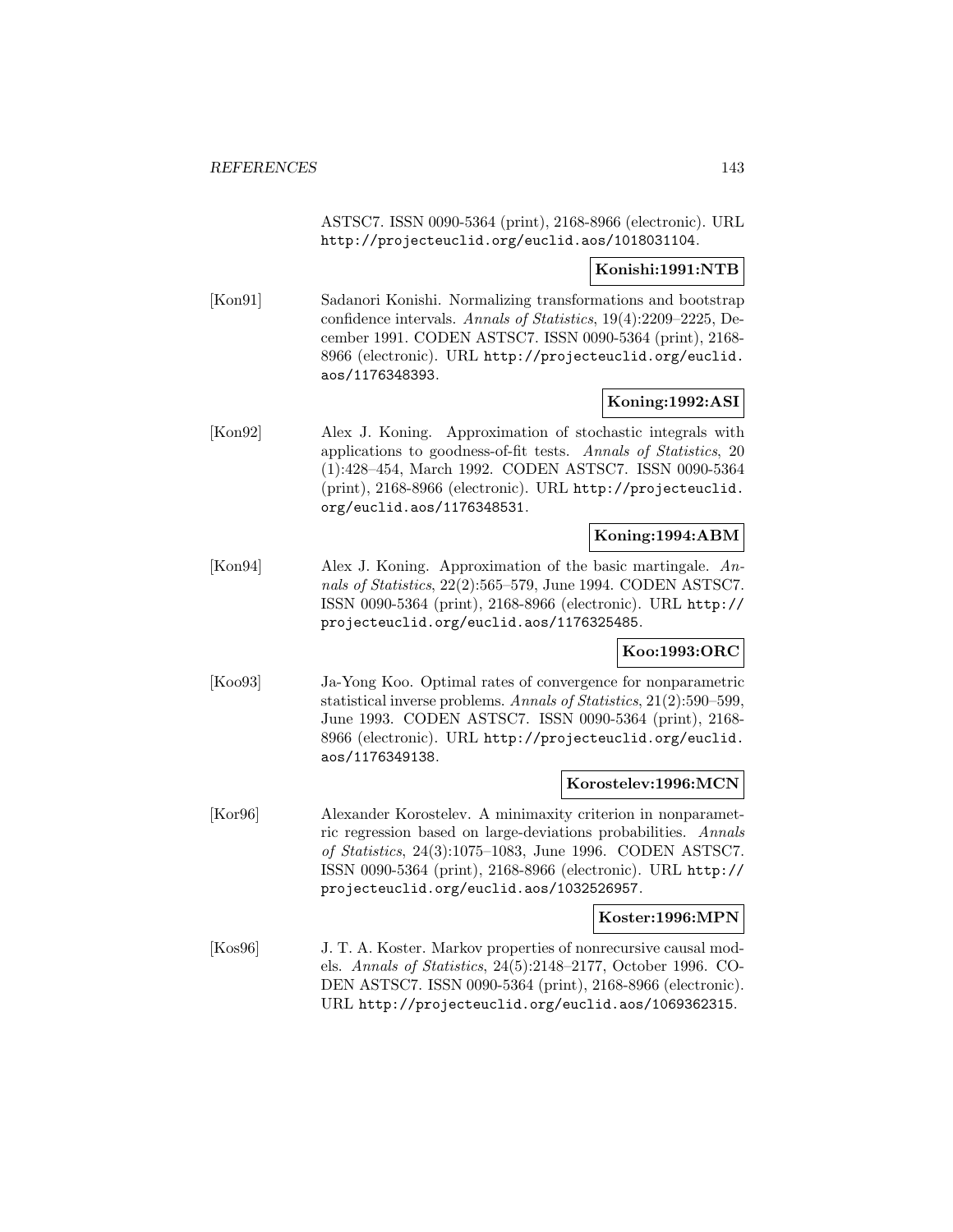### **Koul:1996:ASE**

[Kou96] Hira L. Koul. Asymptotics of some estimators and sequential residual empiricals in nonlinear time series. Annals of Statistics, 24(1):380–404, February 1996. CODEN ASTSC7. ISSN 0090-5364 (print), 2168-8966 (electronic). URL http:// projecteuclid.org/euclid.aos/1033066216.

# **Koyak:1990:CAT**

[Koy90] Robert Koyak. Consistency for ACE-type methods. Annals of Statistics, 18(2):742–757, June 1990. CODEN ASTSC7. ISSN 0090-5364 (print), 2168-8966 (electronic). URL http: //projecteuclid.org/euclid.aos/1176347623.

# **Kim:1990:CRA**

[KP90a] Jeankyung Kim and David Pollard. Cube root asymptotics. Annals of Statistics, 18(1):191–219, March 1990. CODEN ASTSC7. ISSN 0090-5364 (print), 2168-8966 (electronic). URL http://projecteuclid.org/euclid.aos/1176347498.

## **Koul:1990:WAE**

[KP90b] Hira L. Koul and Georg Ch. Pflug. Weakly adaptive estimators in explosive autoregression. Annals of Statistics, 18(2):939–960, June 1990. CODEN ASTSC7. ISSN 0090-5364 (print), 2168- 8966 (electronic). URL http://projecteuclid.org/euclid. aos/1176347634.

#### **Kerkyacharian:1996:ENF**

[KP96] Gérard Kerkyacharian and Dominique Picard. Estimating nonquadratic functionals of a density using Haar wavelets. Annals of Statistics, 24(2):485–507, April 1996. CODEN ASTSC7. ISSN 0090-5364 (print), 2168-8966 (electronic). URL http: //projecteuclid.org/euclid.aos/1032894450.

### **Konev:1997:GEM**

[KP97] V. Konev and S. Pergamenshchikov. On guaranteed estimation of the mean of an autoregressive process. Annals of Statistics, 25(5):2127–2163, October 1997. CODEN ASTSC7. ISSN 0090-5364 (print), 2168-8966 (electronic). URL http:// projecteuclid.org/euclid.aos/1069362391.

## **Krieger:1999:DCR**

[KPY99] Abba M. Krieger, Moshe Pollak, and Benjamin Yakir. Detecting a change in regression: first-order optimality. Annals of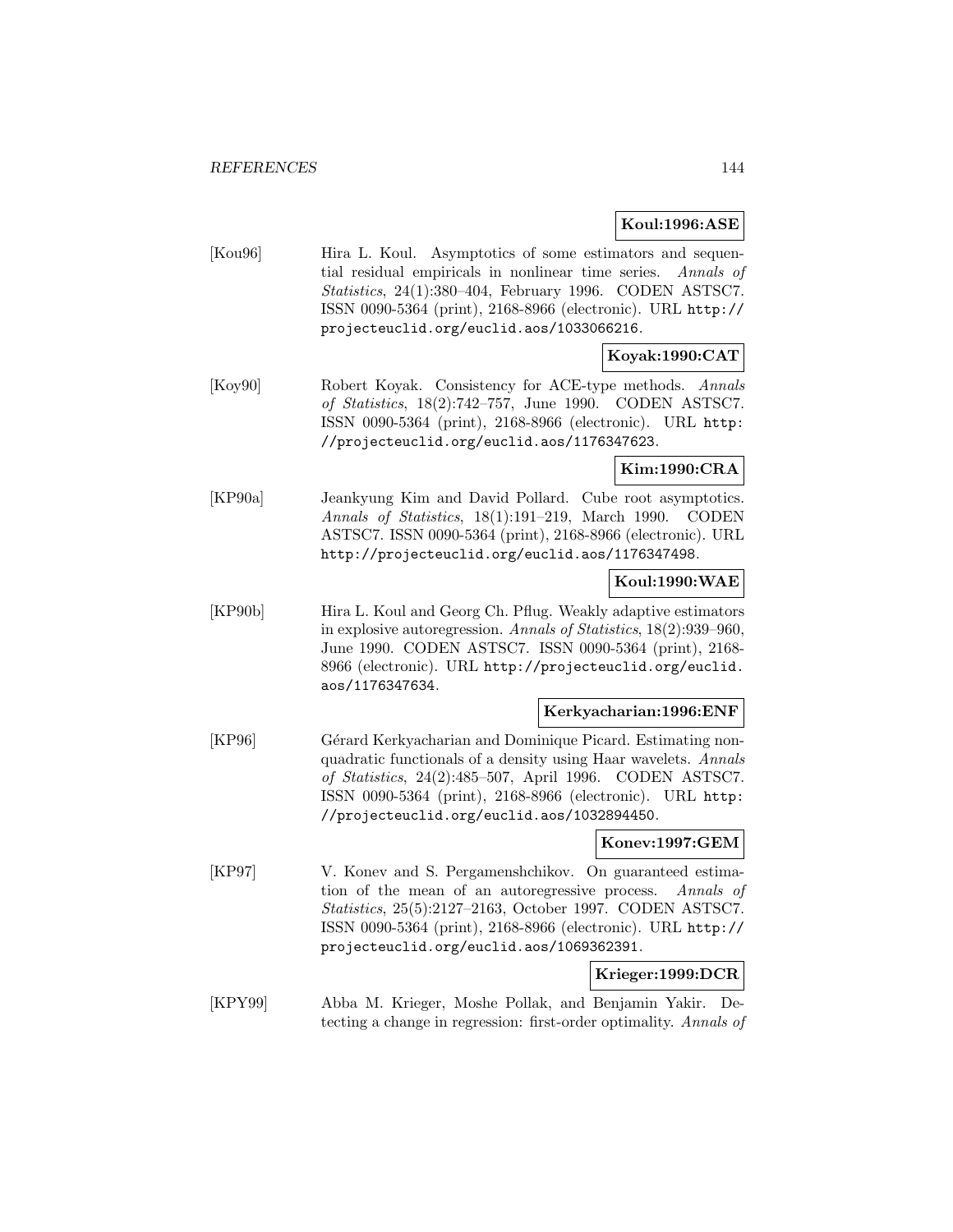Statistics, 27(6):1896–1913, December 1999. CODEN ASTSC7. ISSN 0090-5364 (print), 2168-8966 (electronic). URL http:// projecteuclid.org/euclid.aos/1017939243.

### **Kreiss:1990:TLH**

[Kre90] Jens-Peter Kreiss. Testing linear hypotheses in autoregressions. Annals of Statistics, 18(3):1470–1482, September 1990. CO-DEN ASTSC7. ISSN 0090-5364 (print), 2168-8966 (electronic). URL http://projecteuclid.org/euclid.aos/1176347762.

### **Koul:1993:EPA**

[KS93] Hira L. Koul and A. K. Md. E. Saleh. R-estimation of the parameters of autoregressive  $[\text{Ar}(p)]$  models. Annals of Statistics, 21(1):534–551, March 1993. CODEN ASTSC7. ISSN 0090-5364 (print), 2168-8966 (electronic). URL http://projecteuclid. org/euclid.aos/1176349041.

## **Kass:1994:SDM**

[KS94] Robert E. Kass and Elizabeth H. Slate. Some diagnostics of maximum likelihood and posterior nonnormality. Annals of Statistics, 22(2):668–695, June 1994. CODEN ASTSC7. ISSN 0090-5364 (print), 2168-8966 (electronic). URL http: //projecteuclid.org/euclid.aos/1176325490.

### **Koul:1995:AQR**

[KS95] Hira L. Koul and A. K. Md. E. Saleh. Autoregression quantiles and related rank-scores processes. Annals of Statistics, 23 (2):670–689, April 1995. CODEN ASTSC7. ISSN 0090-5364 (print), 2168-8966 (electronic). URL http://projecteuclid. org/euclid.aos/1176324541.

#### **Kokonendji:1996:DSD**

[KS96a] Célestin C. Kokonendji and V. Seshadri. On the determinant of the second derivative of a Laplace transform. Annals of Statistics, 24(4):1813–1827, August 1996. CODEN ASTSC7. ISSN 0090-5364 (print), 2168-8966 (electronic). URL http:// projecteuclid.org/euclid.aos/1032298297.

### **Koul:1996:AER**

[KS96b] Hira L. Koul and Anton Schick. Adaptive estimation in a random coefficient autoregressive model. Annals of Statistics, 24 (3):1025–1052, June 1996. CODEN ASTSC7. ISSN 0090-5364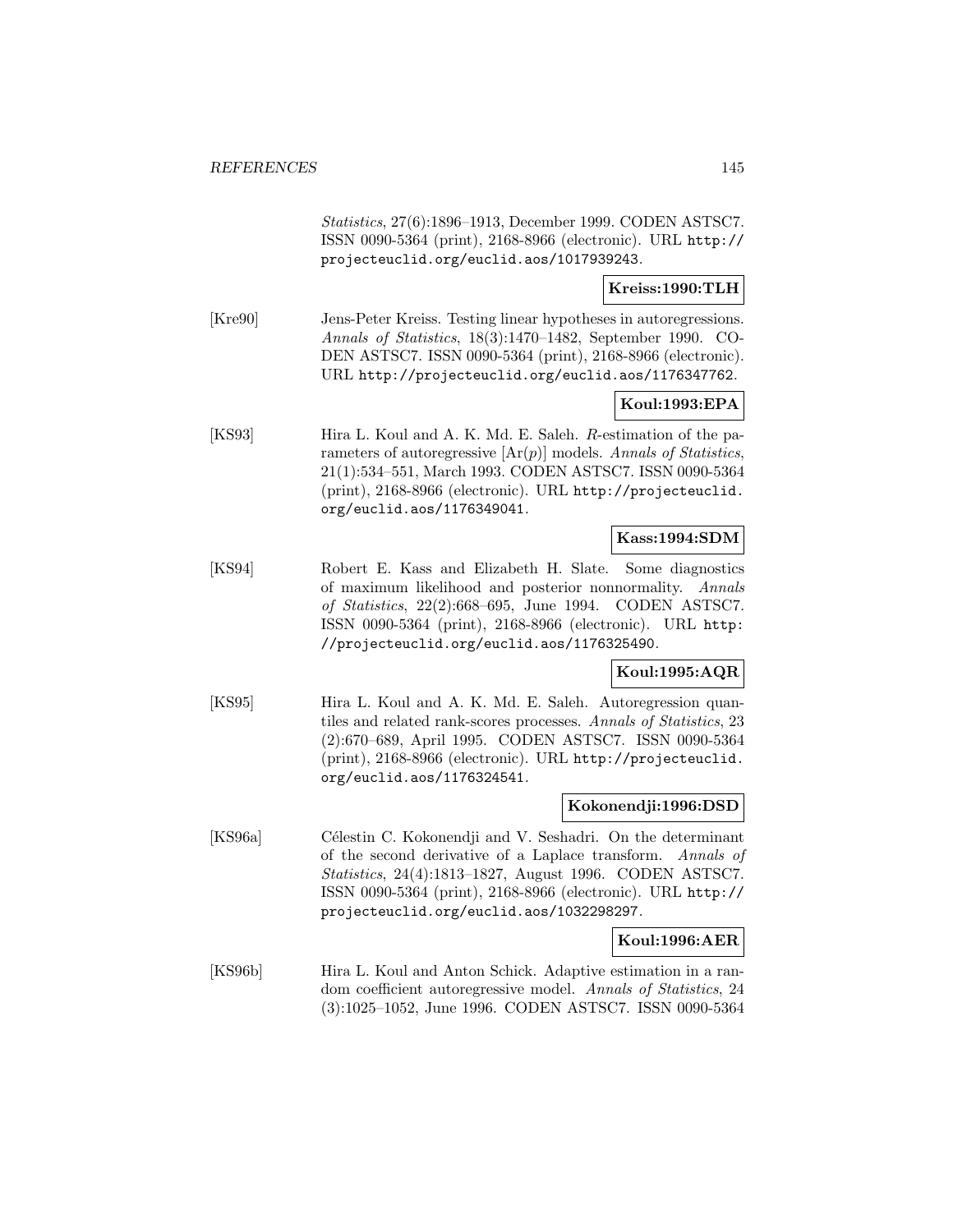(print), 2168-8966 (electronic). URL http://projecteuclid. org/euclid.aos/1032526954.

# **Koul:1997:AEM**

[KS97] Hira L. Koul and Donatas Surgailis. Asymptotic expansion of M-estimators with long-memory errors. Annals of Statistics, 25(2):818–850, April 1997. CODEN ASTSC7. ISSN 0090-5364 (print), 2168-8966 (electronic). URL http://projecteuclid. org/euclid.aos/1031833675.

## **Koul:1999:NMC**

[KS99a] Hira L. Koul and Winfried Stute. Nonparametric model checks for time series. Annals of Statistics, 27(1):204–236, February 1999. CODEN ASTSC7. ISSN 0090-5364 (print), 2168-8966 (electronic). URL http://projecteuclid.org/euclid.aos/ 1018031108.

### **Kubokawa:1999:INE**

[KS99b] T. Kubokawa and M. S. Srivastava. Improved nonnegative estimation of multivariate components of variance. Annals of Statistics, 27(6):2008–2032, December 1999. CODEN ASTSC7. ISSN 0090-5364 (print), 2168-8966 (electronic). URL http:// projecteuclid.org/euclid.aos/1017939248.

### **Kubokawa:1999:RIE**

[KS99c] T. Kubokawa and M. S. Srivastava. Robust improvement in estimation of a covariance matrix in an elliptically contoured distribution. Annals of Statistics, 27(2):600–609, April 1999. CO-DEN ASTSC7. ISSN 0090-5364 (print), 2168-8966 (electronic). URL http://projecteuclid.org/euclid.aos/1018031209.

#### **Korostelev:1995:EEM**

[KST95] A. P. Korostelev, L. Simar, and A. B. Tsybakov. Efficient estimation of monotone boundaries. Annals of Statistics, 23 (2):476–489, April 1995. CODEN ASTSC7. ISSN 0090-5364 (print), 2168-8966 (electronic). URL http://projecteuclid. org/euclid.aos/1176324531.

### **Kent:1991:REM**

[KT91] John T. Kent and David E. Tyler. Redescending M-estimates of multivariate location and scatter. Annals of Statistics, 19(4): 2102–2119, December 1991. CODEN ASTSC7. ISSN 0090-5364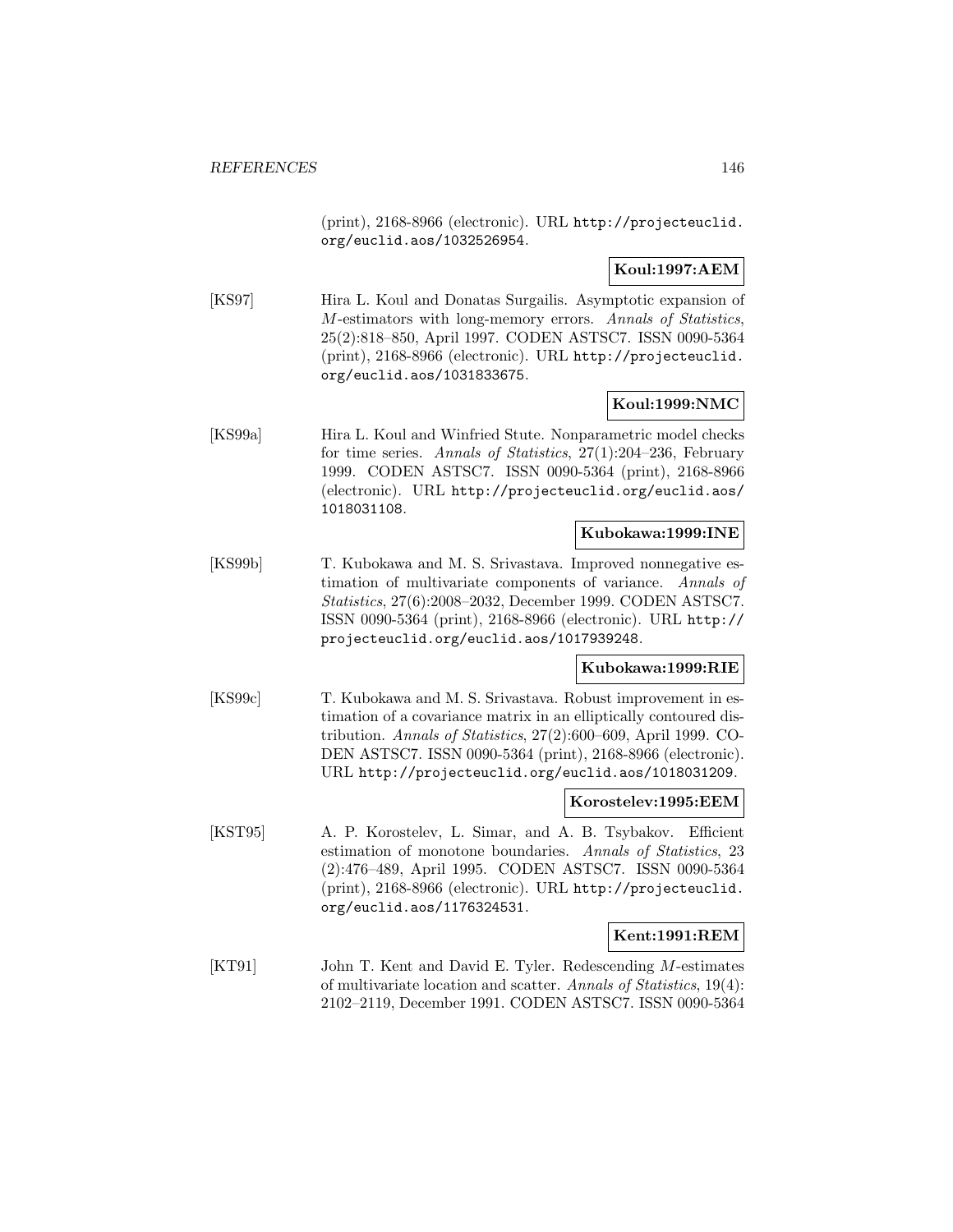(print), 2168-8966 (electronic). URL http://projecteuclid. org/euclid.aos/1176348388.

**Kent:1996:CME**

[KT96a] John T. Kent and David E. Tyler. Constrained M-estimation for multivariate location and scatter. Annals of Statistics, 24 (3):1346–1370, June 1996. CODEN ASTSC7. ISSN 0090-5364 (print), 2168-8966 (electronic). URL http://projecteuclid. org/euclid.aos/1032526973.

### **Kokoszka:1996:PEI**

[KT96b] Piotr S. Kokoszka and Murad S. Taqqu. Parameter estimation for infinite variance fractional ARIMA. Annals of Statistics, 24(5):1880–1913, October 1996. CODEN ASTSC7. ISSN 0090-5364 (print), 2168-8966 (electronic). URL http:// projecteuclid.org/euclid.aos/1069362302.

### **Kubokawa:1994:UAI**

[Kub94] Tatsuya Kubokawa. A unified approach to improving equivariant estimators. Annals of Statistics, 22(1):290–299, March 1994. CODEN ASTSC7. ISSN 0090-5364 (print), 2168-8966 (electronic). URL http://projecteuclid.org/euclid.aos/ 1176325369.

### **Kuriki:1993:OST**

[Kur93] Satoshi Kuriki. One-sided test for the equality of two covariance matrices. Annals of Statistics, 21(3):1379–1384, September 1993. CODEN ASTSC7. ISSN 0090-5364 (print), 2168-8966 (electronic). URL http://projecteuclid.org/euclid.aos/ 1176349263.

### **Kushner:1997:ORM**

[Kus97] H. B. Kushner. Optimal repeated measurements designs: the linear optimality equations. Annals of Statistics, 25(6):2328– 2344, December 1997. CODEN ASTSC7. ISSN 0090-5364 (print), 2168-8966 (electronic). URL http://projecteuclid. org/euclid.aos/1030741075. See correction [Kus98].

### **Kushner:1998:COR**

[Kus98] H. B. Kushner. Correction: "Optimal repeated measurements designs: the linear optimality equations" [Ann. Statist. **25** (1997), no. 6, 2328–2344; MR 99g:62108]. Annals of Statistics, 26(5):2081, October 1998. CODEN ASTSC7. ISSN 0090-5364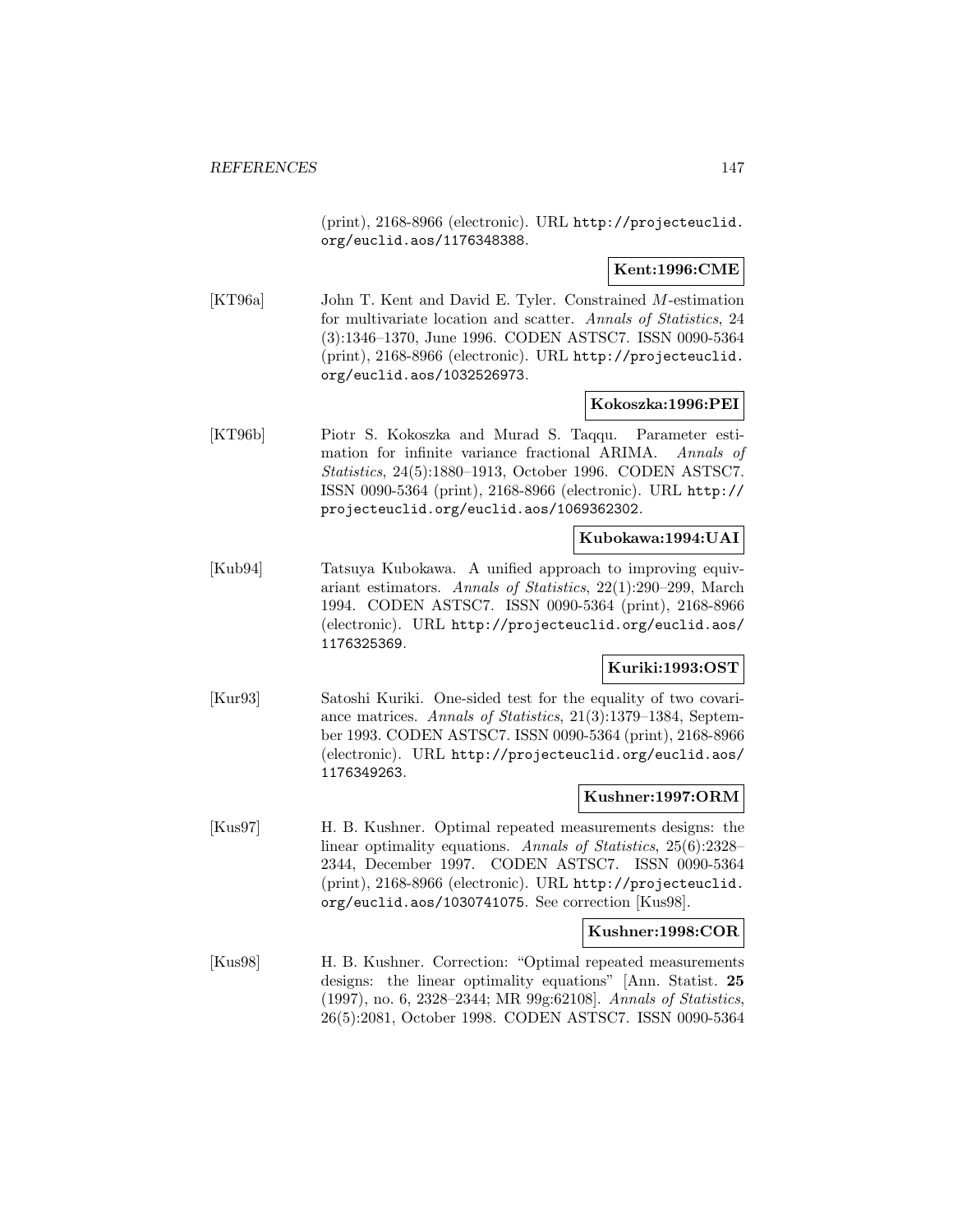(print), 2168-8966 (electronic). URL http://projecteuclid. org/euclid.aos/1024691369. See [Kus97].

**Kadane:1996:SCC**

[KW96] Joseph B. Kadane and Larry Wasserman. Symmetric, coherent, Choquet capacities. Annals of Statistics, 24(3):1250–1264, June 1996. CODEN ASTSC7. ISSN 0090-5364 (print), 2168-8966 (electronic). URL http://projecteuclid.org/euclid.aos/ 1032526967.

### **Klonecki:1992:AEV**

[KZ92] Witold Klonecki and Stefan Zontek. Admissible estimators of variance components obtained via submodels. Annals of Statistics, 20(3):1454–1467, September 1992. CODEN ASTSC7. ISSN 0090-5364 (print), 2168-8966 (electronic). URL http: //projecteuclid.org/euclid.aos/1176348778.

## **Kulkarni:1995:GCR**

[KZ95] Sanjeev R. Kulkarni and Ofer Zeitouni. A general classification rule for probability measures. Annals of Statistics, 23(4): 1393–1407, August 1995. CODEN ASTSC7. ISSN 0090-5364 (print), 2168-8966 (electronic). URL http://projecteuclid. org/euclid.aos/1176324714.

## **Lahiri:1992:BEM**

[Lah92] Soumendra Nath Lahiri. Bootstrapping M-estimators of a multiple linear regression parameter. Annals of Statistics, 20 (3):1548–1570, September 1992. CODEN ASTSC7. ISSN 0090-5364 (print), 2168-8966 (electronic). URL http:// projecteuclid.org/euclid.aos/1176348784.

### **Lahiri:1995:ABM**

[Lah95] S. N. Lahiri. On the asymptotic behaviour of the moving block bootstrap for normalized sums of heavy-tail random variables. Annals of Statistics, 23(4):1331–1349, August 1995. CODEN ASTSC7. ISSN 0090-5364 (print), 2168-8966 (electronic). URL http://projecteuclid.org/euclid.aos/1176324711.

### **Lahiri:1999:TCB**

[Lah99] S. N. Lahiri. Theoretical comparisons of block bootstrap methods. Annals of Statistics, 27(1):386–404, February 1999. CO-DEN ASTSC7. ISSN 0090-5364 (print), 2168-8966 (electronic). URL http://projecteuclid.org/euclid.aos/1018031117.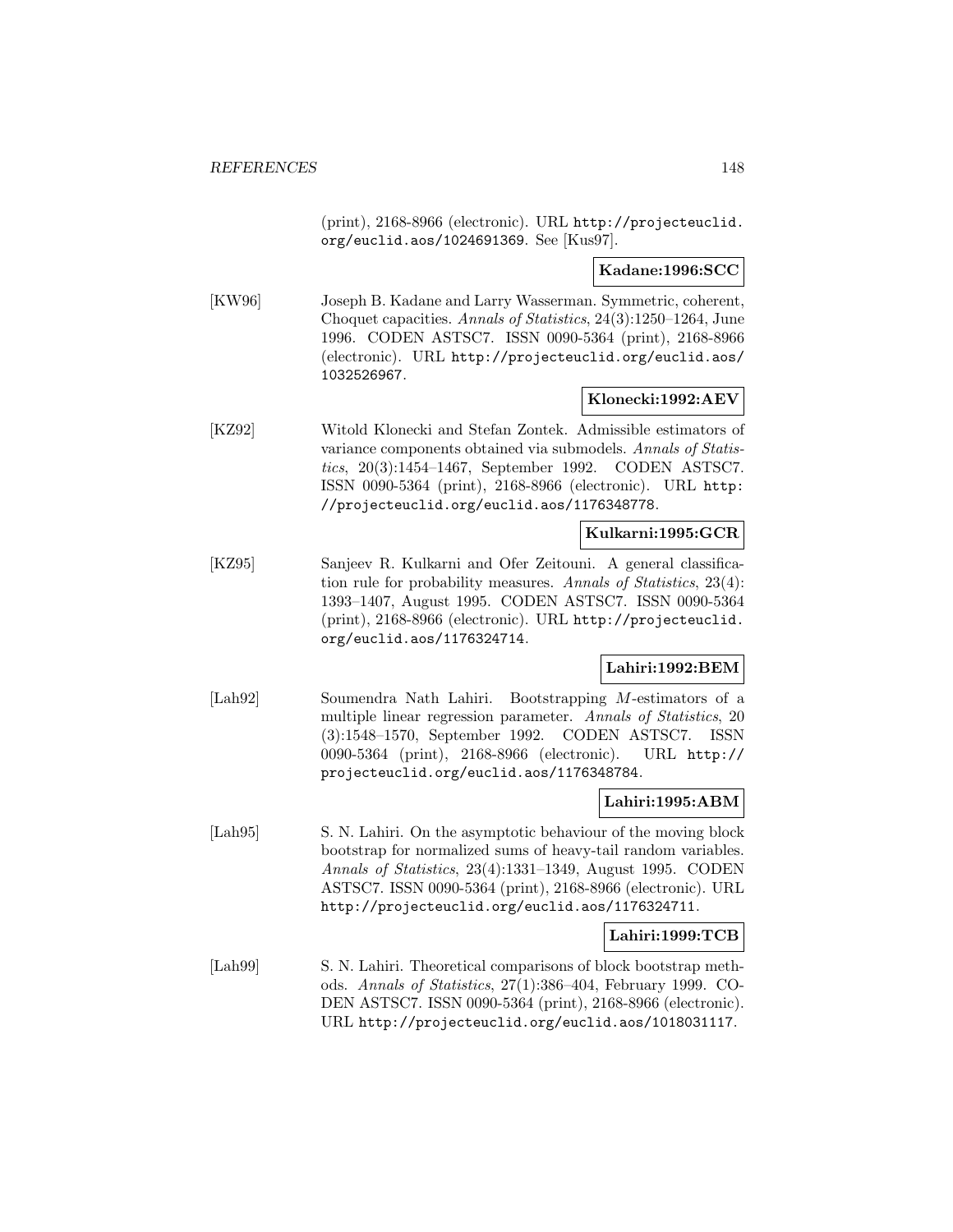# **Lai:1994:APN**

[Lai94] Tze Leung Lai. Asymptotic properties of nonlinear least squares estimates in stochastic regression models. Annals of Statistics, 22(4):1917–1930, December 1994. CODEN ASTSC7. ISSN 0090-5364 (print), 2168-8966 (electronic). URL http: //projecteuclid.org/euclid.aos/1176325764.

## **Lalley:1999:BNC**

[Lal99] Steven P. Lalley. Beneath the noise, chaos. Annals of Statistics, 27(2):461–479, April 1999. CODEN ASTSC7. ISSN 0090-5364 (print), 2168-8966 (electronic). URL http://projecteuclid. org/euclid.aos/1018031203.

# **Lang:1996:MLM**

[Lan96] Joseph B. Lang. Maximum likelihood methods for a generalized class of log-linear models. Annals of Statistics, 24(2):726–752, April 1996. CODEN ASTSC7. ISSN 0090-5364 (print), 2168- 8966 (electronic). URL http://projecteuclid.org/euclid. aos/1032894462.

# **Laredo:1990:SCA**

[Lar90] Catherine F. Laredo. A sufficient condition for asymptotic sufficiency of incomplete observations of a diffusion process. Annals of Statistics, 18(3):1158–1171, September 1990. CODEN ASTSC7. ISSN 0090-5364 (print), 2168-8966 (electronic). URL http://projecteuclid.org/euclid.aos/1176347744.

### **Laurent:1996:EEI**

[Lau96] Béatrice Laurent. Efficient estimation of integral functionals of a density. Annals of Statistics, 24(2):659–681, April 1996. CO-DEN ASTSC7. ISSN 0090-5364 (print), 2168-8966 (electronic). URL http://projecteuclid.org/euclid.aos/1032894458.

### **Lavine:1992:SAP**

[Lav92] Michael Lavine. Some aspects of Pólya tree distributions for statistical modelling. Annals of Statistics, 20(3):1222–1235, September 1992. CODEN ASTSC7. ISSN 0090-5364 (print), 2168-8966 (electronic). URL http://projecteuclid.org/ euclid.aos/1176348767.

## **Lavine:1994:MAP**

[Lav94] Michael Lavine. More aspects of Pólya tree distributions for statistical modelling. Annals of Statistics, 22(3):1161–1176,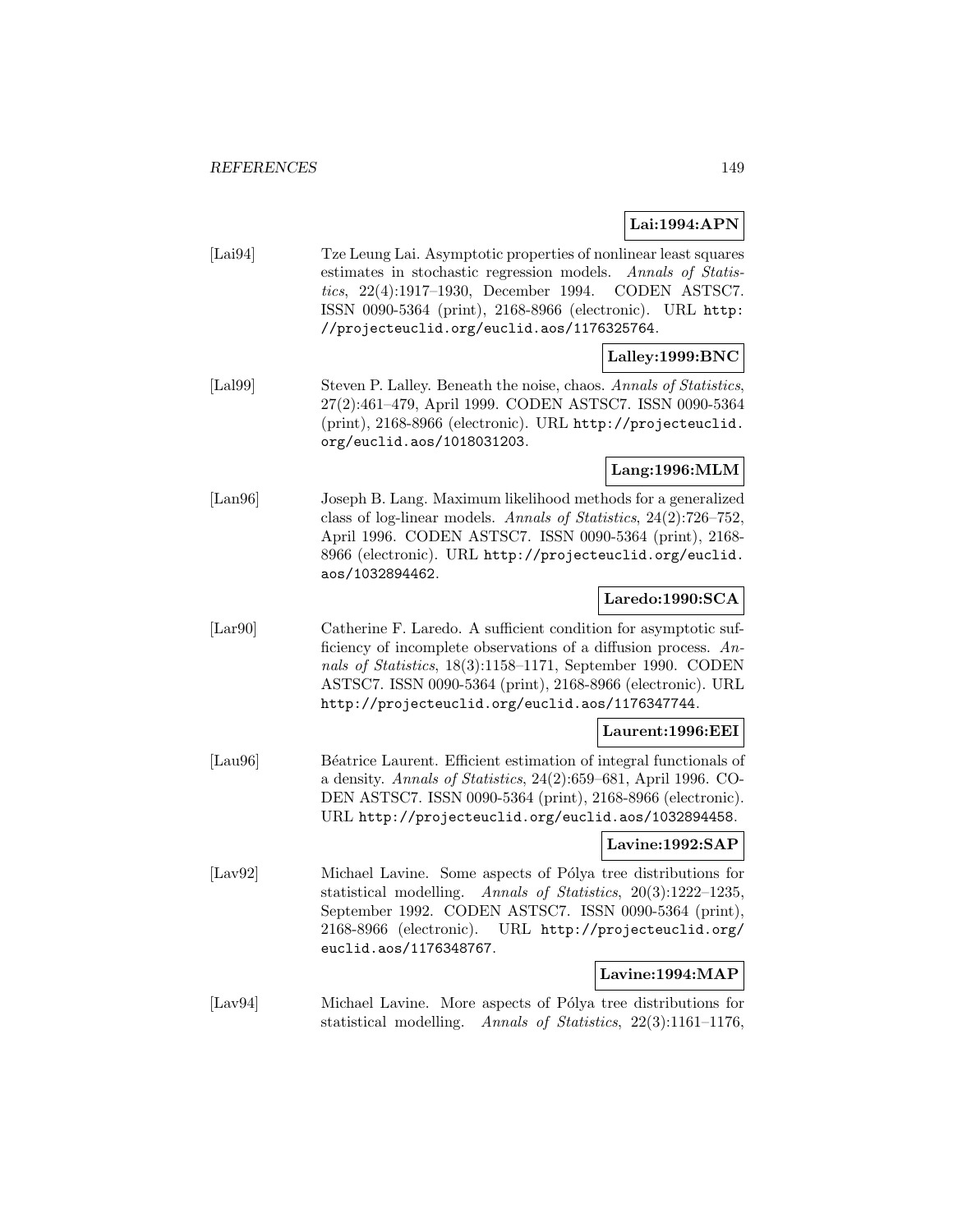September 1994. CODEN ASTSC7. ISSN 0090-5364 (print), 2168-8966 (electronic). URL http://projecteuclid.org/ euclid.aos/1176325623.

## **Liu:1993:NIU**

[LB93] Richard C. Liu and Lawrence D. Brown. Nonexistence of informative unbiased estimators in singular problems. Annals of Statistics, 21(1):1–13, March 1993. CODEN ASTSC7. ISSN 0090-5364 (print), 2168-8966 (electronic). URL http:// projecteuclid.org/euclid.aos/1176349012.

# **Liu:1995:UMP**

[LB95] Huimei Liu and Roger L. Berger. Uniformly more powerful, one-sided tests for hypotheses about linear inequalities. Annals of Statistics, 23(1):55–72, February 1995. CODEN ASTSC7. ISSN 0090-5364 (print), 2168-8966 (electronic). URL http:// projecteuclid.org/euclid.aos/1176324455.

# **Lin:1991:TFB**

[LD91] Meily Lin and A. M. Dean. Trend-free block designs for varietal and factorial experiments. Annals of Statistics, 19(3):1582– 1596, September 1991. CODEN ASTSC7. ISSN 0090-5364 (print), 2168-8966 (electronic). URL http://projecteuclid. org/euclid.aos/1176348263.

# **Li:1993:GPF**

[LD93] Gang Li and Hani Doss. Generalized Pearson–Fisher chi-square goodness-of-fit tests, with applications to models with life history data. Annals of Statistics, 21(2):772–797, June 1993. CO-DEN ASTSC7. ISSN 0090-5364 (print), 2168-8966 (electronic). URL http://projecteuclid.org/euclid.aos/1176349151.

## **Li:1995:ANR**

[LD95] Gang Li and Hani Doss. An approach to nonparametric regression for life history data using local linear fitting. Annals of Statistics, 23(3):787–823, June 1995. CODEN ASTSC7. ISSN 0090-5364 (print), 2168-8966 (electronic). URL http:// projecteuclid.org/euclid.aos/1176324623.

### **Lee:1996:SEA**

[Lee96] Sangyeol Lee. Sequential estimation for the autocorrelations of linear processes. Annals of Statistics, 24(5):2233–2249, October 1996. CODEN ASTSC7. ISSN 0090-5364 (print), 2168-8966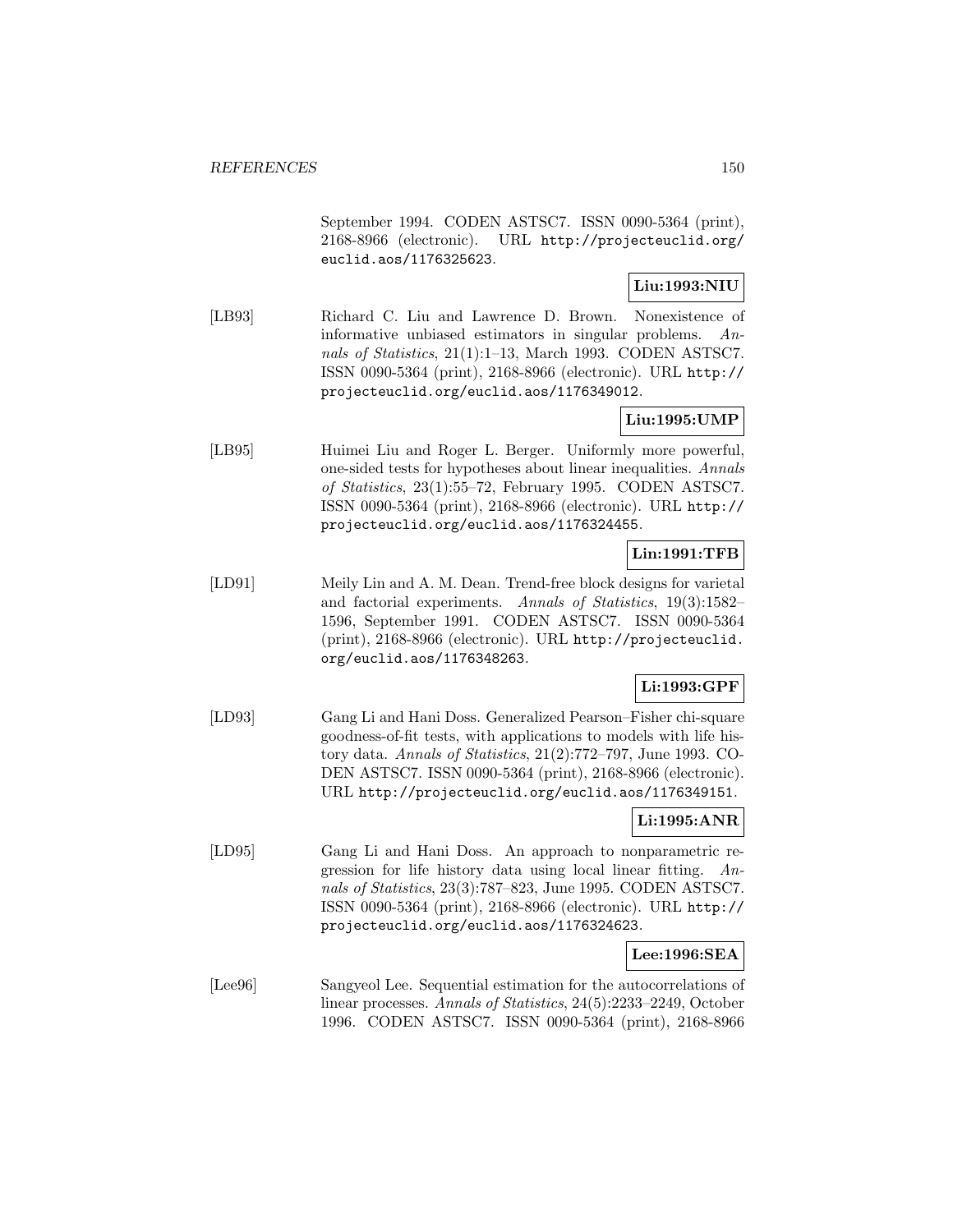(electronic). URL http://projecteuclid.org/euclid.aos/ 1069362319.

### **Lele:1993:ARL**

[Lel93] Chitra Lele. Admissibility results in loss estimation. Annals of Statistics, 21(1):378–390, March 1993. CODEN ASTSC7. ISSN 0090-5364 (print), 2168-8966 (electronic). URL http:// projecteuclid.org/euclid.aos/1176349031.

### **Leroux:1992:CEM**

[Ler92] Brian G. Leroux. Consistent estimation of a mixing distribution. Annals of Statistics, 20(3):1350–1360, September 1992. CODEN ASTSC7. ISSN 0090-5364 (print), 2168-8966 (electronic). URL http://projecteuclid.org/euclid.aos/ 1176348772.

### **Leonard:1992:BIC**

[LH92] Tom Leonard and John S. J. Hsu. Bayesian inference for a covariance matrix. Annals of Statistics, 20(4):1669–1696, December 1992. CODEN ASTSC7. ISSN 0090-5364 (print), 2168-8966 (electronic). URL http://projecteuclid.org/euclid.aos/ 1176348885.

### **Liang:1999:ESP**

[LHC99] Hua Liang, Wolfgang Härdle, and Raymond J. Carroll. Estimation in a semiparametric partially linear errors-invariables model. Annals of Statistics, 27(5):1519–1535, October 1999. CODEN ASTSC7. ISSN 0090-5364 (print), 2168-8966 (electronic). URL http://projecteuclid.org/euclid.aos/ 1017939140.

## **Li:1996:NLR**

[LHMY96] Gang Li, Myles Hollander, Ian W. McKeague, and Jie Yang. Nonparametric likelihood ratio confidence bands for quantile functions from incomplete survival data. Annals of Statistics, 24(2):628–640, April 1996. CODEN ASTSC7. ISSN 0090-5364 (print), 2168-8966 (electronic). URL http://projecteuclid. org/euclid.aos/1032894455.

## **Li:1995:BDL**

[Li95] Ta-Hsin Li. Blind deconvolution of linear systems with multilevel nonstationary inputs. Annals of Statistics, 23(2):690–704,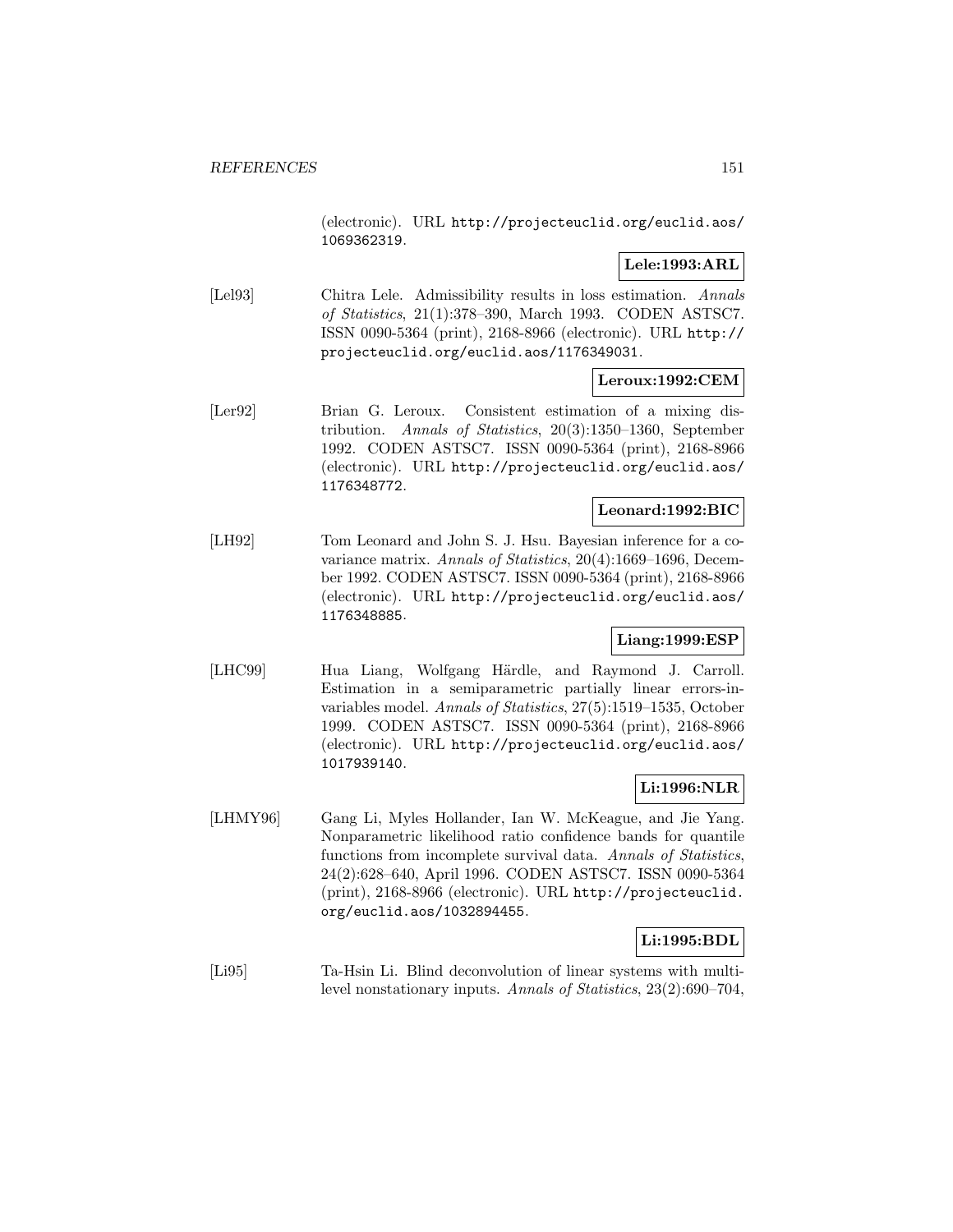April 1995. CODEN ASTSC7. ISSN 0090-5364 (print), 2168- 8966 (electronic). URL http://projecteuclid.org/euclid. aos/1176324542.

# **Li:1996:MAC**

[Li96] Bing Li. A minimax approach to consistency and efficiency for estimating equations. Annals of Statistics, 24(3):1283–1297, June 1996. CODEN ASTSC7. ISSN 0090-5364 (print), 2168- 8966 (electronic). URL http://projecteuclid.org/euclid. aos/1032526969.

# **Li:1997:NCH**

[Li97] Ker-Chau Li. Nonlinear confounding in high-dimensional regression. Annals of Statistics, 25(2):577–612, April 1997. CO-DEN ASTSC7. ISSN 0090-5364 (print), 2168-8966 (electronic). URL http://projecteuclid.org/euclid.aos/1031833665.

### **Lindsay:1994:EVR**

[Lin94] Bruce G. Lindsay. Efficiency versus robustness: The case for minimum Hellinger distance and related methods. Annals of Statistics, 22(2):1081–1114, June 1994. CODEN ASTSC7. ISSN 0090-5364 (print), 2168-8966 (electronic). URL http:// projecteuclid.org/euclid.aos/1176325512.

## **Ling:1998:WCS**

[Lin98] Shiqing Ling. Weak convergence of the sequential empirical processes of residuals in nonstationary autoregressive models. Annals of Statistics, 26(2):741–754, April 1998. CODEN ASTSC7. ISSN 0090-5364 (print), 2168-8966 (electronic). URL http:// projecteuclid.org/euclid.aos/1028144857.

### **Liu:1990:NDD**

[Liu90] Regina Y. Liu. On a notion of data depth based on random simplices. Annals of Statistics, 18(1):405–414, March 1990. CO-DEN ASTSC7. ISSN 0090-5364 (print), 2168-8966 (electronic). URL http://projecteuclid.org/euclid.aos/1176347507.

### **Liu:1996:NHB**

[Liu96] Jun S. Liu. Nonparametric hierarchical Bayes via sequential imputations. Annals of Statistics, 24(3):911–930, June 1996. CO-DEN ASTSC7. ISSN 0090-5364 (print), 2168-8966 (electronic). URL http://projecteuclid.org/euclid.aos/1032526949.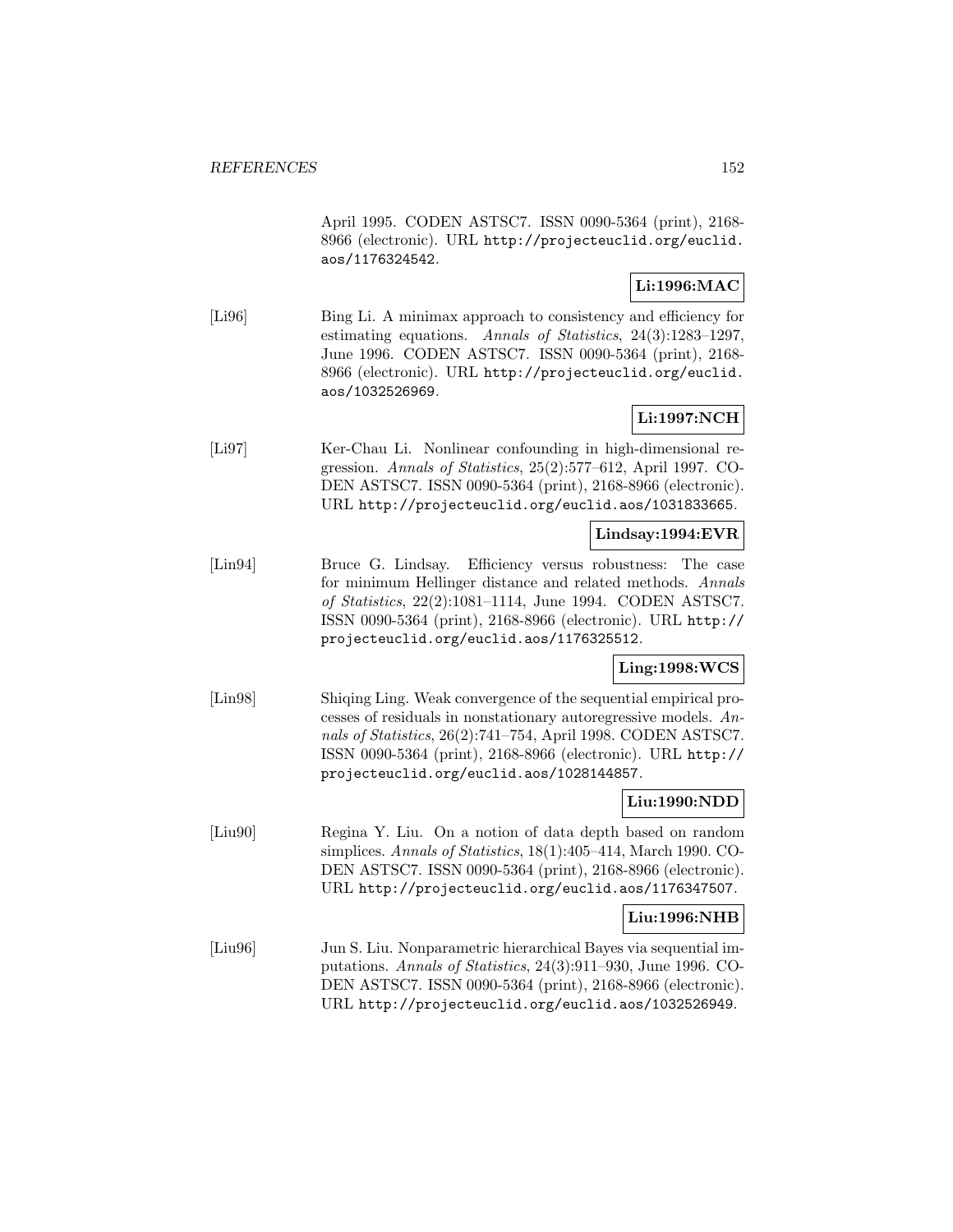# **Liu:1997:IFS**

[Liu97] Wei Liu. Improving the fully sequential sampling scheme of Anscombe–Chow–Robbins. Annals of Statistics, 25(5):2164– 2171, October 1997. CODEN ASTSC7. ISSN 0090-5364 (print), 2168-8966 (electronic). URL http://projecteuclid. org/euclid.aos/1069362392.

# **Le:1993:RSE**

[LK93] Huiling Le and David G. Kendall. The Riemannian structure of Euclidean shape spaces: A novel environment for statistics. Annals of Statistics, 21(3):1225–1271, September 1993. CODEN ASTSC7. ISSN 0090-5364 (print), 2168-8966 (electronic). URL http://projecteuclid.org/euclid.aos/1176349259.

# **Lin:1999:GCF**

[LK99] Chin-Yu Lin and Michael R. Kosorok. A general class of function-indexed nonparametric tests for survival analysis. Annals of Statistics, 27(5):1722–1744, October 1999. CODEN ASTSC7. ISSN 0090-5364 (print), 2168-8966 (electronic). URL http://projecteuclid.org/euclid.aos/1017939149.

# **Lazzeroni:1997:MCM**

[LL97a] Laura C. Lazzeroni and Kenneth Lange. Markov chains for Monte Carlo tests of genetic equilibrium in multidimensional contingency tables. Annals of Statistics, 25(1):138–168, February 1997. CODEN ASTSC7. ISSN 0090-5364 (print), 2168-8966 (electronic). URL http://projecteuclid.org/euclid.aos/ 1034276624.

### **Lindsay:1997:SOO**

[LL97b] Bruce G. Lindsay and Bing Li. On second-order optimality of the observed Fisher information. Annals of Statistics, 25(5): 2172–2199, October 1997. CODEN ASTSC7. ISSN 0090-5364 (print), 2168-8966 (electronic). URL http://projecteuclid. org/euclid.aos/1069362393.

## **Ling:1998:LDM**

[LL98] Shiqing Ling and W. K. Li. Limiting distributions of maximum likelihood estimators for unstable autoregressive movingaverage time series with general autoregressive heteroscedastic errors. Annals of Statistics, 26(1):84–125, February 1998. CO-DEN ASTSC7. ISSN 0090-5364 (print), 2168-8966 (electronic). URL http://projecteuclid.org/euclid.aos/1030563979.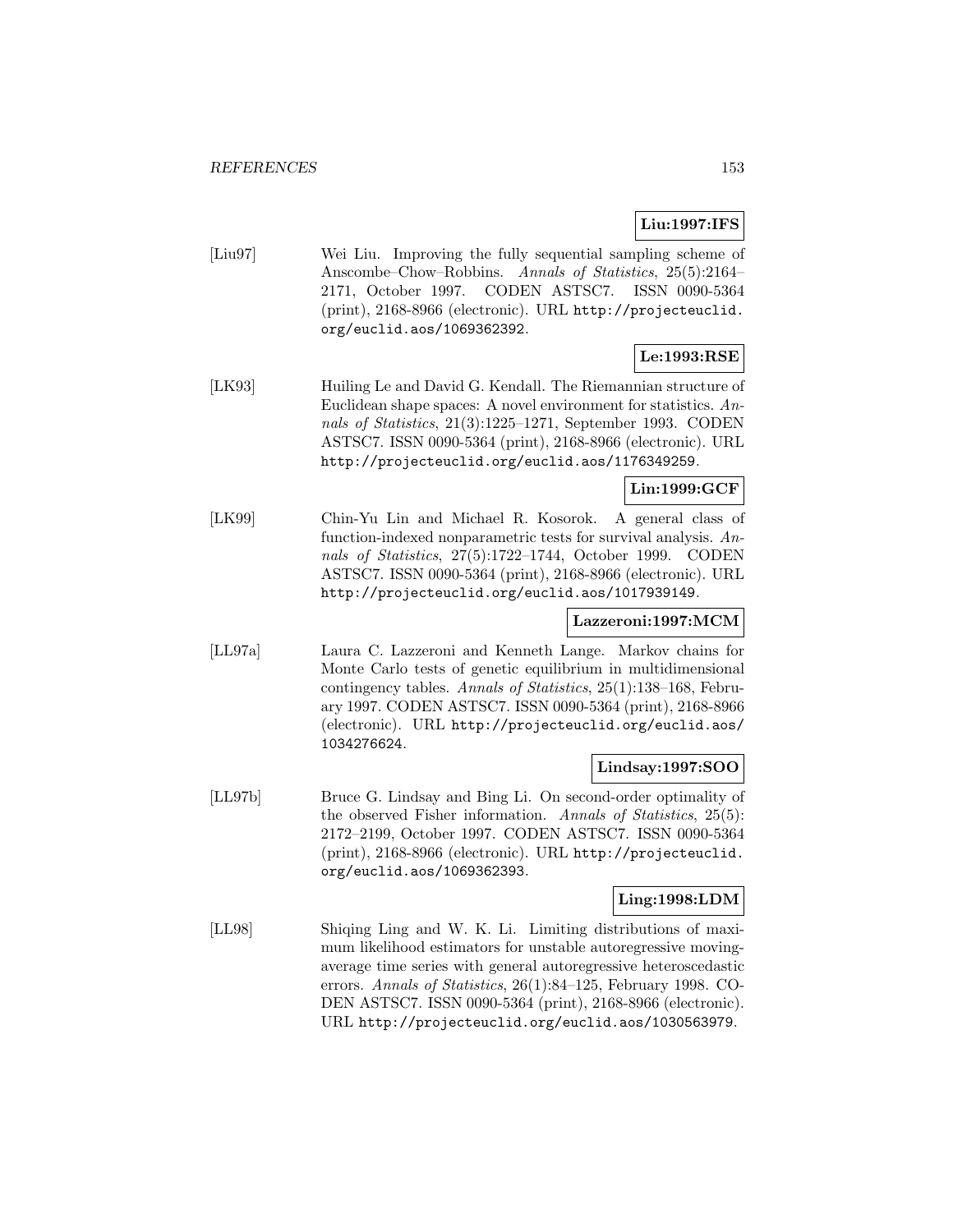### **Letac:1990:NRE**

[LM90] Gerard Letac and Marianne Mora. Natural real exponential families with cubic variance functions. Annals of Statistics, 18(1):1–37, March 1990. CODEN ASTSC7. ISSN 0090-5364 (print), 2168-8966 (electronic). URL http://projecteuclid. org/euclid.aos/1176347491.

# **Li:1994:PFC**

[LM94] Bing Li and Peter McCullagh. Potential functions and conservative estimating functions. Annals of Statistics, 22(1):340–356, March 1994. CODEN ASTSC7. ISSN 0090-5364 (print), 2168- 8966 (electronic). URL http://projecteuclid.org/euclid. aos/1176325372.

### **Letac:1998:QIR**

[LM98] Gérard Letac and Hélène Massam. Quadratic and inverse regressions for Wishart distributions. Annals of Statistics, 26 (2):573–595, April 1998. CODEN ASTSC7. ISSN 0090-5364 (print), 2168-8966 (electronic). URL http://projecteuclid. org/euclid.aos/1028144849.

## **Lepski:1997:OSA**

[LMS97] O. V. Lepski, E. Mammen, and V. G. Spokoiny. Optimal spatial adaptation to inhomogeneous smoothness: an approach based on kernel estimates with variable bandwidth selectors. Annals of Statistics, 25(3):929–947, June 1997. CODEN ASTSC7. ISSN 0090-5364 (print), 2168-8966 (electronic). URL http:// projecteuclid.org/euclid.aos/1069362731.

### **Lugosi:1996:CDD**

[LN96] Gábor Lugosi and Andrew Nobel. Consistency of data-driven histogram methods for density estimation and classification. Annals of Statistics, 24(2):687–706, April 1996. CODEN ASTSC7. ISSN 0090-5364 (print), 2168-8966 (electronic). URL http://projecteuclid.org/euclid.aos/1032894460.

### **Lugosi:1999:AMS**

[LN99] Gábor Lugosi and Andrew B. Nobel. Adaptive model selection using empirical complexities. Annals of Statistics, 27(6): 1830–1864, December 1999. CODEN ASTSC7. ISSN 0090-5364 (print), 2168-8966 (electronic). URL http://projecteuclid. org/euclid.aos/1017939241.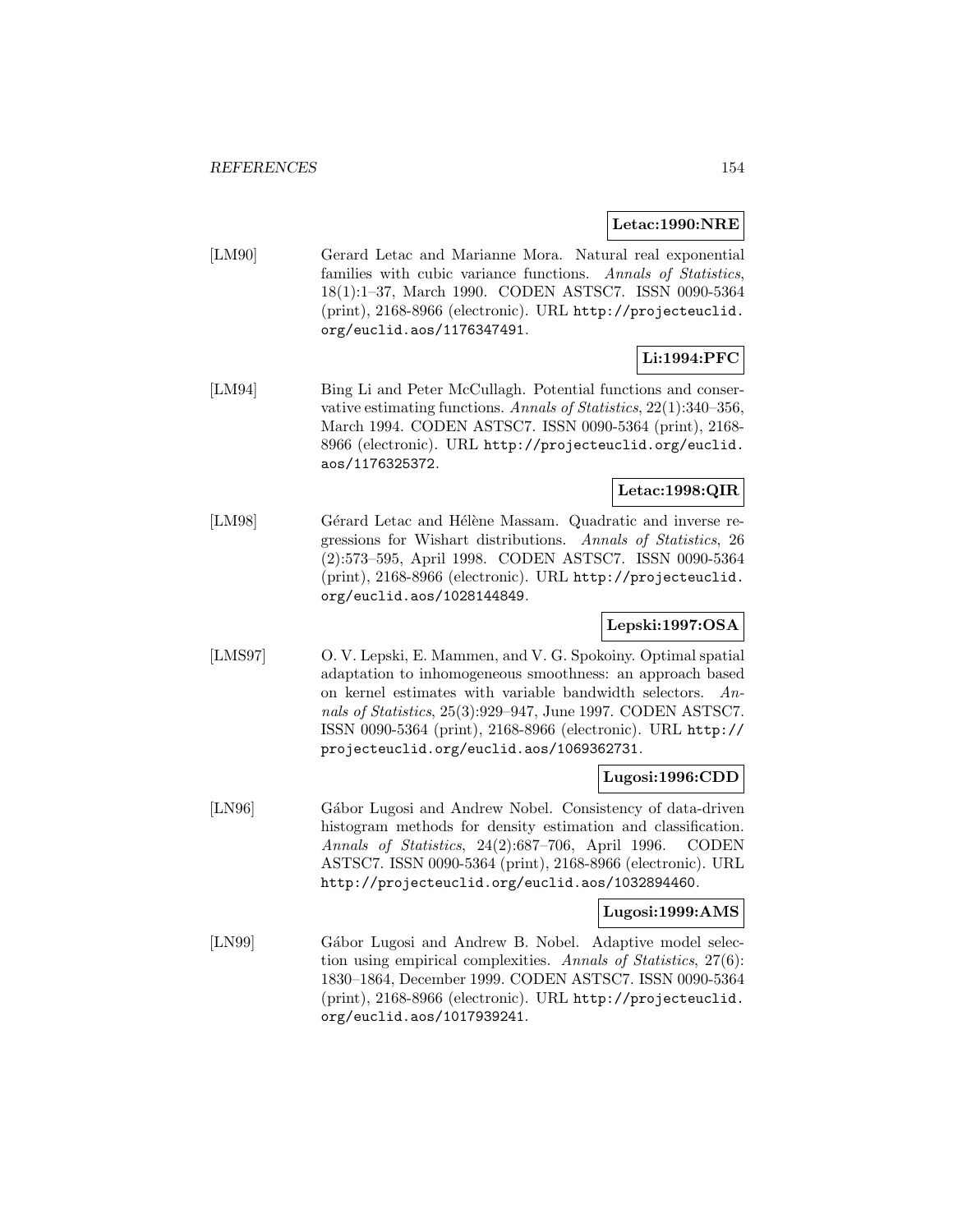### **Lo:1992:SPG**

[Lo92] Shaw-Hwa Lo. From the species problem to a general coverage problem via a new interpretation. Annals of Statistics, 20(2): 1094–1109, June 1992. CODEN ASTSC7. ISSN 0090-5364 (print), 2168-8966 (electronic). URL http://projecteuclid. org/euclid.aos/1176348672.

# **Lo:1993:BBC**

[Lo93a] Albert Y. Lo. A Bayesian bootstrap for censored data. Annals of Statistics, 21(1):100–123, March 1993. CODEN ASTSC7. ISSN 0090-5364 (print), 2168-8966 (electronic). URL http:// projecteuclid.org/euclid.aos/1176349017.

## **Lo:1993:BMW**

[Lo93b] Albert Y. Lo. A Bayesian method for weighted sampling. Annals of Statistics, 21(4):2138–2148, December 1993. CODEN ASTSC7. ISSN 0090-5364 (print), 2168-8966 (electronic). URL http://projecteuclid.org/euclid.aos/1176349414.

## **Loader:1992:LLM**

[Loa92] Clive R. Loader. A log-linear model for a Poisson process change point. Annals of Statistics, 20(3):1391–1411, September 1992. CODEN ASTSC7. ISSN 0090-5364 (print), 2168-8966 (electronic). URL http://projecteuclid.org/euclid.aos/ 1176348774.

### **Loader:1996:CPE**

[Loa96a] Clive R. Loader. Change point estimation using nonparametric regression. Annals of Statistics, 24(4):1667–1678, August 1996. CODEN ASTSC7. ISSN 0090-5364 (print), 2168-8966 (electronic). URL http://projecteuclid.org/euclid.aos/ 1032298290.

## **Loader:1996:LLD**

[Loa96b] Clive R. Loader. Local likelihood density estimation. Annals of Statistics, 24(4):1602–1618, August 1996. CODEN ASTSC7. ISSN 0090-5364 (print), 2168-8966 (electronic). URL http:// projecteuclid.org/euclid.aos/1032298287.

### **Loader:1999:BSC**

[Loa99] Clive R. Loader. Bandwidth selection: classical or plug-in? Annals of Statistics, 27(2):415–438, April 1999. CODEN ASTSC7.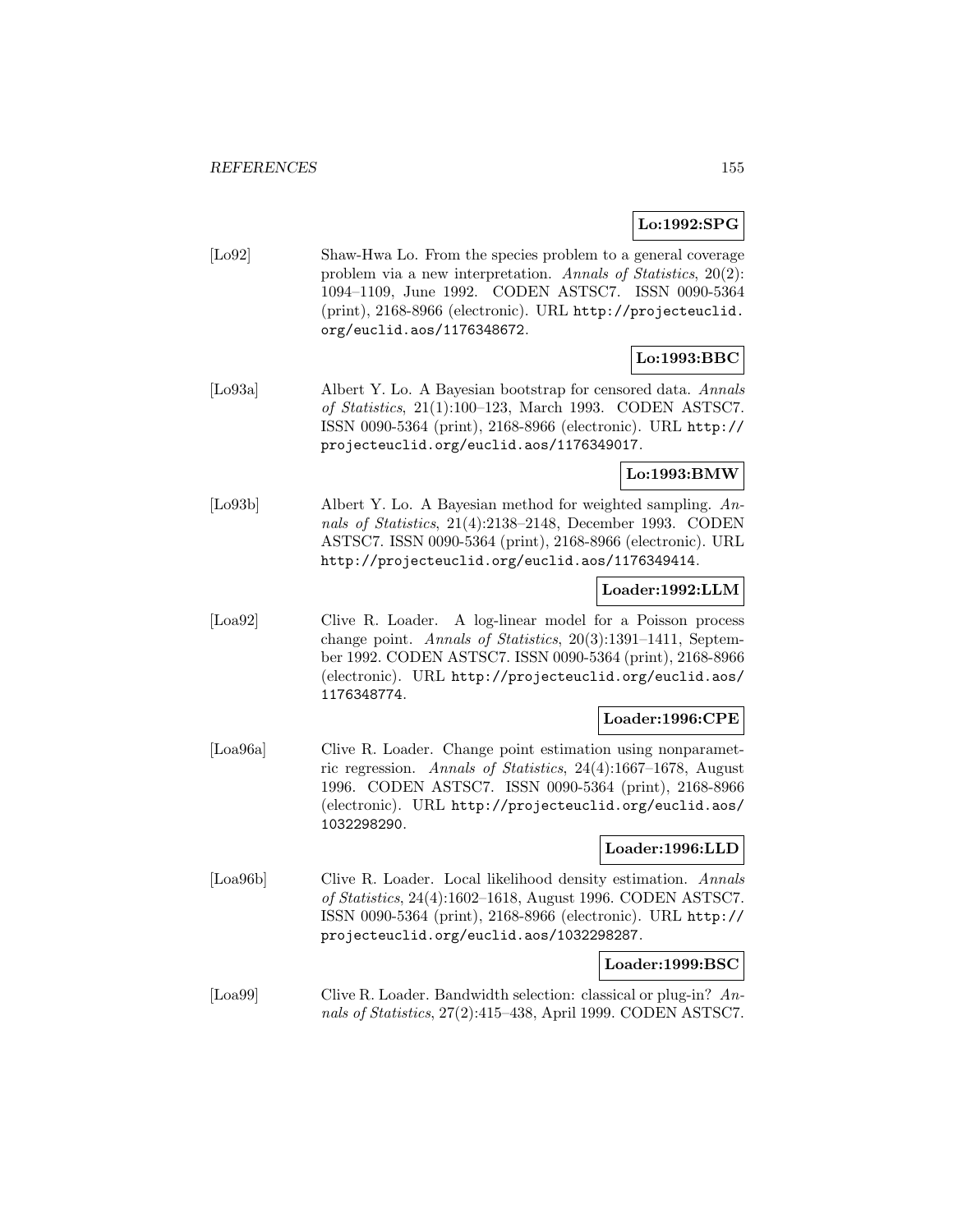ISSN 0090-5364 (print), 2168-8966 (electronic). URL http:// projecteuclid.org/euclid.aos/1018031201.

## **Lockhart:1991:OTI**

[Loc91] R. A. Lockhart. Overweight tails are inefficient. Annals of Statistics, 19(4):2254–2258, December 1991. CODEN ASTSC7. ISSN 0090-5364 (print), 2168-8966 (electronic). URL http:// projecteuclid.org/euclid.aos/1176348397.

## **Lohr:1990:AME**

[Loh90] Sharon L. Lohr. Accurate multivariate estimation using triple sampling. Annals of Statistics, 18(4):1615-1633, December 1990. CODEN ASTSC7. ISSN 0090-5364 (print), 2168-8966 (electronic). URL http://projecteuclid.org/euclid.aos/ 1176347869.

### **Loh:1991:ECMa**

[Loh91a] Wei-Liem Loh. Estimating covariance matrices. Annals of Statistics, 19(1):283–296, March 1991. CODEN ASTSC7. ISSN 0090-5364 (print), 2168-8966 (electronic). URL http: //projecteuclid.org/euclid.aos/1176347982.

## **Loh:1991:ECMb**

[Loh91b] Wei-Liem Loh. Estimating the common mean of two multivariate normal distributions. Annals of Statistics, 19(1):297–313, March 1991. CODEN ASTSC7. ISSN 0090-5364 (print), 2168- 8966 (electronic). URL http://projecteuclid.org/euclid. aos/1176347983.

## **Loh:1996:CCL**

[Loh96a] Wei-Liem Loh. A combinatorial central limit theorem for randomized orthogonal array sampling designs. Annals of Statistics, 24(3):1209–1224, June 1996. CODEN ASTSC7. ISSN 0090-5364 (print), 2168-8966 (electronic). URL http: //projecteuclid.org/euclid.aos/1032526964.

## **Loh:1996:LHS**

[Loh96b] Wei-Liem Loh. On Latin hypercube sampling. Annals of Statistics, 24(5):2058–2080, October 1996. CODEN ASTSC7. ISSN 0090-5364 (print), 2168-8966 (electronic). URL http:// projecteuclid.org/euclid.aos/1069362310.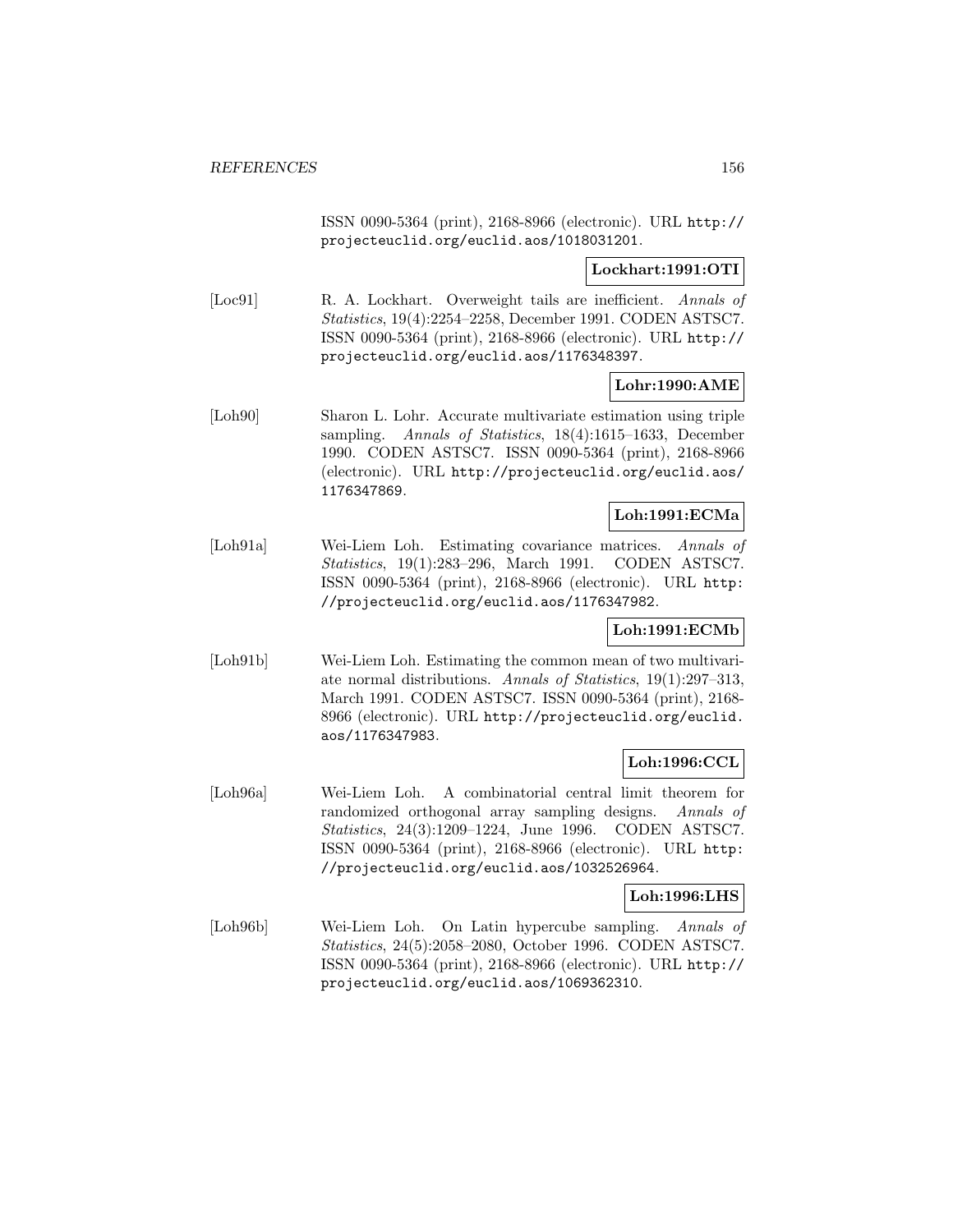### **Lopuhaa:1992:HEE**

[Lop92] Hendrik P. Lopuhaa. Highly efficient estimators of multivariate location with high breakdown point. Annals of Statistics, 20 (1):398–413, March 1992. CODEN ASTSC7. ISSN 0090-5364 (print), 2168-8966 (electronic). URL http://projecteuclid. org/euclid.aos/1176348529.

# **Lopuhaa:1999:ARE**

[Lop99] Hendrik P. Lopuhaä. Asymptotics of reweighted estimators of multivariate location and scatter. Annals of Statistics, 27(5): 1638–1665, October 1999. CODEN ASTSC7. ISSN 0090-5364 (print), 2168-8966 (electronic). URL http://projecteuclid. org/euclid.aos/1017939145.

### **Low:1992:NEA**

[Low92a] Mark G. Low. Non-existence of an adaptive estimator for the value of an unknown probability density. Annals of Statistics, 20(1):598–602, March 1992. CODEN ASTSC7. ISSN 0090-5364 (print), 2168-8966 (electronic). URL http://projecteuclid. org/euclid.aos/1176348544.

## **Low:1992:RWN**

[Low92b] Mark G. Low. Renormalization and white noise approximation for nonparametric functional estimation problems. Annals of Statistics, 20(1):545–554, March 1992. CODEN ASTSC7. ISSN 0090-5364 (print), 2168-8966 (electronic). URL http:// projecteuclid.org/euclid.aos/1176348538.

## **Low:1993:RUL**

[Low93] Mark G. Low. Renormalizing upper and lower bounds for integrated risk in the white noise model. Annals of Statistics, 21 (2):577–589, June 1993. CODEN ASTSC7. ISSN 0090-5364 (print), 2168-8966 (electronic). URL http://projecteuclid. org/euclid.aos/1176349137.

### **Low:1995:BVT**

[Low95] Mark G. Low. Bias-variance tradeoffs in functional estimation problems. Annals of Statistics, 23(3):824–835, June 1995. CO-DEN ASTSC7. ISSN 0090-5364 (print), 2168-8966 (electronic). URL http://projecteuclid.org/euclid.aos/1176324624.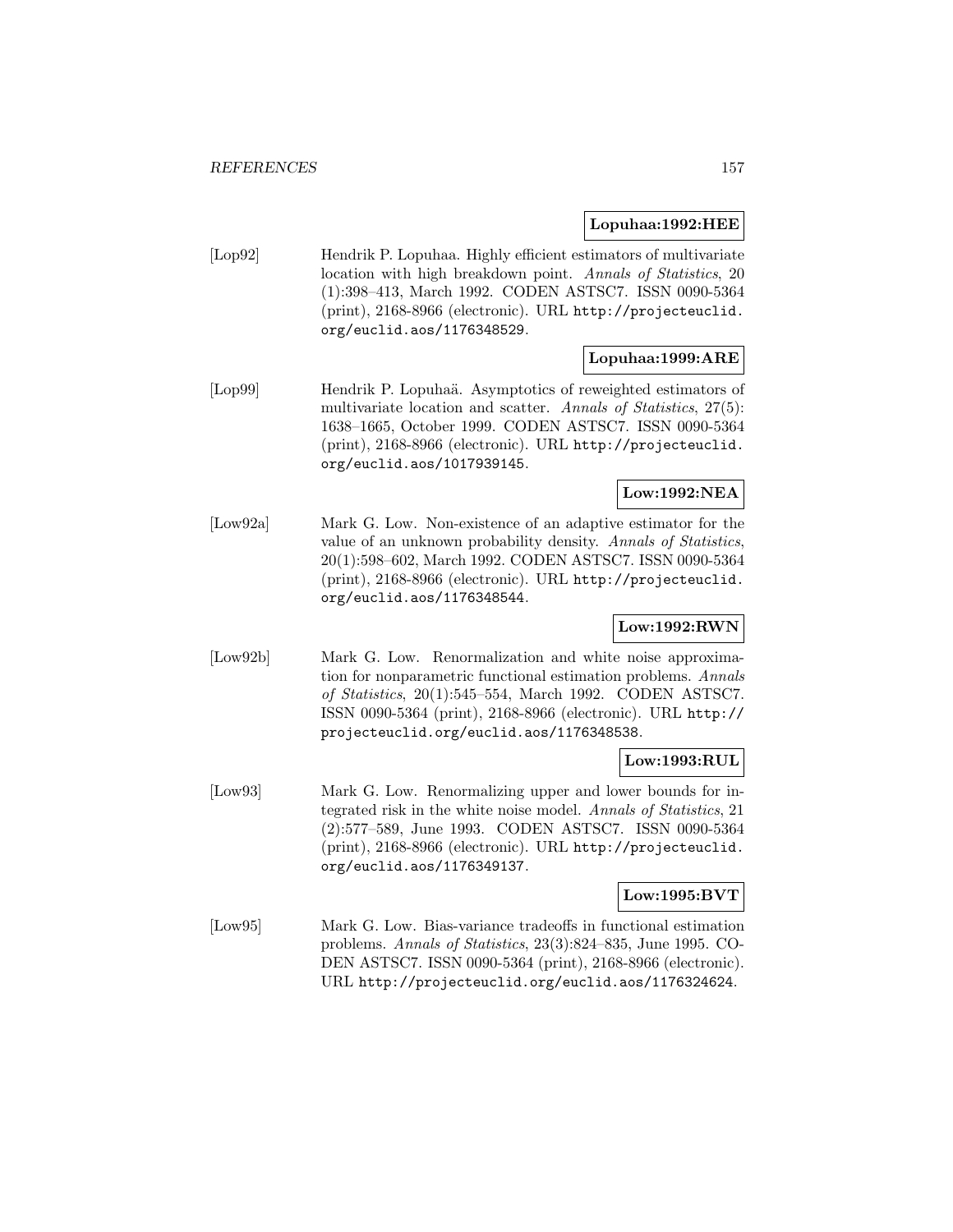### **Low:1997:NCI**

[Low97] Mark G. Low. On nonparametric confidence intervals. Annals of Statistics, 25(6):2547–2554, December 1997. CODEN ASTSC7. ISSN 0090-5364 (print), 2168-8966 (electronic). URL http://projecteuclid.org/euclid.aos/1030741084.

### **Liu:1999:MAD**

[LPS99] Regina Y. Liu, Jesse M. Parelius, and Kesar Singh. Multivariate analysis by data depth: descriptive statistics, graphics and inference, (with discussion and a rejoinder by Liu and singh). Annals of Statistics, 27(3):783-858, June 1999. CODEN ASTSC7. ISSN 0090-5364 (print), 2168-8966 (electronic). URL http://projecteuclid.org/euclid.aos/1018031260.

### **Lopuhaa:1991:BPA**

[LR91] Hendrik P. Lopuhaa and Peter J. Rousseeuw. Breakdown points of affine equivariant estimators of multivariate location and covariance matrices. Annals of Statistics, 19(1):229–248, March 1991. CODEN ASTSC7. ISSN 0090-5364 (print), 2168-8966 (electronic). URL http://projecteuclid.org/euclid.aos/ 1176347978.

# **Lehmann:1992:IDO**

[LR92] E. L. Lehmann and J. Rojo. Invariant directional orderings. Annals of Statistics, 20(4):2100–2110, December 1992. CODEN ASTSC7. ISSN 0090-5364 (print), 2168-8966 (electronic). URL http://projecteuclid.org/euclid.aos/1176348905.

### **Lu:1993:RD**

[LR93] I-Li Lu and Donald Richards. Random discriminants. Annals of Statistics, 21(4):1982–2000, December 1993. CODEN ASTSC7. ISSN 0090-5364 (print), 2168-8966 (electronic). URL http:// projecteuclid.org/euclid.aos/1176349406.

# **Lindsay:1997:MBO**

[LR97] Bruce Lindsay and Kathryn Roeder. Moment-based oscillation properties of mixture models. Annals of Statistics, 25(1): 378–386, February 1997. CODEN ASTSC7. ISSN 0090-5364 (print), 2168-8966 (electronic). URL http://projecteuclid. org/euclid.aos/1034276634.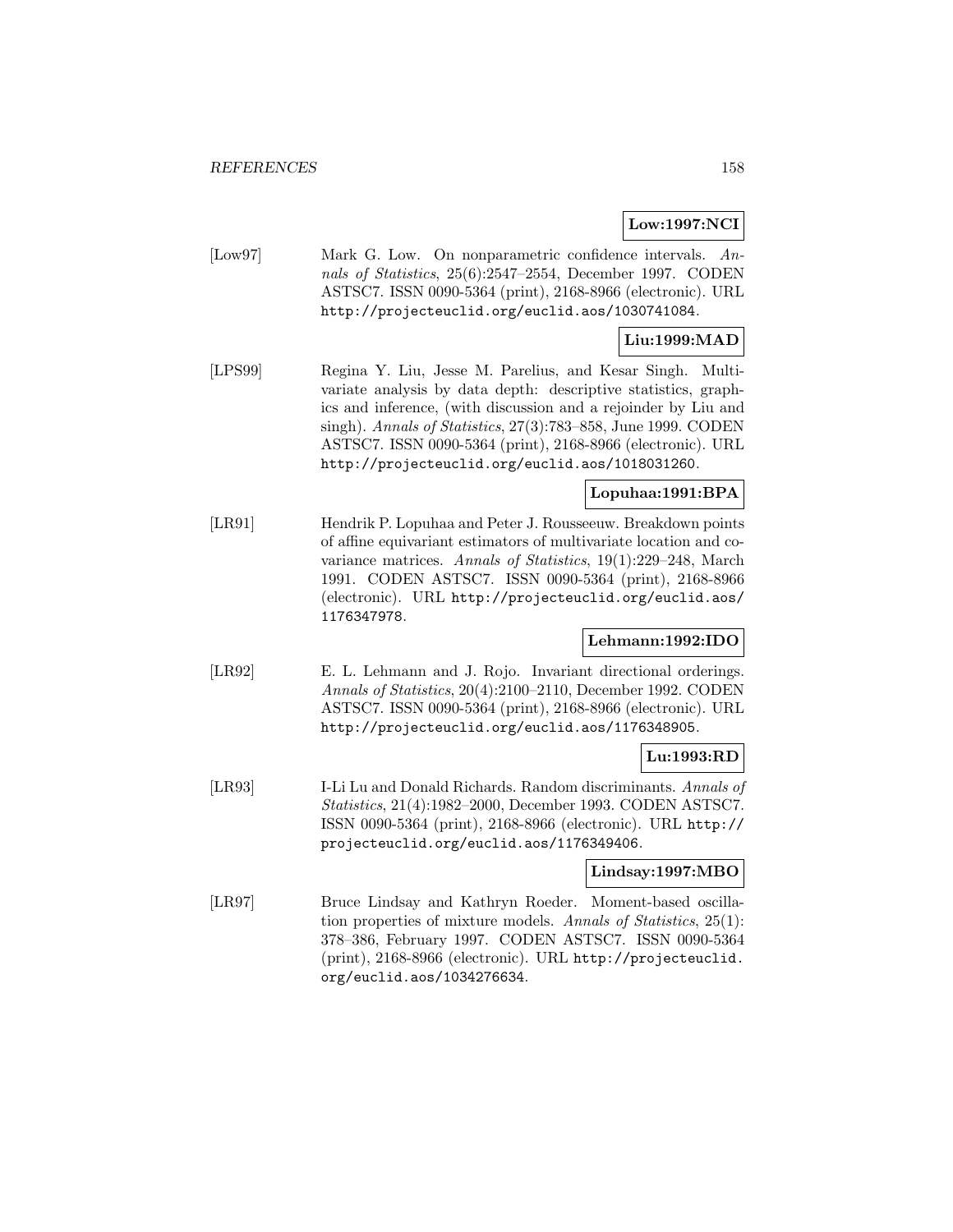# **Liu:1992:ERR**

[LS92a] Regina Y. Liu and Kesar Singh. Efficiency and robustness in resampling. Annals of Statistics, 20(1):370–384, March 1992. CO-DEN ASTSC7. ISSN 0090-5364 (print), 2168-8966 (electronic). URL http://projecteuclid.org/euclid.aos/1176348527.

# **Liu:1992:ODD**

[LS92b] Regina Y. Liu and Kesar Singh. Ordering directional data: Concepts of data depth on circles and spheres. Annals of Statistics, 20(3):1468–1484, September 1992. CODEN ASTSC7. ISSN 0090-5364 (print), 2168-8966 (electronic). URL http: //projecteuclid.org/euclid.aos/1176348779.

## **Lepski:1997:OPA**

[LS97] O. V. Lepski and V. G. Spokoiny. Optimal pointwise adaptive methods in nonparametric estimation. Annals of Statistics, 25(6):2512–2546, December 1997. CODEN ASTSC7. ISSN 0090-5364 (print), 2168-8966 (electronic). URL http: //projecteuclid.org/euclid.aos/1030741083.

# **Lu:1990:DAP**

[Lu90] Kun-Liang Lu. Discussion: An ancillarity paradox which appears in multiple linear regression. Annals of Statistics, 18 (2):525–528, June 1990. CODEN ASTSC7. ISSN 0090-5364 (print), 2168-8966 (electronic). URL http://projecteuclid. org/euclid.aos/1176347611.

# **Luo:1998:BSS**

[Luo98] Zhen Luo. Backfitting in smoothing spline ANOVA. Annals of Statistics, 26(5):1733–1759, October 1998. CODEN ASTSC7. ISSN 0090-5364 (print), 2168-8966 (electronic). URL http:// projecteuclid.org/euclid.aos/1024691355.

### **Leslie:1993:CED**

[LvE93] Julian Leslie and Constance van Eeden. On a characterization of the exponential distribution based on a type 2 right censored sample. Annals of Statistics, 21(3):1640–1647, September 1993. CODEN ASTSC7. ISSN 0090-5364 (print), 2168-8966 (electronic). URL http://projecteuclid.org/euclid.aos/ 1176349276.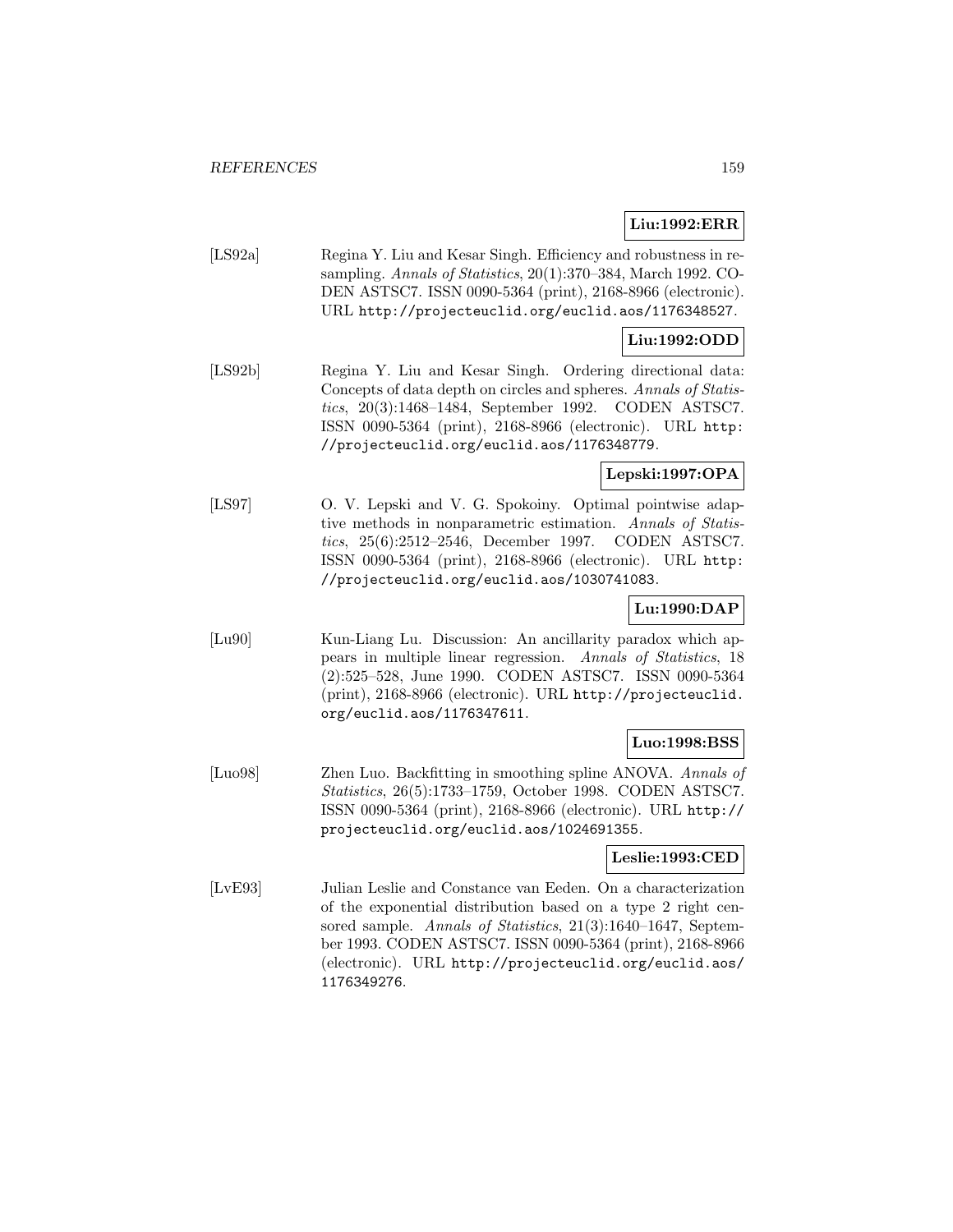## **Lee:1999:REP**

[LW99] Sangyeol Lee and Ching-Zong Wei. On residual empirical processes of stochastic regression models with applications to time series. Annals of Statistics, 27(1):237-261, February 1999. CO-DEN ASTSC7. ISSN 0090-5364 (print), 2168-8966 (electronic). URL http://projecteuclid.org/euclid.aos/1018031109.

# **Lai:1991:EDF**

[LY91a] Tze Leung Lai and Zhiliang Ying. Estimating a distribution function with truncated and censored data. Annals of Statistics, 19(1):417–442, March 1991. CODEN ASTSC7. ISSN 0090-5364 (print), 2168-8966 (electronic). URL http://projecteuclid. org/euclid.aos/1176347991.

## **Lai:1991:LST**

[LY91b] Tze Leung Lai and Zhiliang Ying. Large sample theory of a modified Buckley–James estimator for regression analysis with censored data. Annals of Statistics, 19(3):1370–1402, September 1991. CODEN ASTSC7. ISSN 0090-5364 (print), 2168-8966 (electronic). URL http://projecteuclid.org/euclid.aos/ 1176348253.

# **Lai:1991:RRM**

[LY91c] Tze Leung Lai and Zhiliang Ying. Rank regression methods for left-truncated and right-censored data. Annals of Statistics, 19(2):531–556, June 1991. CODEN ASTSC7. ISSN 0090-5364 (print), 2168-8966 (electronic). URL http://projecteuclid. org/euclid.aos/1176348110.

## **Lai:1994:MIP**

[LY94] Tze Leung Lai and Zhiliang Ying. A missing information principle and M-estimators in regression analysis with censored and truncated data. Annals of Statistics, 22(3):1222–1255, September 1994. CODEN ASTSC7. ISSN 0090-5364 (print), 2168-8966 (electronic). URL http://projecteuclid.org/euclid.aos/ 1176325627.

### **Lee:1995:AIB**

[LY95a] Stephen M. S. Lee and G. Alastair Young. Asymptotic iterated bootstrap confidence intervals. Annals of Statistics, 23(4): 1301–1330, August 1995. CODEN ASTSC7. ISSN 0090-5364 (print), 2168-8966 (electronic). URL http://projecteuclid. org/euclid.aos/1176324710.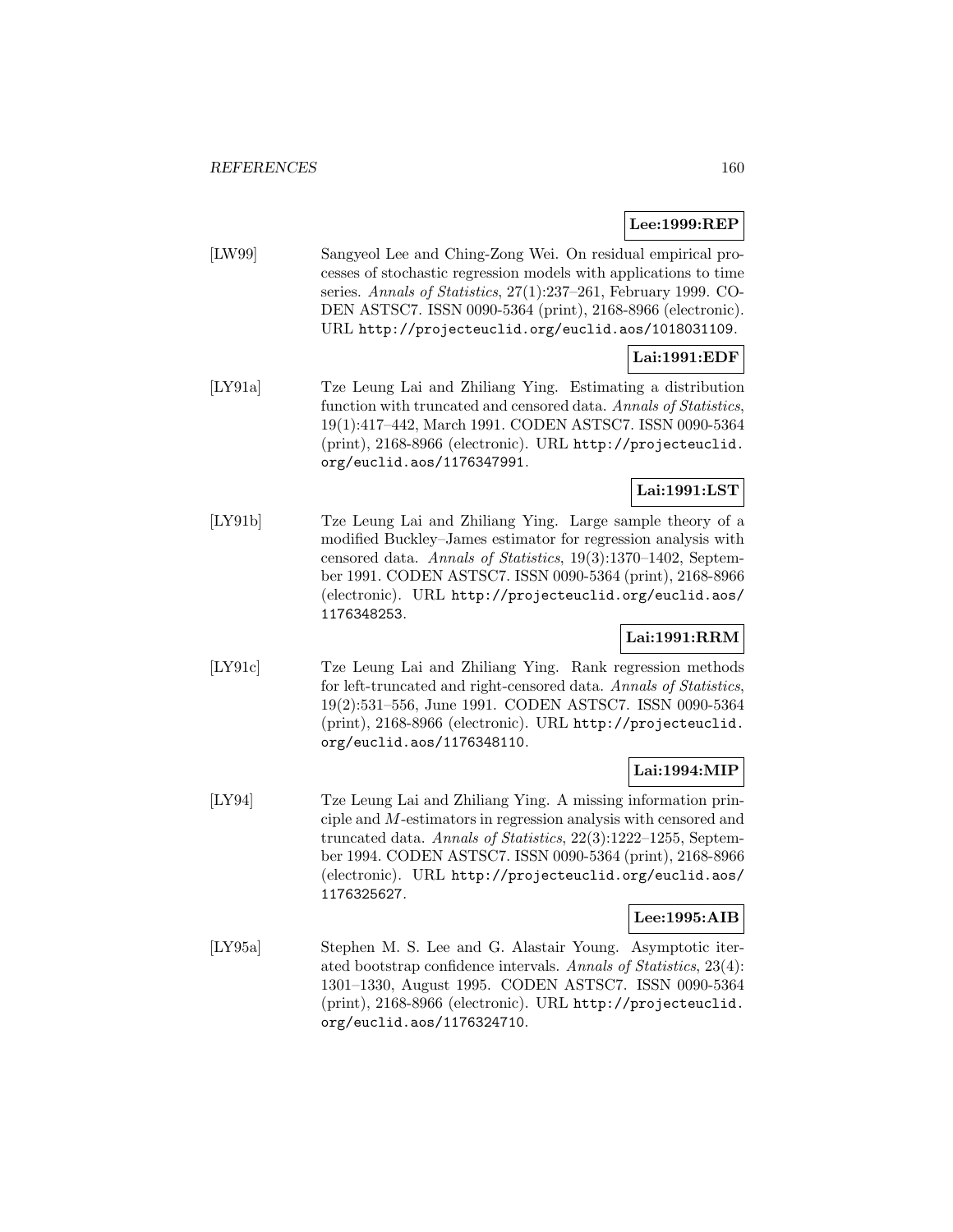# **Lin:1995:SAG**

[LY95b] D. Y. Lin and Zhiliang Ying. Semiparametric analysis of general additive-multiplicative hazard models for counting processes. Annals of Statistics, 23(5):1712–1734, October 1995. CODEN ASTSC7. ISSN 0090-5364 (print), 2168-8966 (electronic). URL http://projecteuclid.org/euclid.aos/1176324320.

# **Li:1998:LRI**

[LZ98a] Gang Li and Cun-Hui Zhang. Linear regression with interval censored data. Annals of Statistics, 26(4):1306–1327, August 1998. CODEN ASTSC7. ISSN 0090-5364 (print), 2168-8966 (electronic). URL http://projecteuclid.org/euclid.aos/ 1024691244.

## **Li:1998:BPL**

[LZ98b] Guoying Li and Jian Zhang. Breakdown properties of location M-estimators. Annals of Statistics, 26(3):1170–1189, June 1998. CODEN ASTSC7. ISSN 0090-5364 (print), 2168-8966 (electronic). URL http://projecteuclid.org/euclid.aos/ 1024691093.

# **Machler:1995:VSP**

[Mac95] Martin B. Machler. Variational solution of penalized likelihood problems and smooth curve estimation. Annals of Statistics, 23(5):1496–1517, October 1995. CODEN ASTSC7. ISSN 0090-5364 (print), 2168-8966 (electronic). URL http:// projecteuclid.org/euclid.aos/1176324309.

## **Maguluri:1993:SEA**

[Mag93] Gangaji Maguluri. Semiparametric estimation of association in a bivariate survival function. Annals of Statistics, 21(3):1648– 1662, September 1993. CODEN ASTSC7. ISSN 0090-5364 (print), 2168-8966 (electronic). URL http://projecteuclid. org/euclid.aos/1176349277.

### **Majumdar:1992:ODC**

[Maj92] Dibyen Majumdar. Optimal designs for comparing test treatments with a control utilizing prior information. Annals of Statistics, 20(1):216–237, March 1992. CODEN ASTSC7. ISSN 0090-5364 (print), 2168-8966 (electronic). URL http: //projecteuclid.org/euclid.aos/1176348519.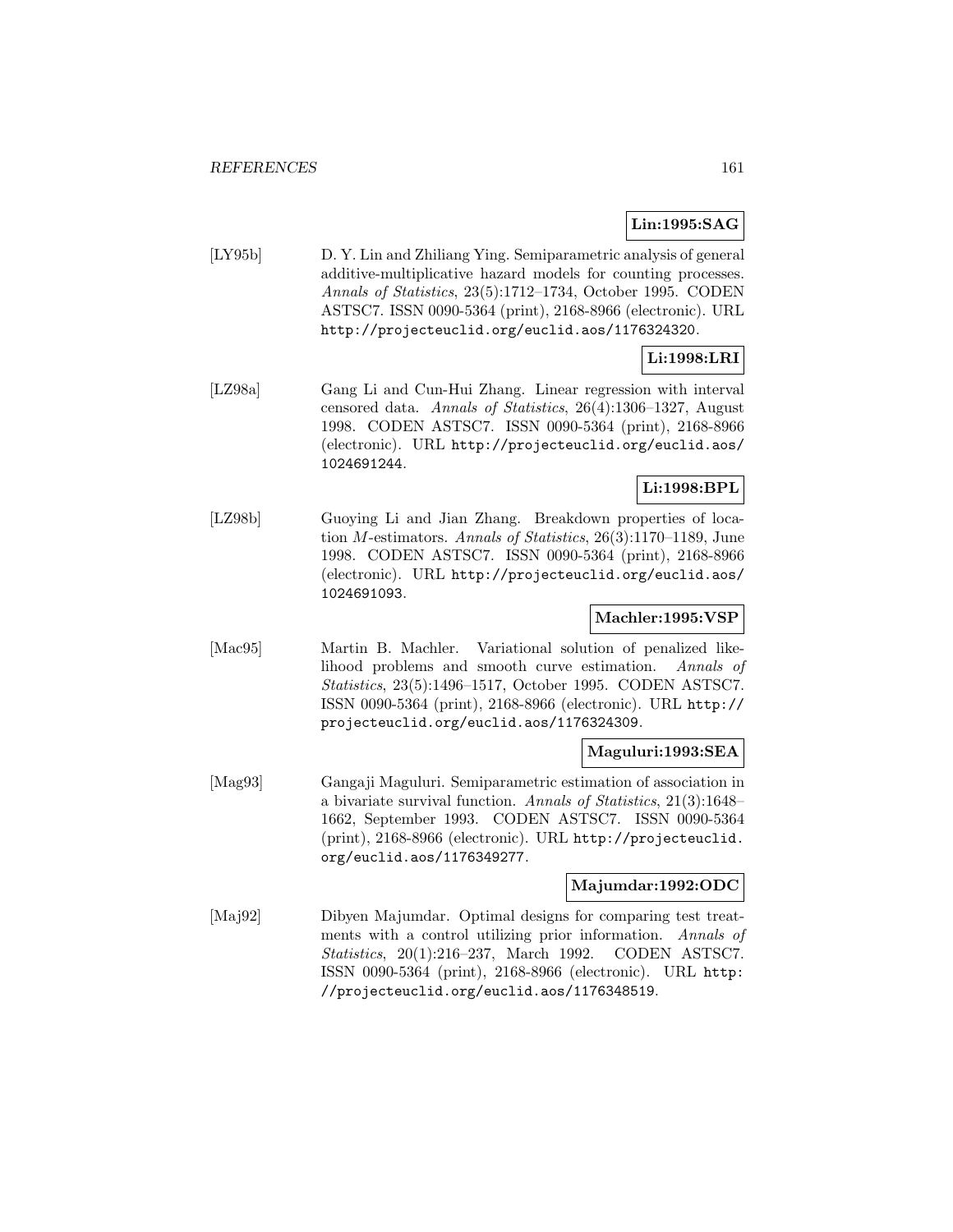### **Majumdar:1996:AOT**

[Maj96a] Dibyen Majumdar. On admissibility and optimality of treatment-control designs. Annals of Statistics, 24(5):2097– 2107, October 1996. CODEN ASTSC7. ISSN 0090-5364 (print), 2168-8966 (electronic). URL http://projecteuclid. org/euclid.aos/1069362312.

# **Majumdar:1996:AOA**

[Maj96b] Suman Majumdar. Asymptotically optimal and admissible decision rules in compound compact Gaussian shift experiments. Annals of Statistics, 24(1):196–211, February 1996. CODEN ASTSC7. ISSN 0090-5364 (print), 2168-8966 (electronic). URL http://projecteuclid.org/euclid.aos/1033066206.

## **Mammen:1991:ESM**

[Mam91a] Enno Mammen. Estimating a smooth monotone regression function. Annals of Statistics, 19(2):724–740, June 1991. CO-DEN ASTSC7. ISSN 0090-5364 (print), 2168-8966 (electronic). URL http://projecteuclid.org/euclid.aos/1176348117.

### **Mammen:1991:NRU**

[Mam91b] Enno Mammen. Nonparametric regression under qualitative smoothness assumptions. Annals of Statistics, 19(2):741-759, June 1991. CODEN ASTSC7. ISSN 0090-5364 (print), 2168- 8966 (electronic). URL http://projecteuclid.org/euclid. aos/1176348118.

### **Mammen:1993:BWB**

[Mam93] Enno Mammen. Bootstrap and wild bootstrap for high dimensional linear models. Annals of Statistics, 21(1):255–285, March 1993. CODEN ASTSC7. ISSN 0090-5364 (print), 2168-8966 (electronic). URL http://projecteuclid.org/euclid.aos/ 1176349025.

### **Mammen:1996:EPR**

[Mam96] Enno Mammen. Empirical process of residuals for highdimensional linear models. Annals of Statistics, 24(1):307– 335, February 1996. CODEN ASTSC7. ISSN 0090-5364 (print), 2168-8966 (electronic). URL http://projecteuclid. org/euclid.aos/1033066211.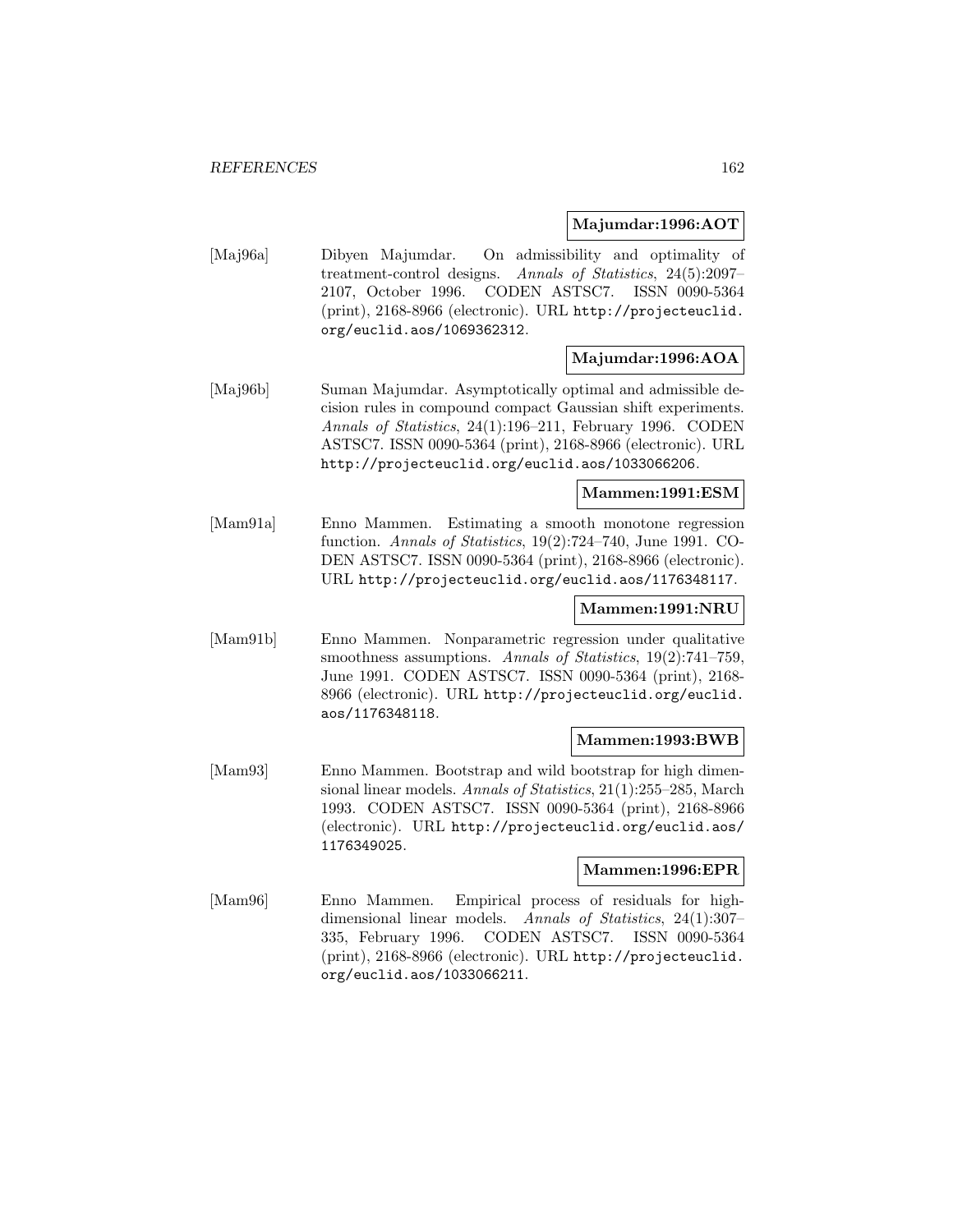#### **Martinsek:1983:SOA**

[Mar83] Adam T. Martinsek. Second order approximation to the risk of a sequential procedure. Annals of Statistics, 11(3):827–836, September 1983. CODEN ASTSC7. ISSN 0090-5364 (print), 2168-8966 (electronic). URL http://projecteuclid.org/ euclid.aos/1176346249. See corrections [Mar86, Mar91b].

### **Martinsek:1986:CSO**

[Mar86] Adam T. Martinsek. Correction: "Second Order Approximation to the Risk of a Sequential Procedure". Annals of Statistics, 14(1):359, March 1986. CODEN ASTSC7. ISSN 0090-5364 (print), 2168-8966 (electronic). URL http://projecteuclid. org/euclid.aos/1176349864. See [Mar83].

### **Marden:1991:SSV**

[Mar91a] John I. Marden. Sensitive and sturdy p-values. Annals of Statistics, 19(2):918–934, June 1991. CODEN ASTSC7. ISSN 0090-5364 (print), 2168-8966 (electronic). URL http: //projecteuclid.org/euclid.aos/1176348128.

### **Martinsek:1991:CSO**

[Mar91b] Adam T. Martinsek. Correction: "Second Order Approximation to the Risk of a Sequential Procedure". Annals of Statistics, 19(4):2283, December 1991. CODEN ASTSC7. ISSN 0090-5364 (print), 2168-8966 (electronic). URL http:// projecteuclid.org/euclid.aos/1176348404. See [Mar83].

### **Martinsek:1992:USR**

[Mar92] Adam T. Martinsek. Using stopping rules to bound the mean integrated squared error in density estimation. Annals of Statistics, 20(2):797–806, June 1992. CODEN ASTSC7. ISSN 0090-5364 (print), 2168-8966 (electronic). URL http: //projecteuclid.org/euclid.aos/1176348657.

### **Mashayekhi:1993:ECD**

[Mas93] Mostafa Mashayekhi. On equivariance and the compound decision problem. Annals of Statistics, 21(2):736–745, June 1993. CODEN ASTSC7. ISSN 0090-5364 (print), 2168-8966 (electronic). URL http://projecteuclid.org/euclid.aos/ 1176349147.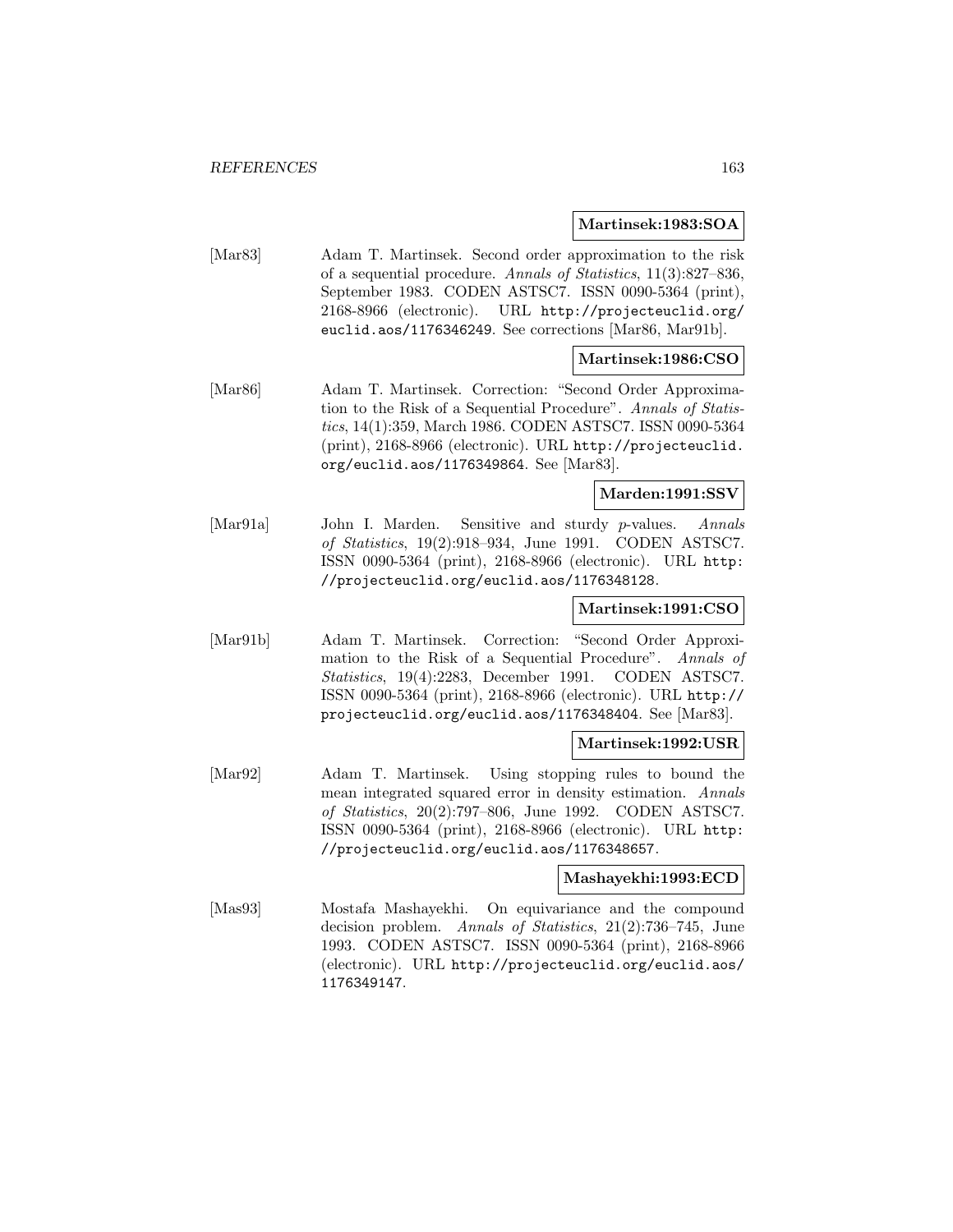#### **Massam:1994:EDT**

[Mas94] Helene Massam. An exact decomposition theorem and a unified view of some related distributions for a class of exponential transformation models on symmetric cones. Annals of Statistics, 22(1):369–394, March 1994. CODEN ASTSC7. ISSN 0090-5364 (print), 2168-8966 (electronic). URL http:// projecteuclid.org/euclid.aos/1176325374.

### **Mattner:1993:SIB**

[Mat93] L. Mattner. Some incomplete but boundedly complete location families. Annals of Statistics, 21(4):2158–2162, December 1993. CODEN ASTSC7. ISSN 0090-5364 (print), 2168-8966 (electronic). URL http://projecteuclid.org/euclid.aos/ 1176349416.

### **Mattner:1996:COS**

[Mat96] L. Mattner. Complete order statistics in parametric models. Annals of Statistics, 24(3):1265–1282, June 1996. CODEN ASTSC7. ISSN 0090-5364 (print), 2168-8966 (electronic). URL http://projecteuclid.org/euclid.aos/1032526968.

## **Meng:1991:LSP**

[MBL91] Xiao-Li Meng, Yiannis Bassiakos, and Shaw-Hwa Lo. Largesample properties for a general estimator of the treatment effect in the two-sample problem with right censoring. Annals of Statistics, 19(4):1786–1812, December 1991. CODEN ASTSC7. ISSN 0090-5364 (print), 2168-8966 (electronic). URL http:// projecteuclid.org/euclid.aos/1176348371.

### **Mili:1996:RES**

[MC96] Lamine Mili and Clint W. Coakley. Robust estimation in structured linear regression. Annals of Statistics, 24(6):2593– 2607, December 1996. CODEN ASTSC7. ISSN 0090-5364 (print), 2168-8966 (electronic). URL http://projecteuclid. org/euclid.aos/1032181171.

### **McCullagh:1996:MTC**

[McC96] Peter McCullagh. Möbius transformation and Cauchy parameter estimation. Annals of Statistics, 24(2):787–808, April 1996. CODEN ASTSC7. ISSN 0090-5364 (print), 2168-8966 (electronic). URL http://projecteuclid.org/euclid.aos/ 1032894465.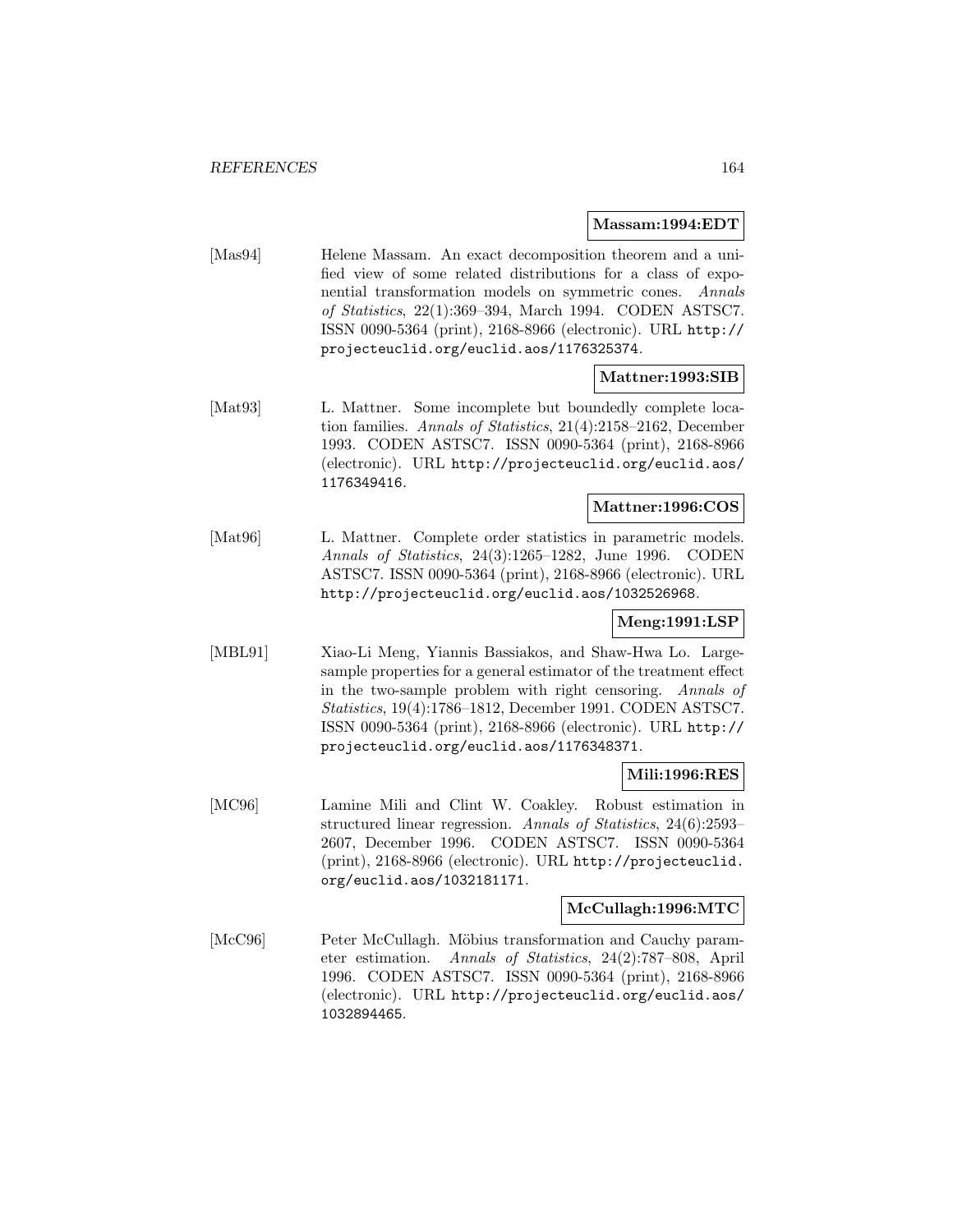### **Meeden:1992:ALI**

[Mee92] Glen Meeden. The admissibility of the linear interpolation estimator of the population total. Annals of Statistics,  $20(1)$ : 510–522, March 1992. CODEN ASTSC7. ISSN 0090-5364 (print), 2168-8966 (electronic). URL http://projecteuclid. org/euclid.aos/1176348535.

# **Meng:1994:RCE**

[Men94a] Xiao-Li Meng. On the rate of convergence of the ECM algorithm. Annals of Statistics, 22(1):326–339, March 1994. CO-DEN ASTSC7. ISSN 0090-5364 (print), 2168-8966 (electronic). URL http://projecteuclid.org/euclid.aos/1176325371.

**Meng:1994:PPV**

[Men94b] Xiao-Li Meng. Posterior predictive *p*-values. Annals of Statistics, 22(3):1142–1160, September 1994. CODEN ASTSC7. ISSN 0090-5364 (print), 2168-8966 (electronic). URL http: //projecteuclid.org/euclid.aos/1176325622.

### **Messer:1991:CSE**

[Mes91] K. Messer. A comparison of a spline estimate to its equivalent kernel estimate. Annals of Statistics, 19(2):817–829, June 1991. CODEN ASTSC7. ISSN 0090-5364 (print), 2168-8966 (electronic). URL http://projecteuclid.org/euclid.aos/ 1176348122.

## **Messer:1993:NCK**

[MG93] Karen Messer and Larry Goldstein. A new class of kernels for nonparametric curve estimation. Annals of Statistics, 21 (1):179–195, March 1993. CODEN ASTSC7. ISSN 0090-5364 (print), 2168-8966 (electronic). URL http://projecteuclid. org/euclid.aos/1176349021.

## **Mikosch:1995:PEA**

[MGKA95] Thomas Mikosch, Tamar Gadrich, Claudia Kluppelberg, and Robert J. Adler. Parameter estimation for ARMA models with infinite variance innovations. Annals of Statistics, 23(1): 305–326, February 1995. CODEN ASTSC7. ISSN 0090-5364 (print), 2168-8966 (electronic). URL http://projecteuclid. org/euclid.aos/1176324469.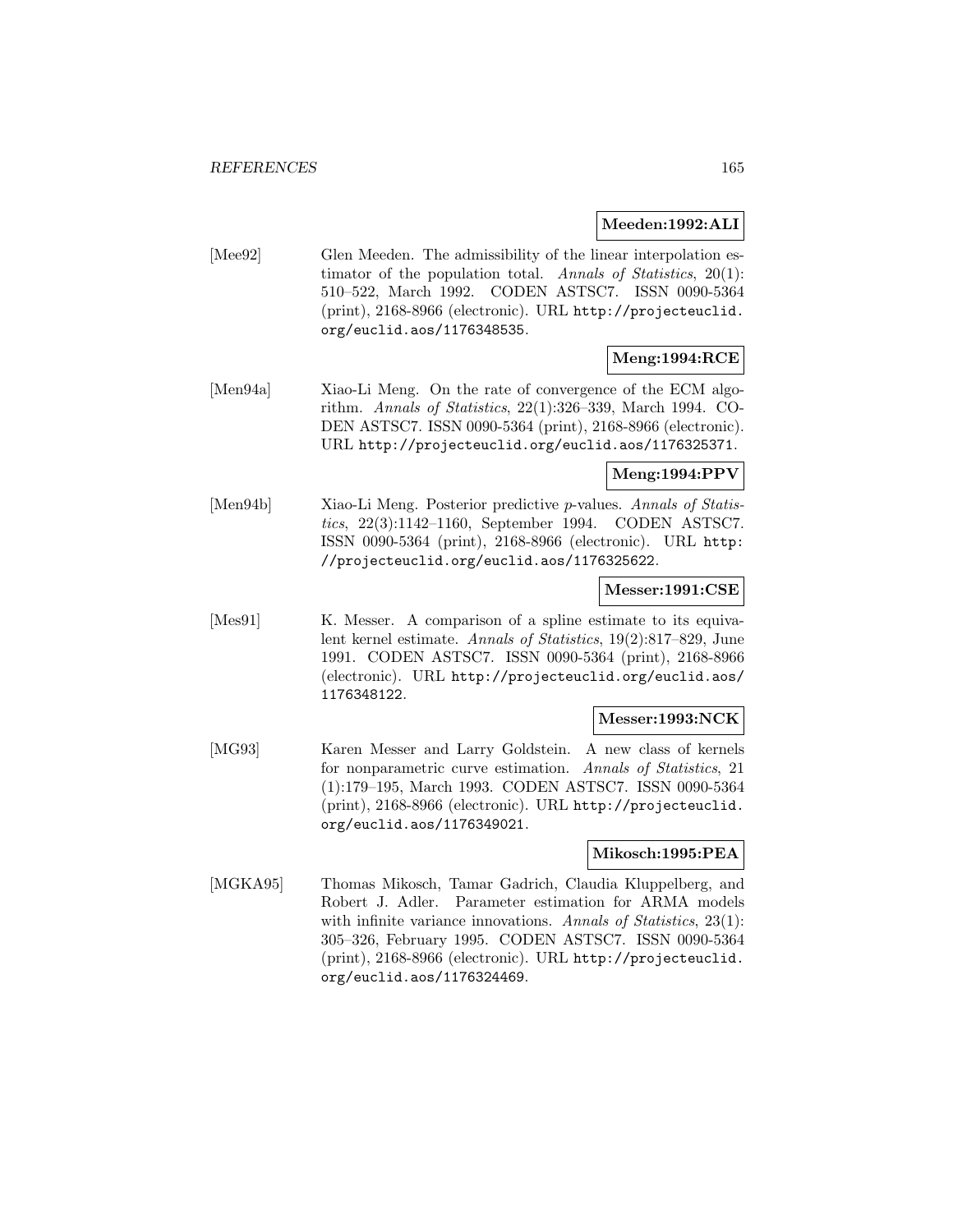**Muller-Gronbach:1998:SAP**

[MGR98] Thomas Müller-Gronbach and Klaus Ritter. Spatial adaption for predicting random functions. Annals of Statistics, 26(6): 2264–2288, December 1998. CODEN ASTSC7. ISSN 0090-5364 (print), 2168-8966 (electronic). URL http://projecteuclid. org/euclid.aos/1024691470.

### **Milbrodt:1992:TSM**

[Mil92] Hartmut Milbrodt. Testing stationarity in the mean of autoregressive processes with a nonparametric regression trend. Annals of Statistics, 20(3):1426–1440, September 1992. CODEN ASTSC7. ISSN 0090-5364 (print), 2168-8966 (electronic). URL http://projecteuclid.org/euclid.aos/1176348776.

### **Minnotte:1997:NTE**

[Min97] Michael C. Minnotte. Nonparametric testing of the existence of modes. Annals of Statistics, 25(4):1646–1660, August 1997. CODEN ASTSC7. ISSN 0090-5364 (print), 2168-8966 (electronic). URL http://projecteuclid.org/euclid.aos/ 1031594735.

## **Mathew:1994:ECR**

[MK94] Thomas Mathew and Subramanyam Kasala. An exact confidence region in multivariate calibration. Annals of Statistics, 22(1):94–105, March 1994. CODEN ASTSC7. ISSN 0090-5364 (print), 2168-8966 (electronic). URL http://projecteuclid. org/euclid.aos/1176325359.

### **Mammen:1999:EAP**

[MLN99] E. Mammen, O. Linton, and J. Nielsen. The existence and asymptotic properties of a backfitting projection algorithm under weak conditions. Annals of Statistics, 27(5):1443–1490, October 1999. CODEN ASTSC7. ISSN 0090-5364 (print), 2168- 8966 (electronic). URL http://projecteuclid.org/euclid. aos/1017939138.

## **Marzec:1997:GMR**

[MM97] Leszek Marzec and Pawel Marzec. Generalized martingaleresidual processes for goodness-of-fit inference in Cox's type regression models. Annals of Statistics, 25(2):683–714, April 1997. CODEN ASTSC7. ISSN 0090-5364 (print), 2168-8966 (electronic). URL http://projecteuclid.org/euclid.aos/ 1031833669.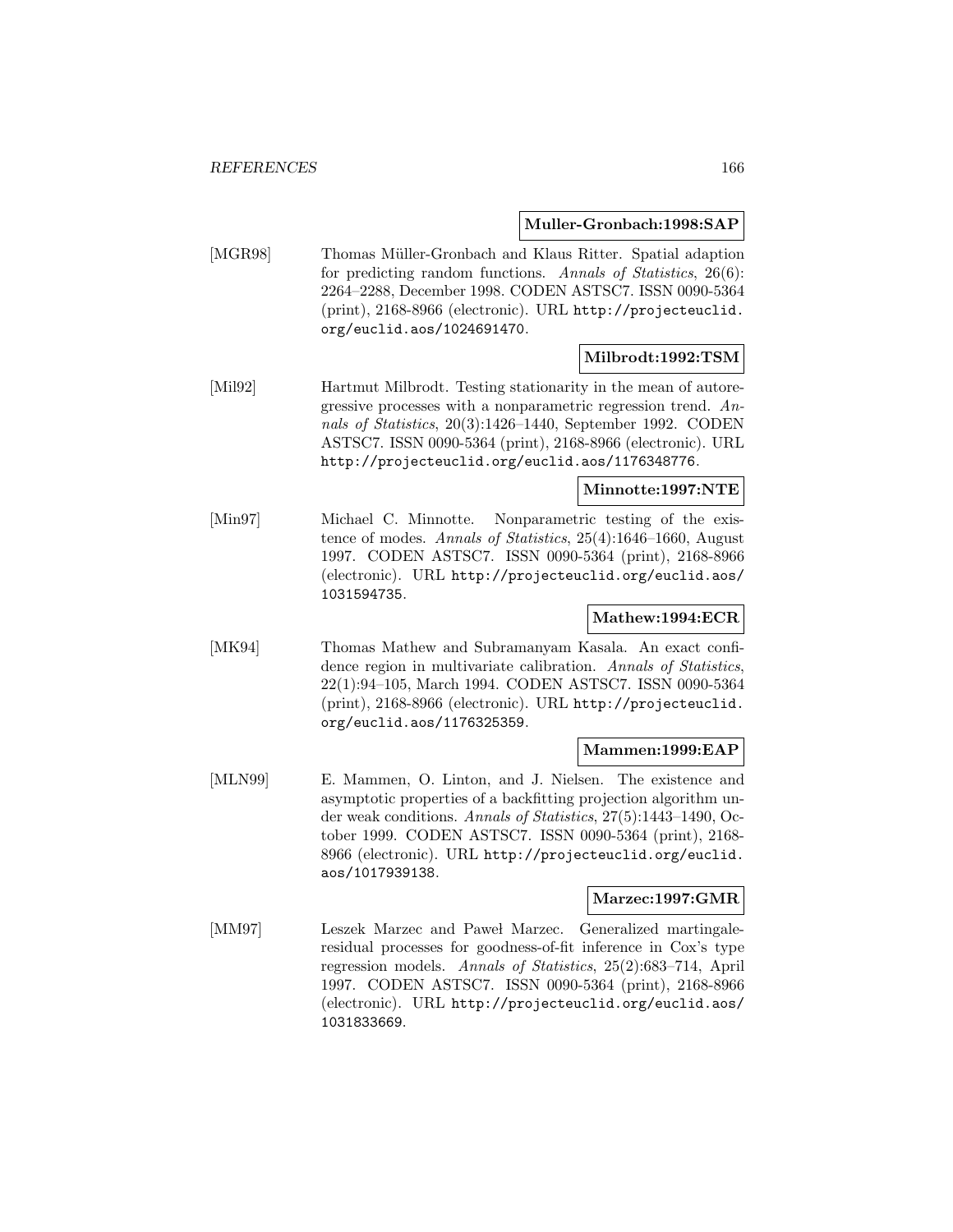#### **Mizera:1999:BPV**

[MM99] Ivan Mizera and Christine H. Müller. Breakdown points and variation exponents of robust M-estimators in linear models. Annals of Statistics, 27(4):1164–1177, August 1999. CODEN ASTSC7. ISSN 0090-5364 (print), 2168-8966 (electronic). URL http://projecteuclid.org/euclid.aos/1017938920.

# **Mason:1992:RSA**

[MN92] David M. Mason and Michael A. Newton. A rank statistics approach to the consistency of a general bootstrap. Annals of Statistics, 20(3):1611–1624, September 1992. CODEN ASTSC7. ISSN 0090-5364 (print), 2168-8966 (electronic). URL http://projecteuclid.org/euclid.aos/1176348787.

### **Massam:1998:ETL**

[MN98] Hélène Massam and Erhard Neher. Estimation and testing for lattice conditional independence models on Euclidean Jordan algebras. Annals of Statistics, 26(3):1051–1082, June 1998. CO-DEN ASTSC7. ISSN 0090-5364 (print), 2168-8966 (electronic). URL http://projecteuclid.org/euclid.aos/1024691088.

### **McKeague:1995:OTI**

[MNS95] Ian W. McKeague, A. M. Nikabadze, and Yanqing Sun. An omnibus test for independence of a survival time from a covariate. Annals of Statistics, 23(2):450–475, April 1995. CODEN ASTSC7. ISSN 0090-5364 (print), 2168-8966 (electronic). URL http://projecteuclid.org/euclid.aos/1176324530.

#### **Mathew:1998:TRM**

[MNS98a] Thomas Mathew, Kenneth Nordström, and Manoj Kumar Sharma. Tolerance regions and multiple-use confidence regions in multivariate calibration. Annals of Statistics, 26(5): 1989–2013, October 1998. CODEN ASTSC7. ISSN 0090-5364 (print), 2168-8966 (electronic). URL http://projecteuclid. org/euclid.aos/1024691366.

#### **Miller:1998:MCN**

[MNS98b] Forrest R. Miller, James W. Neill, and Brian W. Sherfey. Maximin clusters for near-replicate regression lack of fit tests. Annals of Statistics, 26(4):1411–1433, August 1998. CODEN ASTSC7. ISSN 0090-5364 (print), 2168-8966 (electronic). URL http://projecteuclid.org/euclid.aos/1024691249.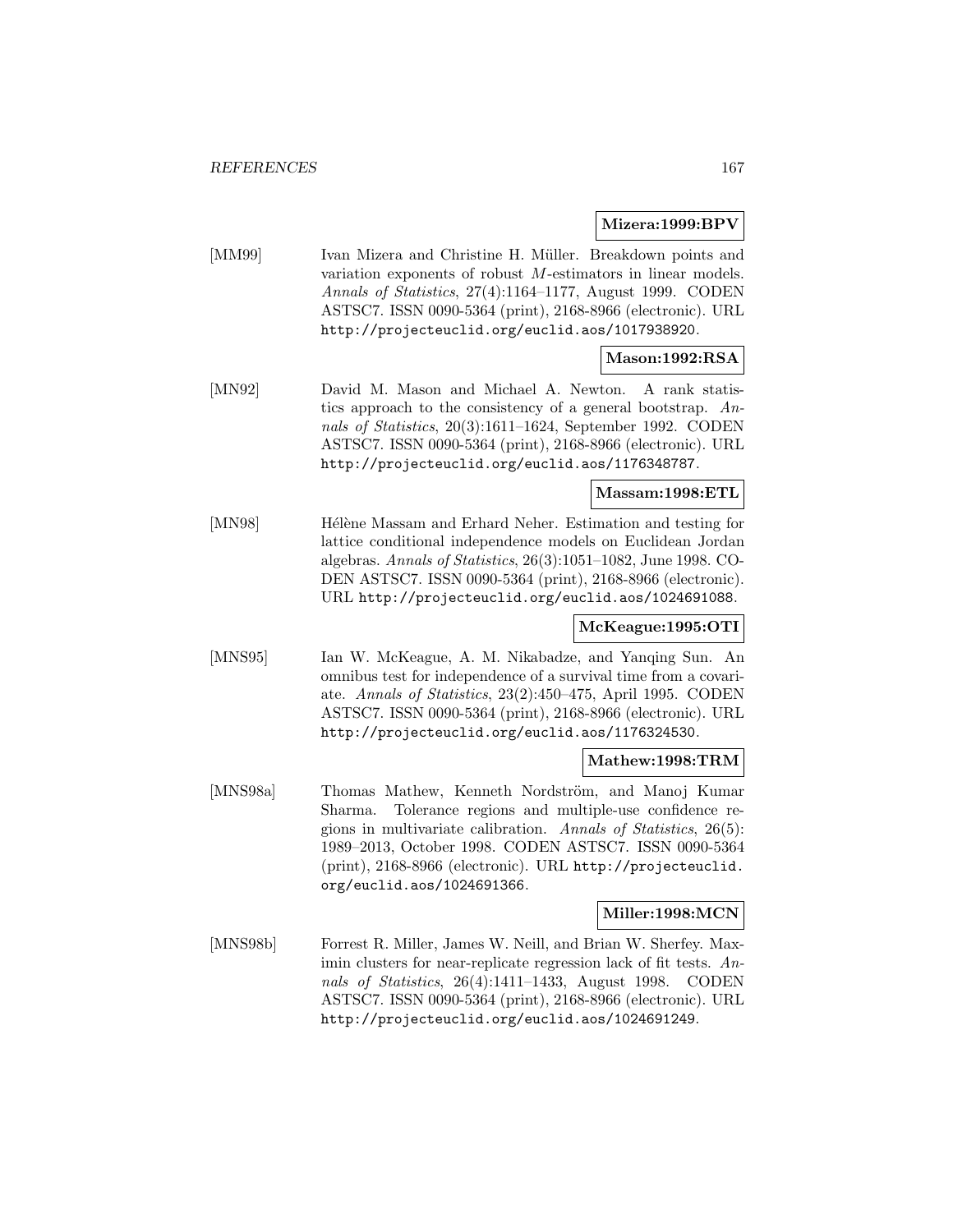### **Morris:1990:DAP**

[Mor90] C. N. Morris. Discussion: An ancillarity paradox which appears in multiple linear regression. Annals of Statistics, 18 (2):528–530, June 1990. CODEN ASTSC7. ISSN 0090-5364 (print), 2168-8966 (electronic). URL http://projecteuclid. org/euclid.aos/1176347612.

#### **Mottonen:1997:EMS**

[MOT97] Jyrki Möttönen, Hannu Oja, and Juha Tienari. On the efficiency of multivariate spatial sign and rank tests. Annals of Statistics, 25(2):542–552, April 1997. CODEN ASTSC7. ISSN 0090-5364 (print), 2168-8966 (electronic). URL http: //projecteuclid.org/euclid.aos/1031833663.

#### **Marden:1990:ISP**

[MP90] John I. Marden and Michael D. Perlman. On the inadmissibility of step-down procedures for the Hotelling  $T^2$  problem. Annals of Statistics, 18(1):172–190, March 1990. CODEN ASTSC7. ISSN 0090-5364 (print), 2168-8966 (electronic). URL http:// projecteuclid.org/euclid.aos/1176347497.

## **Muller:1992:WCA**

[MP92] Hans-Georg Muller and Kathryn Prewitt. Weak convergence and adaptive peak estimation for spectral densities. Annals of Statistics, 20(3):1329–1349, September 1992. CODEN ASTSC7. ISSN 0090-5364 (print), 2168-8966 (electronic). URL http://projecteuclid.org/euclid.aos/1176348771.

### **Maa:1996:RMT**

[MPB96] Jen-Fue Maa, Dennis K. Pearl, and Robert Bartoszyński. Reducing multidimensional two-sample data to one-dimensional interpoint comparisons. Annals of Statistics, 24(3):1069–1074, June 1996. CODEN ASTSC7. ISSN 0090-5364 (print), 2168- 8966 (electronic). URL http://projecteuclid.org/euclid. aos/1032526956.

### **Mallat:1998:ACE**

[MPZ98] Stéphane Mallat, George Papanicolaou, and Zhifeng Zhang. Adaptive covariance estimation of locally stationary processes. Annals of Statistics, 26(1):1–47, February 1998. CODEN ASTSC7. ISSN 0090-5364 (print), 2168-8966 (electronic). URL http://projecteuclid.org/euclid.aos/1030563977.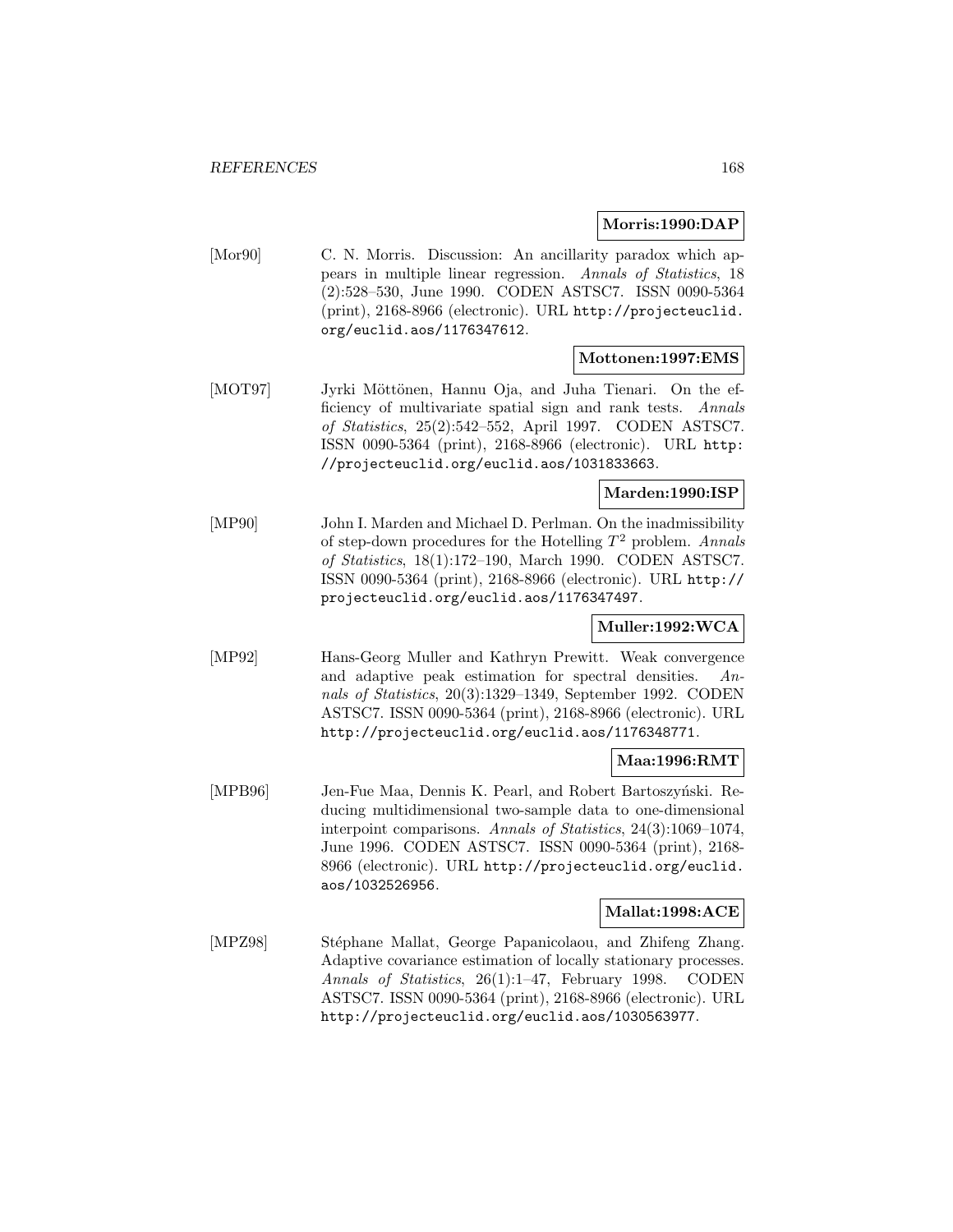#### **Mykland:1996:ACS**

[MR96] Per A. Mykland and Jian-Jian Ren. Algorithms for computing self-consistent and maximum likelihood estimators with doubly censored data. Annals of Statistics, 24(4):1740–1764, August 1996. CODEN ASTSC7. ISSN 0090-5364 (print), 2168-8966 (electronic). URL http://projecteuclid.org/euclid.aos/ 1032298293.

### **Menendez:1992:DLR**

[MRS92] J. A. Menendez, C. Rueda, and B. Salvador. Dominance of likelihood ratio tests under cone constraints. Annals of Statistics, 20(4):2087–2099, December 1992. CODEN ASTSC7. ISSN 0090-5364 (print), 2168-8966 (electronic). URL http:// projecteuclid.org/euclid.aos/1176348904.

#### **Mason:1983:MKS**

[MS83] David M. Mason and John H. Schuenemeyer. A modified Kolmogorov–Smirnov test sensitive to tail alternatives. Annals of Statistics, 11(3):933–946, September 1983. CODEN ASTSC7. ISSN 0090-5364 (print), 2168-8966 (electronic). URL http://projecteuclid.org/euclid.aos/1176346259. See correction [MS92].

### **Menendez:1991:ALR**

[MS91] J. A. Menendez and B. Salvador. Anomalies of the likelihood ratio test for testing restricted hypotheses. Annals of Statistics, 19(2):889–898, June 1991. CODEN ASTSC7. ISSN 0090-5364 (print), 2168-8966 (electronic). URL http://projecteuclid. org/euclid.aos/1176348126. See correction [MS95].

### **Mason:1992:CMK**

[MS92] David M. Mason and John H. Schuenemeyer. Correction: "A Modified Kolmogorov–Smirnov Test Sensitive to Tail Alternatives". Annals of Statistics, 20(1):620–621, March 1992. CODEN ASTSC7. ISSN 0090-5364 (print), 2168-8966 (electronic). URL http://projecteuclid.org/euclid.aos/ 1176348549. See [MS83].

### **Messig:1993:MSC**

[MS93] Michael A. Messig and William E. Strawderman. Minimal sufficiency and completeness for dichotomous quantal response models. Annals of Statistics, 21(4):2149–2157, December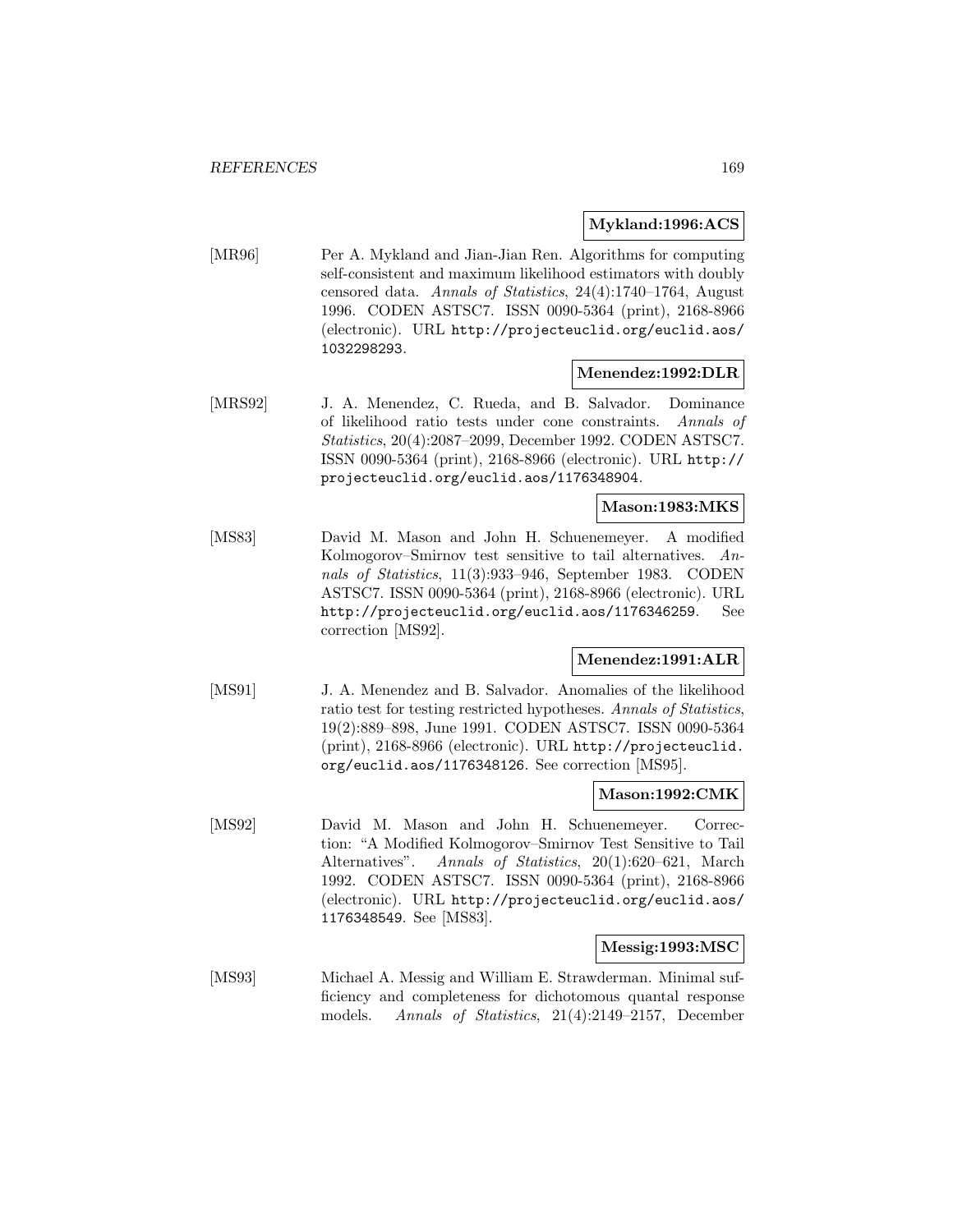1993. CODEN ASTSC7. ISSN 0090-5364 (print), 2168-8966 (electronic). URL http://projecteuclid.org/euclid.aos/ 1176349415.

## **Menendez:1995:CAL**

[MS95] J. A. Menéndez and B. Salvador. Correction: "Anomalies of the likelihood ratio test for testing restricted hypotheses". Annals of Statistics, 23(6):2292, December 1995. CODEN ASTSC7. ISSN 0090-5364 (print), 2168-8966 (electronic). URL http:// projecteuclid.org/euclid.aos/1034713658. See [MS91].

## **Moulines:1999:BLP**

[MS99a] Eric Moulines and Philippe Soulier. Broadband log-periodogram regression of time series with long-range dependence. Annals of Statistics, 27(4):1415–1439, August 1999. CODEN ASTSC7. ISSN 0090-5364 (print), 2168-8966 (electronic). URL http:// projecteuclid.org/euclid.aos/1017938932.

### **Muller:1999:DVS**

[MS99b] Hans-Georg Müller and Ulrich Stadtmüller. Discontinuous versus smooth regression. Annals of Statistics, 27(1):299–337, February 1999. CODEN ASTSC7. ISSN 0090-5364 (print), 2168-8966 (electronic). URL http://projecteuclid.org/ euclid.aos/1018031113.

## **Mauldin:1992:PTR**

[MSW92] R. Daniel Mauldin, William D. Sudderth, and S. C. Williams. Pólya trees and random distributions. Annals of Statistics, 20(3):1203–1221, September 1992. CODEN ASTSC7. ISSN 0090-5364 (print), 2168-8966 (electronic). URL http: //projecteuclid.org/euclid.aos/1176348766.

## **Mitchell:1994:ABC**

[MSY94] Toby Mitchell, Jerome Sacks, and Donald Ylvisaker. Asymptotic Bayes criteria for nonparametric response surface design. Annals of Statistics, 22(2):634–651, June 1994. CODEN ASTSC7. ISSN 0090-5364 (print), 2168-8966 (electronic). URL http://projecteuclid.org/euclid.aos/1176325488.

### **Mammen:1995:AMR**

[MT95a] E. Mammen and A. B. Tsybakov. Asymptotical minimax recovery of sets with smooth boundaries. Annals of Statistics, 23 (2):502–524, April 1995. CODEN ASTSC7. ISSN 0090-5364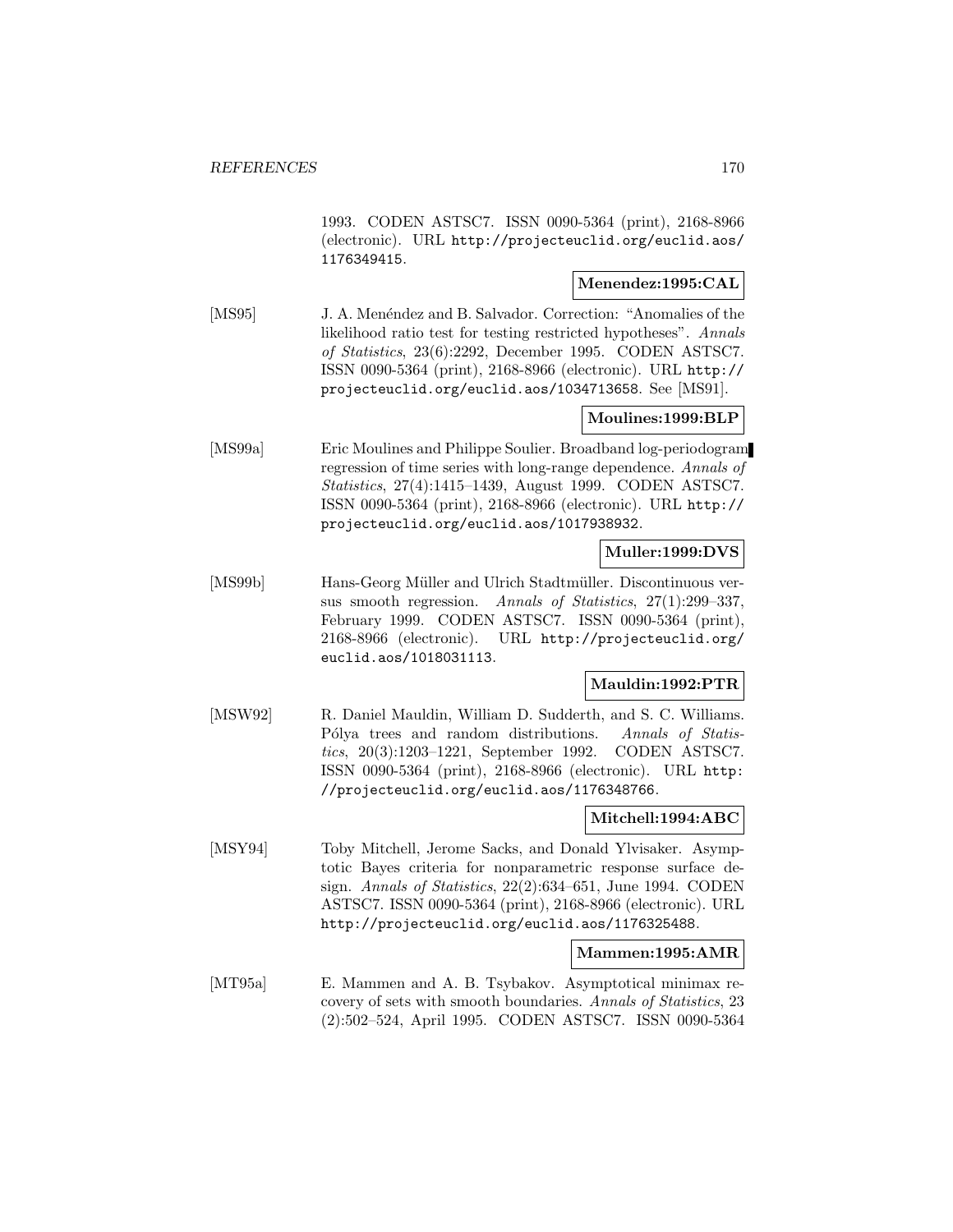(print), 2168-8966 (electronic). URL http://projecteuclid. org/euclid.aos/1176324533.

**McCabe:1995:TTS**

[MT95b] B. P. M. McCabe and A. R. Tremayne. Testing a time series for difference stationarity. Annals of Statistics, 23(3):1015–1028, June 1995. CODEN ASTSC7. ISSN 0090-5364 (print), 2168- 8966 (electronic). URL http://projecteuclid.org/euclid. aos/1176324634.

#### **Mengersen:1996:RCH**

[MT96] K. L. Mengersen and R. L. Tweedie. Rates of convergence of the Hastings and Metropolis algorithms. Annals of Statistics, 24(1): 101–121, February 1996. CODEN ASTSC7. ISSN 0090-5364 (print), 2168-8966 (electronic). URL http://projecteuclid. org/euclid.aos/1033066201.

#### **Mammen:1999:SDA**

[MT99] Enno Mammen and Alexandre B. Tsybakov. Smooth discrimination analysis. Annals of Statistics, 27(6):1808–1829, December 1999. CODEN ASTSC7. ISSN 0090-5364 (print), 2168-8966 (electronic). URL http://projecteuclid.org/euclid.aos/ 1017939240.

### **McKeague:1990:INC**

[MU90] Ian W. McKeague and Klaus J. Utikal. Inference for a nonlinear counting process regression model. Annals of Statistics, 18(3):1172–1187, September 1990. CODEN ASTSC7. ISSN 0090-5364 (print), 2168-8966 (electronic). URL http: //projecteuclid.org/euclid.aos/1176347745.

### **Morgan:1991:TDD**

[MU91] John P. Morgan and Nizam Uddin. Two-dimensional design for correlated errors. Annals of Statistics, 19(4):2160–2182, December 1991. CODEN ASTSC7. ISSN 0090-5364 (print), 2168-8966 (electronic). URL http://projecteuclid.org/euclid.aos/ 1176348391.

#### **Morgan:1996:OBM**

[MU96] J. P. Morgan and Nizam Uddin. Optimal blocked main effects plans with nested rows and columns and related designs. Annals of Statistics, 24(3):1185–1208, June 1996. CODEN ASTSC7. ISSN 0090-5364 (print), 2168-8966 (electronic). URL http:// projecteuclid.org/euclid.aos/1032526963.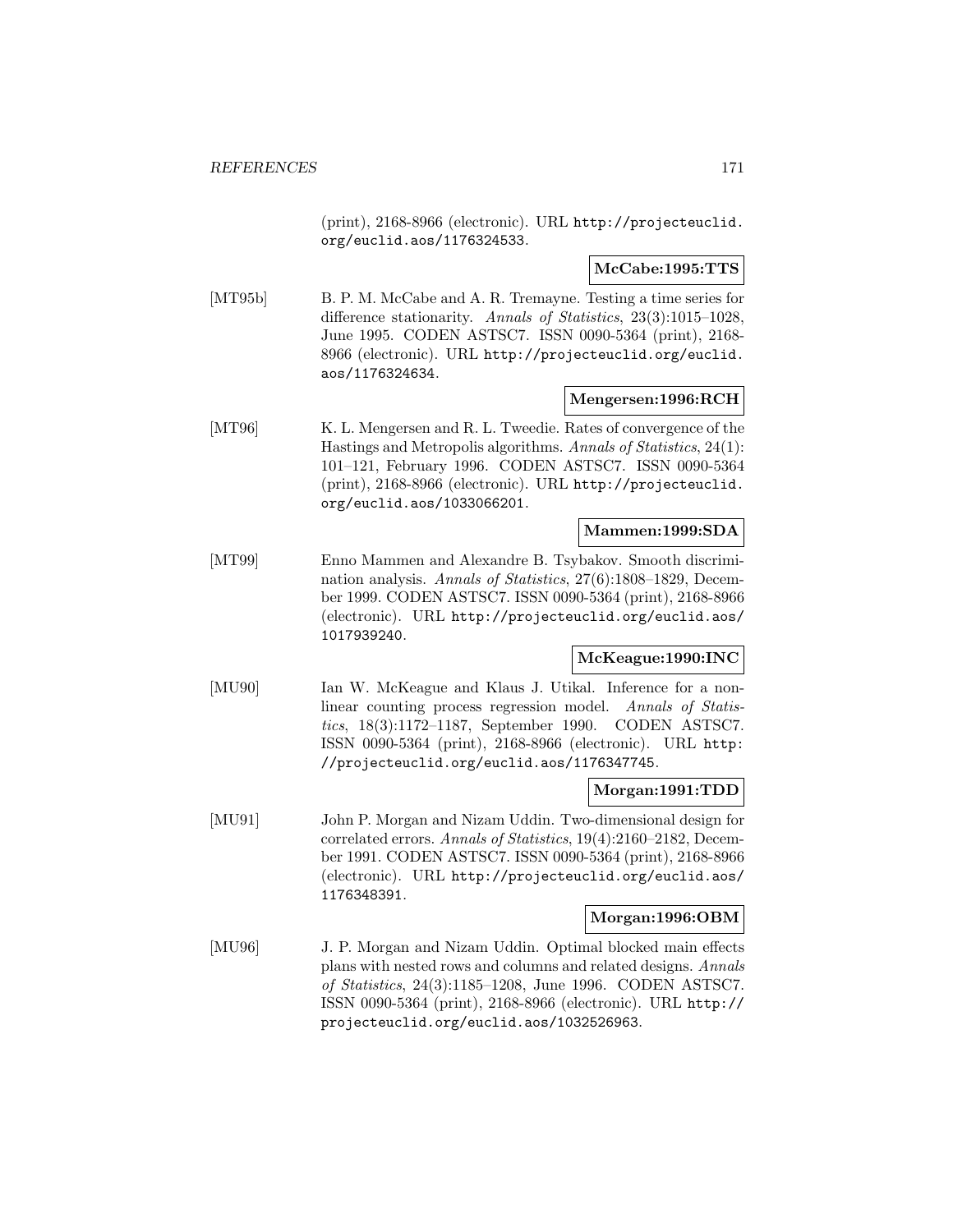**Mukerjee:1992:ECQ**

[Muk92] Hari Mukerjee. Estimating conditional quantiles at the root of a regression function. Annals of Statistics, 20(4):2168–2176, December 1992. CODEN ASTSC7. ISSN 0090-5364 (print), 2168- 8966 (electronic). URL http://projecteuclid.org/euclid. aos/1176348911.

### **Mukerjee:1993:IMC**

[Muk93a] Hari Mukerjee. An improved monotone conditional quantile estimator. Annals of Statistics, 21(2):924–942, June 1993. CO-DEN ASTSC7. ISSN 0090-5364 (print), 2168-8966 (electronic). URL http://projecteuclid.org/euclid.aos/1176349158.

### **Mukerjee:1993:NNR**

[Muk93b] Hari Mukerjee. Nearest neighbor regression with heavy-tailed errors. Annals of Statistics, 21(2):681–693, June 1993. CODEN ASTSC7. ISSN 0090-5364 (print), 2168-8966 (electronic). URL http://projecteuclid.org/euclid.aos/1176349144.

### **Mukerjee:1999:OOA**

[Muk99] Rahul Mukerjee. On the optimality of orthogonal array plus one run plans. Annals of Statistics, 27(1):82–93, February 1999. CODEN ASTSC7. ISSN 0090-5364 (print), 2168-8966 (electronic). URL http://projecteuclid.org/euclid.aos/ 1018031102.

## **Muller:1992:CPN**

[Mul92] Hans-Georg Muller. Change-points in nonparametric regression analysis. Annals of Statistics, 20(2):737–761, June 1992. CO-DEN ASTSC7. ISSN 0090-5364 (print), 2168-8966 (electronic). URL http://projecteuclid.org/euclid.aos/1176348654.

### **Muller:1998:ORT**

[Mül98] Christine Müller. Optimum robust testing in linear models. Annals of Statistics, 26(3):1126–1146, June 1998. CODEN ASTSC7. ISSN 0090-5364 (print), 2168-8966 (electronic). URL http://projecteuclid.org/euclid.aos/1024691091.

### **Murphy:1994:CPH**

[Mur94] S. A. Murphy. Consistency in a proportional hazards model incorporating a random effect. Annals of Statistics, 22(2): 712–731, June 1994. CODEN ASTSC7. ISSN 0090-5364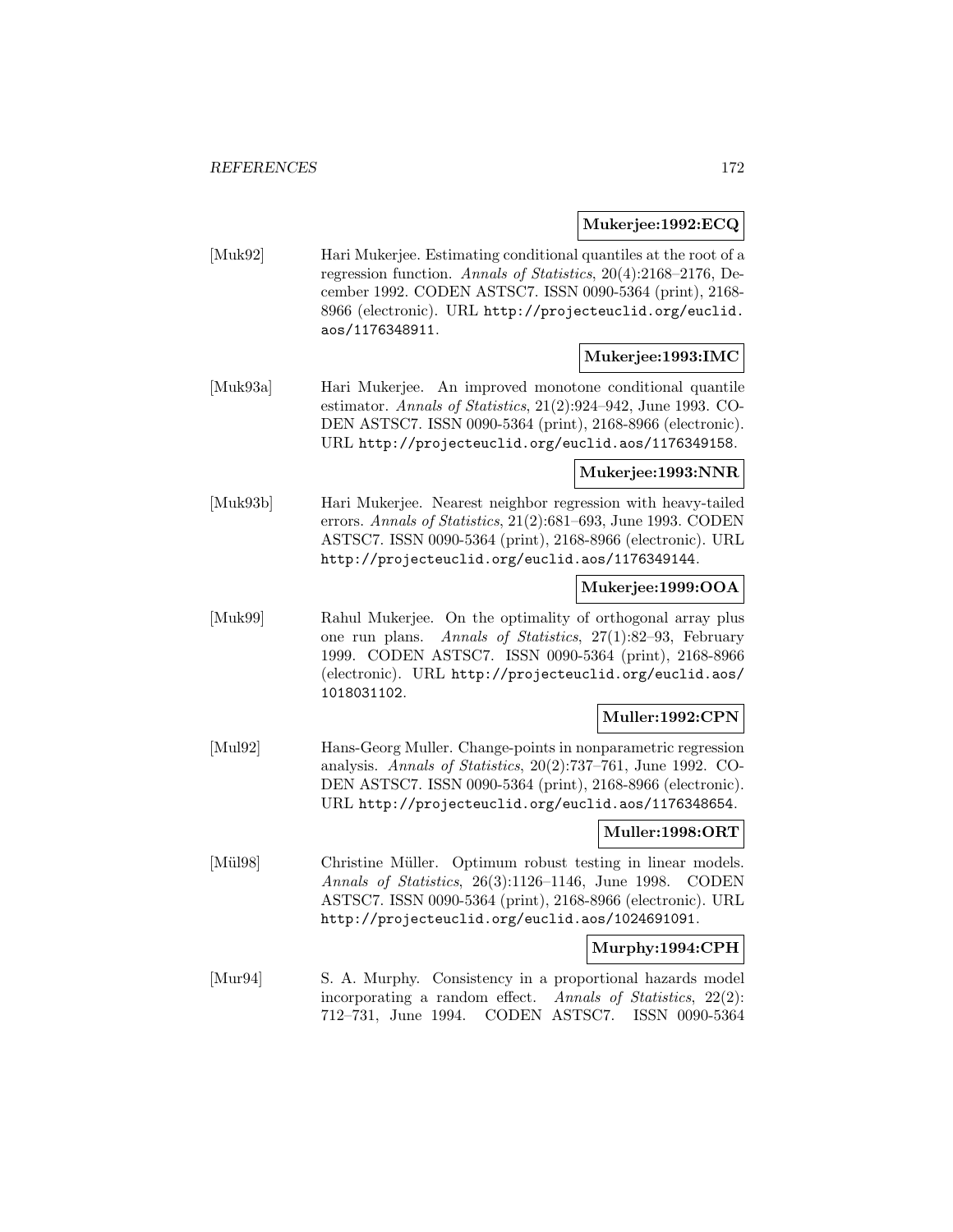(print), 2168-8966 (electronic). URL http://projecteuclid. org/euclid.aos/1176325492.

### **Murphy:1995:ATF**

[Mur95] S. A. Murphy. Asymptotic theory for the frailty model. Annals of Statistics, 23(1):182–198, February 1995. CODEN ASTSC7. ISSN 0090-5364 (print), 2168-8966 (electronic). URL http:// projecteuclid.org/euclid.aos/1176324462.

### **Mammen:1997:LAR**

[MvdG97a] Enno Mammen and Sara van de Geer. Locally adaptive regression splines. Annals of Statistics, 25(1):387–413, February 1997. CODEN ASTSC7. ISSN 0090-5364 (print), 2168-8966 (electronic). URL http://projecteuclid.org/euclid.aos/ 1034276635.

### **Mammen:1997:PQL**

[MvdG97b] Enno Mammen and Sara van de Geer. Penalized quasilikelihood estimation in partial linear models. Annals of Statistics, 25(3):1014–1035, June 1997. CODEN ASTSC7. ISSN 0090-5364 (print), 2168-8966 (electronic). URL http: //projecteuclid.org/euclid.aos/1069362736.

### **Murphy:1997:SLR**

[MvdV97] S. A. Murphy and A. W. van der Vaart. Semiparametric likelihood ratio inference. Annals of Statistics, 25(4):1471–1509, August 1997. CODEN ASTSC7. ISSN 0090-5364 (print), 2168- 8966 (electronic). URL http://projecteuclid.org/euclid. aos/1031594729.

### **Marron:1992:EMI**

[MW92] J. S. Marron and M. P. Wand. Exact mean integrated squared error. Annals of Statistics, 20(2):712–736, June 1992. CODEN ASTSC7. ISSN 0090-5364 (print), 2168-8966 (electronic). URL http://projecteuclid.org/euclid.aos/1176348653.

### **Mukerjee:1995:ESN**

[MW95] Rahul Mukerjee and C. F. Jeff Wu. On the existence of saturated and nearly saturated asymmetrical orthogonal arrays. Annals of Statistics, 23(6):2102–2115, December 1995. CODEN ASTSC7. ISSN 0090-5364 (print), 2168-8966 (electronic). URL http://projecteuclid.org/euclid.aos/1034713649.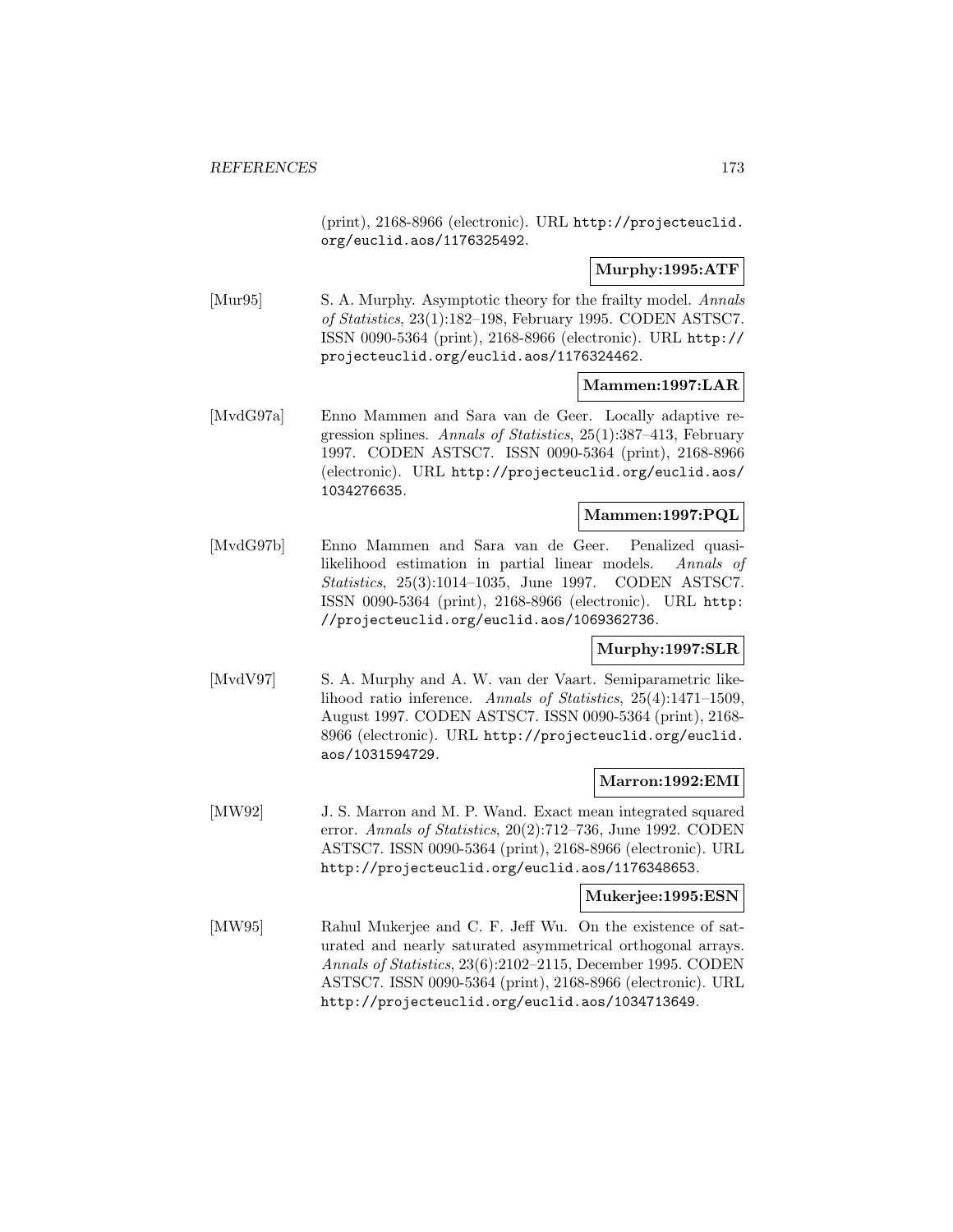### **Mizera:1998:NSC**

[MW98] Ivan Mizera and Jon A. Wellner. Necessary and sufficient conditions for weak consistency of the median of independent but not identically distributed random variables. Annals of Statistics, 26(2):672–691, April 1998. CODEN ASTSC7. ISSN 0090-5364 (print), 2168-8966 (electronic). URL http://projecteuclid. org/euclid.aos/1028144854.

### **Mukerjee:1999:BRF**

[MW99a] Rahul Mukerjee and C. F. J. Wu. Blocking in regular fractional factorials: a projective geometric approach. Annals of Statistics, 27(4):1256–1271, August 1999. CODEN ASTSC7. ISSN 0090-5364 (print), 2168-8966 (electronic). URL http:// projecteuclid.org/euclid.aos/1017938925.

### **Muliere:1999:CNR**

[MW99b] Pietro Muliere and Stephen Walker. A characterization of a neutral to the right prior via an extension of Johnson's sufficientness postulate. Annals of Statistics, 27(2):589–599, April 1999. CODEN ASTSC7. ISSN 0090-5364 (print), 2168-8966 (electronic). URL http://projecteuclid.org/euclid.aos/ 1018031208.

### **Maronna:1993:BRE**

[MY93] Ricardo A. Maronna and Victor J. Yohai. Bias-robust estimates of regression based on projections. Annals of Statistics, 21(2):965–990, June 1993. CODEN ASTSC7. ISSN 0090-5364 (print), 2168-8966 (electronic). URL http://projecteuclid. org/euclid.aos/1176349160.

#### **Morvai:1996:NIE**

[MYG96] Gusztáv Morvai, Sidney Yakowitz, and László Györfi. Nonparametric inference for ergodic, stationary time series. Annals of Statistics, 24(1):370–379, February 1996. CODEN ASTSC7. ISSN 0090-5364 (print), 2168-8966 (electronic). URL http:// projecteuclid.org/euclid.aos/1033066215.

#### **Mykland:1992:AEB**

[Myk92] Per Aslak Mykland. Asymptotic expansions and bootstrapping distributions for dependent variables: A martingale approach. Annals of Statistics, 20(2):623–654, June 1992. CO-DEN ASTSC7. ISSN 0090-5364 (print), 2168-8966 (electronic). URL http://projecteuclid.org/euclid.aos/1176348649.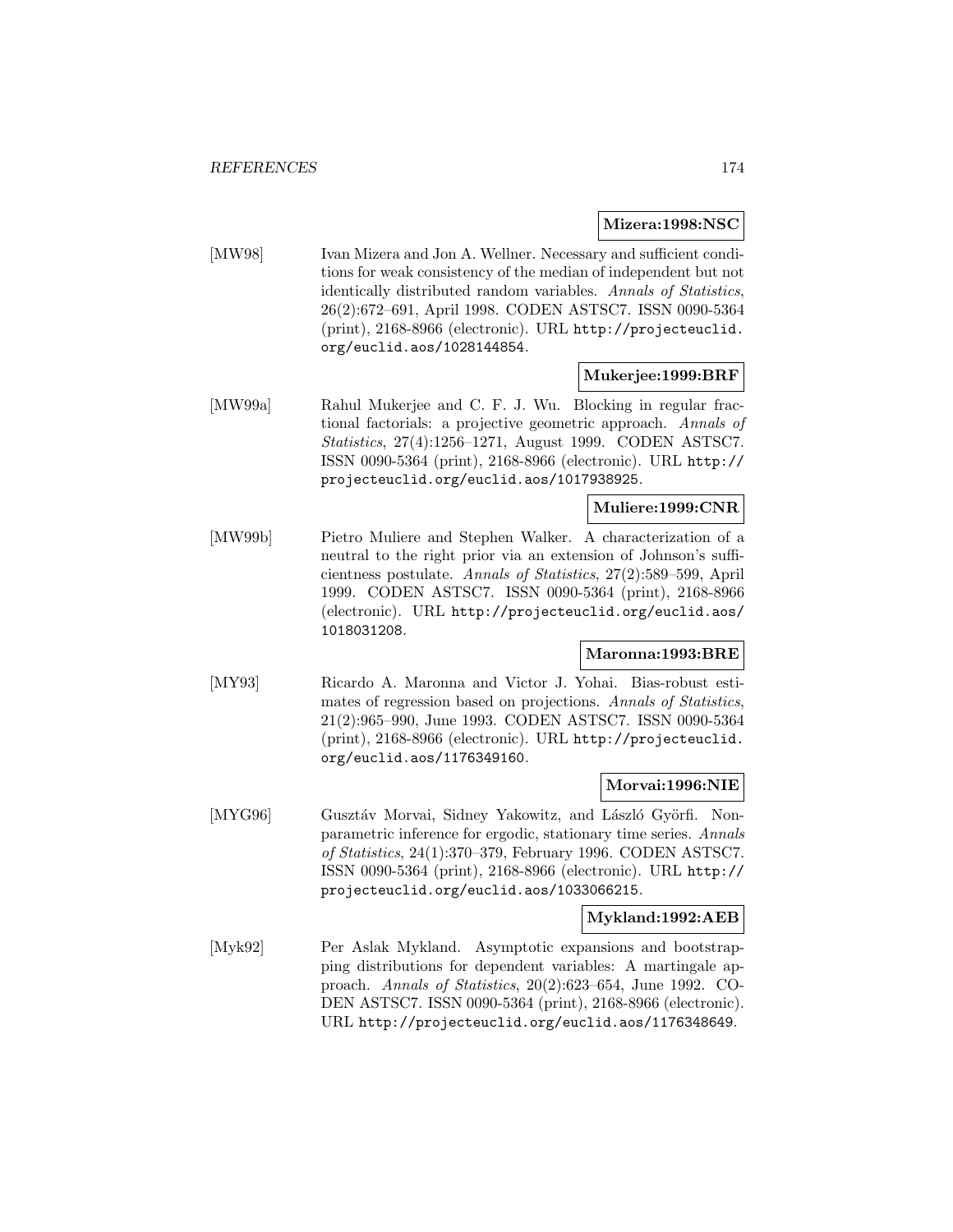### **Mykland:1994:BTI**

[Myk94] Per Aslak Mykland. Bartlett type identities for martingales. Annals of Statistics, 22(1):21–38, March 1994. CODEN ASTSC7. ISSN 0090-5364 (print), 2168-8966 (electronic). URL http://projecteuclid.org/euclid.aos/1176325355.

#### **Mykland:1995:DL**

[Myk95a] Per Aslak Mykland. Dual likelihood. Annals of Statistics, 23 (2):396–421, April 1995. CODEN ASTSC7. ISSN 0090-5364 (print), 2168-8966 (electronic). URL http://projecteuclid. org/euclid.aos/1176324527.

### **Mykland:1995:MES**

[Myk95b] Per Aslak Mykland. Martingale expansions and second order inference. Annals of Statistics, 23(3):707–731, June 1995. CO-DEN ASTSC7. ISSN 0090-5364 (print), 2168-8966 (electronic). URL http://projecteuclid.org/euclid.aos/1176324617.

#### **Mykland:1999:BIL**

[Myk99] Per Aslak Mykland. Bartlett identities and large deviations in likelihood theory. Annals of Statistics, 27(3):1105–1117, June 1999. CODEN ASTSC7. ISSN 0090-5364 (print), 2168-8966 (electronic). URL http://projecteuclid.org/euclid.aos/ 1018031270.

### **Martin:1993:BRE**

[MZ93a] R. D. Martin and Ruben H. Zamar. Bias robust estimation of scale. Annals of Statistics, 21(2):991–1017, June 1993. CODEN ASTSC7. ISSN 0090-5364 (print), 2168-8966 (electronic). URL http://projecteuclid.org/euclid.aos/1176349161.

### **Martin:1993:ECB**

[MZ93b] R. Douglas Martin and Ruben H. Zamar. Efficiency-constrained bias-robust estimation of location. Annals of Statistics, 21(1): 338–354, March 1993. CODEN ASTSC7. ISSN 0090-5364 (print), 2168-8966 (electronic). URL http://projecteuclid. org/euclid.aos/1176349029.

### **McKeague:1994:INT**

[MZ94] Ian W. McKeague and Mei-Jie Zhang. Identification of nonlinear time series from first order cumulative characteristics. Annals of Statistics, 22(1):495–514, March 1994. CODEN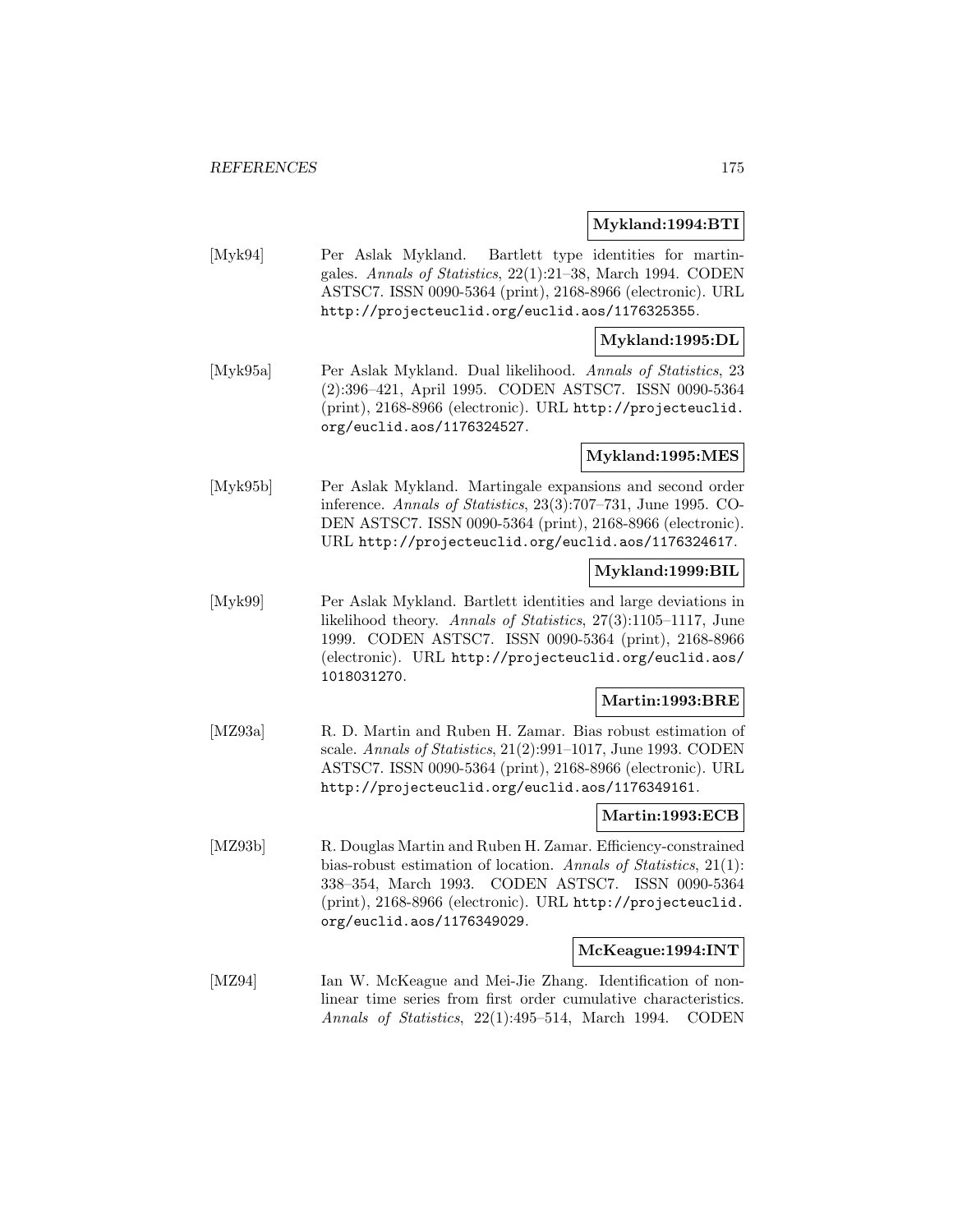ASTSC7. ISSN 0090-5364 (print), 2168-8966 (electronic). URL http://projecteuclid.org/euclid.aos/1176325381.

**Muller:1995:SVF**

[MZ95] Hans-Georg Muller and Peng-Liang Zhao. On a semiparametric variance function model and a test for heteroscedasticity. Annals of Statistics, 23(3):946–967, June 1995. CODEN ASTSC7. ISSN 0090-5364 (print), 2168-8966 (electronic). URL http:// projecteuclid.org/euclid.aos/1176324630.

### **Mathew:1996:CCR**

[MZ96] Thomas Mathew and Wenxing Zha. Conservative confidence regions in multivariate calibration. Annals of Statistics, 24 (2):707–725, April 1996. CODEN ASTSC7. ISSN 0090-5364 (print), 2168-8966 (electronic). URL http://projecteuclid. org/euclid.aos/1032894461.

### **Naiman:1990:VTN**

[Nai90] Daniel Q. Naiman. Volumes of tubular neighborhoods of spherical polyhedra and statistical inference. Annals of Statistics, 18 (2):685–716, June 1990. CODEN ASTSC7. ISSN 0090-5364 (print), 2168-8966 (electronic). URL http://projecteuclid. org/euclid.aos/1176347621.

## **Nakayama:1997:MCP**

[Nak97] Marvin K. Nakayama. Multiple-comparison procedures for steady-state simulations. Annals of Statistics, 25(6):2433– 2450, December 1997. CODEN ASTSC7. ISSN 0090-5364 (print), 2168-8966 (electronic). URL http://projecteuclid. org/euclid.aos/1030741080.

### **Nau:1992:IPF**

[Nau92] Robert F. Nau. Indeterminate probabilities on finite sets. Annals of Statistics, 20(4):1737–1767, December 1992. CODEN ASTSC7. ISSN 0090-5364 (print), 2168-8966 (electronic). URL http://projecteuclid.org/euclid.aos/1176348888.

### **Nagaraja:1994:DMC**

[ND94] H. N. Nagaraja and H. A. David. Distribution of the maximum of concomitants of selected order statistics. Annals of Statistics, 22(1):478–494, March 1994. CODEN ASTSC7. ISSN 0090-5364 (print), 2168-8966 (electronic). URL http://projecteuclid. org/euclid.aos/1176325380.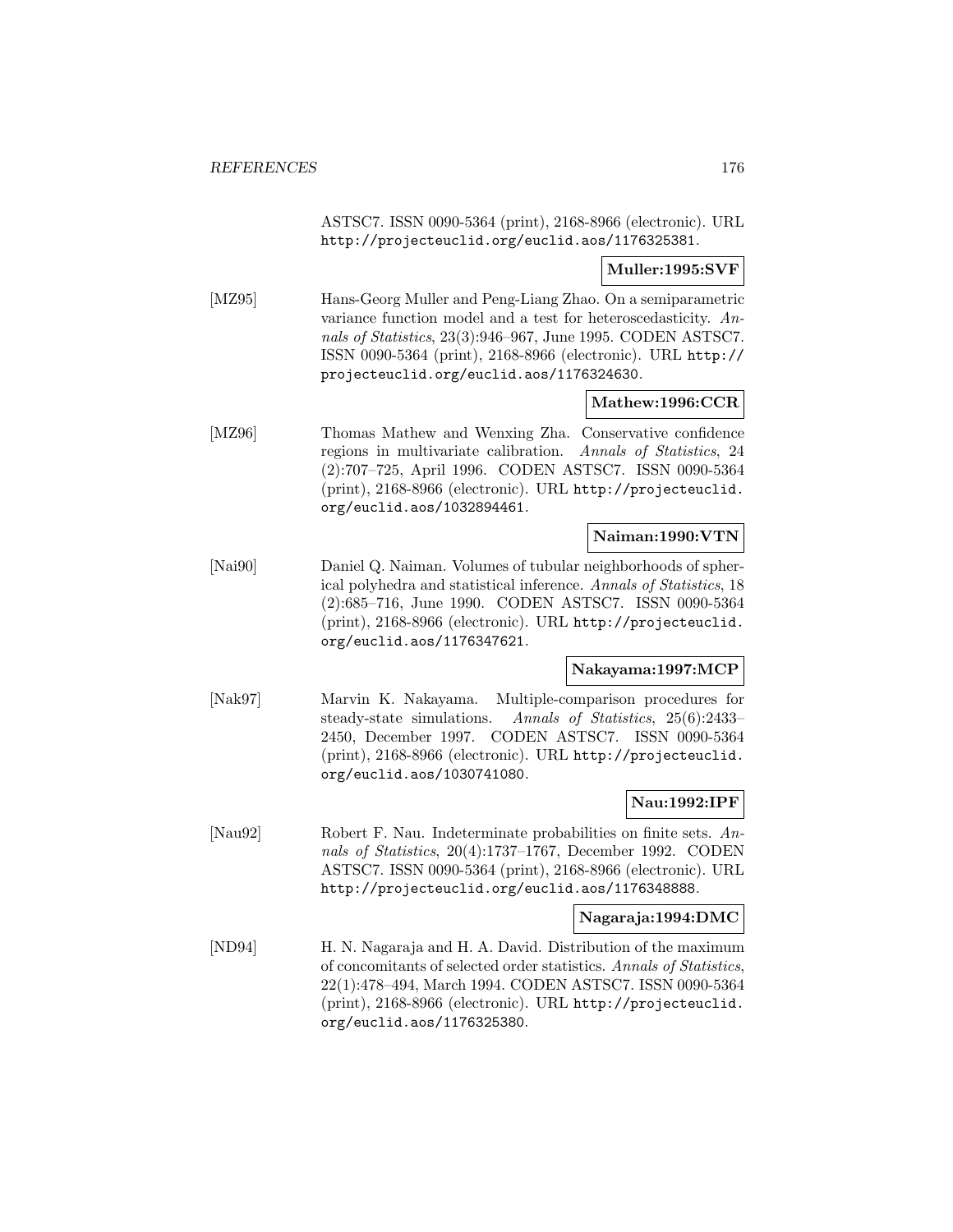**Neuhaus:1993:CRT**

[Neu93] Georg Neuhaus. Conditional rank tests for the two-sample problem under random censorship. Annals of Statistics, 21(4): 1760–1779, December 1993. CODEN ASTSC7. ISSN 0090-5364 (print), 2168-8966 (electronic). URL http://projecteuclid. org/euclid.aos/1176349396.

### **Neuhauser:1994:PAS**

[Neu94] Claudia Neuhauser. A Poisson approximation for sequence comparisons with insertions and deletions. Annals of Statistics, 22(3):1603–1629, September 1994. CODEN ASTSC7. ISSN 0090-5364 (print), 2168-8966 (electronic). URL http: //projecteuclid.org/euclid.aos/1176325645.

# **Neumann:1995:ABC**

[Neu95] Michael H. Neumann. Automatic bandwidth choice and confidence intervals in nonparametric regression. Annals of Statistics, 23(6):1937–1959, December 1995. CODEN ASTSC7. ISSN 0090-5364 (print), 2168-8966 (electronic). URL http: //projecteuclid.org/euclid.aos/1034713641.

### **Neumann:1998:SAD**

[Neu98] Michael H. Neumann. Strong approximation of density estimators from weakly dependent observations by density estimators from independent observations. Annals of Statistics, 26(5): 2014–2048, October 1998. CODEN ASTSC7. ISSN 0090-5364 (print), 2168-8966 (electronic). URL http://projecteuclid. org/euclid.aos/1024691367.

### **Nagaraj:1991:EPL**

[NF91] Neerchal K. Nagaraj and Wayne A. Fuller. Estimation of the parameters of linear time series models subject to nonlinear restrictions. Annals of Statistics, 19(3):1143–1154, September 1991. CODEN ASTSC7. ISSN 0090-5364 (print), 2168-8966 (electronic). URL http://projecteuclid.org/euclid.aos/ 1176348242.

### **Niemiro:1992:AED**

[Nie92] Wojciech Niemiro. Asymptotics for M-estimators defined by convex minimization. Annals of Statistics, 20(3):1514–1533, September 1992. CODEN ASTSC7. ISSN 0090-5364 (print), 2168-8966 (electronic). URL http://projecteuclid.org/ euclid.aos/1176348782.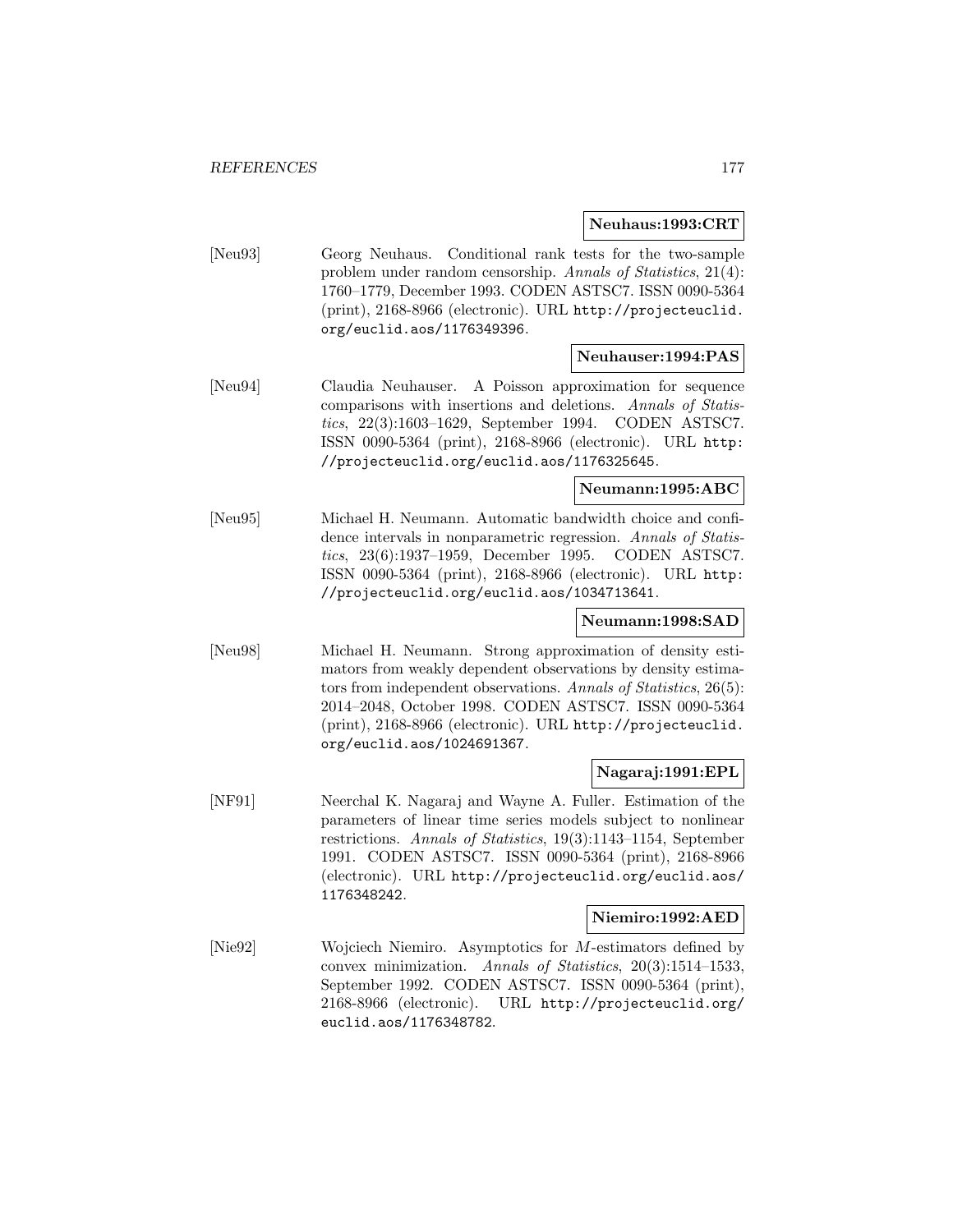#### **Nishiyama:1999:MIC**

[Nis99] Yoichi Nishiyama. A maximal inequality for continuous martingales and M-estimation in a Gaussian white noise model. Annals of Statistics, 27(2):675–696, April 1999. CODEN ASTSC7. ISSN 0090-5364 (print), 2168-8966 (electronic). URL http:// projecteuclid.org/euclid.aos/1018031212.

## **Niu:1998:EIS**

[Niu98] Xu-Feng Niu. Estimating integrals of stochastic processes using space-time data. Annals of Statistics, 26(6):2246-2263, December 1998. CODEN ASTSC7. ISSN 0090-5364 (print), 2168-8966 (electronic). URL http://projecteuclid.org/euclid.aos/ 1024691469.

### **Nielsen:1995:KEN**

[NL95] Jens P. Nielsen and Oliver B. Linton. Kernel estimation in a nonparametric marker dependent hazard model. Annals of Statistics, 23(5):1735–1748, October 1995. CODEN ASTSC7. ISSN 0090-5364 (print), 2168-8966 (electronic). URL http:// projecteuclid.org/euclid.aos/1176324321.

### **Nielsen:1998:SSM**

[NLB98] Jens P. Nielsen, Oliver Linton, and Peter J. Bickel. On a semiparametric survival model with flexible covariate effect. Annals of Statistics, 26(1):215–241, February 1998. CODEN ASTSC7. ISSN 0090-5364 (print), 2168-8966 (electronic). URL http:// projecteuclid.org/euclid.aos/1030563983.

### **Naik-Nimbalkar:1994:VBB**

[NNR94] U. V. Naik-Nimbalkar and M. B. Rajarshi. Validity of blockwise bootstrap for empirical processes with stationary observations. Annals of Statistics, 22(2):980–994, June 1994. CODEN ASTSC7. ISSN 0090-5364 (print), 2168-8966 (electronic). URL http://projecteuclid.org/euclid.aos/1176325507.

#### **Nogales:1996:SRS**

[NO96] A. G. Nogales and J. A. Oyola. Some remarks on sufficiency, invariance and conditional independence. Annals of Statistics, 24(2):906–909, April 1996. CODEN ASTSC7. ISSN 0090-5364 (print), 2168-8966 (electronic). URL http://projecteuclid. org/euclid.aos/1032894473.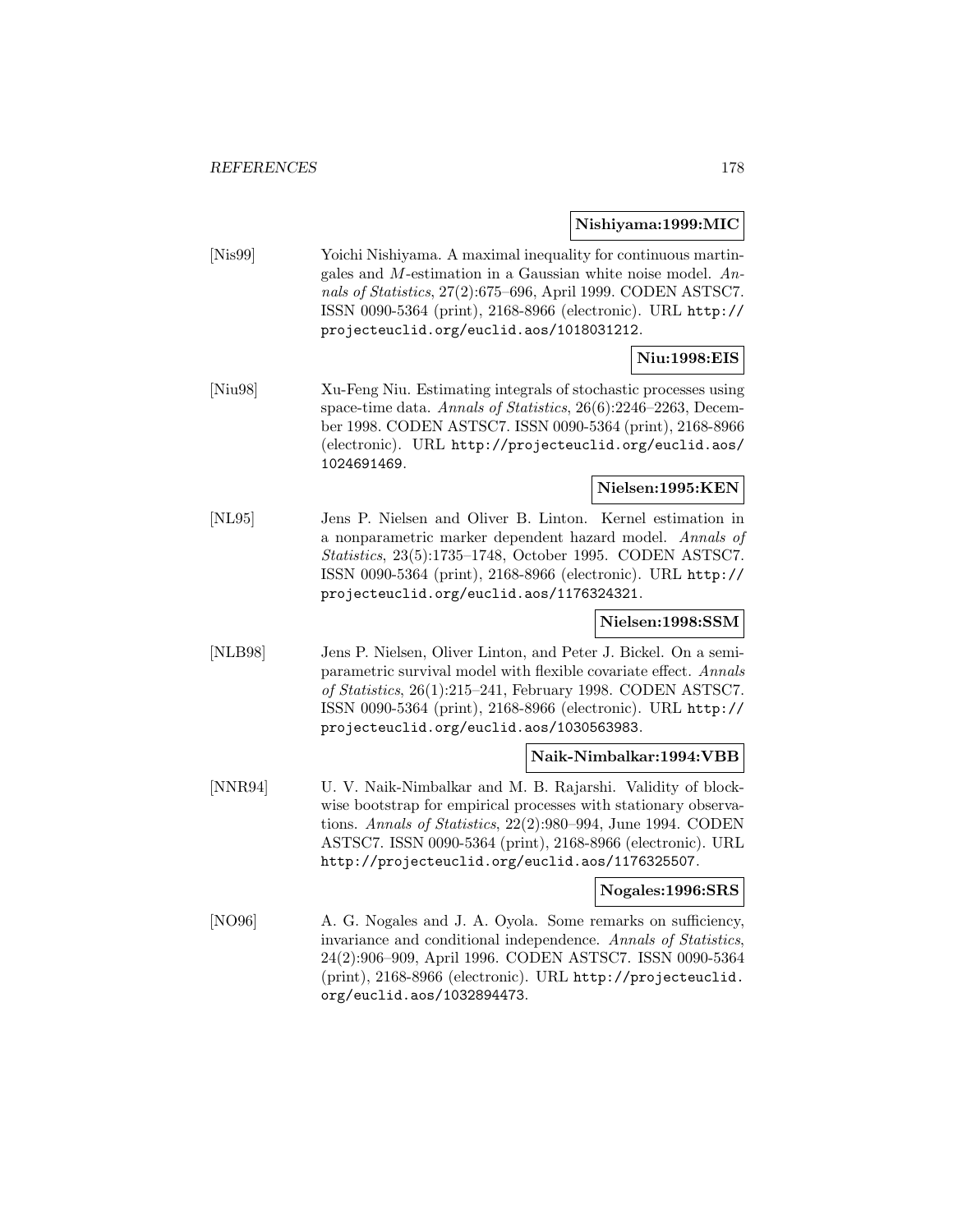### **Nobel:1996:HRE**

[Nob96] Andrew Nobel. Histogram regression estimation using datadependent partitions. Annals of Statistics, 24(3):1084–1105, June 1996. CODEN ASTSC7. ISSN 0090-5364 (print), 2168- 8966 (electronic). URL http://projecteuclid.org/euclid. aos/1032526958.

## **Nobel:1999:LCR**

[Nob99] Andrew B. Nobel. Limits to classification and regression estimation from ergodic processes. Annals of Statistics,  $27(1)$ : 262–273, February 1999. CODEN ASTSC7. ISSN 0090-5364 (print), 2168-8966 (electronic). URL http://projecteuclid. org/euclid.aos/1018031110.

### **Nabeya:1994:APA**

[NT94] Seiji Nabeya and Katsuto Tanaka. Acknowledgment of priority: Asymptotic theory of a test for the constancy of regression coefficients against the random walk alternative. Annals of Statistics, 22(1):563, March 1994. CODEN ASTSC7. ISSN 0090-5364 (print), 2168-8966 (electronic). URL http://projecteuclid. org/euclid.aos/1176325384.

#### **Nussbaum:1996:AED**

[Nus96] Michael Nussbaum. Asymptotic equivalence of density estimation and Gaussian white noise. Annals of Statistics, 24(6): 2399–2430, December 1996. CODEN ASTSC7. ISSN 0090-5364 (print), 2168-8966 (electronic). URL http://projecteuclid. org/euclid.aos/1032181160.

### **Neumann:1997:WTA**

[NvS97] Michael H. Neumann and Rainer von Sachs. Wavelet thresholding in anisotropic function classes and application to adaptive estimation of evolutionary spectra. Annals of Statistics, 25 (1):38–76, February 1997. CODEN ASTSC7. ISSN 0090-5364 (print), 2168-8966 (electronic). URL http://projecteuclid. org/euclid.aos/1034276621.

#### **Naiman:1992:IEB**

[NW92] Daniel Q. Naiman and Henry P. Wynn. Inclusion-exclusion-Bonferroni identities and inequalities for discrete tube-like problems via Euler characteristics. Annals of Statistics, 20 (1):43–76, March 1992. CODEN ASTSC7. ISSN 0090-5364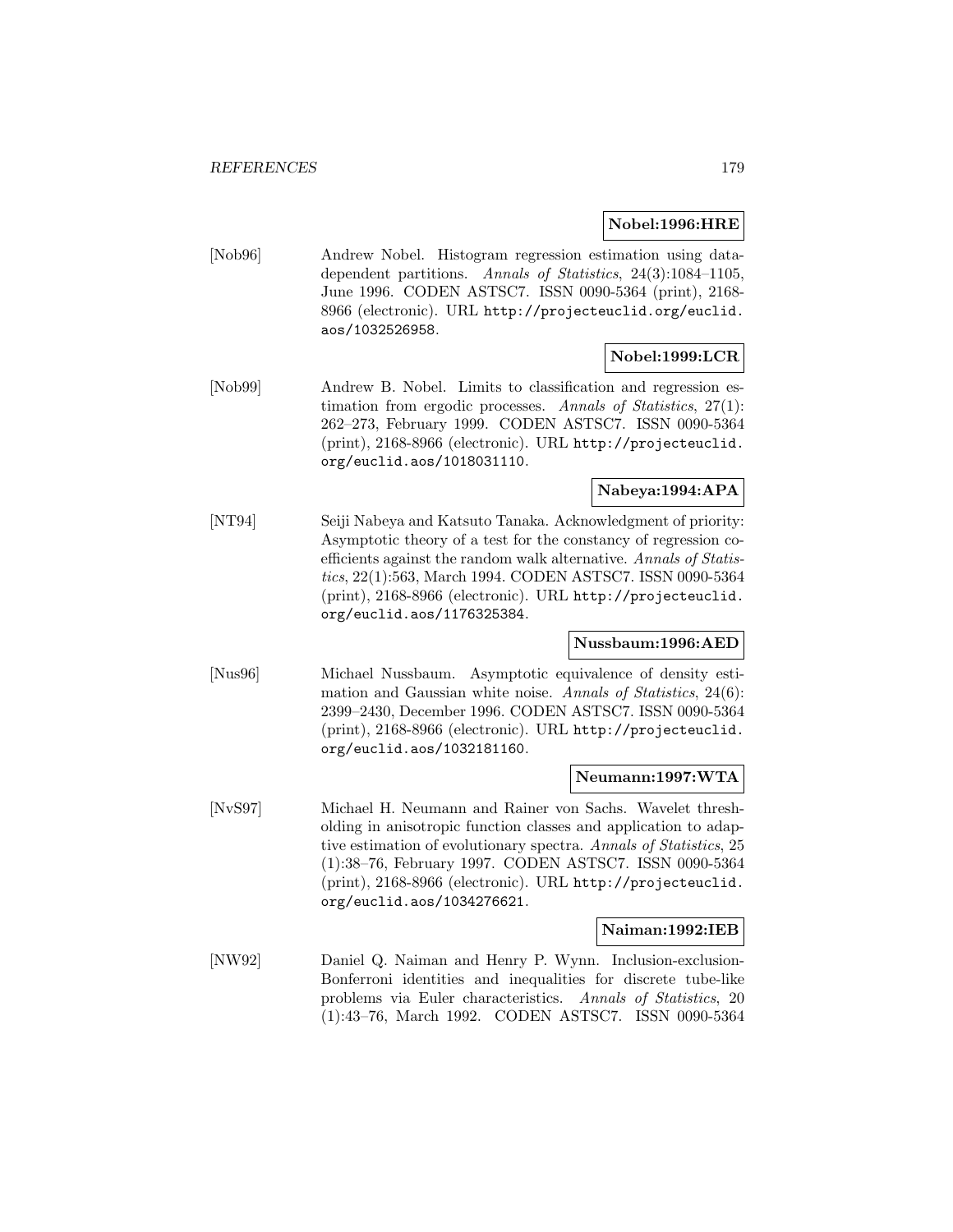(print), 2168-8966 (electronic). URL http://projecteuclid. org/euclid.aos/1176348512.

### **Naiman:1997:ATI**

[NW97] Daniel Q. Naiman and Henry P. Wynn. Abstract tubes, improved inclusion-exclusion identities and inequalities and importance sampling. Annals of Statistics, 25(5):1954–1983, October 1997. CODEN ASTSC7. ISSN 0090-5364 (print), 2168- 8966 (electronic). URL http://projecteuclid.org/euclid. aos/1069362380.

### **Nicoleris:1997:RCE**

[NY97] Theodoros Nicoleris and Yannis G. Yatracos. Rates of convergence of estimates, Kolmogorov's entropy and the dimensionality reduction principle in regression. Annals of Statistics, 25(6): 2493–2511, December 1997. CODEN ASTSC7. ISSN 0090-5364 (print), 2168-8966 (electronic). URL http://projecteuclid. org/euclid.aos/1030741082.

### **Nychka:1990:APV**

[Nyc90] Douglas Nychka. The average posterior variance of a smoothing spline and a consistent estimate of the average squared error. Annals of Statistics, 18(1):415–428, March 1990. CODEN ASTSC7. ISSN 0090-5364 (print), 2168-8966 (electronic). URL http://projecteuclid.org/euclid.aos/1176347508.

#### **Nychka:1995:SLS**

[Nyc95] Douglas Nychka. Splines as local smoothers. Annals of Statistics, 23(4):1175–1197, August 1995. CODEN ASTSC7. ISSN 0090-5364 (print), 2168-8966 (electronic). URL http:// projecteuclid.org/euclid.aos/1176324704.

### **Okamoto:1991:ATS**

[OAT91] Ichi Okamoto, Shun-Ichi Amari, and Kei Takeuchi. Asymptotic theory of sequential estimation: Differential geometrical approach. Annals of Statistics, 19(2):961–981, June 1991. CO-DEN ASTSC7. ISSN 0090-5364 (print), 2168-8966 (electronic). URL http://projecteuclid.org/euclid.aos/1176348131.

### **Oller:1995:IAS**

[OC95] J. M. Oller and J. M. Corcuera. Intrinsic analysis of statistical estimation. Annals of Statistics, 23(5):1562–1581, October 1995. CODEN ASTSC7. ISSN 0090-5364 (print), 2168-8966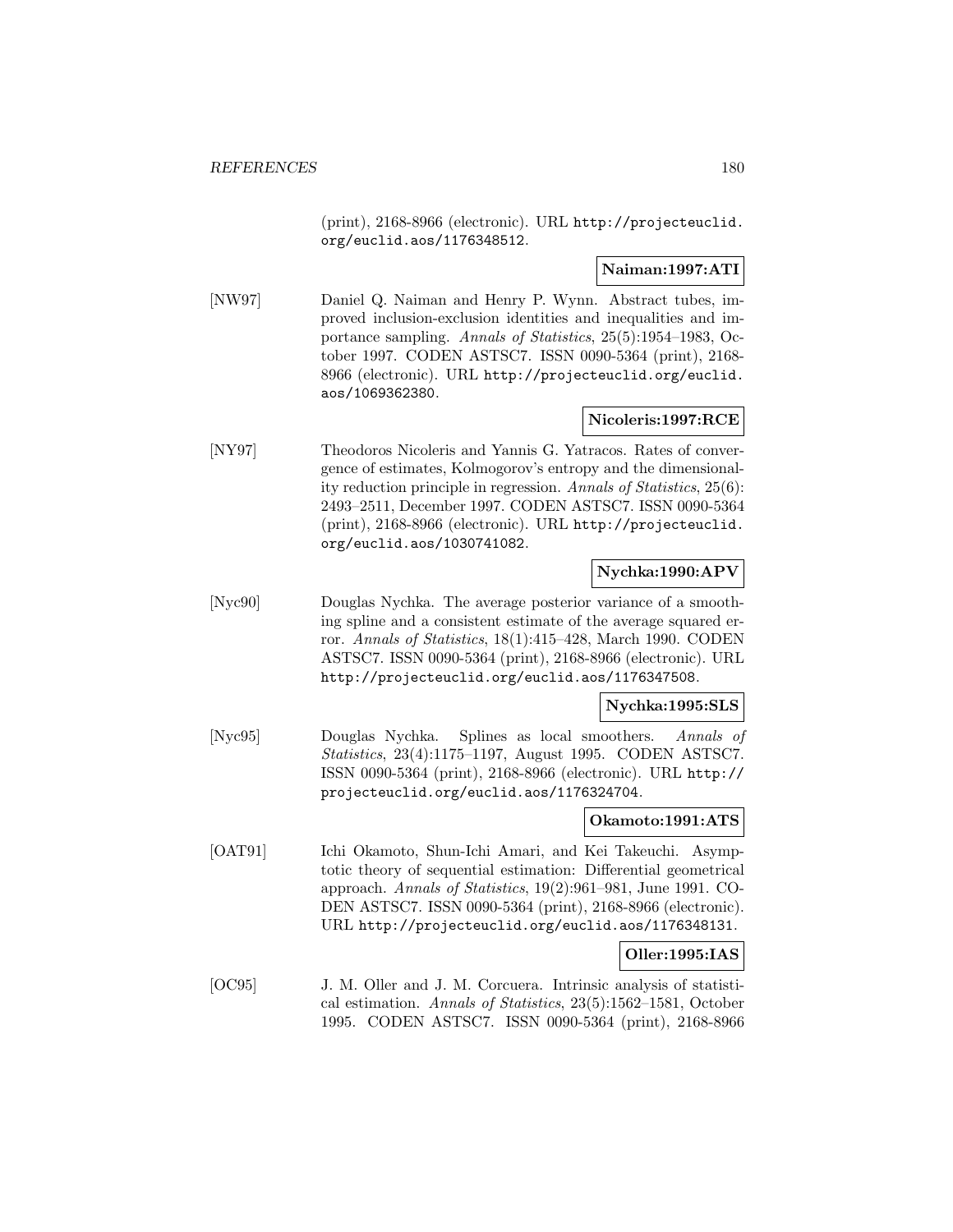(electronic). URL http://projecteuclid.org/euclid.aos/ 1176324312.

## **Oehlert:1992:RBS**

[Oeh92] Gary W. Oehlert. Relaxed boundary smoothing splines. Annals of Statistics, 20(1):146–160, March 1992. CODEN ASTSC7. ISSN 0090-5364 (print), 2168-8966 (electronic). URL http:// projecteuclid.org/euclid.aos/1176348516.

## **Opsomer:1997:FBA**

[OR97] Jean D. Opsomer and David Ruppert. Fitting a bivariate additive model by local polynomial regression. Annals of Statistics, 25(1):186–211, February 1997. CODEN ASTSC7. ISSN 0090-5364 (print), 2168-8966 (electronic). URL http:// projecteuclid.org/euclid.aos/1034276626.

## **OSullivan:1991:DMA**

[O'S91] Finbarr O'Sullivan. Discussion: Multivariate adaptive regression splines. Annals of Statistics, 19(1):99–102, March 1991. CODEN ASTSC7. ISSN 0090-5364 (print), 2168-8966 (electronic). URL http://projecteuclid.org/euclid.aos/ 1176347968.

## **OSullivan:1993:NEC**

[O'S93] Finbarr O'Sullivan. Nonparametric estimation in the Cox model. Annals of Statistics, 21(1):124–145, March 1993. CO-DEN ASTSC7. ISSN 0090-5364 (print), 2168-8966 (electronic). URL http://projecteuclid.org/euclid.aos/1176349018.

#### **OSullivan:1995:SLS**

[O'S95] Finbarr O'Sullivan. A study of least squares and maximum likelihood for image reconstruction in positron emission tomography. Annals of Statistics, 23(4):1267–1300, August 1995. CO-DEN ASTSC7. ISSN 0090-5364 (print), 2168-8966 (electronic). URL http://projecteuclid.org/euclid.aos/1176324709.

## **Owen:1990:ELR**

[Owe90] Art Owen. Empirical likelihood ratio confidence regions. Annals of Statistics, 18(1):90–120, March 1990. CODEN ASTSC7. ISSN 0090-5364 (print), 2168-8966 (electronic). URL http:// projecteuclid.org/euclid.aos/1176347494.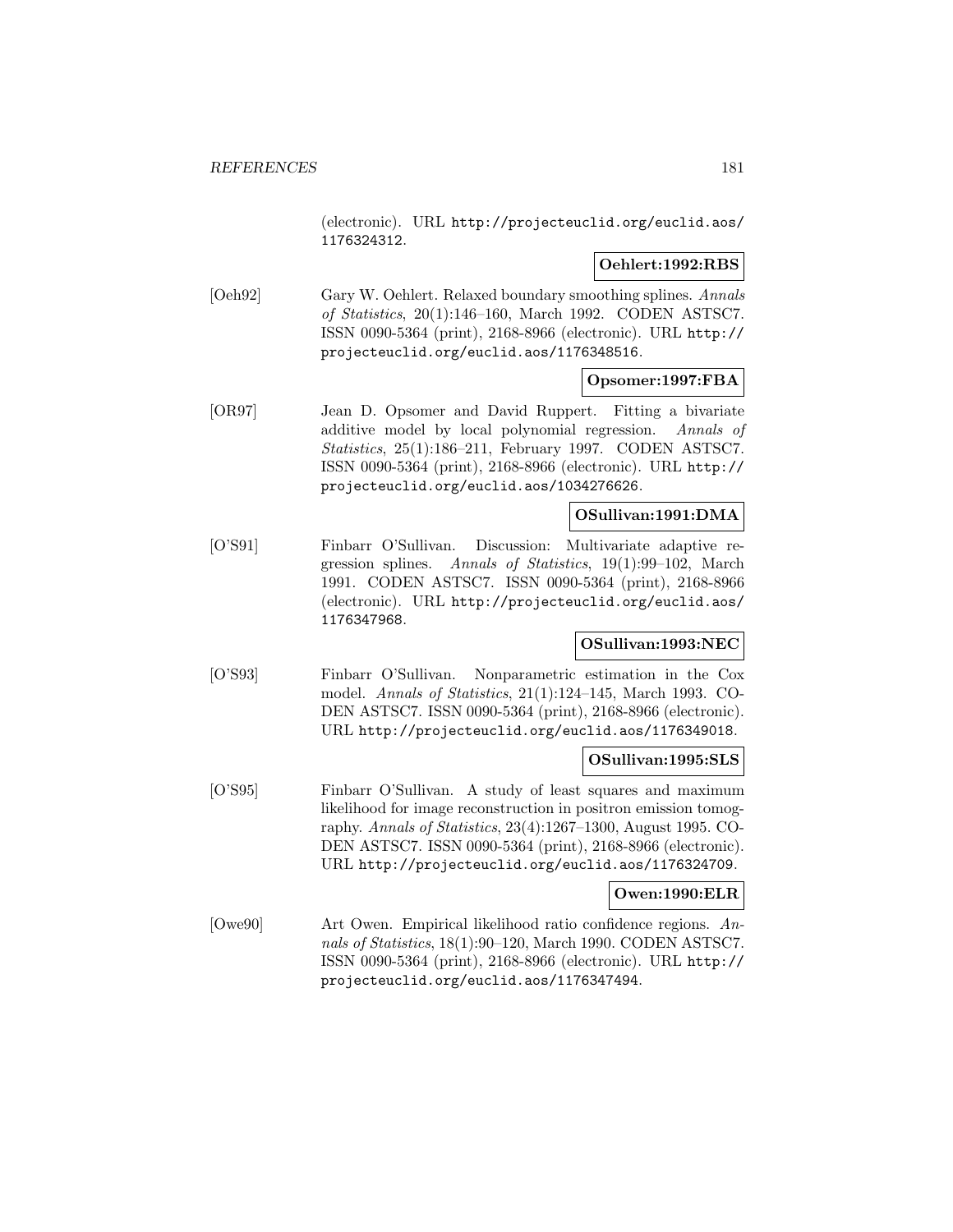## **Owen:1991:DMA**

[Owe91a] Art Owen. Discussion: Multivariate adaptive regression splines. Annals of Statistics, 19(1):102–112, March 1991. CODEN ASTSC7. ISSN 0090-5364 (print), 2168-8966 (electronic). URL http://projecteuclid.org/euclid.aos/1176347969.

## **Owen:1991:ELL**

[Owe91b] Art Owen. Empirical likelihood for linear models. Annals of Statistics, 19(4):1725–1747, December 1991. CODEN ASTSC7. ISSN 0090-5364 (print), 2168-8966 (electronic). URL http:// projecteuclid.org/euclid.aos/1176348368.

## **Owen:1994:LSR**

[Owe94] Art Owen. Lattice sampling revisited: Monte Carlo variance of means over randomized orthogonal arrays. Annals of Statistics, 22(2):930–945, June 1994. CODEN ASTSC7. ISSN 0090-5364 (print), 2168-8966 (electronic). URL http://projecteuclid. org/euclid.aos/1176325504.

## **Owen:1997:SNV**

[Owe97] Art B. Owen. Scrambled net variance for integrals of smooth functions. Annals of Statistics, 25(4):1541–1562, August 1997. CODEN ASTSC7. ISSN 0090-5364 (print), 2168-8966 (electronic). URL http://projecteuclid.org/euclid.aos/ 1031594731.

## **Parner:1998:ATC**

[Par98] Erik Parner. Asymptotic theory for the correlated gammafrailty model. Annals of Statistics, 26(1):183–214, February 1998. CODEN ASTSC7. ISSN 0090-5364 (print), 2168-8966 (electronic). URL http://projecteuclid.org/euclid.aos/ 1030563982.

## **Patil:1993:LSC**

[Pat93] P. N. Patil. On the least squares cross-validation bandwidth in hazard rate estimation. Annals of Statistics, 21(4):1792– 1810, December 1993. CODEN ASTSC7. ISSN 0090-5364 (print), 2168-8966 (electronic). URL http://projecteuclid. org/euclid.aos/1176349398.

## **Pena:1998:SGF**

[Peñ98] Edsel A. Peña. Smooth goodness-of-fit tests for composite hypothesis in hazard based models. Annals of Statistics, 26(5):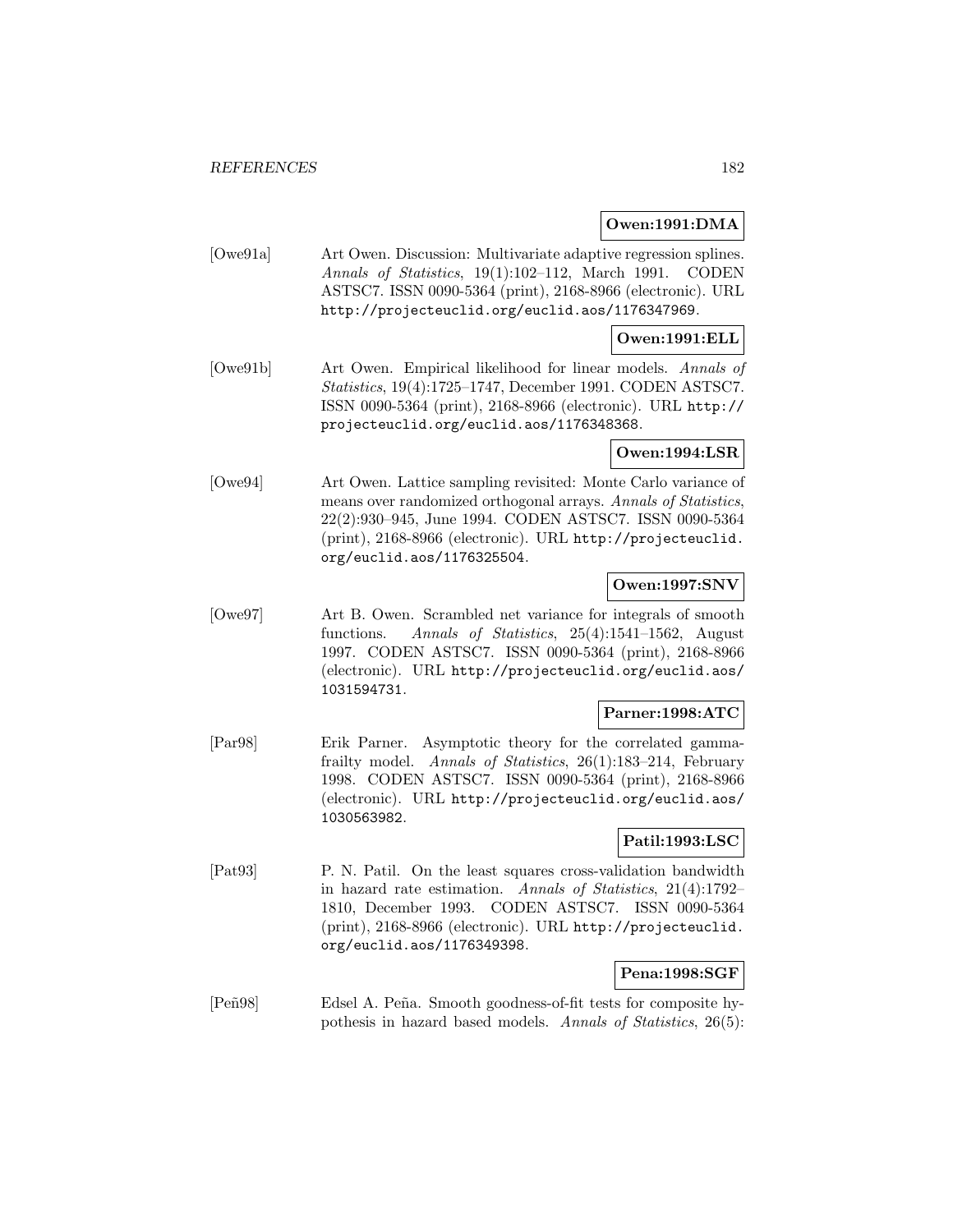1935–1971, October 1998. CODEN ASTSC7. ISSN 0090-5364 (print), 2168-8966 (electronic). URL http://projecteuclid. org/euclid.aos/1024691364.

## **Peres:1992:INP**

[Per92] Yuval Peres. Iterating von Neumann's procedure for extracting random bits. Annals of Statistics, 20(1):590–597, March 1992. CODEN ASTSC7. ISSN 0090-5364 (print), 2168-8966 (electronic). URL http://projecteuclid.org/euclid.aos/ 1176348543; http://www.jstor.org/stable/2242181.

## **Pfanzagl:1990:LDP**

[Pfa90] J. Pfanzagl. Large deviation probabilities for certain nonparametric maximum likelihood estimators. Annals of Statistics, 18(4):1868–1877, December 1990. CODEN ASTSC7. ISSN 0090-5364 (print), 2168-8966 (electronic). URL http: //projecteuclid.org/euclid.aos/1176347884.

## **Pfanzagl:1993:IVR**

[Pfa93] J. Pfanzagl. Incidental versus random nuisance parameters. Annals of Statistics, 21(4):1663–1691, December 1993. CODEN ASTSC7. ISSN 0090-5364 (print), 2168-8966 (electronic). URL http://projecteuclid.org/euclid.aos/1176349392.

## **Praestgaard:1996:ATN**

[PH96] Jens Thomas Præstgaard and Jian Huang. Asymptotic theory for nonparametric estimation of survival curves under order restrictions. Annals of Statistics, 24(4):1679–1716, August 1996. CODEN ASTSC7. ISSN 0090-5364 (print), 2168-8966 (electronic). URL http://projecteuclid.org/euclid.aos/ 1032298291.

## **Phelan:1990:BEM**

[Phe90] Michael J. Phelan. Bayes estimation from a Markov renewal process. Annals of Statistics, 18(2):603–616, June 1990. CO-DEN ASTSC7. ISSN 0090-5364 (print), 2168-8966 (electronic). URL http://projecteuclid.org/euclid.aos/1176347618.

## **Phelan:1996:ALE**

[Phe96] Michael J. Phelan. Asymptotic likelihood estimation from birth and death on a flow. Annals of Statistics, 24(3):1161–1184, June 1996. CODEN ASTSC7. ISSN 0090-5364 (print), 2168-8966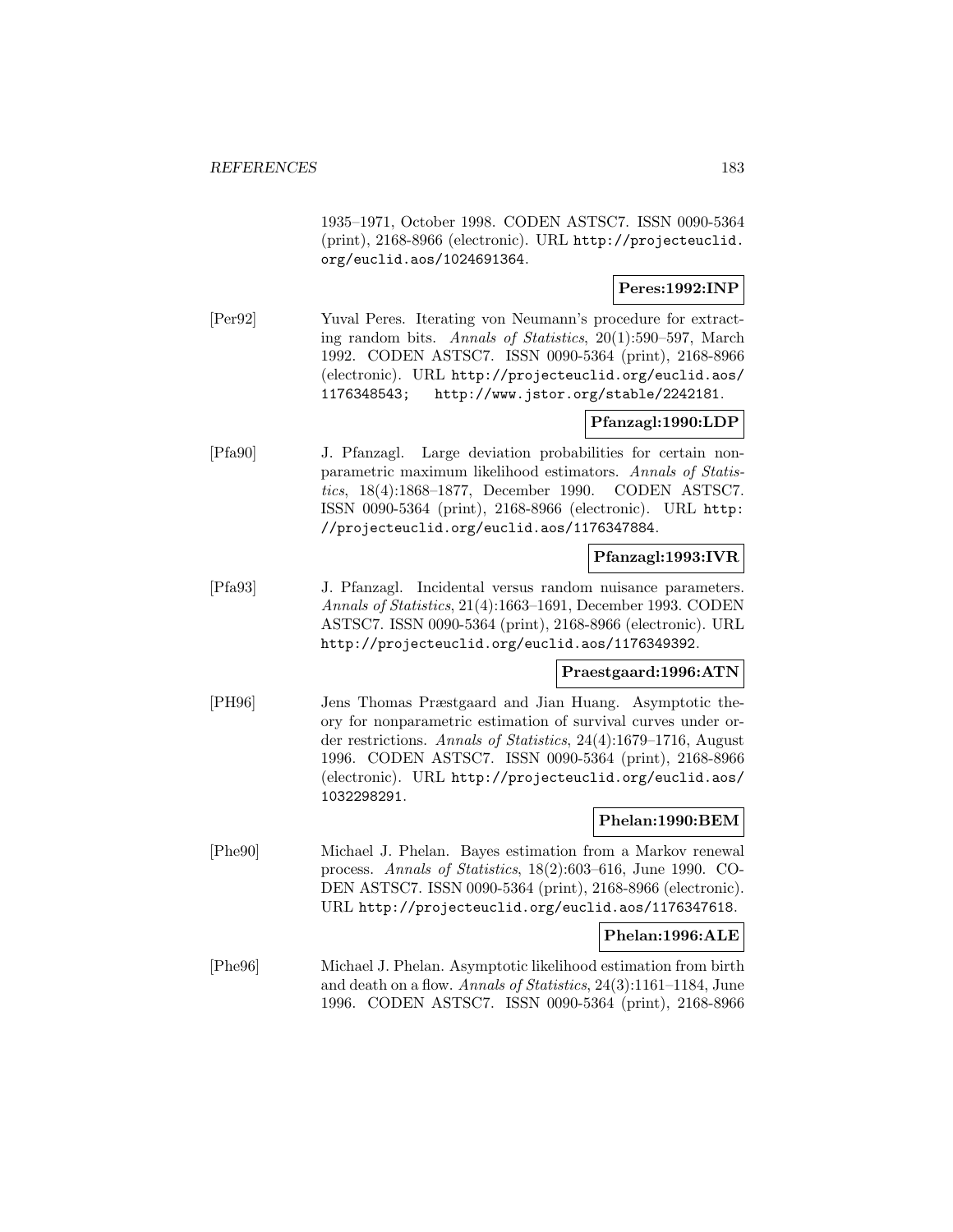(electronic). URL http://projecteuclid.org/euclid.aos/ 1032526962.

## **Pinelis:1994:EPP**

[Pin94] Iosif Pinelis. Extremal probabilistic problems and Hotelling's  $T<sup>2</sup>$  test under a symmetry condition. Annals of Statistics, 22 (1):357–368, March 1994. CODEN ASTSC7. ISSN 0090-5364 (print), 2168-8966 (electronic). URL http://projecteuclid. org/euclid.aos/1176325373.

# **Pitts:1994:NES**

[Pit94] Susan M. Pitts. Nonparametric estimation of the stationary waiting time distribution function for the  $GI/G/1$  queue. Annals of Statistics, 22(3):1428–1446, September 1994. CODEN ASTSC7. ISSN 0090-5364 (print), 2168-8966 (electronic). URL http://projecteuclid.org/euclid.aos/1176325635.

## **Portnoy:1989:AEL**

[PK89] Stephen Portnoy and Roger Koenker. Adaptive L-estimation for linear models. Annals of Statistics, 17(1):362–381, March 1989. CODEN ASTSC7. ISSN 0090-5364 (print), 2168-8966 (electronic). URL http://projecteuclid.org/euclid.aos/ 1176347022. See correction [PK90].

## **Portnoy:1990:CAE**

[PK90] Stephen Portnoy and Roger Koenker. Correction: "Adaptive L-Estimation for Linear Models". Annals of Statistics, 18(2):986, June 1990. CODEN ASTSC7. ISSN 0090-5364 (print), 2168- 8966 (electronic). URL http://projecteuclid.org/euclid. aos/1176347638. See [PK89].

## **Prentice:1995:SCP**

[PM95] Michael J. Prentice and Kanti V. Mardia. Shape changes in the plane for landmark data. Annals of Statistics, 23(6):1960– 1974, December 1995. CODEN ASTSC7. ISSN 0090-5364 (print), 2168-8966 (electronic). URL http://projecteuclid. org/euclid.aos/1034713642.

## **Polonik:1995:MMC**

[Pol95] Wolfgang Polonik. Measuring mass concentrations and estimating density contour clusters — an excess mass approach.  $An$ nals of Statistics, 23(3):855–881, June 1995. CODEN ASTSC7.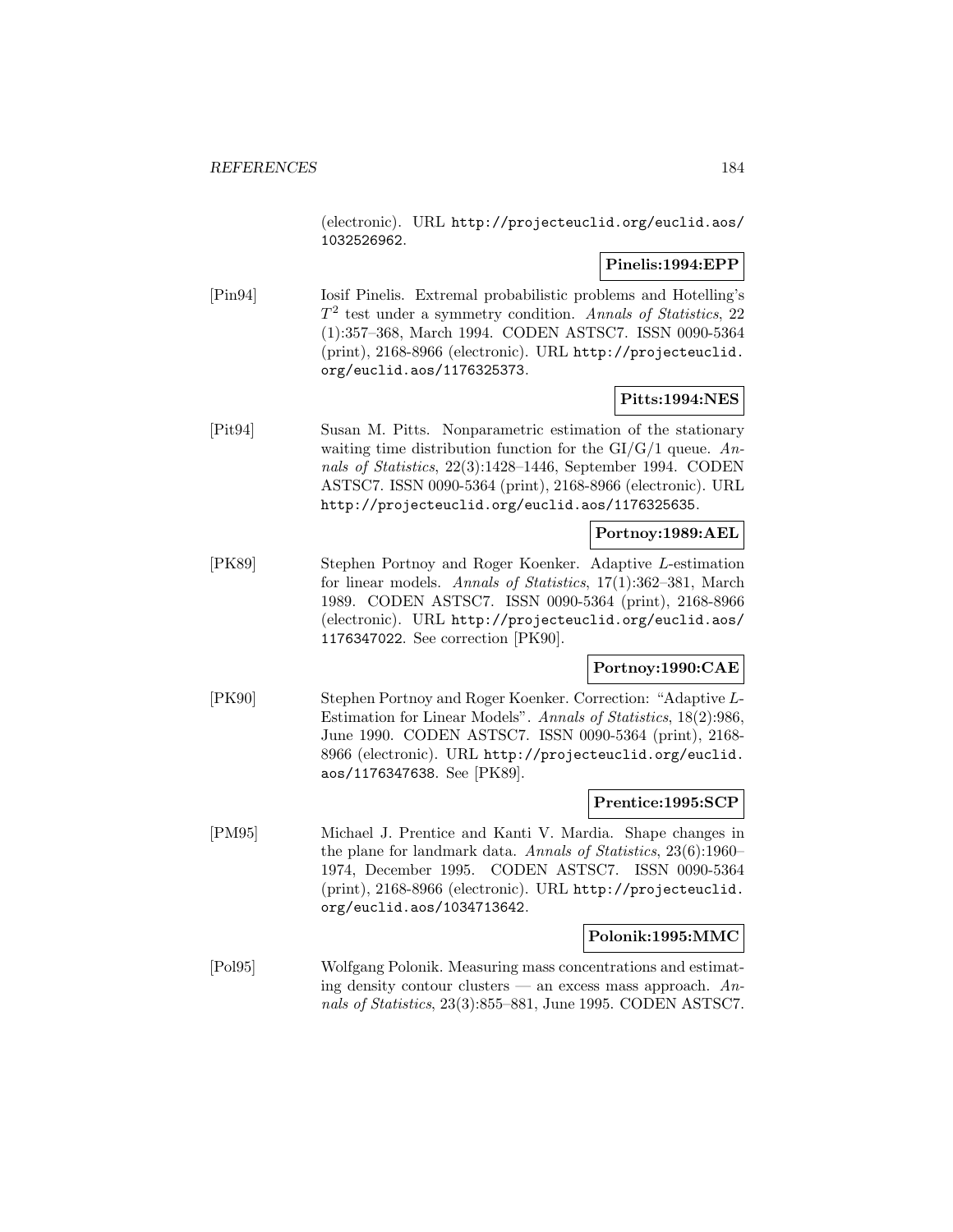ISSN 0090-5364 (print), 2168-8966 (electronic). URL http:// projecteuclid.org/euclid.aos/1176324626.

## **Polonik:1998:SCF**

[Pol98] Wolfgang Polonik. The silhouette, concentration functions and ML-density estimation under order restrictions. Annals of Statistics, 26(5):1857–1877, October 1998. CODEN ASTSC7. ISSN 0090-5364 (print), 2168-8966 (electronic). URL http:// projecteuclid.org/euclid.aos/1024691360.

## **Polonik:1999:CGF**

[Pol99] Wolfgang Polonik. Concentration and goodness-of-fit in higher dimensions: (asymptotically) distribution-free methods. Annals of Statistics, 27(4):1210–1229, August 1999. CODEN ASTSC7. ISSN 0090-5364 (print), 2168-8966 (electronic). URL http://projecteuclid.org/euclid.aos/1017938922.

## **Poor:1998:QDE**

[Poo98] H. Vincent Poor. Quickest detection with exponential penalty for delay. Annals of Statistics, 26(6):2179–2205, December 1998. CODEN ASTSC7. ISSN 0090-5364 (print), 2168-8966 (electronic). URL http://projecteuclid.org/euclid.aos/ 1024691466.

# **Portnoy:1985:ABE**

[Por85] Stephen Portnoy. Asymptotic behavior of M estimators of p regression parameters when  $p^2/n$  is large; II. normal approximation. Annals of Statistics, 13(4):1403–1417, December 1985. CODEN ASTSC7. ISSN 0090-5364 (print), 2168-8966 (electronic). URL http://projecteuclid.org/euclid.aos/ 1176349744. See correction [Por91].

## **Portnoy:1991:CAB**

[Por91] Stephen Portnoy. Correction: "Asymptotic Behavior of M Estimators of p Regression Parameters when  $p^2/n$  is Large: II. Normal Approximation". Annals of Statistics, 19(4):2282, December 1991. CODEN ASTSC7. ISSN 0090-5364 (print), 2168- 8966 (electronic). URL http://projecteuclid.org/euclid. aos/1176348403. See [Por85].

## **Portnoy:1997:LAQ**

[Por97] Stephen Portnoy. Local asymptotics for quantile smoothing splines. Annals of Statistics, 25(1):414–434, February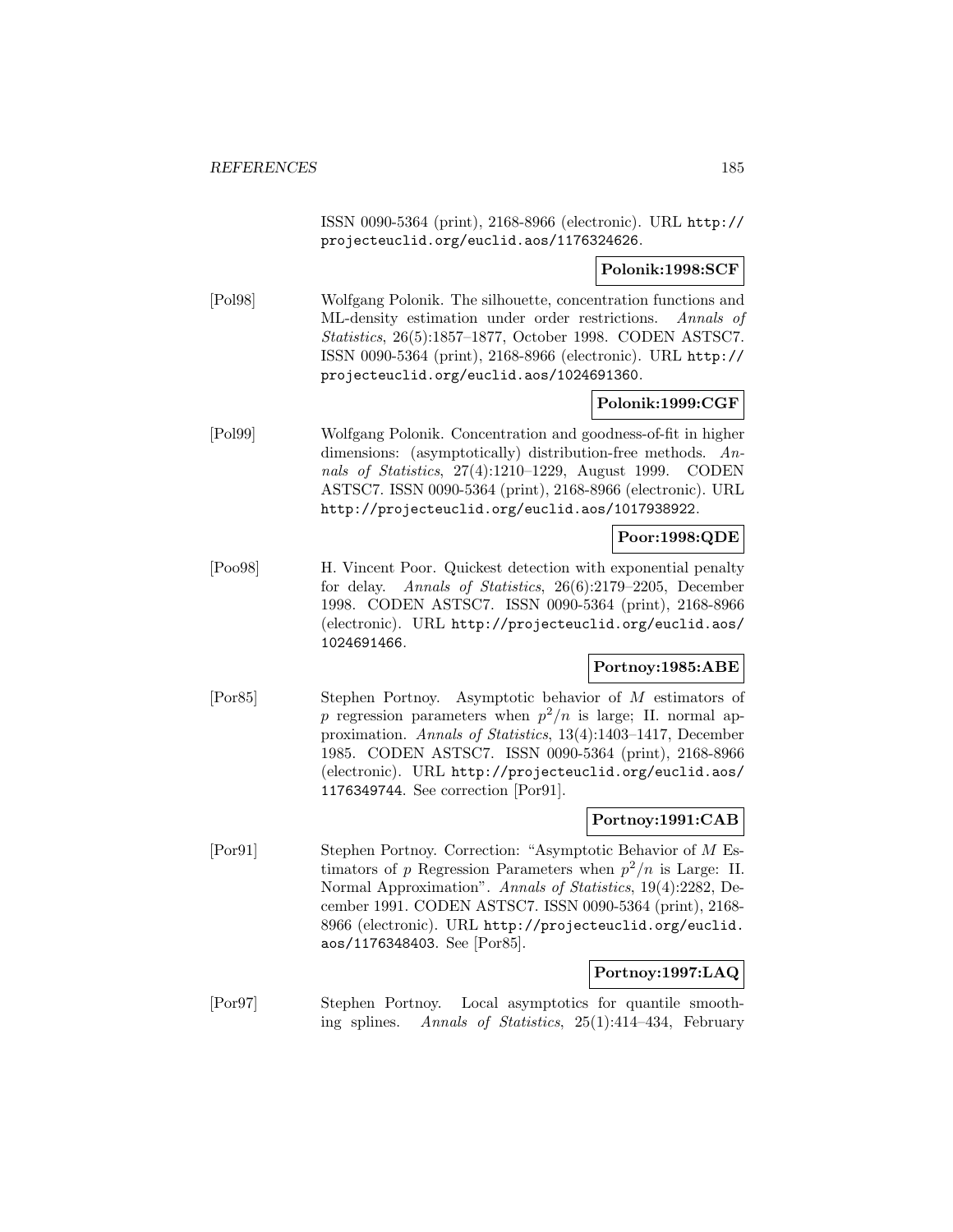1997. CODEN ASTSC7. ISSN 0090-5364 (print), 2168-8966 (electronic). URL http://projecteuclid.org/euclid.aos/ 1034276636.

## **Poskitt:1992:IEC**

[Pos92] D. S. Poskitt. Identification of echelon canonical forms for vector linear processes using least squares. Annals of Statistics, 20 (1):195–215, March 1992. CODEN ASTSC7. ISSN 0090-5364 (print), 2168-8966 (electronic). URL http://projecteuclid. org/euclid.aos/1176348518.

## **Politis:1992:GRS**

[PR92] Dimitris N. Politis and Joseph P. Romano. A general resampling scheme for triangular arrays of  $\alpha$ -mixing random variables with application to the problem of spectral density estimation. Annals of Statistics, 20(4):1985–2007, December 1992. CODEN ASTSC7. ISSN 0090-5364 (print), 2168-8966 (electronic). URL http://projecteuclid.org/euclid.aos/1176348899.

## **Politis:1994:LSC**

[PR94] Dimitris N. Politis and Joseph P. Romano. Large sample confidence regions based on subsamples under minimal assumptions. Annals of Statistics, 22(4):2031–2050, December 1994. CODEN ASTSC7. ISSN 0090-5364 (print), 2168-8966 (electronic). URL http://projecteuclid.org/euclid.aos/1176325770.

#### **Proschan:1991:NBH**

[Pro91] Michael Proschan. A note on Blackwell and Hodges (1957) and Diaconis and Graham (1981). Annals of Statistics, 19(2): 1106–1108, June 1991. CODEN ASTSC7. ISSN 0090-5364 (print), 2168-8966 (electronic). URL http://projecteuclid. org/euclid.aos/1176348144.

## **Pruitt:1991:NMA**

[Pru91] Ronald C. Pruitt. On negative mass assigned by the bivariate Kaplan–Meier estimator. Annals of Statistics, 19(1):443–453, March 1991. CODEN ASTSC7. ISSN 0090-5364 (print), 2168- 8966 (electronic). URL http://projecteuclid.org/euclid. aos/1176347992.

## **Pollak:1991:SDC**

[PS91] Moshe Pollak and D. Siegmund. Sequential detection of a change in a normal mean when the initial value is unknown.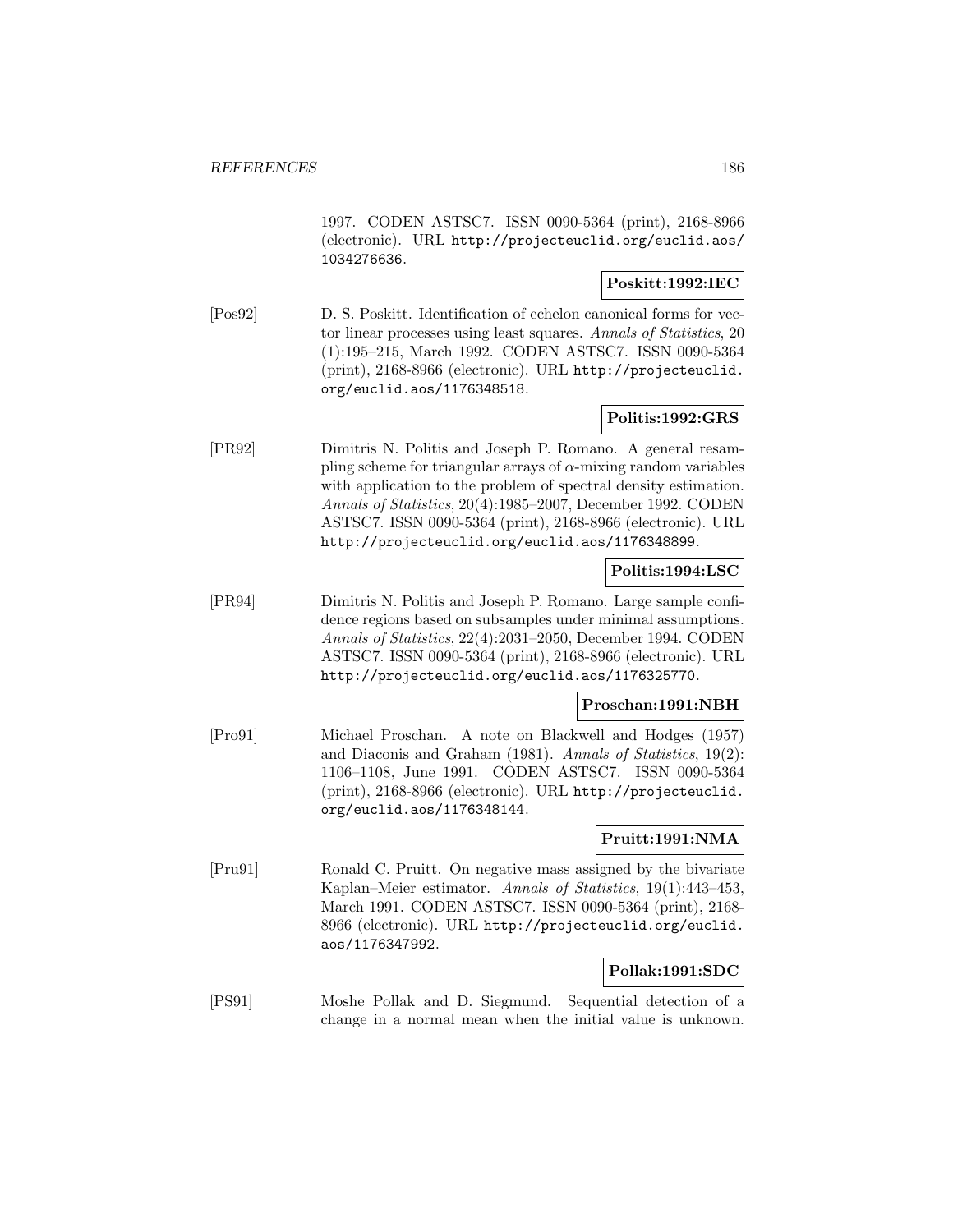Annals of Statistics, 19(1):394–416, March 1991. CODEN ASTSC7. ISSN 0090-5364 (print), 2168-8966 (electronic). URL http://projecteuclid.org/euclid.aos/1176347990.

## **Phillips:1992:ALP**

[PS92] Peter C. B. Phillips and Victor Solo. Asymptotics for linear processes. Annals of Statistics, 20(2):971–1001, June 1992. CO-DEN ASTSC7. ISSN 0090-5364 (print), 2168-8966 (electronic). URL http://projecteuclid.org/euclid.aos/1176348666.

## **Pukelsheim:1993:ODP**

[PS93] Friedrich Pukelsheim and William J. Studden. E-optimal designs for polynomial regression. Annals of Statistics, 21(1): 402–415, March 1993. CODEN ASTSC7. ISSN 0090-5364 (print), 2168-8966 (electronic). URL http://projecteuclid. org/euclid.aos/1176349033.

## **Pistone:1995:IDG**

[PS95] Giovanni Pistone and Carlo Sempi. An infinite-dimensional geometric structure on the space of all the probability measures equivalent to a given one. Annals of Statistics, 23(5): 1543–1561, October 1995. CODEN ASTSC7. ISSN 0090-5364 (print), 2168-8966 (electronic). URL http://projecteuclid. org/euclid.aos/1176324311.

## **Pukelsheim:1991:OWE**

[PT91] Friedrich Pukelsheim and Ben Torsney. Optimal weights for experimental designs on linearly independent support points. Annals of Statistics, 19(3):1614–1625, September 1991. CODEN ASTSC7. ISSN 0090-5364 (print), 2168-8966 (electronic). URL http://projecteuclid.org/euclid.aos/1176348265.

## **Pensky:1999:AWE**

[PV99] Marianna Pensky and Brani Vidakovic. Adaptive wavelet estimator for nonparametric density deconvolution. Annals of Statistics, 27(6):2033–2053, December 1999. CODEN ASTSC7. ISSN 0090-5364 (print), 2168-8966 (electronic). URL http:// projecteuclid.org/euclid.aos/1017939249.

## **Putter:1996:RCS**

[PvZ96] Hein Putter and Willem R. van Zwet. Resampling: consistency of substitution estimators. Annals of Statistics, 24(6): 2297–2318, December 1996. CODEN ASTSC7. ISSN 0090-5364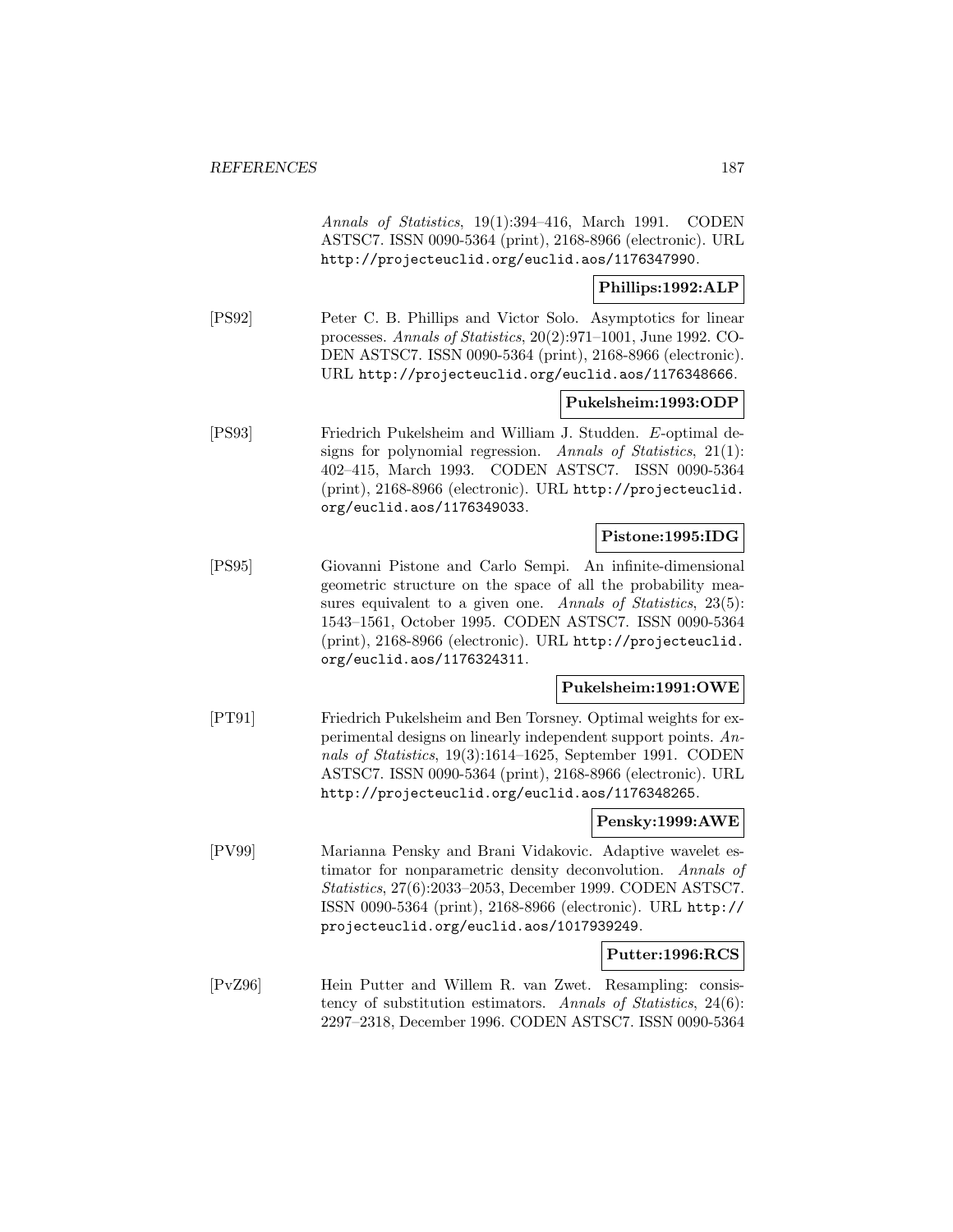(print), 2168-8966 (electronic). URL http://projecteuclid. org/euclid.aos/1032181156.

**Putter:1998:EEE**

[PvZ98] Hein Putter and Willem R. van Zwet. Empirical Edgeworth expansions for symmetric statistics. Annals of Statistics, 26(4): 1540–1569, August 1998. CODEN ASTSC7. ISSN 0090-5364 (print), 2168-8966 (electronic). URL http://projecteuclid. org/euclid.aos/1024691253.

# **Qin:1993:ELB**

[Qin93] Jing Qin. Empirical likelihood in biased sample problems. Annals of Statistics, 21(3):1182–1196, September 1993. CODEN ASTSC7. ISSN 0090-5364 (print), 2168-8966 (electronic). URL http://projecteuclid.org/euclid.aos/1176349257.

## **Qin:1999:ELR**

[Qin99] Jing Qin. Empirical likelihood ratio based confidence intervals for mixture proportions. Annals of Statistics, 27(4):1368–1384, August 1999. CODEN ASTSC7. ISSN 0090-5364 (print), 2168- 8966 (electronic). URL http://projecteuclid.org/euclid. aos/1017938930.

## **Qiu:1998:DRS**

[Qiu98] Peihua Qiu. Discontinuous regression surfaces fitting. Annals of Statistics, 26(6):2218–2245, December 1998. CODEN ASTSC7. ISSN 0090-5364 (print), 2168-8966 (electronic). URL http:// projecteuclid.org/euclid.aos/1024691468.

## **Qin:1994:ELG**

[QL94] Jin Qin and Jerry Lawless. Empirical likelihood and general estimating equations. Annals of Statistics, 22(1):300–325, March 1994. CODEN ASTSC7. ISSN 0090-5364 (print), 2168-8966 (electronic). URL http://projecteuclid.org/euclid.aos/ 1176325370.

## **Raimondo:1998:MES**

[Rai98] Marc Raimondo. Minimax estimation of sharp change points. Annals of Statistics, 26(4):1379–1397, August 1998. CODEN ASTSC7. ISSN 0090-5364 (print), 2168-8966 (electronic). URL http://projecteuclid.org/euclid.aos/1024691247.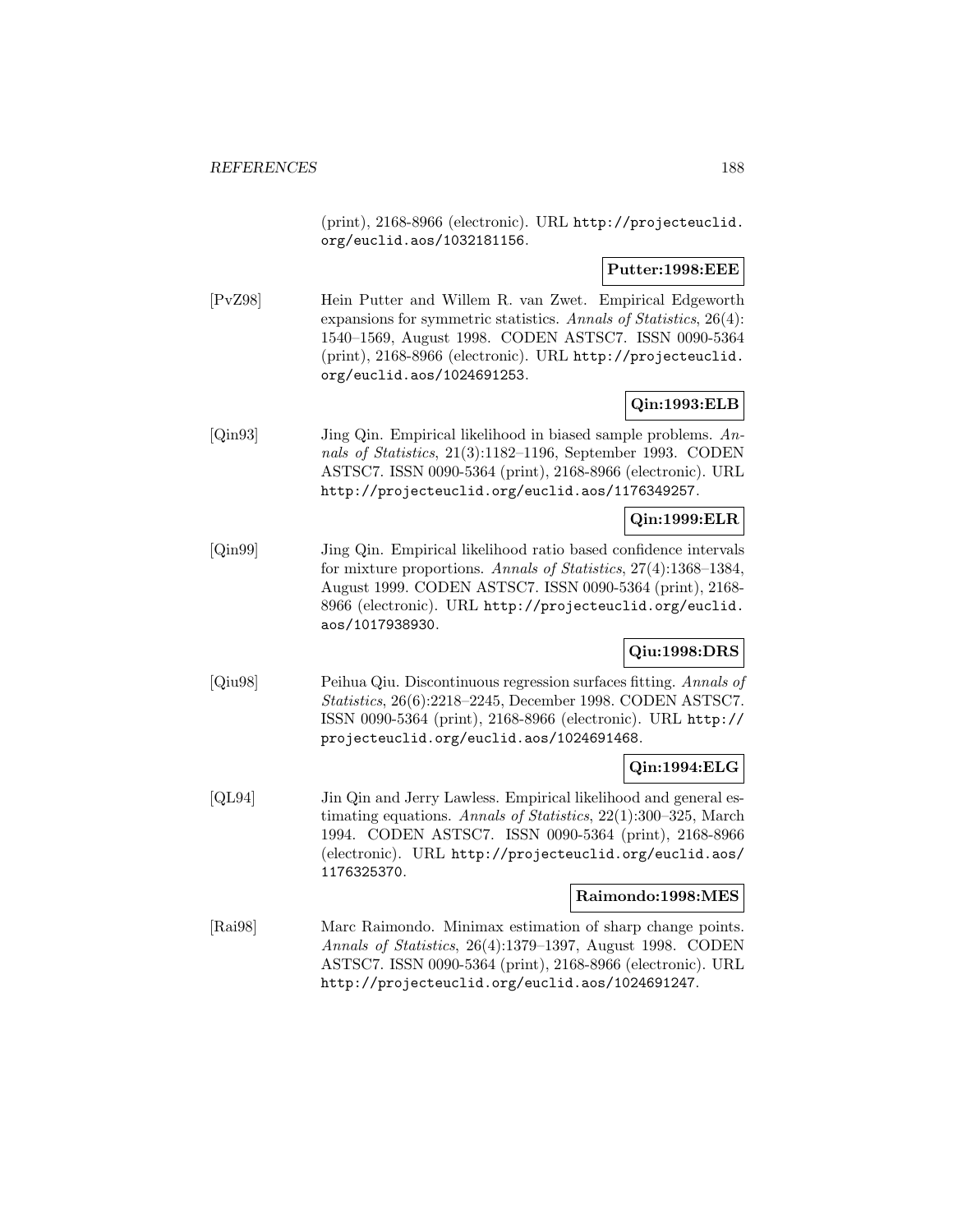## **Ritov:1990:AIB**

[RB90] Y. Ritov and P. J. Bickel. Achieving information bounds in non and semiparametric models. Annals of Statistics, 18 (2):925–938, June 1990. CODEN ASTSC7. ISSN 0090-5364 (print), 2168-8966 (electronic). URL http://projecteuclid. org/euclid.aos/1176347633.

## **Ruppert:1994:BRK**

[RC94] David Ruppert and Daren B. H. Cline. Bias reduction in kernel density estimation by smoothed empirical transformations. Annals of Statistics, 22(1):185–210, March 1994. CODEN ASTSC7. ISSN 0090-5364 (print), 2168-8966 (electronic). URL http://projecteuclid.org/euclid.aos/1176325365.

## **Resnick:1997:HTM**

[Res97] Sidney I. Resnick. Heavy tail modeling and teletraffic data: special invited paper. Annals of Statistics, 25(5):1805–1869, October 1997. CODEN ASTSC7. ISSN 0090-5364 (print), 2168-8966 (electronic). URL http://projecteuclid.org/euclid.aos/ 1069362376.

## **Ritov:1991:ORR**

[RG91] Ya'acov Ritov and Zvi Gilula. The order-restricted RC model for ordered contingency tables: Estimation and testing for fit. Annals of Statistics, 19(4):2090–2101, December 1991. CODEN ASTSC7. ISSN 0090-5364 (print), 2168-8966 (electronic). URL http://projecteuclid.org/euclid.aos/1176348387.

## **Ren:1997:RME**

[RG97] Jian-Jian Ren and Minggao Gu. Regression M-estimators with doubly censored data. Annals of Statistics, 25(6):2638– 2664, December 1997. CODEN ASTSC7. ISSN 0090-5364 (print), 2168-8966 (electronic). URL http://projecteuclid. org/euclid.aos/1030741089.

## **Robinson:1997:TSR**

[RH97] P. M. Robinson and F. J. Hidalgo. Time series regression with long-range dependence. Annals of Statistics, 25(1):77-104, February 1997. CODEN ASTSC7. ISSN 0090-5364 (print), 2168-8966 (electronic). URL http://projecteuclid. org/euclid.aos/1034276622.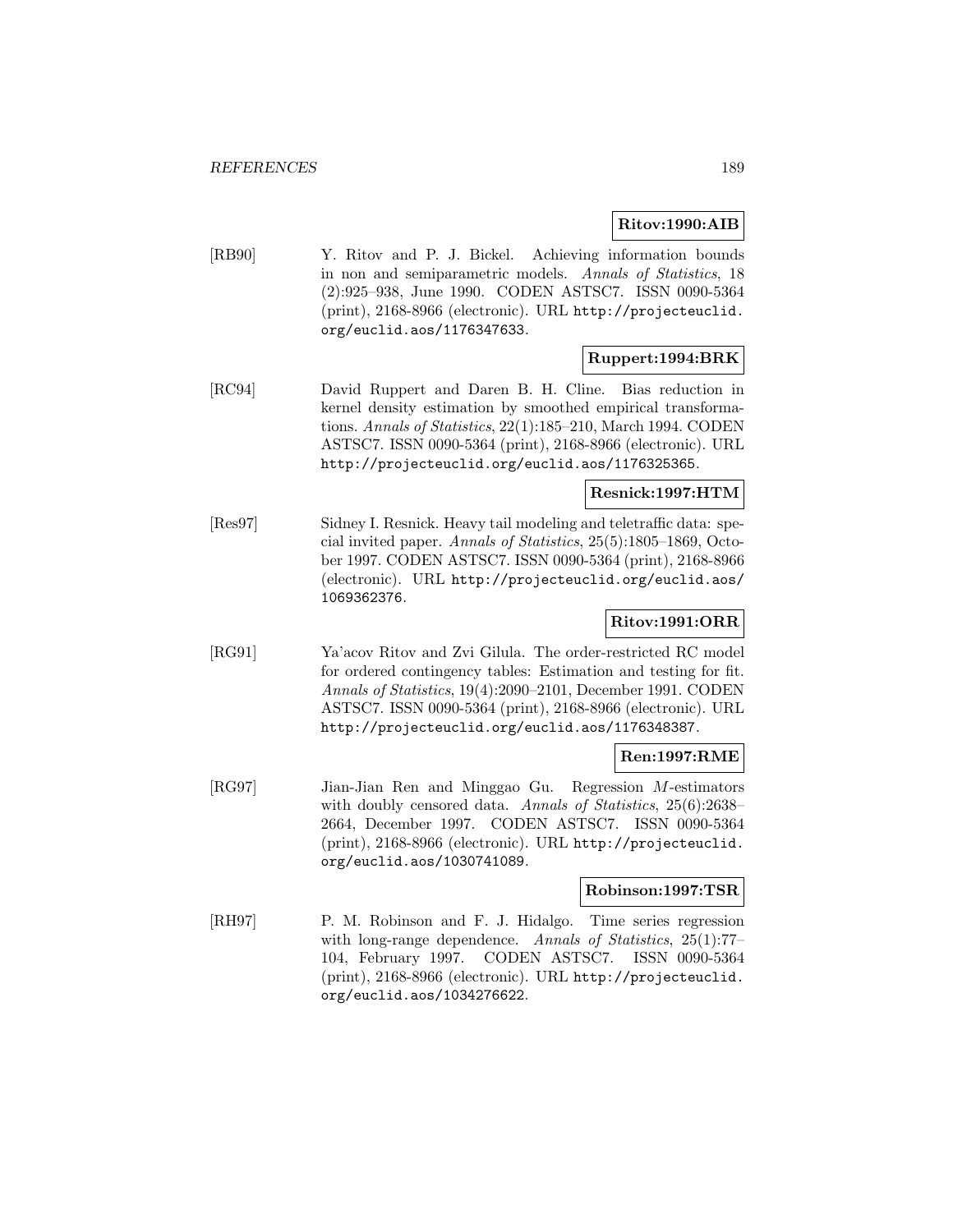## **Richards:1995:EAS**

[Ric95] Donald St. P. Richards. Exact asymptotics for some probability distributions on compact manifolds. Annals of Statistics, 23(5): 1582–1586, October 1995. CODEN ASTSC7. ISSN 0090-5364 (print), 2168-8966 (electronic). URL http://projecteuclid. org/euclid.aos/1176324313.

# **Riedel:1997:PCF**

[Rie97] Kurt S. Riedel. Piecewise convex function estimation: pilot estimators. Annals of Statistics, 25(6):2592–2606, December 1997. CODEN ASTSC7. ISSN 0090-5364 (print), 2168-8966 (electronic). URL http://projecteuclid.org/euclid.aos/ 1030741086.

## **Ritov:1990:AEE**

[Rit90a] Y. Ritov. Asymptotic efficient estimation of the change point with unknown distributions. Annals of Statistics, 18(4):1829– 1839, December 1990. CODEN ASTSC7. ISSN 0090-5364 (print), 2168-8966 (electronic). URL http://projecteuclid. org/euclid.aos/1176347881.

# **Ritov:1990:DTO**

[Rit90b] Y. Ritov. Decision theoretic optimality of the Cusum procedure. Annals of Statistics, 18(3):1464–1469, September 1990. CODEN ASTSC7. ISSN 0090-5364 (print), 2168-8966 (electronic). URL http://projecteuclid.org/euclid.aos/ 1176347761.

## **Ritov:1990:ELR**

[Rit90c] Y. Ritov. Estimation in a linear regression model with censored data. Annals of Statistics, 18(1):303–328, March 1990. CODEN ASTSC7. ISSN 0090-5364 (print), 2168-8966 (electronic). URL http://projecteuclid.org/euclid.aos/1176347502.

## **Ritter:1996:AOR**

[Rit96] Klaus Ritter. Asymptotic optimality of regular sequence designs. Annals of Statistics, 24(5):2081–2096, October 1996. CO-DEN ASTSC7. ISSN 0090-5364 (print), 2168-8966 (electronic). URL http://projecteuclid.org/euclid.aos/1069362311.

# **Robert:1994:DMC**

[Rob94a] Christian P. Robert. Discussion: Markov chains for exploring posterior distributions. Annals of Statistics, 22(4):1742–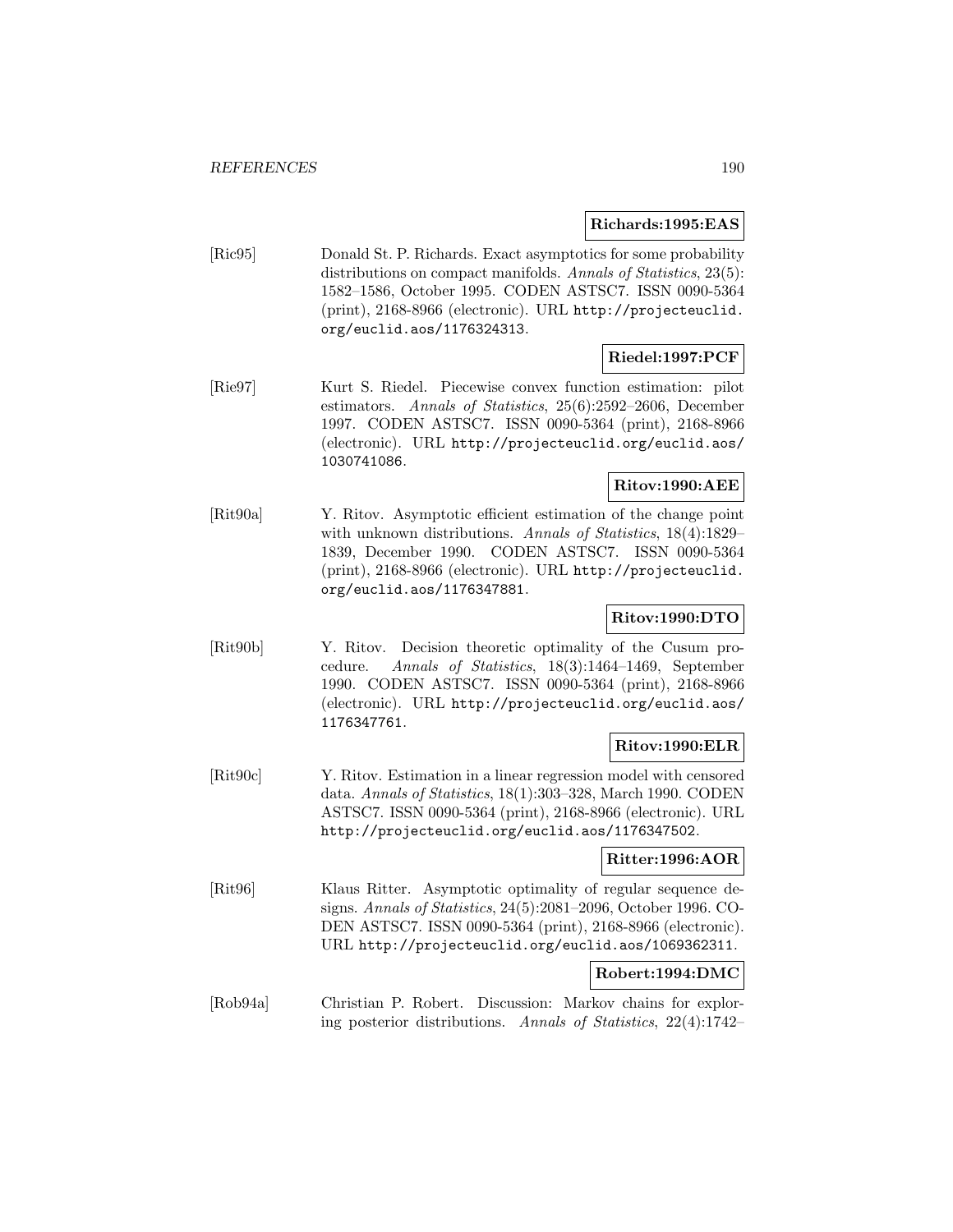1747, December 1994. CODEN ASTSC7. ISSN 0090-5364 (print), 2168-8966 (electronic). URL http://projecteuclid. org/euclid.aos/1176325753.

## **Robinson:1994:SAL**

[Rob94b] P. M. Robinson. Semiparametric analysis of long-memory time series. Annals of Statistics, 22(1):515–539, March 1994. CO-DEN ASTSC7. ISSN 0090-5364 (print), 2168-8966 (electronic). URL http://projecteuclid.org/euclid.aos/1176325382.

#### **Robinson:1995:GSE**

[Rob95a] P. M. Robinson. Gaussian semiparametric estimation of long range dependence. Annals of Statistics, 23(5):1630–1661, October 1995. CODEN ASTSC7. ISSN 0090-5364 (print), 2168-8966 (electronic). URL http://projecteuclid.org/euclid.aos/ 1176324317.

### **Robinson:1995:LPR**

[Rob95b] P. M. Robinson. Log-periodogram regression of time series with long range dependence. Annals of Statistics, 23(3):1048–1072, June 1995. CODEN ASTSC7. ISSN 0090-5364 (print), 2168- 8966 (electronic). URL http://projecteuclid.org/euclid. aos/1176324636.

## **Robinson:1997:LSI**

[Rob97] P. M. Robinson. Large-sample inference for nonparametric regression with dependent errors. Annals of Statistics, 25(5): 2054–2083, October 1997. CODEN ASTSC7. ISSN 0090-5364 (print), 2168-8966 (electronic). URL http://projecteuclid. org/euclid.aos/1069362387.

#### **Rocke:1996:RPE**

[Roc96] David M. Rocke. Robustness properties of S-estimators of multivariate location and shape in high dimension. Annals of Statistics, 24(3):1327–1345, June 1996. CODEN ASTSC7. ISSN 0090-5364 (print), 2168-8966 (electronic). URL http:// projecteuclid.org/euclid.aos/1032526972.

#### **Roeder:1992:SEN**

[Roe92] Kathryn Roeder. Semiparametric estimation of normal mixture densities. Annals of Statistics, 20(2):929–943, June 1992. CO-DEN ASTSC7. ISSN 0090-5364 (print), 2168-8966 (electronic). URL http://projecteuclid.org/euclid.aos/1176348664.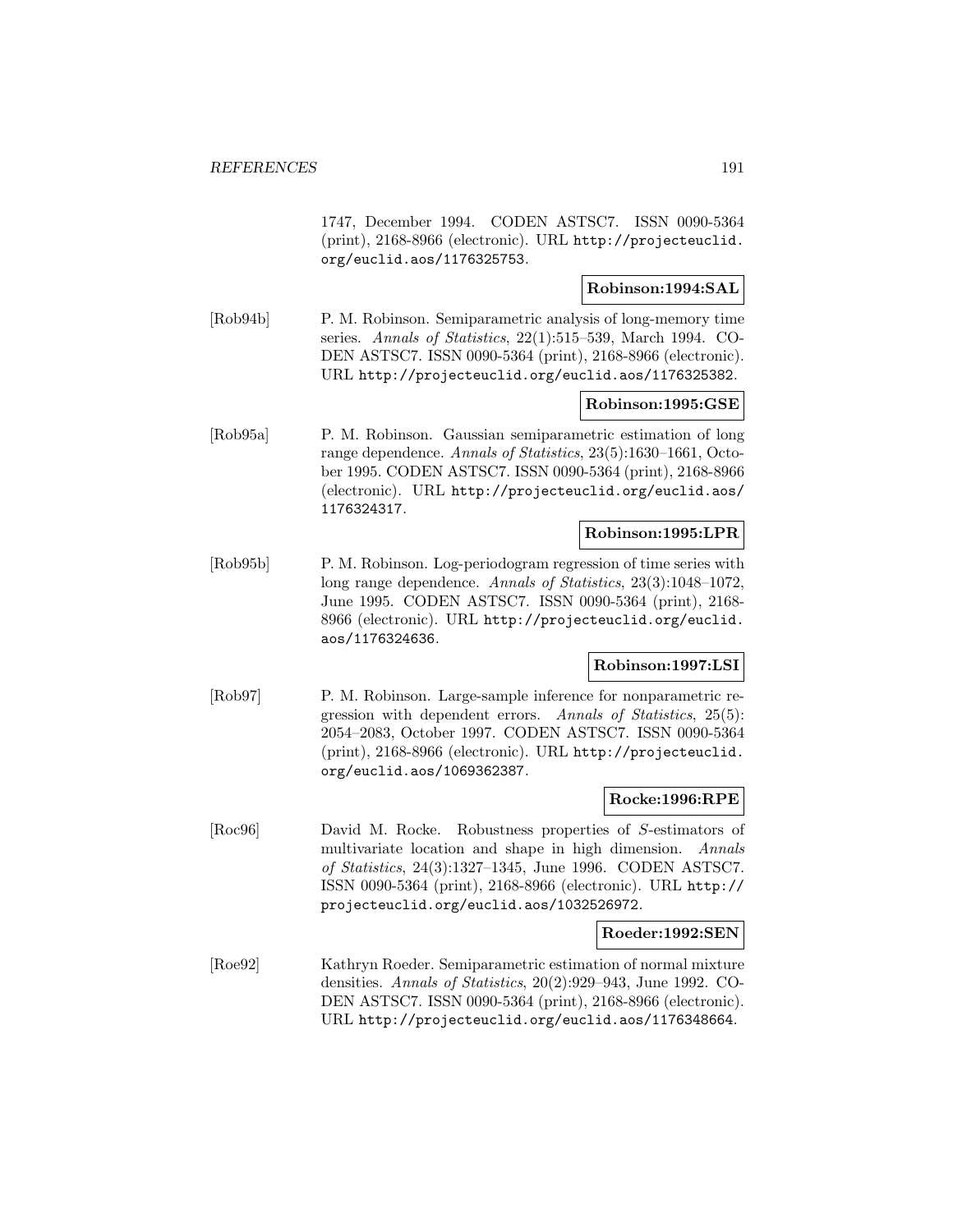## **Rojo:1992:PTO**

[Roj92] Javier Rojo. A pure-tail ordering based on the ratio of the quantile functions. Annals of Statistics, 20(1):570–579, March 1992. CODEN ASTSC7. ISSN 0090-5364 (print), 2168-8966 (electronic). URL http://projecteuclid.org/euclid.aos/ 1176348541.

### **Rosenbaum:1991:SPS**

[Ros91] Paul R. Rosenbaum. Some poset statistics. Annals of Statistics, 19(2):1091–1097, June 1991. CODEN ASTSC7. ISSN 0090-5364 (print), 2168-8966 (electronic). URL http: //projecteuclid.org/euclid.aos/1176348141.

## **Rosenberger:1993:AIR**

[Ros93] William F. Rosenberger. Asymptotic inference with responseadaptive treatment allocation designs. Annals of Statistics, 21(4):2098–2107, December 1993. CODEN ASTSC7. ISSN 0090-5364 (print), 2168-8966 (electronic). URL http:// projecteuclid.org/euclid.aos/1176349412.

#### **Rosenthal:1995:RCG**

[Ros95] Jeffrey S. Rosenthal. Rates of convergence for Gibbs sampling for variance component models. Annals of Statistics, 23 (3):740–761, June 1995. CODEN ASTSC7. ISSN 0090-5364 (print), 2168-8966 (electronic). URL http://projecteuclid. org/euclid.aos/1176324619.

## **Rubin:1995:ECA**

[RS95] Herman Rubin and Kai-Sheng Song. Exact computation of the asymptotic efficiency of maximum likelihood estimators of a discontinuous signal in a Gaussian white noise. Annals of Statistics, 23(3):732–739, June 1995. CODEN ASTSC7. ISSN 0090-5364 (print), 2168-8966 (electronic). URL http: //projecteuclid.org/euclid.aos/1176324618.

## **Robinson:1998:BPS**

[RS98] J. Robinson and Ib M. Skovgaard. Bounds for probabilities of small relative errors for empirical saddlepoint and bootstrap tail approximations. Annals of Statistics, 26(6):2369–2394, December 1998. CODEN ASTSC7. ISSN 0090-5364 (print), 2168-8966 (electronic). URL http://projecteuclid.org/euclid.aos/ 1024691475.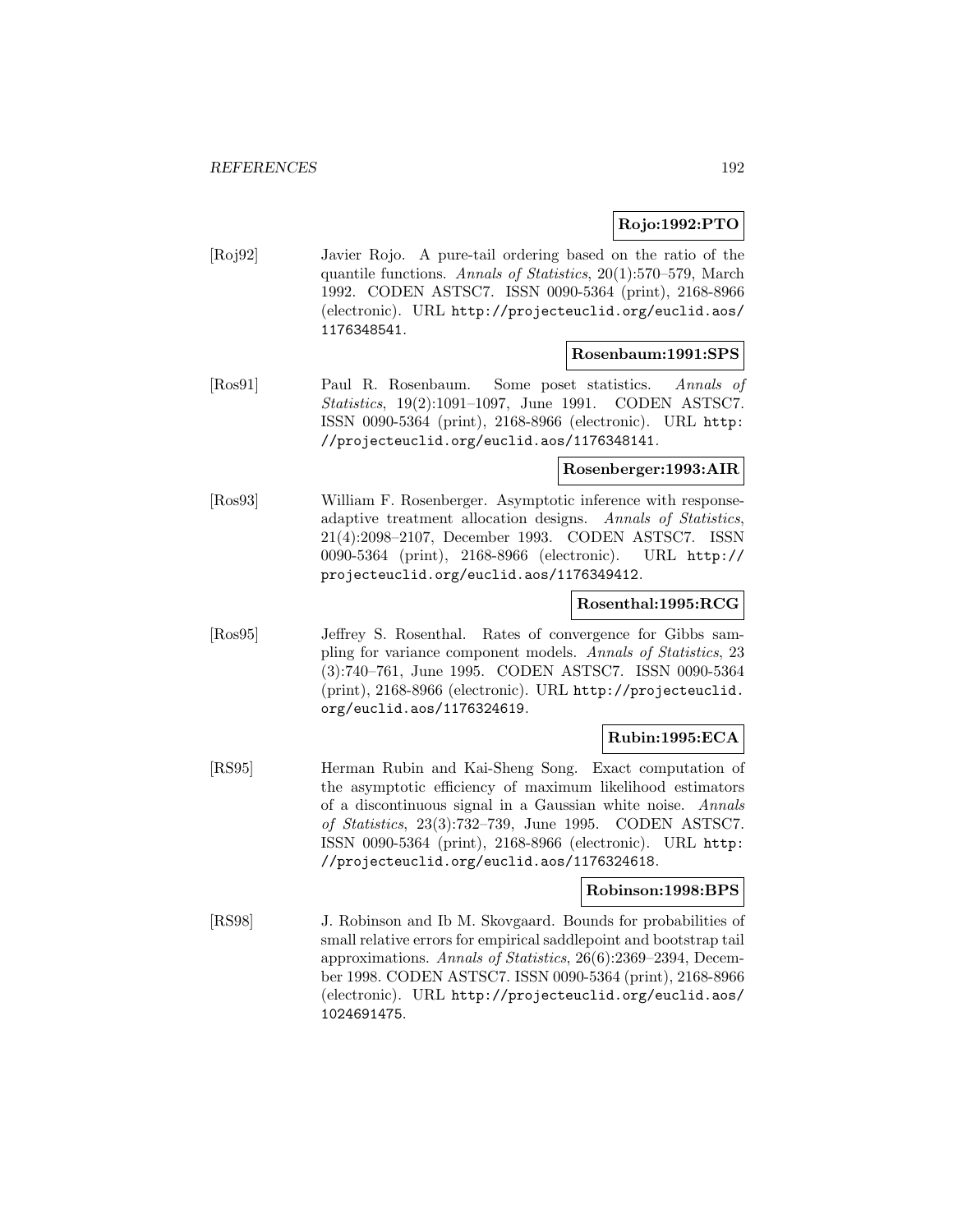## **Riccomagno:1997:LBD**

[RSW97] Eva Riccomagno, Rainer Schwabe, and Henry P. Wynn. Lattice-based D-optimum design for Fourier regression. Annals of Statistics, 25(6):2313–2327, December 1997. CODEN ASTSC7. ISSN 0090-5364 (print), 2168-8966 (electronic). URL http://projecteuclid.org/euclid.aos/1030741074.

# **Roussas:1992:ANR**

[RT92a] George G. Roussas and Lanh T. Tran. Asymptotic normality of the recursive kernel regression estimate under dependence conditions. Annals of Statistics, 20(1):98–120, March 1992. CO-DEN ASTSC7. ISSN 0090-5364 (print), 2168-8966 (electronic). URL http://projecteuclid.org/euclid.aos/1176348514.

## **Rubin:1992:AIM**

[RT92b] Donald B. Rubin and Neal Thomas. Affinely invariant matching methods with ellipsoidal distributions. Annals of Statistics, 20 (2):1079–1093, June 1992. CODEN ASTSC7. ISSN 0090-5364 (print), 2168-8966 (electronic). URL http://projecteuclid. org/euclid.aos/1176348671.

## **Routledge:1997:RBT**

[RT97] Rick Routledge and Min Tsao. On the relationship between two asymptotic expansions for the distribution of sample mean and its applications. Annals of Statistics, 25(5):2200–2209, October 1997. CODEN ASTSC7. ISSN 0090-5364 (print), 2168-8966 (electronic). URL http://projecteuclid.org/euclid.aos/ 1069362394.

## **Rublik:1996:LDT**

[Rub96] František Rublík. A large deviation theorem for the q-sample likelihood ratio statistic. Annals of Statistics, 24(5):2280–2287, October 1996. CODEN ASTSC7. ISSN 0090-5364 (print), 2168-8966 (electronic). URL http://projecteuclid.org/ euclid.aos/1069362322.

## **Rukhin:1990:KCM**

[Ruk90] Andrew L. Rukhin. Kolmogorov's contributions to mathematical statistics. Annals of Statistics, 18(3):1011–1016, September 1990. CODEN ASTSC7. ISSN 0090-5364 (print), 2168-8966 (electronic). URL http://projecteuclid.org/euclid.aos/ 1176347737.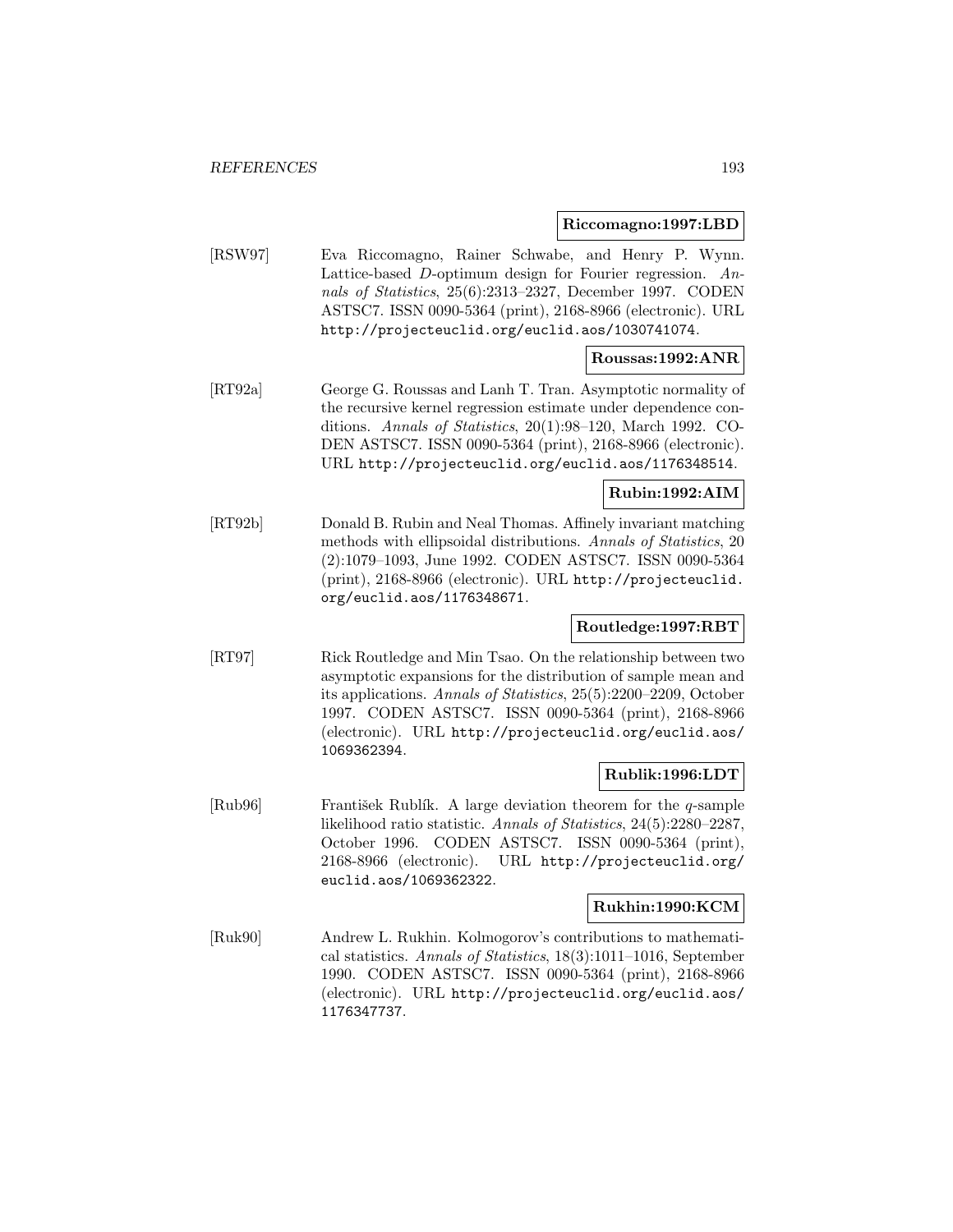## **Rukhin:1994:RTM**

[Ruk94] Andrew L. Rukhin. Recursive testing of multiple hypotheses: Consistency and efficiency of the Bayes rule. Annals of Statistics, 22(2):616–633, June 1994. CODEN ASTSC7. ISSN 0090-5364 (print), 2168-8966 (electronic). URL http: //projecteuclid.org/euclid.aos/1176325487.

## **Ruschendorf:1995:CIP**

[Rus95] Ludger Ruschendorf. Convergence of the iterative proportional fitting procedure. Annals of Statistics, 23(4):1160–1174, August 1995. CODEN ASTSC7. ISSN 0090-5364 (print), 2168-8966 (electronic). URL http://projecteuclid.org/euclid.aos/ 1176324703.

## **Ruppert:1994:MLW**

[RW94] D. Ruppert and M. P. Wand. Multivariate locally weighted least squares regression. Annals of Statistics, 22(3):1346– 1370, September 1994. CODEN ASTSC7. ISSN 0090-5364 (print), 2168-8966 (electronic). URL http://projecteuclid. org/euclid.aos/1176325632.

## **Ryden:1994:CAN**

[Ryd94] Tobias Ryden. Consistent and asymptotically normal parameter estimates for hidden Markov models. Annals of Statistics, 22(4):1884–1895, December 1994. CODEN ASTSC7. ISSN 0090-5364 (print), 2168-8966 (electronic). URL http: //projecteuclid.org/euclid.aos/1176325762.

## **Sato:1996:IIB**

[SA96] Michikazu Sato and Masafumi Akahira. An information inequality for the Bayes risk. Annals of Statistics, 24(5):2288– 2295, October 1996. CODEN ASTSC7. ISSN 0090-5364 (print), 2168-8966 (electronic). URL http://projecteuclid. org/euclid.aos/1069362323.

### **Salinelli:1998:NPC**

[Sal98] Ernesto Salinelli. Nonlinear principal components I. Absolutely continuous random variables with positive bounded densities. Annals of Statistics, 26(2):596–616, April 1998. CODEN ASTSC7. ISSN 0090-5364 (print), 2168-8966 (electronic). URL http://projecteuclid.org/euclid.aos/1028144850.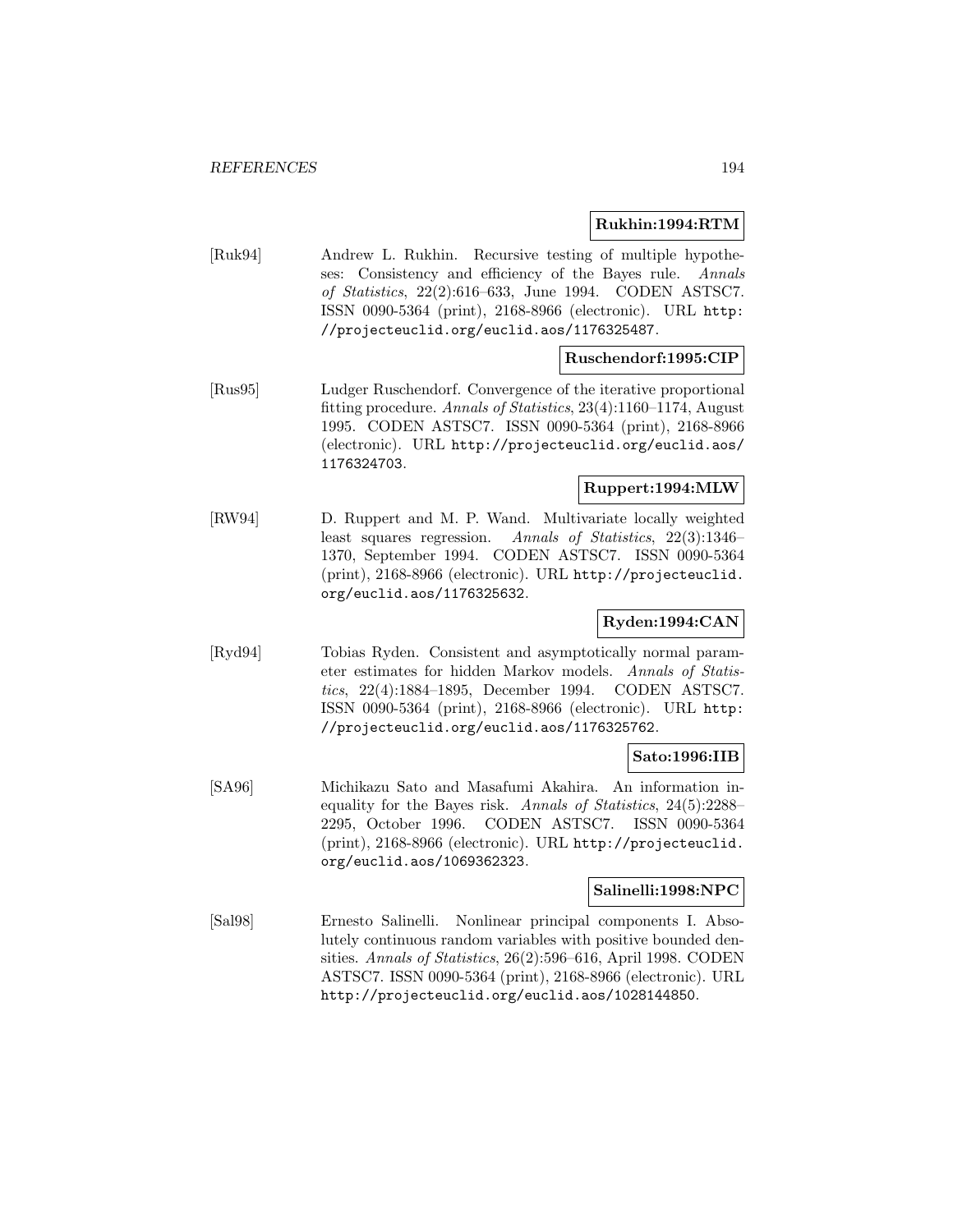#### **Samaranayake:1992:SWR**

[Sam92] K. Samaranayake. Stay-with-a-winner rule for dependent Bernoulli bandits. Annals of Statistics, 20(4):2111–2123, December 1992. CODEN ASTSC7. ISSN 0090-5364 (print), 2168- 8966 (electronic). URL http://projecteuclid.org/euclid. aos/1176348906.

## **Sarkar:1991:OAB**

[Sar91] Jyotirmoy Sarkar. One-armed bandit problems with covariates. Annals of Statistics, 19(4):1978–2002, December 1991. CODEN ASTSC7. ISSN 0090-5364 (print), 2168-8966 (electronic). URL http://projecteuclid.org/euclid.aos/1176348382.

**Sarkar:1998:SPI**

[Sar98] Sanat K. Sarkar. Some probability inequalities for ordered  $\text{MTP}_2$  random variables: a proof of the Simes conjecture. Annals of Statistics, 26(2):494–504, April 1998. CODEN ASTSC7. ISSN 0090-5364 (print), 2168-8966 (electronic). URL http:// projecteuclid.org/euclid.aos/1028144846.

### **Sasieni:1993:SNE**

[Sas93] Peter Sasieni. Some new estimators for Cox regression. Annals of Statistics, 21(4):1721–1759, December 1993. CODEN ASTSC7. ISSN 0090-5364 (print), 2168-8966 (electronic). URL http://projecteuclid.org/euclid.aos/1176349395.

#### **Sriram:1991:SEB**

[SBH91] T. N. Sriram, I. V. Basawa, and R. M. Huggins. Sequential estimation for branching processes with immigration. Annals of Statistics, 19(4):2232–2243, December 1991. CODEN ASTSC7. ISSN 0090-5364 (print), 2168-8966 (electronic). URL http:// projecteuclid.org/euclid.aos/1176348395.

#### **Stefanski:1991:DBS**

[SC91] Leonard A. Stefanski and Raymond J. Carroll. Deconvolutionbased score tests in measurement error models. Annals of Statistics, 19(1):249–259, March 1991. CODEN ASTSC7. ISSN 0090-5364 (print), 2168-8966 (electronic). URL http: //projecteuclid.org/euclid.aos/1176347979.

## **Schumaker:1991:DMA**

[Sch91] Larry L. Schumaker. Discussion: Multivariate adaptive regression splines. Annals of Statistics, 19(1):112–113, March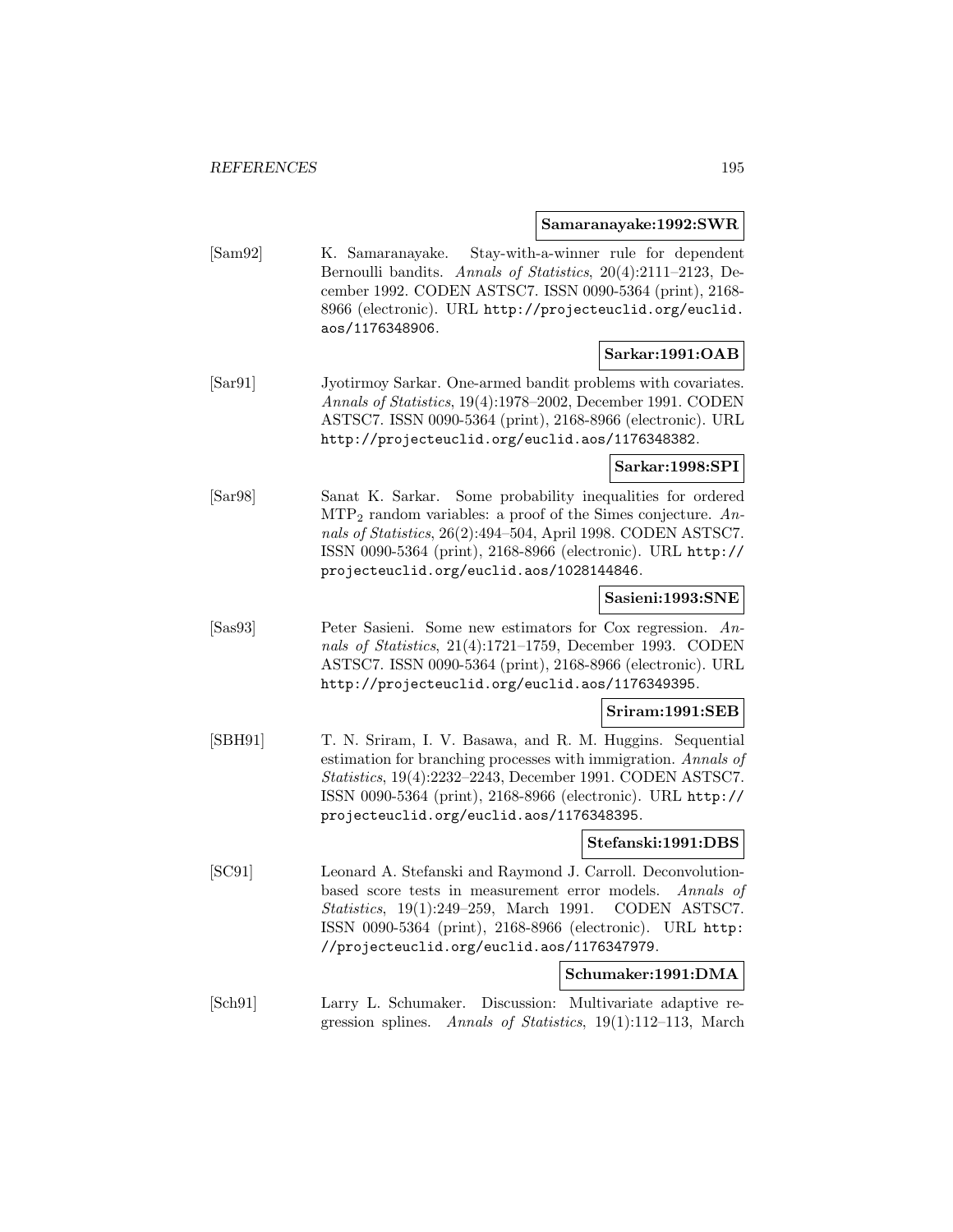1991. CODEN ASTSC7. ISSN 0090-5364 (print), 2168-8966 (electronic). URL http://projecteuclid.org/euclid.aos/ 1176347970.

## **Schick:1993:EER**

[Sch93] Anton Schick. On efficient estimation in regression models. Annals of Statistics, 21(3):1486–1521, September 1993. CODEN ASTSC7. ISSN 0090-5364 (print), 2168-8966 (electronic). URL http://projecteuclid.org/euclid.aos/1176349269. See correction [Sch95].

# **Schick:1995:CAE**

[Sch95] Anton Schick. Correction and addendum: "On Efficient Estimation in Regression Models". Annals of Statistics, 23(5): 1862–1863, October 1995. CODEN ASTSC7. ISSN 0090-5364 (print), 2168-8966 (electronic). URL http://projecteuclid. org/euclid.aos/1176324327. See [Sch93].

## **Suen:1997:SID**

[SCW97] Chung-Yi Suen, Hegang Chen, and C. F. J. Wu. Some identities on  $q^{n-m}$  designs with application to minimum aberration designs. Annals of Statistics, 25(3):1176–1188, June 1997. CO-DEN ASTSC7. ISSN 0090-5364 (print), 2168-8966 (electronic). URL http://projecteuclid.org/euclid.aos/1069362743.

## **Sinha:1999:EPR**

[SdH99] Ashoke Kumar Sinha and Laurens de Haan. Estimating the probability of a rare event. Annals of Statistics, 27(2):732–759, April 1999. CODEN ASTSC7. ISSN 0090-5364 (print), 2168- 8966 (electronic). URL http://projecteuclid.org/euclid. aos/1018031214.

## **Sen:1996:RRS**

[Sen96] Pranab Kumar Sen. Regression rank scores estimation in ANOCOVA. Annals of Statistics, 24(4):1586–1601, August 1996. CODEN ASTSC7. ISSN 0090-5364 (print), 2168-8966 (electronic). URL http://projecteuclid.org/euclid.aos/ 1032298286.

#### **Seoh:1990:BET**

[Seo90] Munsup Seoh. Berry–Esseen-type bounds for signed linear rank statistics with a broad range of scores. Annals of Statistics, 18(3):1483–1490, September 1990. CODEN ASTSC7.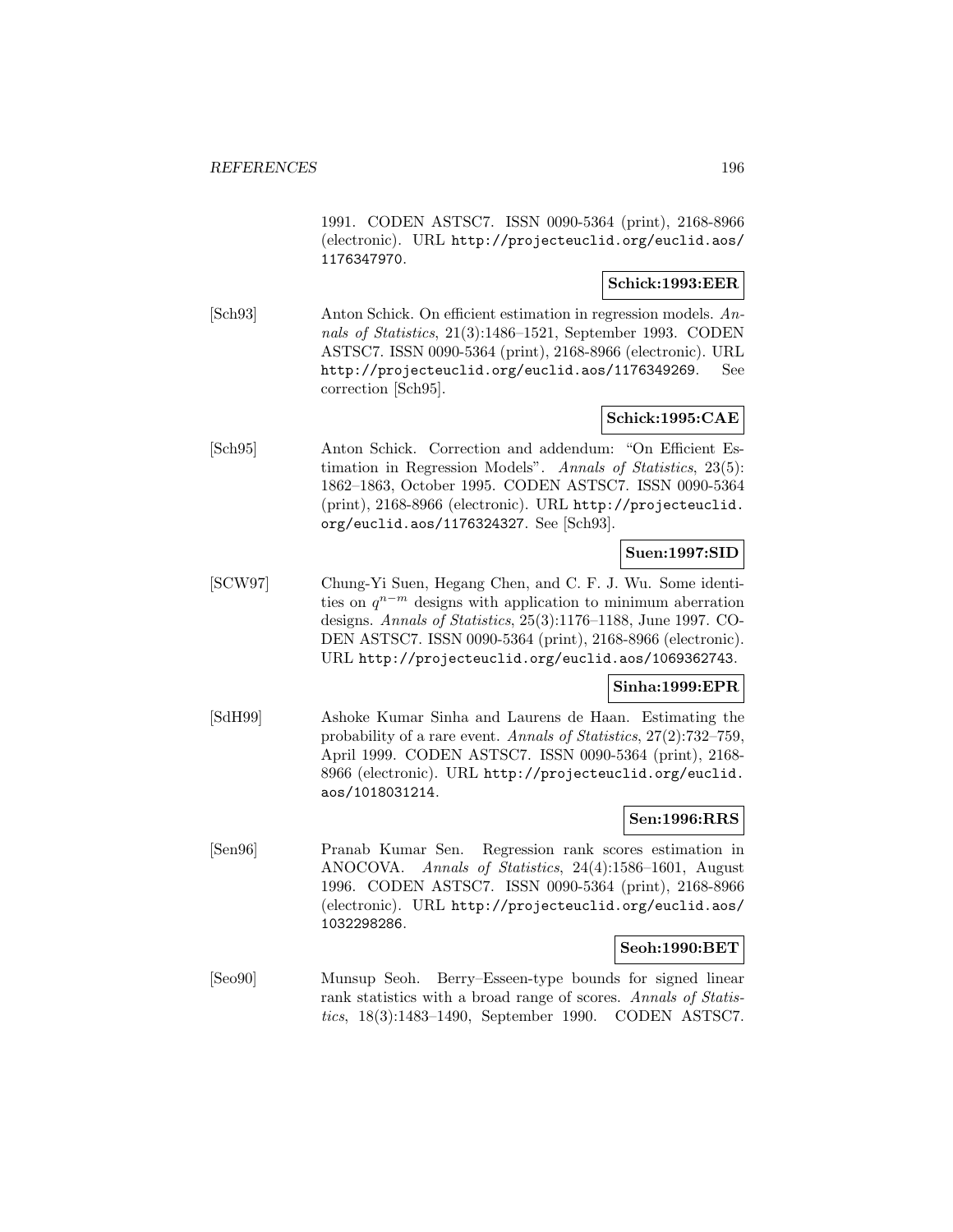ISSN 0090-5364 (print), 2168-8966 (electronic). URL http: //projecteuclid.org/euclid.aos/1176347763.

#### **Sadrolhefazi:1994:FDD**

[SF94] Amir Sadrolhefazi and Terrence L. Fine. Finite-dimensional distributions and tail behavior in stationary interval-valued probability models. Annals of Statistics, 22(4):1840–1870, December 1994. CODEN ASTSC7. ISSN 0090-5364 (print), 2168-8966 (electronic). URL http://projecteuclid.org/euclid.aos/ 1176325760.

## **Shao:1993:DSF**

[Sha93] Jun Shao. Differentiability of statistical functionals and consistency of the jackknife. Annals of Statistics, 21(1):61–75, March 1993. CODEN ASTSC7. ISSN 0090-5364 (print), 2168-8966 (electronic). URL http://projecteuclid.org/euclid.aos/ 1176349015.

## **Shao:1994:SCS**

[Sha94] Jun Shao. L-statistics in complex survey problems. Annals of Statistics, 22(2):946–967, June 1994. CODEN ASTSC7. ISSN 0090-5364 (print), 2168-8966 (electronic). URL http: //projecteuclid.org/euclid.aos/1176325505.

## **Sherman:1994:MID**

[She94] Robert P. Sherman. Maximal inequalities for degenerate Uprocesses with applications to optimization estimators. Annals of Statistics, 22(1):439–459, March 1994. CODEN ASTSC7. ISSN 0090-5364 (print), 2168-8966 (electronic). URL http:// projecteuclid.org/euclid.aos/1176325377.

#### **Shen:1995:ORI**

[She95] Larry Z. Shen. On optimal B-robust influence functions in semiparametric models. Annals of Statistics, 23(3):968-989, June 1995. CODEN ASTSC7. ISSN 0090-5364 (print), 2168- 8966 (electronic). URL http://projecteuclid.org/euclid. aos/1176324631.

#### **Shen:1997:MSP**

[She97] Xiaotong Shen. On methods of sieves and penalization. Annals of Statistics, 25(6):2555–2591, December 1997. CODEN ASTSC7. ISSN 0090-5364 (print), 2168-8966 (electronic). URL http://projecteuclid.org/euclid.aos/1030741085.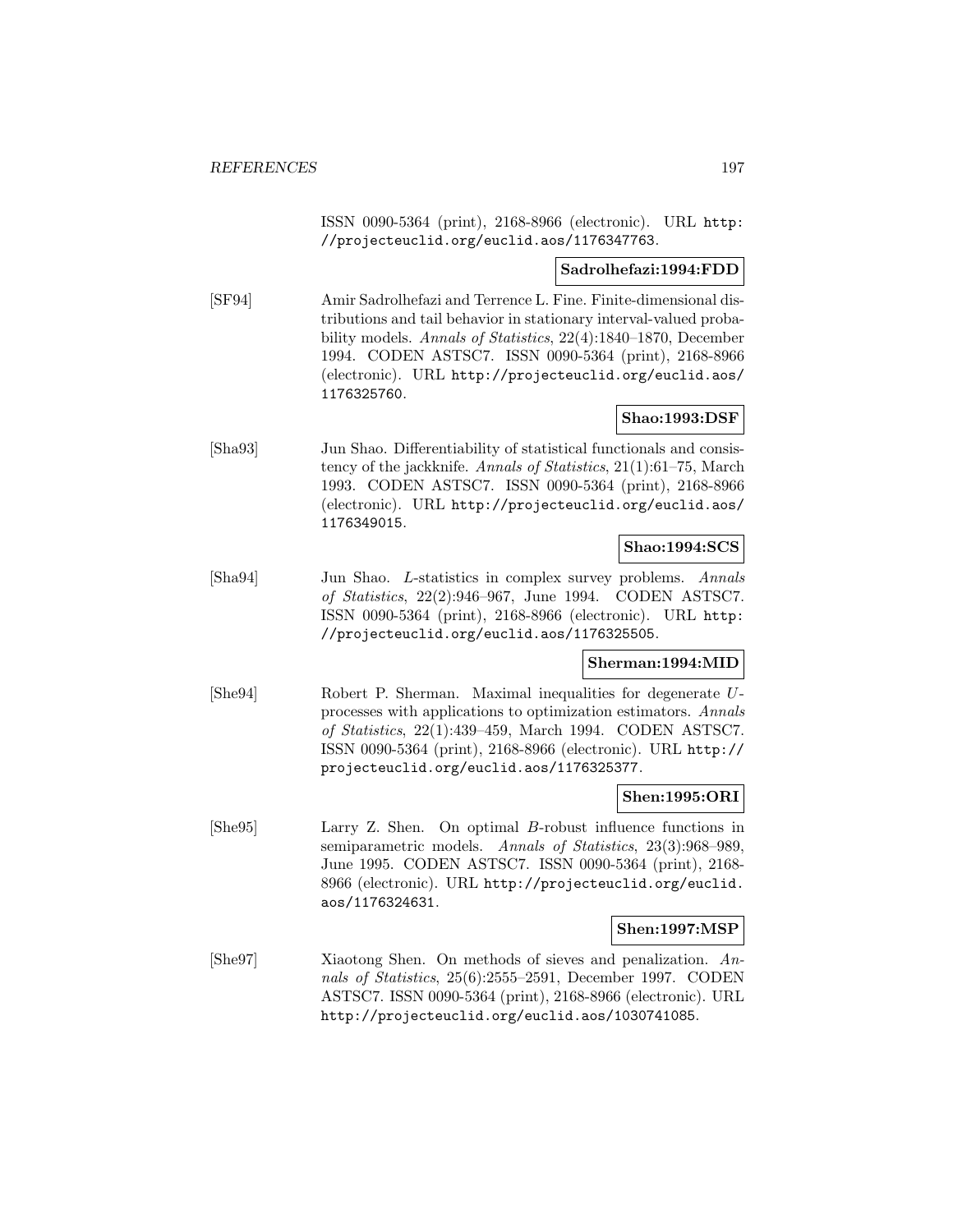# **Shi:1991:SAR**

[Shi91] Xiquan Shi. Some asymptotic results for jackknifing the sample quantile. Annals of Statistics, 19(1):496–503, March 1991. CO-DEN ASTSC7. ISSN 0090-5364 (print), 2168-8966 (electronic). URL http://projecteuclid.org/euclid.aos/1176347996.

### **Stone:1997:PST**

[SHKT97] Charles J. Stone, Mark H. Hansen, Charles Kooperberg, and Young K. Truong. Polynomial splines and their tensor products in extended linear modeling: 1994 Wald memorial lecture. Annals of Statistics, 25(4):1371–1470, August 1997. CODEN ASTSC7. ISSN 0090-5364 (print), 2168-8966 (electronic). URL http://projecteuclid.org/euclid.aos/1031594728.

## **Shorrock:1990:ICI**

[Sho90] Glenn Shorrock. Improved confidence intervals for a normal variance. Annals of Statistics, 18(2):972–980, June 1990. CO-DEN ASTSC7. ISSN 0090-5364 (print), 2168-8966 (electronic). URL http://projecteuclid.org/euclid.aos/1176347636.

### **Shorack:1996:LRS**

[Sho96] Galen R. Shorack. Linear rank statistics, finite sampling, permutation tests and Winsorizing. Annals of Statistics, 24(3): 1371–1385, June 1996. CODEN ASTSC7. ISSN 0090-5364 (print), 2168-8966 (electronic). URL http://projecteuclid. org/euclid.aos/1032526974.

### **Siegmund:1993:SCT**

[Sie93] D. Siegmund. A sequential clinical trial for comparing three treatments. Annals of Statistics, 21(1):464–483, March 1993. CODEN ASTSC7. ISSN 0090-5364 (print), 2168-8966 (electronic). URL http://projecteuclid.org/euclid.aos/ 1176349037.

#### **Silverman:1996:SFP**

[Sil96] Bernard W. Silverman. Smoothed functional principal components analysis by choice of norm. Annals of Statistics, 24 (1):1–24, February 1996. CODEN ASTSC7. ISSN 0090-5364 (print), 2168-8966 (electronic). URL http://projecteuclid. org/euclid.aos/1033066196.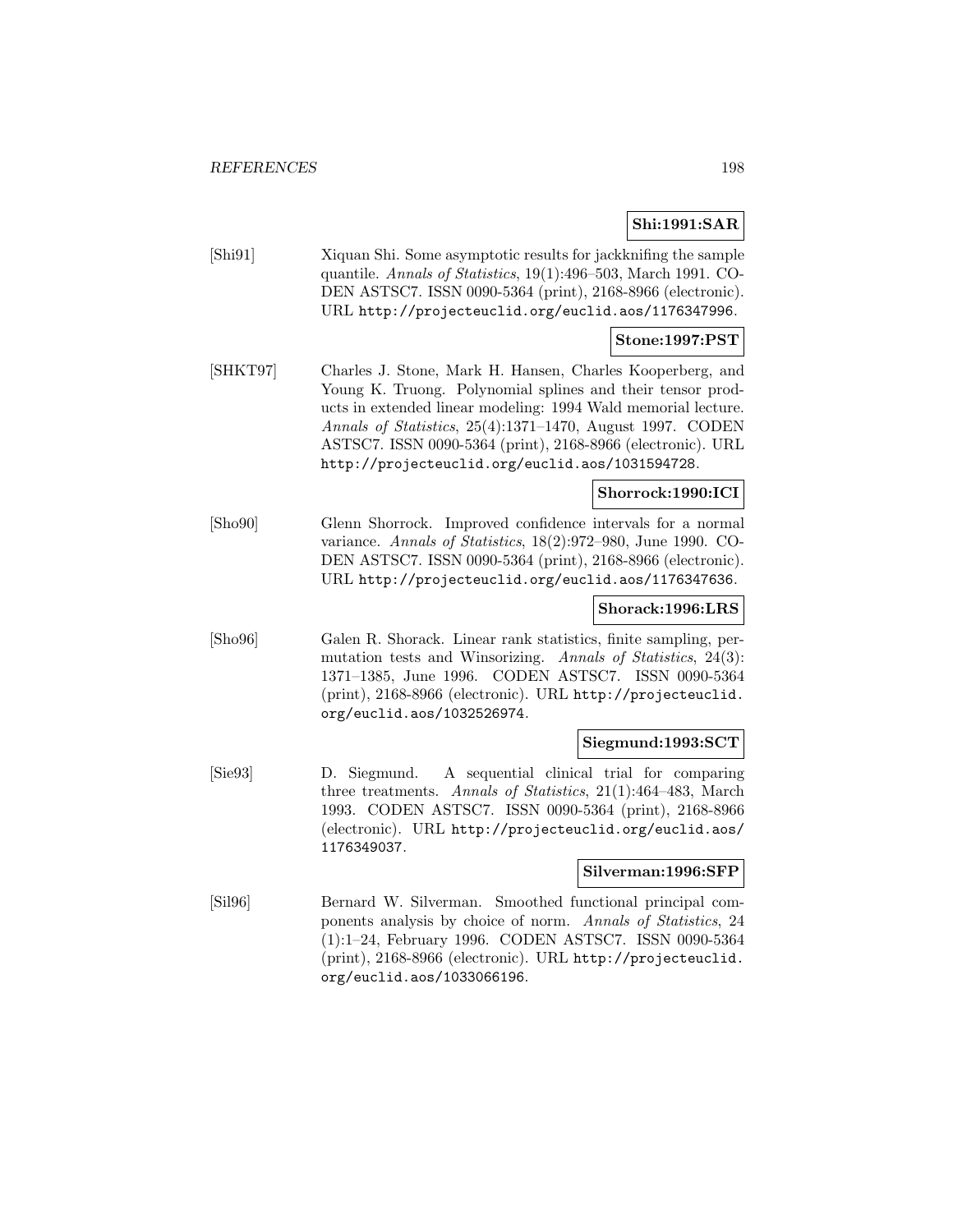## **Singh:1998:BTB**

[Sin98] Kesar Singh. Breakdown theory for bootstrap quantiles. Annals of Statistics, 26(5):1719–1732, October 1998. CODEN ASTSC7. ISSN 0090-5364 (print), 2168-8966 (electronic). URL http://projecteuclid.org/euclid.aos/1024691354.

#### **Skovgaard:1990:DMC**

[Sko90] Ib M. Skovgaard. On the density of minimum contrast estimators. Annals of Statistics, 18(2):779–789, June 1990. CODEN ASTSC7. ISSN 0090-5364 (print), 2168-8966 (electronic). URL http://projecteuclid.org/euclid.aos/1176347625.

## **Sun:1994:SCB**

[SL94] Jiayang Sun and Clive R. Loader. Simultaneous confidence bands for linear regression and smoothing. Annals of Statistics, 22(3):1328–1345, September 1994. CODEN ASTSC7. ISSN 0090-5364 (print), 2168-8966 (electronic). URL http: //projecteuclid.org/euclid.aos/1176325631.

### **Simpson:1990:NTD**

[SM90] Douglas G. Simpson and Barry H. Margolin. Nonparametric testing for dose-response curves subject to downturns: Asymptotic power considerations. Annals of Statistics, 18(1):373–390, March 1990. CODEN ASTSC7. ISSN 0090-5364 (print), 2168- 8966 (electronic). URL http://projecteuclid.org/euclid. aos/1176347505.

## **Schick:1994:RRE**

[SM94] Irvin C. Schick and Sanjoy K. Mitter. Robust recursive estimation in the presence of heavy-tailed observation noise. Annals of Statistics, 22(2):1045–1080, June 1994. CODEN ASTSC7. ISSN 0090-5364 (print), 2168-8966 (electronic). URL http:// projecteuclid.org/euclid.aos/1176325511.

## **Small:1997:MMA**

[Sma97] Christopher G. Small. Multidimensional medians arising from geodesics on graphs. Annals of Statistics, 25(2):478–494, April 1997. CODEN ASTSC7. ISSN 0090-5364 (print), 2168-8966 (electronic). URL http://projecteuclid.org/euclid.aos/ 1031833660.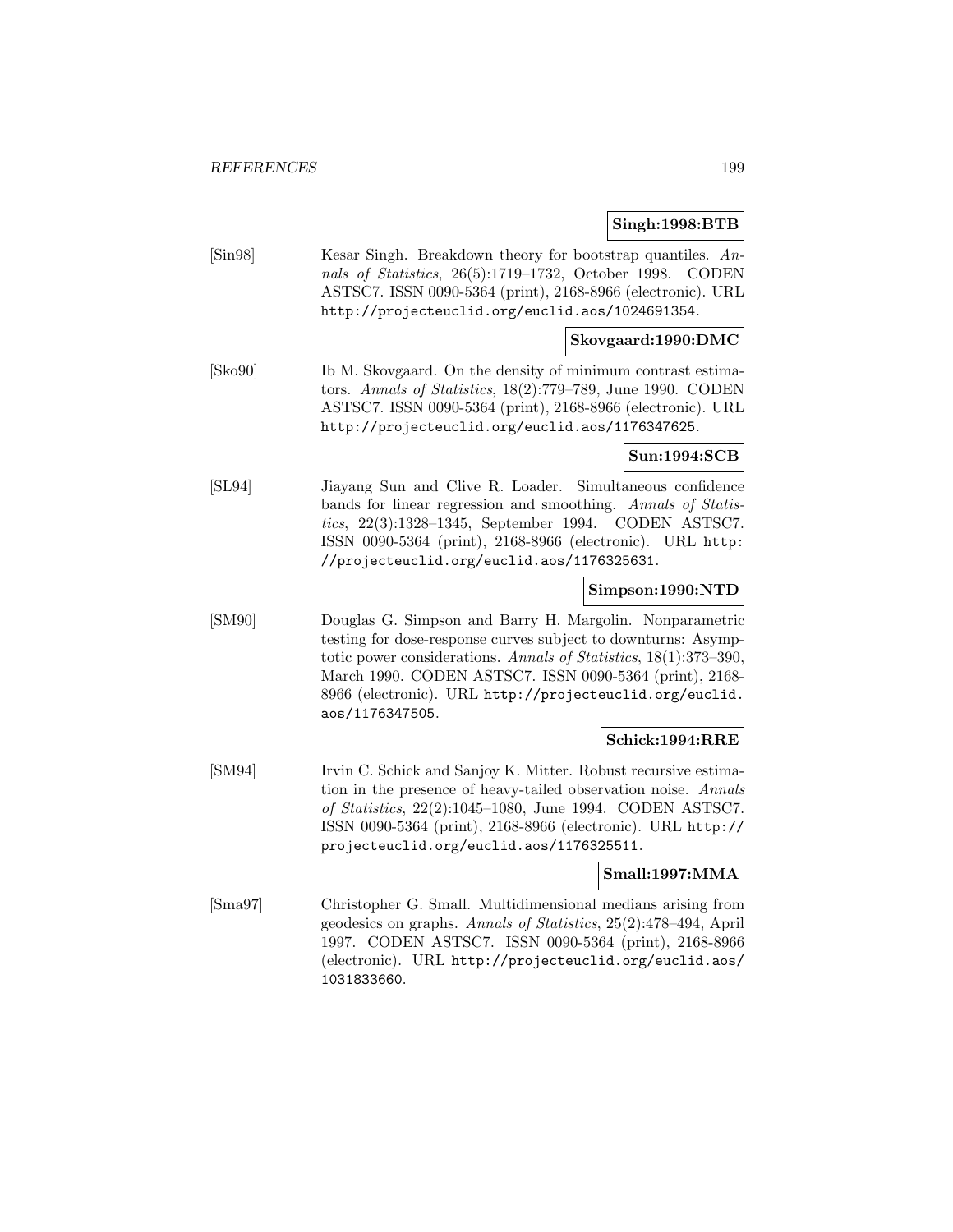#### **Spokoiny:1996:AHT**

[Spo96] V. G. Spokoiny. Adaptive hypothesis testing using wavelets. Annals of Statistics, 24(6):2477–2498, December 1996. CODEN ASTSC7. ISSN 0090-5364 (print), 2168-8966 (electronic). URL http://projecteuclid.org/euclid.aos/1032181163.

### **Spokoiny:1998:EFD**

[Spo98] V. G. Spokoiny. Estimation of a function with discontinuities via local polynomial fit with an adaptive window choice. Annals of Statistics, 26(4):1356–1378, August 1998. CODEN ASTSC7. ISSN 0090-5364 (print), 2168-8966 (electronic). URL http:// projecteuclid.org/euclid.aos/1024691246.

#### **Smith:1996:BMS**

[SQ96] Jim Q. Smith and Catriona M. Queen. Bayesian models for sparse probability tables. Annals of Statistics, 24(5):2178– 2198, October 1996. CODEN ASTSC7. ISSN 0090-5364 (print), 2168-8966 (electronic). URL http://projecteuclid. org/euclid.aos/1069362316.

## **Sriram:1992:ISP**

[Sri92] T. N. Sriram. An improved sequential procedure for estimating the regression parameter in regression models with symmetric errors. Annals of Statistics, 20(3):1441–1453, September 1992. CODEN ASTSC7. ISSN 0090-5364 (print), 2168-8966 (electronic). URL http://projecteuclid.org/euclid.aos/ 1176348777.

#### **Sriram:1994:IBC**

[Sri94] T. N. Sriram. Invalidity of bootstrap for critical branching processes with immigration. Annals of Statistics, 22(2):1013–1023, June 1994. CODEN ASTSC7. ISSN 0090-5364 (print), 2168- 8966 (electronic). URL http://projecteuclid.org/euclid. aos/1176325509.

## **Shao:1994:IJS**

[SS94] Peter Yi-Shi Shao and William E. Strawderman. Improving on the James–Stein positive-part estimator. Annals of Statistics, 22(3):1517–1538, September 1994. CODEN ASTSC7. ISSN 0090-5364 (print), 2168-8966 (electronic). URL http: //projecteuclid.org/euclid.aos/1176325640.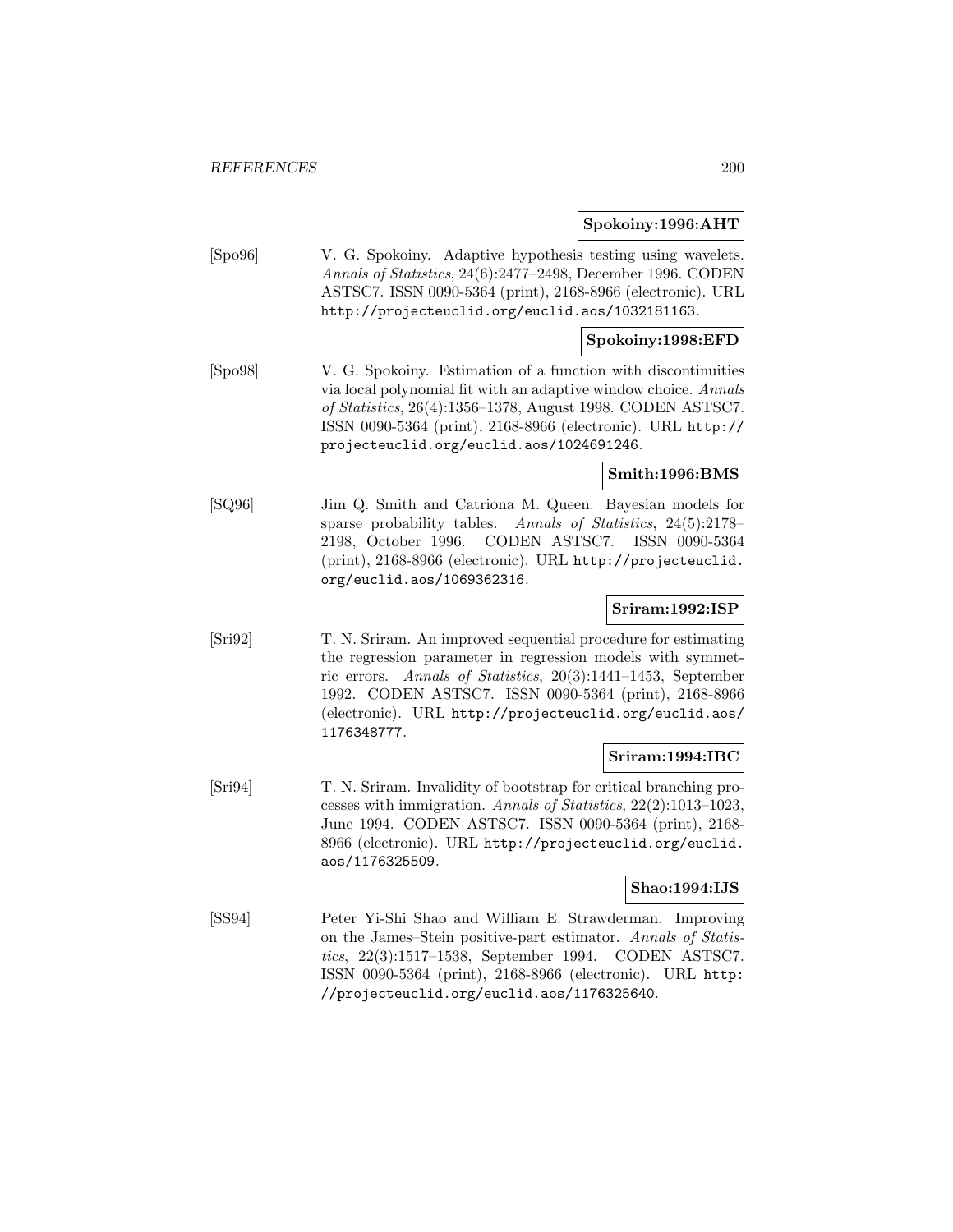**Schmid:1997:SPE**

[SS97] Wolfgang Schmid and Alexander Schöne. Some properties of the EWMA control chart in the presence of autocorrelation. Annals of Statistics, 25(3):1277–1283, June 1997. CODEN ASTSC7. ISSN 0090-5364 (print), 2168-8966 (electronic). URL http://projecteuclid.org/euclid.aos/1069362748.

## **Seidenfeld:1995:RPO**

[SSK95] Teddy Seidenfeld, Mark J. Schervish, and Joseph B. Kadane. A representation of partially ordered preferences. Annals of Statistics, 23(6):2168–2217, December 1995. CODEN ASTSC7. ISSN 0090-5364 (print), 2168-8966 (electronic). URL http:// projecteuclid.org/euclid.aos/1034713653.

## **Shaked:1992:CED**

[ST92] Moshe Shaked and Y. L. Tong. Comparison of experiments via dependence of normal variables with a common marginal distribution. Annals of Statistics, 20(1):614–618, March 1992. CO-DEN ASTSC7. ISSN 0090-5364 (print), 2168-8966 (electronic). URL http://projecteuclid.org/euclid.aos/1176348547.

## **Strawderman:1996:APF**

[ST96] Robert L. Strawderman and Anastasios A. Tsiatis. On the asymptotic properties of a flexible hazard estimator. Annals of Statistics, 24(1):41–63, February 1996. CODEN ASTSC7. ISSN 0090-5364 (print), 2168-8966 (electronic). URL http:// projecteuclid.org/euclid.aos/1033066198.

## **Stafford:1996:RAP**

[Sta96] James E. Stafford. A robust adjustment of the profile likelihood. Annals of Statistics, 24(1):336–352, February 1996. CODEN ASTSC7. ISSN 0090-5364 (print), 2168-8966 (electronic). URL http://projecteuclid.org/euclid.aos/1033066212.

## **Stein:1990:DAP**

[Ste90a] Charles Stein. Discussion: An ancillarity paradox which appears in multiple linear regression. Annals of Statistics, 18 (2):530–533, June 1990. CODEN ASTSC7. ISSN 0090-5364 (print), 2168-8966 (electronic). URL http://projecteuclid. org/euclid.aos/1176347613.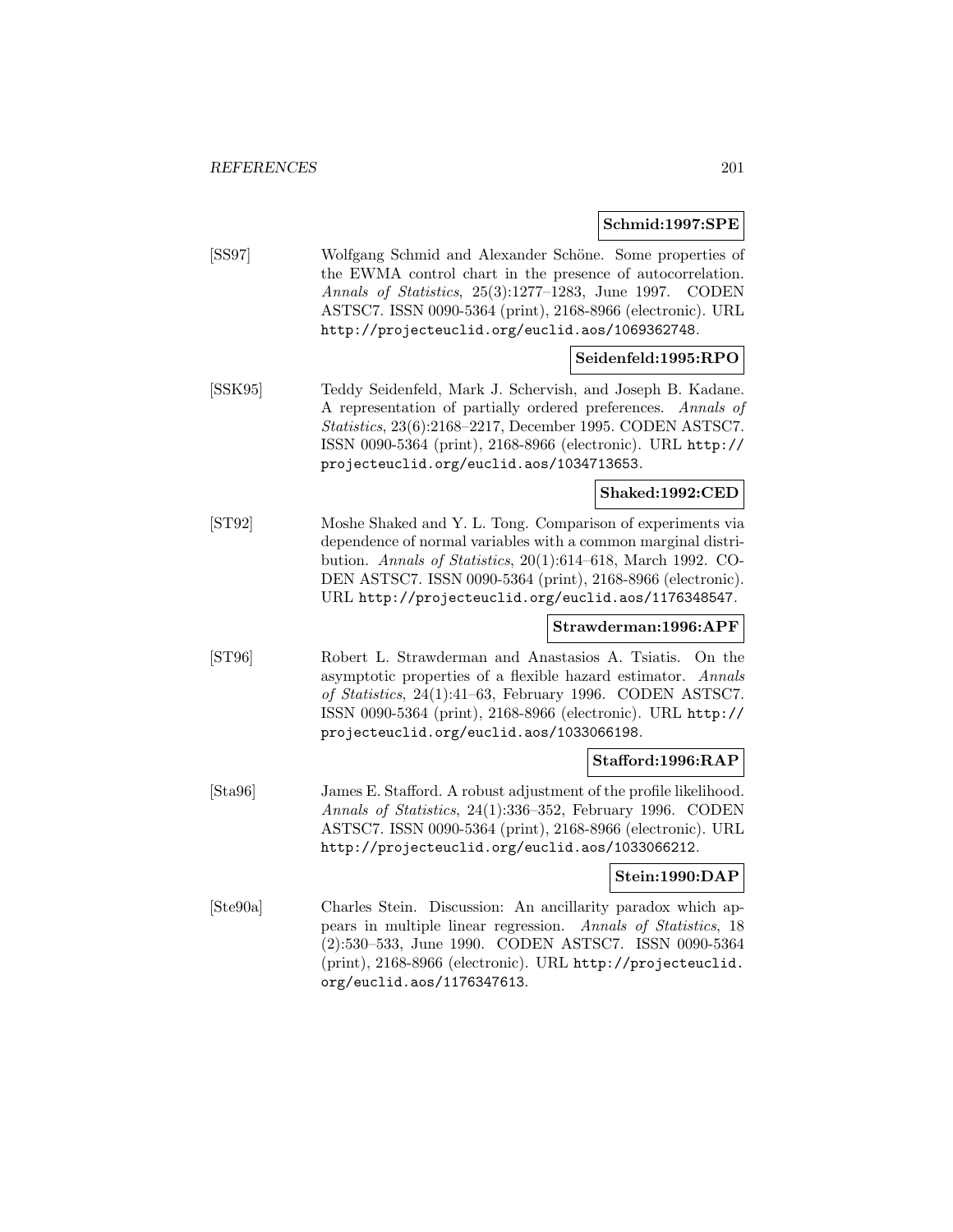## **Stein:1990:UAO**

[Ste90b] Michael Stein. Uniform asymptotic optimality of linear predictions of a random field using an incorrect second-order structure. Annals of Statistics, 18(2):850–872, June 1990. CODEN ASTSC7. ISSN 0090-5364 (print), 2168-8966 (electronic). URL http://projecteuclid.org/euclid.aos/1176347629.

# **Stein:1990:BEL**

[Ste90c] Michael L. Stein. Bounds on the efficiency of linear predictions using an incorrect covariance function. Annals of Statistics, 18(3):1116–1138, September 1990. CODEN ASTSC7. ISSN 0090-5364 (print), 2168-8966 (electronic). URL http: //projecteuclid.org/euclid.aos/1176347742.

## **Stein:1990:CGC**

[Ste90d] Michael L. Stein. A comparison of generalized cross validation and modified maximum likelihood for estimating the parameters of a stochastic process. Annals of Statistics, 18(3):1139– 1157, September 1990. CODEN ASTSC7. ISSN 0090-5364 (print), 2168-8966 (electronic). URL http://projecteuclid. org/euclid.aos/1176347743.

## **Stein:1993:SSE**

[Ste93] Michael L. Stein. Spline smoothing with an estimated order parameter. Annals of Statistics, 21(3):1522–1544, September 1993. CODEN ASTSC7. ISSN 0090-5364 (print), 2168-8966 (electronic). URL http://projecteuclid.org/euclid.aos/ 1176349270.

## **Stepniak:1994:NCG**

[Ste94] C. Stepniak. A note on comparison of genetic experiments. Annals of Statistics, 22(3):1630–1632, September 1994. CODEN ASTSC7. ISSN 0090-5364 (print), 2168-8966 (electronic). URL http://projecteuclid.org/euclid.aos/1176325646.

## **Stefanov:1995:ELR**

[Ste95a] Valeri T. Stefanov. Explicit limit results for minimal sufficient statistics and maximum likelihood estimators in some Markov processes: Exponential families approach. Annals of Statistics, 23(4):1073–1101, August 1995. CODEN ASTSC7. ISSN 0090-5364 (print), 2168-8966 (electronic). URL http:// projecteuclid.org/euclid.aos/1176324699.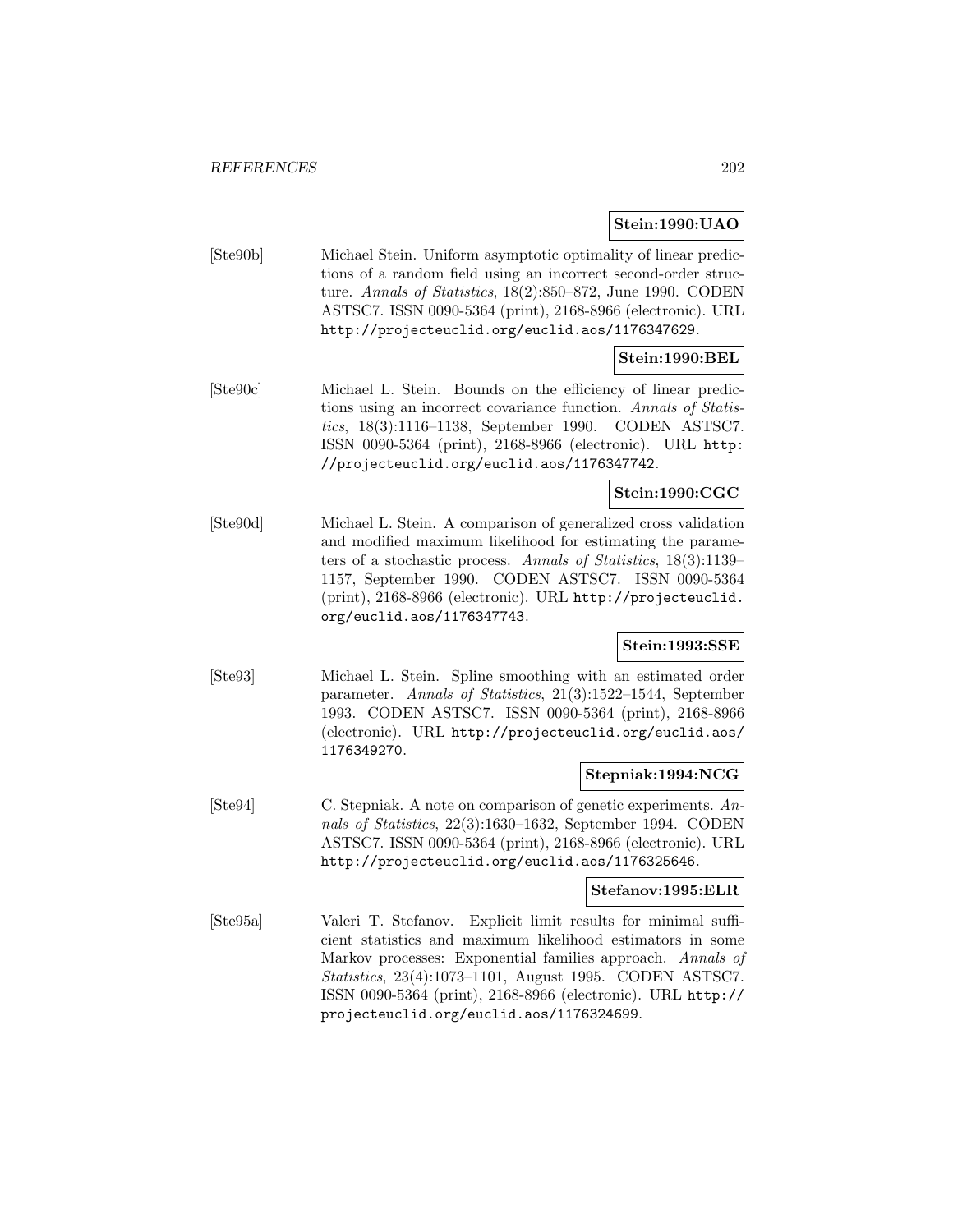## **Stein:1995:LLS**

[Ste95b] Michael L. Stein. Locally lattice sampling designs for isotropic random fields. Annals of Statistics, 23(6):1991–2012, December 1995. CODEN ASTSC7. ISSN 0090-5364 (print), 2168-8966 (electronic). URL http://projecteuclid.org/euclid.aos/ 1034713644. See correction [Ste99].

# **Stein:1995:PIR**

[Ste95c] Michael L. Stein. Predicting integrals of random fields using observations on a lattice. Annals of Statistics, 23(6):1975– 1990, December 1995. CODEN ASTSC7. ISSN 0090-5364 (print), 2168-8966 (electronic). URL http://projecteuclid. org/euclid.aos/1034713643.

## **Steif:1997:CEJ**

[Ste97] Jeffrey E. Steif. Consistent estimation of joint distributions for sufficiently mixing random fields. Annals of Statistics, 25(1): 293–304, February 1997. CODEN ASTSC7. ISSN 0090-5364 (print), 2168-8966 (electronic). URL http://projecteuclid. org/euclid.aos/1034276630.

## **Stein:1999:CLL**

[Ste99] Michael L. Stein. Correction: "Locally lattice sampling designs for isotropic random fields". Annals of Statistics, 27(4):1440, August 1999. CODEN ASTSC7. ISSN 0090-5364 (print), 2168- 8966 (electronic). URL http://projecteuclid.org/euclid. aos/1017938933. See [Ste95b].

## **Stone:1990:LSI**

[Sto90] Charles J. Stone. Large-sample inference for log-spline models. Annals of Statistics, 18(2):717–741, June 1990. CODEN ASTSC7. ISSN 0090-5364 (print), 2168-8966 (electronic). URL http://projecteuclid.org/euclid.aos/1176347622.

## **Stone:1991:ADF**

[Sto91a] Charles J. Stone. Asymptotics for doubly flexible logspline response models. Annals of Statistics, 19(4):1832–1854, December 1991. CODEN ASTSC7. ISSN 0090-5364 (print), 2168-8966 (electronic). URL http://projecteuclid.org/euclid.aos/ 1176348373.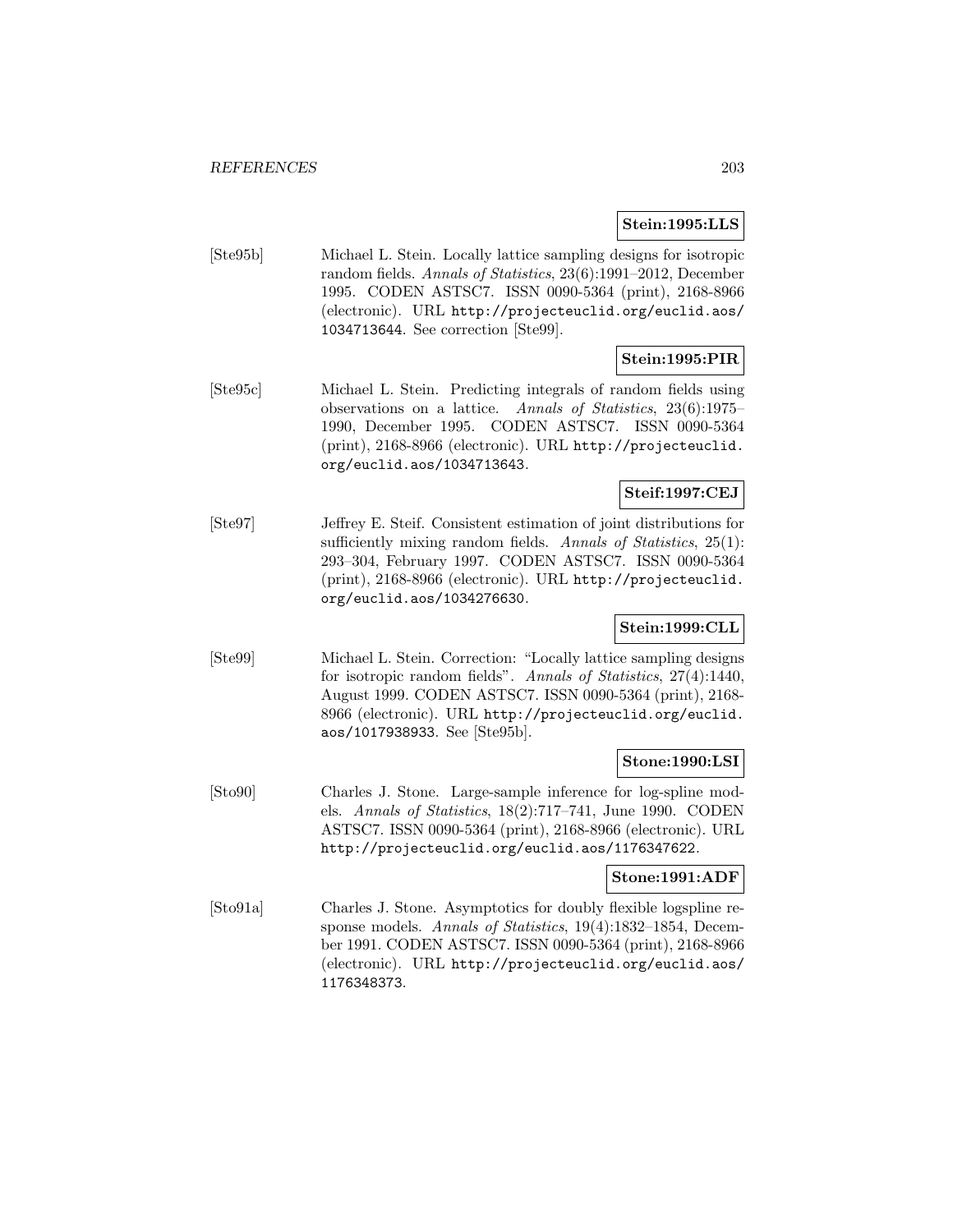#### **Stone:1991:DMA**

[Sto91b] Charles J. Stone. Discussion: Multivariate adaptive regression splines. Annals of Statistics, 19(1):113–115, March 1991. CO-DEN ASTSC7. ISSN 0090-5364 (print), 2168-8966 (electronic). URL http://projecteuclid.org/euclid.aos/1176347971.

## **Stone:1994:RUP**

[Sto94a] Charles J. Stone. Rejoinder: The use of polynomial splines and their tensor products in multivariate function estimation. Annals of Statistics, 22(1):179–184, March 1994. CODEN ASTSC7. ISSN 0090-5364 (print), 2168-8966 (electronic). URL http://projecteuclid.org/euclid.aos/1176325364.

## **Stone:1994:UPS**

[Sto94b] Charles J. Stone. The use of polynomial splines and their tensor products in multivariate function estimation. Annals of Statistics, 22(1):118–171, March 1994. CODEN ASTSC7. ISSN 0090-5364 (print), 2168-8966 (electronic). URL http:// projecteuclid.org/euclid.aos/1176325361.

## **Streitberg:1990:LIR**

[Str90] Bernd Streitberg. Lancaster interactions revisited. Annals of Statistics, 18(4):1878–1885, December 1990. CODEN ASTSC7. ISSN 0090-5364 (print), 2168-8966 (electronic). URL http:// projecteuclid.org/euclid.aos/1176347885.

### **Strasser:1996:AEE**

[Str96] Helmut Strasser. Asymptotic efficiency of estimates for models with incidental nuisance parameters. Annals of Statistics, 24 (2):879–901, April 1996. CODEN ASTSC7. ISSN 0090-5364 (print), 2168-8966 (electronic). URL http://projecteuclid. org/euclid.aos/1032894471.

## **Streitberg:1999:EIH**

[Str99] Bernd Streitberg. Exploring interactions in high-dimensional tables: a bootstrap alternative to log-linear models. Annals of Statistics, 27(1):405–413, February 1999. CODEN ASTSC7. ISSN 0090-5364 (print), 2168-8966 (electronic). URL http:// projecteuclid.org/euclid.aos/1018031118.

## **Shirakura:1996:SPN**

[STS96] Teruhiro Shirakura, Tadashi Takahashi, and Jagdish N. Srivastava. Searching probabilities for nonzero effects in search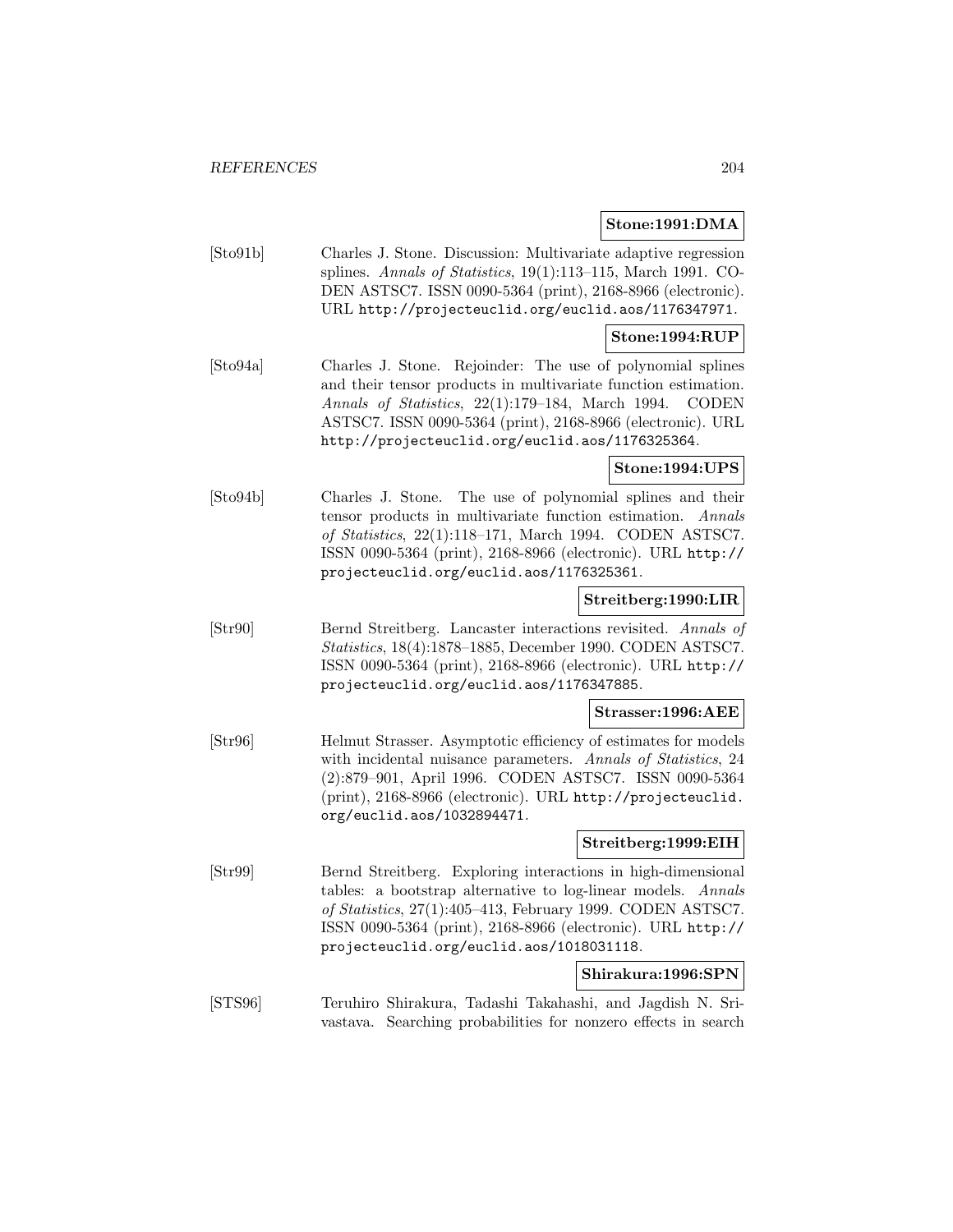designs for the noisy case. Annals of Statistics, 24(6):2560– 2568, December 1996. CODEN ASTSC7. ISSN 0090-5364 (print), 2168-8966 (electronic). URL http://projecteuclid. org/euclid.aos/1032181169.

## **Stute:1993:ASR**

[Stu93] Winfried Stute. Almost sure representations of the productlimit estimator for truncated data. Annals of Statistics, 21 (1):146–156, March 1993. CODEN ASTSC7. ISSN 0090-5364 (print), 2168-8966 (electronic). URL http://projecteuclid. org/euclid.aos/1176349019.

## **Stute:1994:UCC**

[Stu94] Winfried Stute. Universally consistent conditional U-statistics. Annals of Statistics, 22(1):460–473, March 1994. CODEN ASTSC7. ISSN 0090-5364 (print), 2168-8966 (electronic). URL http://projecteuclid.org/euclid.aos/1176325378.

## **Stute:1995:CLT**

[Stu95] Winfried Stute. The central limit theorem under random censorship. Annals of Statistics, 23(2):422–439, April 1995. CO-DEN ASTSC7. ISSN 0090-5364 (print), 2168-8966 (electronic). URL http://projecteuclid.org/euclid.aos/1176324528.

## **Stute:1996:JEV**

[Stu96] Winfried Stute. The jackknife estimate of variance of a Kaplan– Meier integral. Annals of Statistics, 24(6):2679–2704, December 1996. CODEN ASTSC7. ISSN 0090-5364 (print), 2168-8966 (electronic). URL http://projecteuclid.org/euclid.aos/ 1032181175.

## **Stute:1997:NMC**

[Stu97] Winfried Stute. Nonparametric model checks for regression. Annals of Statistics, 25(2):613–641, April 1997. CODEN ASTSC7. ISSN 0090-5364 (print), 2168-8966 (electronic). URL http://projecteuclid.org/euclid.aos/1031833666.

#### **Stute:1998:MCR**

[STZ98] Winfried Stute, Silke Thies, and Li-Xing Zhu. Model checks for regression: an innovation process approach. Annals of Statistics, 26(5):1916–1934, October 1998. CODEN ASTSC7. ISSN 0090-5364 (print), 2168-8966 (electronic). URL http:// projecteuclid.org/euclid.aos/1024691363.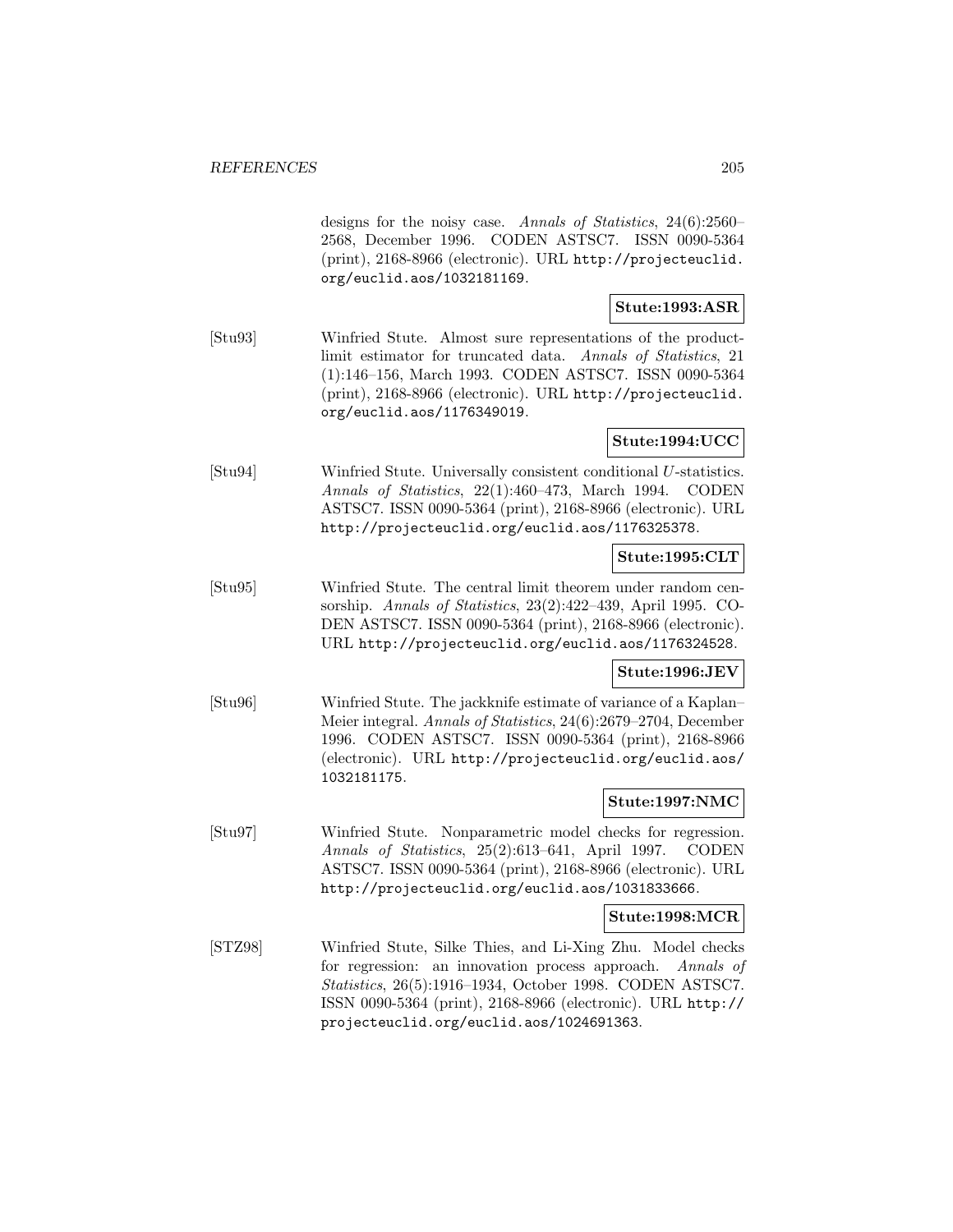## **Sun:1994:IEP**

[Sun94] Dongchu Sun. Integrable expansions for posterior distributions for a two-parameter exponential family. Annals of Statistics, 22(4):1808–1830, December 1994. CODEN ASTSC7. ISSN 0090-5364 (print), 2168-8966 (electronic). URL http: //projecteuclid.org/euclid.aos/1176325758.

# **Sun:1996:SET**

[Sun96] Li Sun. Shrinkage estimation in the two-way multivariate normal model. Annals of Statistics, 24(2):825–840, April 1996. CO-DEN ASTSC7. ISSN 0090-5364 (print), 2168-8966 (electronic). URL http://projecteuclid.org/euclid.aos/1032894468.

## **Siegmund:1995:UGL**

[SV95] D. Siegmund and E. S. Venkatraman. Using the generalized likelihood ratio statistic for sequential detection of a changepoint. Annals of Statistics, 23(1):255–271, February 1995. CO-DEN ASTSC7. ISSN 0090-5364 (print), 2168-8966 (electronic). URL http://projecteuclid.org/euclid.aos/1176324466.

## **Snapp:1998:AEN**

[SV98] Robert R. Snapp and Santosh S. Venkatesh. Asymptotic expansions of the k nearest neighbor risk. Annals of Statistics, 26(3):850–878, June 1998. CODEN ASTSC7. ISSN 0090-5364 (print), 2168-8966 (electronic). URL http://projecteuclid. org/euclid.aos/1024691080.

## **Severini:1992:PLC**

[SW92a] Thomas A. Severini and Wing Hung Wong. Profile likelihood and conditionally parametric models. Annals of Statistics, 20(4):1768–1802, December 1992. CODEN ASTSC7. ISSN 0090-5364 (print), 2168-8966 (electronic). URL http: //projecteuclid.org/euclid.aos/1176348889.

## **Shao:1992:APB**

[SW92b] Jun Shao and C. F. J. Wu. Asymptotic properties of the balanced repeated replication method for sample quantiles. Annals of Statistics, 20(3):1571–1593, September 1992. CODEN ASTSC7. ISSN 0090-5364 (print), 2168-8966 (electronic). URL http://projecteuclid.org/euclid.aos/1176348785.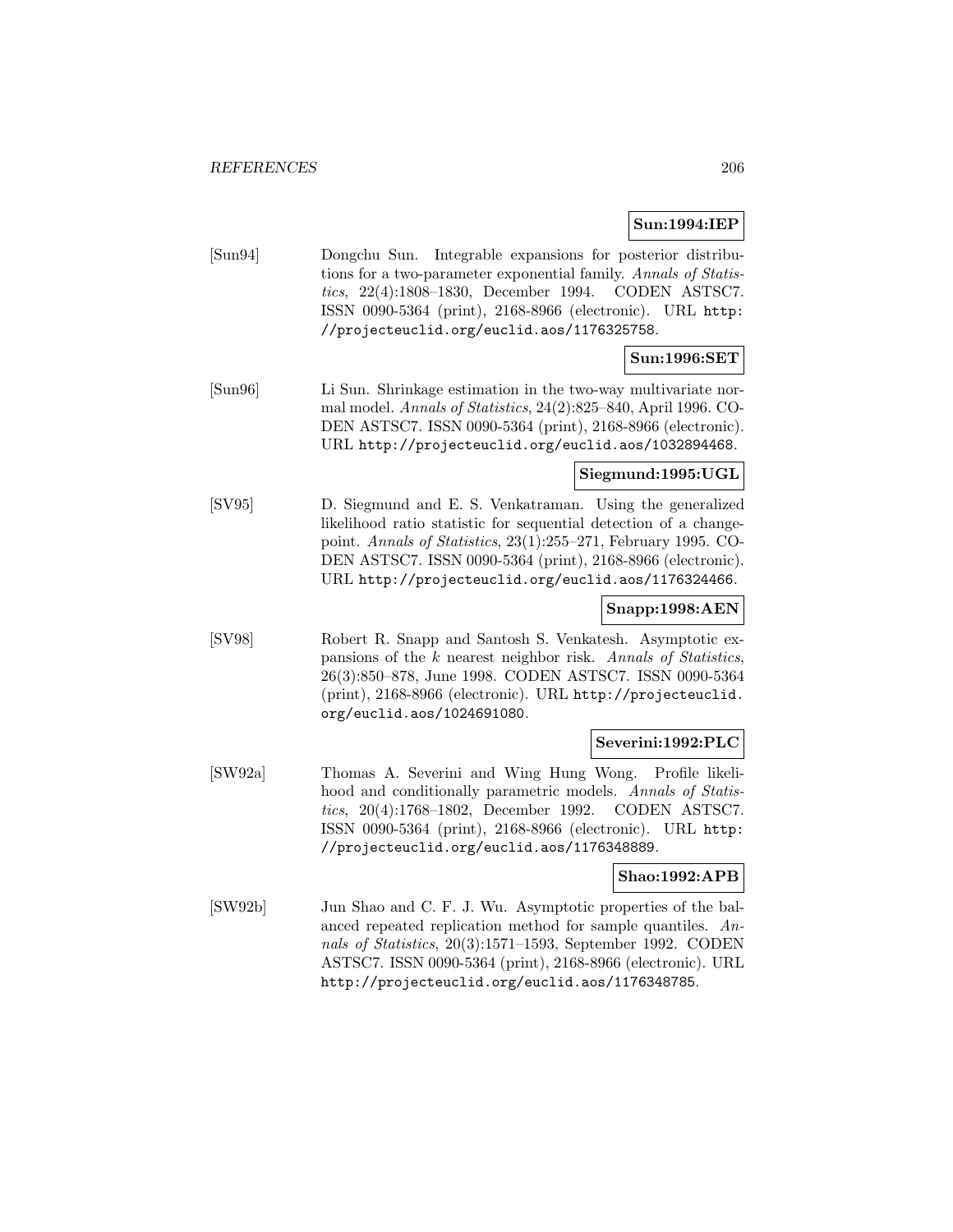## **Seidenfeld:1993:DSP**

[SW93a] Teddy Seidenfeld and Larry Wasserman. Dilation for sets of probabilities. Annals of Statistics, 21(3):1139–1154, September 1993. CODEN ASTSC7. ISSN 0090-5364 (print), 2168-8966 (electronic). URL http://projecteuclid.org/euclid.aos/ 1176349254.

## **Srivastava:1993:CEC**

[SW93b] M. S. Srivastava and Yanhong Wu. Comparison of EWMA, CUSUM and Shiryayev–Roberts procedures for detecting a shift in the mean. Annals of Statistics,  $21(2):645-670$ , June 1993. CODEN ASTSC7. ISSN 0090-5364 (print), 2168-8966 (electronic). URL http://projecteuclid.org/euclid.aos/ 1176349142.

## **Stute:1993:SLU**

[SW93c] W. Stute and J.-L. Wang. The strong law under random censorship. Annals of Statistics, 21(3):1591–1607, September 1993. CODEN ASTSC7. ISSN 0090-5364 (print), 2168-8966 (electronic). URL http://projecteuclid.org/euclid.aos/ 1176349273.

## **Shen:1994:CRS**

[SW94a] Xiaotong Shen and Wing Hung Wong. Convergence rate of sieve estimates. Annals of Statistics,  $22(2):580-615$ , June 1994. CO-DEN ASTSC7. ISSN 0090-5364 (print), 2168-8966 (electronic). URL http://projecteuclid.org/euclid.aos/1176325486.

## **Srivastava:1994:DSP**

[SW94b] M. S. Srivastava and Yanhong Wu. Dynamic sampling plan in Shiryayev–Roberts procedure for detecting a change in the drift of Brownian motion. Annals of Statistics, 22(2):805–823, June 1994. CODEN ASTSC7. ISSN 0090-5364 (print), 2168-8966 (electronic). URL http://projecteuclid.org/euclid.aos/ 1176325496.

## **Siegmund:1995:TSU**

[SW95] David O. Siegmund and Keith J. Worsley. Testing for a signal with unknown location and scale in a stationary Gaussian random field. Annals of Statistics, 23(2):608–639, April 1995. CO-DEN ASTSC7. ISSN 0090-5364 (print), 2168-8966 (electronic). URL http://projecteuclid.org/euclid.aos/1176324539.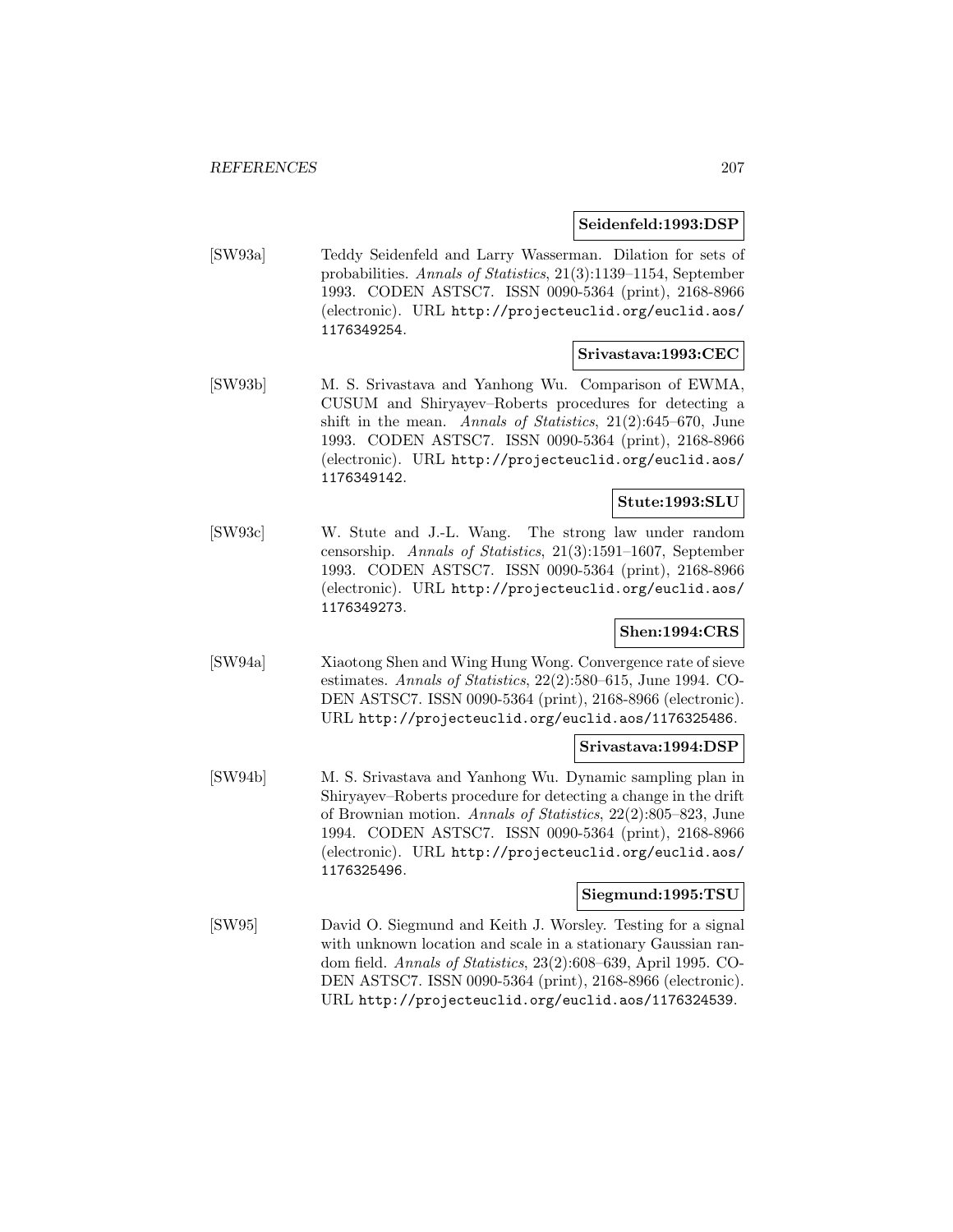**Sun:1999:TUV**

[SW99] Jiayang Sun and Michael Woodroofe. Testing uniformity versus a monotone density. Annals of Statistics, 27(1):338–360, February 1999. CODEN ASTSC7. ISSN 0090-5364 (print), 2168-8966 (electronic). URL http://projecteuclid.org/euclid.aos/ 1018031114.

#### **Swanepoel:1999:LBM**

[Swa99] Jan W. H. Swanepoel. The limiting behavior of a modified maximal symmetric 2s-spacing with applications. Annals of Statistics, 27(1):24–35, February 1999. CODEN ASTSC7. ISSN 0090-5364 (print), 2168-8966 (electronic). URL http:// projecteuclid.org/euclid.aos/1018031099.

# **Sweeting:1992:AAC**

[Swe92] Trevor J. Sweeting. Asymptotic ancillarity and conditional inference for stochastic processes. Annals of Statistics, 20(1): 580–589, March 1992. CODEN ASTSC7. ISSN 0090-5364 (print), 2168-8966 (electronic). URL http://projecteuclid. org/euclid.aos/1176348542.

## **Shen:1998:LAR**

[SWZ98] X. Shen, D. A. Wolfe, and S. Zhou. Local asymptotics for regression splines and confidence regions. Annals of Statistics, 26(5):1760–1782, October 1998. CODEN ASTSC7. ISSN 0090-5364 (print), 2168-8966 (electronic). URL http:// projecteuclid.org/euclid.aos/1024691356.

## **Simpson:1998:FSO**

[SY98] Douglas G. Simpson and Victor J. Yohai. Functional stability of one-step GM-estimators in approximately linear regression. Annals of Statistics, 26(3):1147–1169, June 1998. CODEN ASTSC7. ISSN 0090-5364 (print), 2168-8966 (electronic). URL http://projecteuclid.org/euclid.aos/1024691092.

#### **Simons:1999:AWN**

[SY99] Gordon Simons and Yi-Ching Yao. Asymptotics when the number of parameters tends to infinity in the Bradley–Terry model for paired comparisons. Annals of Statistics, 27(3):1041-1060, June 1999. CODEN ASTSC7. ISSN 0090-5364 (print), 2168- 8966 (electronic). URL http://projecteuclid.org/euclid. aos/1018031267.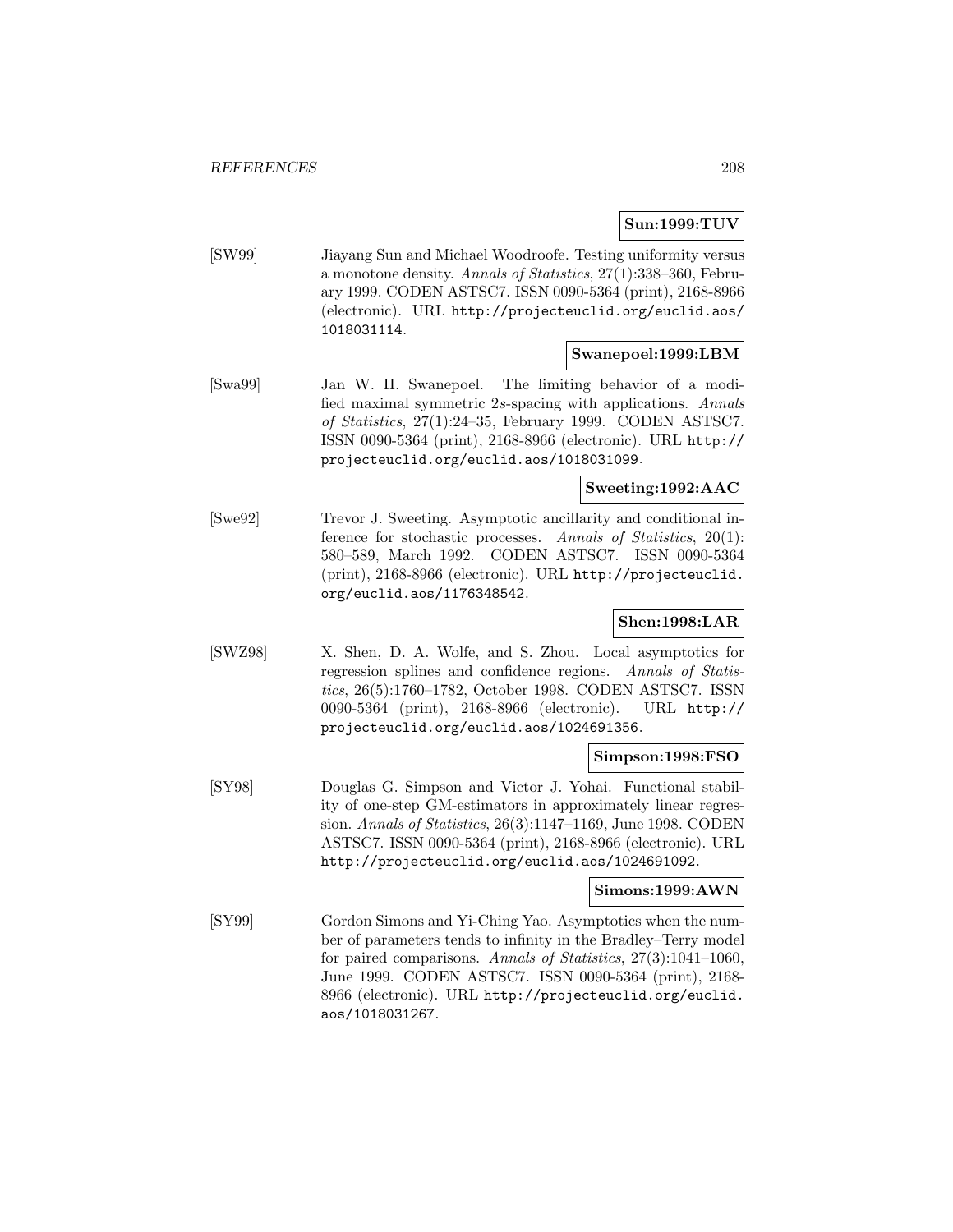#### **Schumacher:1993:UPI**

[SZ93a] Peter Schumacher and James V. Zidek. Using prior information in designing intervention detection experiments. Annals of Statistics, 21(1):447–463, March 1993. CODEN ASTSC7. ISSN 0090-5364 (print), 2168-8966 (electronic). URL http:// projecteuclid.org/euclid.aos/1176349036.

## **Siegmund:1993:ENL**

[SZ93b] David Siegmund and Heping Zhang. The expected number of local maxima of a random field and the volume of tubes. Annals of Statistics, 21(4):1948–1966, December 1993. CODEN ASTSC7. ISSN 0090-5364 (print), 2168-8966 (electronic). URL http://projecteuclid.org/euclid.aos/1176349404.

# **Scheike:1998:CRF**

[SZ98] Thomas H. Scheike and Mei-Jie Zhang. Cumulative regression function tests for regression models for longitudinal data. Annals of Statistics, 26(4):1328–1355, August 1998. CODEN ASTSC7. ISSN 0090-5364 (print), 2168-8966 (electronic). URL http://projecteuclid.org/euclid.aos/1024691245.

## **Szkutnik:1992:SCH**

[Szk92] Zbigniew Szkutnik. Special capacities, the Hunt–Stein theorem and transformation groups. Annals of Statistics, 20(2): 1120–1128, June 1992. CODEN ASTSC7. ISSN 0090-5364 (print), 2168-8966 (electronic). URL http://projecteuclid. org/euclid.aos/1176348674.

## **Thomas-Agnan:1991:SFS**

[TA91] Christine Thomas-Agnan. Spline functions and stochastic filtering. Annals of Statistics, 19(3):1512–1527, September 1991. CODEN ASTSC7. ISSN 0090-5364 (print), 2168-8966 (electronic). URL http://projecteuclid.org/euclid.aos/ 1176348259.

#### **Takada:1992:SPA**

[Tak92] Yoshikazu Takada. A sequential procedure with asymptotically negative regret for estimating a normal mean. Annals of Statistics, 20(1):562–569, March 1992. CODEN ASTSC7. ISSN 0090-5364 (print), 2168-8966 (electronic). URL http:// projecteuclid.org/euclid.aos/1176348540.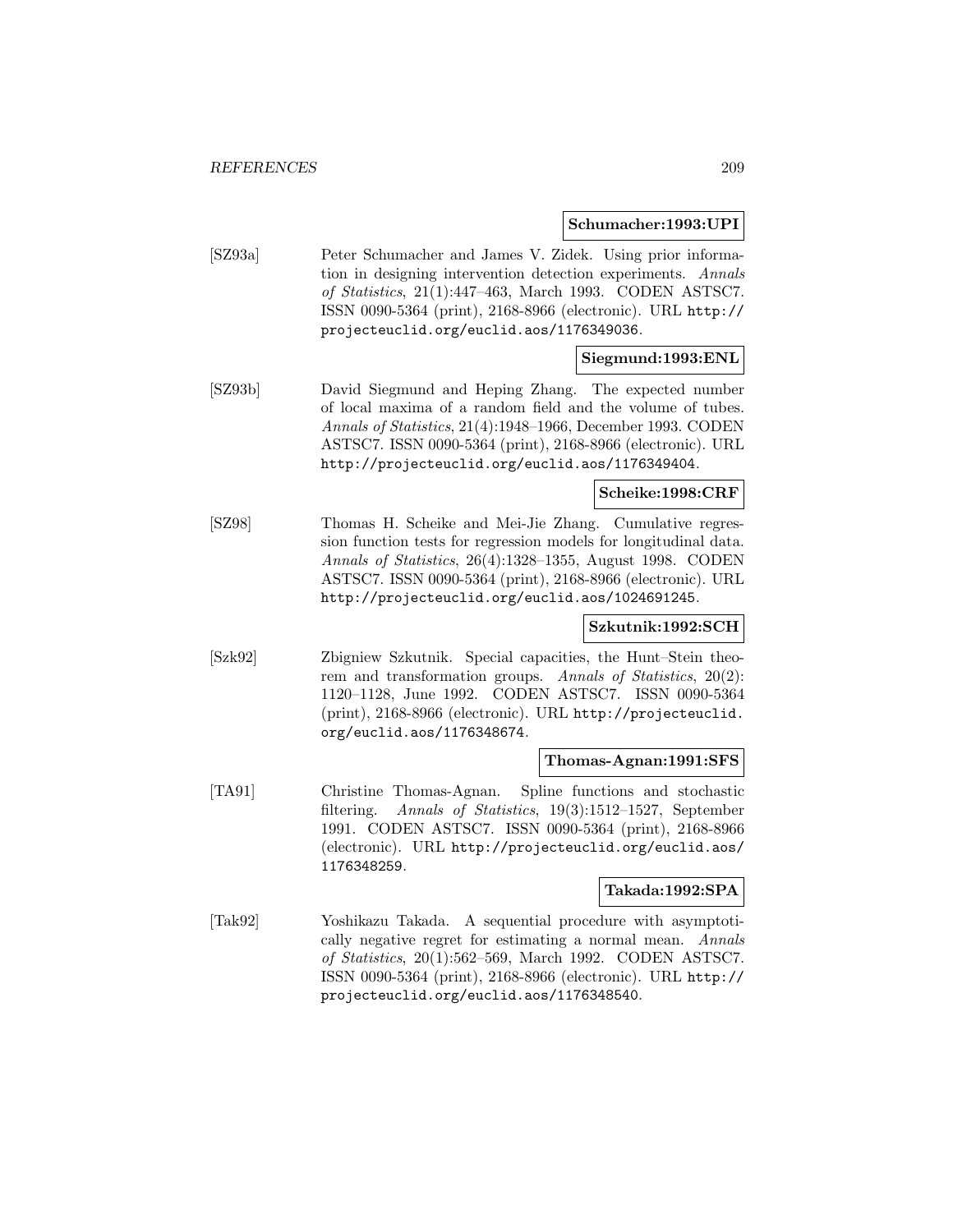## **Takagi:1994:LAM**

[Tak94] Yoshiji Takagi. Local asymptotic minimax risk bounds for asymmetric loss functions. Annals of Statistics, 22(1):39–48, March 1994. CODEN ASTSC7. ISSN 0090-5364 (print), 2168- 8966 (electronic). URL http://projecteuclid.org/euclid. aos/1176325356.

## **Tang:1993:MRD**

[Tan93] Dei-In Tang. Minimax regression designs under uniform departure models. Annals of Statistics, 21(1):434–446, March 1993. CODEN ASTSC7. ISSN 0090-5364 (print), 2168-8966 (electronic). URL http://projecteuclid.org/euclid.aos/ 1176349035.

## **Tseng:1997:GEC**

[TB97] Yu-Ling Tseng and Lawrence D. Brown. Good exact confidence sets for a multivariate normal mean. Annals of Statistics, 25(5): 2228–2258, October 1997. CODEN ASTSC7. ISSN 0090-5364 (print), 2168-8966 (electronic). URL http://projecteuclid. org/euclid.aos/1069362396.

# **Tsai:1985:LSS**

[TC85] Wei-Yann Tsai and John Crowley. A large sample study of generalized maximum likelihood estimators from incomplete data via self-consistency. Annals of Statistics, 13(4):1317–1334, December 1985. CODEN ASTSC7. ISSN 0090-5364 (print), 2168- 8966 (electronic). URL http://projecteuclid.org/euclid. aos/1176349740. See correction [TC90].

## **Tsai:1990:CLS**

[TC90] Wei-Yann Tsai and John Crowley. Correction: "A Large Sample Study of Generalized Maximum Likelihood Estimators from Incomplete Data via Self-Consistency". Annals of Statistics, 18(1):470, March 1990. CODEN ASTSC7. ISSN 0090-5364 (print), 2168-8966 (electronic). URL http://projecteuclid. org/euclid.aos/1176347514. See [TC85].

#### **Thompson:1993:GPP**

[Tho93] G. L. Thompson. Generalized permutation polytopes and exploratory graphical methods for ranked data. Annals of Statistics, 21(3):1401–1430, September 1993. CODEN ASTSC7. ISSN 0090-5364 (print), 2168-8966 (electronic). URL http: //projecteuclid.org/euclid.aos/1176349265.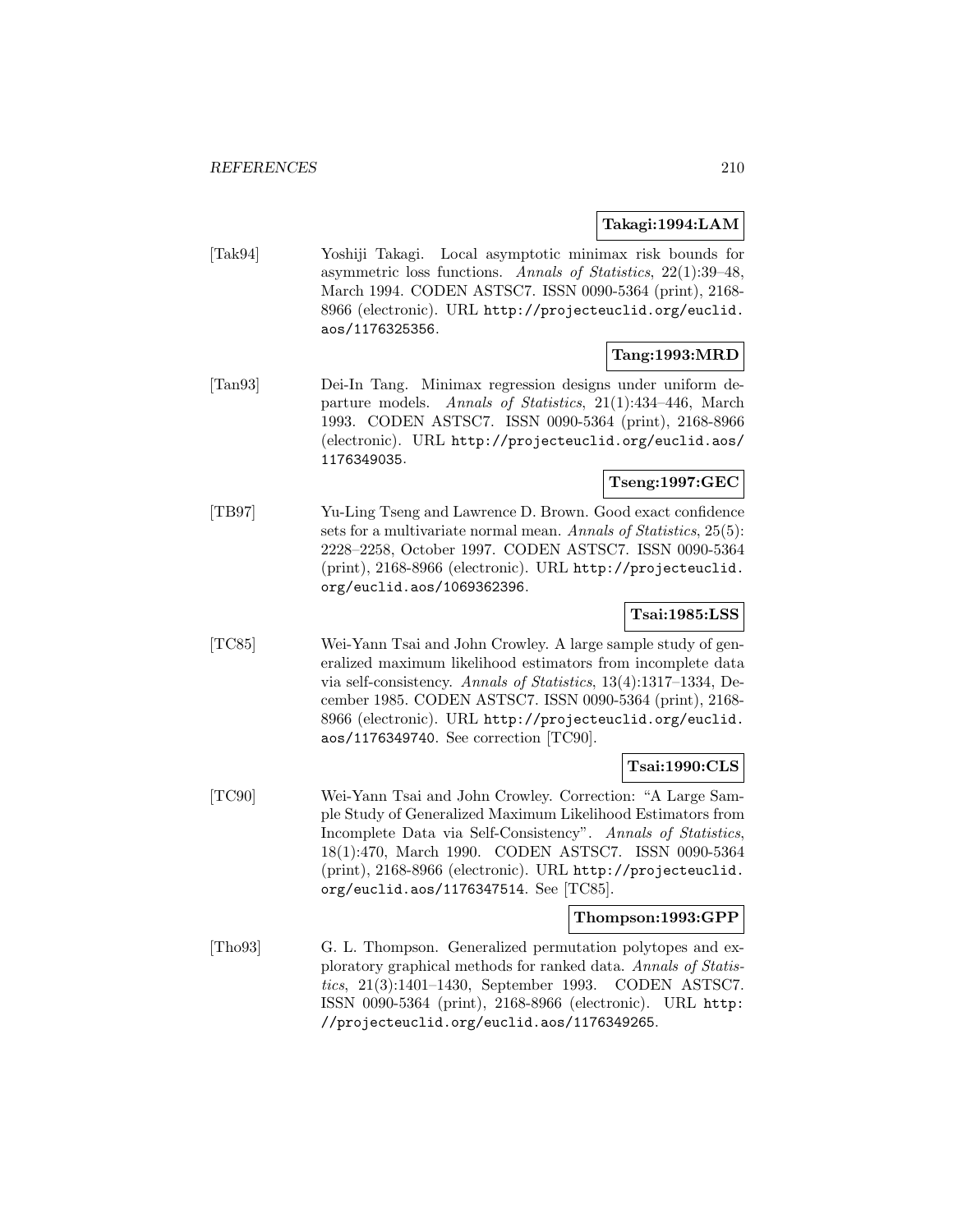#### **Thompson:1996:LLF**

[Tho96] E. A. Thompson. Likelihood and linkage: from Fisher to the future. Annals of Statistics, 24(2):449–465, April 1996. CODEN ASTSC7. ISSN 0090-5364 (print), 2168-8966 (electronic). URL http://projecteuclid.org/euclid.aos/1032894448.

## **Tierney:1994:MCE**

[Tie94a] Luke Tierney. Markov chains for exploring posterior distributions. Annals of Statistics, 22(4):1701–1728, December 1994. CODEN ASTSC7. ISSN 0090-5364 (print), 2168-8966 (electronic). URL http://projecteuclid.org/euclid.aos/ 1176325750; http://www.jstor.org/stable/2242477.

## **Tierney:1994:RMC**

[Tie94b] Luke Tierney. Rejoinder: Markov chains for exploring posterior distributions. Annals of Statistics, 22(4):1758–1762, December 1994. CODEN ASTSC7. ISSN 0090-5364 (print), 2168-8966 (electronic). URL http://projecteuclid.org/euclid.aos/ 1176325755.

## **Tjur:1991:BDE**

[Tju91] Tue Tjur. Block designs and electrical networks. Annals of Statistics, 19(2):1010–1027, June 1991. CODEN ASTSC7. ISSN 0090-5364 (print), 2168-8966 (electronic). URL http:// projecteuclid.org/euclid.aos/1176348134.

#### **Takemura:1997:WDS**

[TK97] Akimichi Takemura and Satoshi Kuriki. Weights of  $\bar{\chi}^2$  distribution for smooth or piecewise smooth cone alternatives. Annals of Statistics, 25(6):2368–2387, December 1997. CODEN ASTSC7. ISSN 0090-5364 (print), 2168-8966 (electronic). URL http://projecteuclid.org/euclid.aos/1030741077.

# **Tarpey:1995:PPS**

[TLF95] Thaddeus Tarpey, Luning Li, and Bernard D. Flury. Principal points and self-consistent points of elliptical distributions. Annals of Statistics, 23(1):103–112, February 1995. CODEN ASTSC7. ISSN 0090-5364 (print), 2168-8966 (electronic). URL http://projecteuclid.org/euclid.aos/1176324457.

# **Tang:1993:ESC**

[TM93] S. M. Tang and I. B. MacNeill. The effect of serial correlation on tests for parameter change at unknown time. Annals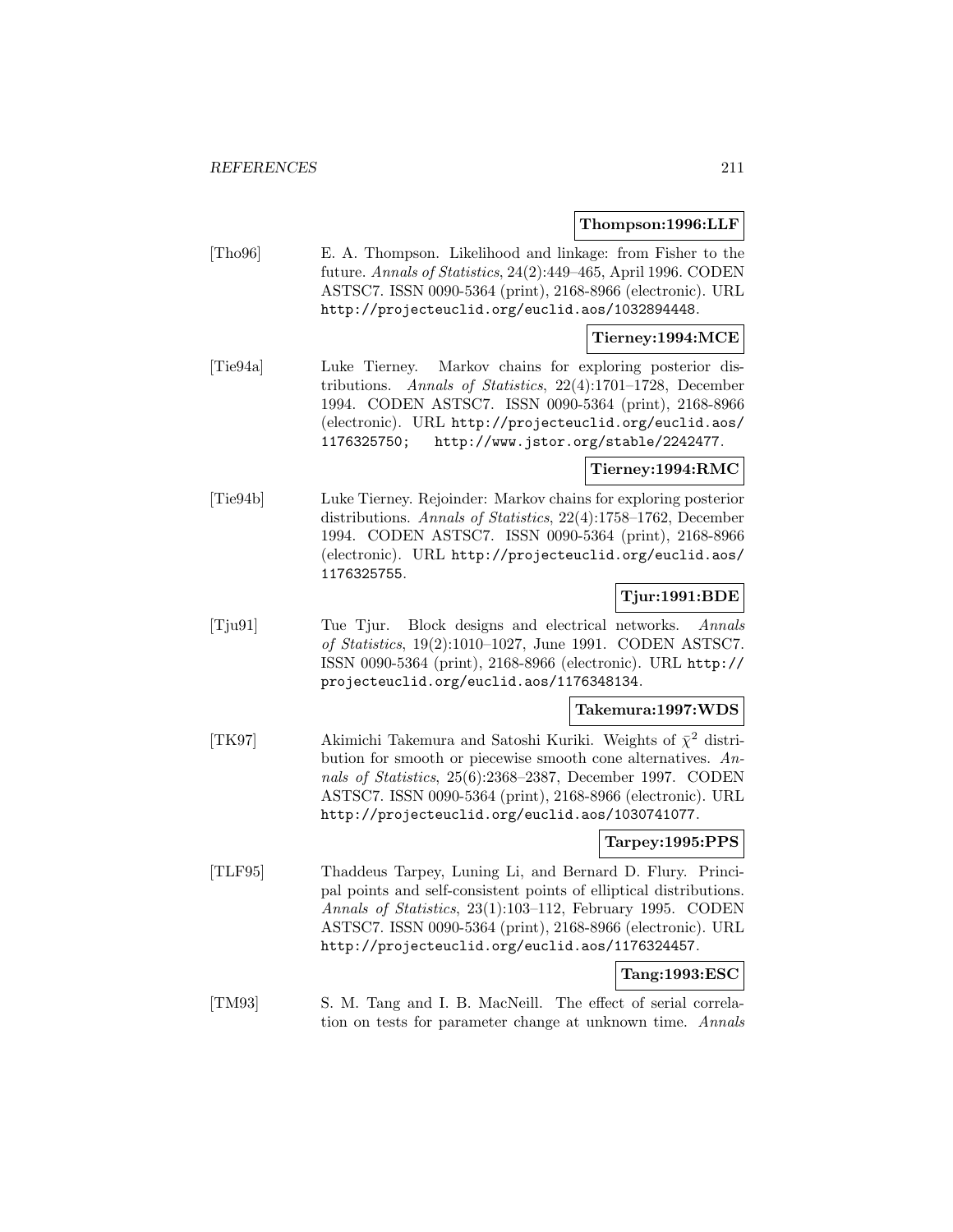of Statistics, 21(1):552–575, March 1993. CODEN ASTSC7. ISSN 0090-5364 (print), 2168-8966 (electronic). URL http:// projecteuclid.org/euclid.aos/1176349042.

## **Tran:1993:NFE**

[Tra93] Lanh Tat Tran. Nonparametric function estimation for time series by local average estimators. Annals of Statistics, 21(2): 1040–1057, June 1993. CODEN ASTSC7. ISSN 0090-5364 (print), 2168-8966 (electronic). URL http://projecteuclid. org/euclid.aos/1176349163.

## **Tran:1996:FDR**

[TRYV96] Lanh Tran, George Roussas, Sidney Yakowitz, and B. Truong Van. Fixed-design regression for linear time series. Annals of Statistics, 24(3):975–991, June 1996. CODEN ASTSC7. ISSN 0090-5364 (print), 2168-8966 (electronic). URL http: //projecteuclid.org/euclid.aos/1032526952.

## **Terrell:1992:VKD**

[TS92a] George R. Terrell and David W. Scott. Variable kernel density estimation. Annals of Statistics, 20(3):1236–1265, September 1992. CODEN ASTSC7. ISSN 0090-5364 (print), 2168-8966 (electronic). URL http://projecteuclid.org/euclid.aos/ 1176348768.

## **Truong:1992:NFE**

[TS92b] Young K. Truong and Charles J. Stone. Nonparametric function estimation involving time series. Annals of Statistics, 20 (1):77–97, March 1992. CODEN ASTSC7. ISSN 0090-5364 (print), 2168-8966 (electronic). URL http://projecteuclid. org/euclid.aos/1176348513.

## **Tsiatis:1990:ERP**

[Tsi90] Anastasios A. Tsiatis. Estimating regression parameters using linear rank tests for censored data. Annals of Statistics, 18 (1):354–372, March 1990. CODEN ASTSC7. ISSN 0090-5364 (print), 2168-8966 (electronic). URL http://projecteuclid. org/euclid.aos/1176347504.

### **Tsybakov:1997:NED**

[Tsy97] A. B. Tsybakov. On nonparametric estimation of density level sets. Annals of Statistics, 25(3):948–969, June 1997. CODEN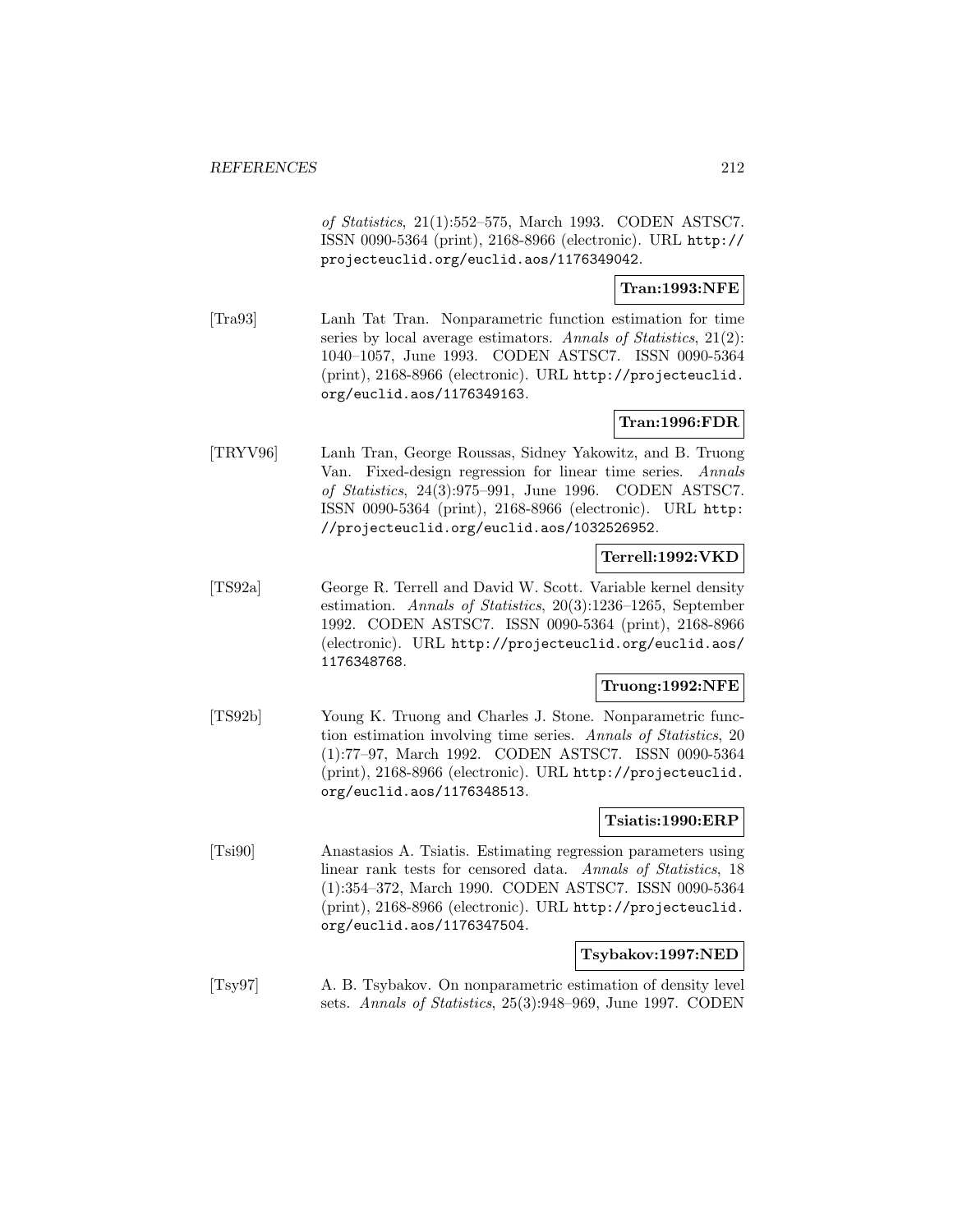ASTSC7. ISSN 0090-5364 (print), 2168-8966 (electronic). URL http://projecteuclid.org/euclid.aos/1069362732.

### **Tsybakov:1998:PSN**

[Tsy98] A. B. Tsybakov. Pointwise and sup-norm sharp adaptive estimation of functions on the Sobolev classes. Annals of Statistics, 26(6):2420–2469, December 1998. CODEN ASTSC7. ISSN 0090-5364 (print), 2168-8966 (electronic). URL http: //projecteuclid.org/euclid.aos/1024691478.

## **Tsay:1990:APM**

[TT90] Ruey S. Tsay and George C. Tiao. Asymptotic properties of multivariate nonstationary processes with applications to autoregressions. Annals of Statistics, 18(1):220–250, March 1990. CODEN ASTSC7. ISSN 0090-5364 (print), 2168-8966 (electronic). URL http://projecteuclid.org/euclid.aos/ 1176347499.

# **Tang:1996:CMA**

[TW96] Boxin Tang and C. F. J. Wu. Characterization of minimum aberration  $2^{n-k}$  designs in terms of their complementary designs. Annals of Statistics, 24(6):2549–2559, December 1996. CODEN ASTSC7. ISSN 0090-5364 (print), 2168-8966 (electronic). URL http://projecteuclid.org/euclid.aos/ 1032181168.

## **Tyler:1994:FSB**

[Tyl94] David E. Tyler. Finite sample breakdown points of projection based multivariate location and scatter statistics. Annals of Statistics, 22(2):1024–1044, June 1994. CODEN ASTSC7. ISSN 0090-5364 (print), 2168-8966 (electronic). URL http:// projecteuclid.org/euclid.aos/1176325510.

## **Uhlig:1994:SWS**

[Uhl94] Harald Uhlig. On singular Wishart and singular multivariate beta distributions. Annals of Statistics, 22(1):395–405, March 1994. CODEN ASTSC7. ISSN 0090-5364 (print), 2168-8966 (electronic). URL http://projecteuclid.org/euclid.aos/ 1176325375.

## **Uddin:1997:UOD**

[UM97] Nizam Uddin and John P. Morgan. Universally optimal designs with blocksize  $p \times 2$  and correlated observations. Annals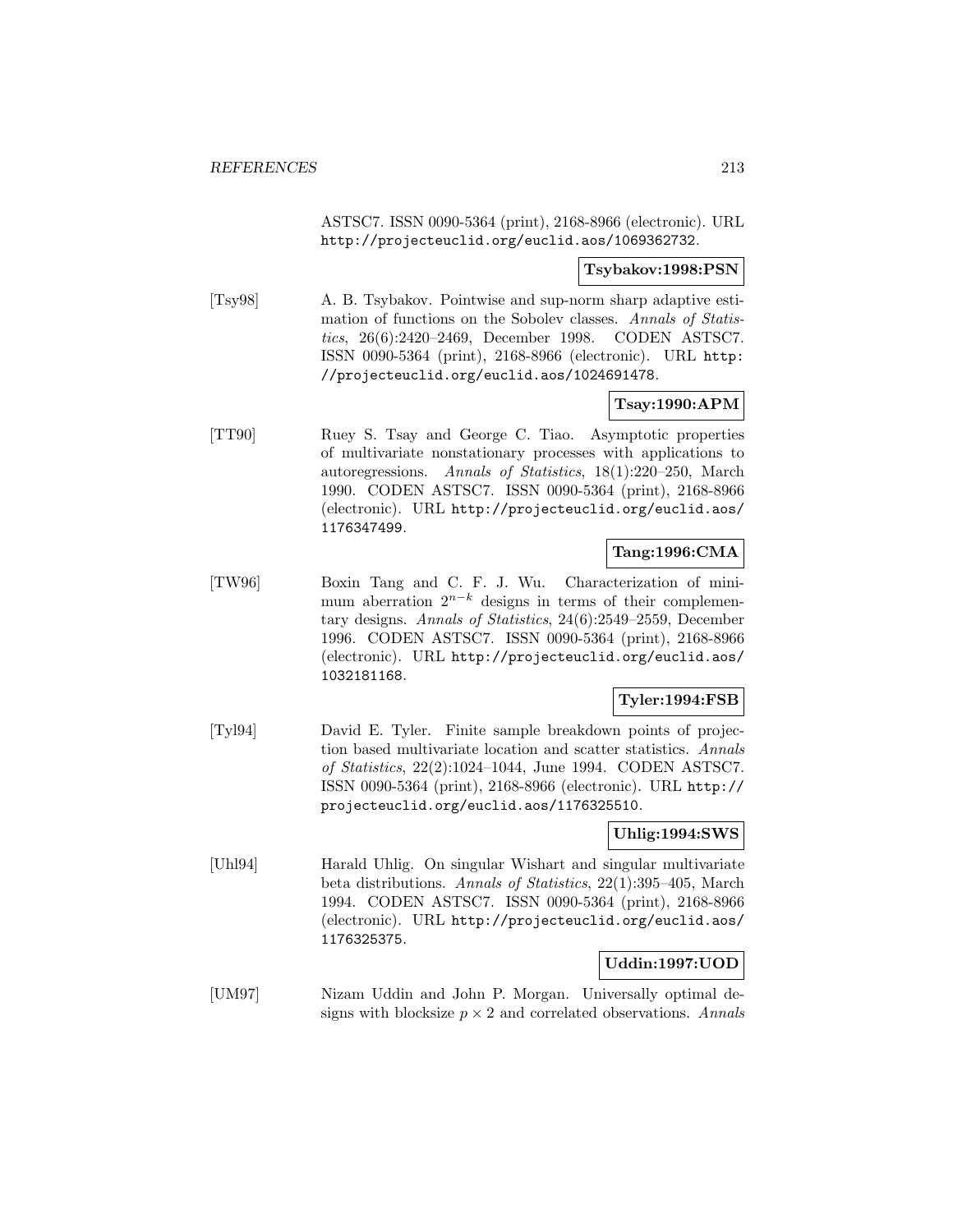of Statistics, 25(3):1189–1207, June 1997. CODEN ASTSC7. ISSN 0090-5364 (print), 2168-8966 (electronic). URL http:// projecteuclid.org/euclid.aos/1069362744.

## **VanKeilegom:1999:TTI**

[VA99] Ingrid Van Keilegom and Michael G. Akritas. Transfer of tail information in censored regression models. Annals of Statistics, 27(5):1745–1784, October 1999. CODEN ASTSC7. ISSN 0090-5364 (print), 2168-8966 (electronic). URL http:// projecteuclid.org/euclid.aos/1017939150.

## **VanDerVaart:1991:DF**

[Van91] Aad Van Der Vaart. On differentiable functionals. Annals of Statistics, 19(1):178–204, March 1991. CODEN ASTSC7. ISSN 0090-5364 (print), 2168-8966 (electronic). URL http:// projecteuclid.org/euclid.aos/1176347976.

## **VanderVaart:1996:EML**

[Van96] Aad Van der Vaart. Efficient maximum likelihood estimation in semiparametric mixture models. Annals of Statistics, 24 (2):862–878, April 1996. CODEN ASTSC7. ISSN 0090-5364 (print), 2168-8966 (electronic). URL http://projecteuclid. org/euclid.aos/1032894470.

## **vandeGeer:1990:ERF**

[vdG90] Sara van de Geer. Estimating a regression function. Annals of Statistics, 18(2):907–924, June 1990. CODEN ASTSC7. ISSN 0090-5364 (print), 2168-8966 (electronic). URL http: //projecteuclid.org/euclid.aos/1176347632.

## **vandeGeer:1993:HCC**

[vdG93] Sara van de Geer. Hellinger-consistency of certain nonparametric maximum likelihood estimators. Annals of Statistics, 21(1):14–44, March 1993. CODEN ASTSC7. ISSN 0090-5364 (print), 2168-8966 (electronic). URL http://projecteuclid. org/euclid.aos/1176349013.

#### **vandeGeer:1995:EIM**

[vdG95] Sara van de Geer. Exponential inequalities for martingales, with application to maximum likelihood estimation for counting processes. Annals of Statistics, 23(5):1779–1801, October 1995. CODEN ASTSC7. ISSN 0090-5364 (print), 2168-8966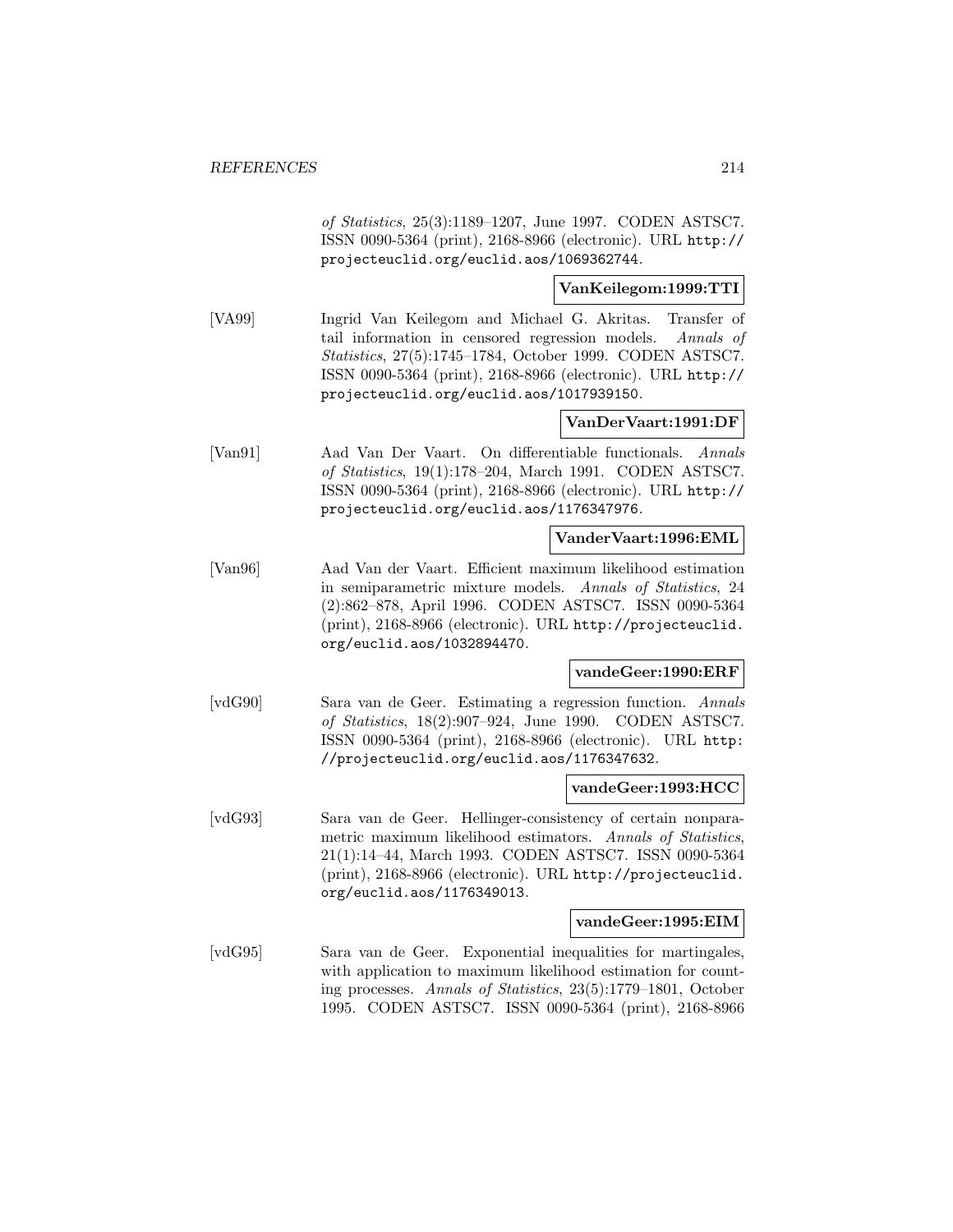(electronic). URL http://projecteuclid.org/euclid.aos/ 1176324323.

### **vanderLaan:1996:EEB**

[vdL96] Mark J. van der Laan. Efficient estimation in the bivariate censoring model and repairing NPMLE. Annals of Statistics, 24(2):596–627, April 1996. CODEN ASTSC7. ISSN 0090-5364 (print), 2168-8966 (electronic). URL http://projecteuclid. org/euclid.aos/1032894454.

### **vanderLaan:1998:EER**

[vdLM98] Mark J. van der Laan and Ian W. McKeague. Efficient estimation from right-censored data when failure indicators are missing at random. Annals of Statistics, 26(1):164–182, February 1998. CODEN ASTSC7. ISSN 0090-5364 (print), 2168-8966 (electronic). URL http://projecteuclid.org/euclid.aos/ 1030563981.

#### **vanderVaart:1994:MLE**

[vdV94] Aad van der Vaart. Maximum likelihood estimation with partially censored data. Annals of Statistics, 22(4):1896–1916, December 1994. CODEN ASTSC7. ISSN 0090-5364 (print), 2168- 8966 (electronic). URL http://projecteuclid.org/euclid. aos/1176325763.

#### **vanderVaart:1996:MLE**

[vdV96] Aad van der Vaart. Maximum likelihood estimation under a spatial sampling scheme. Annals of Statistics, 24(5):2049– 2057, October 1996. CODEN ASTSC7. ISSN 0090-5364 (print), 2168-8966 (electronic). URL http://projecteuclid. org/euclid.aos/1069362309.

## **vanEs:1992:ALS**

[vE92] Bert van Es. Asymptotics for least squares cross-validation bandwidths in nonsmooth cases. Annals of Statistics, 20 (3):1647–1657, September 1992. CODEN ASTSC7. ISSN 0090-5364 (print), 2168-8966 (electronic). URL http:// projecteuclid.org/euclid.aos/1176348790.

### **Vellaisamy:1992:IRS**

[Vel92] P. Vellaisamy. Inadmissibility results for the selected scale parameters. Annals of Statistics, 20(4):2183–2191, December 1992. CODEN ASTSC7. ISSN 0090-5364 (print), 2168-8966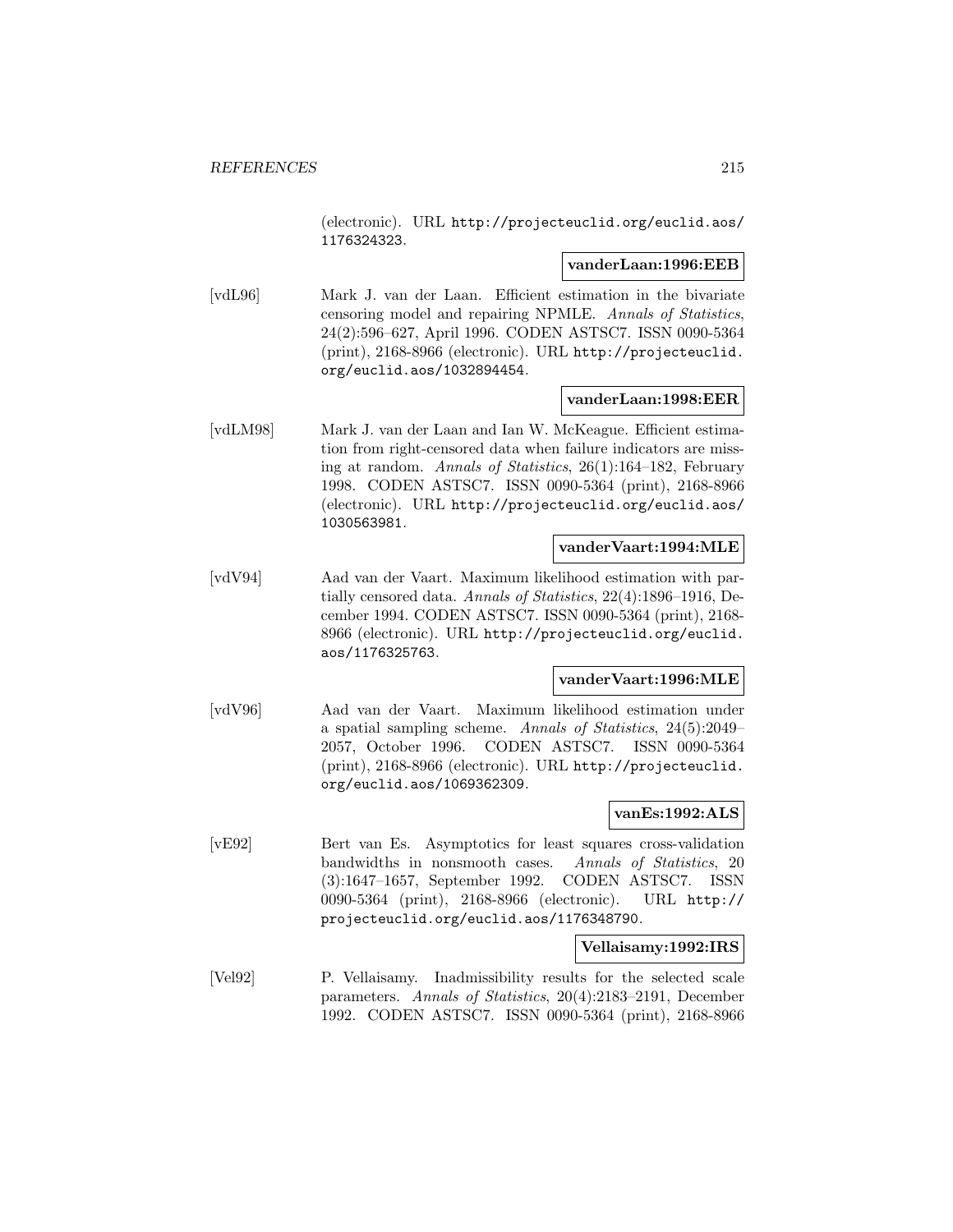(electronic). URL http://projecteuclid.org/euclid.aos/ 1176348913.

## **Valz:1995:CGF**

[VMT95] Paul D. Valz, A. Ian McLeod, and Mary E. Thompson. Cumulant generating function and tail probability approximations for Kendall's score with tied rankings. Annals of Statistics, 23(1): 144–160, February 1995. CODEN ASTSC7. ISSN 0090-5364 (print), 2168-8966 (electronic). URL http://projecteuclid. org/euclid.aos/1176324460.

## **Vos:1991:GAD**

[Vos91] Paul W. Vos. A geometric approach to detecting influential cases. Annals of Statistics, 19(3):1570–1581, September 1991. CODEN ASTSC7. ISSN 0090-5364 (print), 2168-8966 (electronic). URL http://projecteuclid.org/euclid.aos/ 1176348262.

## **Verdinelli:1998:BGF**

[VW98] Isabella Verdinelli and Larry Wasserman. Bayesian goodnessof-fit testing using infinite-dimensional exponential families. Annals of Statistics, 26(4):1215–1241, August 1998. CODEN ASTSC7. ISSN 0090-5364 (print), 2168-8966 (electronic). URL http://projecteuclid.org/euclid.aos/1024691240.

## **vanZuijlen:1991:NTB**

[vZ91] Martien C. A. van Zuijlen. Note on the tail behavior of general weighted empirical processes. Annals of Statistics, 19(2): 1102–1105, June 1991. CODEN ASTSC7. ISSN 0090-5364 (print), 2168-8966 (electronic). URL http://projecteuclid. org/euclid.aos/1176348143.

## **Vardi:1992:LSS**

[VZ92] Y. Vardi and Cun-Hui Zhang. Large sample study of empirical distributions in a random-multiplicative censoring model. Annals of Statistics, 20(2):1022–1039, June 1992. CODEN ASTSC7. ISSN 0090-5364 (print), 2168-8966 (electronic). URL http://projecteuclid.org/euclid.aos/1176348668.

## **Vu:1997:GLR**

[VZ97] H. T. V. Vu and S. Zhou. Generalization of likelihood ratio tests under nonstandard conditions. Annals of Statistics, 25 (2):897–916, April 1997. CODEN ASTSC7. ISSN 0090-5364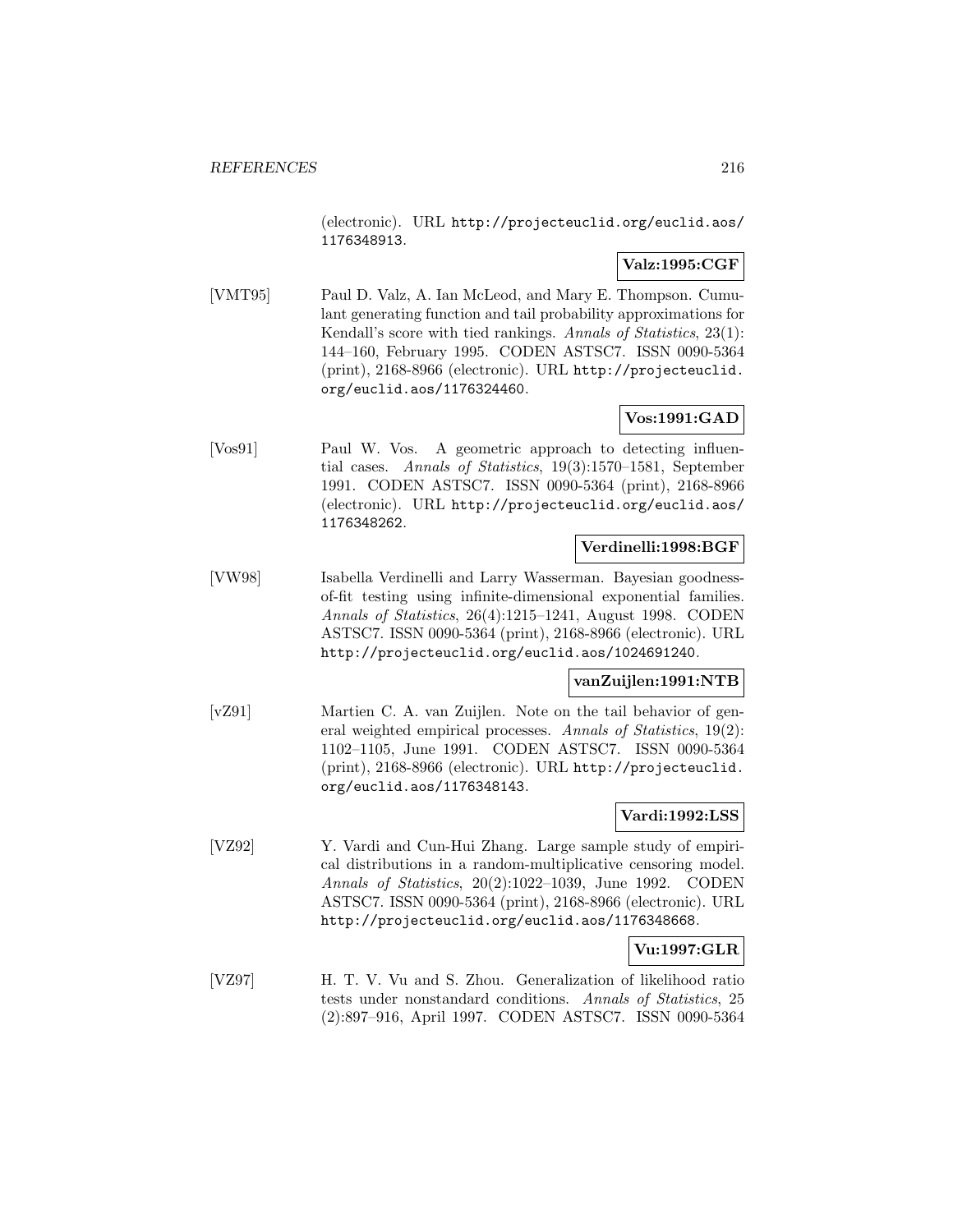(print), 2168-8966 (electronic). URL http://projecteuclid. org/euclid.aos/1031833677.

**Walther:1997:GS**

[Wal97a] Guenther Walther. Granulometric smoothing. Annals of Statistics, 25(6):2273–2299, December 1997. CODEN ASTSC7. ISSN 0090-5364 (print), 2168-8966 (electronic). URL http: //projecteuclid.org/euclid.aos/1030741072.

#### **Walther:1997:MCS**

[Wal97b] Guenther Walther. Monte Carlo sampling in dual space for approximating the empirical halfspace distance. Annals of Statistics, 25(5):1926–1953, October 1997. CODEN ASTSC7. ISSN 0090-5364 (print), 2168-8966 (electronic). URL http:// projecteuclid.org/euclid.aos/1069362379.

#### **Wang:1996:ALS**

[Wan96a] Jinde Wang. Asymptotics of least-squares estimators for constrained nonlinear regression. Annals of Statistics, 24(3):1316– 1326, June 1996. CODEN ASTSC7. ISSN 0090-5364 (print), 2168-8966 (electronic). URL http://projecteuclid.org/ euclid.aos/1032526971.

#### **Wang:1996:FEW**

[Wan96b] Yazhen Wang. Function estimation via wavelet shrinkage for long-memory data. Annals of Statistics, 24(2):466–484, April 1996. CODEN ASTSC7. ISSN 0090-5364 (print), 2168-8966 (electronic). URL http://projecteuclid.org/euclid.aos/ 1032894449.

## **Wang:1999:BPE**

[Wan99] Hsiuying Wang. Brown's paradox in the estimated confidence approach. Annals of Statistics, 27(2):610–626, April 1999. CO-DEN ASTSC7. ISSN 0090-5364 (print), 2168-8966 (electronic). URL http://projecteuclid.org/euclid.aos/1018031210.

#### **Wasserman:1990:PEB**

[Was90] Larry Alan Wasserman. Prior envelopes based on belief functions. Annals of Statistics, 18(1):454–464, March 1990. CODEN ASTSC7. ISSN 0090-5364 (print), 2168-8966 (electronic). URL http://projecteuclid.org/euclid.aos/1176347511.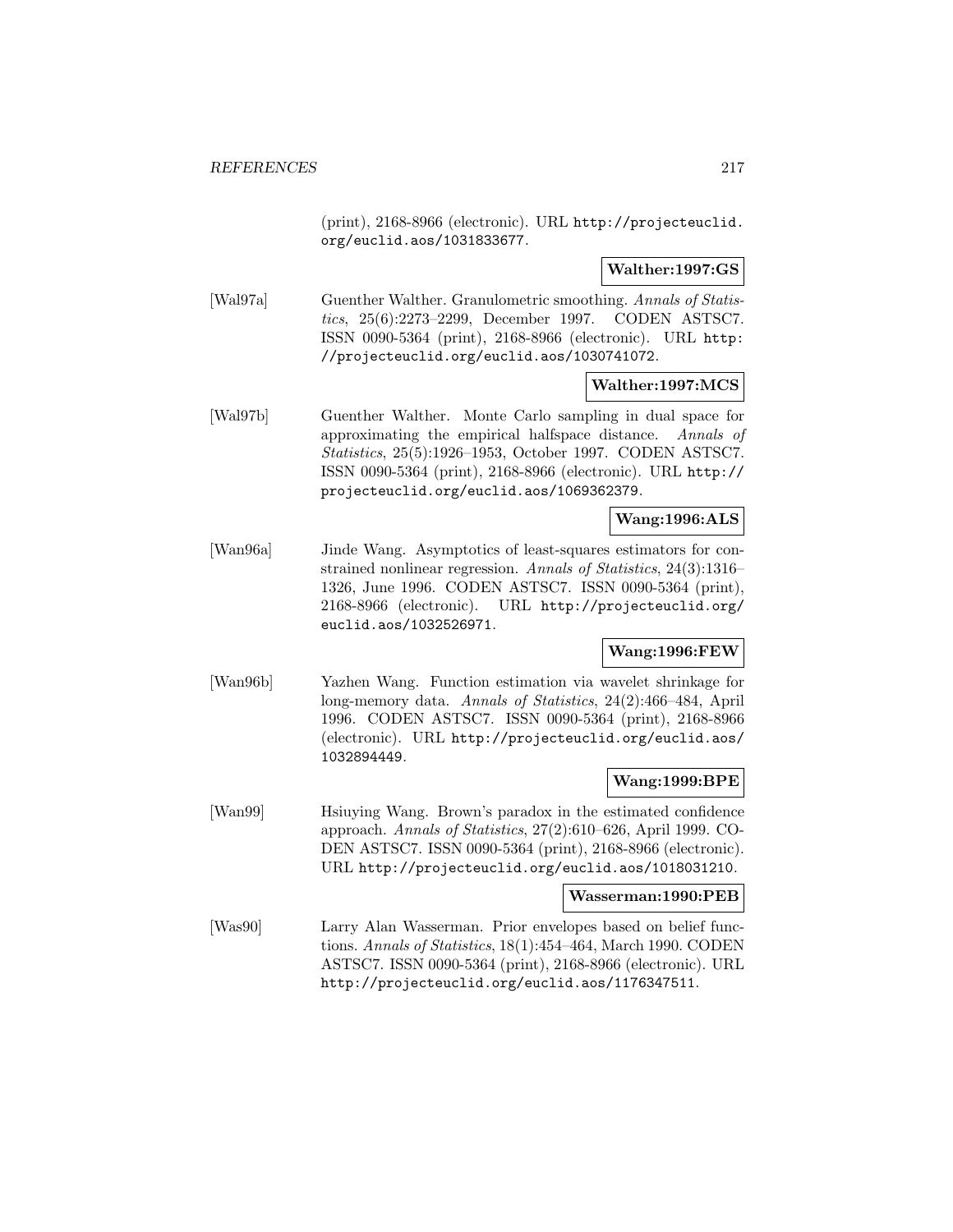#### **Wasserman:1992:IPD**

[Was92] Larry Wasserman. Invariance properties of density ratio priors. Annals of Statistics, 20(4):2177–2182, December 1992. CODEN ASTSC7. ISSN 0090-5364 (print), 2168-8966 (electronic). URL http://projecteuclid.org/euclid.aos/1176348912.

## **Wu:1993:KTE**

[WC93] J. S. Wu and C. K. Chu. Kernel-type estimators of jump points and values of a regression function. Annals of Statistics, 21(3):1545–1566, September 1993. CODEN ASTSC7. ISSN 0090-5364 (print), 2168-8966 (electronic). URL http: //projecteuclid.org/euclid.aos/1176349271.

#### **Wefelmeyer:1996:QLM**

[Wef96] Wolfgang Wefelmeyer. Quasi-likelihood models and optimal inference. Annals of Statistics, 24(1):405–422, February 1996. CODEN ASTSC7. ISSN 0090-5364 (print), 2168-8966 (electronic). URL http://projecteuclid.org/euclid.aos/ 1033066217.

## **Wei:1992:PLS**

[Wei92] C. Z. Wei. On predictive least squares principles. Annals of Statistics, 20(1):1–42, March 1992. CODEN ASTSC7. ISSN 0090-5364 (print), 2168-8966 (electronic). URL http: //projecteuclid.org/euclid.aos/1176348511.

#### **Wei:1995:AEE**

[Wei95] Xiaoying Wei. Asymptotically efficient estimation of the index of regular variation. Annals of Statistics, 23(6):2036–2058, December 1995. CODEN ASTSC7. ISSN 0090-5364 (print), 2168- 8966 (electronic). URL http://projecteuclid.org/euclid. aos/1034713646.

#### **Welsh:1989:PE**

[Wel89] A. H. Welsh. On M-processes and M-estimation. Annals of Statistics, 17(1):337–361, March 1989. CODEN ASTSC7. ISSN 0090-5364 (print), 2168-8966 (electronic). URL http:// projecteuclid.org/euclid.aos/1176347021. See correction [Wel90].

# **Welsh:1990:CPE**

[Wel90] A. H. Welsh. Correction: "On M-Processes and M-Estimation". Annals of Statistics, 18(3):1500, September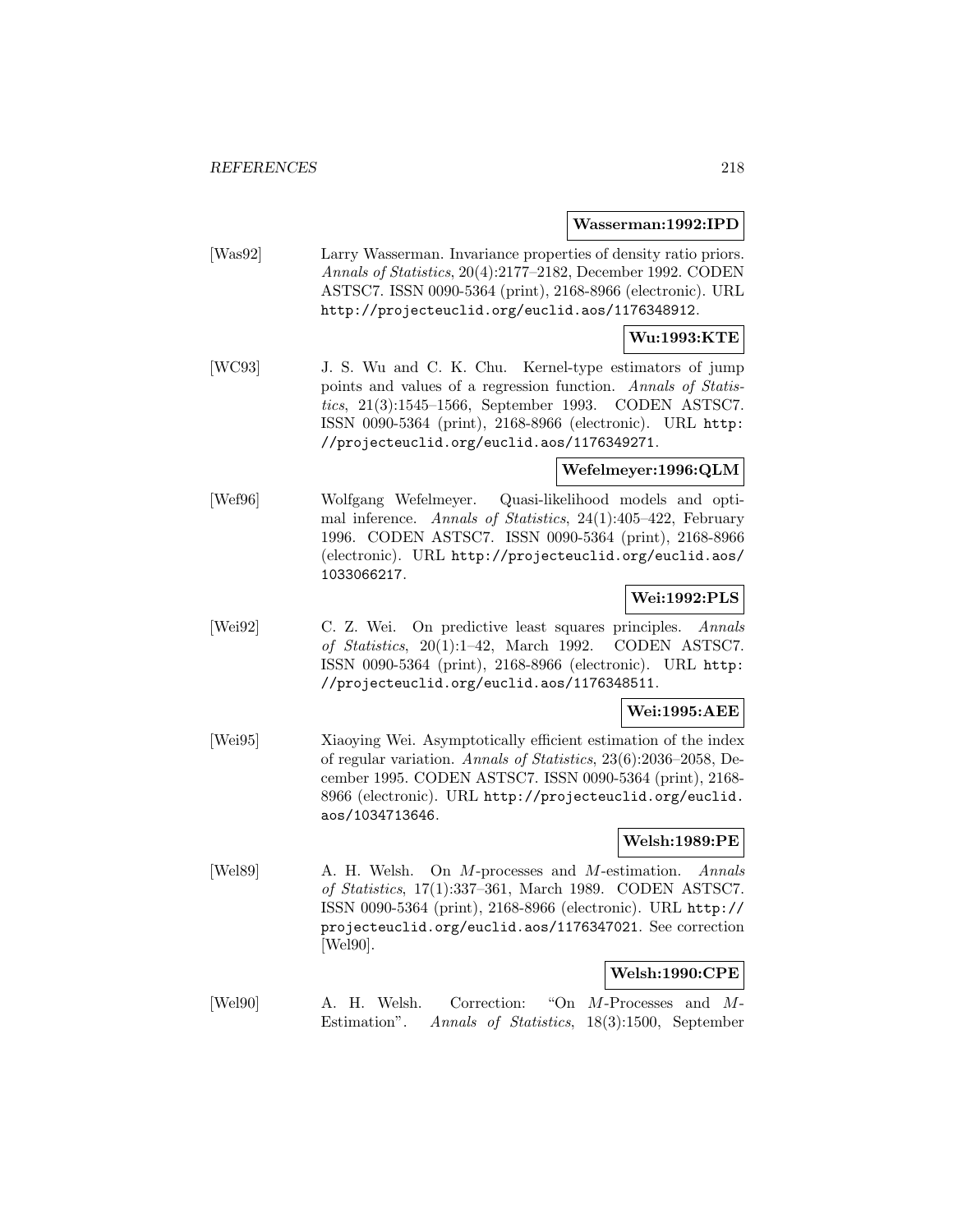1990. CODEN ASTSC7. ISSN 0090-5364 (print), 2168-8966 (electronic). URL http://projecteuclid.org/euclid.aos/ 1176347766. See [Wel89].

## **Wang:1996:CES**

[WG96] Zhiming Wang and Joseph C. Gardiner. A class of estimators of the survival function from interval-censored data. Annals of Statistics, 24(2):647–658, April 1996. CODEN ASTSC7. ISSN 0090-5364 (print), 2168-8966 (electronic). URL http:// projecteuclid.org/euclid.aos/1032894457.

## **Wang:1997:ACD**

[WG97] Kongming Wang and Theo Gasser. Alignment of curves by dynamic time warping. Annals of Statistics, 25(3):1251–1276, June 1997. CODEN ASTSC7. ISSN 0090-5364 (print), 2168- 8966 (electronic). URL http://projecteuclid.org/euclid. aos/1069362747.

#### **Woodroofe:1990:SAE**

[WH90] Michael Woodroofe and Janis Hardwick. Sequential allocation for an estimation problem with ethical costs. Annals of Statistics, 18(3):1358–1377, September 1990. CODEN ASTSC7. ISSN 0090-5364 (print), 2168-8966 (electronic). URL http: //projecteuclid.org/euclid.aos/1176347754.

#### **Walter:1991:BEB**

[WH91] G. G. Walter and G. G. Hamedani. Bayes empirical Bayes estimation for natural exponential families with quadratic variance functions. Annals of Statistics, 19(3):1191–1224, September 1991. CODEN ASTSC7. ISSN 0090-5364 (print), 2168-8966 (electronic). URL http://projecteuclid.org/euclid.aos/ 1176348245.

## **Wijsman:1985:PAS**

[Wij85] Robert A. Wijsman. Proper action in steps, with application to density ratios of maximal invariants. Annals of Statistics, 13 (1):395–402, March 1985. CODEN ASTSC7. ISSN 0090-5364 (print), 2168-8966 (electronic). URL http://projecteuclid. org/euclid.aos/1176346600. See correction [Wij93].

#### **Wijsman:1993:CPA**

[Wij93] Robert A. Wijsman. Correction: "Proper Action in Steps, with Application to Density Ratios of Maximal Invariants". Annals of Statistics, 21(4):2168–2169, December 1993. CODEN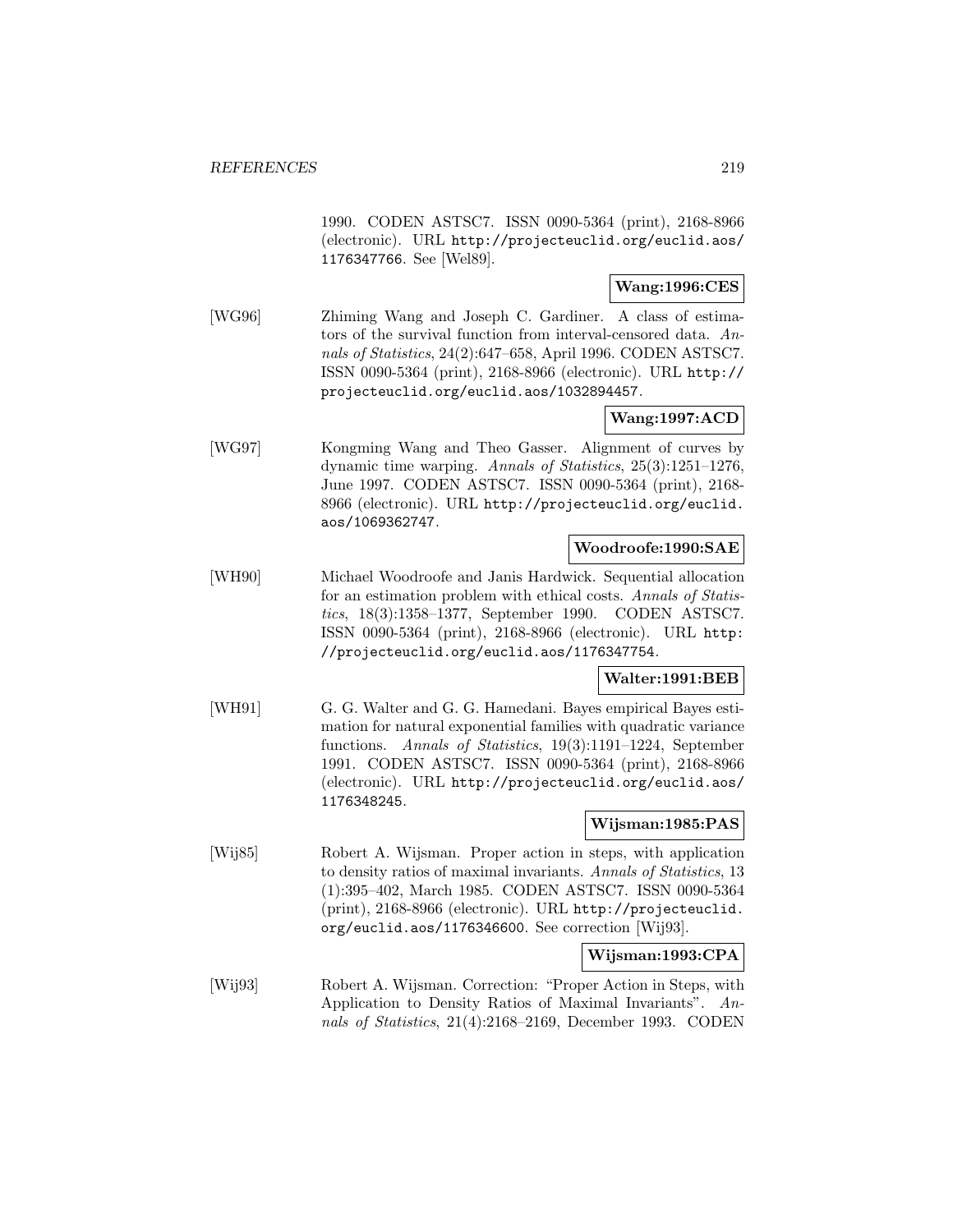ASTSC7. ISSN 0090-5364 (print), 2168-8966 (electronic). URL http://projecteuclid.org/euclid.aos/1176349418. See [Wij85].

#### **Wasserman:1990:BTC**

[WK90] Larry A. Wasserman and Joseph B. Kadane. Bayes' Theorem for Choquet capacities. Annals of Statistics, 18(3):1328– 1339, September 1990. CODEN ASTSC7. ISSN 0090-5364 (print), 2168-8966 (electronic). URL http://projecteuclid. org/euclid.aos/1176347752.

#### **Wasserman:1992:SUP**

[WK92] Larry Wasserman and Joseph B. Kadane. Symmetric upper probabilities. Annals of Statistics, 20(4):1720–1736, December 1992. CODEN ASTSC7. ISSN 0090-5364 (print), 2168-8966 (electronic). URL http://projecteuclid.org/euclid.aos/ 1176348887.

#### **Walker:1997:BSP**

[WM97] Stephen Walker and Pietro Muliere. Beta-Stacy processes and a generalization of the Pólya-urn scheme. Annals of Statistics, 25(4):1762–1780, August 1997. CODEN ASTSC7. ISSN 0090-5364 (print), 2168-8966 (electronic). URL http:// projecteuclid.org/euclid.aos/1031594741.

#### **Wang:1998:AOO**

[WMC98] Jane-Ling Wang, Hans-Georg Müller, and William B. Capra. Analysis of oldest-old mortality: lifetables revisited. Annals of Statistics, 26(1):126–163, February 1998. CODEN ASTSC7. ISSN 0090-5364 (print), 2168-8966 (electronic). URL http:// projecteuclid.org/euclid.aos/1030563980.

## **Wood:1999:BMG**

[Woo99] G. R. Wood. Binomial mixtures: geometric estimation of the mixing distribution. Annals of Statistics, 27(5):1706–1721, October 1999. CODEN ASTSC7. ISSN 0090-5364 (print), 2168- 8966 (electronic). URL http://projecteuclid.org/euclid. aos/1017939148.

#### **Worsley:1995:ENP**

[Wor95] K. J. Worsley. Estimating the number of peaks in a random field using the Hadwiger characteristic of excursion sets, with applications to medical images. Annals of Statistics, 23(2):640–669,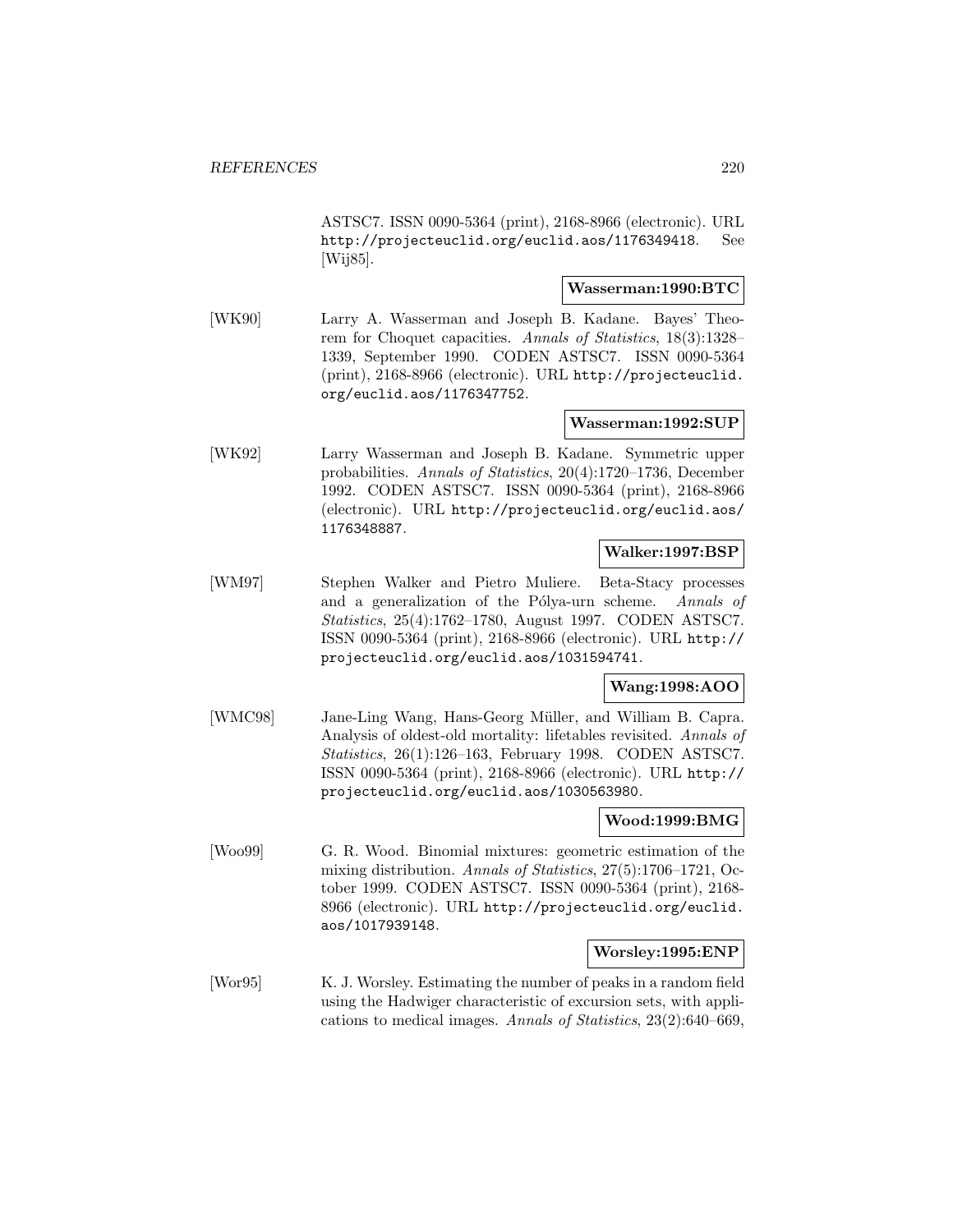April 1995. CODEN ASTSC7. ISSN 0090-5364 (print), 2168- 8966 (electronic). URL http://projecteuclid.org/euclid. aos/1176324540.

#### **Wong:1991:MLE**

[WS91] Wing Hung Wong and Thomas A. Severini. On maximum likelihood estimation in infinite dimensional parameter spaces. Annals of Statistics, 19(2):603–632, June 1991. CODEN ASTSC7. ISSN 0090-5364 (print), 2168-8966 (electronic). URL http:// projecteuclid.org/euclid.aos/1176348113.

#### **Wong:1995:PIL**

[WS95] Wing Hung Wong and Xiaotong Shen. Probability inequalities for likelihood ratios and convergence rates of sieve MLES. Annals of Statistics, 23(2):339–362, April 1995. CODEN ASTSC7. ISSN 0090-5364 (print), 2168-8966 (electronic). URL http:// projecteuclid.org/euclid.aos/1176324524.

#### **Wick:1997:EDA**

[WS97] David Wick and Steven G. Self. Estimating disease attack rates in heterogeneous interacting populations, with applications to HIV vaccine trials. Annals of Statistics, 25(2):642–661, April 1997. CODEN ASTSC7. ISSN 0090-5364 (print), 2168-8966 (electronic). URL http://projecteuclid.org/euclid.aos/ 1031833667.

## **Wu:1990:APJ**

[Wu90] C. F. J. Wu. On the asymptotic properties of the jackknife histogram. Annals of Statistics, 18(3):1438-1452, September 1990. CODEN ASTSC7. ISSN 0090-5364 (print), 2168-8966 (electronic). URL http://projecteuclid.org/euclid.aos/ 1176347759.

## **Wu:1995:ERP**

[Wu95a] Colin O. Wu. Estimating the real parameter in a two-sample proportional odds model. Annals of Statistics, 23(2):376–395, April 1995. CODEN ASTSC7. ISSN 0090-5364 (print), 2168- 8966 (electronic). URL http://projecteuclid.org/euclid. aos/1176324526.

## **Wu:1995:ARE**

[Wu95b] Tiee-Jian Wu. Adaptive root n estimates of integrated squared density derivatives. Annals of Statistics, 23(5):1474–1495, Oc-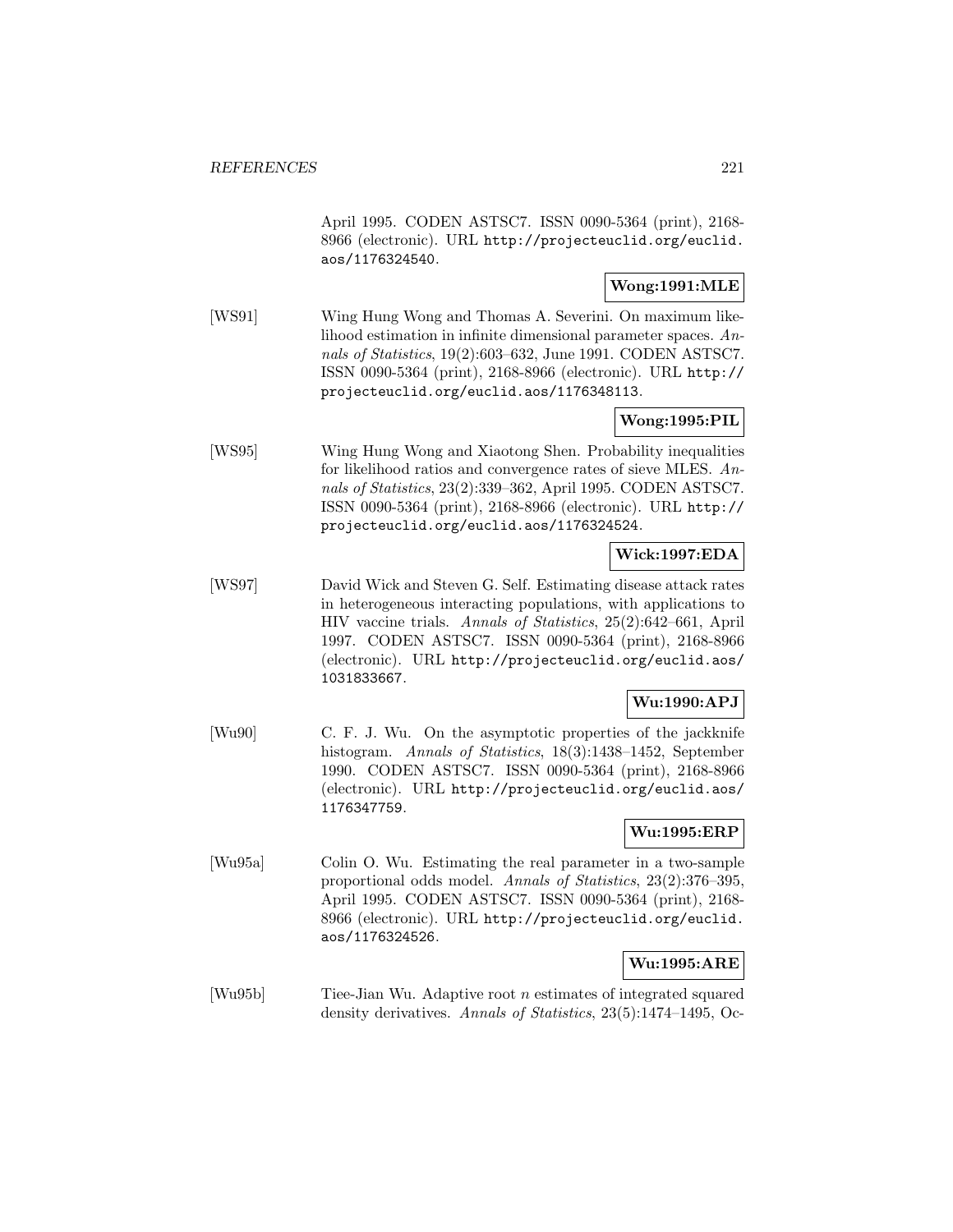tober 1995. CODEN ASTSC7. ISSN 0090-5364 (print), 2168- 8966 (electronic). URL http://projecteuclid.org/euclid. aos/1176324308.

#### **Wu:1997:OED**

[Wu97] Huaiqing Wu. Optimal exact designs on a circle or a circular arc. Annals of Statistics, 25(5):2027–2043, October 1997. CO-DEN ASTSC7. ISSN 0090-5364 (print), 2168-8966 (electronic). URL http://projecteuclid.org/euclid.aos/1069362385.

#### **Wegkamp:1996:CLS**

[WvdG96] Marten Wegkamp and Sara van de Geer. Consistency for the least squares estimator in nonparametric regression. Annals of Statistics, 24(6):2513–2523, December 1996. CODEN ASTSC7. ISSN 0090-5364 (print), 2168-8966 (electronic). URL http:// projecteuclid.org/euclid.aos/1032181165.

# **Wei:1990:EMB**

[WW90] C. Z. Wei and J. Winnicki. Estimation of the means in the branching process with immigration. Annals of Statistics, 18(4):1757–1773, December 1990. CODEN ASTSC7. ISSN 0090-5364 (print), 2168-8966 (electronic). URL http: //projecteuclid.org/euclid.aos/1176347876.

#### **Weisberg:1994:AML**

[WW94] S. Weisberg and A. H. Welsh. Adapting for the missing link. Annals of Statistics, 22(4):1674–1700, December 1994. CODEN ASTSC7. ISSN 0090-5364 (print), 2168-8966 (electronic). URL http://projecteuclid.org/euclid.aos/1176325749.

#### **Wahba:1995:SSA**

[WWG<sup>+</sup>95] Grace Wahba, Yuedong Wang, Chong Gu, Ronald Klein, and Barbara Klein. Smoothing spline ANOVA for exponential families, with application to the Wisconsin epidemiological study of diabetic retinopathy: the 1994 Neyman Memorial Lecture. Annals of Statistics, 23(6):1865–1895, December 1995. CODEN ASTSC7. ISSN 0090-5364 (print), 2168-8966 (electronic). URL http://projecteuclid.org/euclid.aos/1034713638.

#### **Xiang:1994:BEB**

[Xia94] Xiaojing Xiang. On the Berry–Esseen bound for L-statistics in the non-I.D. case with applications to the estimation of location parameters. Annals of Statistics, 22(2):968–979, June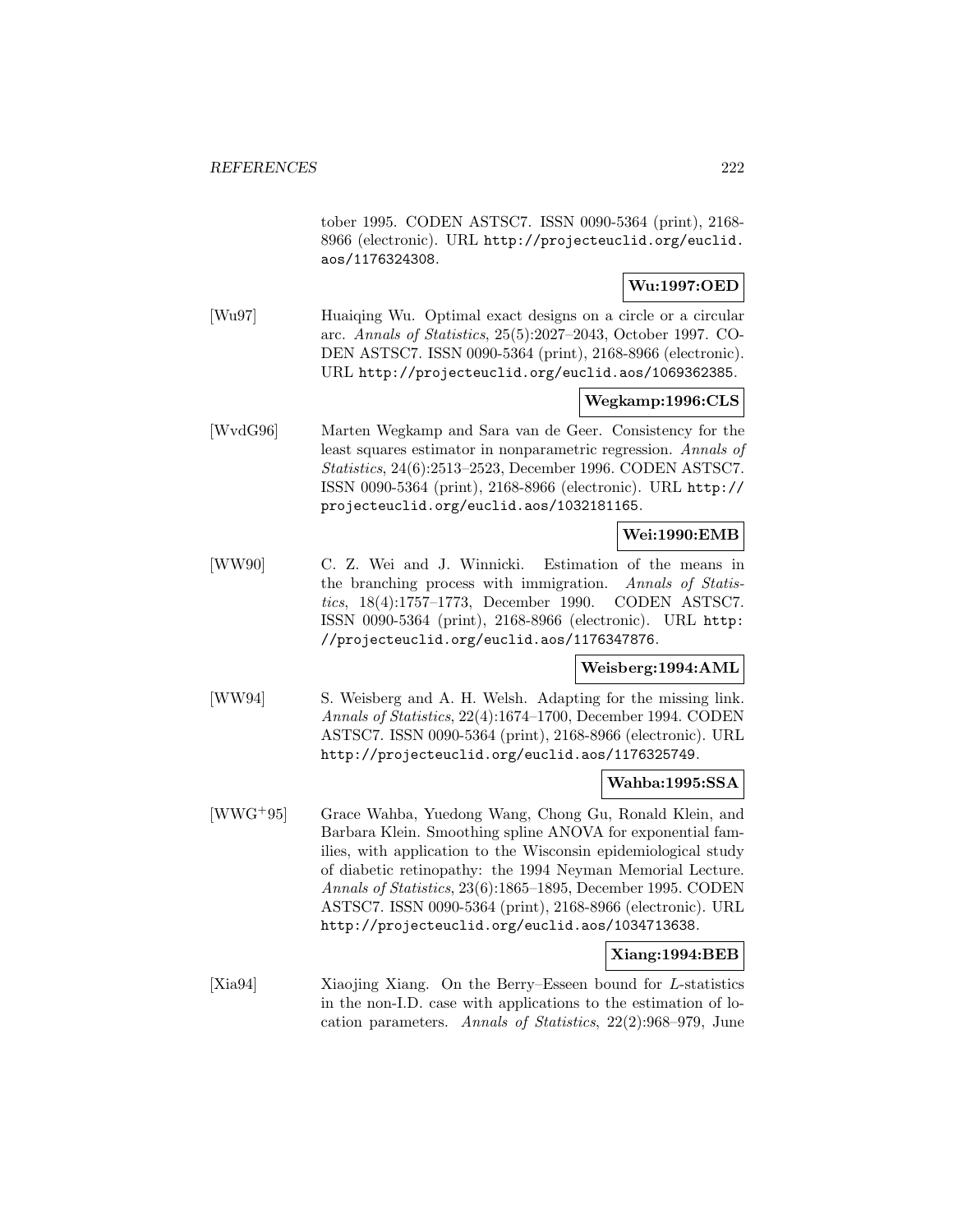1994. CODEN ASTSC7. ISSN 0090-5364 (print), 2168-8966 (electronic). URL http://projecteuclid.org/euclid.aos/ 1176325506.

## **Xiang:1995:DSQ**

[Xia95] Xiaojing Xiang. Deficiency of the sample quantile estimator with respect to kernel quantile estimators for censored data. Annals of Statistics, 23(3):836–854, June 1995. CODEN ASTSC7. ISSN 0090-5364 (print), 2168-8966 (electronic). URL http://projecteuclid.org/euclid.aos/1176324625.

## **Xu:1995:SCB**

[XM95] Yi Xu and Adam T. Martinsek. Sequential confidence bands for densities. Annals of Statistics, 23(6):2218–2240, December 1995. CODEN ASTSC7. ISSN 0090-5364 (print), 2168-8966 (electronic). URL http://projecteuclid.org/euclid.aos/ 1034713654.

## **Xu:1997:SEL**

[Xu97] Jian-Lun Xu. Simultaneous estimation of location parameters for sign-invariant distributions. Annals of Statistics, 25(5): 2259–2272, October 1997. CODEN ASTSC7. ISSN 0090-5364 (print), 2168-8966 (electronic). URL http://projecteuclid. org/euclid.aos/1069362397.

## **Xu:1995:NCE**

[XY95] Jian-Lun Xu and Grace L. Yang. A note on a characterization of the exponential distribution based on a type II censored sample. Annals of Statistics, 23(3):769–773, June 1995. CO-DEN ASTSC7. ISSN 0090-5364 (print), 2168-8966 (electronic). URL http://projecteuclid.org/euclid.aos/1176324621.

# **Yajima:1991:APL**

[Yaj91] Yoshihiro Yajima. Asymptotic properties of the LSE in a regression model with long-memory stationary errors. Annals of Statistics, 19(1):158–177, March 1991. CODEN ASTSC7. ISSN 0090-5364 (print), 2168-8966 (electronic). URL http:// projecteuclid.org/euclid.aos/1176347975.

## **Yakir:1995:NRL**

[Yak95] Benjamin Yakir. A note on the run length to false alarm of a change-point detection policy. Annals of Statistics, 23(1): 272–281, February 1995. CODEN ASTSC7. ISSN 0090-5364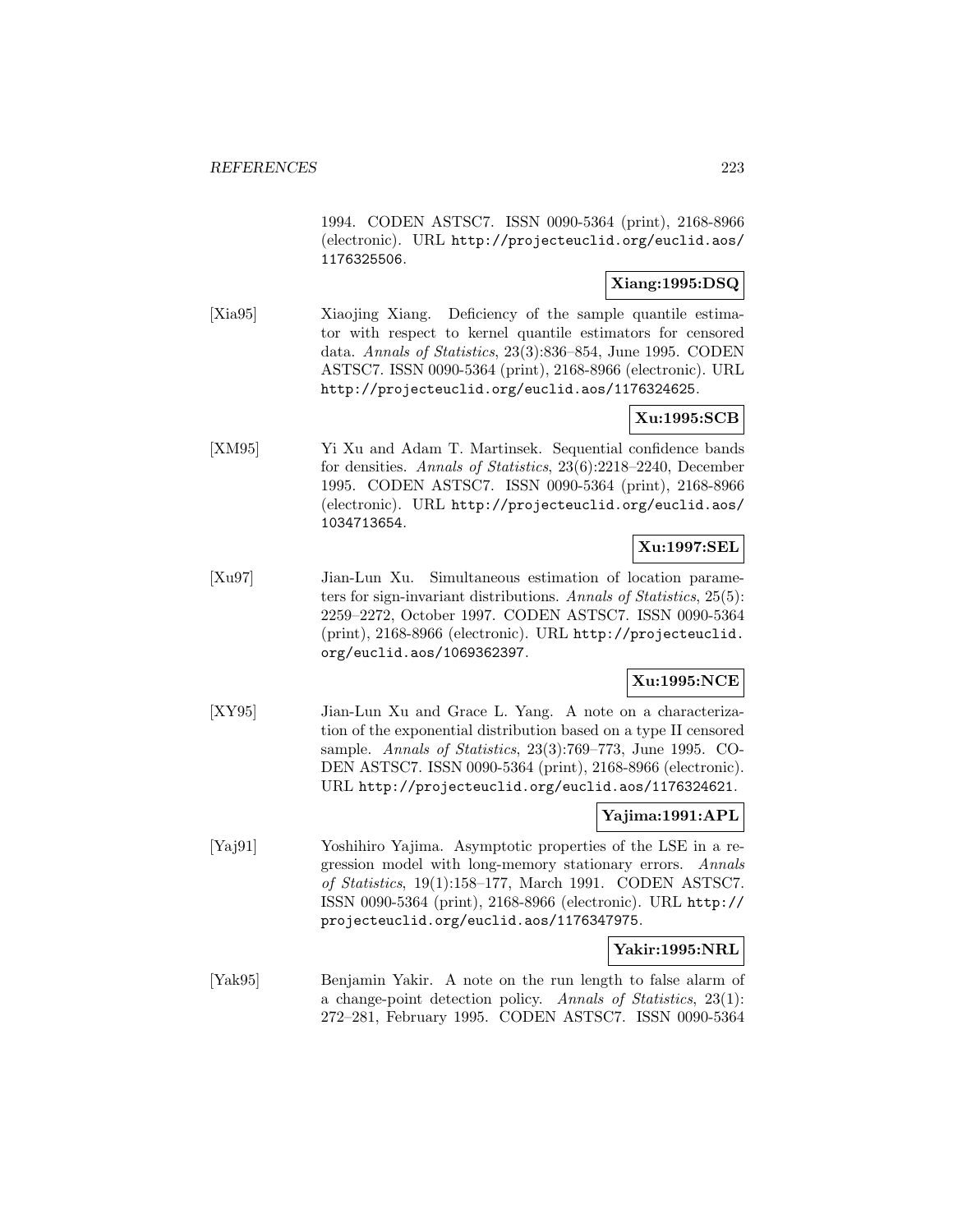(print), 2168-8966 (electronic). URL http://projecteuclid. org/euclid.aos/1176324467.

#### **Yakir:1996:DSP**

[Yak96a] Benjamin Yakir. Dynamic sampling policy for detecting a change in distribution, with a probability bound on false alarm. Annals of Statistics, 24(5):2199–2214, October 1996. CODEN ASTSC7. ISSN 0090-5364 (print), 2168-8966 (electronic). URL http://projecteuclid.org/euclid.aos/1069362317.

## **Yakir:1996:LBA**

[Yak96b] Benjamin Yakir. A lower bound on the ARL to detection of a change with a probability constraint on false alarm. Annals of Statistics, 24(1):431–435, February 1996. CODEN ASTSC7. ISSN 0090-5364 (print), 2168-8966 (electronic). URL http:// projecteuclid.org/euclid.aos/1033066219.

# **Yakir:1997:NOD**

[Yak97] Benjamin Yakir. A note on optimal detection of a change in distribution. Annals of Statistics, 25(5):2117–2126, October 1997. CODEN ASTSC7. ISSN 0090-5364 (print), 2168-8966 (electronic). URL http://projecteuclid.org/euclid.aos/ 1069362390.

# **Yakir:1998:ARL**

[Yak98] Benjamin Yakir. On the average run length to false alarm in surveillance problems which possess an invariance structure. Annals of Statistics, 26(3):1198–1214, June 1998. CODEN ASTSC7. ISSN 0090-5364 (print), 2168-8966 (electronic). URL http://projecteuclid.org/euclid.aos/1024691095.

#### **Yang:1991:MHD**

[Yan91] Song Yang. Minimum Hellinger distance estimation of parameter in the random censorship model. Annals of Statistics, 19 (2):579–602, June 1991. CODEN ASTSC7. ISSN 0090-5364 (print), 2168-8966 (electronic). URL http://projecteuclid. org/euclid.aos/1176348112.

#### **Yang:1992:SIA**

[Yan92] Song Yang. Some inequalities about the Kaplan–Meier estimator. Annals of Statistics, 20(1):535–544, March 1992. CODEN ASTSC7. ISSN 0090-5364 (print), 2168-8966 (electronic). URL http://projecteuclid.org/euclid.aos/1176348537.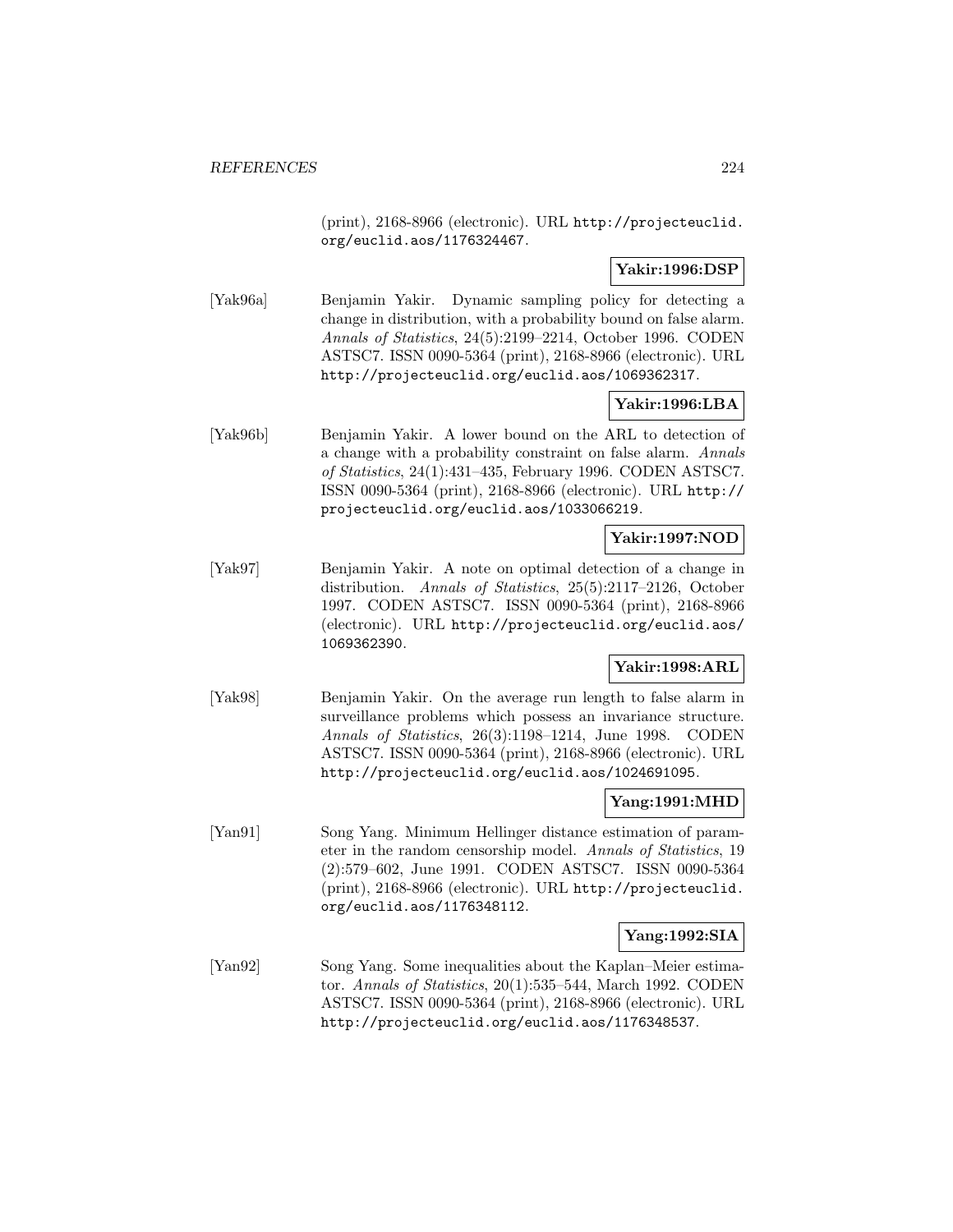## **Yang:1997:GPL**

[Yan97] Song Yang. A generalization of the product-limit estimator with an application to censored regression. Annals of Statistics, 25 (3):1088–1108, June 1997. CODEN ASTSC7. ISSN 0090-5364 (print), 2168-8966 (electronic). URL http://projecteuclid. org/euclid.aos/1069362739.

# **Yang:1994:ECM**

[YB94] Ruoyong Yang and James O. Berger. Estimation of a covariance matrix using the reference prior. Annals of Statistics, 22(3):1195–1211, September 1994. CODEN ASTSC7. ISSN 0090-5364 (print), 2168-8966 (electronic). URL http: //projecteuclid.org/euclid.aos/1176325625.

## **Yang:1999:ITD**

[YB99] Yuhong Yang and Andrew Barron. Information-theoretic determination of minimax rates of convergence. Annals of Statistics, 27(5):1564–1599, October 1999. CODEN ASTSC7. ISSN 0090-5364 (print), 2168-8966 (electronic). URL http:// projecteuclid.org/euclid.aos/1017939142.

# **Ye:1997:NCE**

[YD97] Jianming Ye and Naihua Duan. Nonparametric n−1/<sup>2</sup> consistent estimation for the general transformation models. Annals of Statistics, 25(6):2682–2717, December 1997. CODEN ASTSC7. ISSN 0090-5364 (print), 2168-8966 (electronic). URL http://projecteuclid.org/euclid.aos/1030741091.

## **Yeh:1994:BVS**

[Yeh94] Lam Yeh. Bayesian variable sampling plans for the exponential distribution with Type I censoring. Annals of Statistics, 22 (2):696–711, June 1994. CODEN ASTSC7. ISSN 0090-5364 (print), 2168-8966 (electronic). URL http://projecteuclid. org/euclid.aos/1176325491.

# **Yu:1995:AMU**

[YG95] Qiqing Yu and Z. Govindarajulu. Admissibility and minimaxity of the UMVU estimator of  $P\{X \leq Y\}$ . Annals of Statistics, 23(2):598–607, April 1995. CODEN ASTSC7. ISSN 0090-5364 (print), 2168-8966 (electronic). URL http://projecteuclid. org/euclid.aos/1176324538.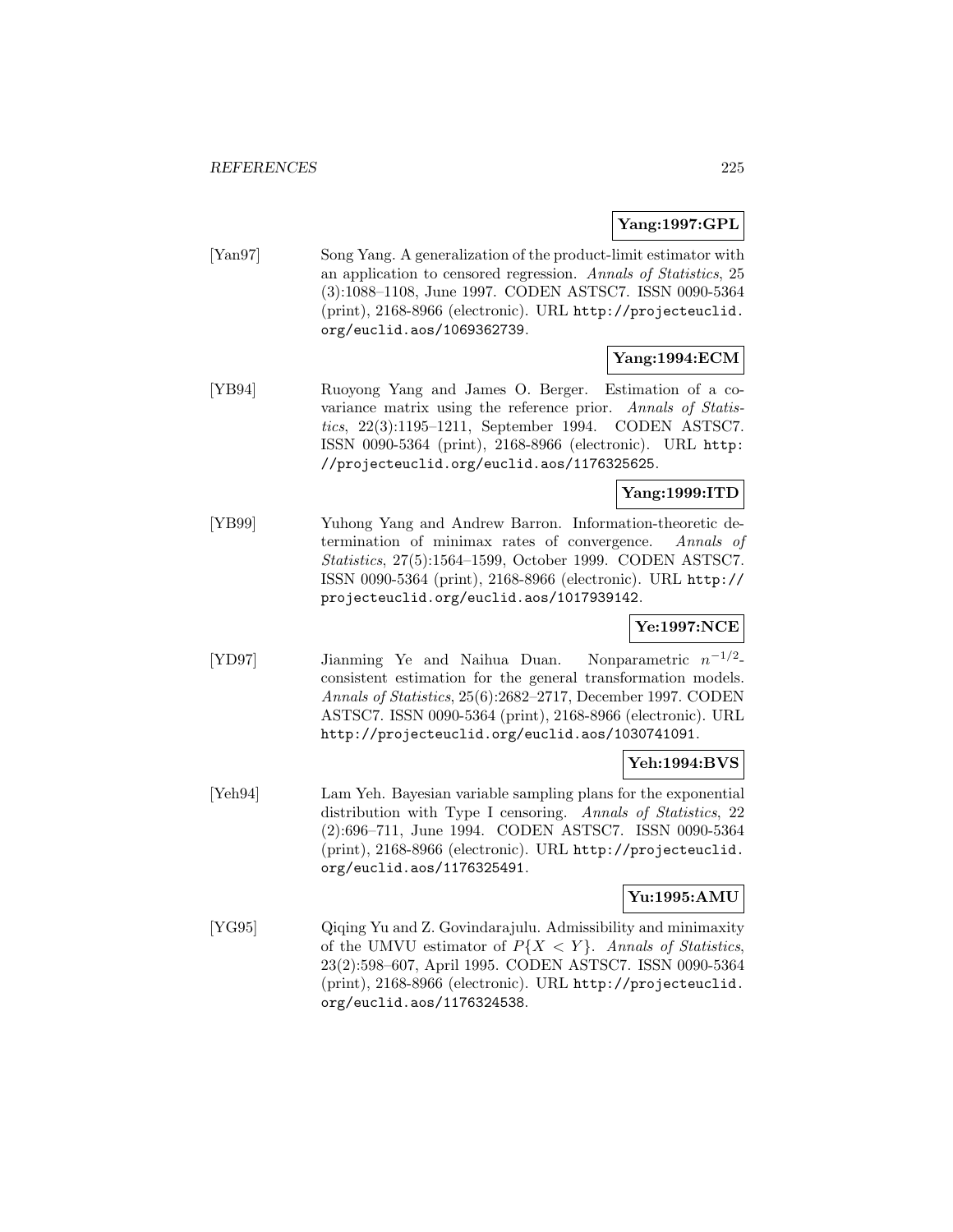#### **Ying:1990:NSA**

[Yin90] Zhiliang Ying. Nonlinear stochastic approximation procedures for  $L_p$  loss functions. Annals of Statistics, 18(4):1817–1828, December 1990. CODEN ASTSC7. ISSN 0090-5364 (print), 2168- 8966 (electronic). URL http://projecteuclid.org/euclid. aos/1176347880.

# **Ying:1992:MHT**

[Yin92] Zhiliang Ying. Minimum Hellinger-type distance estimation for censored data. Annals of Statistics, 20(3):1361–1390, September 1992. CODEN ASTSC7. ISSN 0090-5364 (print), 2168-8966 (electronic). URL http://projecteuclid.org/euclid.aos/ 1176348773.

#### **Ying:1993:LSS**

[Yin93a] Zhiliang Ying. A large sample study of rank estimation for censored regression data. Annals of Statistics, 21(1):76-99, March 1993. CODEN ASTSC7. ISSN 0090-5364 (print), 2168-8966 (electronic). URL http://projecteuclid.org/euclid.aos/ 1176349016.

# **Ying:1993:MLE**

[Yin93b] Zhiliang Ying. Maximum likelihood estimation of parameters under a spatial sampling scheme. Annals of Statistics, 21(3):1567–1590, September 1993. CODEN ASTSC7. ISSN 0090-5364 (print), 2168-8966 (electronic). URL http: //projecteuclid.org/euclid.aos/1176349272.

## **Yu:1992:MBI**

[YP92] Qiqing Yu and Eswar Phadia. Minimaxity of the best invariant estimator of a distribution function under the Kolmogorov– Smirnov loss. Annals of Statistics, 20(4):2192–2195, December 1992. CODEN ASTSC7. ISSN 0090-5364 (print), 2168-8966 (electronic). URL http://projecteuclid.org/euclid.aos/ 1176348914.

# **Yu:1997:ICM**

[YS97] Bin Yu and T. P. Speed. Information and the clone mapping of chromosomes. Annals of Statistics, 25(1):169–185, February 1997. CODEN ASTSC7. ISSN 0090-5364 (print), 2168-8966 (electronic). URL http://projecteuclid.org/euclid.aos/ 1034276625.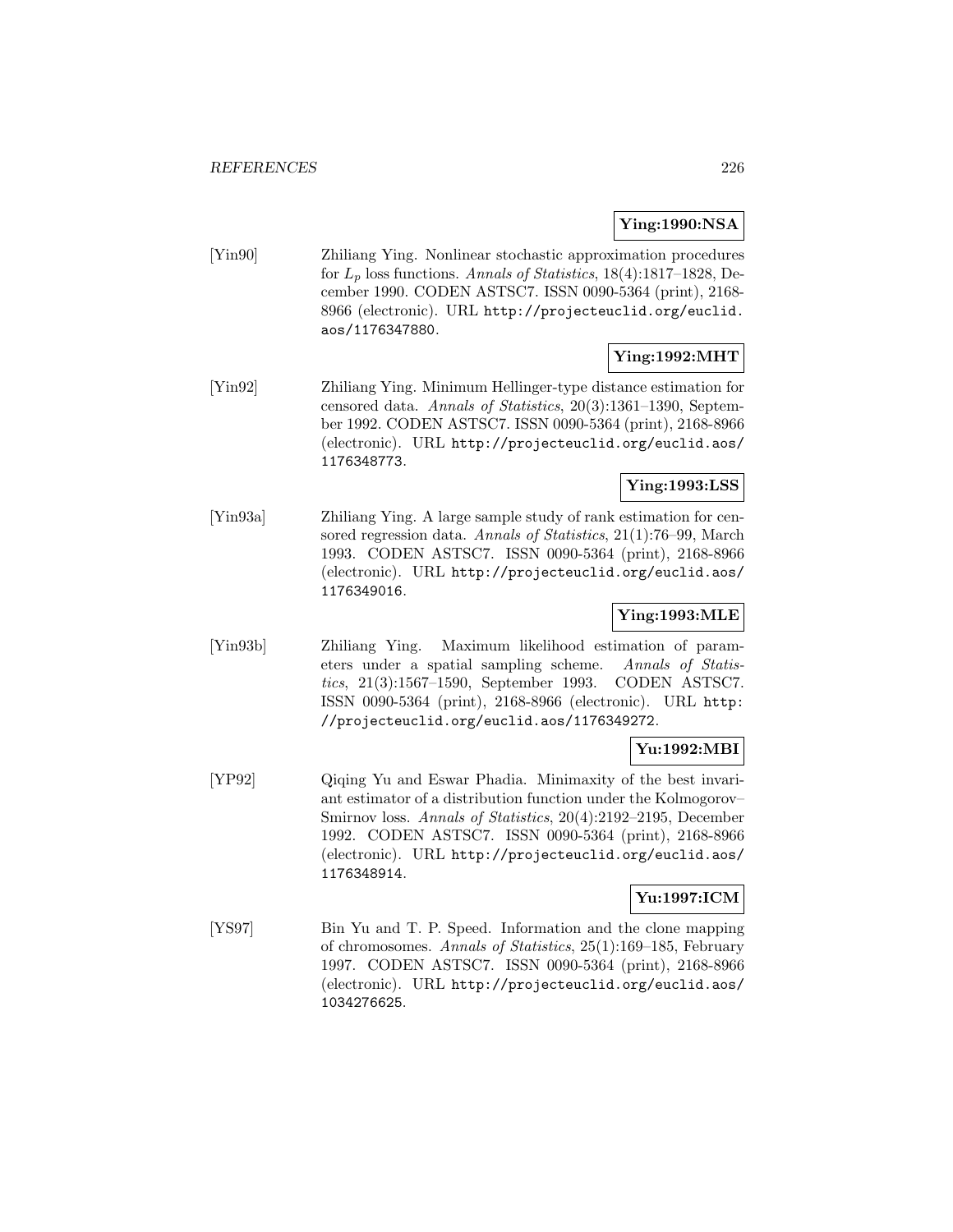# **Yu:1991:MED**

[YsC91] Qiqing Yu and Mo suk Chow. Minimaxity of the empirical distribution function in invariant estimation. Annals of Statistics, 19(2):935–951, June 1991. CODEN ASTSC7. ISSN 0090-5364 (print), 2168-8966 (electronic). URL http://projecteuclid. org/euclid.aos/1176348129.

# **Yu:1993:DEN**

[Yu93] Bin Yu. Density estimation in the  $L^{\infty}$  norm for dependent data with applications to the Gibbs sampler. Annals of Statistics, 21(2):711–735, June 1993. CODEN ASTSC7. ISSN 0090-5364 (print), 2168-8966 (electronic). URL http://projecteuclid. org/euclid.aos/1176349146.

# **Yohai:1993:MBP**

[YZ93] Victor J. Yohai and Ruben H. Zamar. A minimax-bias property of the least  $\alpha$ -quantile estimates. Annals of Statistics, 21(4): 1824–1842, December 1993. CODEN ASTSC7. ISSN 0090-5364 (print), 2168-8966 (electronic). URL http://projecteuclid. org/euclid.aos/1176349400.

# **Zaman:1991:ASA**

[Zam91] Asad Zaman. Asymptotic suprema of averaged random functions. Annals of Statistics, 19(4):2145–2159, December 1991. CODEN ASTSC7. ISSN 0090-5364 (print), 2168-8966 (electronic). URL http://projecteuclid.org/euclid.aos/ 1176348390.

## **Zamar:1992:BRE**

[Zam92] Ruben H. Zamar. Bias robust estimation in orthogonal regression. Annals of Statistics, 20(4):1875–1888, December 1992. CODEN ASTSC7. ISSN 0090-5364 (print), 2168-8966 (electronic). URL http://projecteuclid.org/euclid.aos/ 1176348893.

## **Zhao:1997:EBC**

[ZBCL97] Lincheng Zhao, Zhidong Bai, Chern-Ching Chao, and Wen-Qi Liang. Error bound in a central limit theorem of doubleindexed permutation statistics. Annals of Statistics, 25(5): 2210–2227, October 1997. CODEN ASTSC7. ISSN 0090-5364 (print), 2168-8966 (electronic). URL http://projecteuclid. org/euclid.aos/1069362395.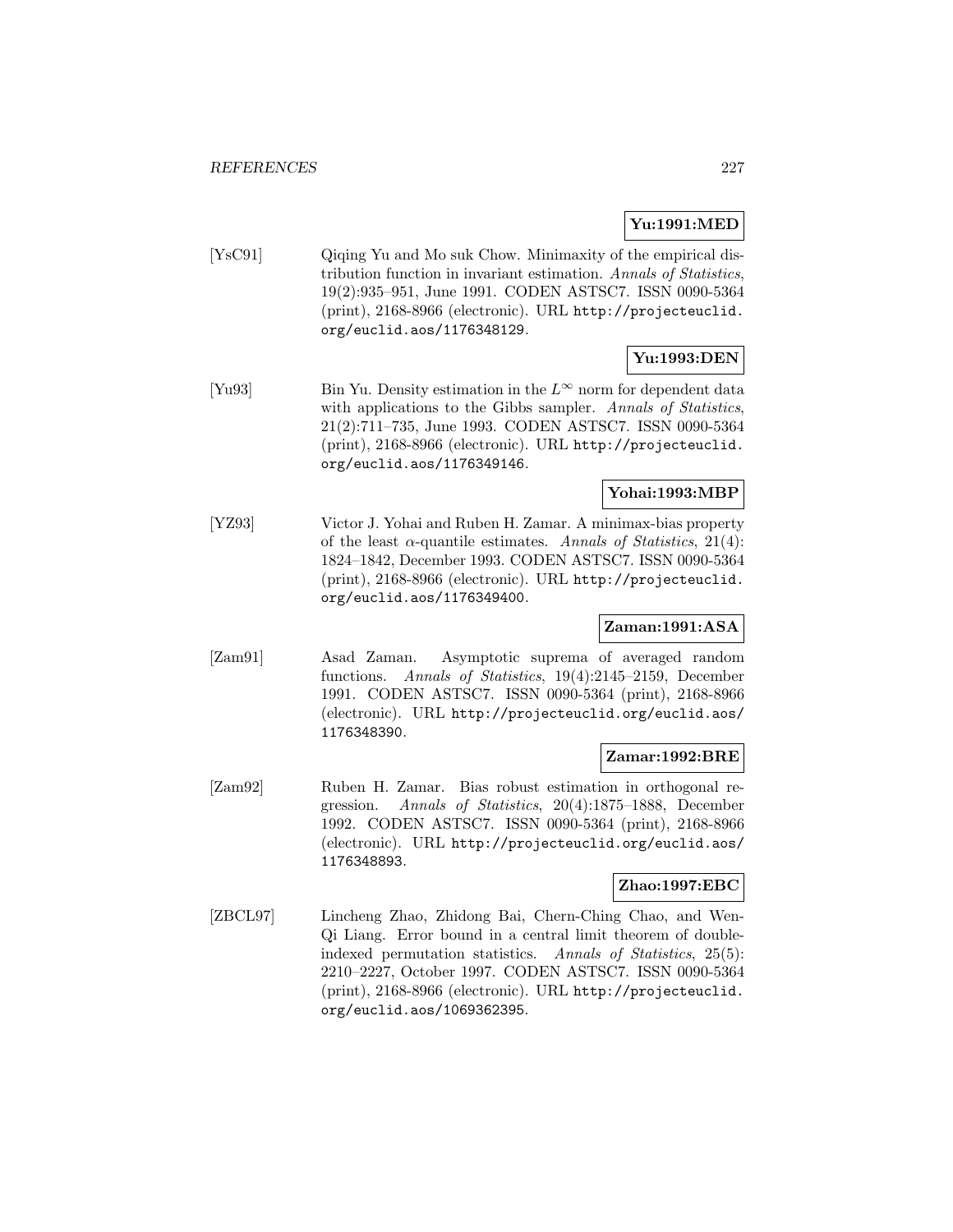#### **Zhu:1996:AKE**

[ZF96] Li-Xing Zhu and Kai-Tai Fang. Asymptotics for kernel estimate of sliced inverse regression. Annals of Statistics, 24(3): 1053–1068, June 1996. CODEN ASTSC7. ISSN 0090-5364 (print), 2168-8966 (electronic). URL http://projecteuclid. org/euclid.aos/1032526955.

#### **Zhang:1990:FME**

[Zha90] Cun-Hui Zhang. Fourier methods for estimating mixing densities and distributions. Annals of Statistics, 18(2):806–831, June 1990. CODEN ASTSC7. ISSN 0090-5364 (print), 2168-8966 (electronic). URL http://projecteuclid.org/euclid.aos/ 1176347627.

## **Zhang:1991:VSN**

[Zha91] Ping Zhang. Variable selection in nonparametric regression with continuous covariates. Annals of Statistics, 19(4):1869– 1882, December 1991. CODEN ASTSC7. ISSN 0090-5364 (print), 2168-8966 (electronic). URL http://projecteuclid. org/euclid.aos/1176348375.

## **Zhang:1993:MSM**

[Zha93] Ping Zhang. Model selection via multifold cross validation. Annals of Statistics, 21(1):299–313, March 1993. CODEN ASTSC7. ISSN 0090-5364 (print), 2168-8966 (electronic). URL http://projecteuclid.org/euclid.aos/1176349027.

#### **Zhang:1994:CRL**

[Zha94] Heping Zhang. Confidence regions in linear functional relationships. Annals of Statistics, 22(1):49–66, March 1994. CODEN ASTSC7. ISSN 0090-5364 (print), 2168-8966 (electronic). URL http://projecteuclid.org/euclid.aos/1176325357.

#### **Zhang:1995:EMD**

[Zha95] Cun-Hui Zhang. On estimating mixing densities in discrete exponential family models. Annals of Statistics, 23(3):929–945, June 1995. CODEN ASTSC7. ISSN 0090-5364 (print), 2168- 8966 (electronic). URL http://projecteuclid.org/euclid. aos/1176324629.

#### **Zhao:1997:MLE**

[Zha97] Linda H. Zhao. Minimax linear estimation in a white noise problem. Annals of Statistics, 25(2):745–755, April 1997. CO-